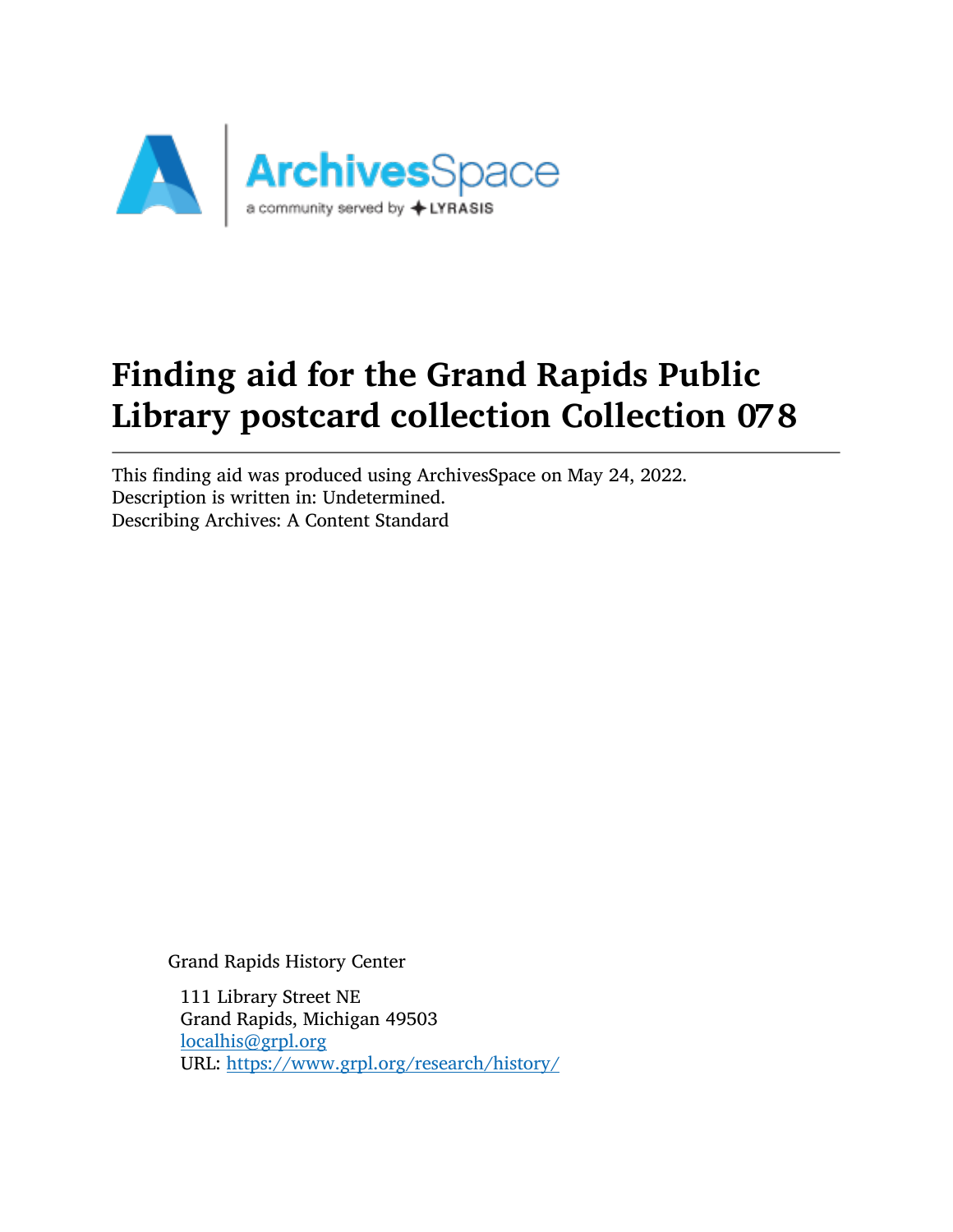# <span id="page-1-0"></span>**Table of Contents**

| $\overline{4}$ |
|----------------|
|                |
|                |
|                |
|                |
|                |
|                |
|                |
|                |
|                |
|                |
|                |
|                |
|                |
|                |
|                |
|                |
|                |
|                |
| 71             |
|                |
|                |
|                |
|                |
| 110            |
| 113            |
| 116            |
| 128            |
| 133            |
| 143            |
| 144            |
| 149            |
| 151            |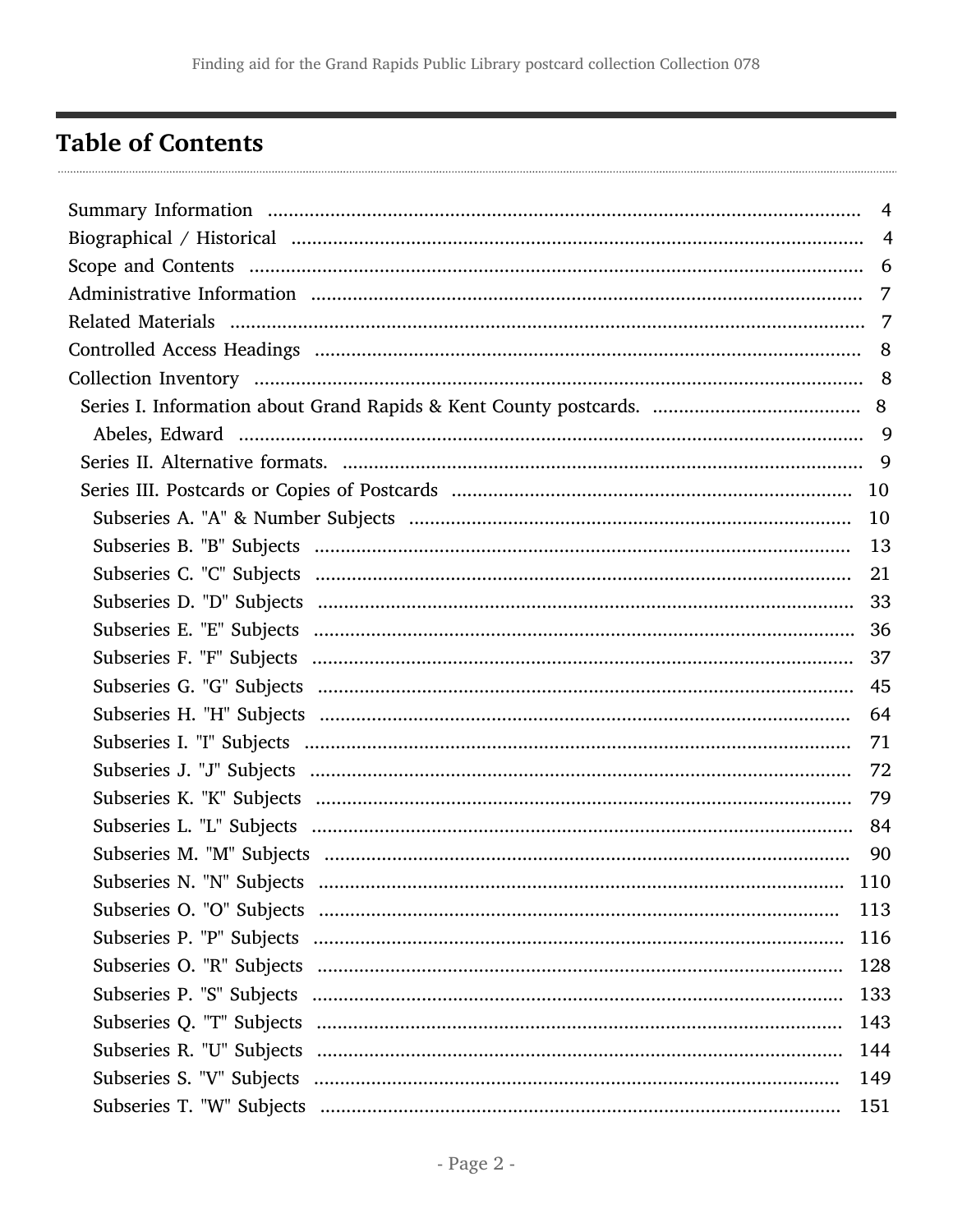|  |  | 1.JU |
|--|--|------|
|--|--|------|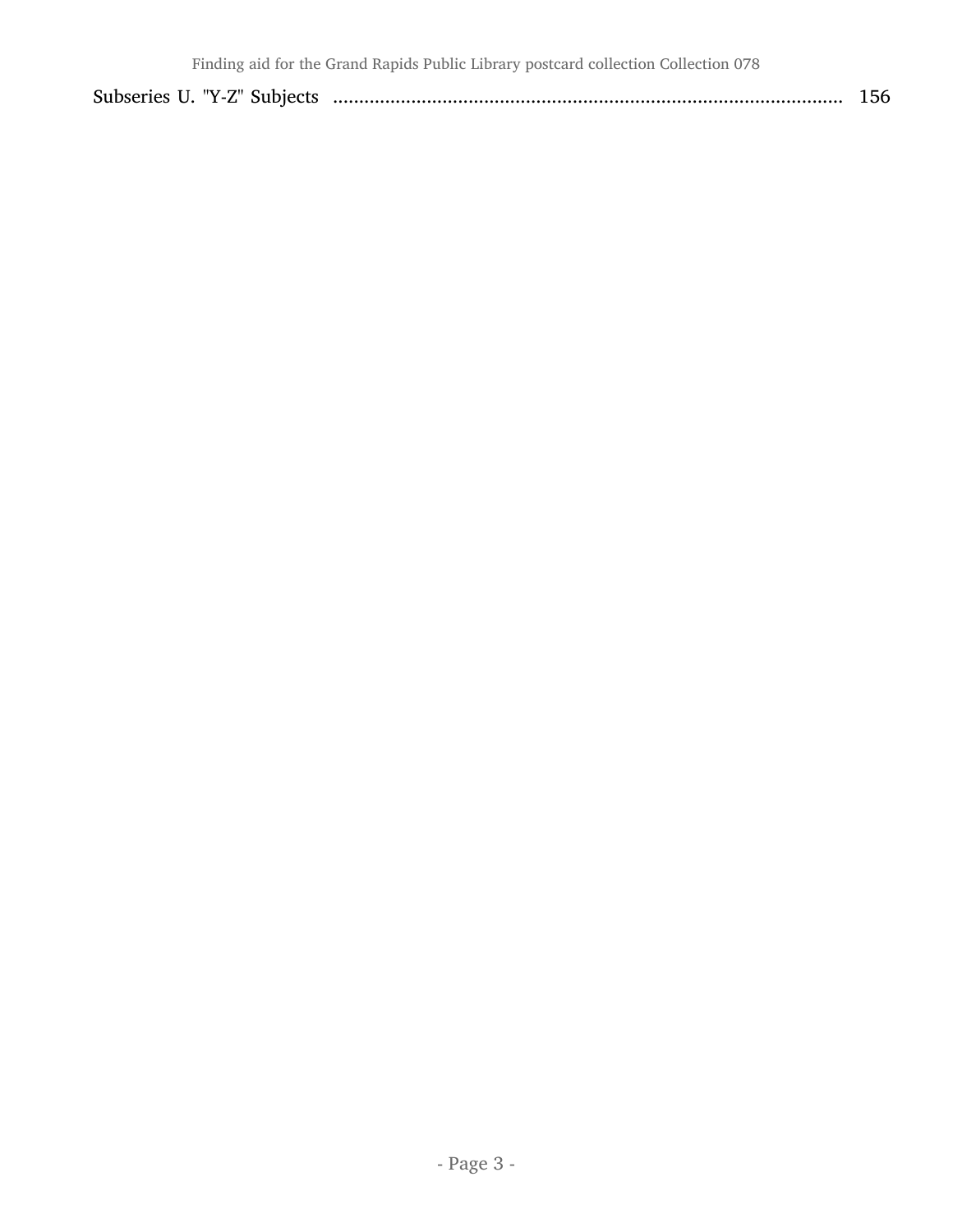# <span id="page-3-0"></span>Summary Information

| <b>Repository:</b>                  | <b>Grand Rapids History Center</b>                                                                                                                                                                                                                                                                                                                                                                                                                                                                                                                                                                                                                                                                          |
|-------------------------------------|-------------------------------------------------------------------------------------------------------------------------------------------------------------------------------------------------------------------------------------------------------------------------------------------------------------------------------------------------------------------------------------------------------------------------------------------------------------------------------------------------------------------------------------------------------------------------------------------------------------------------------------------------------------------------------------------------------------|
| Title:                              | Grand Rapids Public Library postcard collection                                                                                                                                                                                                                                                                                                                                                                                                                                                                                                                                                                                                                                                             |
| ID:                                 | Collection 078                                                                                                                                                                                                                                                                                                                                                                                                                                                                                                                                                                                                                                                                                              |
| Date [inclusive]:                   | c1900-                                                                                                                                                                                                                                                                                                                                                                                                                                                                                                                                                                                                                                                                                                      |
| <b>Physical</b><br>Description:     | 4.7 Linear Feet Six boxes                                                                                                                                                                                                                                                                                                                                                                                                                                                                                                                                                                                                                                                                                   |
| Language of the<br><b>Material:</b> | English.                                                                                                                                                                                                                                                                                                                                                                                                                                                                                                                                                                                                                                                                                                    |
| Abstract:                           | The Grand Rapids Public Library postcard collection is the<br>library's generic postcard collection. Contained here are<br>primarily Grand Rapids views, particularly of Grand Rapids<br>streets, buildings, bridges and parks. Views of other Michigan<br>towns and resort communities, particularly those from<br>Macatawa and Ottawa Beach from the early 20th century,<br>may also be found in the collection. Several different postcard<br>distributors are represented, as well as various correspondents.<br>Also included are some advertising cards or miscellaneous<br>historical images. A few jumbo and panoramic cards are<br>included with most of the collection of standard postcard size. |

^ [Return to Table of Contents](#page-1-0)

# <span id="page-3-1"></span>Biographical / Historical

For a more complete history of postcards, the reader is referred to the many books and Internet sites available on this topic. In particular, the books by Thomas Dilley, listed in the Related Archival Materials note, provide historical information on postcards in general and Grand Rapids cards in particular.

Smithsonian. Chronology of the Picture Postcard. http://siarchives.si.edu/history/exhibits/ postcard/chronology.htm

When postcards originally came into use, there was a clearer distinction between the mailer or postal card and the souvenir/advertising/picture card. The U.S. Postal Service and postal regulations were and still are a key factor in the success of the use postcards. As postal regulations changed, and as graphic capabilities developed, the mailer card of choice became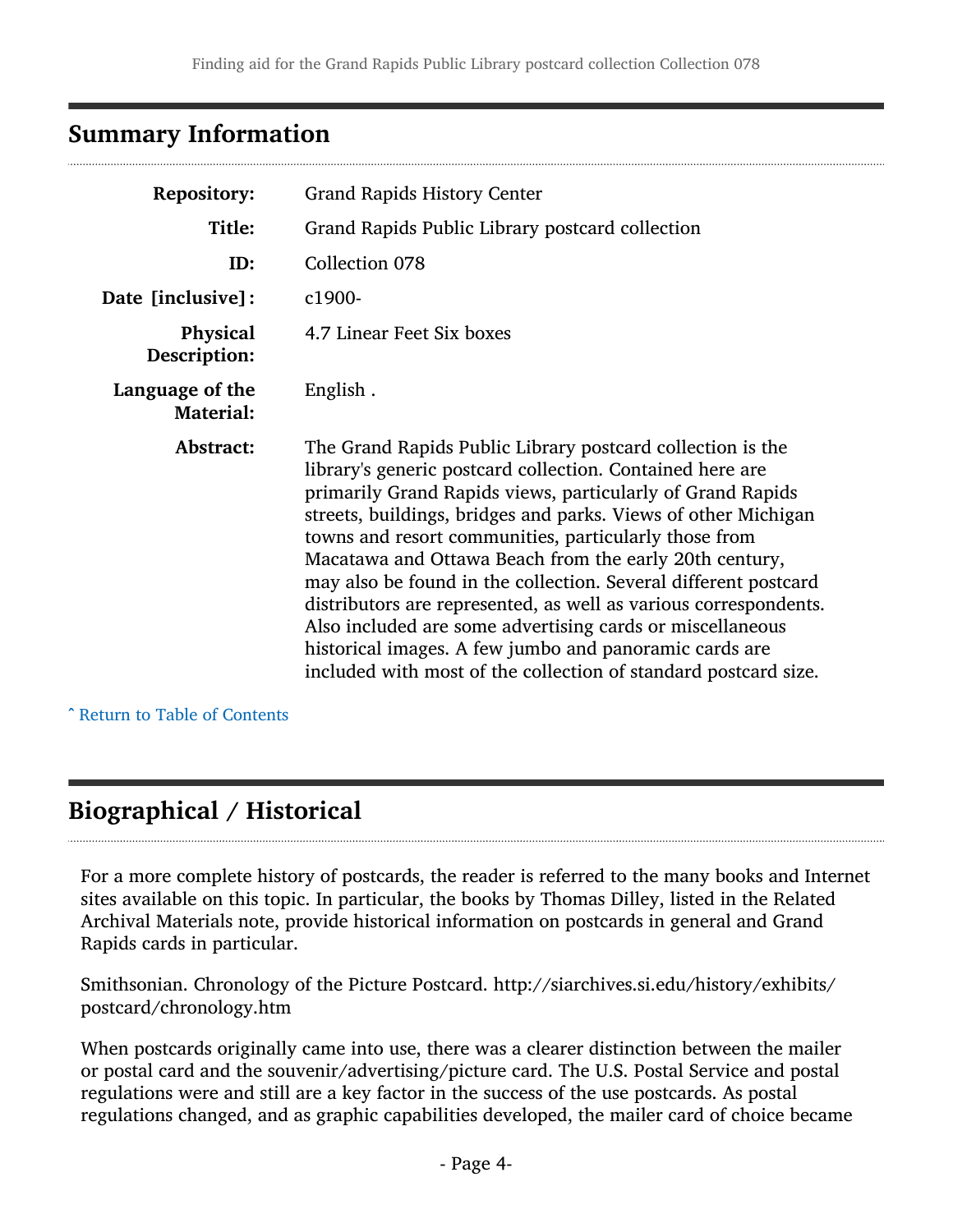the illustrated card, for whatever purpose, rather than just the plain cards for just a message and address.

In the beginning, the postal cards with no image were the only ones available for mailing. The use of the message postcard dates in Europe from around 1869, followed shortly thereafter in the U.S. in 1871. John P. Carlton of Philadelphia in 1861, is credited in some sources as obtaining the first copyright for a private postal card, selling the rights later to H.L. Lipman, although the U.S. Postal laws may not have allowed these private cards to be mailed until later.

The souvenir or advertising picture postcard is documented in some sources as first printed in England in 1872, with a multicolor card available in Europe in 1889. Cards of pictures of the Eiffel Tower were in use by 1889/1890. In the U.S., some sources reference the 1873 card from the Inter-State Industrial Exposition of Chicago, as the first illustrated advertising card, though it was probably not available for direct mailing.

From 1898 to 1907 were the early eras of postcard development. Images could be illustrated or based on a real photographic image. European image reproduction technology led the way during this period, with the card then often distributed by a local news vendor or printer. The cards during this time usually had undivided backs. This means that there was the picture on one side, and the address space on the other side, with no dedicated place for the private message. If a message was added it might be written on top of the image, for example, or anywhere on the card. The Golden Age of postcards with the divided backs ranged from 1907 to 1915, and beginning in 1915 a white board began to be used.

Sometimes on the early cards the same image is found reproduced in several ways, as a black and white or color cards. The color cards may be colorized photos rather than actual color photos, with different versions of the same image produced using variants in the shade and tones of color used, and in the supplier as well, from one example to another. In some cases, an actual historical photograph in the GRPL collection, upon which the card is based can be found and matched to the images, with dedicated searching. In other cases, the postcard provides the only unique version of the images, in printed form, rather than an actual photographic format.

In the 21st Century, new services and cards allow the user to add their image and their advertising digitally, to create their own unique card. For a Moving card, for example, the user might provide a picture of their new home, along with the new address notification on their mailer card. Some of these new types of mailer cards are found in the GRPL Archives; for example, in Collection 254 as mailer cards by local realtors advertising a house for sale.

Collection 078, the GRPL Postcard Collection, documents the souvenir or picture postcards with primarily Grand Rapids images, but reflecting the general history of postcard development as it occurred throughout the country. Many of the items in this collection have the original notes and an address on them from their actual use. The cards are often dated from the U.S. Postal mark printed on the card. The messages have their own value in historical collections, but the heavy usage of the cards is usually for the historical images printed on the cards. The card served as an inexpensive way for the original user to send their message and the selection of the image on the card was often the personal choice of the user. Other cards in the collection have just been collected for their images, either casually by individuals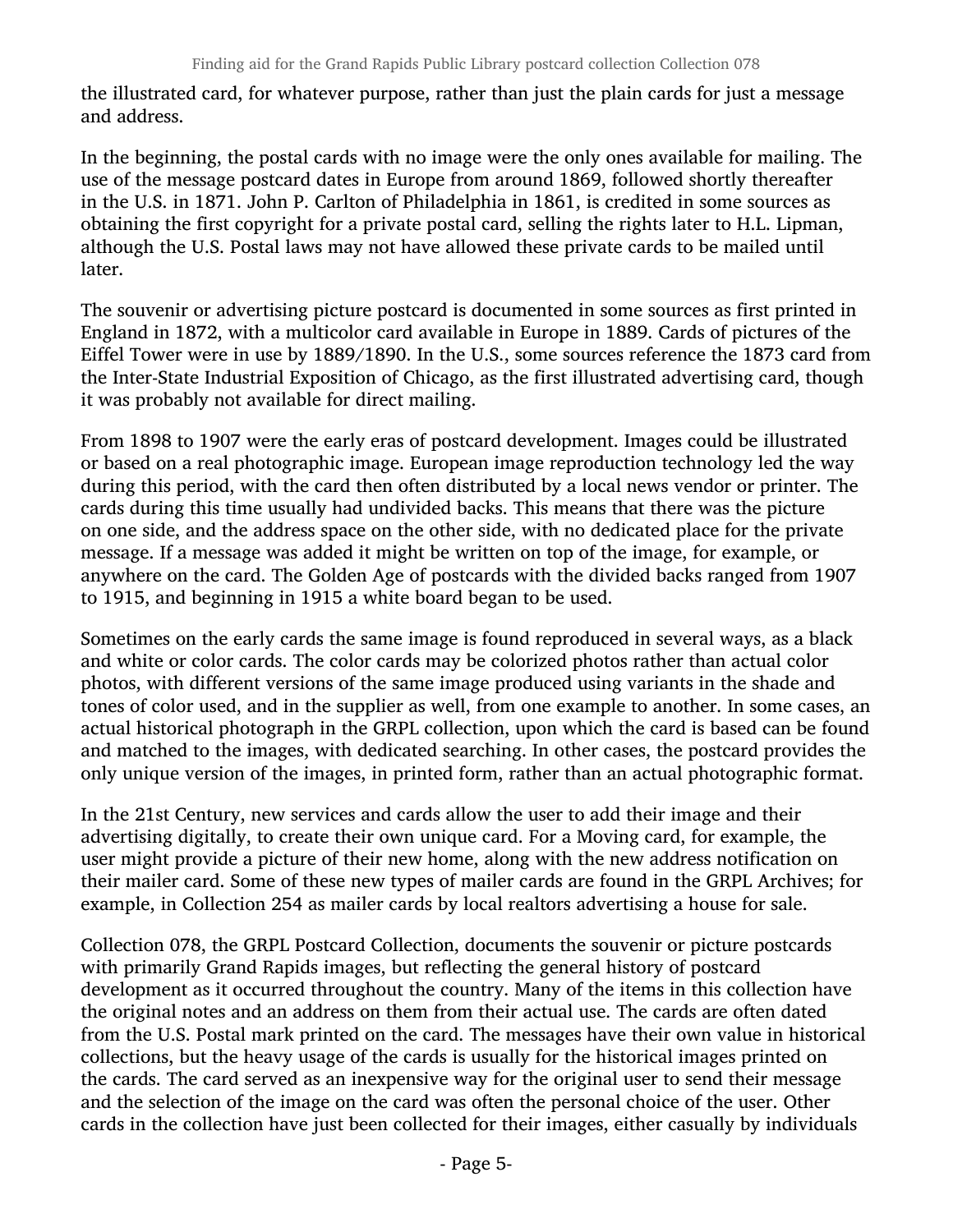perhaps on a vacation trip, or by Deltiologists, those serious collectors who work at building comprehensive collections, including those with items of unique value. Now in the GRPL Archives, these sometimes worn, but generally unused cards, document the visual history of Grand Rapids.

Dates printed on the cards in this collection may be the dates of the objects depicted, rather than the date of the cards production. The postal date is a circa date, and the card could be first released one to several years earlier.

Using the cards in this collection, accumulated for the Grand Rapids Public Library, Ryerson Library Building, for example, may be one way to see representative cards from historical postcard production eras parallel to the historical eras of Grand Rapids own history. The Ryerson Library Building was originally built in 1904, funded by Martin Ryerson of Chicago. A Detroit Photographic Co. card in the collection has a message dated Dec. 29, 1904 and postal stamp date in January of 1905. The back of the card is damaged, but appears to be an undivided back postcard. There are also four other early but undated views which also have undivided backs. Of these four, one is a photo card printed in Germany, called a Raphael Truck & Sons postcard (British), but distributed locally by the Boston store. Another is Leipzig Dresden photo illustration published from a Rochester New York news company. The other two are credited to Grand Rapids companies. The local Dickinson Brothers card has Art Nouveau type art work on the mailing side, and an artistic background border for the two black and white photos included on the picture side. The W. Millard Palmer Co. local card seems to show a more rural setting and an early out building not seen in most of the other early views of building. If accurate it could actually be the earliest postcard view available of the building, except that there is also a divided back cards of the same image, but it could have been reprinted later. A divided backed Rotography Co., card, postmarked 1909 is also found, along with several other mostly photo based illustrations from the ca. 1909-1915. Still later reproductions in the Ryerson Buildings samples document the different color reproduction processed in use.

^ [Return to Table of Contents](#page-1-0)

# <span id="page-5-0"></span>Scope and Contents

The Grand Rapids Public Library postcard collection is the library's generic postcard collection, hosting a variety of small accessions. The collection has quadrupled in sized due to the focused processing of this popular media over the last 6 years. Item level descriptions are now being added which includes some of the key ID information usually given on the card.

Contained here are primarily Grand Rapids views, particularly of Grand Rapids streets, buildings, bridges, numerous images of John Ball Park, for example. Views of other Michigan towns and resort communities, particularly those from Macatawa and Ottawa Beach from the early 20th century, may also be found in the collection.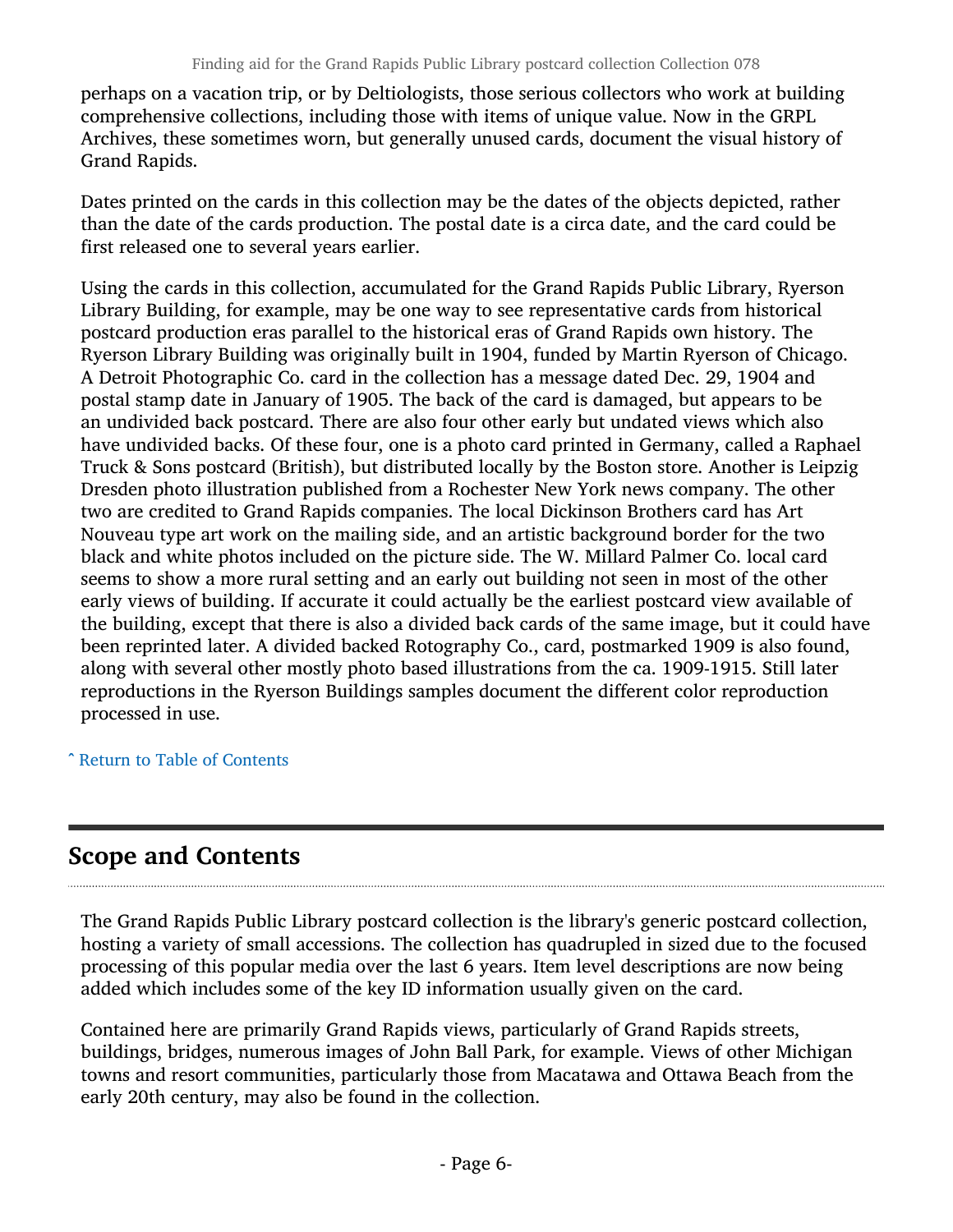Several different postcard distributors are represented, as well as various correspondents. Also included are some advertising cards or miscellaneous historical images. A few jumbo and panoramic cards are included with most of the collection of standard postcard size. Laser research or preservation copies of early postcard images are beginning to be attached to this collection, or may be found in the separate GRPL Laser Image Collection. This collection is updated several times per year, as new items are received.

^ [Return to Table of Contents](#page-1-0)

# <span id="page-6-0"></span>Administrative Information

### Publication Statement

Grand Rapids History Center

111 Library Street NE Grand Rapids, Michigan 49503 [localhis@grpl.org](mailto:localhis@grpl.org) URL: <https://www.grpl.org/research/history/>

## Immediate Source of Acquisition

Various and numerous donors. Donor information for many of the items originally processed for the collection is unknown. Accession numbers: 00.000, 86.083, 86.514, 86.515. Other accession numbers recorded with the item. P2006.042.

^ [Return to Table of Contents](#page-1-0)

# <span id="page-6-1"></span>Related Materials

## Related Materials

Collection 077, Fannie Phipps Dautrich postcard collection Collection 220, Meyer postcard collection Collection 313, Meijer (Meyer) postcard collection Collection 254, Grand Rapids buildings collection. Includes a few mailer cards from realtors, advertising homes for sale. Collection 224, Grand Rapids Public Library arts and graphics collection. Neighborhood Places illustrated buildings series. Jane VanderLaan, artist. Amy Miller, realtor

See also the following collections for advertising postcards: 278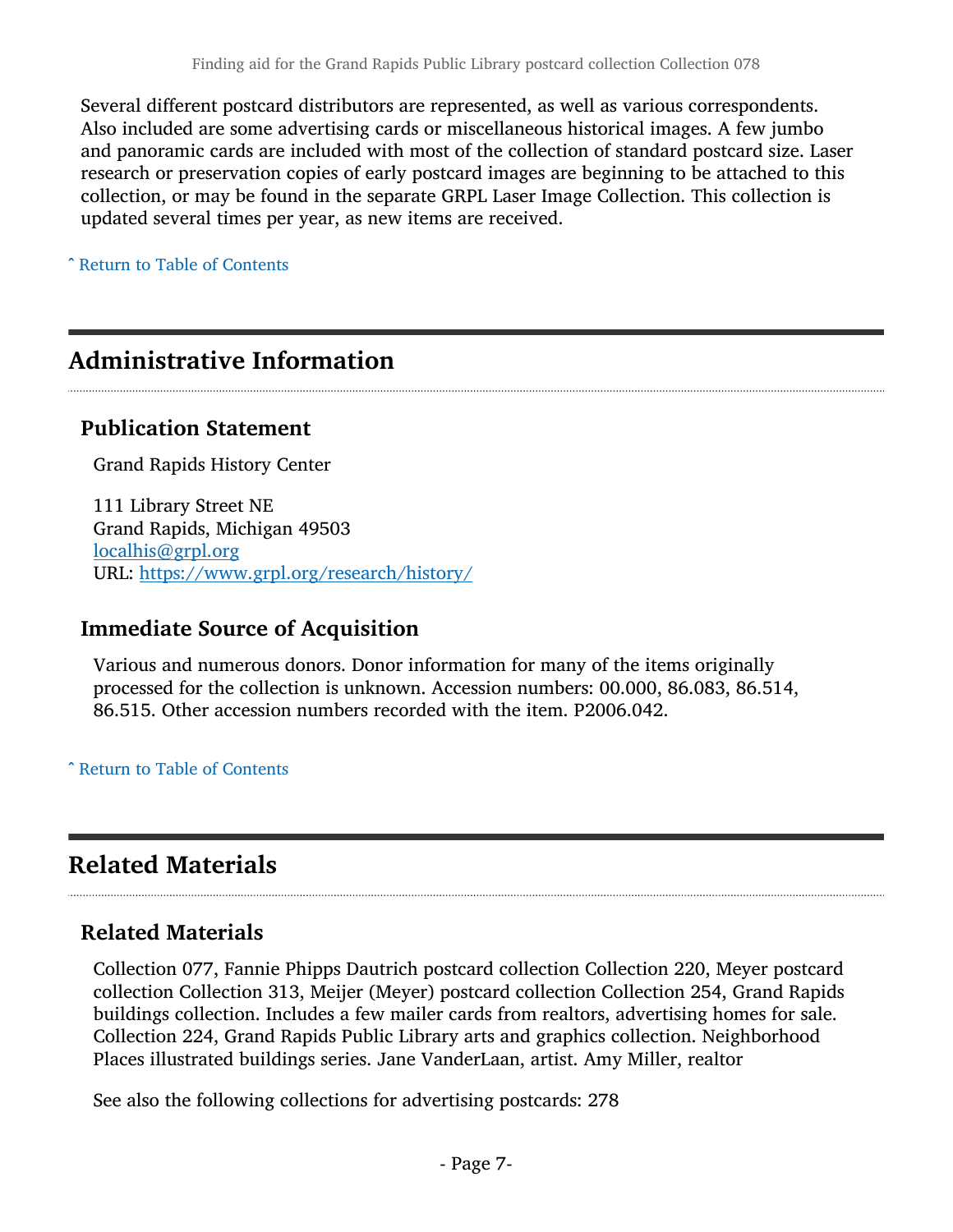See also the publications by Thomas R. Dilley: 1. Grand Rapids in Vintage postcards, 1890-1940 / Thomas R. Dilley. Postcard History Series. Arcadia. 2005. 2. Grand Rapids, Community and Industry / Thomas R. Dilley. Postcard History Series. Arcadia. 2006.

See also later oversized "postcard" type items from the Thornapple Press, using the same or similar images which may be included on some of the cards here.

Example: See 254 for Old City Hall opening Sept. 26, 1888

^ [Return to Table of Contents](#page-1-0)

# <span id="page-7-0"></span>Controlled Access Headings

- Postcards -- Michigan
- Grand Rapids (Mich.) -- History

# <span id="page-7-1"></span>Collection Inventory

## <span id="page-7-2"></span>Series I. Information about Grand Rapids & Kent County postcards.

Included in this collection is information about or from the Grand Rapids area postcard club, the Western Michigan Postcard Club.

Also included here are books and articles about area postcards.

| Title/Description                                                                                                                                                                                                                                                 | <b>Instances</b> |          |
|-------------------------------------------------------------------------------------------------------------------------------------------------------------------------------------------------------------------------------------------------------------------|------------------|----------|
| Western Michigan Postcard Club folder.                                                                                                                                                                                                                            | Box 6            |          |
| Early Postcards in Business / by Thomas R. Dilley. Grand<br>River Times, Apr. 2006. Clipping article on Dilley book.<br>2006.046B.                                                                                                                                | Box 6            |          |
| <b>General</b>                                                                                                                                                                                                                                                    |                  |          |
| Color laser copies of the postcards illustrated in<br>Dilley's article accompany this copy of the article,<br>with the exception of the G.J. Johnson Cigar Co. card,<br>which is in original postcard already included in the<br><b>GRPL Postcard Collection.</b> |                  |          |
| Grand Rapids in Vintage postcards, 1890-1940 / Thomas R.<br>Dilley. Postcard History Series. Arcadia. 2005. P2005.036                                                                                                                                             | Box 6            | Folder 2 |
| <b>Related Materials:</b>                                                                                                                                                                                                                                         |                  |          |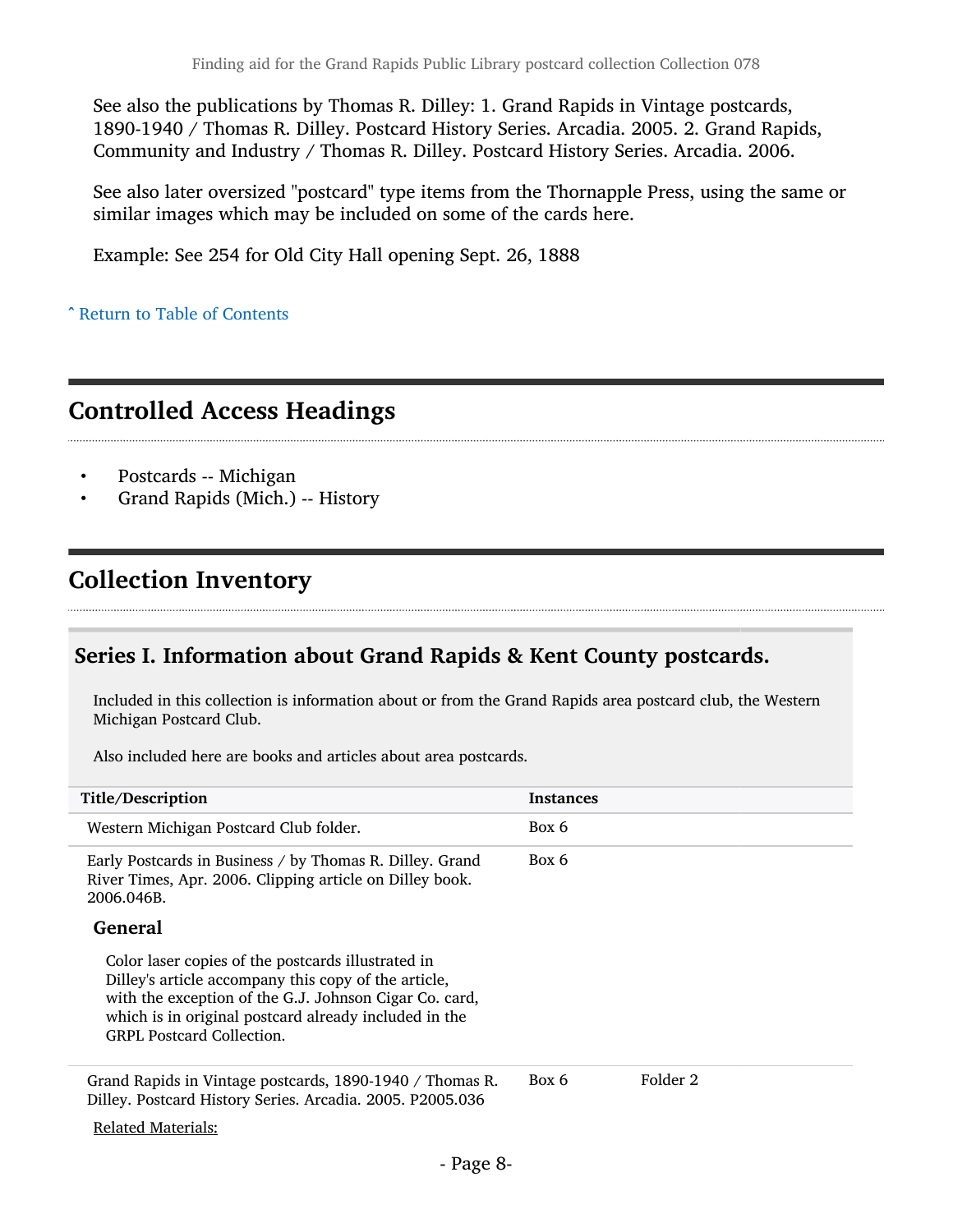For another copy see Coll. 364, Thomas R. Dilley Collection

Grand Rapids : community and industry / Thomas R. Dilley. (Postcard History Series) Charleston, S.C. : Arcadia, 2006. P2006.034 Box 6

#### Related Materials: Related Materials

For another copy see Coll. 364, Thomas R. Dilley **Collection** 

Clippings RE Tom Dilley. Grand Rapids Press. Aug. 4, 2006. Clipping article on Dilley Box 6

#### <span id="page-8-0"></span>Abeles, Edward

Related Materials: Related Materials

See Pantlind Hotel as Hotel Pantlind

#### ^ [Return to Table of Contents](#page-1-0)

### <span id="page-8-1"></span>Series II. Alternative formats.

Postcards have been published in various formats of the physical card, with most fitting within the large sized shoeboxes used to house this collection.

Jumbo postcards are found listed by the image identification within Series III, though they are housed in Box 6 due to the larger physical format.

Postcards images have occasionally been published by the common postcard companies listed here in a unique physical form other than the card. For those few cases where examples of the unique formats exist in the collection, they are documented in the separate series. One example of a special format found in the collection are postcard images commonly used by Heybour on cards produced for use of sticky back postal stamps. There are not official U.S. Postal Service stamps, but decorative stamps which illustrate 16 different Grand Rapids views, mostly buildings.

| Title/Description                                                                                                                                           | Instances |
|-------------------------------------------------------------------------------------------------------------------------------------------------------------|-----------|
| Grand Rapids Builders, Inc. http://<br>www.grandriverbuilders.com/ "Postcards" [booklet, with b/<br>w reproductions of 4 historic cards] ca. 2007? 2007.052 | Box 6     |
| Heyboer stamp series. ca. 1920's. "16 Real Photo Stamps,<br>gummed and perforated of Grand Rapids, Mich." 2006.042.                                         | Box 6     |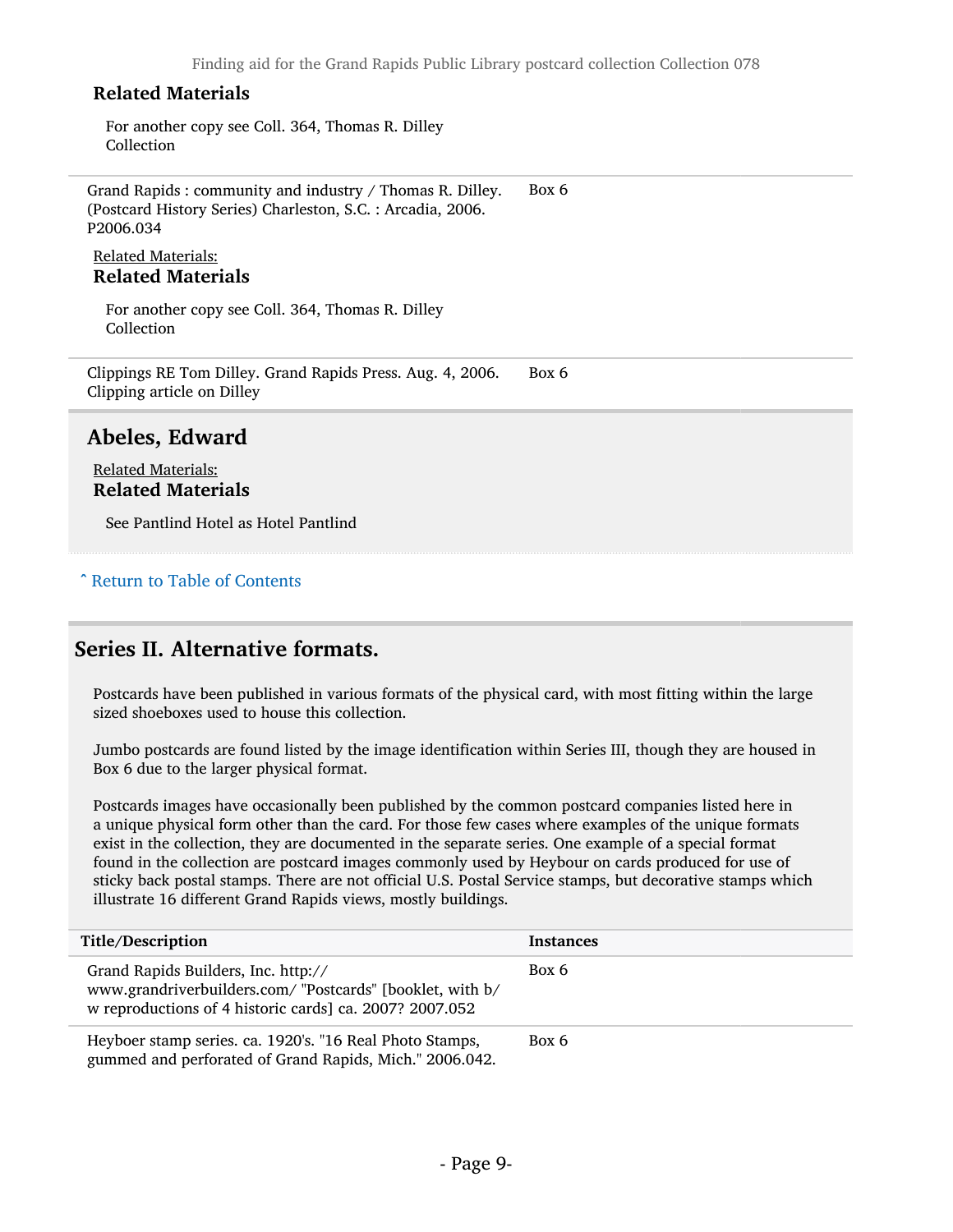#### General

Images as follows: Top row, horizontal 1. Swimming Pool, Blythfield Club. 2. Pearl Street Bridge 3. Public Museum 4. Hotel Rowe Second row 5. View of Grand Rapids, Mich. 6. Civic Auditorium 7. Morton Hotel 8. Cascade Country Club Third row 9. Pantlind Hotel 10. Public Library + 17. 11. National Bank Building (McKay Tower) 12. Calvin College Fourth row 13. Butterworth Hospital 14. General Motors Building + 18. 15. Marywood Academy 16. Grand Rapids Furniture Museum

#### ^ [Return to Table of Contents](#page-1-0)

### <span id="page-9-0"></span>Series III. Postcards or Copies of Postcards

The bulk of the collection is described in this series, in alphabetical order by the descriptive information given on the card. Where another later or earlier name is know for the building or view, a cross reference is given under that name. For example, cards published the "Pantlind Hotel" will be under "Pantlind", while later buildings on the same site, such as the "Amway Grand", will by listed under "Amway". A see or see also note to the earlier or later building is usually given.

Researchers can also search the list for their subject listed under alternative heading by using a key word search within the document. Thus, postcards which include multiple views and/or may be described under a general heading, my have the specific heading listed elsewhere under that general heading.

### <span id="page-9-1"></span>Subseries A. "A" & Number Subjects

### 625Paper Company

| Title/Description          | <b>Instances</b> |           |
|----------------------------|------------------|-----------|
| 625Paper Company P2012.003 | Box 4.5          | Folder 12 |
| <b>Ada Covered Bridge</b>  |                  |           |

#### Related Materials: Related Materials

See also set below for b/w image of the bridge.

| Title/Description                             | Instances |          |
|-----------------------------------------------|-----------|----------|
| Penrod/Hiawatha. "3140" "25760-D" color. n.d. | Box 1     | Folder 1 |
| Penrod/Hiawatha, n.d. 2011.041,               | Box 1     | Folder 1 |

# Ada, Mi. real photo, probably created at the same time, n.d. 2006.020B

| Title/Description | Instances |
|-------------------|-----------|
|                   |           |

Main St. looking North, Ada, Mich. M5T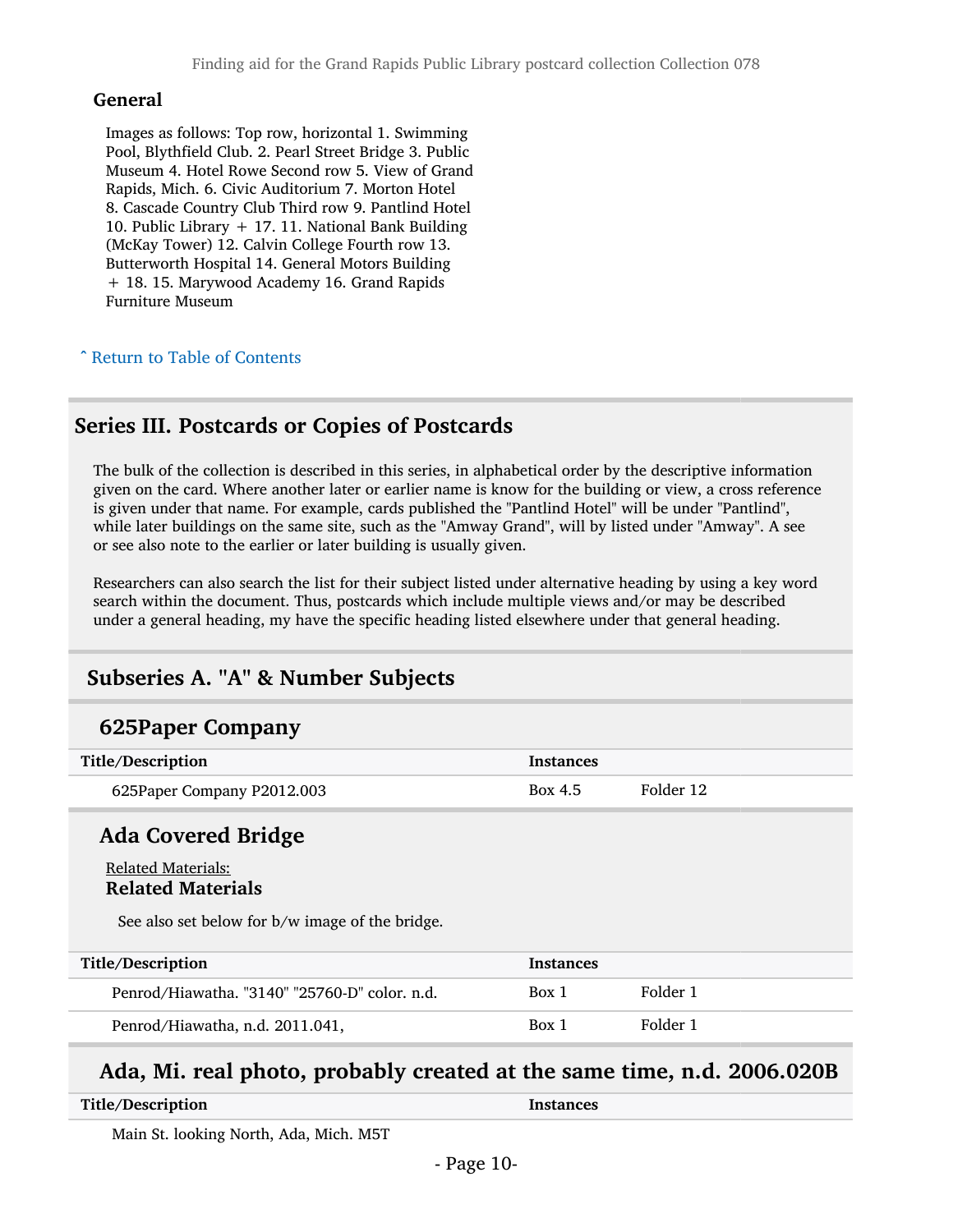Finding aid for the Grand Rapids Public Library postcard collection Collection 078

|                                     | Box 1 | Folder 1.5 |
|-------------------------------------|-------|------------|
| Ada Bridge, Ada, Mich.              | Box 1 | Folder 1.5 |
| Dam and Mill, Ada, mich. M5b or M56 | Box 1 | Folder 1.5 |
| Baptist Church, Ada, Mich. "21921". | Box 1 | Folder 1.5 |

### Airports

### Kent County / Kent County International Airport

#### Related Materials: Related Materials

See Gerald R. Ford International Airport

### Alaska, Mi.

Related Materials: Related Materials

See Caledonia Area card set

## Air Ship

Related Materials: Related Materials

See Derigible

## All American Girls Professional Baseball League

| Title/Description                                  | <b>Instances</b> |          |
|----------------------------------------------------|------------------|----------|
| Muskegon Lassies with Harry Heilmann 1947 2001.094 | Box 6            | Folder 1 |
| All Souls Church                                   |                  |          |
| Title/Description                                  | <b>Instances</b> |          |
| $\#159$ . Postcard.                                | Box 1            | Folder 2 |
| Allegan, Mich.                                     |                  |          |
| Title/Description                                  | <b>Instances</b> |          |
| <b>Baptist Church</b>                              | Box 1            | Folder 3 |
| Horseshoe Bend                                     | Box 1            | Folder 3 |
| $11.3 - 11$                                        |                  |          |

### Alticor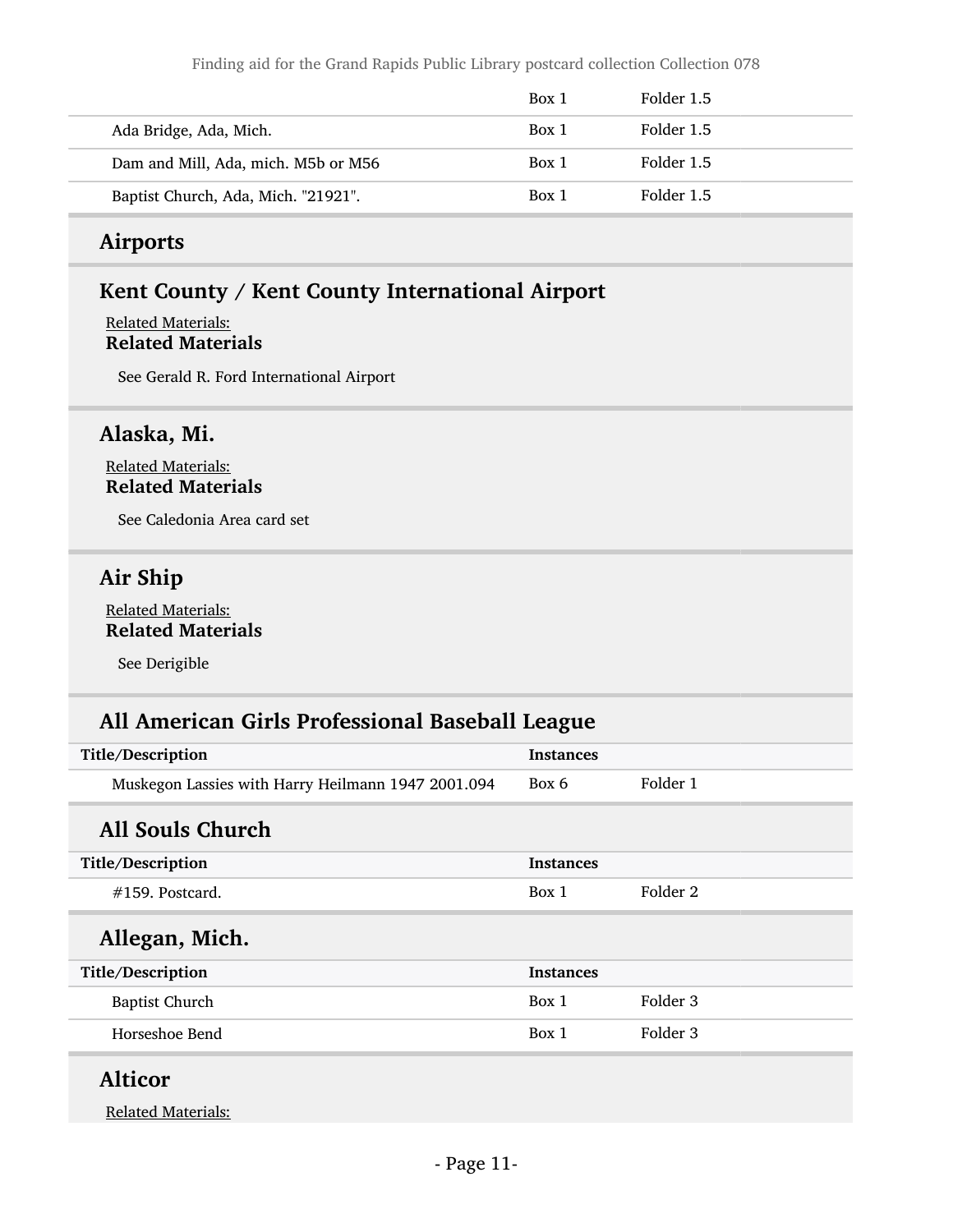See Amway

#### Ambulances

#### Related Materials: Related Materials

See Vanderpool Funeral Chapel

## American Laundry, Otte Brothers

Related Materials: Related Materials

See Post Folder

# American Patent Dressing Case Company

Related Materials: Related Materials

See Coll. 233

### American Red Cross Railway Canteen, Union Station.

| Title/Description                                | <b>Instances</b> |          |
|--------------------------------------------------|------------------|----------|
| ACR Railway Canteen. ca. 1920                    | Box 1            | Folder 4 |
| <b>American Seating Company</b>                  |                  |          |
| Title/Description                                | <b>Instances</b> |          |
| Exterior. Camera Shop, Dec. 1932.                | Box 1            | Folder 5 |
| P67249. Exterior w message, ca. 1914?            | Box 1            | Folder 5 |
| <b>Amway Corporation</b>                         |                  |          |
| Title/Description                                | <b>Instances</b> |          |
| Center of Free Enterprise Penrod/Hiawatha. 3139. | Box 1            | Folder 6 |
| <b>Amway Grand Plaza Hotel</b>                   |                  |          |
| Title/Description                                | <b>Instances</b> |          |
| <b>Exterior Views</b>                            | Box 1            | Folder 7 |
| <b>Interior Views</b>                            | Box 1            | Folder 8 |
|                                                  |                  |          |

### Antoine Campau Park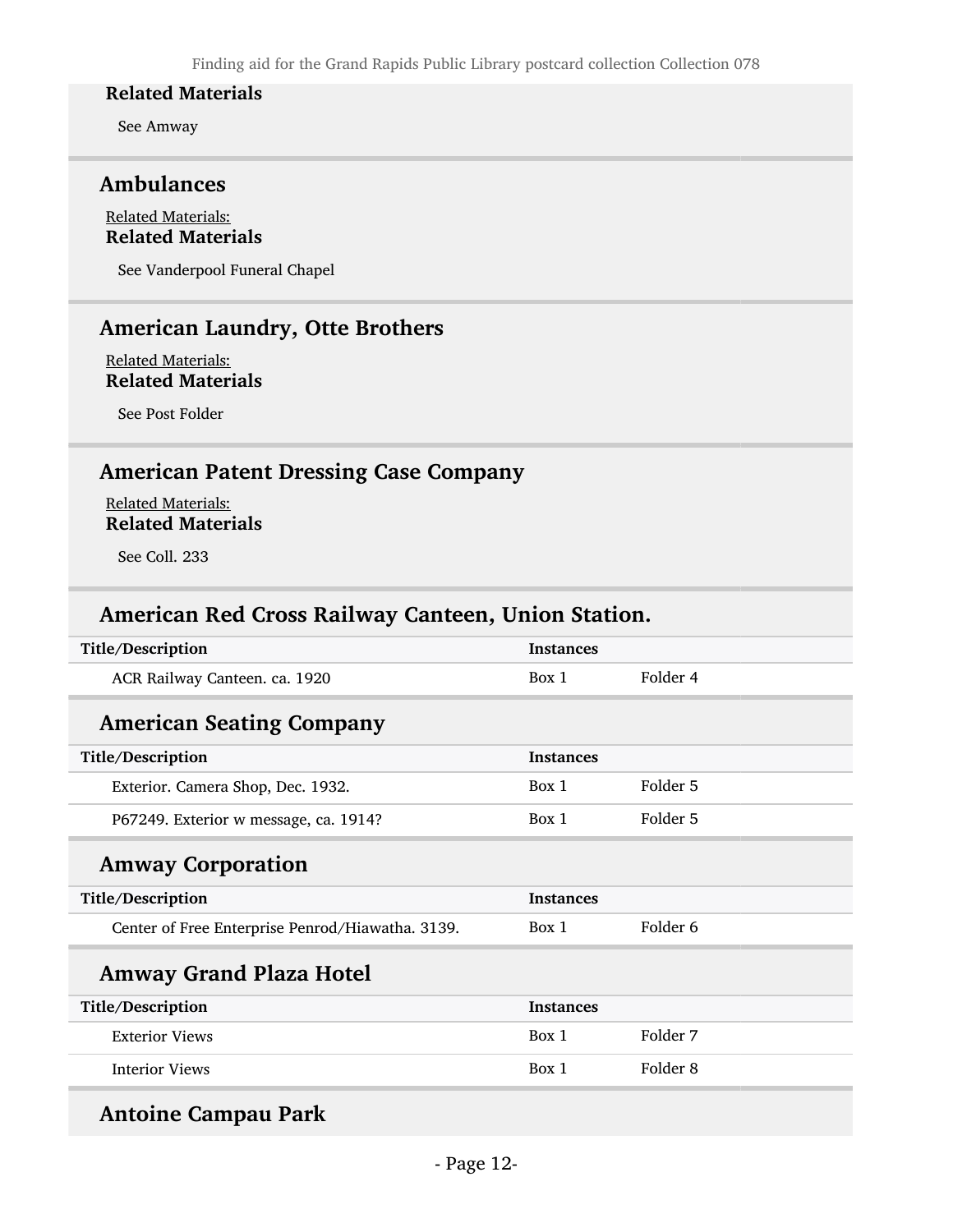#### Related Materials: Related Materials

See Campau Park

## Aquinas College Administration Building [Holmdene]

| Title/Description            | Instances |          |
|------------------------------|-----------|----------|
| 2001.019.8. Shaw News Agency | Box 1     | Folder 9 |
| 2001.075B. Kropp. 29665N     | Box 1     | Folder 9 |

## Aquinas College Administration Building (later building, looks like Central High School building)

| Title/Description                                                                              | <b>Instances</b> |            |
|------------------------------------------------------------------------------------------------|------------------|------------|
| P2008.030. Michigan Card Co., S6189-1. Used, with<br>July 1962 postal stamp and brief message. | Box 1            | Folder 9.1 |
| Arcadia, Mich.                                                                                 |                  |            |
| Title/Description                                                                              | <b>Instances</b> |            |
| High School and neighboring structures. Postal date Oct.<br>1923.                              | Box 1            | Folder 10  |

### Assoc. of Commerce Building

Related Materials: Related Materials

See Furniture Temple

### Avon Park Motel

Related Materials: Related Materials

See Motels

### <span id="page-12-0"></span>Subseries B. "B" Subjects

### Baldwin, Mich.

| Title/Description                                                     | <b>Instances</b> |           |
|-----------------------------------------------------------------------|------------------|-----------|
| Dam, Baldwin Creek                                                    | Box 1            | Folder 11 |
| Fish Shades, State Trout Nursery                                      | Box 1            | Folder 11 |
| Shrine of the Pines, Mr. Overholzer, L.L. Cook, 60721.<br>1952. Color | Box 1            | Folder 11 |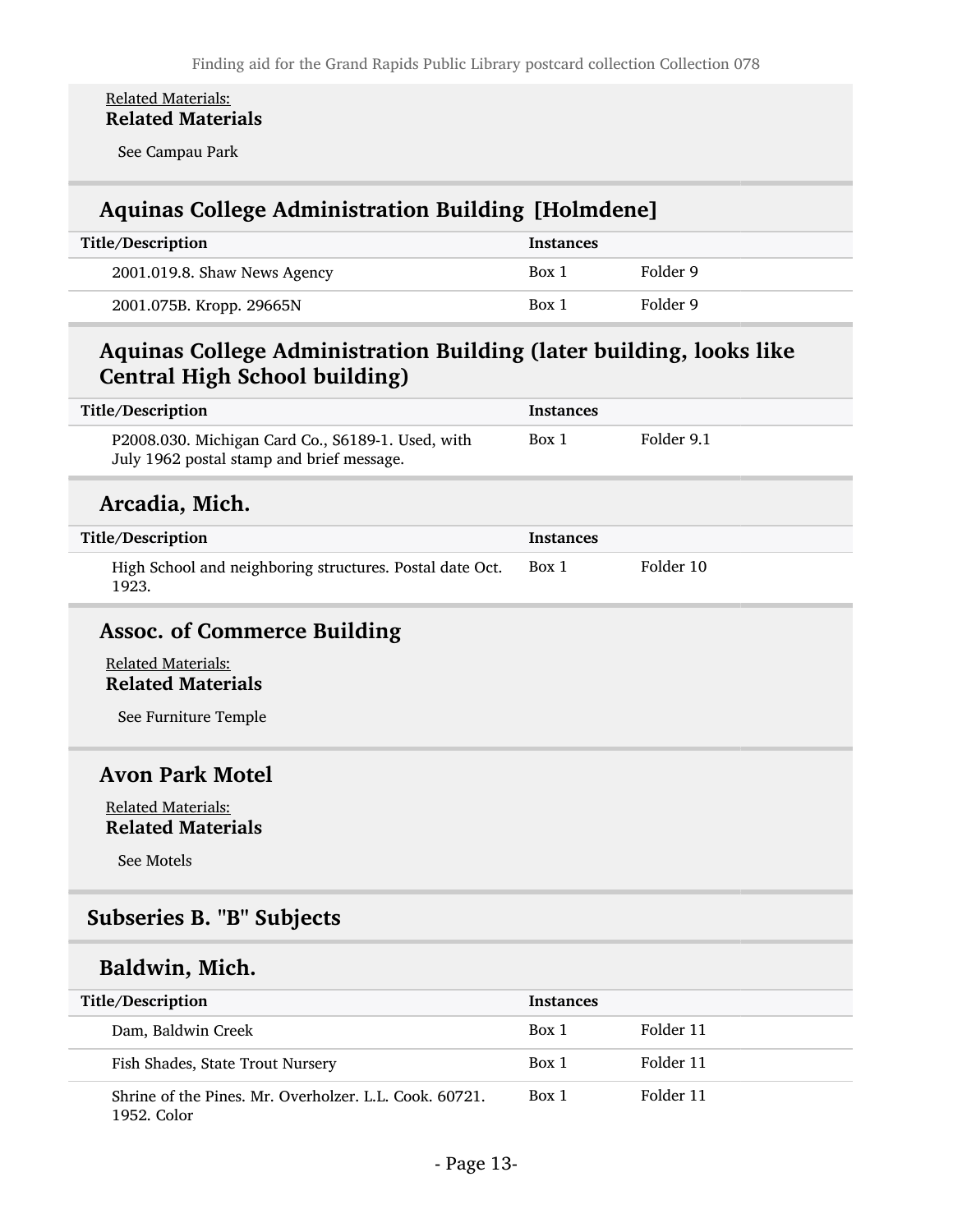Finding aid for the Grand Rapids Public Library postcard collection Collection 078

| Shrine of the Pines. B/w set of 5 (numerous views) | Box 1            | Folder 11   |
|----------------------------------------------------|------------------|-------------|
| Shrine of the Pines. Interior with rocking chair   | Box 1            | Folder 11   |
| Shrine of the Pines. Exterior with man             | Box 1            | Folder 11   |
| <b>Twin Lakes</b>                                  | Box 1            | Folder 11   |
| Bangor, (Mich.)                                    |                  |             |
| Title/Description                                  | <b>Instances</b> |             |
| Postcard                                           | Box 1            | Folder 11.5 |
| <b>Barber Shops</b>                                |                  |             |
|                                                    |                  |             |
| <b>Related Materials:</b>                          |                  |             |
|                                                    |                  |             |
| <b>Related Materials</b>                           |                  |             |
|                                                    |                  |             |
| See also, Heritage Hotel.                          |                  |             |
|                                                    | <b>Instances</b> |             |
| Title/Description<br>Postcard. 2001.094            | Box 6            | Folder 1    |
| <b>Baseball, girls</b>                             |                  |             |
|                                                    |                  |             |
| <b>Related Materials:</b>                          |                  |             |
| <b>Related Materials</b>                           |                  |             |

Related Materials: Related Materials

See St. Adalbert's Church [Elevated to a basilica Feb. 16, 1980]

# Bauman's Café, 51-53-55 Pearl St.

| Title/Description                                     | <b>Instances</b> |           |
|-------------------------------------------------------|------------------|-----------|
| Exterior. Simplicity Co.                              | Box 1            | Folder 12 |
| Interior 'Main Dining Room" Simplicity Co. Message.   | Box 1            | Folder 12 |
| James Bayne Co. Ad cards                              | Box 1            | Folder 13 |
| <b>Related Materials:</b><br><b>Related Materials</b> |                  |           |

See also Post Folder

### Bears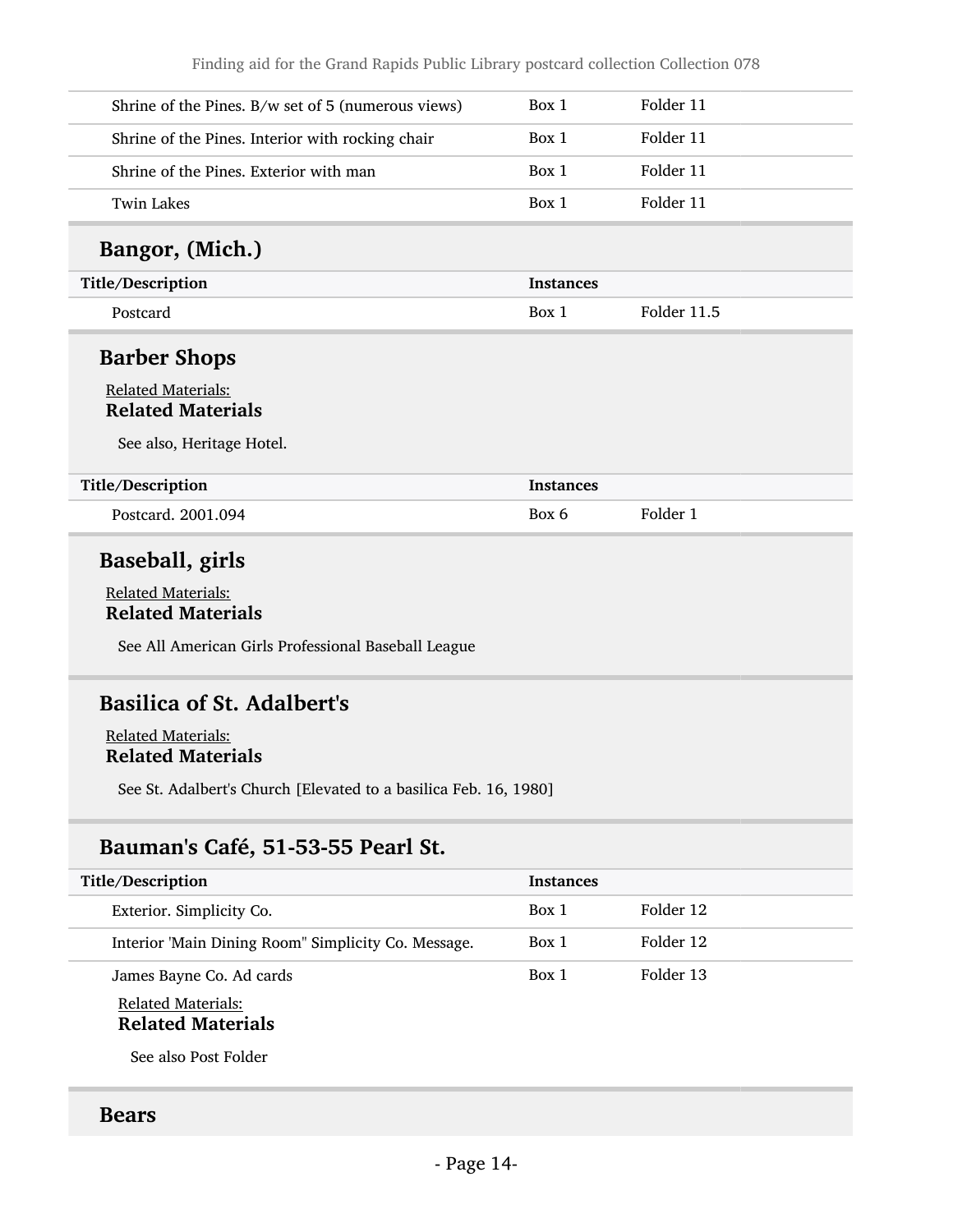#### Related Materials: Related Materials

See Michigan Soldiers Home

### Belding High School

#### Related Materials: Related Materials

See People. Peck, Fred.

## Belknap Park, views from.

#### Related Materials: Related Materials

See Grand Rapids Views; See Lookout Park

### Beltline Motel

#### Related Materials: Related Materials

See Motels

## 1332 Bemis St. S.E. (Mary Sonnefeld's Home)

| Title/Description              | <b>Instances</b> |             |
|--------------------------------|------------------|-------------|
| Front exterior view. P2002.023 | Box 1            | Folder 13.5 |

## Berean Baptist Church

| Title/Description                                                | Instances |           |
|------------------------------------------------------------------|-----------|-----------|
| Exterior with leaning telephone pole. Camera Shop, Dec.<br>1932. | Box 1     | Folder 14 |

## Berkey & Gay Furniture Plant

#### Related Materials: Related Materials

See also: Grand Rapids Views, from Lookout Park; Grand River Views; Grand Truck depot; and Bridge St. views

| Title/Description                               | <b>Instances</b> |           |
|-------------------------------------------------|------------------|-----------|
| #125. Plant No. 1. Heyboer Co. 134666 P2001.032 | Box 1            | Folder 15 |

### Berkhof, L.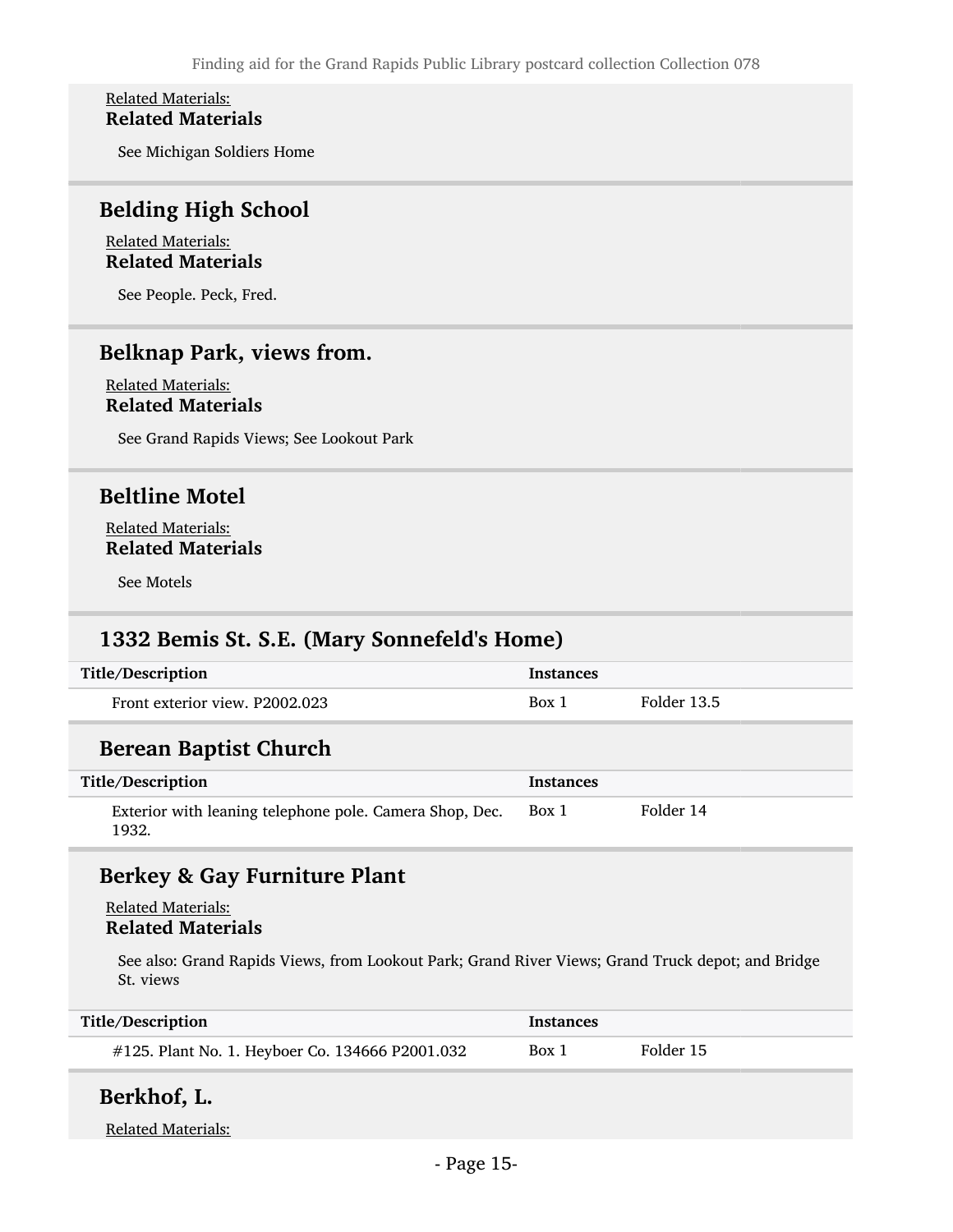See Theological School

# Big Rapids (Mich.)

| Title/Description                                                            | <b>Instances</b> |           |
|------------------------------------------------------------------------------|------------------|-----------|
| Citizens State Bank                                                          | Box 1            | Folder 16 |
| Court House & Nisbett Block                                                  | Box 1            | Folder 16 |
| Ferris Institute & Michigan Ave.                                             | Box 1            | Folder 16 |
| High School & Michigan Ave.                                                  | Box 1            | Folder 16 |
| Mercy Hospital & "Secrets" Porter, Chicago, 1906?<br>Gibson Girl type image. | Box 1            | Folder 16 |
| Western Hotel                                                                | Box 1            | Folder 16 |

### Birth Announcement

| Title/Description                                                                          | Instances |           |
|--------------------------------------------------------------------------------------------|-----------|-----------|
| Time Arrival Post Card announcing the birth of John<br>Daniel Winebrenner [2019.062], 1910 | Box 2.5   | Folder 74 |

### Bissell Carpet Sweeper Company

| Title/Description                                                                            | <b>Instances</b> |           |
|----------------------------------------------------------------------------------------------|------------------|-----------|
| Bird's eye view with Grand River in background left.<br>Fuson's Camera Shop. 57011 P2000.077 | Box 1            | Folder 17 |
| #122 1994.033 with message. 1913?                                                            | Box 1            | Folder 17 |

# Bissell House Social Settlement and Public Library Branch

| Title/Description   | <b>Instances</b> |             |
|---------------------|------------------|-------------|
| No. 2022. P1999.040 | Box 1            | Folder 17.5 |

# Black River Views

Related Materials: Related Materials

See Holland, Mich.

## Blimp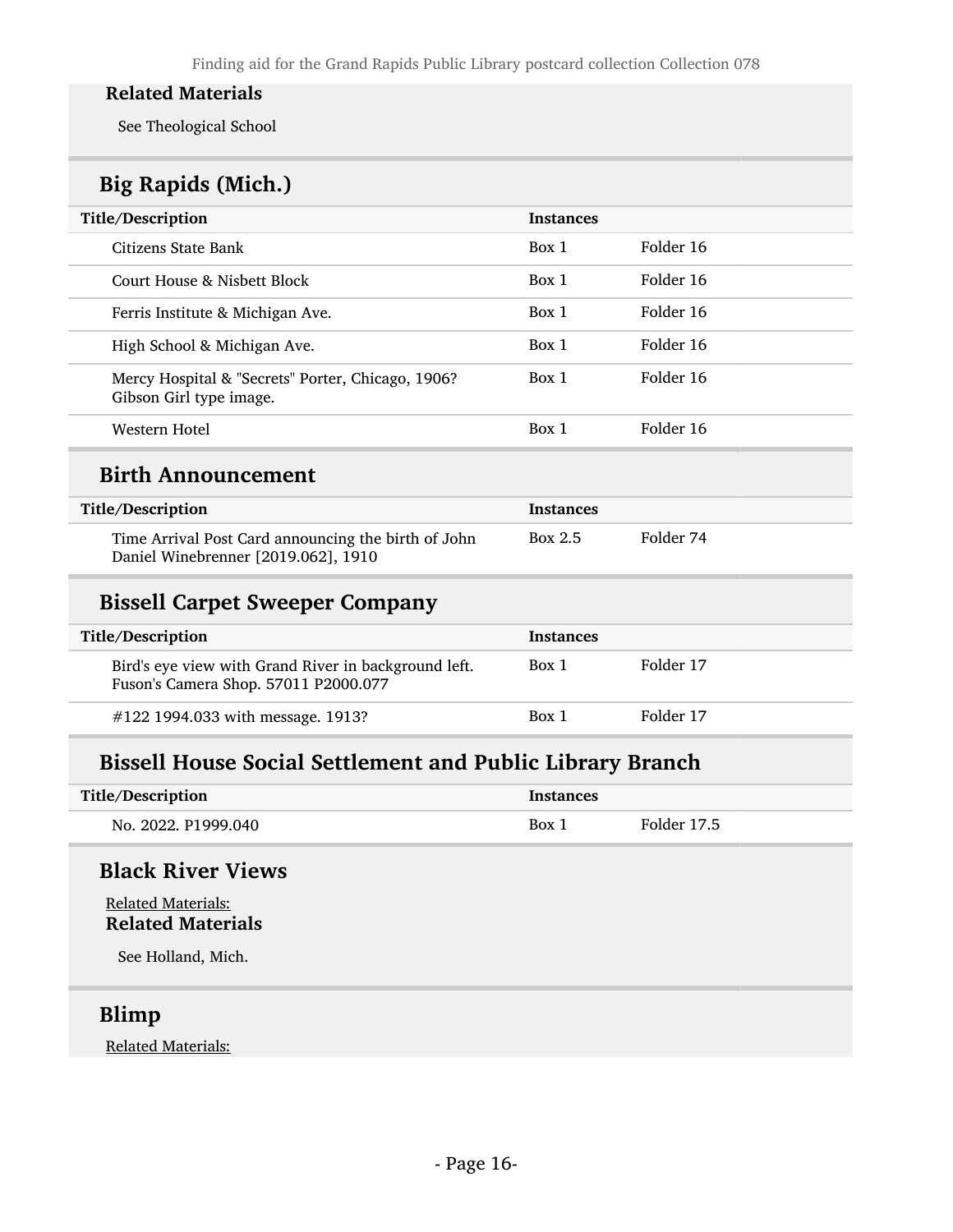See Derigible

# Blodgett Hospital, East Grand Rapids

#### Related Materials: Related Materials

See also earlier nameUBA Hospital or UBA Home

| Title/Description                                                                         | <b>Instances</b> |           |
|-------------------------------------------------------------------------------------------|------------------|-----------|
| 1. "273" Heyboer. Ca. 1918, with note                                                     | Box 1            | Folder 18 |
| 2. "SC-H424" Shaw News Agency 1) Main Entrance 2)<br>Nurses' Lodge.                       | Box 1            | Folder 18 |
| 3. "64114" Wayne Calendar1986.384.1                                                       | Box 1            | Folder 18 |
| 4. Curteichcolor, Dist. By the Window Shop. 2001.075<br>12/2/2001                         | Box 1            | Folder 18 |
| 5. "22173-B" Water Wonderland Card Co. 2001.075B,<br>12/2/2001                            | Box 1            | Folder 18 |
| 6. Curteichcolor, Dist. By the Window Shop. 1956 postal<br>stamp, with message. P2004.028 | Box 1            | Folder 18 |

# D.A. Blodgett Home for Children

| Title/Description                                                                                                                                                                                                                                                            | <b>Instances</b> |           |
|------------------------------------------------------------------------------------------------------------------------------------------------------------------------------------------------------------------------------------------------------------------------------|------------------|-----------|
| No. 101. Canaan, ca. 1920's? Perspective view from the<br>right toward the front facade. One copy has mailing<br>address to Dale Dicken, one copy has postal date 1917<br>and address to Miss Adelia Colvin, third copy has<br>"Michigan" stamp. Some variation in coloring. | Box 1            | Folder 19 |
| Blodgett Home for Children. b/w Postal date 1908,<br>addressed to Mrs. Wm. H. Joslin. View shows building<br>behind two trees with other trees right and left.                                                                                                               | Box 1            | Folder 19 |
| 6934. Children's Home, Grand Rapids, Mi. View shows<br>flowers blooming, and part of building hidden behind<br>trees. 2 copies. One w. message to Miss Adelia Colvin,<br>second is P2003.014, w message to Floyd Wilbur.                                                     | Box 1            | Folder 19 |
| D.A. Blodgett Home for Children, Grand Rapids, Mich.<br>View from end of main walk mostly of the portico<br>portion of the facade, with trees blocking the view left<br>and right. 1992.005.                                                                                 | Box 1            | Folder 19 |
| D.A. Blodgett Home for Children, Grand Rapids, Mich<br>no. 1014 [2021.010]                                                                                                                                                                                                   | Box 1            | Folder 19 |

Residence of John W. Blodgett/Blodgett House, Plymouth Rd.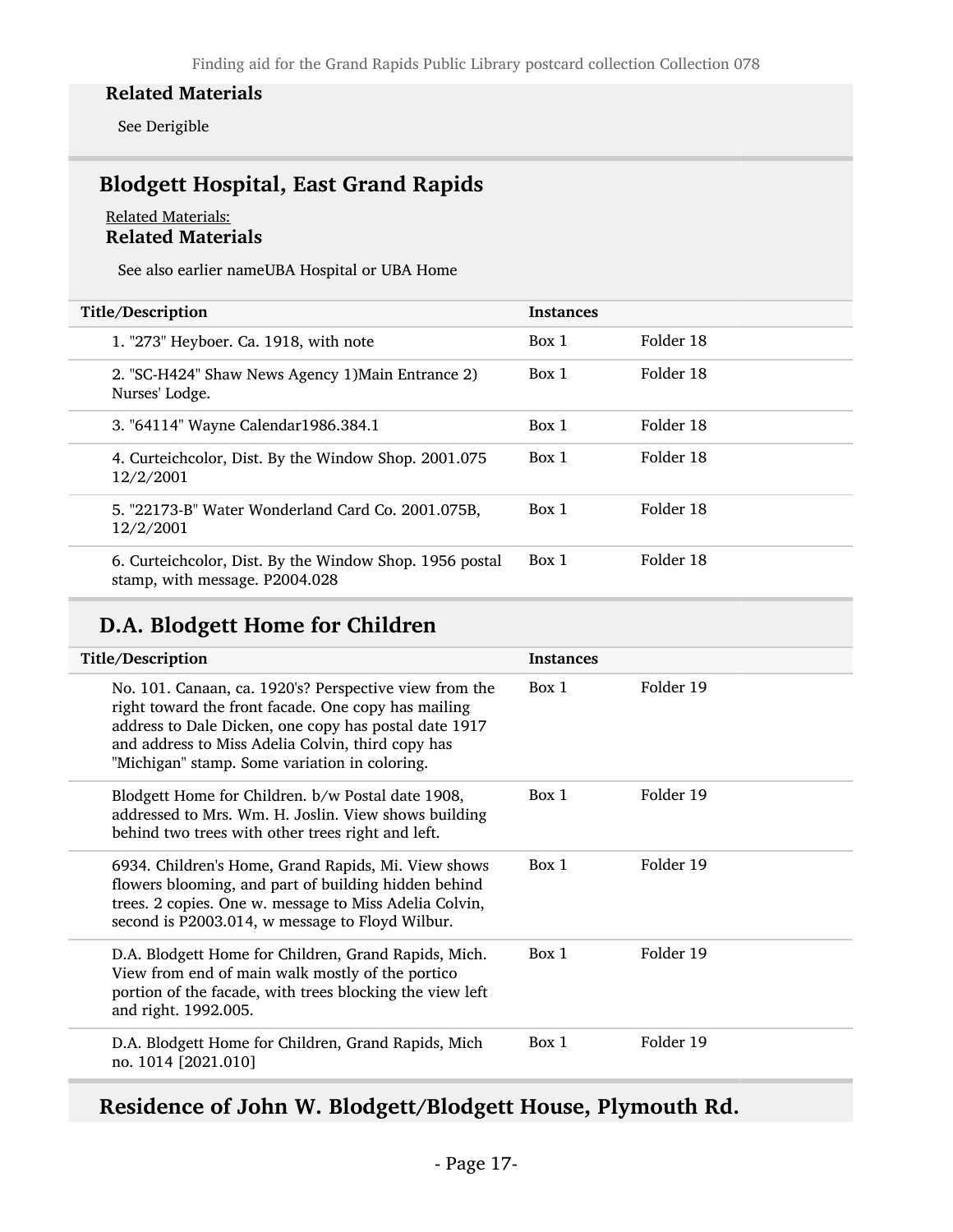| Title/Description                          | Instances |           |
|--------------------------------------------|-----------|-----------|
| #497. Shaw News Co. Aug. 1933 postal date. | Box 1     | Folder 20 |

# Blythfield or Blythefield Country Club

#### Related Materials: Related Materials

See alsoPlainfield Country Club

| Title/Description                                | <b>Instances</b> |           |
|--------------------------------------------------|------------------|-----------|
| 64106, Shaw as Blythfield                        | Box 1            | Folder 21 |
| 18, 6917, Shaw; Kropp, as Blythefield [1992.005] | Box 1            | Folder 21 |

# Bostwick Ave. views

#### Related Materials: Related Materials

See Grand Rapids Public Library, YMCA, Grand Rapids Community College, and other area buildings

## Brikcrete Motel, 4725 S. Division Ave.

| Title/Description     | <b>Instances</b> |                 |
|-----------------------|------------------|-----------------|
| Postcard [2002.013.2] | Box 1            | Folder<br>21.25 |

# Bridge St.

| Title/Description                                                             | <b>Instances</b> |             |
|-------------------------------------------------------------------------------|------------------|-------------|
| Bird's eye view, Canaan #201, 2001.075.                                       | Box 1            | Folder 21.5 |
| Ramona Float on West Bridge St., Aug. 23, 1910.<br>#544-2, Ricker, [1992.005] | Box 1            | Folder 21.5 |

# Bridge Street Bridge

#### Related Materials: Related Materials

See also Grand River Views, Ice Jam's, Floor of 1907

| Title/Description               | <b>Instances</b> |           |
|---------------------------------|------------------|-----------|
| Postcard. Bridge Street Bridge. | Box 1            | Folder 22 |

### Brown & Sehler Co.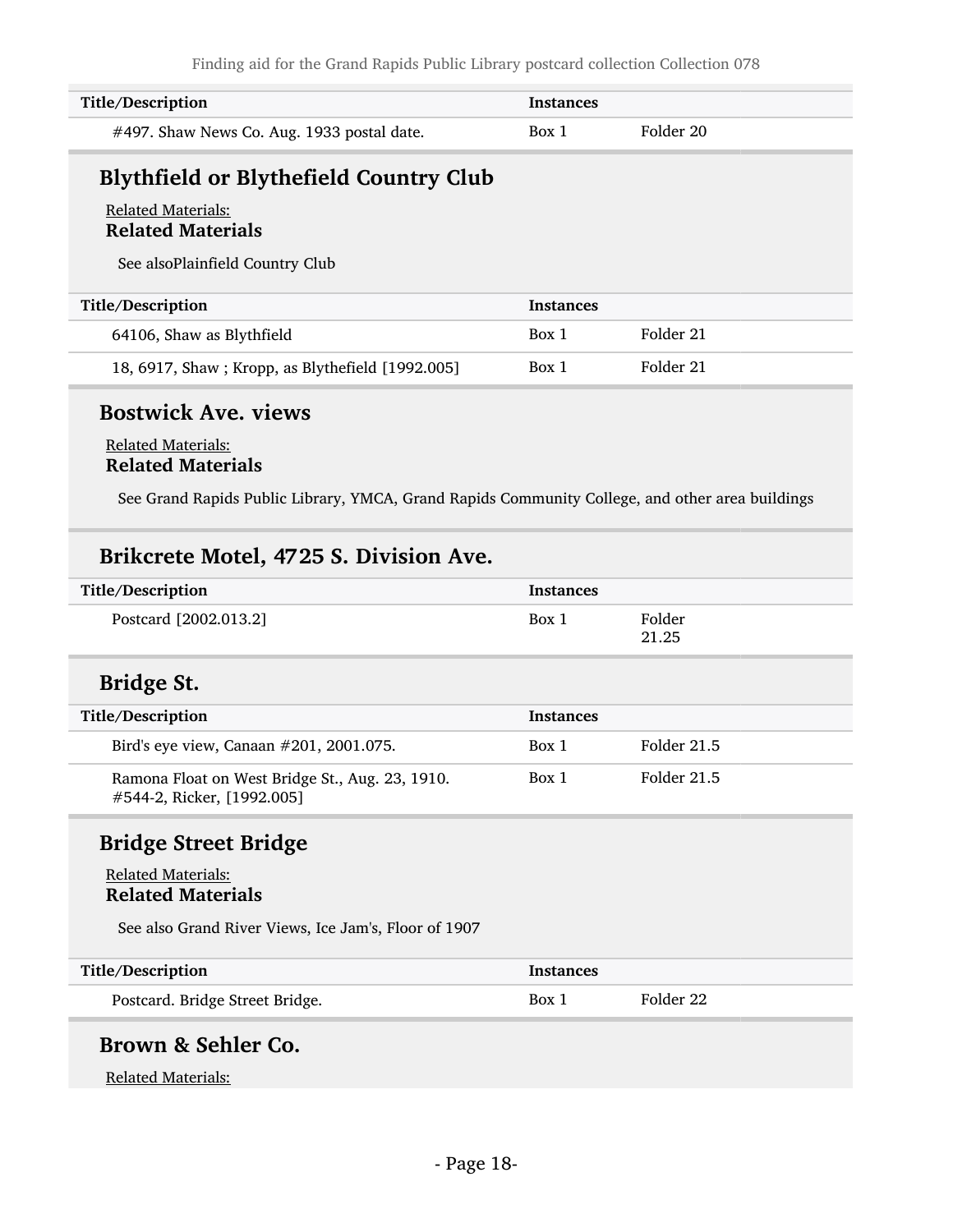See Ice Jam & Floor, 1907

# Buck Barry with Thunder [people, cowboy TV star with horse] WOOD TV

| Title/Description                                                                                                                                                                                                                                                                              | <b>Instances</b> |                      |
|------------------------------------------------------------------------------------------------------------------------------------------------------------------------------------------------------------------------------------------------------------------------------------------------|------------------|----------------------|
| Postcard. P2004.023. Printed PR note from Barry                                                                                                                                                                                                                                                | Box 1            | Folder 22.5          |
| <b>Burleson Hotel and Sanitarium</b>                                                                                                                                                                                                                                                           |                  |                      |
| Title/Description                                                                                                                                                                                                                                                                              | <b>Instances</b> |                      |
| 1 folding set of 3                                                                                                                                                                                                                                                                             | Box 1            | Folder <sub>23</sub> |
| "The Largest Institution of its Kind in the World"                                                                                                                                                                                                                                             | Box 1            | Folder 23            |
| Trimmed, 1992.005                                                                                                                                                                                                                                                                              | Box 1            | Folder <sub>23</sub> |
| <b>Burton Heights</b>                                                                                                                                                                                                                                                                          |                  |                      |
| Title/Description                                                                                                                                                                                                                                                                              | <b>Instances</b> |                      |
| Burton Heights Shopping District, Division Ave. South.<br>View looking north. Par 4 fine dining center left. Mobil<br>gas sign center right. Michigan Card Co., Aug. 5, 1964<br>postal mark. Message. P2005.005.1                                                                              | Box 1            | Folder 23.5          |
| <b>Burton School</b>                                                                                                                                                                                                                                                                           |                  |                      |
| Title/Description                                                                                                                                                                                                                                                                              | <b>Instances</b> |                      |
| Postcard.                                                                                                                                                                                                                                                                                      | Box 1            | Folder 24            |
|                                                                                                                                                                                                                                                                                                |                  |                      |
| <b>Bus Stations</b>                                                                                                                                                                                                                                                                            |                  |                      |
| Title/Description                                                                                                                                                                                                                                                                              | <b>Instances</b> |                      |
| Greyhound Bus Terminal, Grand Rapids, Michigan.<br>Shaw News Agency. Curteich. Has ca. 1930s? exterior<br>view, with small interior view in upper left corner.<br>Mailbox near entrance, and fire hydrant at curb. Clock<br>on front façade, and "tower" with "Greyhound" letters.<br>1990.033 | Box 1            | Folder 24.5          |
| Bush and Lane Piano Co., Holland, Mich.                                                                                                                                                                                                                                                        |                  |                      |
| Title/Description                                                                                                                                                                                                                                                                              | <b>Instances</b> |                      |

# Butterworth Hospital, Old & New buildings

24.75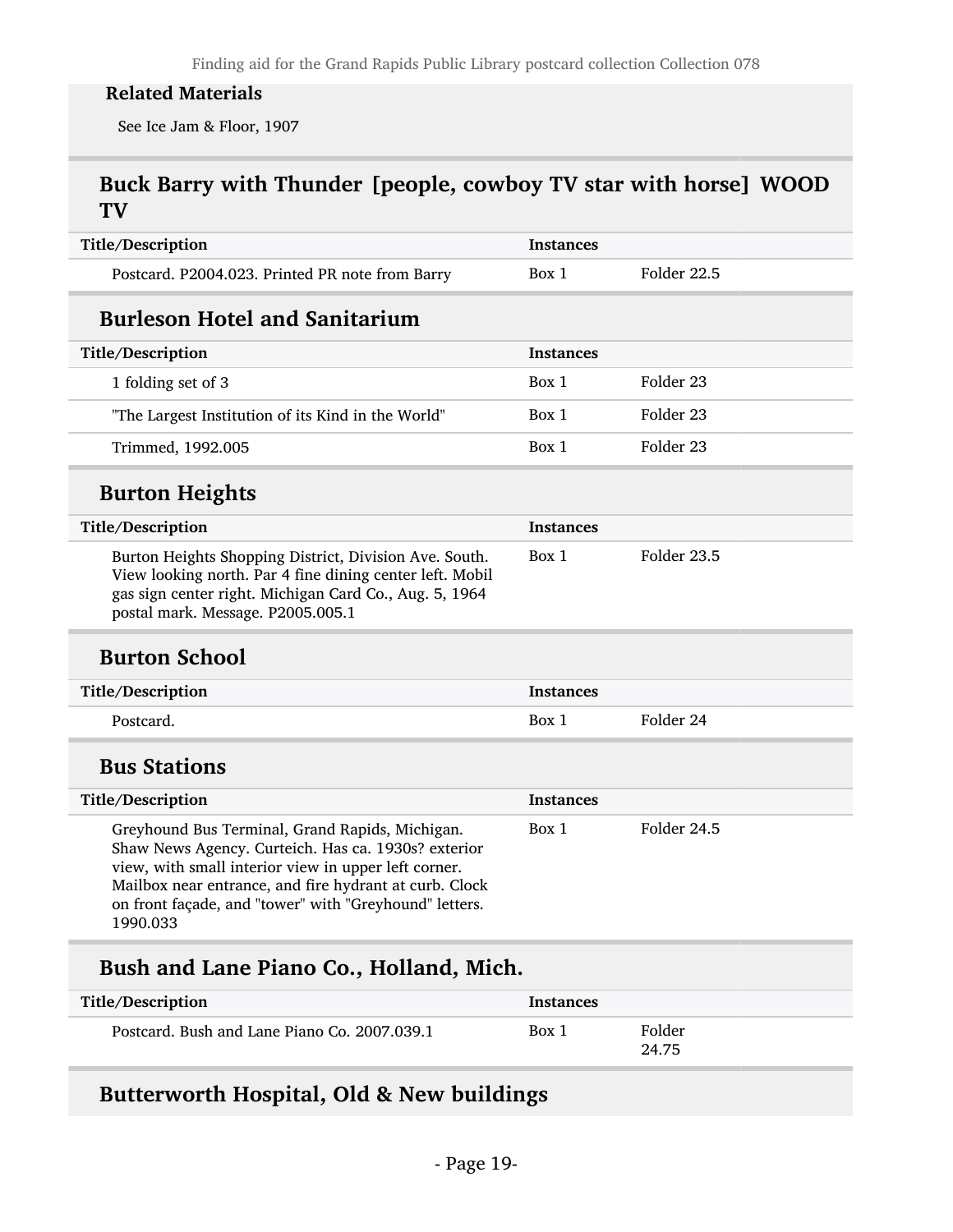### General

Includes: 1890 building, Michigan & Bostwick, 1925 building, Michigan/Bostwick/Crescent/Ransom

| Title/Description                                                                                                                                                                              | <b>Instances</b> |                      |
|------------------------------------------------------------------------------------------------------------------------------------------------------------------------------------------------|------------------|----------------------|
| 1. Tom Jones - Glace - Cincinnati, Ohio. Shows old<br>hospital with a one story building at the rear. Photo<br>postcard.                                                                       | Box 1            | Folder 25            |
| 2. Same View as above, Photo postcard. Has<br>"Butterworth Hospital, Grand Rapids, Mi." on front                                                                                               | Box 1            | Folder <sub>25</sub> |
| 3. Same View, colorized. Has "Butterworth Hospital,<br>Grand Rapids, Mich." Upper left corner. Will Canaan.<br>Postal date 1915? Message.                                                      | Box 1            | Folder 25            |
| 4. Same View, colorized. Has name in same position,<br>with "253" added before it. Will Canaan. 1918 postal<br>date. Message to Camp Custer.                                                   | Box 1            | Folder 25            |
| 5. Similar images, with small tree in front of the small<br>building behind right, and view to other buildings<br>behind left. Will Canaan, with name of hospital under<br>the view. P1999.040 | Box 1            | Folder 25            |
| 6. Similar view, b/w photo postcard. "Grand Rapids,<br>mich. Butterworth Hospital. Printed in Germany;<br>Raphael Tuck & Sons. For the Boston Store. Has people<br>on the name steps.          | Box 1            | Folder 25            |
| 7. A6622. Butterworth Hospital, Grand Rapids, Mich.<br>Rotograph, Has message. 1992.005, 12/21/2001                                                                                            | Box 1            | Folder 25            |
| 8. No. 104. Will Canaan. [P1999.040,9/18/2001]                                                                                                                                                 | Box 1            | Folder 25            |
| 9. 6993. Butterworth Hospital, Grand Rapids, Mich.<br>Colorized. View from opposite end than above, showing<br>a large awning over a porch, autos on the street.                               | Box 1            | Folder 25            |
| 10. P67262. ID as above. Similar view, but nearer view<br>of the porch & awning.                                                                                                               | Box 1            | Folder 25            |
| 11. C-476 Later building, ca. 1930s?, Autos in front.<br>Photo postcard. Hazeltine & Perkins. 2 copies,<br>P2001.144, Hazeltine & Perkins Drug Co.                                             | Box 1            | Folder 25            |
| 12. C476 Postal date Apr. 25, 1937. Message.                                                                                                                                                   | Box 1            | Folder 25            |
| 13. Heyboer #115. Colorized, drawing, with red<br>building and several autos in front. Postal date May 24,<br>1932. Message. 1992.005                                                          | Box 1            | Folder 25            |
| 14. Heyboer #115. Paler color variant of above.<br>2009.071                                                                                                                                    | Box 1            | Folder 25            |
| 15. Different view of building, ca. 1950's from autos in<br>front left. SC-H420. Shaw News Co., 2001.075                                                                                       | Box 1            | Folder 25            |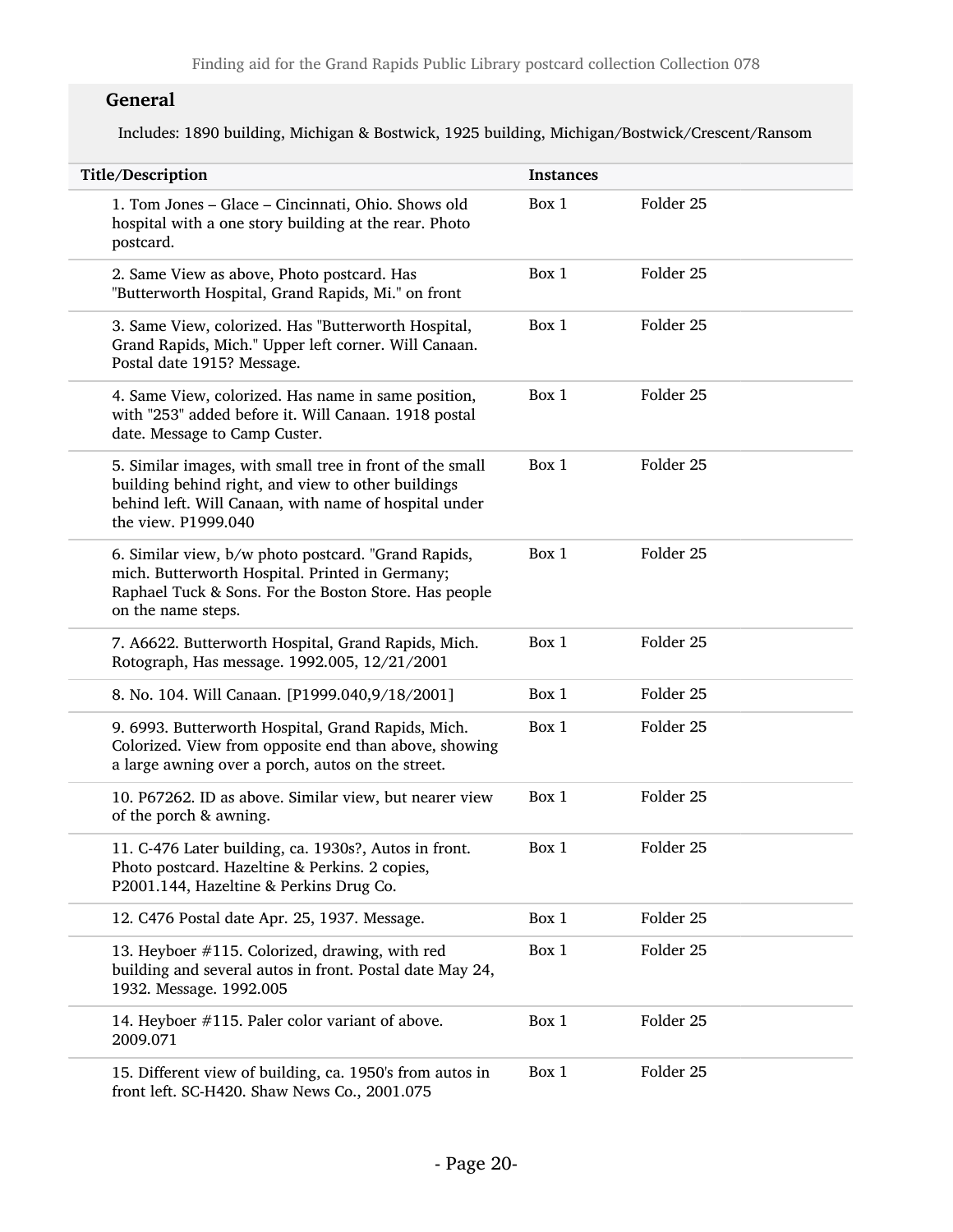| 16. Enlarged hospital with additions. Color photo<br>postcard. Has "Butterworth Hospital" marquee on top of<br>building. Autos. Ca. 1960's. | Box 1 | Folder 25 |
|---------------------------------------------------------------------------------------------------------------------------------------------|-------|-----------|
| Photo by Sam Burke. Penrod. 3132.                                                                                                           | Box 1 | Folder 25 |
| 17. Butterworth Hospital  7. Kropp Co., Milwaukee.<br>Brown building with pink flower lining the walkways.                                  | Box 1 | Folder 25 |
| 18. Butterworth Hospital. Shaw News Agency. Postage<br>date 1945                                                                            | Box 1 | Folder 25 |

# Byron Center, Byron Hist. Society cards.

| Title/Description |                                                      | <b>Instances</b> |           |
|-------------------|------------------------------------------------------|------------------|-----------|
|                   | Creamery, built 1896-97, torn down 1945.             | Box 1            | Folder 26 |
|                   | Hotel Byron, saloom, stable, ca. 1903                | Box 1            | Folder 26 |
|                   | Main St., 1917                                       | Box 1            | Folder 26 |
|                   | Mill Street, C.B. Towner Store, grist mill, GAR Hall | Box 1            | Folder 26 |
|                   | 2nd School, Methodist Church & Parsonage.            | Box 1            | Folder 26 |
|                   | North Door General Store, ca. 1868.                  | Box 1            | Folder 26 |

### Byron Center

| Title/Description                                                                                                                                                                                                                                               | <b>Instances</b> |             |
|-----------------------------------------------------------------------------------------------------------------------------------------------------------------------------------------------------------------------------------------------------------------|------------------|-------------|
| 12957 Public School, Byron Center, Mich. "Standard<br>School" above center window on second floor. Barn to<br>left of school. Students & teachers standing in front of<br>the school. Oct. 14, 1921 postal mark with message to<br>Los Angeles, Ca. 2007.039.3. | Box 1            | Folder 26.1 |

## Byron Center Cash Store

| Title/Description | Instances |           |
|-------------------|-----------|-----------|
| 1909 2011.043     | Box 3.5   | Folder 91 |

# <span id="page-20-0"></span>Subseries C. "C" Subjects

# C&O Car Ferries

| Title/Description         | <b>Instances</b> |           |
|---------------------------|------------------|-----------|
| Postcard. C&O Car Ferries | Box 1            | Folder 27 |

# Calder Stabile "La Grand Vitesse"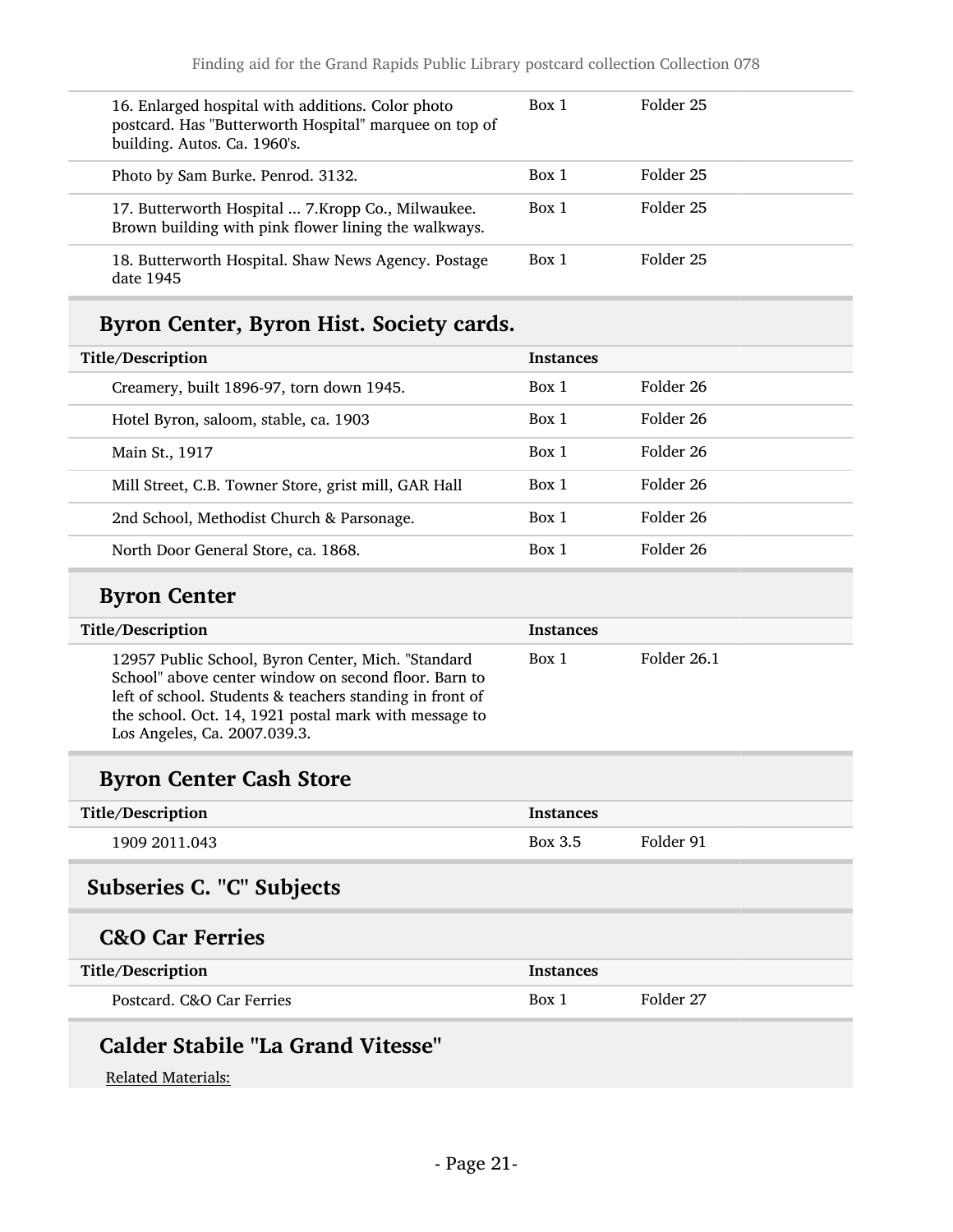See Grand Rapids Views aerial

## Cabins

#### Related Materials: Related Materials

See Green & White Cabins

## Cadillac (Mich.)

#### Related Materials: Related Materials

See also Cooley Bridge

#### Title/Description Instances

Kirkland Terrace and Box 1 Folder 28

#### Kaeser & Blair

| Title/Description                          | <b>Instances</b> |             |
|--------------------------------------------|------------------|-------------|
| Café Kern's, 41 Ionia Ave., N.W. 2001.075B | Box 1            | Folder 28.5 |

# [Caledonia Area historical postcards set]

#### Scope and Contents

Set of 8, sepia tone, later reproduction cards, n.d., with historical 19th/early 20th century images. Source unknown.

| Title/Description                         | <b>Instances</b> |           |  |
|-------------------------------------------|------------------|-----------|--|
| 1. Bergy Brothers General Store, 1876     | Box 1            | Folder 29 |  |
| 2. Caledonia Hotel                        | Box 1            | Folder 29 |  |
| 3. Caledonia Station                      | Box 1            | Folder 29 |  |
| 4. Dutton, Mich., ca. 1910                | Box 1            | Folder 29 |  |
| 5. General Store, 1876                    | Box 1            | Folder 29 |  |
| 6. David Kinsey Home, 1880                | Box 1            | Folder 29 |  |
| 7. Oak Grove House / drawn by Arthur Geib | Box 1            | Folder 29 |  |
| 8. Village of Alaska, 1878                | Box 1            | Folder 29 |  |
| Colodonia Michigan                        |                  |           |  |

#### Caledonia, Michigan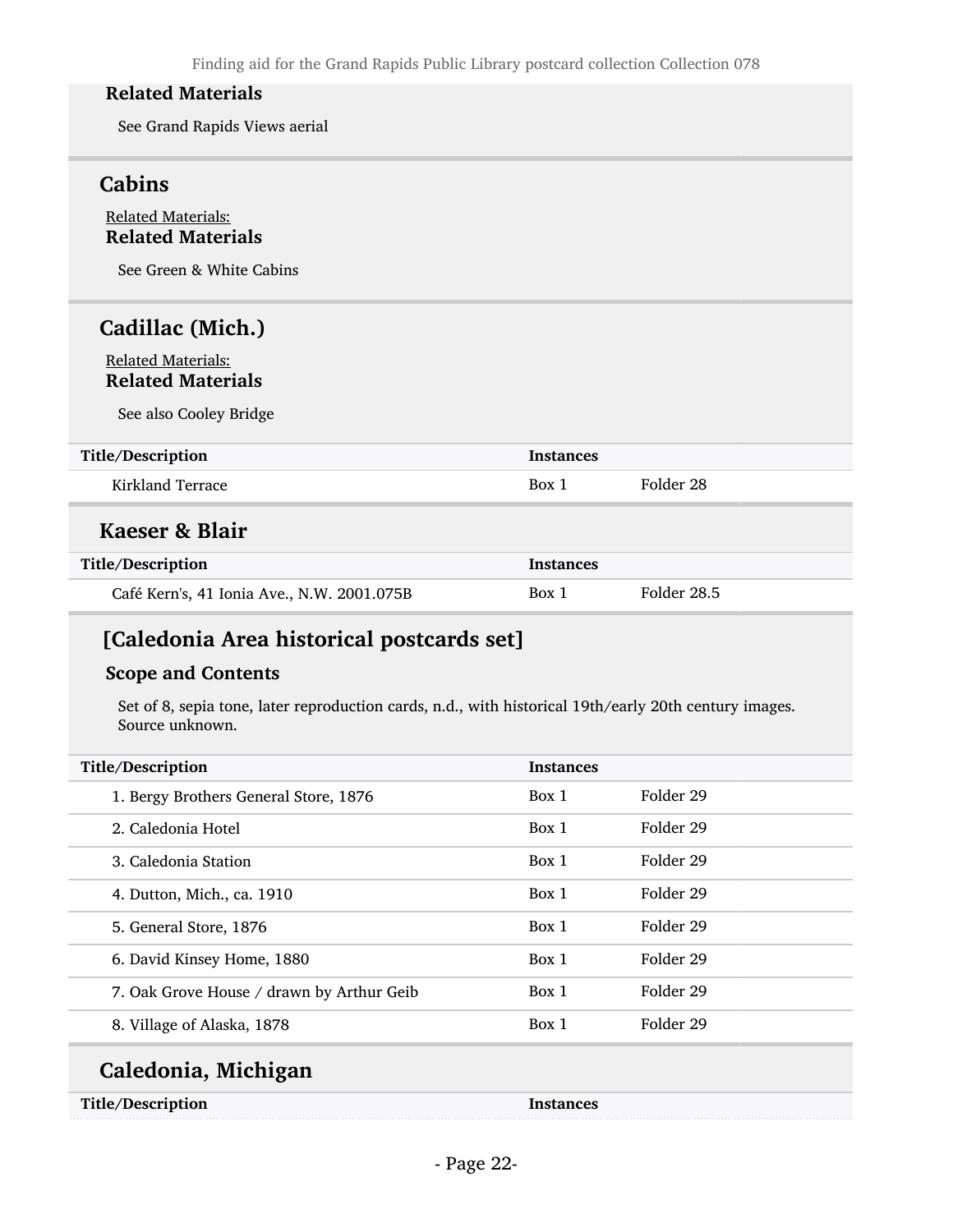Unidentified photo postcard showing men posing at a construction site. Said to be a barn raising near Caledonia. P2004.022

Box 1 Folder 29.5

# Calvin College

| <b>CATATIL COTICLE</b>                                                                         |                  |           |
|------------------------------------------------------------------------------------------------|------------------|-----------|
| Title/Description                                                                              | <b>Instances</b> |           |
| Calvin College & Seminary [Water Wonderland GR-24,<br>P2001.115?]                              | Box 1            | Folder 30 |
| Fine Arts Center [2001.019.6]                                                                  | Box 1            | Folder 30 |
| Calvin Centennial Memorial Seminary Building. Penrod<br>27248C Bird's eye view                 | Box 1            | Folder 30 |
| Hekman Memorial. Heyboer #333 P2001.079                                                        | Box 1            | Folder 30 |
| [Old] Seminary. Camera shop; Century Photo-View Co.                                            | Box 1            | Folder 30 |
| [Old] Library. Camera shop                                                                     | Box 1            | Folder 30 |
| 1 [2 brick buildings] Shaw 3A-H1414 [P1999.040]                                                | Box 1            | Folder 30 |
| 1 View of Calvin College9. Vanden Berge Cigar Co., G.R.<br>#26336" [2001.075B]                 | Box 1            | Folder 30 |
| Administration Building-1. Kropp Co. #29663N,<br>[1992.005]                                    | Box 1            | Folder 30 |
| #242, [Large building with central columned portico<br>entrance] Heyboer, ca. 1921. [1992.005] | Box 1            | Folder 30 |
| Airplane View, Eagle Post Card View, Inc. [1992.005]                                           | Box 1            | Folder 30 |
| Interior of Calvin Seminary Chapel. Avery. #67-457.<br>2002.001.                               | Box 1            | Folder 30 |
| College Center Building. Penrod. "37047-D" Stamped<br>Aug. 16, 1978. P2004.030                 | Box 1            | Folder 30 |

## Cambridge Boulevard Views

| Title/Description          | Instances |           |
|----------------------------|-----------|-----------|
| Postcard. 1 dupl. 2001.075 | Box 1     | Folder 31 |

# Camp Manitou Lin

Related Materials: Related Materials

See YMCA

# Camp Mishawaka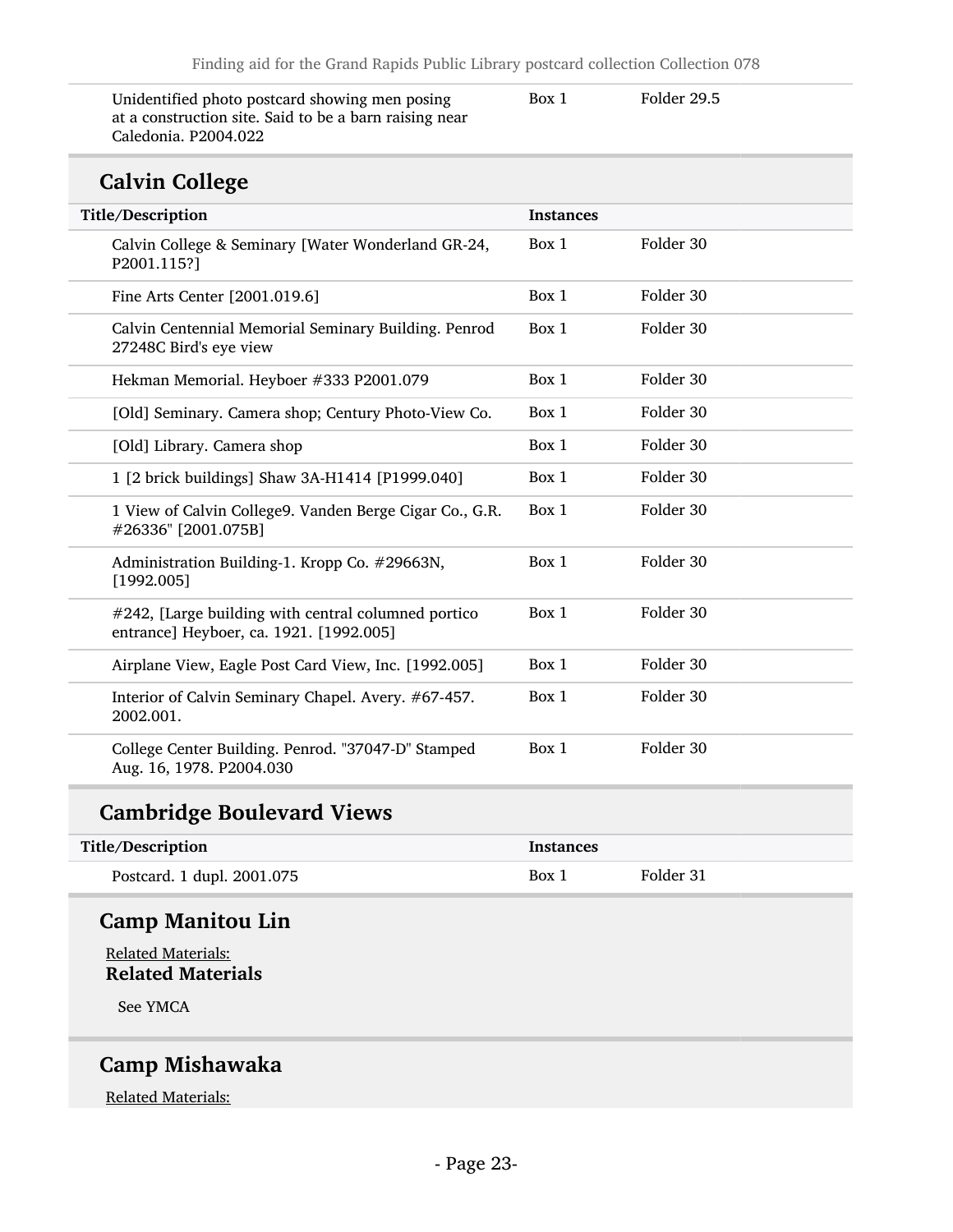See White Pigeon, Mich.

| <b>Camp Roger. Archery</b>                                                                                                                                                                                                                              |                  |             |
|---------------------------------------------------------------------------------------------------------------------------------------------------------------------------------------------------------------------------------------------------------|------------------|-------------|
| Title/Description                                                                                                                                                                                                                                       | <b>Instances</b> |             |
| Artvue, 2001.019E                                                                                                                                                                                                                                       | Box 1            | Folder 31.5 |
| <b>Antoine Campau Park</b>                                                                                                                                                                                                                              |                  |             |
| <b>Related Materials:</b><br><b>Related Materials</b><br>See also A.A. & Lucille Johnson set                                                                                                                                                            |                  |             |
| Title/Description                                                                                                                                                                                                                                       | <b>Instances</b> |             |
| 1. #9414, Canaan [1992.005]                                                                                                                                                                                                                             | Box 1            | Folder 32   |
| 2. Grand Rapids, Mich. View of Campau Par. Printed in<br>Germany. The Boston Store. B/w. Raphael Tuck & Sons.<br>No. 2032. Grand Rapids, Mich. Antoine Campau Park.<br>Hazeltine & Perkins. "5679"                                                      | Box 1            | Folder 32   |
| 3. 1015. Antoine Campau Park. Will Canaan. (2 copies)<br>1 has a message and has a typed note taped to over<br>the message "Received from: Mrs. John de Maagd"<br>The second copy has a Coopersville postal mark and a<br>message to Miss Mabel Miller. | Box 1            | Folder 32   |
| 4. Campau Park Bathing Pool, Grand Rapids, Mich.<br>Camera Shop bill Dec. 9, 1932. Century Photo-View Co.<br>b/w                                                                                                                                        | Box 1            | Folder 32   |
| 5. Greetings from Grand Rapids, Mich. Kropp,<br>Milwaukee, no. 807. Campau Park. B/w                                                                                                                                                                    | Box 1            | Folder 32   |
| 6. Scene in Antoine Campau Park, Grand Rapids, Mich.<br>Tom Jones - "Glace" - Cincinnati, Ohio                                                                                                                                                          | Box 1            | Folder 32   |
| 7. 117, Campau Park, Grand Rapids, Mich. Knox. (2<br>copies)                                                                                                                                                                                            | Box 1            | Folder 32   |

## Campau Square Views

#### Related Materials: Related Materials

See also Monroe Ave. views, and views by particular building name, including Pantlind,Foster, Stevens & Co., Woolworths, Grand Rapids National Bank, Wonderly Building, etc.

| Title/Description                          | <b>Instances</b> |           |
|--------------------------------------------|------------------|-----------|
| Campau Square Views P2001.086              | Box 1            | Folder 33 |
| Campau Square Views 3 2001.075 & 2001.075B | Box 1            | Folder 33 |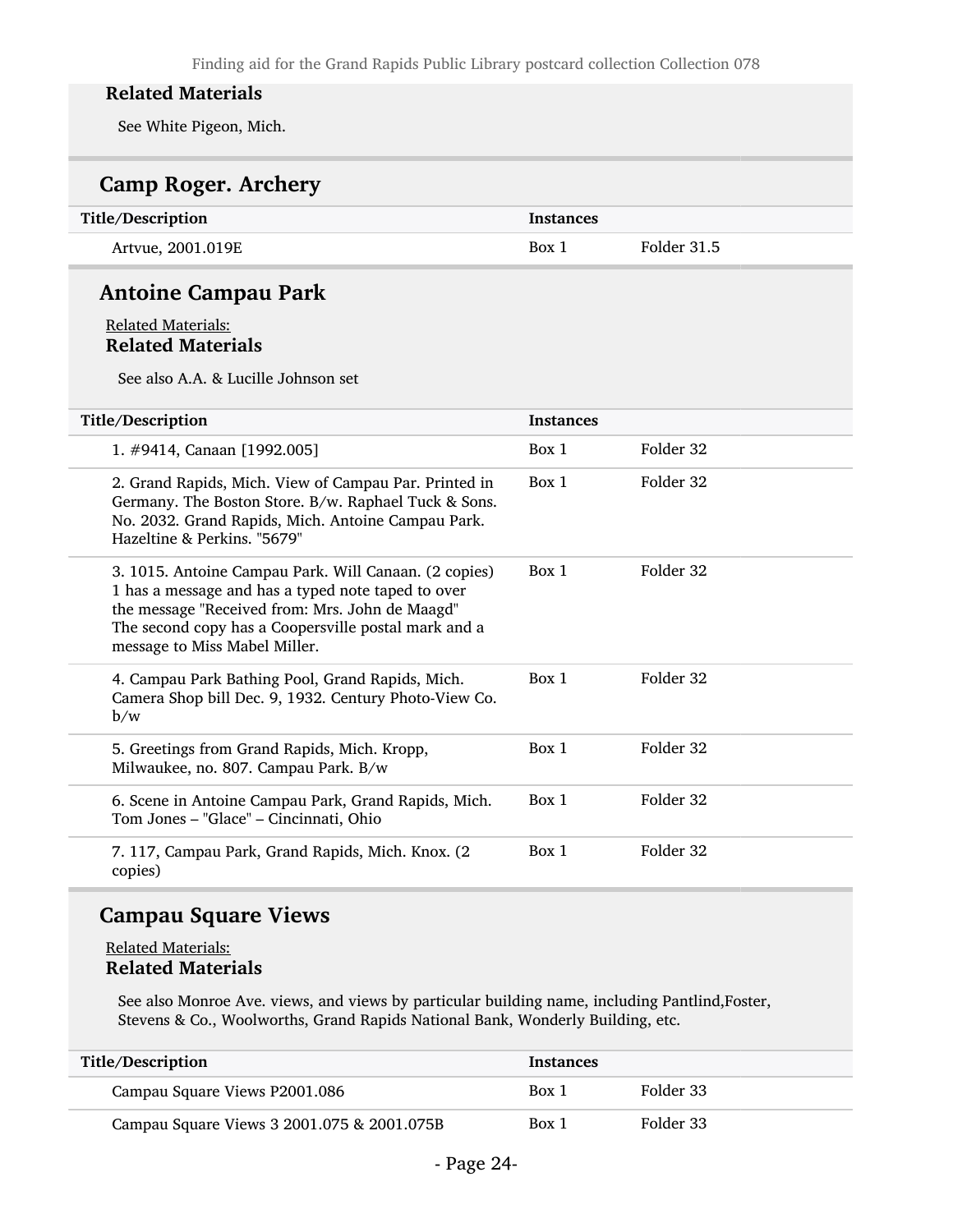# Will P. Canaan Co.(postcard company)

#### Related Materials: Related Materials

See also ad card under West Michigan State Fair

| Title/Description                                                       | <b>Instances</b> |             |
|-------------------------------------------------------------------------|------------------|-------------|
| Sample Room [P1999.040]                                                 | Box 1            | Folder 33.5 |
| [Many of the cards in this collection bear the Will P.<br>Canaan name.] | Box 1            | Folder 33.5 |

# Canal St.

L

| Title/Description                                                                                                                                   | <b>Instances</b> |           |
|-----------------------------------------------------------------------------------------------------------------------------------------------------|------------------|-----------|
| 1. 210 Canal St. by Night. Canaan. Message from Mary<br>Sawyer. Postal date Dec. 5, 1912.                                                           | Box 1            | Folder 34 |
| 2. Dup. 210. 1998.069.3. to Russell Price. Sept. 20,<br>1913.                                                                                       | Box 1            | Folder 34 |
| 3. Dup. 210. Scribbles.                                                                                                                             | Box 1            | Folder 34 |
| 4. Looking North on Canal Street at Night  1992.005.<br>Message from Pauline Main, Jan. 1913.                                                       | Box 1            | Folder 34 |
| 5. Grand Rapids, Mich. Canal Street looking north from<br>Campau Square, by night. Leighton. P1999.040. To<br>Fontana, Wis. No postal stamp.        | Box 1            | Folder 34 |
| 6. 119. Canal Street, looking North  From Mr. & Mrs.<br>Wm. P. Putman.                                                                              | Box 1            | Folder 34 |
| 7. Dup. 119. Blank on back.                                                                                                                         | Box 1            | Folder 34 |
| 8. Canal Street, looking North,  Photo postcard.                                                                                                    | Box 1            | Folder 34 |
| 9. Canal Street, looking North  Friedrich's Music Store<br>showing in right foreground. Hensen Printing Co., G.R.<br>Photo postcard at streetlevel. | Box 1            | Folder 34 |
| 10. Canal St. looking north,  Flag hanging on building<br>at the left.                                                                              | Box 1            | Folder 34 |
| 11. Canal Street. No. 1811. MacFarlane, Buffalo publ.<br>1990.014. Message on front.                                                                | Box 1            | Folder 34 |
| 12. 9434. Canal Street. P1999.040. Postal date Feb. 27,<br>1912, message to J.S. Speicher.                                                          | Box 1            | Folder 34 |
| 13. Canal Street  Canaan. Postal date Aug. 11, 1909<br>1992.005. Photo postcard with street card and horse/<br>carriage.                            | Box 1            | Folder 34 |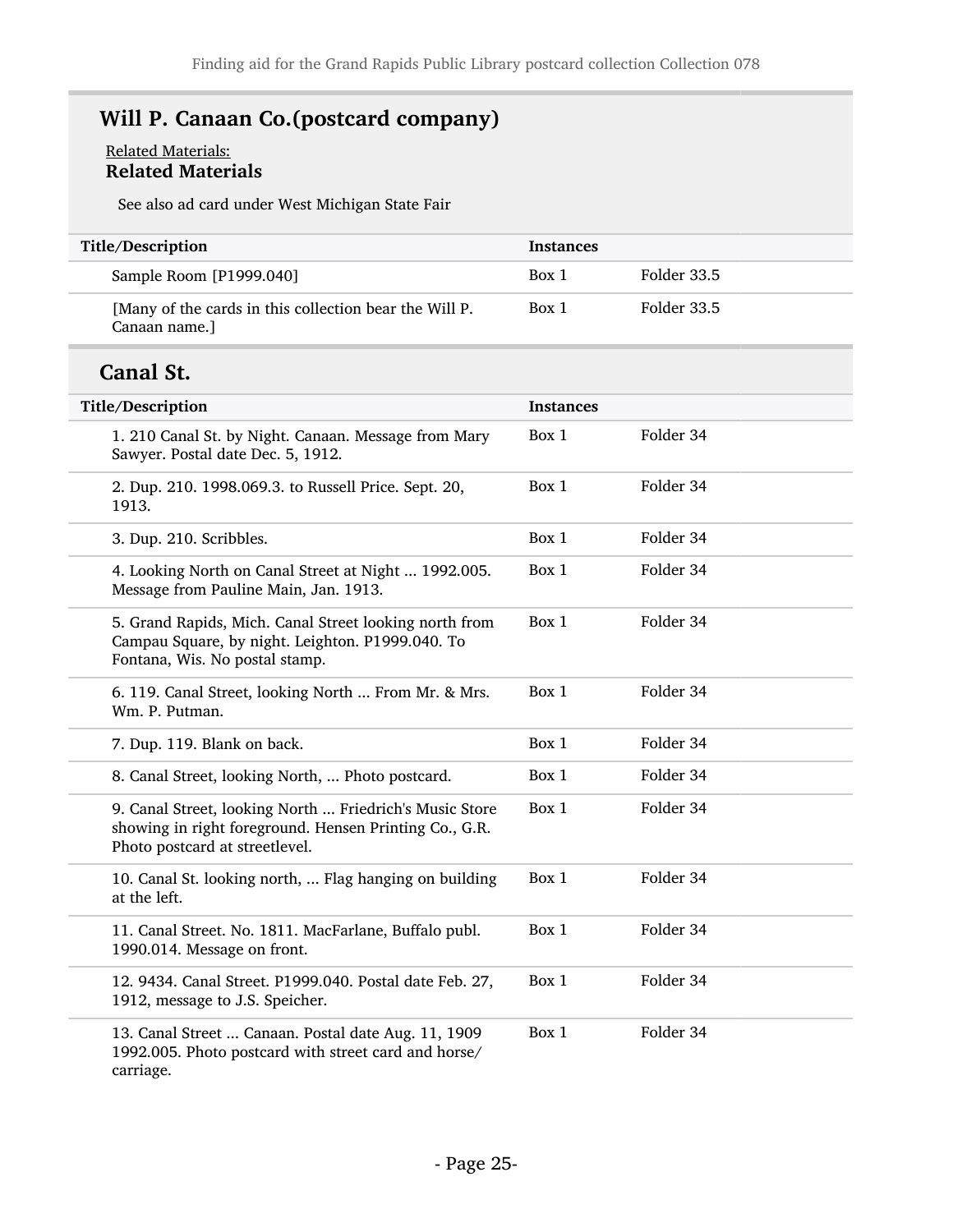### Canal St.

#### Related Materials: Related Materials

See Also later name Monroe, A.A. & Lucille Johnson set

## Cascade Hills Country Club

| Title/Description                            | <b>Instances</b> |           |
|----------------------------------------------|------------------|-----------|
| 2001.075B                                    | Box 1            | Folder 35 |
| As Cascade Country Club 2001.075 [P2002.016] | Box 1            | Folder 35 |
| 302 Cascade Hills, Grand Rapids, Mich.       | Box 1            | Folder 35 |

### Cascade Motel

| Title/Description                                                         | <b>Instances</b> |             |
|---------------------------------------------------------------------------|------------------|-------------|
| Dexter Press. Fuson's Camera Shop, G.R. E-73618.<br>P <sub>2008.104</sub> | Box 1            | Folder 35.3 |

#### Related Materials: Related Materials

See also Cascade Motor Inn ... under ...Motels

# The Castle

Related Materials: Related Materials

See the Fox Residence

# Catholic Central High School

Title/Description and the set of the Instances of the Instances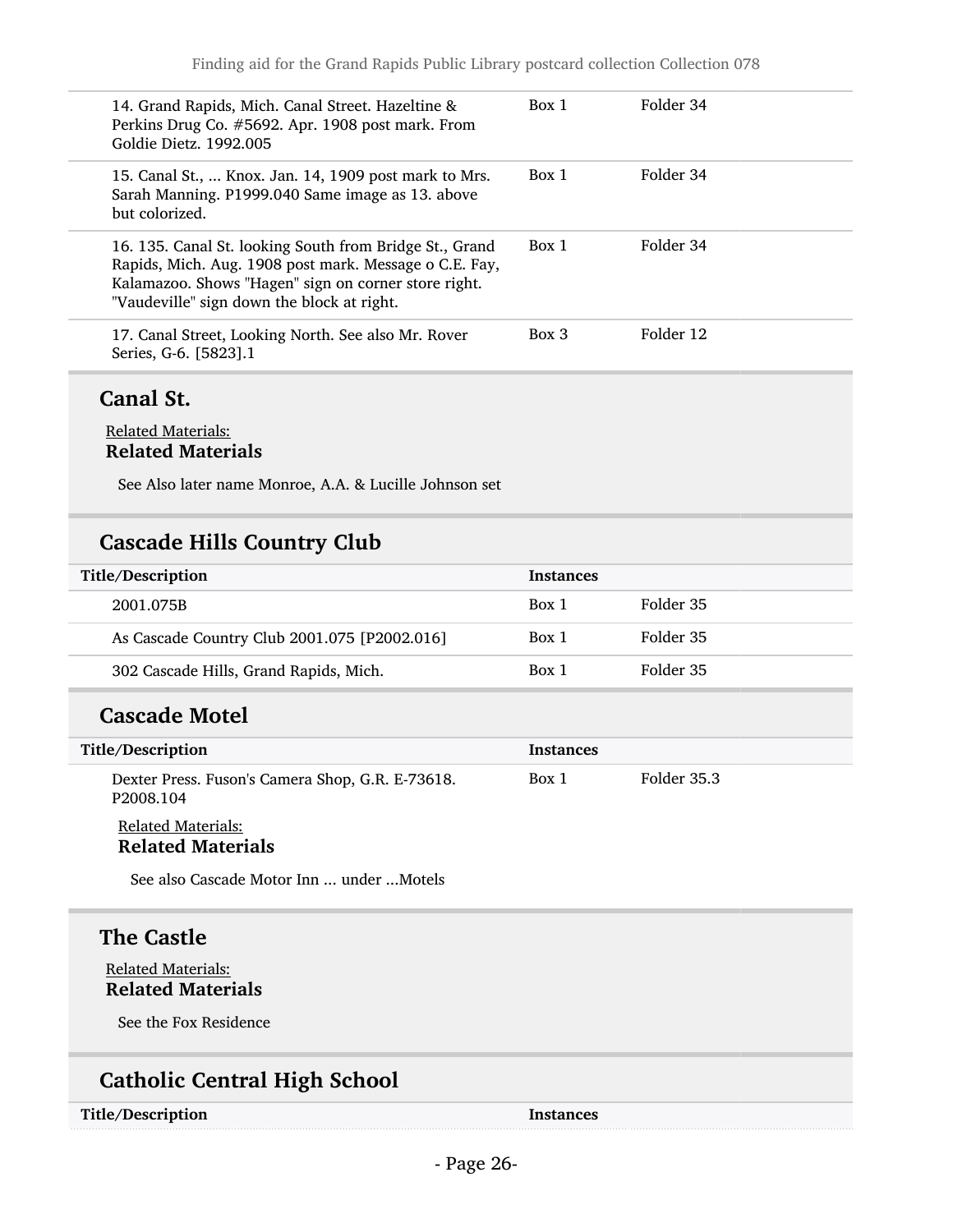| Postcard. Catholic Central High School | Box 1            | Folder 36 |
|----------------------------------------|------------------|-----------|
| <b>Cats &amp; kittens</b>              |                  |           |
| Title/Description                      | <b>Instances</b> |           |
| Postcard.                              | Box 1            | Folder 37 |
| <b>Cedar Springs</b>                   |                  |           |
| Title/Description                      | <b>Instances</b> |           |
| Camp Lake                              | Box 1            | Folder 38 |
| Camp Lake Golf Club                    | Box 1            | Folder 38 |
| Camp Lake Pavillion                    | Box 1            | Folder 38 |
| <b>City Water Works</b>                | Box 1            | Folder 38 |
| From Cedar Springs, Mich. No. 4459     | Box 1            | Folder 38 |
| Gordon ParkRed Flannel Town            | Box 1            | Folder 38 |
| Gordon Park, w. picnic tables          | Box 1            | Folder 38 |
| Hardy Dam                              | Box 1            | Folder 38 |
| Kent County Road Commission Garage     | Box 1            | Folder 38 |
| Lincoln LakeRed Flannel Town           | Box 1            | Folder 38 |
| Long Lake                              | Box 1            | Folder 38 |
| Maple St. looking East                 | Box 1            | Folder 38 |
| <b>Myers Lake</b>                      | Box 1            | Folder 38 |
| Myers Lake, w telephone pole           | Box 1            | Folder 38 |
| Olin Lakes Resort                      | Box 1            | Folder 38 |

# Center of Free Enterprise

#### Related Materials: Related Materials

See Amway Corp.

# Central High School

| Title/Description                                | <b>Instances</b> |           |
|--------------------------------------------------|------------------|-----------|
| #A6615, Rotograph Co., c. 1905 [1992.005]        | Box 1            | Folder 39 |
| P67265 [1992.005]                                | Box 1            | Folder 39 |
| (8) Central High Schol. No description.          | Box 1            | Folder 39 |
| (1) Central High Schol. No description. [90.014] | Box 1            | Folder 39 |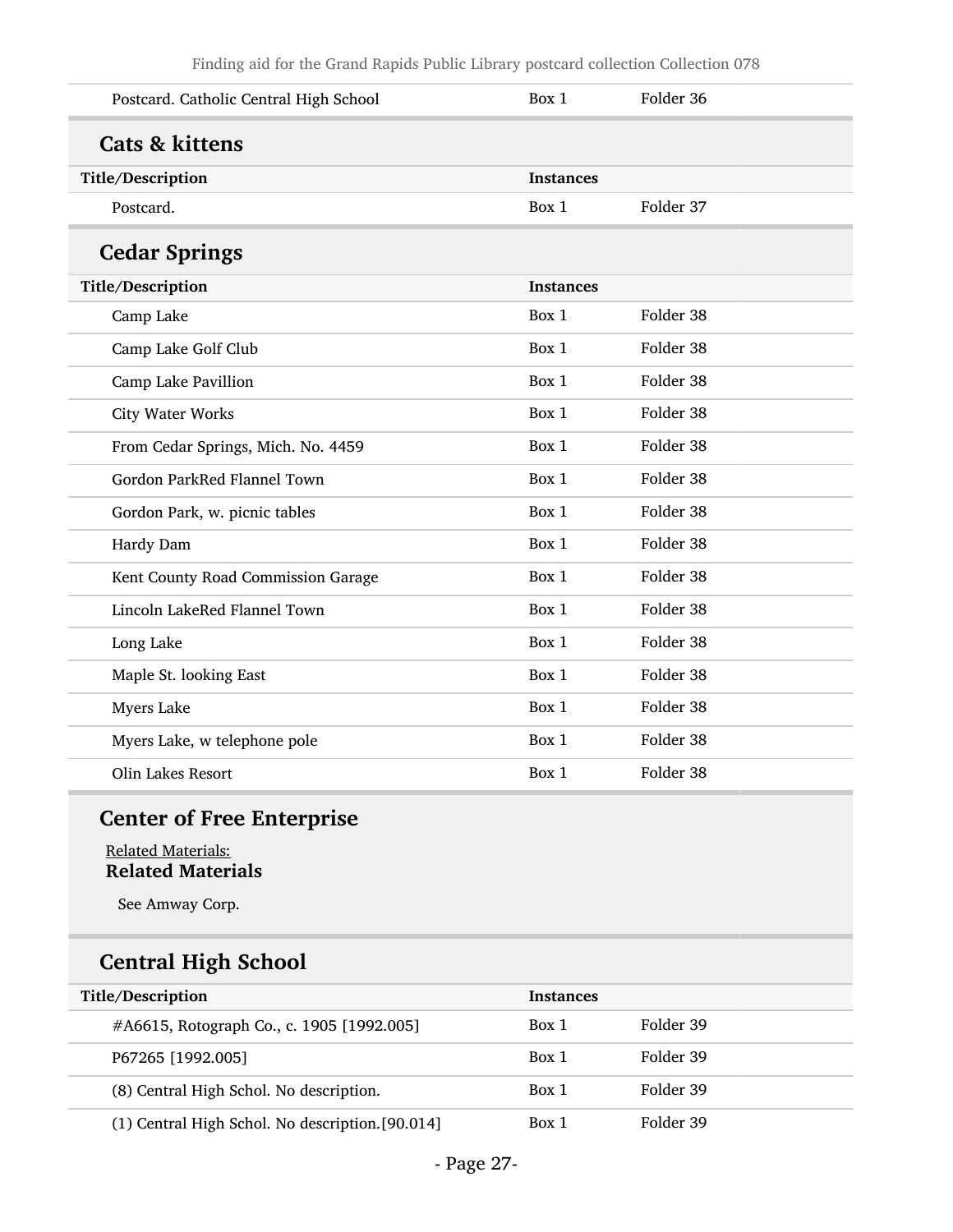| Title/Description                                                                              | Instances        |             |
|------------------------------------------------------------------------------------------------|------------------|-------------|
| Central Reformed Church. [2001.019]                                                            | Box 1            | Folder 40   |
| <b>Century Furniture Company</b>                                                               |                  |             |
| Title/Description                                                                              | <b>Instances</b> |             |
| Century Furniture Company [2001.094]                                                           | Box 6            | Folder 1    |
| Chas. E. Norton Co.                                                                            |                  |             |
| <b>Related Materials:</b><br><b>Related Materials</b>                                          |                  |             |
| See Post Folder                                                                                |                  |             |
| <b>Charles Manor</b>                                                                           |                  |             |
|                                                                                                |                  |             |
|                                                                                                | <b>Instances</b> |             |
| Charles Manor, 209 Charles Ave., at Cherry St.<br>[2001.075]                                   | Box 1            | Folder 40.5 |
| Charles Manor, 209 Charles Ave., at Cherry St. [1992.005]                                      |                  |             |
|                                                                                                | <b>Instances</b> |             |
| Title/Description<br>Title/Description<br>C.W. Chauncey Summer House-"Idelwild", at Reeds Lake | Box 1            | Folder 41   |
| <b>Children's Home</b>                                                                         |                  |             |
| <b>Related Materials:</b>                                                                      |                  |             |
| <b>Related Materials</b>                                                                       |                  |             |
| See D.A. Blodgett Home for Children.                                                           |                  |             |
| <b>Christian Science Church</b>                                                                |                  |             |
| Title/Description                                                                              | <b>Instances</b> |             |

See La Grande Vitesse

# City-County Building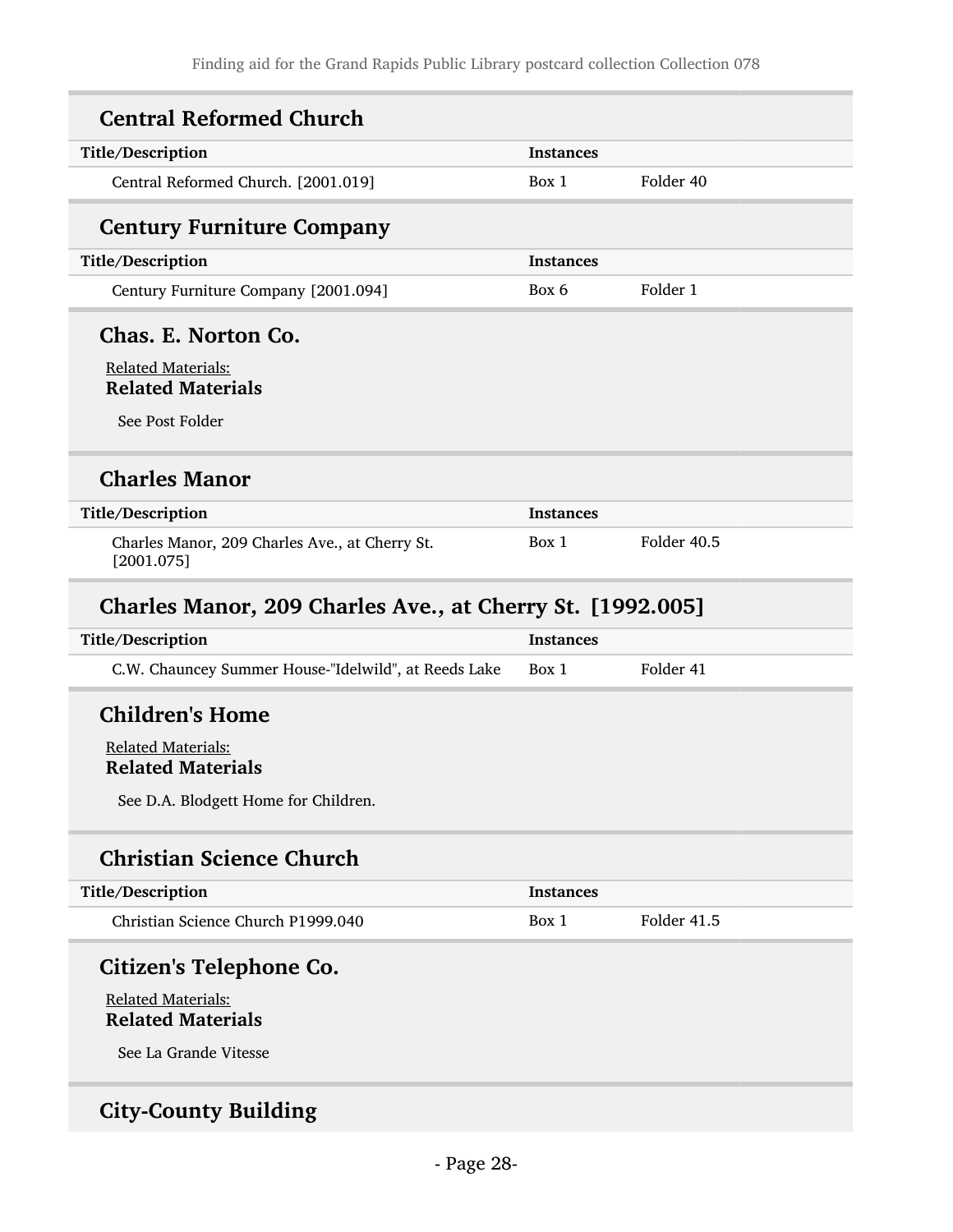#### Related Materials: Related Materials

See Post Folder

## City Hall (1888)

#### Related Materials: Related Materials

See also: A.A. & Lucille Johnson Set, Grand Rapids Views

| Title/Description                                     | <b>Instances</b> |             |
|-------------------------------------------------------|------------------|-------------|
| 1[1998.39.7]                                          | Box 1            | Folder 42   |
| 2[P1999.040]                                          | Box 1            | Folder 42   |
| 2[2001.075B]                                          | Box 1            | Folder 42   |
| [Bessie Hoogert card c/0 Majestic Theatre] [1992.005] | Box 1            | Folder 42   |
| City Hospital, N. Fuller [P1999.040]                  | Box 1            | Folder 42.5 |
| <b>Related Materials:</b>                             |                  |             |

# Related Materials

For more information See GR Press, Sept. 7, 1907, p. 13. See also Tuberculosis Hospital/Sanatorium, Sunshine Sanatorium Hospital

### City Markets

| Title/Description                                 | <b>Instances</b> |           |
|---------------------------------------------------|------------------|-----------|
| Postcard. City Markets                            | Box 1            | Folder 43 |
| City Market [2001.094] Rochester News Comp. #2048 | Box 6            | Folder 1  |

## City Rescue Mission + Melvin E. Trotter

| Title/Description                                                              | Instances |             |
|--------------------------------------------------------------------------------|-----------|-------------|
| City Rescue Mission $+$ Melvin E. Trotter,<br>superintendent cameo. [2001.075] | Box 1     | Folder 43.5 |

### Civic Auditorium

| Title/Description                                                    | <b>Instances</b> |           |
|----------------------------------------------------------------------|------------------|-----------|
| Curteichcolor, taken from West side cross the river                  | Box 1            | Folder 44 |
| Curteichcolor, Dist. By Gemco, with free standing "Civic"<br>marquee | Box 1            | Folder 44 |
| Curteich-Chicago. 6A-H591                                            | Box 1            | Folder 44 |
| Art ColortoneCurt Teich, Heyboer. 3A-H526                            | Box 1            | Folder 44 |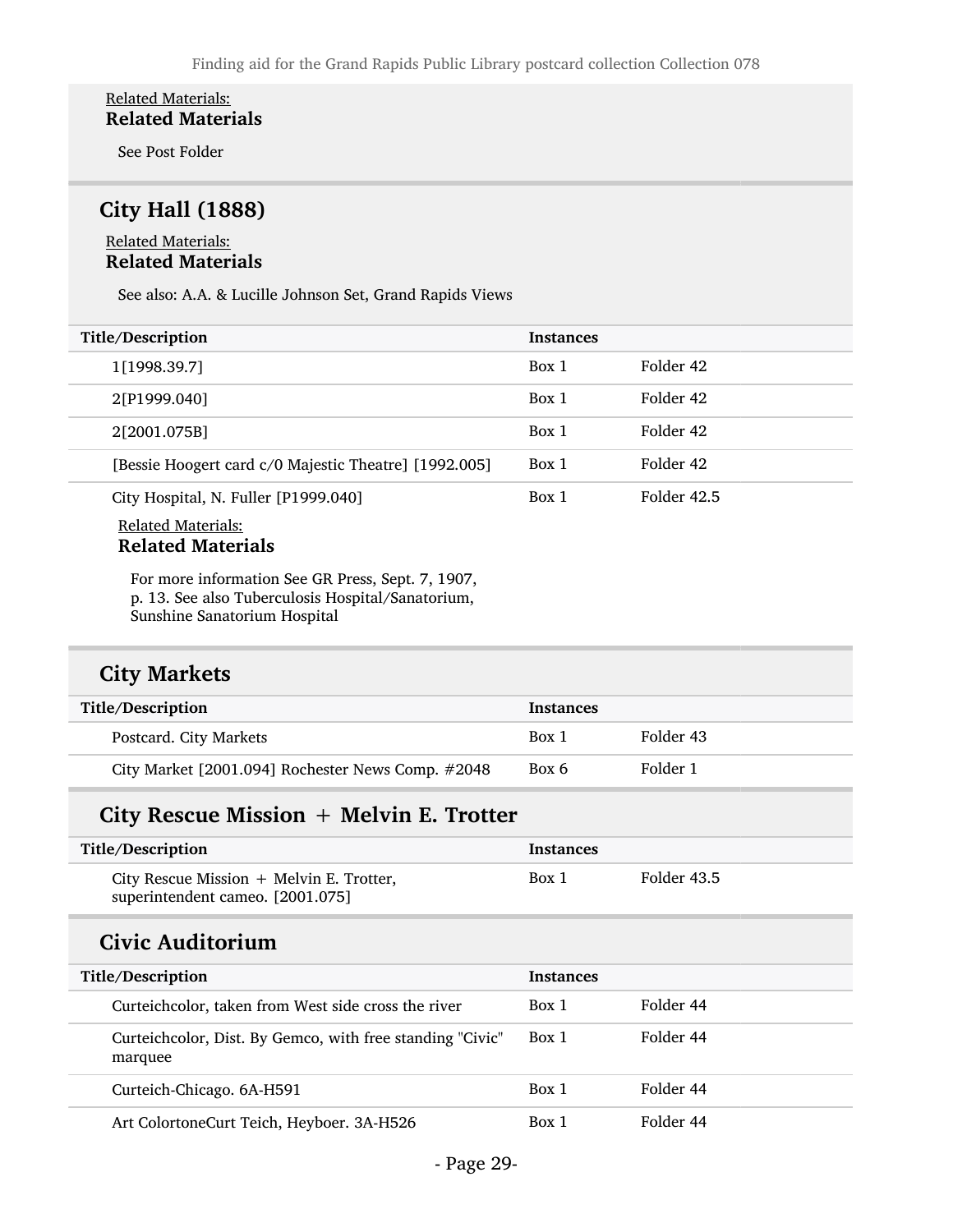| Michigan Card Co. S15777                     | Box 1 | Folder 44 |
|----------------------------------------------|-------|-----------|
| Penrod, Dexter. 28656-C                      | Box 1 | Folder 44 |
| [2000.046]                                   | Box 1 | Folder 44 |
| Wayne's Paper Box $(b/w)$                    | Box 1 | Folder 44 |
| #334 Heyboer 2001.075]                       | Box 1 | Folder 44 |
| Fuson's Camera Shop, Dextone[P2003.014]      | Box 1 | Folder 44 |
| Jumbo postcard, based on a Camera Shop photo | Box 5 | Folder 1  |
| Wayne Calendar and Novelty Co. [2001.098]    | Box 6 | Folder 3  |

# Clark A. Smith Grocery

Related Materials: Related Materials

See Smith

### M.C. Clark Memorial Home, 1546 Sherman St., S.E. ca. 1950's? P2003.011

| Title/Description                                                                                                                                                                | <b>Instances</b> |             |
|----------------------------------------------------------------------------------------------------------------------------------------------------------------------------------|------------------|-------------|
| Interior, Dining Room, with diners at the tables,<br>linoleum floors.                                                                                                            | Box 1            | Folder 44.3 |
| Interior, TV lounge, with residence watching                                                                                                                                     | Box 1            | Folder 44.3 |
| Interior, Chapel, view toward alter, showing musical<br>instruments left? And right, decorative windows, flag,<br>etc.                                                           | Box 1            | Folder 44.3 |
| Interior, Superintendent's office, with man seated at<br>desk, windows at the left.                                                                                              | Box 1            | Folder 44.3 |
| Interior, Library. Man seated in a chair reading, woman<br>reading at a desk. Return Books sign at left, carpet down<br>center of the room to the door, on top of wooden floors. | Box 1            | Folder 44.3 |
| <b>Cody Cafeteria</b>                                                                                                                                                            |                  |             |
| Title/Description                                                                                                                                                                | <b>Instances</b> |             |
| 3381 Canaan, P2001.107                                                                                                                                                           | Box 1            | Folder 44.5 |
| Cody Hotel / Hotel Cody                                                                                                                                                          |                  |             |
| Title/Description                                                                                                                                                                | <b>Instances</b> |             |
| 9396. Bosselman. Cody Hotel. Horse and carriage view.                                                                                                                            | Box 1            | Folder 45   |
| Hotel Cody  The Gateway City to Vacationland.                                                                                                                                    | Box 1            | Folder 45   |

Tichnor Quality Views. ca. 1950's view.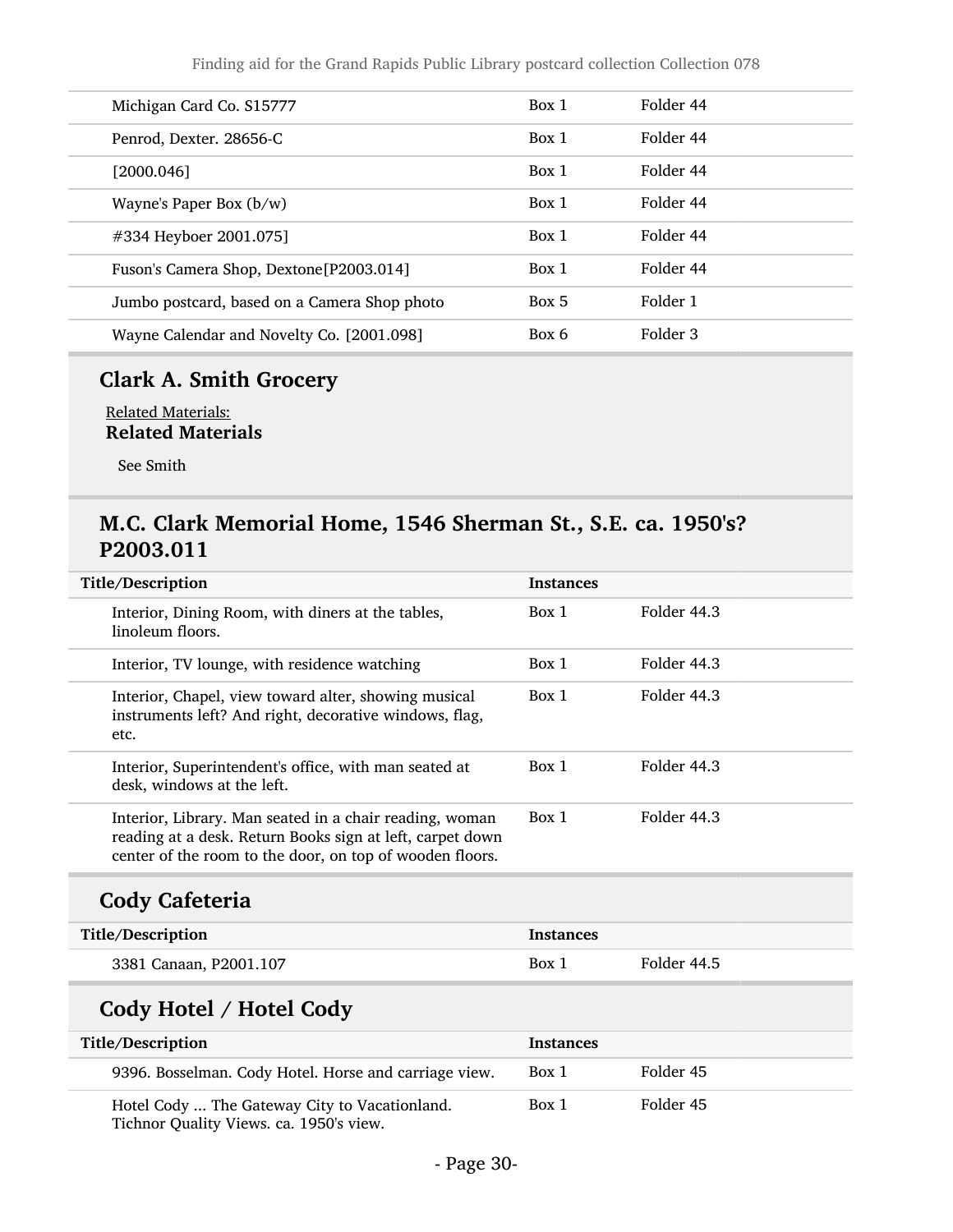| 156. Cody Hotel. Source unknown. (2 unused)           | Box 1 | Folder 45 |
|-------------------------------------------------------|-------|-----------|
| 156. Dup. With message. 2006.016e.                    | Box 1 | Folder 45 |
| <b>Related Materials:</b><br><b>Related Materials</b> |       |           |
| See also Division Ave.                                |       |           |

# New Coldbrook Christian Reformed Church & Parsonage.

| Title/Description                                                       | <b>Instances</b> |             |
|-------------------------------------------------------------------------|------------------|-------------|
| New Coldbrook Christian Reformed Church &<br>Parsonage. Postcard. [A99] | Box 1            | Folder 45.5 |
| Coliseum                                                                |                  |             |
| Title/Description                                                       | <b>Instances</b> |             |
| Coliseum. No description.                                               | Box 1            | Folder 46   |
| Coliseum No description.                                                | Box 1            | Folder 46   |
| (1 dup., in better condition)[2001.075, 12/3/2001]                      | Box 1            | Folder 46   |
| <b>Commerce Building</b>                                                |                  |             |
| <b>Related Materials:</b><br><b>Related Materials</b>                   |                  |             |
| See Furniture Temple                                                    |                  |             |
| <b>Comstock Park</b>                                                    |                  |             |
| <b>Related Materials:</b><br><b>Related Materials</b>                   |                  |             |
| See Fish Hatcheries                                                     |                  |             |
| College Ave. (2?)                                                       |                  |             |
| Title/Description                                                       | <b>Instances</b> |             |
| So. College Ave., Canaan[2001.075]                                      | Box 1            | Folder 46.5 |

| College Ave. from Cherry St., Hugh Leighton [1992.005] Box 1 | Folder 46.5 |
|--------------------------------------------------------------|-------------|
|                                                              |             |

# Commercial Savings Bank Building (1?)

| Title/Description | <b>Instances</b> |
|-------------------|------------------|
|                   |                  |

#235, Canaan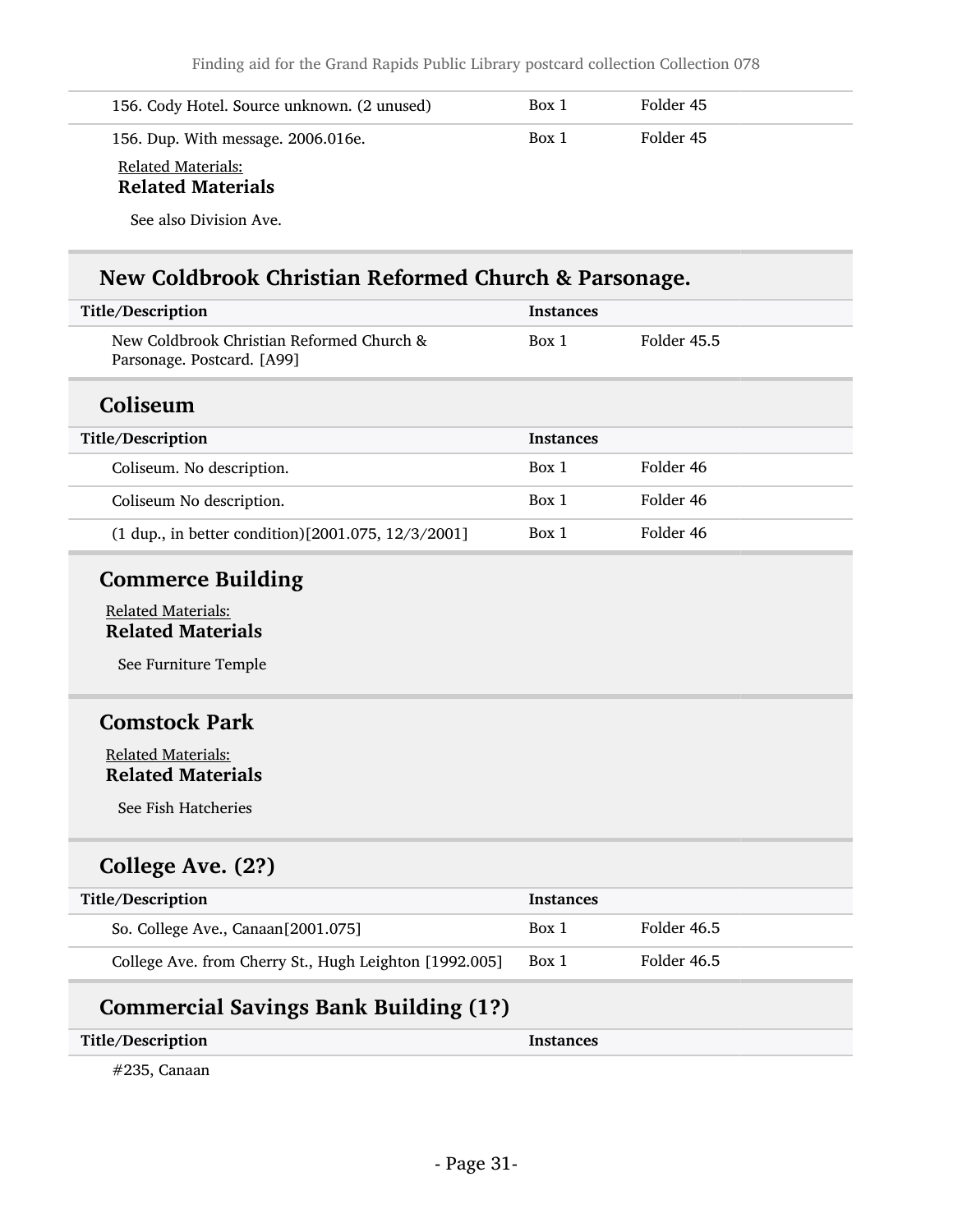Finding aid for the Grand Rapids Public Library postcard collection Collection 078

|                                                                                                                                                                     | Box 1            | Folder<br>46.75 |
|---------------------------------------------------------------------------------------------------------------------------------------------------------------------|------------------|-----------------|
| <b>Congress School</b>                                                                                                                                              |                  |                 |
| Title/Description                                                                                                                                                   | <b>Instances</b> |                 |
| Congress School. Postcard.                                                                                                                                          | Box 1            | Folder 47       |
| Mortimer E. Cooley Bridge, Pine River                                                                                                                               |                  |                 |
| Title/Description                                                                                                                                                   | <b>Instances</b> |                 |
| Mortimer E. Cooley Bridge, Pine River, btw Manistee &<br>Cadillac                                                                                                   | Box 1            | Folder 48       |
| <b>Cooper's Gifts and Lawn Ornaments</b>                                                                                                                            |                  |                 |
| Title/Description                                                                                                                                                   | <b>Instances</b> |                 |
| Cooper's Gifts and Lawn Ornaments, Comstock Park, Mi.<br>2009.080                                                                                                   | Box 1            | Folder 48.5     |
| Corl Knott Co. LTD.                                                                                                                                                 |                  |                 |
| Title/Description                                                                                                                                                   | <b>Instances</b> |                 |
| Building                                                                                                                                                            | Box 1            | Folder 49       |
| ad card. P2000.014.                                                                                                                                                 | Box 1            | Folder 49       |
| Corl Knott Hats. B/w illustration of a woman in a large<br>hat, with flowers and feathers by Velliere(?) P2003.023.                                                 | Box 1            | Folder 49       |
| <b>Crathmore Hotel</b>                                                                                                                                              |                  |                 |
| Title/Description                                                                                                                                                   | <b>Instances</b> |                 |
| Crathmore Hotel. Postcard.                                                                                                                                          | Box 1            | Folder<br>49.25 |
| <b>Crescent Ave.</b>                                                                                                                                                |                  |                 |
| Title/Description                                                                                                                                                   | <b>Instances</b> |                 |
| Crescent Ave. (1, White Printing Co.) 2001.075                                                                                                                      | Box 1            | Folder 49.5     |
| <b>Crescent Park</b>                                                                                                                                                |                  |                 |
| Title/Description                                                                                                                                                   | <b>Instances</b> |                 |
| 1. 151. Crescent Park, Grand Rapids, Mich. Shows the<br>fountain and buildings down the hill in the background.                                                     | Box 1            | Folder 50       |
| 2. 2. Fountain & Trinity Ev. Luth. Church, Grand Rapids,<br>Mich. Rotograph Co., E6614. Mar. 15, 1909 postal<br>stamp. Fountain in foreground, church center right, | Box 1            | Folder 50       |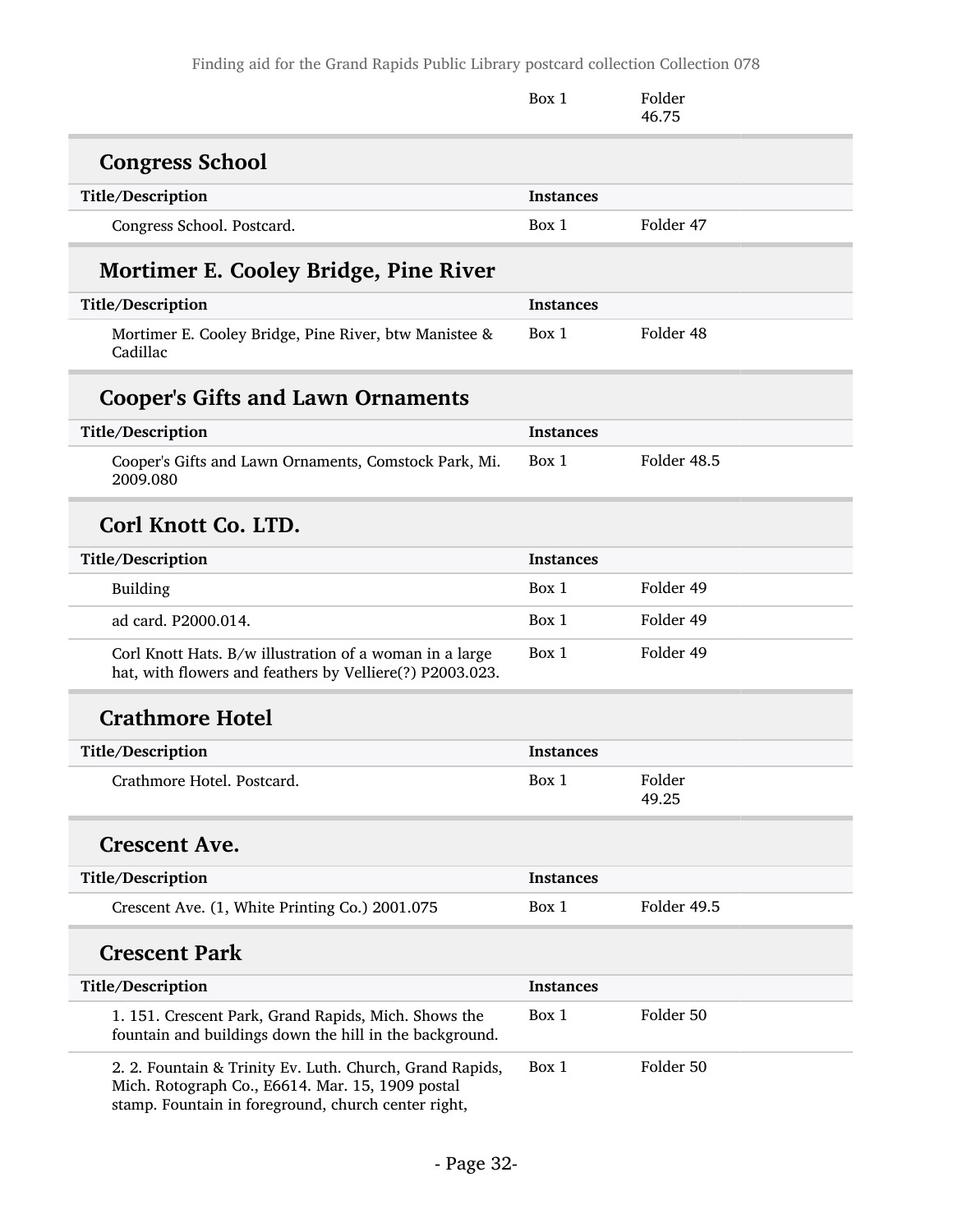other structures on Crescent St. to the east behind the fountain.

| 3. Grand Rapids, Mich. Crescent Park. Raphael Tuck<br>& Sons. No. 1039. View to the south, with buildings<br>seen down the hill right. Walkway at top of the rise,<br>with the steps at the top of Crescent Hill seen in the<br>distance. Fountain, and garden, and building in the left<br>foreground (church?) | Box 1            | Folder 50   |
|------------------------------------------------------------------------------------------------------------------------------------------------------------------------------------------------------------------------------------------------------------------------------------------------------------------|------------------|-------------|
| 4. 150. Birdseye View from Crescent Park, Grand<br>Rapids, Mich. View to the west, with tower for Kent<br>County Building and others. 1992.005                                                                                                                                                                   | Box 1            | Folder 50   |
| 5. 107. Crescent Park, Grand rapids, Mich. P1999.040.<br>View to Fountain. Similar orientation as 1. above, but<br>with other buildings just visible in background.                                                                                                                                              | Box 1            | Folder 50   |
| <b>Crescent Heights or Crescent Park views from</b><br><b>Related Materials:</b><br><b>Related Materials</b><br>See Grand Rapids views                                                                                                                                                                           |                  |             |
| <b>Creston Junior High School</b>                                                                                                                                                                                                                                                                                |                  |             |
| Title/Description                                                                                                                                                                                                                                                                                                | <b>Instances</b> |             |
| Creston Junior High School [P2001.097]                                                                                                                                                                                                                                                                           | Box 1            | Folder 50.5 |
| <b>Cross Village</b>                                                                                                                                                                                                                                                                                             |                  |             |
| Title/Description                                                                                                                                                                                                                                                                                                | <b>Instances</b> |             |
| Cross Village. (Mich.)                                                                                                                                                                                                                                                                                           | Box 3.5          | Folder 92   |
| Subseries D. "D" Subjects                                                                                                                                                                                                                                                                                        |                  |             |

## <span id="page-32-0"></span>Dam (The)

Related Materials: Related Materials

See Sixth St. Dam, Grand River Views

# D & M Depot

Related Materials: Related Materials

See Bridge St. Bridge

### Davenport College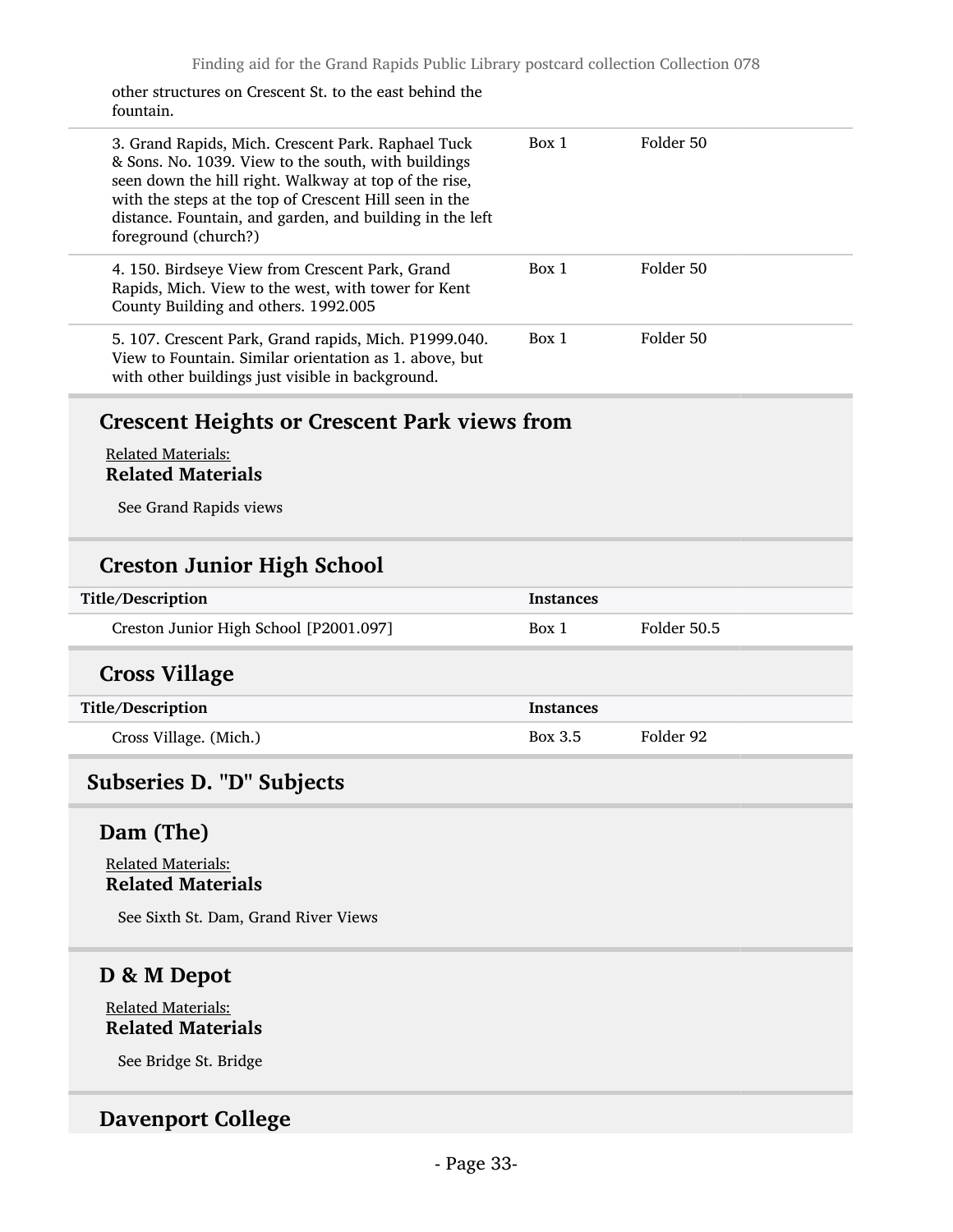| Title/Description              | <b>Instances</b> |           |
|--------------------------------|------------------|-----------|
| Academic Center, P2001.023?    | Box 1            | Folder 51 |
| <b>Administration Building</b> | Box 1            | Folder 51 |
| Warren Hall                    | Box 1            | Folder 51 |

### De Jong, G.D.

#### Related Materials: Related Materials

See Theological School

#### De Zwaan

#### Related Materials: Related Materials

See Holland

## Delton (Mich.)

| Title/Description                                  | <b>Instances</b> |             |
|----------------------------------------------------|------------------|-------------|
| CK&S Depot                                         | Box 1            | Folder 52   |
| Causway                                            | Box 1            | Folder 52   |
| Delton Brick Co.                                   | Box 1            | Folder 52   |
| Delton M.E. Church, pre-1907                       | Box 1            | Folder 52   |
| Delton views                                       | Box 1            | Folder 52   |
| Grove St.                                          | Box 1            | Folder 52   |
| Maple St.                                          | Box 1            | Folder 52   |
| Dennis Street Christian Reformed Church, P2003.009 | Box 1            | Folder 52.5 |
| Derigible                                          | Box 1            | Folder 53   |
| <b>Related Materials:</b>                          |                  |             |

# Related Materials

See West Michigan State Fair

### DeVos Place / DeVos Center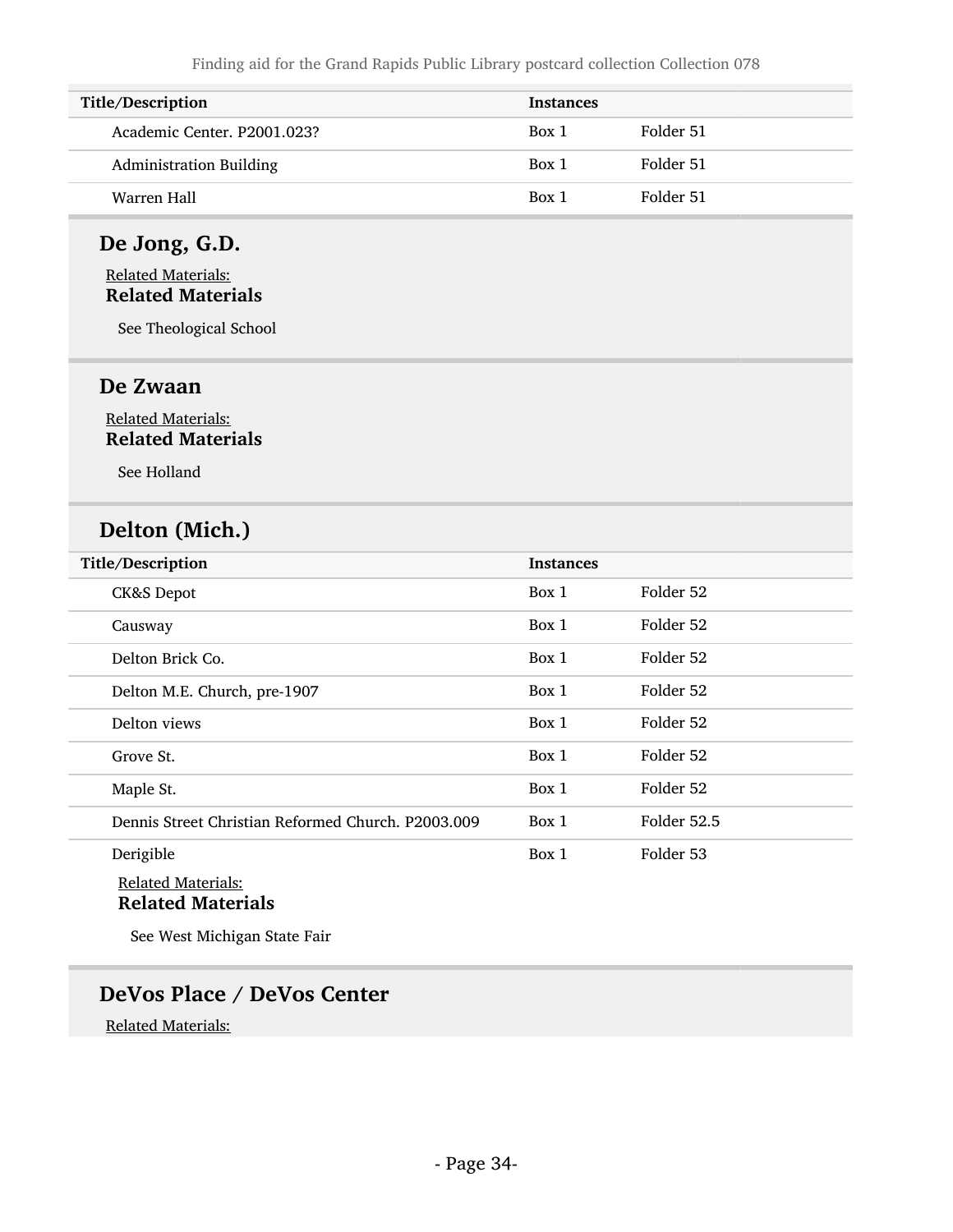See Grand Rapids Views / Grand Review Views

# Dickinson School

| Title/Description | <b>Instances</b> |           |
|-------------------|------------------|-----------|
| Dickinson School  | Box 1            | Folder 54 |

## Division St. [P1999.040 & 2001.075]

| Title/Description                                                                                   | <b>Instances</b> |             |
|-----------------------------------------------------------------------------------------------------|------------------|-------------|
| #67279, Detroit News Co. Looking down S. Division,<br>showing Cody and Livingston Hotels [1992.005] | Box 1            | Folder 54.5 |
| Heyboer, Wider Division Ave. [Winegar's, Moose Lodge,<br>etc.] [1992.005]                           | Box 1            | Folder 54.5 |

# So. Division St. School

| Title/Description                   | Instances |             |
|-------------------------------------|-----------|-------------|
| So. Division St. School [2001.075B] | Box 1     | Folder 54.6 |

### Dorothy Vernon

Related Materials: Related Materials

See Jennings Co.

#### Dorr

Related Materials: Related Materials

See Byron Center

### Dutton, Mi.

#### Related Materials: Related Materials

See Caledonia Area card set

## Dwight Lydell Hatchery, Comstock Park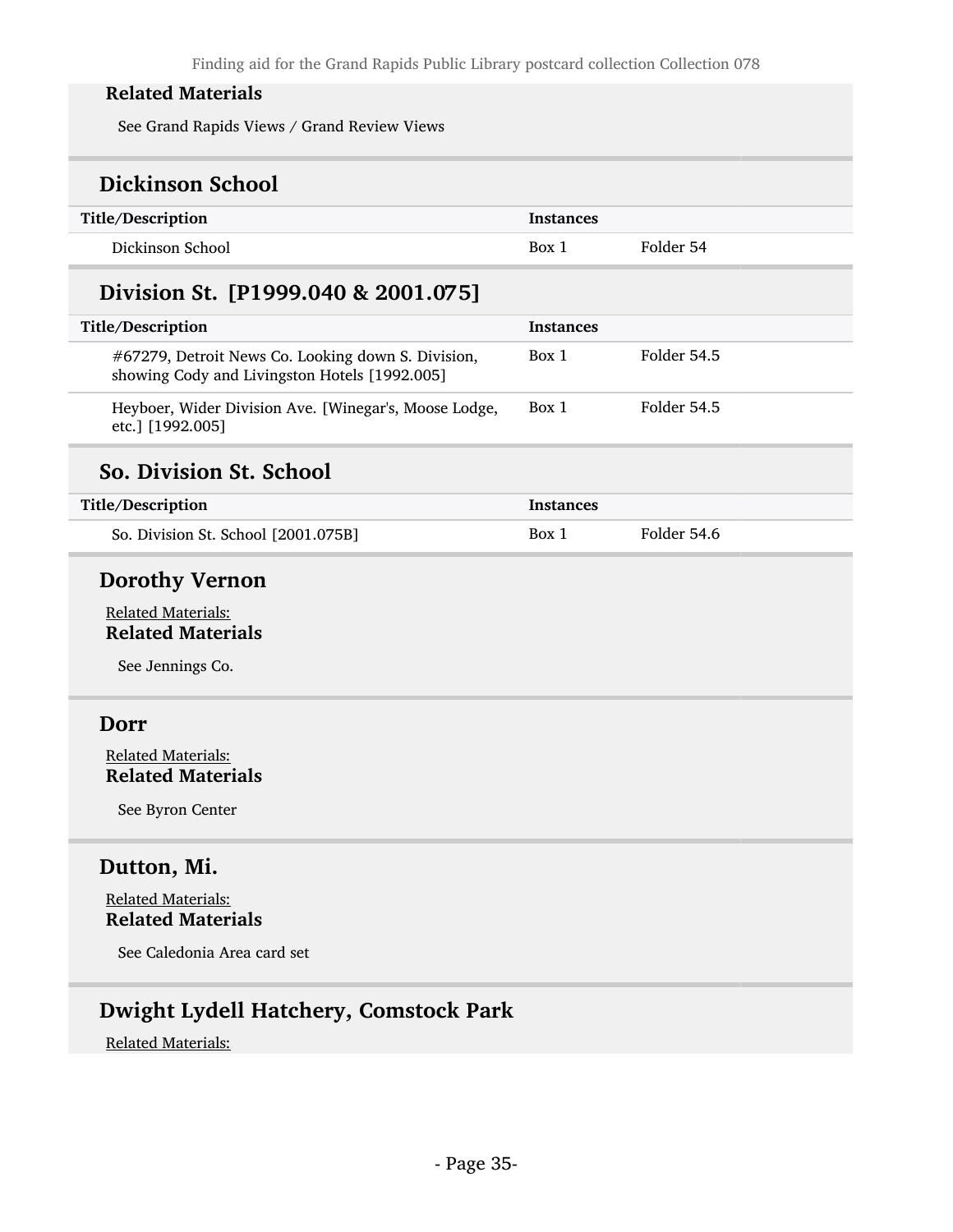See Fish Hatcheries

### <span id="page-35-0"></span>Subseries E. "E" Subjects

### Earle Hotel, 145 Michigan, N.W. ca. 1950's/1960's.

Related Materials: Related Materials

See Hotel Rowe. The Earle was across Monroe from the Hotel Rowe, on the site is what is now the Grand Rapids Press building.

| <b>East Grand Rapids Elementary School</b> |  |  |
|--------------------------------------------|--|--|
|--------------------------------------------|--|--|

| Title/Description                             | <b>Instances</b> |           |
|-----------------------------------------------|------------------|-----------|
| East Grand Rapids Elementary School Postcard. | Box 1            | Folder 55 |

## East Grand Rapids High School

| Title/Description                       | <b>Instances</b> |           |
|-----------------------------------------|------------------|-----------|
| East Grand Rapids High School Postcard. | Box 1            | Folder 56 |

## East Grand Traverse Bay. TraveLodge. [Travel Lodge]

| Title/Description                                                                                | <b>Instances</b> |            |
|--------------------------------------------------------------------------------------------------|------------------|------------|
| "15832-D" Dexter Photo by Paul A. Burton. 00.[2773].1<br>[Housed with panoramic cards] Oversized | Box 4            | Folder 7.5 |
| Eastern Ave. School                                                                              |                  |            |
| Title/Description                                                                                | <b>Instances</b> |            |
| Eastern Ave. School Postcard.                                                                    | Box 1            | Folder 57  |
| Elk Rapids (Mich.)                                                                               |                  |            |
| Title/Description                                                                                | <b>Instances</b> |            |
| Elk Rapids (Mich.) Postcard.                                                                     | Box 4.5          | Folder 3   |
| Elks Club / Temple / BPOE                                                                        |                  |            |
| Title/Description                                                                                | <b>Instances</b> |            |
| [1998.073,7/2/2001]                                                                              | Box 1            | Folder 58  |
| [P1999.040]                                                                                      | Box 1            | Folder 58  |
| #862 [1992.005]                                                                                  | Box 1            | Folder 58  |
|                                                                                                  |                  |            |

### Emily Jewell Clark School Building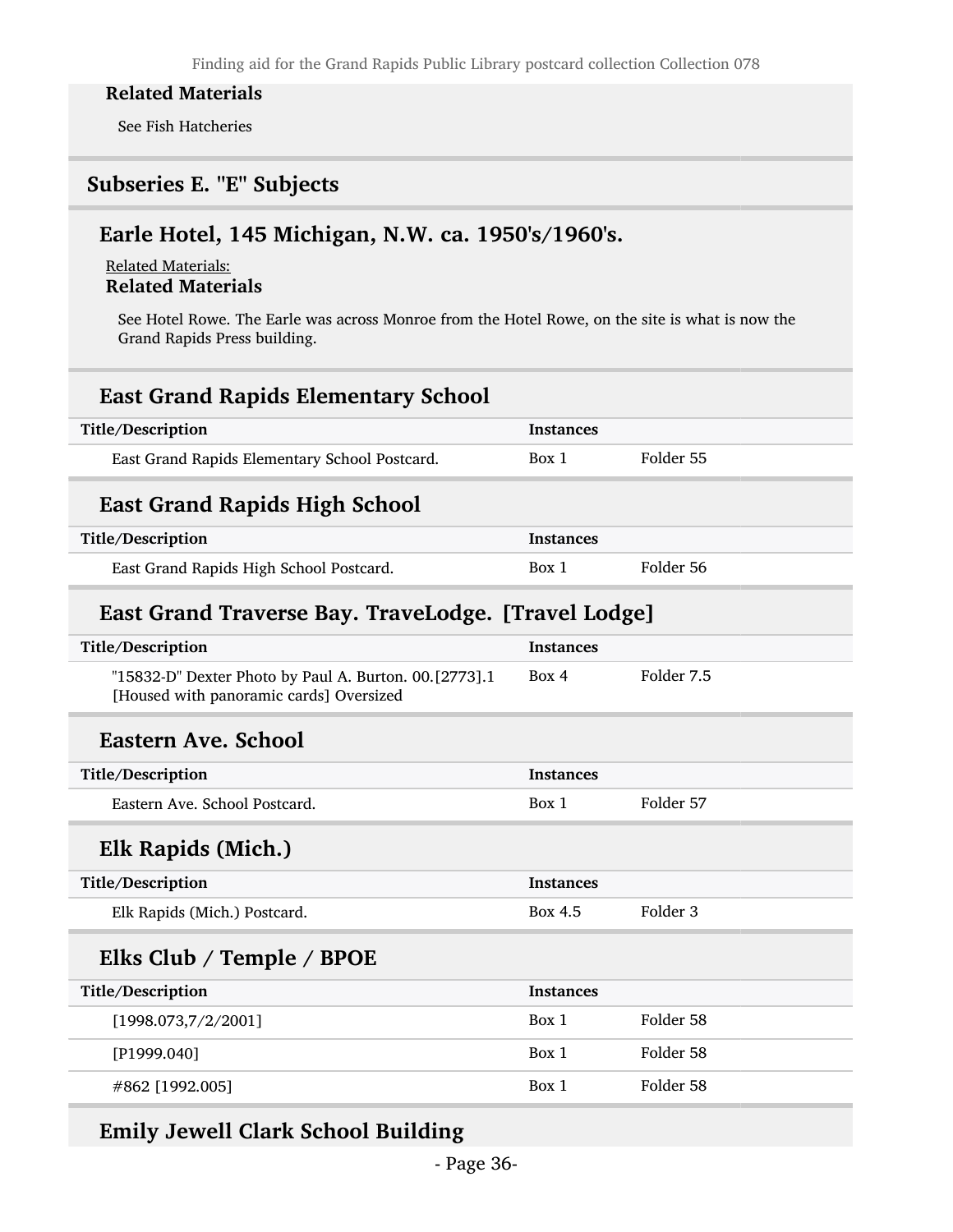| Title/Description                                                                                                                   | <b>Instances</b> |             |
|-------------------------------------------------------------------------------------------------------------------------------------|------------------|-------------|
| Emily Jewell Clark School Building, Starr<br>Commonwealth for Boys, Albion, Michigan. "85". July<br>23, 1952 post mark. P2007.086.1 | Box 1            | Folder 58.3 |

# Engine House

### Related Materials: Related Materials

See also Fire Station

| Title/Description                                                  | <b>Instances</b> |             |
|--------------------------------------------------------------------|------------------|-------------|
| Engine House, #9, West Leonard St., cor. Quarry St.<br>[2001.112B] | Box 1            | Folder 58.5 |
| Erie & Kalamazoo Railroad. First Michigan Railroad,<br>1836.       | Box 1            | Folder 59   |
| Evening Press and Herald Building $(1, #118)$<br>[2001.075]        | Box 1            | Folder 59.5 |

# Subseries F. "F" Subjects

## Factories

#### Related Materials: Related Materials

See under name of factory, Grand Rapids views, Grand River views

# Fallasburg Covered Bridge

| Title/Description                                         | <b>Instances</b> |           |
|-----------------------------------------------------------|------------------|-----------|
| Fallasburg Covered Bridge Postcard.                       | Box 1            | Folder 60 |
| <b>Related Materials:</b><br><b>Related Materials</b>     |                  |           |
| See also Coll. 227-1-7 Penrod/Hiawatha, n.d.<br>2011.041, |                  |           |
| <b>Federal Building</b>                                   |                  |           |
| <b>Related Materials:</b>                                 |                  |           |
| <b>Related Materials</b>                                  |                  |           |
| See U.S. Post Office                                      |                  |           |
| Title/Description                                         | <b>Instances</b> |           |
|                                                           |                  |           |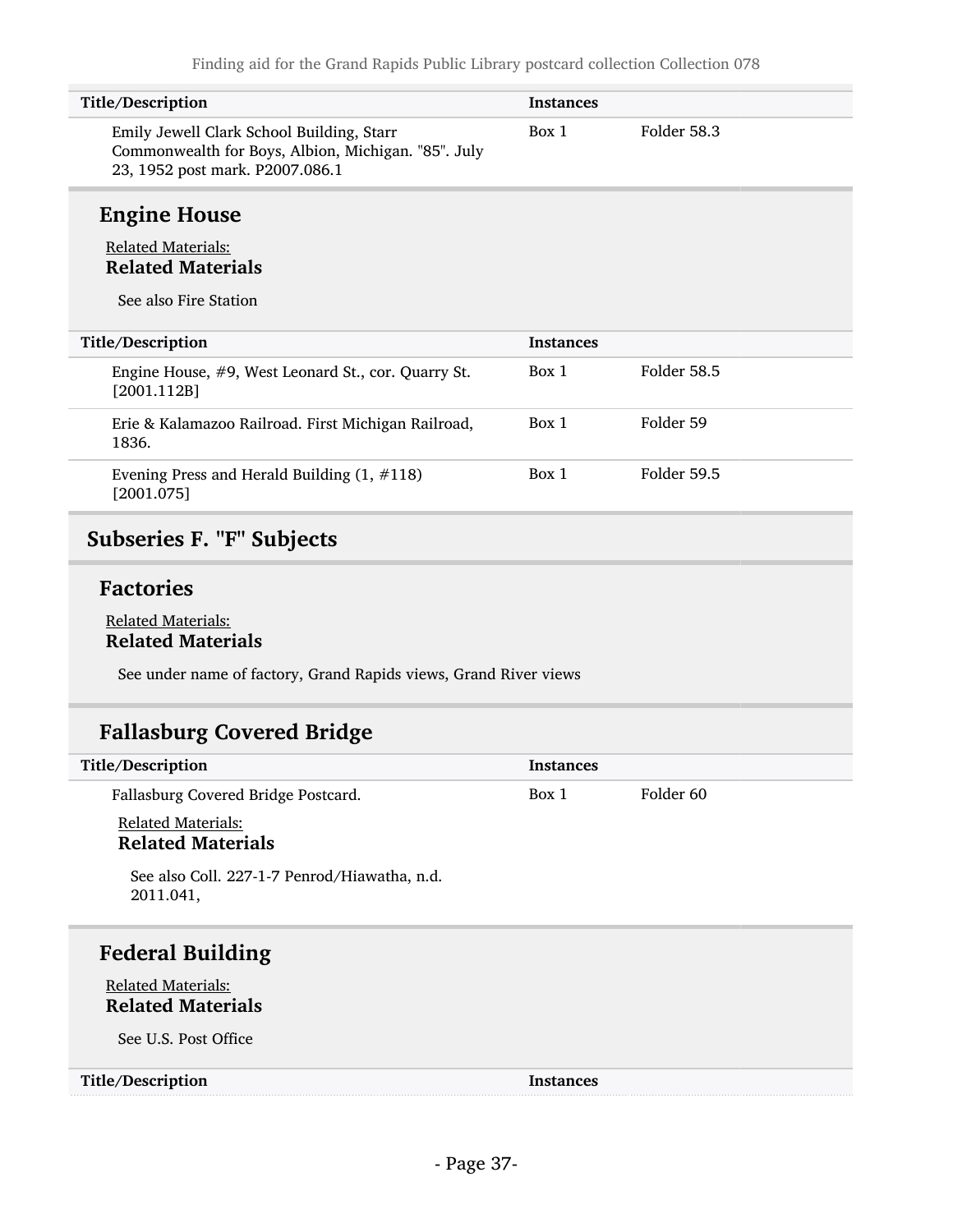| Federal Square Grill, Federal Square Building Annex, | Box 1 | Folder |  |
|------------------------------------------------------|-------|--------|--|
| Ionia Ave., N.E. btw. Pearl & Lyon Sts. Rendering of |       | 60.25  |  |
| facade by "CIDE"? [P2001.127]                        |       |        |  |

## Filtration Plant

#### Related Materials: Related Materials

See Monroe Ave. Filtration Plant

## Fine Arts Furniture Building

| Title/Description                                                                                      | <b>Instances</b> |                      |
|--------------------------------------------------------------------------------------------------------|------------------|----------------------|
| #119 Heyboer [1992.005, 12/19/2001, lower right<br>corner missing]                                     | Box 1            | Folder 60.5          |
| Finger's Restaurant, 4981 Plainfield, N.E. [P2001.082]                                                 | Box 1            | Folder 61            |
| <b>Fire Stations</b>                                                                                   |                  |                      |
| Title/Description                                                                                      | <b>Instances</b> |                      |
| Fire Station $#3$ , Scribner Ave.                                                                      | Box 1            | Folder <sub>62</sub> |
| Fire Station #5. Truck and company [2001.094]                                                          | Box 6            | Folder 1             |
| Fire Engine House $#12$                                                                                | Box 4.5          | Folder 14            |
| First Methodist Episcopal Church, now First United<br>Methodist, 227 E. Fulton St. (Fulton at Barclay) | Box 1            | Folder 63            |
| #274 or #5602, Canaan, [Winter scene]                                                                  | Box 1            | Folder <sub>63</sub> |
| #116164 [1992.005]                                                                                     | Box 1            | Folder 63            |

## First Methodist Episcopal Church Michigan

| Title/Description                                                 | Instances |          |
|-------------------------------------------------------------------|-----------|----------|
| First Methodist Episcopal Church Michigan Litho Co.<br>[2001.075] | Box 6     | Folder 3 |

# First Park Congregational Church

#### Related Materials: Related Materials

See Park Congregational Church

## Fish Hatcheries

| Title/Description                                                             | <b>Instances</b> |           |
|-------------------------------------------------------------------------------|------------------|-----------|
| Fish Hatcheries [P1999.040] Dwight Lydell & State Bass<br>Hatcheries included | Box 1            | Folder 64 |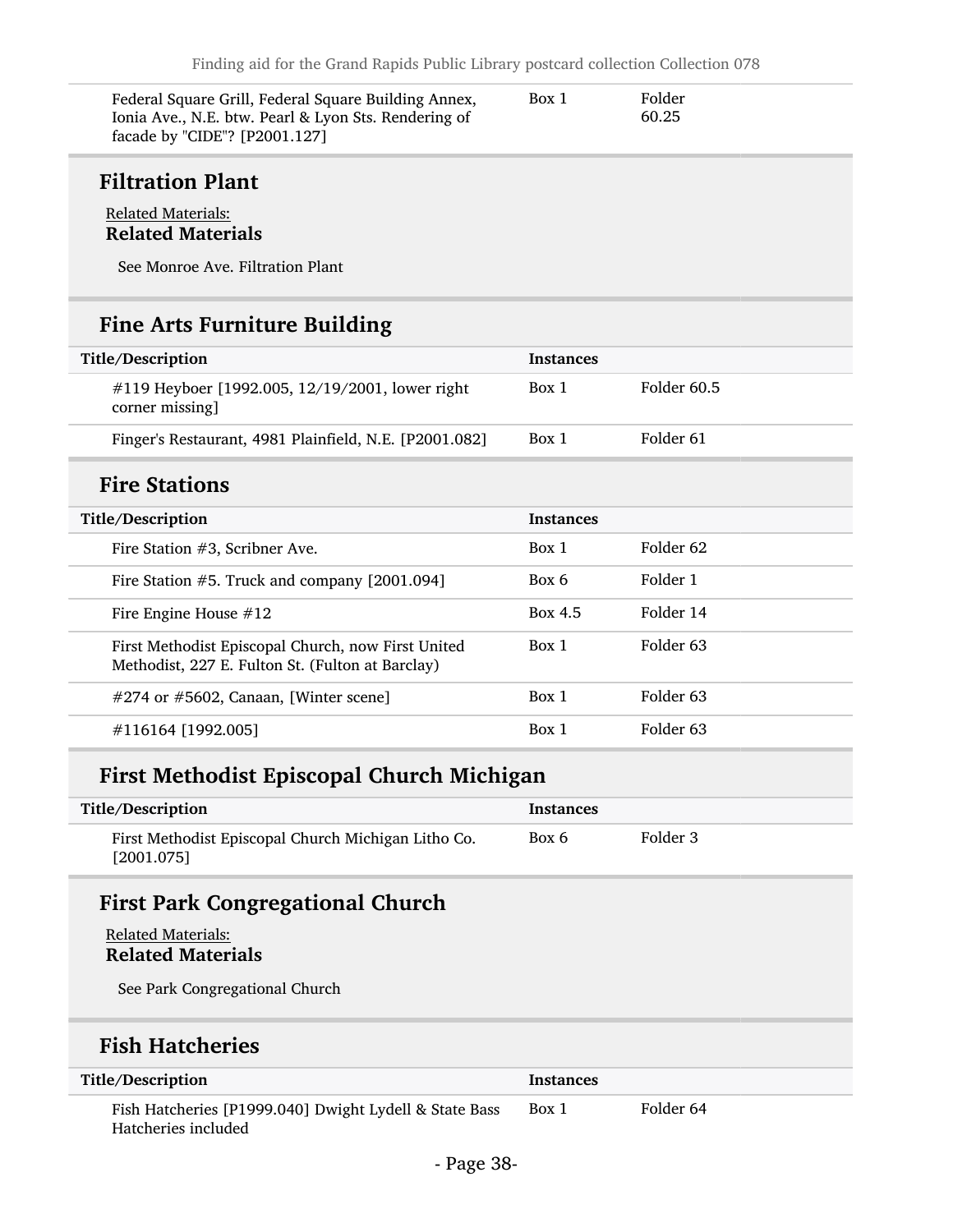| <b>Fish Ladder</b>                                                                                                                                                              |                  |                      |
|---------------------------------------------------------------------------------------------------------------------------------------------------------------------------------|------------------|----------------------|
| Title/Description                                                                                                                                                               | Instances        |                      |
| Fish Ladder. Postcard.                                                                                                                                                          | Box 1            | Folder <sub>65</sub> |
| <b>Fisk Lake</b>                                                                                                                                                                |                  |                      |
| <b>Related Materials:</b><br><b>Related Materials</b>                                                                                                                           |                  |                      |
| See also Reeds Lake                                                                                                                                                             |                  |                      |
| Title/Description                                                                                                                                                               | <b>Instances</b> |                      |
| Postcard [P1999.040]                                                                                                                                                            | Box 1            | Folder <sub>66</sub> |
| Fort Wayne, Mich. Old Barracks<br>[2000.034]                                                                                                                                    | Box 1            | Folder <sub>68</sub> |
| Foster, Stevens and Company. Interior.<br><b>Related Materials:</b><br><b>Related Materials</b><br>See also Coll. 054, "Stores" for a photo either made for or from this image. |                  |                      |
| Title/Description                                                                                                                                                               | <b>Instances</b> |                      |
| View in Art Department. Has message to L.L. Brown,<br>postal date May 28, 1911.                                                                                                 | Box 1            | Folder 69            |
| <b>Fountain Street Baptist Church</b><br><b>Related Materials:</b><br><b>Related Materials</b><br>See also: A.A. & Lucille Johnson set                                          |                  |                      |
| Title/Description                                                                                                                                                               | <b>Instances</b> |                      |
| [1992.005]                                                                                                                                                                      | Box 1.5          | Folder 70            |
| [P2001.140] A-456, Fort Wayne Printing Co.                                                                                                                                      | <b>Box 1.5</b>   | Folder 70            |
| [1992.005]                                                                                                                                                                      | <b>Box 1.5</b>   | Folder 70            |
| <b>Fountains</b>                                                                                                                                                                |                  |                      |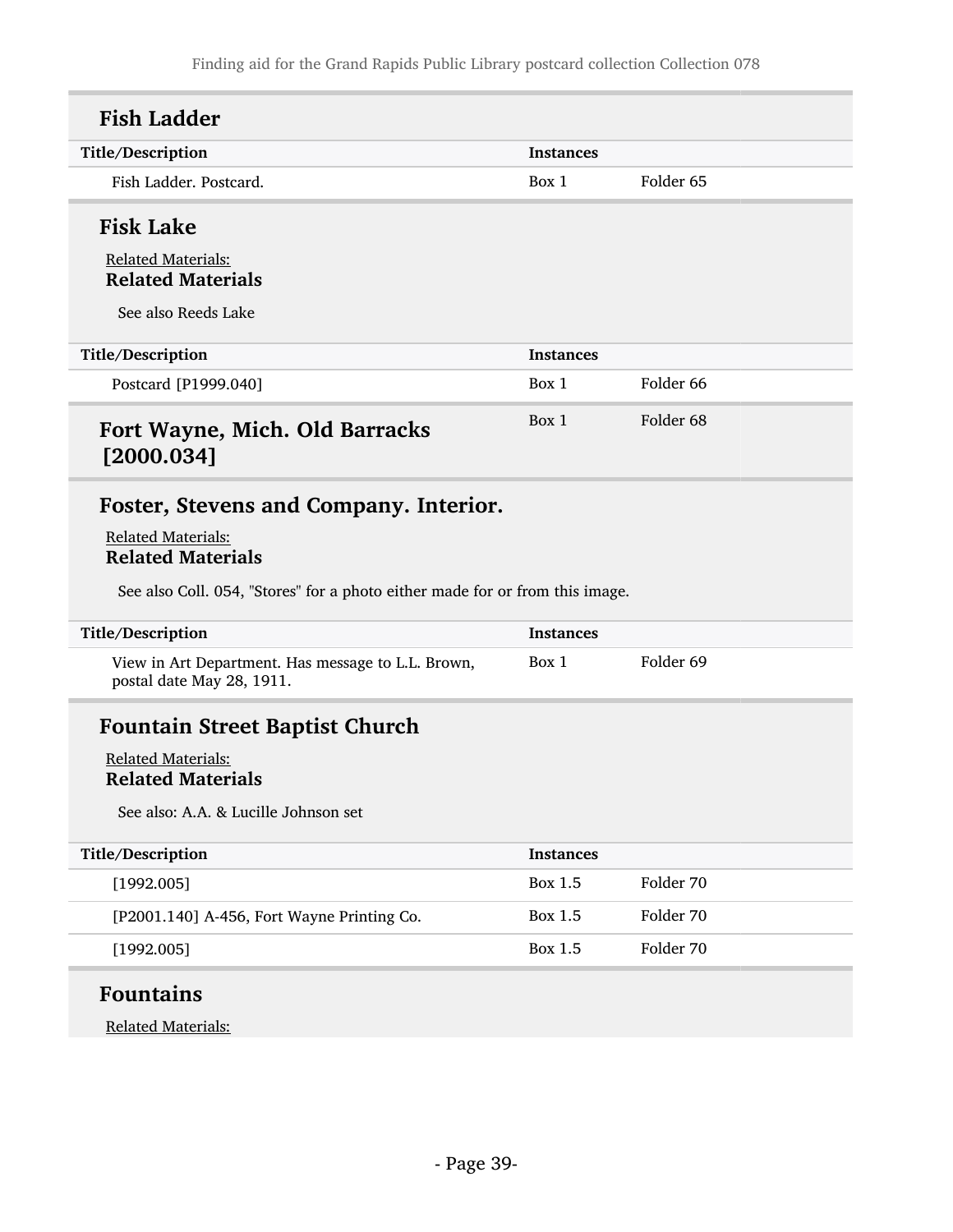See Crescent Park, Fulton St. Park

### Fox's

### Related Materials: Related Materials

See Monroe Center NW

## Fox Deluxe Brewing Co.

| Title/Description          | <b>Instances</b> |          |
|----------------------------|------------------|----------|
| Curteich-Chicago. 2001.094 | Box 6            | Folder 1 |

## Fox Residence, Cherry & College

| Title/Description   | <b>Instances</b> |             |
|---------------------|------------------|-------------|
| Postcard. P1999.040 | Box 1.5          | Folder 70.5 |

# Franklin Recreation Pavilion

| Title/Description                              | Instances |           |
|------------------------------------------------|-----------|-----------|
| Franklin Recreation Pavilion and Swimming Pool | Box 1.5   | Folder 71 |

## Free Public Museum

### Related Materials: Related Materials

See Grand Rapids Public Museum (Old)

## Frederick Meijer Gardens (P2005.030-105)

| Title/Description                                                                                                                                                                         | <b>Instances</b> |
|-------------------------------------------------------------------------------------------------------------------------------------------------------------------------------------------|------------------|
| 1. Visitation : a slight lack of purpose, Visition:<br>Gifts, Visitation: Hand Stands, Visitation: Majorette,<br>Visitation: Yea / Joseph Kinnebrew. Richard Hirnneisam<br>[photographer] | Box 4            |
| 2. Outdoor Gardens and Glass Conservatory. Balthazar<br>Korab, photographer.                                                                                                              | Box 4            |
| 3. Tropical Conservatory. William J. Hebert,<br>photographer.                                                                                                                             | Box 4            |
| 4. Earth, Wind & Fire, Bronze Sculpture by Gary Price.<br>Penrod. 381300-6                                                                                                                | Box 4            |
| 5. Wings of the Morning / by Marshall Fredericks.<br>Chuck Heiney, photographer.                                                                                                          | Box 4            |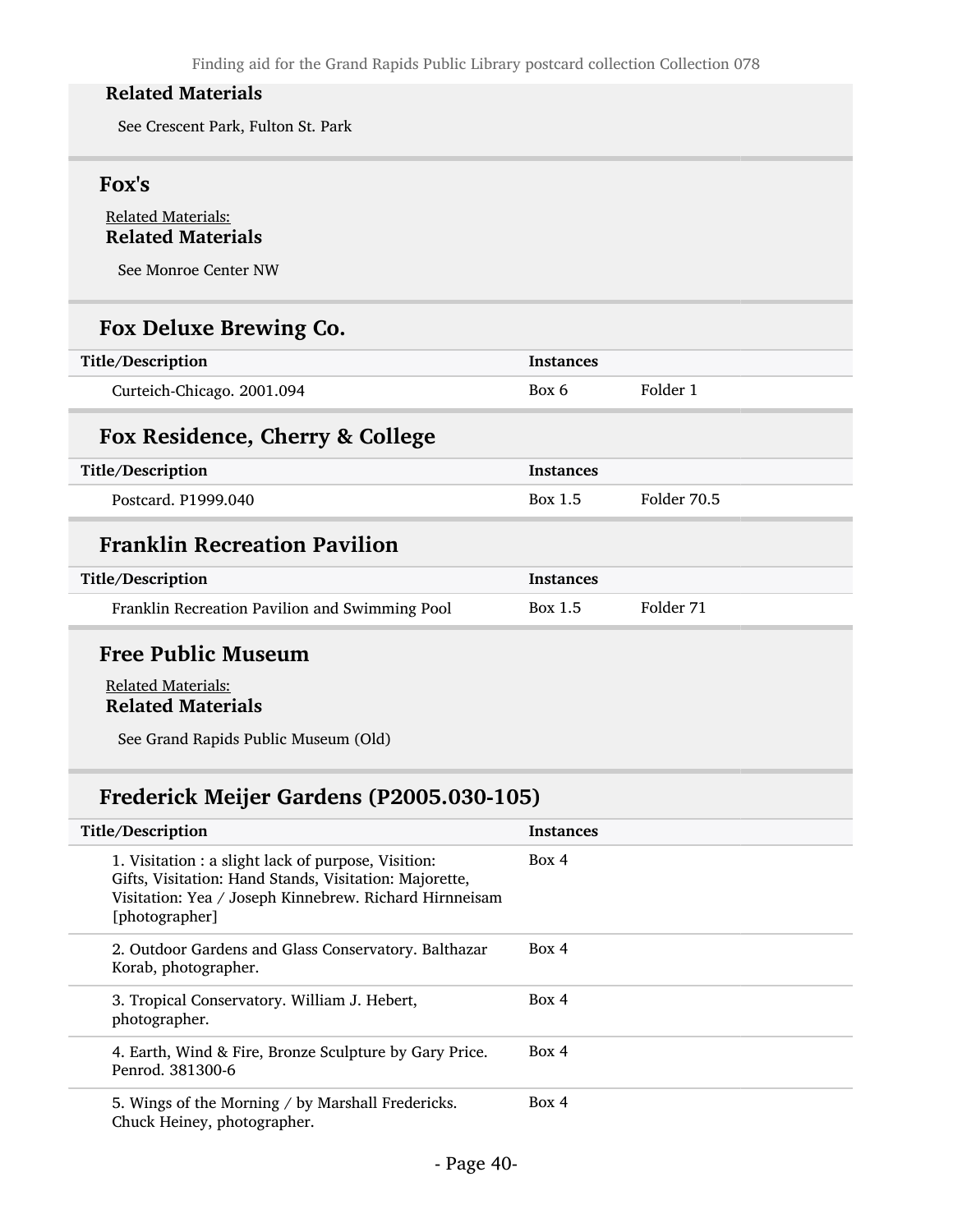| 6. Penrod/Hiawatha, #3109. [5783].1                                                                                                         | Box 4            |             |
|---------------------------------------------------------------------------------------------------------------------------------------------|------------------|-------------|
| Freeport, Mi.                                                                                                                               |                  |             |
| Title/Description                                                                                                                           | <b>Instances</b> |             |
| Pere Marquette Station                                                                                                                      | Box 1.5          | Folder 72   |
| Fremont, (Mich.)                                                                                                                            |                  |             |
| Title/Description                                                                                                                           | <b>Instances</b> |             |
| Fremont, (Mich.)                                                                                                                            | <b>Box 3.5</b>   | Folder 97   |
| <b>Freyling &amp; Mendels</b>                                                                                                               |                  |             |
| <b>Related Materials:</b><br><b>Related Materials</b>                                                                                       |                  |             |
| See Wealthy Street Floral Company                                                                                                           |                  |             |
| <b>Friant House</b>                                                                                                                         |                  |             |
| Title/Description                                                                                                                           | <b>Instances</b> |             |
| 1. Postal date Nov. 1911. Message.                                                                                                          | Box 1.5          | Folder 73   |
| 2. Blank.                                                                                                                                   | Box 1.5          | Folder 73   |
| <b>Friedrich Music House</b>                                                                                                                |                  |             |
| <b>Related Materials:</b><br><b>Related Materials</b>                                                                                       |                  |             |
| See also Coll. 15, for a card of the Butterworth Hospital, with a note to Mr. Julius Friedrich, Sr., from<br>employee Florence. May 8, 1911 |                  |             |
| Title/Description                                                                                                                           | <b>Instances</b> |             |
| Floral or scene cards [1999.040]                                                                                                            | <b>Box 1.5</b>   | Folder 73.5 |
| <b>Fulton St. Bridge</b>                                                                                                                    |                  |             |
| <b>Related Materials:</b><br><b>Related Materials</b>                                                                                       |                  |             |
| See Grand River Views                                                                                                                       |                  |             |
| <b>Fulton St. Park</b>                                                                                                                      |                  |             |
| Title/Description                                                                                                                           | <b>Instances</b> |             |
| Scene in Fulton Street Park, postmark 1909. 2011.016.                                                                                       | <b>Box 1.5</b>   | Folder 74   |

# Fountain in Fulton St. Park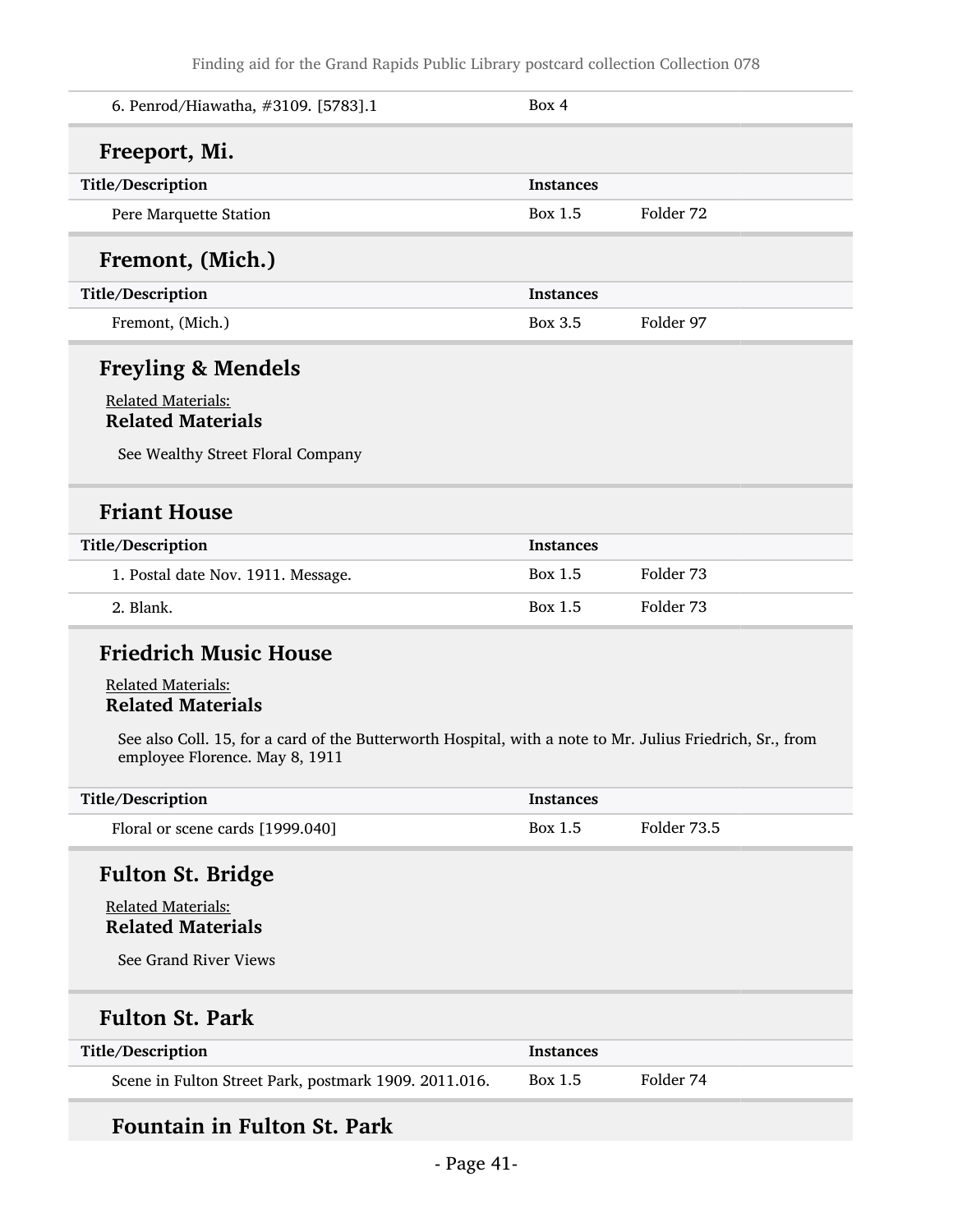| Title/Description                                                                                                                                                                                                                      | <b>Instances</b> |           |
|----------------------------------------------------------------------------------------------------------------------------------------------------------------------------------------------------------------------------------------|------------------|-----------|
| 1. Fountain, Fulton Street Park, Grand Rapids, Mich.<br>To Mrs. H.M. Baldwin, Chase, Mich. Message on image<br>side. Color image shows a child seated on the sidewalk<br>in front of the fence separating pedestrians from the         | Box 1.5          | Folder 74 |
| fountain. N.d. P1999.040 9/18/2001<br>2. "1657" Fulton Park, Grand Rapids, Mich. To Miss<br>Edith Ringwalt. Postal date 1908. TC Co. = Curt Teich<br>Message written on image side.                                                    | Box 1.5          | Folder 74 |
| 3. Fulton Street Park Fountain, Grand Rapids, Mich.<br>To: Miss Florence LutzCanada. Apr. 1, 1907 date &<br>message on image side. B/w image.                                                                                          | Box 1.5          | Folder 74 |
| 4. 212. Fountain in Fulton Street Park. Canaan.<br>1992.005. Fence encloses the fountain. Roses placed<br>around the fountain.                                                                                                         | Box 1.5          | Folder 74 |
| 5. Fountain in Fulton Street Park. The Boston Store.<br>Raphael Tuck & Sons. No. 2085. Similar to #212, but<br>with different plantings.                                                                                               | Box 1.5          | Folder 74 |
| 6. Fulton St. Park Fountain. S.H. Knox. "65274".<br>Message. Similar to views above that show the<br>fountain centered, and the entrance to the Library in<br>the background right. Fence.                                             | <b>Box 1.5</b>   | Folder 74 |
| 7. Fulton St. Park Fountain.S.H. Knox. P1999.040.<br>Similar to views above with the fountain centered.<br>This one is more colorized.                                                                                                 | Box 1.5          | Folder 74 |
| 8. Fountain at Fulton Street Park. "5971. Rochester<br>news Co., To Miss Nellie Martin. 1912 postal date.<br>Close view of fountain w/o water, behind fence, with<br>a boy standing on the sidewalk in front of the fence at<br>right. | Box 1.5          | Folder 74 |
| 9. 6025. Fountain in Fulton Park. Fountain is centered<br>behind fence. The entrance to the church at right is<br>more prominent and the Library is essential invisible.<br>Message. Postal date 1914.                                 | Box 1.5          | Folder 74 |
| 10. 1010 Fulton Street Park. View with fountain<br>centered between trees. A lamp of some type hangs<br>from three at left. People stand looking at fountain<br>behind fence. One person with a cycle. Canaan.                         | <b>Box 1.5</b>   | Folder 74 |
| 11. 261. Fountain in Fulton Street Park. View from<br>across Fulton Street. Fence and plantings around<br>fountain. Heyboer. "5029-N" Mar. 1, Mar. 28, 1920.                                                                           | <b>Box 1.5</b>   | Folder 74 |
| 12. Fountain, Fulton St. Park. "1909" penciled date on<br>image side. Image is the same as "1010" above. B/w<br>framed to suggest a framed image. Message.                                                                             | Box 1.5          | Folder 74 |
| 13. Fountain, Tueson St. Park Box. Postmark 1910.<br>2011.016.                                                                                                                                                                         | Box 1.5          | Folder 74 |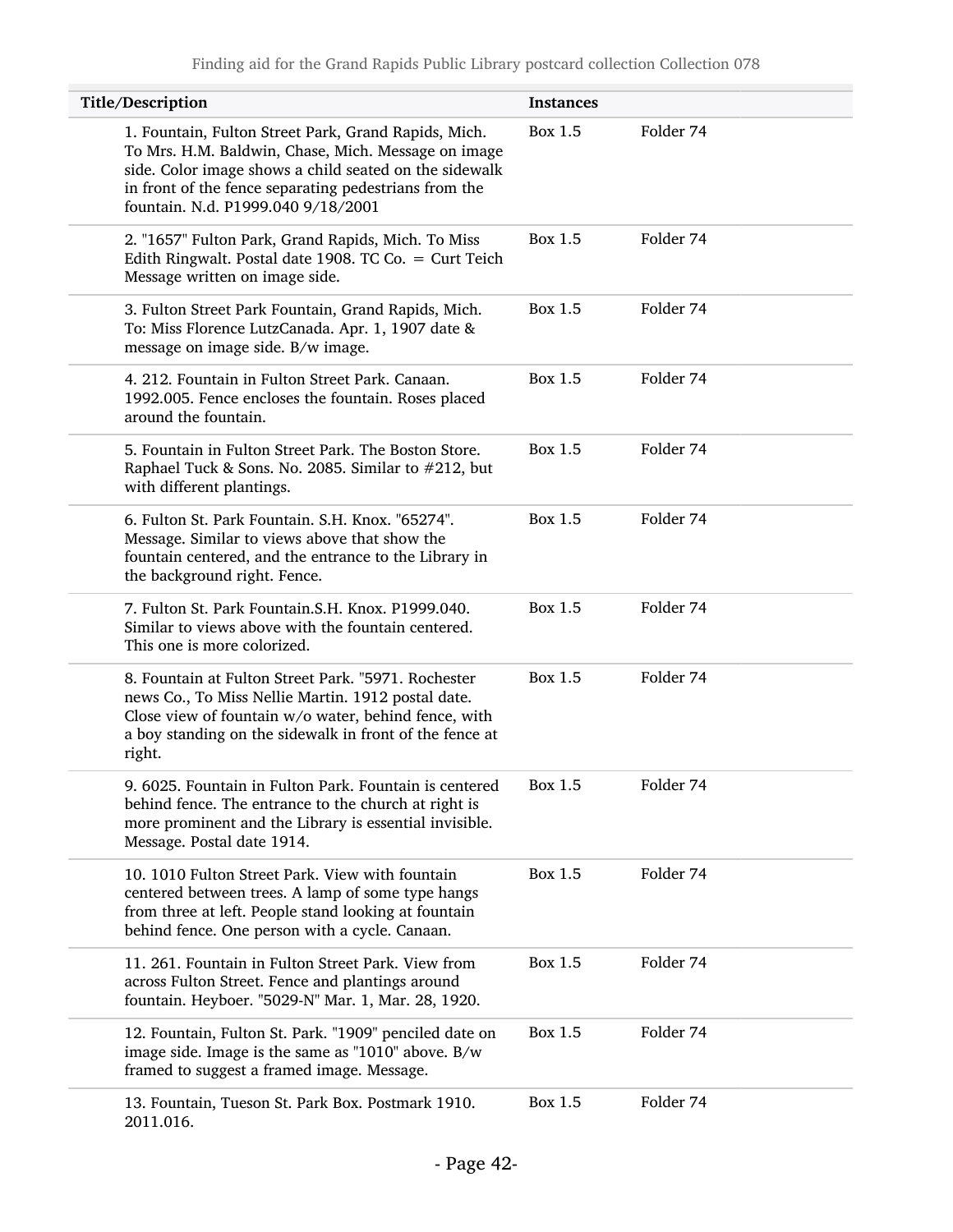| 14. Fountain, Fulton St. Park, postmark 1910. | Box 1.5 | Folder 74 |
|-----------------------------------------------|---------|-----------|
| 2011.016.                                     |         |           |

## Gilbert Monument

| Title/Description                                                                                                                                                                                                                                                                              | <b>Instances</b> |           |  |
|------------------------------------------------------------------------------------------------------------------------------------------------------------------------------------------------------------------------------------------------------------------------------------------------|------------------|-----------|--|
| 1. #106, Fulton Street Park, Gilbert Monument, Grand<br>Rapids, Mich. S.H. Knox & Co., P1999.040 9/18/2001                                                                                                                                                                                     | Box 1.5          | Folder 74 |  |
| 2. Gilbert Monument, Fulton Street Park. "5681".<br>Publc. By Hazeltine & Perkins Drug Co. Has same<br>base image as $#106$ above, and is more distinct,<br>showing the details of the people on the benches and<br>the buildings in the background better. Message. June<br>1907 postal date. | Box 1.5          | Folder 74 |  |
| 3. Gilbert Monument, Fulton St. ParkSame base<br>images a two images above. S.H. Knox. Coloring<br>different, but also more distinct than #106. Message<br>to Miss Winifred Bear, 1994.033.                                                                                                    | <b>Box 1.5</b>   | Folder 74 |  |
| 4. Gilbert Monument Fulton St. Park. Same base image<br>as above. Gilbert is colored red in this view.                                                                                                                                                                                         | Box 1.5          | Folder 74 |  |
| 5. "1651" Statue of Thomas D. Gilbert, Grand Rapids,<br>Mich. CT = Curt Teich. Postal date 1908. Message.<br>Same base image as 4 cards above. Less color in the<br>people & statue.                                                                                                           | Box 1.5          | Folder 74 |  |
| 6. #240. Gilbert Monument, Fulton Street Park, Grand<br>Rapids, Mich. Canaan. P1999.040 9/18/2001. This<br>view shows the fountain in the background and people<br>seated on park benches near the monument.                                                                                   | <b>Box 1.5</b>   | Folder 74 |  |
| 7. 116. Fulton St. ParkSame shoot as #240 above, but<br>slightly more distance view, and less distinct. Canaan.<br>Message. 1915? Postal date. 2001.075                                                                                                                                        | Box 1.5          | Folder 74 |  |
| 8. Gilbert Monument, Fulton Street ParkMonument<br>Bronze. Tom Jones, Cincinnati, Ohio for Canaan.<br>Postal date, Nov. 1907. Message. B/w card, with a<br>couple seated on a bench.                                                                                                           | <b>Box 1.5</b>   | Folder 74 |  |

# Longfellow Statue

| Title/Description                                                                                                                                                             | Instances |           |
|-------------------------------------------------------------------------------------------------------------------------------------------------------------------------------|-----------|-----------|
| 1. 222. Longfellow Statue, Fulton Street Park. Canaan.<br>Presented to the City, June 22, 1912 by mrs. Loraine<br>Pratt Immen. Designed by Wm. Couper, NYC. CT<br>Photochrom. | Box 1.5   | Folder 74 |

# Soldiers Memorial

| Title/Description | Instances |
|-------------------|-----------|
|-------------------|-----------|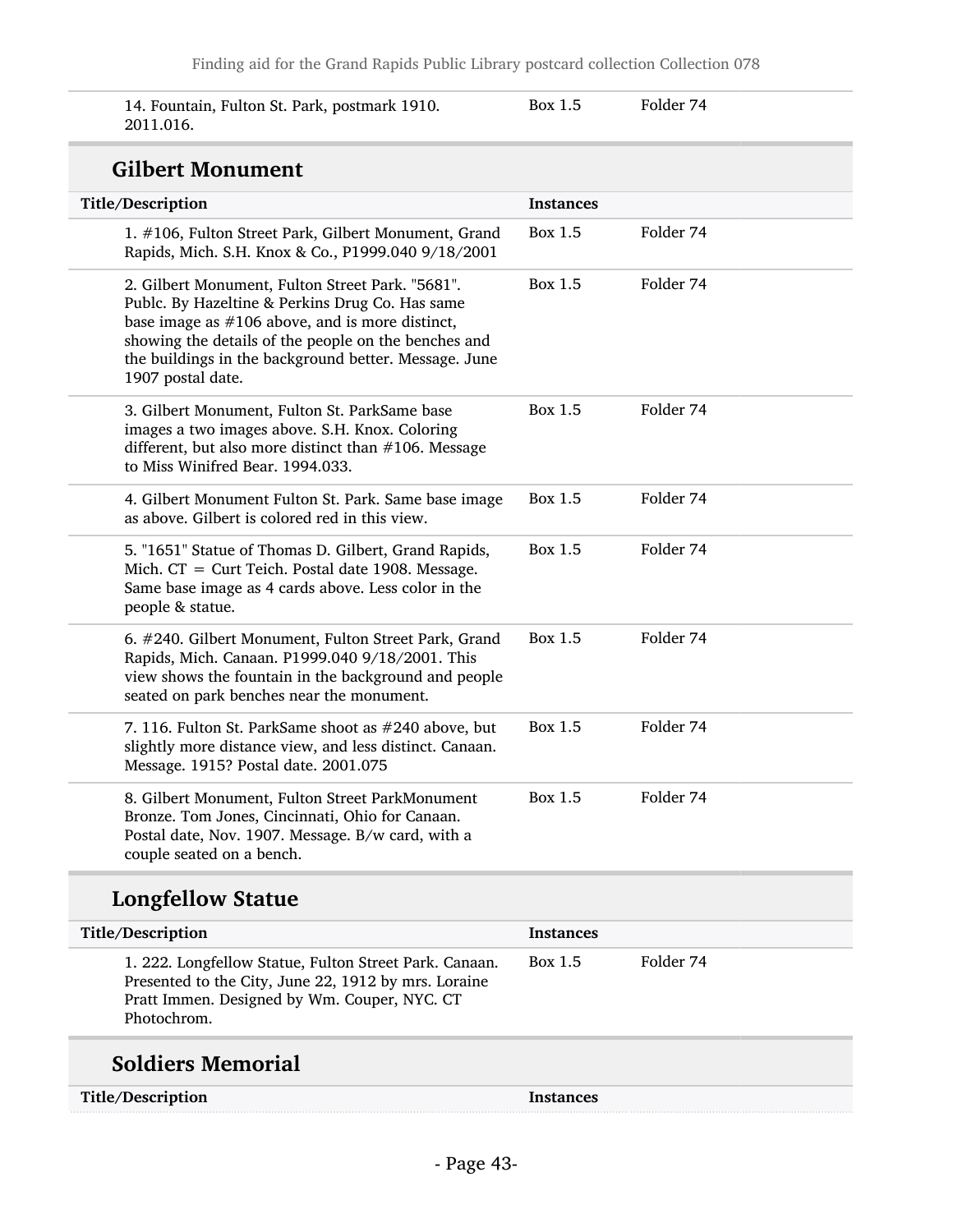|          | 1. 210. Soldiers' Memorial Monument, Fulton Street<br>park. "1918" carved in base stones. Shows a U.S. flag<br>hanging between the two pillars. People in the park.<br>Heyboer 1992.005, 12/20/2001                                                              | Box 1.5        | Folder 74 |
|----------|------------------------------------------------------------------------------------------------------------------------------------------------------------------------------------------------------------------------------------------------------------------|----------------|-----------|
|          | 2. 116. Soldiers Monument in Fulton Street<br>ParkHeyboer Co. 1998.039.6 View shows a lot of the<br>YMCA building, and some of the Library. Simplified<br>fountain.                                                                                              | Box 1.5        | Folder 74 |
| Message. | 3. "BA-H2352" World War Veterans' Memorial Pillars,<br>Fulton Street Park. Shows outline of the pool for the<br>simplified fountain. Shaw News. 1946 postal date.                                                                                                | Box 1.5        | Folder 74 |
|          | 4. "BA-H2352" Dup. Of above with more distince<br>YMCA view.                                                                                                                                                                                                     | Box 1.5        | Folder 74 |
|          | 5. Fulton Street Park and Memorial Towers, Grand<br>Rapids, Michigan. "11". Color rendering, including<br>partial views of the YMCA and the Grand Rapids<br>Public Library, with a vista up Bostwick St. between<br>the pillars. Shaw news Co. "64095" 2005.016d | Box 1.5        | Folder 74 |
|          | 6. Fulton St. Park and Y.M.C.A. B/w winter Photo<br>postcard. A-463, Hazeltine & Perkins Co. Postal date<br>1935. Message. 1992.005, 12/20/2001, includes the<br>YMCA & hidden Ryerson view]                                                                     | Box 1.5        | Folder 74 |
|          | 7. Original Memorial Pylons, Fulton Park. B/w Camera<br>shop image Dec. 9, 1932 stamp. "35" Has a banner<br>hanging between the pillars.                                                                                                                         | Box 1.5        | Folder 74 |
|          | 8. Fulton Street Park. "C-477" Wayne Paper Box &<br>Printing Corp. 2001.075. B/w photo postcard. Oblique<br>view of pillars with the Library behind.                                                                                                             | Box 1.5        | Folder 74 |
|          | 9. GF-12 Fulton Park Memorial Fountain. Gemco.<br>Color image with a square pool now in front of the<br>fountain. YMCA & Library behind.                                                                                                                         | Box 1.5        | Folder 74 |
|          | 10. Memorial Pillars to World War Veterans,<br>Fulton Street Park, Grand Rapids, Mich. - 9. Kropp,<br>Milwaukee. View looking east.                                                                                                                              | <b>Box 1.5</b> | Folder 74 |
|          | 11. Soldier's Monument (photograph). 2011.016.                                                                                                                                                                                                                   | Box 1.5        | Folder 74 |

# Furniture City Band [2001.094]

| Title/Description                                                                                                                                                                                                                                                                                                                                                                                   | <b>Instances</b> |          |
|-----------------------------------------------------------------------------------------------------------------------------------------------------------------------------------------------------------------------------------------------------------------------------------------------------------------------------------------------------------------------------------------------------|------------------|----------|
| Card has images of four different furniture-related<br>buildings: Furniture Exchange Building (101-113)<br>Ionia Ave. N.W.) per 1924 City Directory; Furniture<br>Exhibition Building (101-107/65-81) Ionia at Ottawa<br>per 1912 City Directory; Furniture Exhibition Building<br>(107-117 Pearl N.W.) per 1924 City Directory;<br>Manufacturers Building (110 Ionia N.W.) 1924 City<br>Directory. | Box 6            | Folder 1 |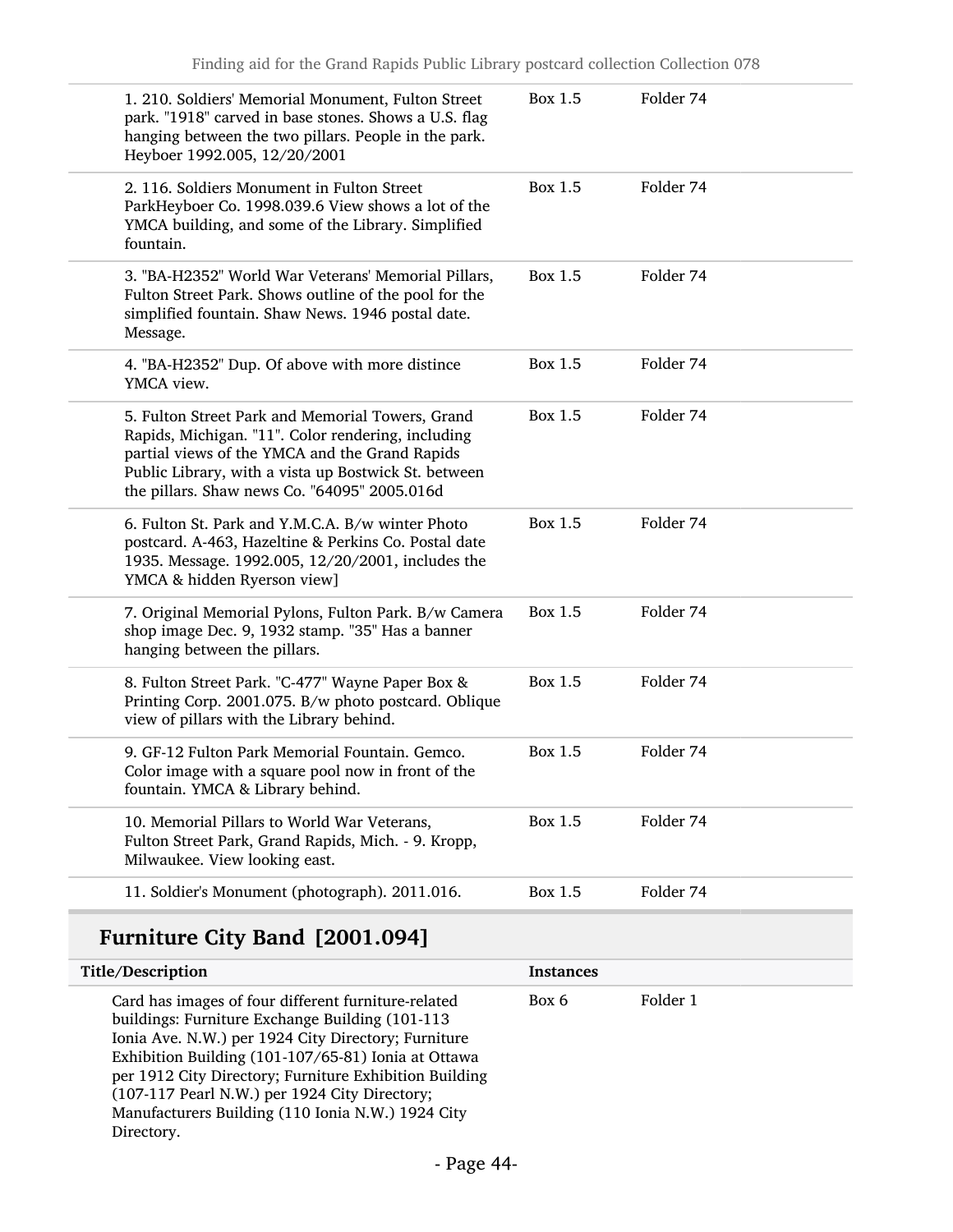## Furniture Manufacturers Exposition Buildings

#### Related Materials: Related Materials

See Civic Auditorium; Waters Building

| <b>Waters Furniture Exposition</b><br>Building, 161 Ottawa NW & Lyon Sts.<br>(and Pearl) 1899                                                                                                                                                                       | Box 4   | Folder 22   |
|---------------------------------------------------------------------------------------------------------------------------------------------------------------------------------------------------------------------------------------------------------------------|---------|-------------|
| Waters Furniture Exhibition Building (1912) [2022.030]<br><b>Related Materials:</b><br><b>Related Materials</b><br>See also Sunday Herald                                                                                                                           | Box 4   | Folder 22   |
| Manufacturers Building 238. Canaan. Feb. 28, 1916<br>postal date. Message from Sadie. Seven story building<br>from park(?) across the street. Unidentified grocery &<br>bakery at left.                                                                             | Box 2.5 | Folder 63   |
| 1992.005. Perspective view from the corner across the<br>street toward the two story building on the corner. This<br>seven story manufacturers building is different than the<br>one in the folder above, but both may have been used<br>by the furniture industry. | Box 2.5 | Folder 63.5 |
| <b>Related Materials:</b><br><b>Related Materials</b><br>See Coll. 084-21-10 for a photographic view of this                                                                                                                                                        |         |             |
| building.                                                                                                                                                                                                                                                           |         |             |

# Furniture Temple, 5-7 Lyon St. btw. Ionia & Division. Later the Association of Commerce Building, unverified.

| Title/Description                                                                                                                                     | <b>Instances</b> |           |
|-------------------------------------------------------------------------------------------------------------------------------------------------------|------------------|-----------|
| 239. Furniture Temple.  [P2001.087]                                                                                                                   | Box 1.5          | Folder 75 |
| P57238. Furniture Temple. Detroit News Co.<br>[ $2001.075B$ , $12/4/2001$ ] Shows Perspective view from<br>the short end of the building, ca. 1920's? | Box 1.5          | Folder 75 |

# Subseries G. "G" Subjects

### Gannon-Paine Co.

#### Related Materials: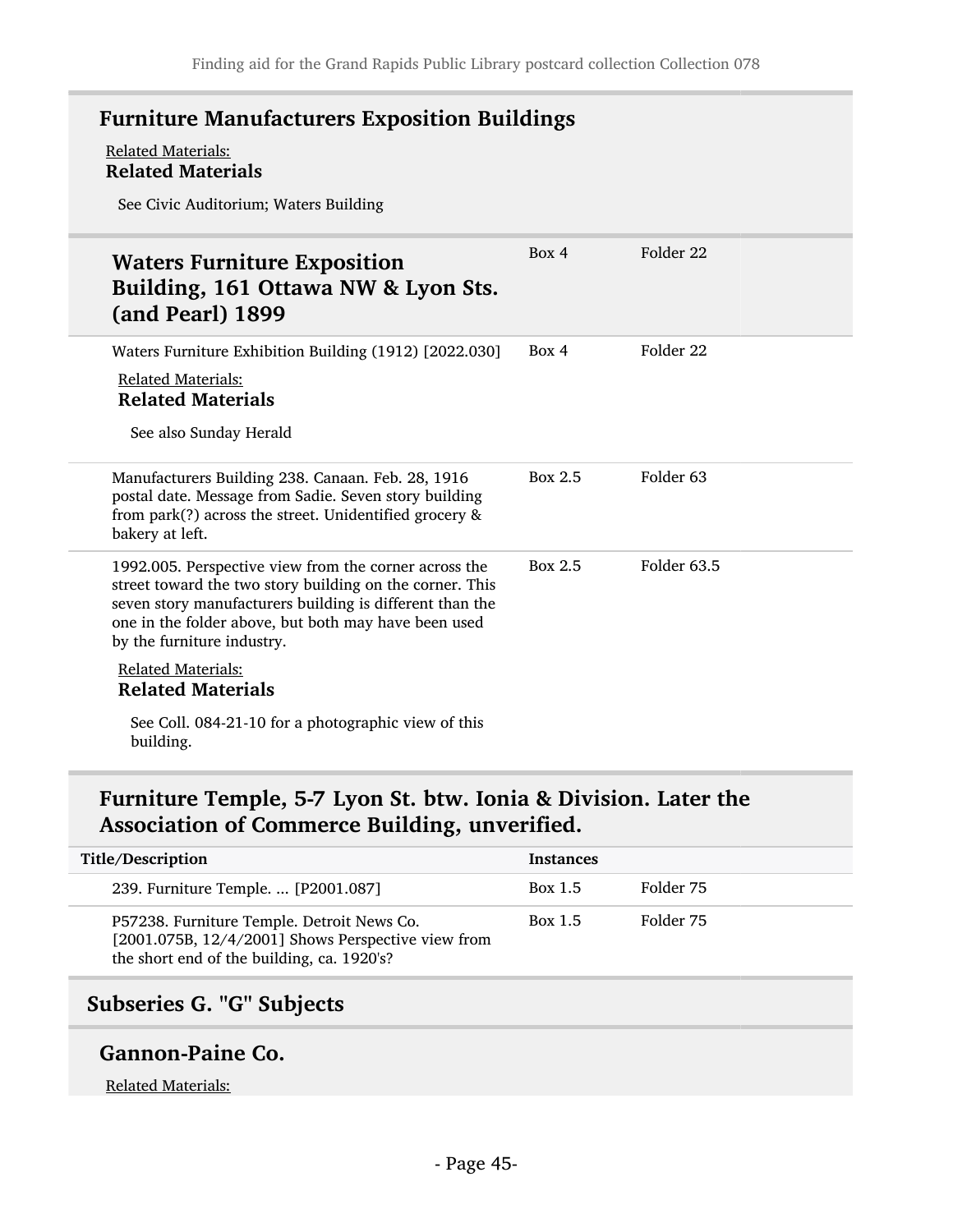See Post Folder

# Garfield Park / Garfield Fletcher Park.

| Title/Description                               | <b>Instances</b> |           |
|-------------------------------------------------|------------------|-----------|
| #305, Lodge. Heyboar [P2001.099.1]              | Box 1.5          | Folder 76 |
| #240 Play Ground and Club House.                | Box 1.5          | Folder 76 |
| Unknown accession P2004.015                     | <b>Box 1.5</b>   | Folder 76 |
| Garfield Park, Children's Playground [2004.094] | Box 6            | Folder 1  |

## George Welsh Civic Auditorium

Related Materials: Related Materials

See Civic Auditorum

## South Grand Rapids, Mich. Gas Works [Wealthy St. Gas Works]

| Title/Description                                                                                                                 | <b>Instances</b> |             |
|-----------------------------------------------------------------------------------------------------------------------------------|------------------|-------------|
| Walter K. Schmidt. No. 07 4353, ca, 1907. Has message,<br>but image obscured by numbers written on the front<br>image [2001.075B] | Box 1.5          | Folder 76.5 |

## Gerald R. Ford International Airport

| Title/Description                    | <b>Instances</b> |           |
|--------------------------------------|------------------|-----------|
| Gerald R. Ford International Airport | Box 1.5          | Folder 77 |

### **General**

No holdings at this time

# Gerald R. Ford Museum

| Title/Description                                                                                                                            |       | <b>Instances</b> |  |
|----------------------------------------------------------------------------------------------------------------------------------------------|-------|------------------|--|
|                                                                                                                                              |       |                  |  |
| $1-3.$ xxx                                                                                                                                   | Box 1 | Folder 67        |  |
| 4. Dup. Of below.                                                                                                                            | Box 1 | Folder 67        |  |
| 5. Gerald R. Ford Museum. Exterior façade with space<br>suit & fountain, vista. "13103" Penrod/Hiawatha. N.d.<br>ca, 2005. 2005.032.3        | Box 1 | Folder 67        |  |
| 6. Fountain at Gerald R. Ford Museum. Amway Grand<br>Plaza and Eastbank Waterfront Towers in background.<br>Penrod/Hiawatha, #3124. [5783].1 | Box 1 | Folder 67        |  |
| <b>Related Materials:</b>                                                                                                                    |       |                  |  |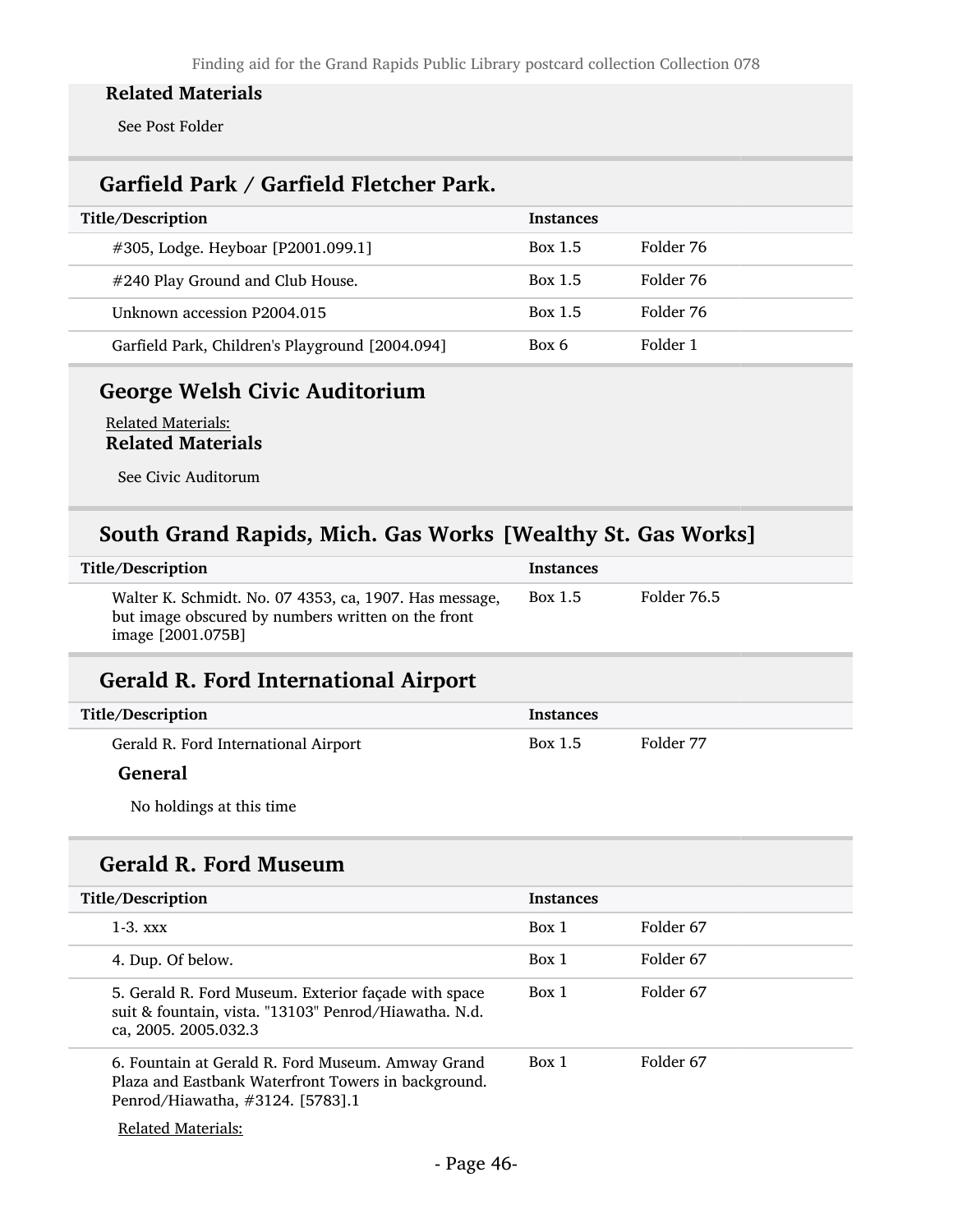See also Grand Rapids Views. Penrod set, ca. 2009.

| Gerald R. Ford Museum, view of the lobby including<br>a portrait of Gerald R. Ford and the Presidential seal.<br>[2021.009] | Box 1            | Folder 67 |  |
|-----------------------------------------------------------------------------------------------------------------------------|------------------|-----------|--|
| Gilbert, Thomas D. Monument                                                                                                 |                  |           |  |
| <b>Related Materials:</b><br><b>Related Materials</b>                                                                       |                  |           |  |
| See Fulton St. Park                                                                                                         |                  |           |  |
| <b>Gilbert Building</b>                                                                                                     |                  |           |  |
| Title/Description                                                                                                           | <b>Instances</b> |           |  |
| #6902, Knox [1992.005]                                                                                                      | Box 1.5          | Folder 78 |  |
| <b>Godwin School</b>                                                                                                        |                  |           |  |
| Title/Description                                                                                                           | <b>Instances</b> |           |  |
| Postcard, 2001.094                                                                                                          | Box 6            | Folder 1  |  |
| Gottfried Adrious PropertySee also, People. Rademacher, Miss, and<br><b>West Side Library</b>                               |                  |           |  |
| <b>GR &amp; I Railroad Bridge</b>                                                                                           |                  |           |  |
| <b>Related Materials:</b><br><b>Related Materials</b>                                                                       |                  |           |  |

See Ice Jam & Flood, 1907

### Grab Corners

Related Materials: Related Materials

See Campau Square views

## Grace Church. Interior Views.

| Title/Description  | <i><u><b>Instances</b></u></i> |             |
|--------------------|--------------------------------|-------------|
| Choir. [P2002.035] | Box 1.5                        | Folder 78.5 |

# Grand (Steamboat) Steamboats.

Title/Description Instances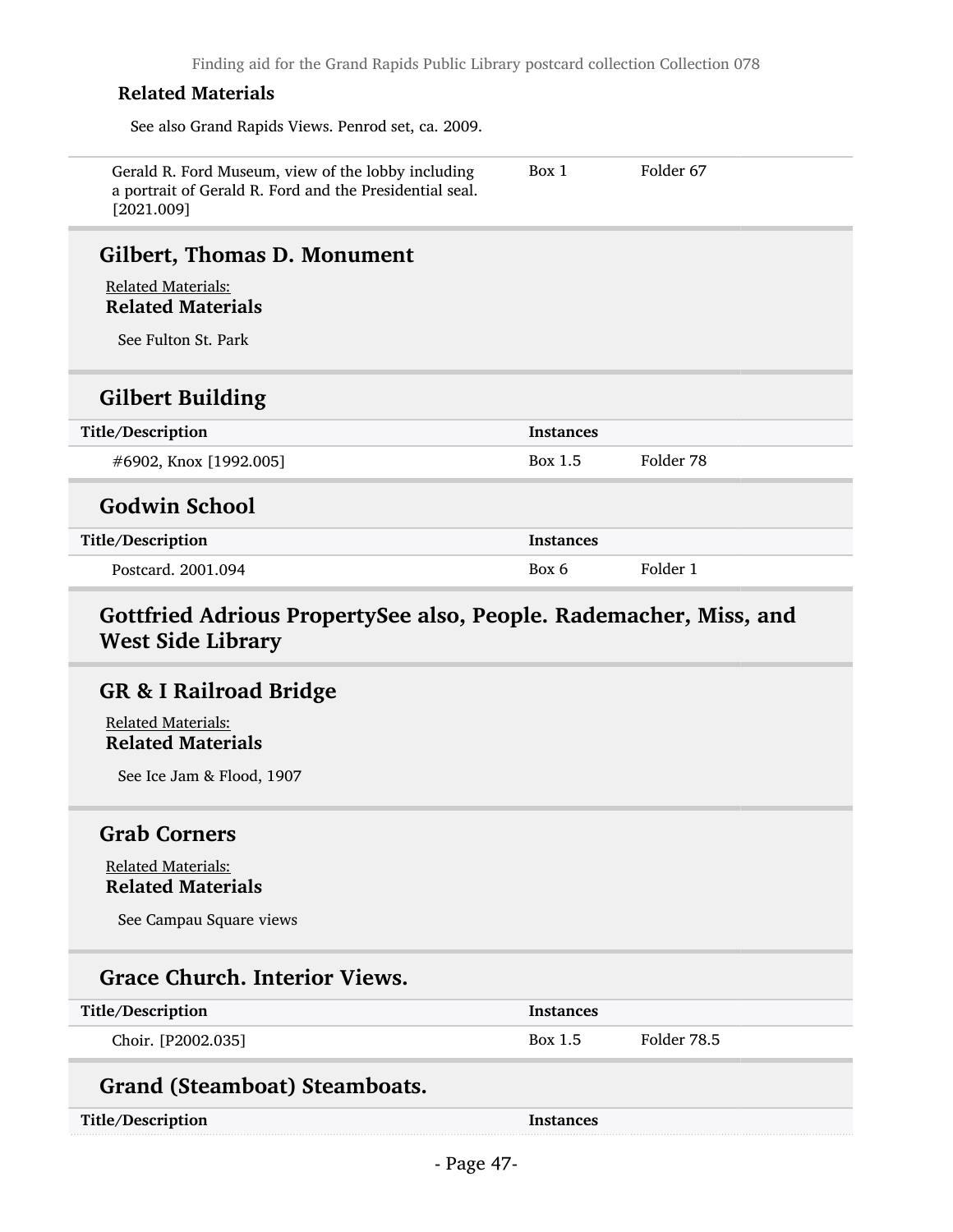| Philaing and for the Grand Rapids Public Library posicard conection Conection 076                                                                                                                                                     |                  |             |
|---------------------------------------------------------------------------------------------------------------------------------------------------------------------------------------------------------------------------------------|------------------|-------------|
| <b>Grand Center</b>                                                                                                                                                                                                                   | Box 1.5          | Folder 79   |
| <b>Grand Encampment</b>                                                                                                                                                                                                               |                  |             |
| Title/Description                                                                                                                                                                                                                     | <b>Instances</b> |             |
| Annual Grand Encampment, Grand Rapids, June 9-12,<br>1908. Shows soldiers marching. Postal mark, June<br>9, 1908. Message to Mrs. J.W. Sweet, Saginaw. Has<br>two cameo images: Michigan Masonic Home, Masonic<br>Temple. 00.[2665].1 | Box 1.5          | Folder 79.5 |
| <b>Grand Haven (Mich.)</b>                                                                                                                                                                                                            |                  |             |
| Title/Description                                                                                                                                                                                                                     | <b>Instances</b> |             |
| Grand Haven (Mich.) postcards, various                                                                                                                                                                                                | Box 1.5          | Folder 80   |
| <b>Grand Rapids Airport</b>                                                                                                                                                                                                           |                  |             |
| Title/Description                                                                                                                                                                                                                     | <b>Instances</b> |             |
| Heyboer Co., 2001-30 [2001.094]                                                                                                                                                                                                       | Box 6            | Folder 1    |
| <b>Related Materials:</b><br><b>Related Materials</b><br>See Union Depot / Union Station                                                                                                                                              |                  |             |
| <b>Grand Rapids Art Gallery</b>                                                                                                                                                                                                       |                  |             |
| <b>Related Materials:</b>                                                                                                                                                                                                             |                  |             |
| <b>Related Materials</b>                                                                                                                                                                                                              |                  |             |
| See Grand Rapids Views. Vanden Berge Cigar pocket                                                                                                                                                                                     |                  |             |
| <b>Grand Rapids Art Museum</b>                                                                                                                                                                                                        |                  |             |
| Title/Description                                                                                                                                                                                                                     | <b>Instances</b> |             |
| Grand Rapids Art Museum n.d. 2011.041.                                                                                                                                                                                                | Box 4            | Folder 50   |
|                                                                                                                                                                                                                                       |                  |             |
| Related Materials:<br><b>Related Materials</b>                                                                                                                                                                                        |                  |             |

| Title/Description                                                                           | Instances |          |
|---------------------------------------------------------------------------------------------|-----------|----------|
| Grand Rapids Baseball Team Central League Season<br>1906 Publ by E.B. Williamson [2001.094] | Box 6     | Folder 1 |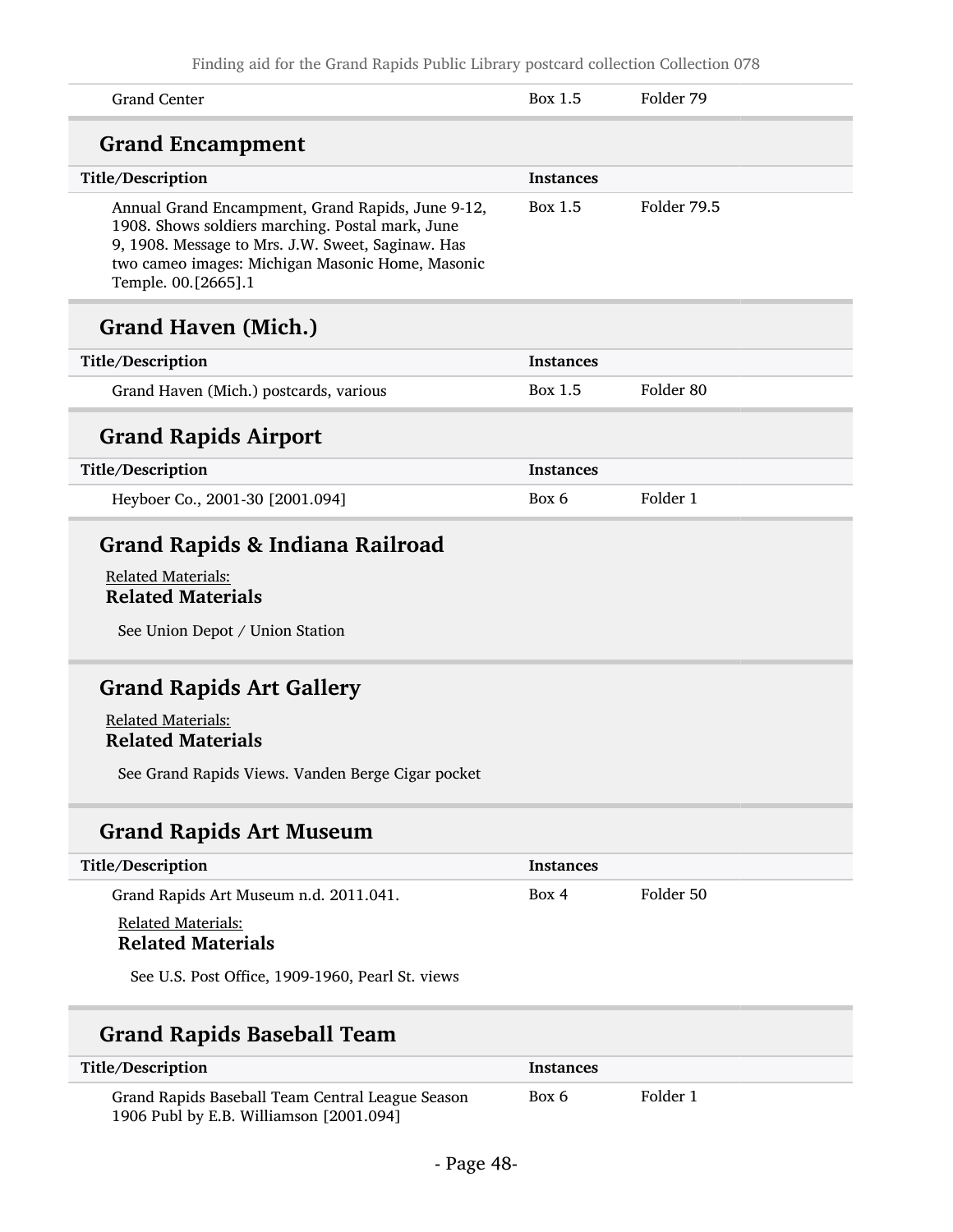## Grand Rapids Boat and Canoe Club (5? 6/30/2008)

| Title/Description                                                                     | <b>Instances</b> |           |
|---------------------------------------------------------------------------------------|------------------|-----------|
| [P1999.040] [P2001.156]                                                               | Box 1.5          | Folder 81 |
| Canaan #135 [1 P2001.111, 12/13/2001 and 1<br>1992.002, 12/20/2001 w better coloring] | <b>Box 1.5</b>   | Folder 81 |
| Member Canoeing on Grand River, ca. 1909.<br>[2002.001E]                              | Box 1.5          | Folder 81 |
| North Park and Canoe Club, Grand Rapids, Mich.<br>$[2019.058]$ , 1922                 | Box 1.5          | Folder 81 |
| Ball-Room; Parlor Publ by Reed Tandler Co. [2004.094]                                 | Box 6            | Folder 1  |

## Grand Rapids Brewing Co., Grand Rapids, Mi.

| Title/Description                                                                                                                           | <b>Instances</b> |             |
|---------------------------------------------------------------------------------------------------------------------------------------------|------------------|-------------|
| 6927. Message to Louis Hubbard. June 1915 postal<br>mark. View across Michigan St. from atop the hill, with<br>a park to the left. 2009.049 | Box 1.5          | Folder 81.5 |
| <b>Grand Rapids Chair Company</b>                                                                                                           |                  |             |

| Title/Description | <b>Instances</b> |           |
|-------------------|------------------|-----------|
| [P1999.040]       | Box 1.5          | Folder 82 |

### Grand Rapids Electrical Show

Related Materials: Related Materials

See M.B. Wheeler Electric Co.

## Grand Rapids Electrotype Co. See Post Folder

### Grand Rapids Fair, 1912. Prize winning cows

| Title/Description   | Instances |          |
|---------------------|-----------|----------|
| Postcard [2001.094] | Box 6     | Folder 1 |

## Grand Rapids Federal BuildingSee U.S. Post Office [United State Federal Building]

### Grand Rapids Furniture Museum, Fountain St.

| Title/Description          | <b>Instances</b> |           |
|----------------------------|------------------|-----------|
| GR-2 Curteich, Gemco (old) | Box 1.5          | Folder 83 |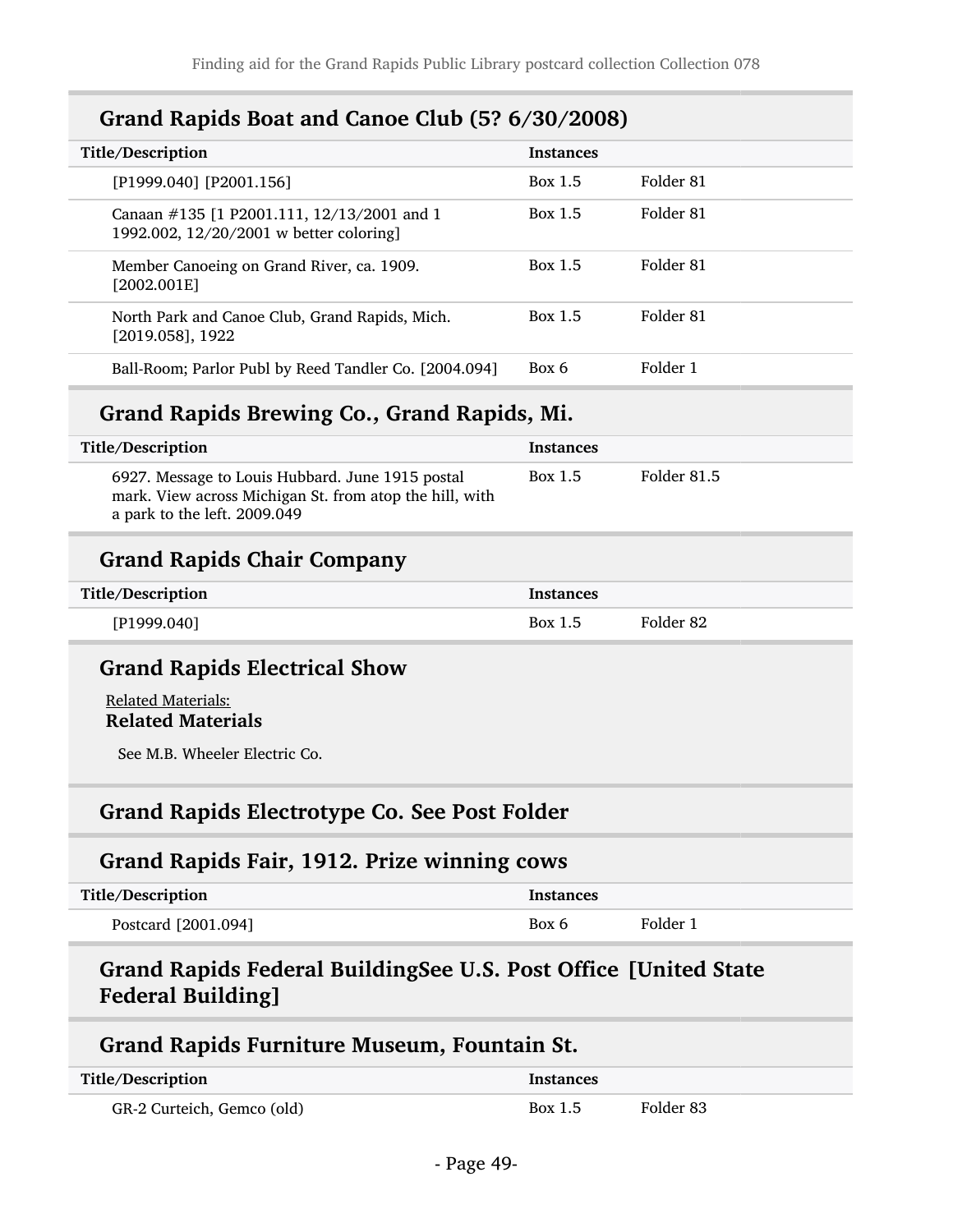| Shaw, Curteich [1992.005]                                                                                                                                                      | Box 1.5          | Folder 83            |
|--------------------------------------------------------------------------------------------------------------------------------------------------------------------------------|------------------|----------------------|
| <b>Grand Rapids Furniture Museum. Interior Display</b>                                                                                                                         |                  |                      |
| Title/Description                                                                                                                                                              | <b>Instances</b> |                      |
| Jumbo postcard                                                                                                                                                                 | Box 5            | Folder 2             |
| <b>Grand Rapids Greetings</b>                                                                                                                                                  |                  |                      |
| <b>Related Materials:</b><br><b>Related Materials</b>                                                                                                                          |                  |                      |
| See also Grand Rapids Views and "Mary had a little lamb"                                                                                                                       |                  |                      |
| Title/Description                                                                                                                                                              | <b>Instances</b> |                      |
| 4 Items, including booklet [2001.075]                                                                                                                                          | Box 1.5          | Folder 84            |
| Greetings from Grand Rapids postcard album<br>$[2022.030]$ , 1938                                                                                                              | Box 1.5          | Folder 84            |
| <b>Grand Rapids Herald New Year Greeting [1922]</b>                                                                                                                            |                  |                      |
| Title/Description                                                                                                                                                              | <b>Instances</b> |                      |
| P2000.075                                                                                                                                                                      | Box 1.5          | Folder <sub>85</sub> |
| <b>Grand Rapids High School</b>                                                                                                                                                |                  |                      |
| Title/Description                                                                                                                                                              | <b>Instances</b> |                      |
| Postcard [2001.098]                                                                                                                                                            | Box 6            | Folder 3             |
| Grand Rapids Homecoming set [Home coming], 1910<br>(12, 3/5/2007)                                                                                                              | Box 1.5          | Folder <sub>86</sub> |
| <b>Grand Rapids Home Coming images</b>                                                                                                                                         |                  |                      |
| Title/Description                                                                                                                                                              | <b>Instances</b> |                      |
| Home Coming Week Parade, 60th Ann. 2001.094                                                                                                                                    | Box 6            | Folder 1             |
| Homecoming, 60th Annual, 1910                                                                                                                                                  |                  |                      |
| Title/Description                                                                                                                                                              | <b>Instances</b> |                      |
| Home Coming Week, 69th Ann., Grand Rapids, Mich.<br>Real photo cards. Shows a shield above a banner with<br>"1910" on shield. Horse drawn float "Votes for Women"<br>P2006.037 | <b>Box 1.5</b>   | Folder 86.1          |
| Home Coming Week Parade, 60th Ann. Parade float<br>led by a team of four horses passing the Boston Store<br>near Campau Square heading SE? 2006.044                            | <b>Box 1.5</b>   | Folder 86.1          |
| Home Coming Bride and Groom Peter B. Meerman<br>and Jennie M. Oosse. Photographer & published by                                                                               | <b>Box 1.5</b>   | Folder 86.2          |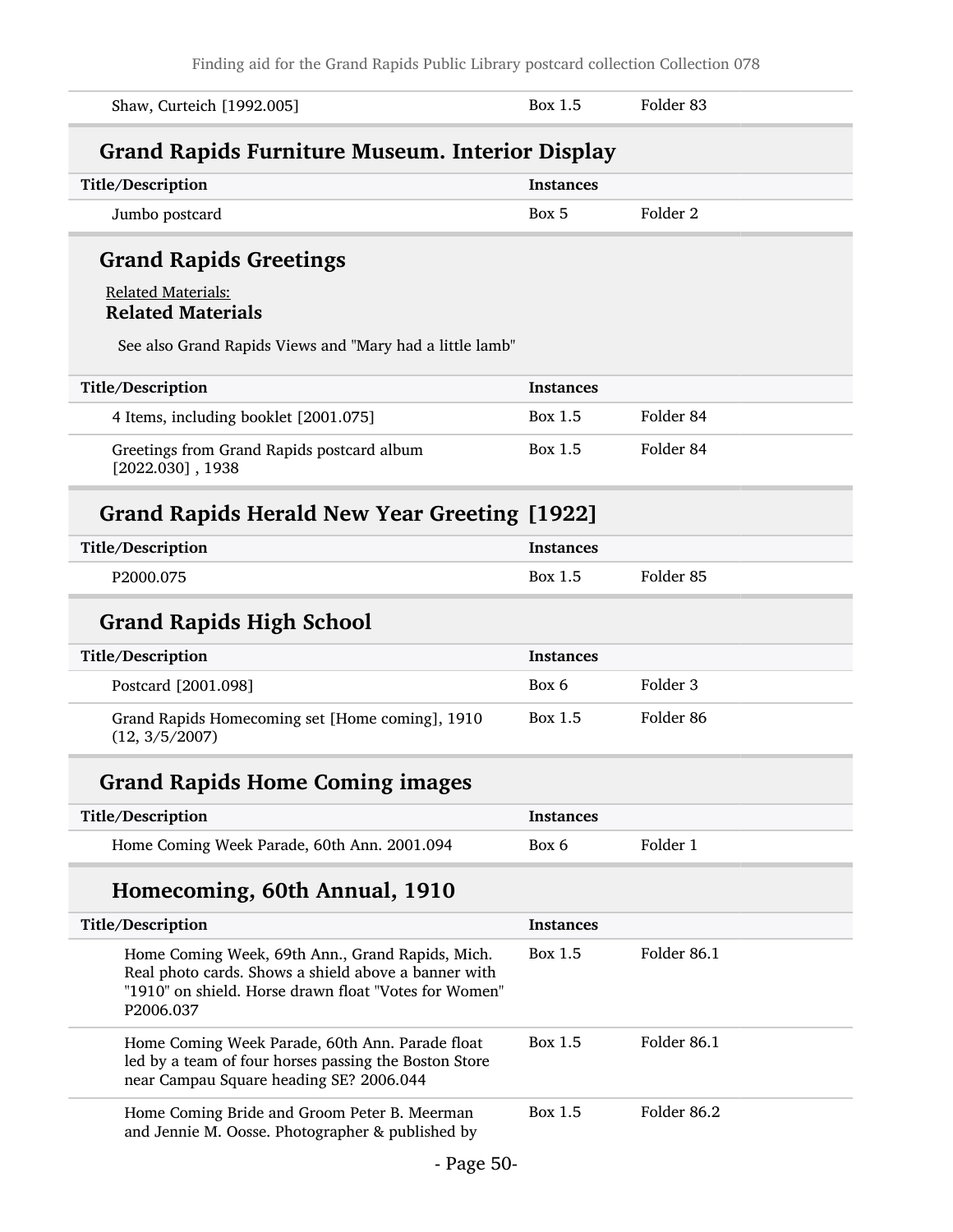Peter Oosse. Image shows a couple seated in the back of a decorated automobile, two men in the front. A building behind has a sign about a wedding. 2006.108.9

## GR&I

#### Related Materials: Related Materials

See Union Depot / Union Station

## Grand Rapids Kindergarten Training School.

| Title/Description                                                                                                                                                         | <b>Instances</b> |             |
|---------------------------------------------------------------------------------------------------------------------------------------------------------------------------|------------------|-------------|
| Rooms of the Grand Rapids Kindergarten Training<br>School. Seymour & Muir Printing Co. Postal date Feb.<br>27, 1911. Message to Master Thyrsus Bremer Field.<br>P2003.003 | Box 1.5          | Folder 86.5 |

# "Grand Rapids" Message cards

| <b>Title/Description</b>                                                | <b>Instances</b> |           |
|-------------------------------------------------------------------------|------------------|-----------|
| "I fell in with a bunch of suckers"                                     | Box 1.5          | Folder 87 |
| "The Girls and boys are the best ever in Grand<br>Rapids" [P1999.040]   | Box 1.5          | Folder 87 |
| "The Good Old summery Time" (leather) [P1999.040]                       | Box 1.5          | Folder 87 |
| "I'm all right, all right"                                              | Box 1.5          | Folder 87 |
| "I'm looking for a girl like you in Grand Rapids,<br>Mich." [P1999.040] | Box 1.5          | Folder 87 |
| "A Mason giving the password"                                           | Box 1.5          | Folder 87 |
| "A Note from Grand Rapids, Mi." [P1999.040]                             | Box 1.5          | Folder 87 |
| "This is so Sudden" (leather) [P1999.040]                               | Box 1.5          | Folder 87 |
| You would be tickled with Grand Rapids (has feather)<br>[P1999.040]     | Box 1.5          | Folder 87 |
| "I've a loving disposition in Grand Rapids,<br>Mich." [2019.058]        | Box 1.5          | Folder 87 |

# Grand Rapids National Bank

| Title/Description                                                                             | <b>Instances</b> |           |
|-----------------------------------------------------------------------------------------------|------------------|-----------|
| #276, Heyboer [1992.005]                                                                      | Box 1.5          | Folder 88 |
| Shaw, Curteich " across Campau Square, Pearl St. on<br>left, Monroe Ave. on right) [1992.005] | Box 1.5          | Folder 88 |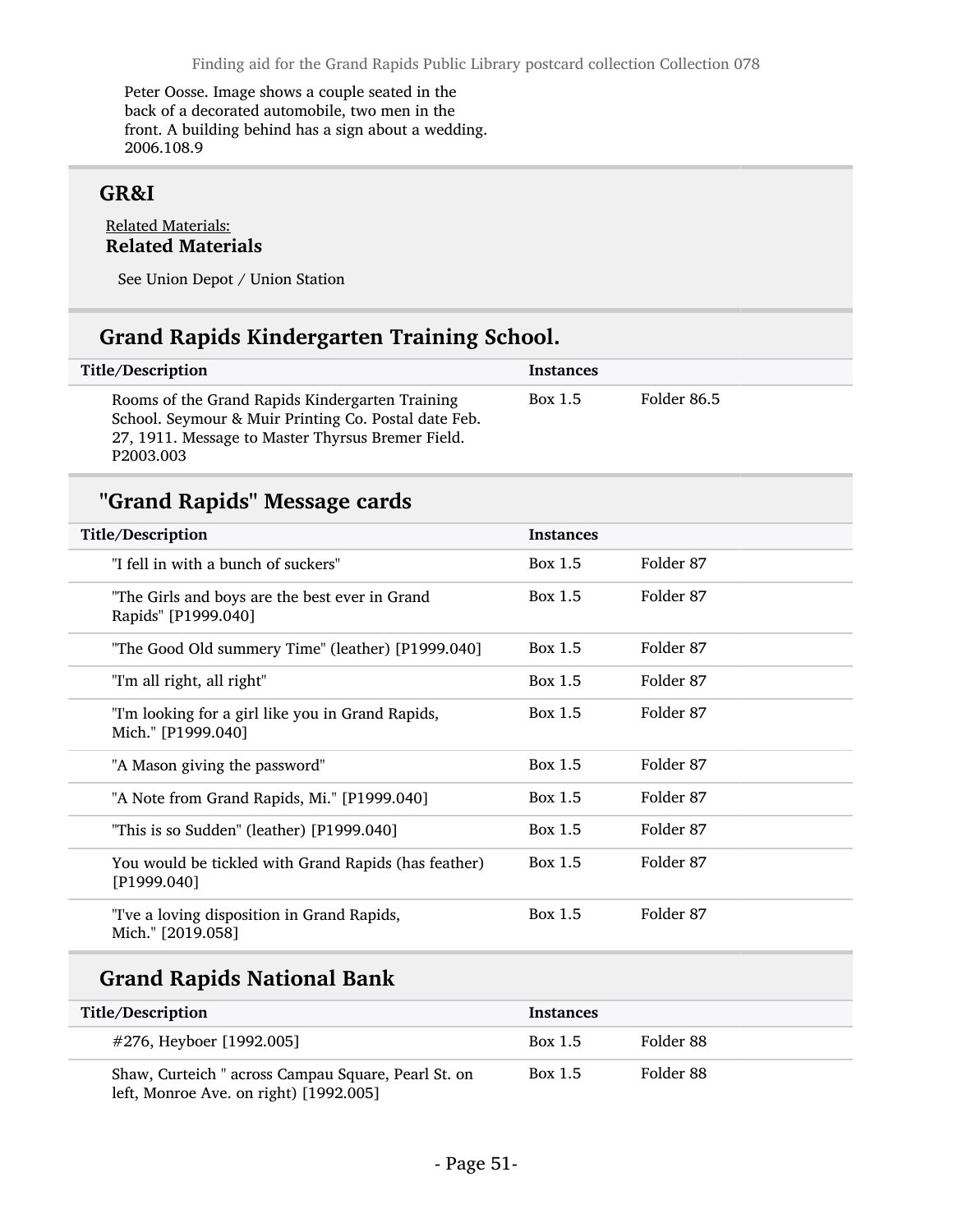| Perrin VC-103V. 2004.021B. Bird's eye view toward the<br>Pantlind with "Grand Rapids National Bank" written on<br>side on building in this card. | Box 1.5          | Folder <sub>88</sub> |
|--------------------------------------------------------------------------------------------------------------------------------------------------|------------------|----------------------|
| Interiors. P2000.068                                                                                                                             | Box 1.5          | Folder 89            |
| <b>Grand Rapids National Bank Series</b>                                                                                                         | Box 1.5          | Folder 90            |
| <b>Grand Rapids National City Bank</b>                                                                                                           |                  |                      |
| Title/Description                                                                                                                                | Instances        |                      |
| Grand Rapids National City Bank. [2001.019E]                                                                                                     | Box 1.5          | Folder 91            |
| Grand Rapids Osteopathic Hospital, 1919 Boston, S.E.                                                                                             |                  |                      |
| Title/Description                                                                                                                                | <b>Instances</b> |                      |
| West Dempster Co. 53205. P2000.001. No autos, flag on<br>flagpole.                                                                               | Box 1.5          | Folder 92            |
| Dexter. Water Wonderland Card Co. P2001.019F Autos,<br>ca. 1960's in parking lot.                                                                | Box 1.5          | Folder 92            |
|                                                                                                                                                  |                  |                      |
| <b>Grand Rapids Police Headquarters.</b>                                                                                                         |                  |                      |
| Title/Description                                                                                                                                | Instances        |                      |
| Mr. Rover series G-13, Reed-Tandler Co. [2001.094]                                                                                               | Box 6            | Folder 1             |
| <b>Grand Rapids Press Building</b>                                                                                                               |                  |                      |
| Title/Description                                                                                                                                | <b>Instances</b> |                      |
| Grand Rapids Press Building, Fulton & Sheldon,<br>1906-1966.                                                                                     | <b>Box 1.5</b>   | Folder 93            |
| <b>Related Materials:</b><br><b>Related Materials</b>                                                                                            |                  |                      |
| See also Monument Square; Evening Press &<br>Herald Building; Grace Church Choir                                                                 |                  |                      |
| Grand Rapids Press Building, Michigan & Monroe, 1966-                                                                                            | <b>Box 1.5</b>   | Folder 94            |

Related Materials: Related Materials

See also: Grand Rapids Herald New Years Greetings; Sunday Herald; Fulton St. Park; and for branch libraries, see under the name of the branch.

| Title/Description                                | Instances |           |
|--------------------------------------------------|-----------|-----------|
| Ryerson Public Library, postmark 1906. 2011.016. | Box 1.5   | Folder 95 |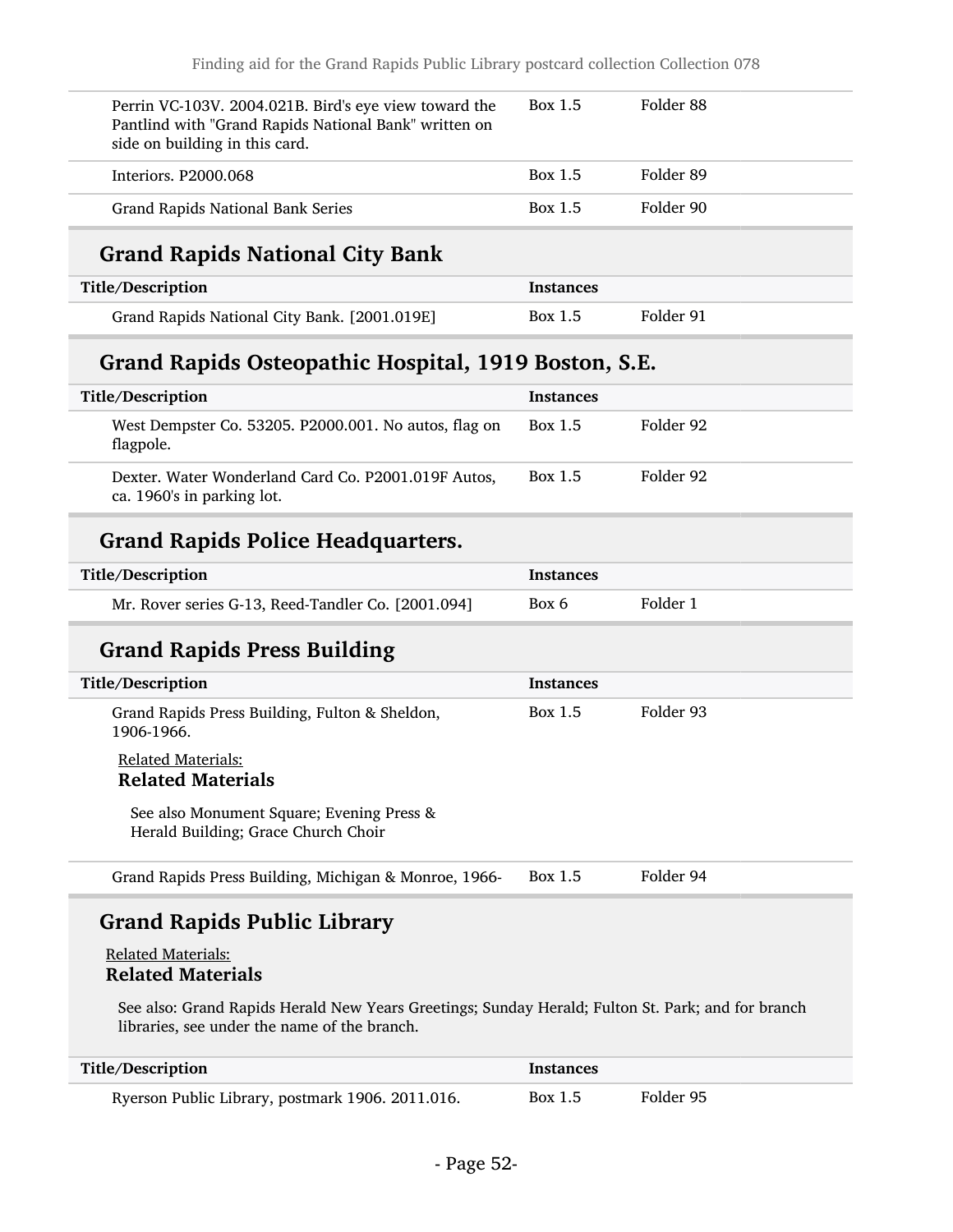| Ryerson Library (photograph), postmark 1908.<br>2011.016.              | Box 1.5        | Folder 95 |
|------------------------------------------------------------------------|----------------|-----------|
| Ryerson Public Library, Rotograph Co., 1905<br>(photograph). 2011.016. | Box 1.5        | Folder 95 |
| Ryerson Public Library, W.G. MacFarlane, No. 1804.<br>2011.016.        | <b>Box 1.5</b> | Folder 95 |
| Ryerson Library, no date. 2011.016.                                    | <b>Box 1.5</b> | Folder 95 |
| Ryerson Library, postmark, 1910 [2017.027]                             | Box 1.5        | Folder 95 |
| Grand Rapids Public Library. Bookmobile                                | <b>Box 1.5</b> | Folder 96 |

## Grand Rapids Public Library. Branches

#### Related Materials: Related Materials

See Bissell House Social Settlement

| Title/Description                                                                                                                             | <b>Instances</b> |           |
|-----------------------------------------------------------------------------------------------------------------------------------------------|------------------|-----------|
| Grand Rapids Public Library. Interior (22 items, but only<br>4 images)                                                                        | Box 1.5          | Folder 97 |
| Grand Rapids Public Library. Ryerson Building. Jumbo<br>card (2 copies)                                                                       | Box 5            | Folder 3  |
| Grand Rapids Public Library, Ryerson Building, Jumbo<br>postcard with message from Frances Wood to Marion<br>Cole, August 29, 1948 (2018.027) | Box 5            | Folder 12 |
| Grand Rapids Public Library. Ryerson Building.<br>Hazeltine & Perkins Drug Co. D-116 [2001.098]                                               | Box 6            | Folder 3  |

# Grand Rapids Public Museum

| Title/Description                         | Instances |          |
|-------------------------------------------|-----------|----------|
| Grand Rapids Public Museum, Jefferson St. | Box 2     | Folder 1 |

### Related Materials: Related Materials

See also later Museum buildings; Public Museum of Grand Rapids; Grand Rapid Furniture Museum; Grand Rapids Views. Vanden Berge Cigar packet; Coll. 227-1-7 Gaslight Village Exhibit

## Grand Rapids Public Museum, Old

### Biographical / Historical

Also called the Kent Scientific Institute

| Title/Description | Instances |
|-------------------|-----------|
|-------------------|-----------|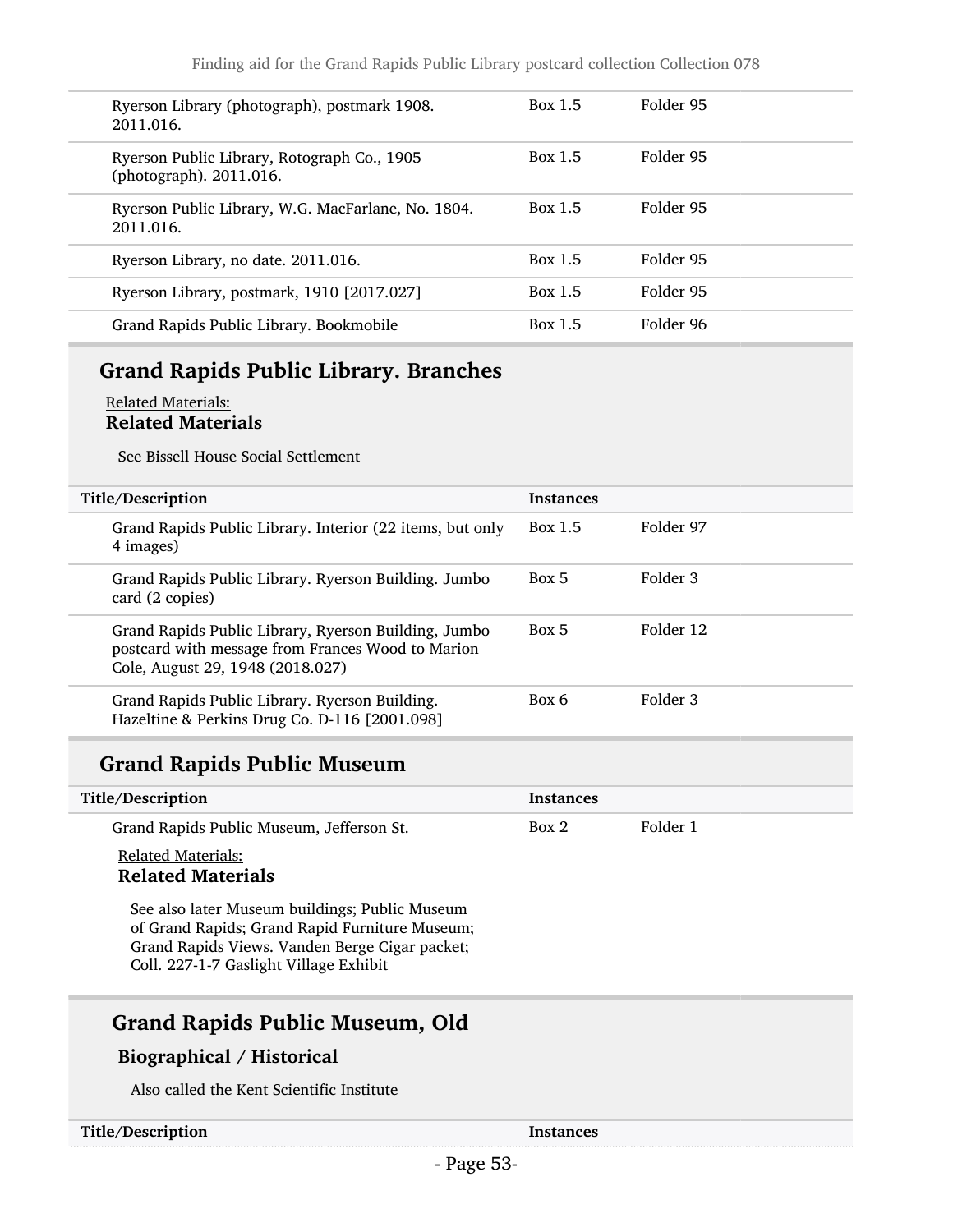| 2 existing from an unidentified publisher, of the old<br>red brick museum.                                                                            | Box 2 | Folder 2 |
|-------------------------------------------------------------------------------------------------------------------------------------------------------|-------|----------|
| 1 Kropp Co. card, labeled: Public Museum, Grand<br>Rapids, ca. 1940. Shows old red brick building, with a<br>cannon and a bulletin board in the yard. | Box 2 | Folder 2 |
| No. 105 Free Public Museum. Canaan, ca. 1911.<br>P1999.040                                                                                            | Box 2 | Folder 2 |
| B/w of old brick "Museum". $P2002.007 +$<br>[P1999.040]                                                                                               | Box 2 | Folder 2 |

## Grand Rapids Public Museum. Dioramas & Exhibits

| Title/Description |                                                    | <b>Instances</b> |          |
|-------------------|----------------------------------------------------|------------------|----------|
|                   | People of the Grand, Details                       | Box 2            | Folder 3 |
|                   | Grand Rapids, Michigan in 1827                     | Box 2            | Folder 3 |
|                   | Timber Wolf Group, Hall of Michigan Mammals        | Box 2            | Folder 3 |
|                   | White Tailed Deed Group, Hall of Michigan Mammals. | Box 2            | Folder 3 |

# Grand Rapids Savings Bank

| Title/Description |                                                                                                                                                                                                               | <b>Instances</b> |          |
|-------------------|---------------------------------------------------------------------------------------------------------------------------------------------------------------------------------------------------------------|------------------|----------|
|                   | Interior Grand Rapids Savings Bank, Grand Rapids,<br>Michigan. Oldest savings bank in Western Michigan.<br>Advertising card, with message on verso. Has note in<br>ink: presented by Kenneth R. Young 8-24-68 | Box 2            | Folder 4 |
|                   | 207. [Exterior view with read brick for top level floor.]<br>Verso note "Dale Dickens, March 1, 1920"                                                                                                         | Box 2            | Folder 4 |
|                   | 207 Variant [Exterior view with white façade top to<br>bottom. Otherwise the card appears to be a duplication<br>of the other 207 card above.                                                                 | Box 2            | Folder 4 |
|                   | Harry H. Gardiner, "The Human Fly" climbing bank,<br>September 20, 1916 [2001.094]                                                                                                                            | Box 6            | Folder 1 |

## Grand Rapids School Board buildings

#### Related Materials: Related Materials

See Calvin College. Seminary. Old Campus

## Grand Rapids School of Bible and Music

Related Materials: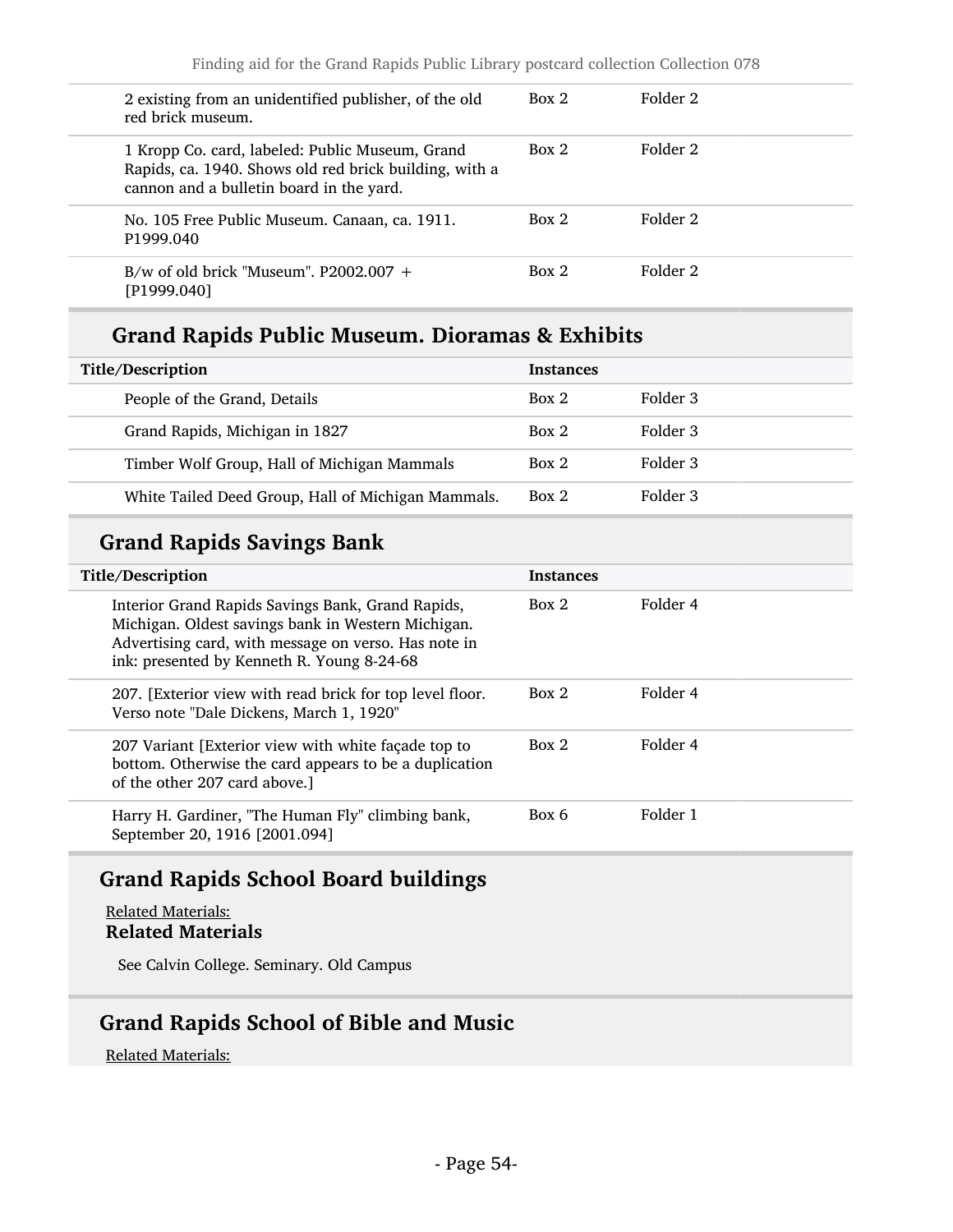See Calvin College. Seminary. Old Campus

## Grand Rapids Shrine Patrol Band

### Related Materials: Related Materials

See photo postcard in Coll. 054

# Grand Rapids Trust Co.

| Title/Description                                                     | <b>Instances</b> |            |
|-----------------------------------------------------------------------|------------------|------------|
| New Grand Rapids Trust Co. Bank Building. #123<br>Heyboer [1992.005]  | Box 2            | Folder 4.5 |
| New Grand Rapids Trust Co. Bank Building. Copy of<br>above [2001.094] | Box 6            | Folder 1   |
| <b>Grand Rapids Views</b>                                             |                  |            |
| Title/Description                                                     | Instances        |            |

Grand Rapids Views **Box 2** Folder 5

## [Grand Rapids Views] Packet. Vander Berge Cigar Co.

| Title/Description                                    | <b>Instances</b> |          |  |
|------------------------------------------------------|------------------|----------|--|
| Calvin College of Liberal Arts                       | Box 2            | Folder 6 |  |
| Civic Auditorium                                     | Box 2            | Folder 6 |  |
| <b>Furniture Museum</b>                              | Box 2            | Folder 6 |  |
| <b>Grand Rapids Art Gallery</b>                      | Box 2            | Folder 6 |  |
| Kent Co. Airport                                     | Box 2            | Folder 6 |  |
| National Bank Building                               | Box 2            | Folder 6 |  |
| Public Museum of Grand Rapids, Jefferson St.         | Box 2            | Folder 6 |  |
| Reeds Lake, Ramona Park                              | Box 2            | Folder 6 |  |
| Soldiers' Home                                       | Box 2            | Folder 6 |  |
| World War Veteran Memorial Pillars [Fulton St. Park] | Box 2            | Folder 6 |  |
|                                                      |                  |          |  |

# [Grand Rapids Views] Panoramic

| Title/Description                                                                                                            | <b>Instances</b> |          |
|------------------------------------------------------------------------------------------------------------------------------|------------------|----------|
| Postcard. Includes: Court House / City Hall / Crescent<br>Park / Michigan Trust / Post Office / Central H.S. / St.<br>Marks. | Box 4            | Folder 2 |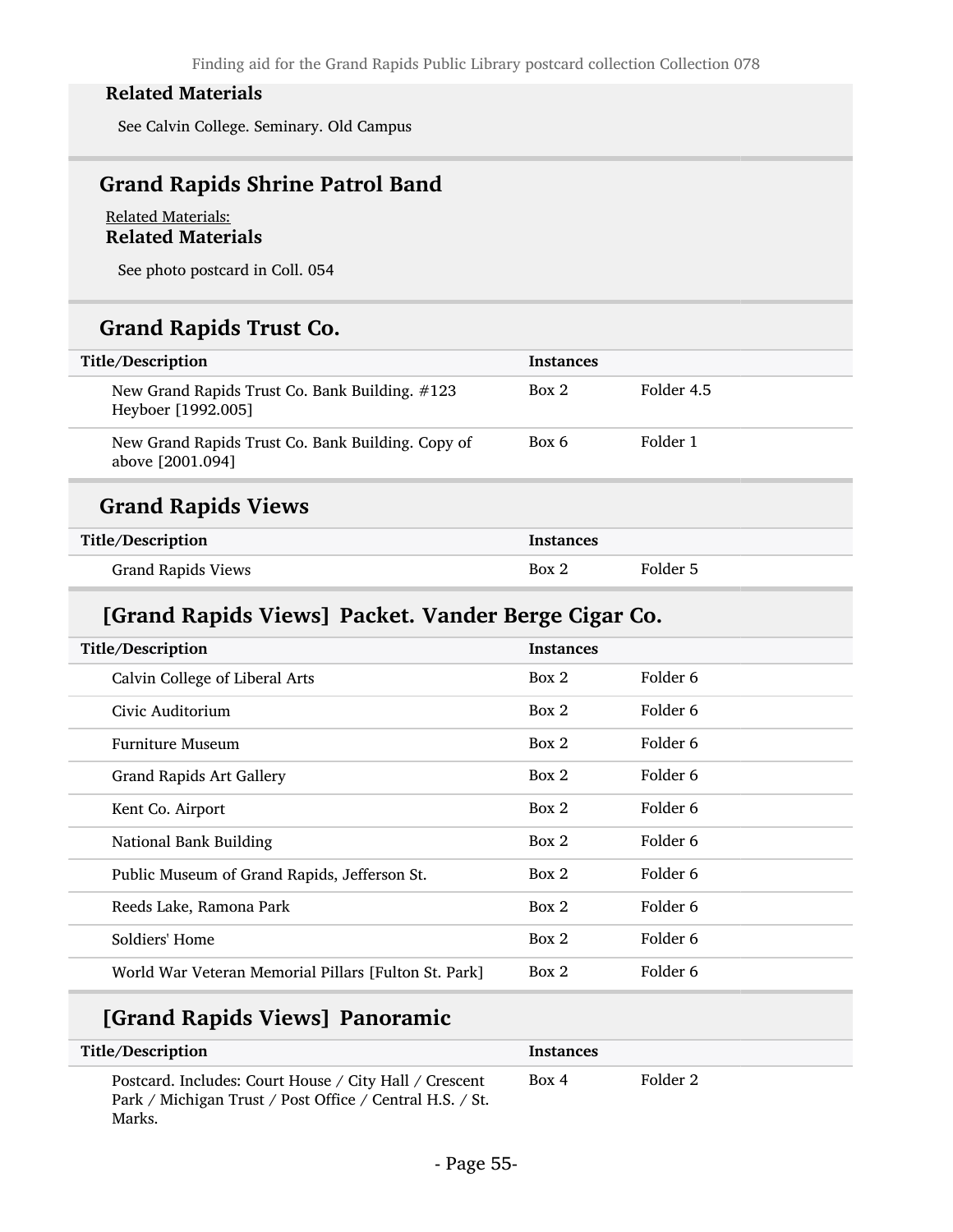| Postcard. Includes: Berkey & Gay / GR Brewing / New<br>England Furniture Co. / Adolph Leitelt / Grand Trunk<br>Depot / Valley City Milling / Elliott Machine / Bissell<br>Carpet Sweeper. + [2nd copy 1992.004] | Box 4            | Folder 1 |
|-----------------------------------------------------------------------------------------------------------------------------------------------------------------------------------------------------------------|------------------|----------|
| [Grand Rapids Views] Aerial                                                                                                                                                                                     |                  |          |
| Title/Description                                                                                                                                                                                               | <b>Instances</b> |          |
| Jumbo postcard, based on Camera Shop photo                                                                                                                                                                      | Box 5            | Folder 4 |
| [Grand Rapids Views]. Green Booklet.                                                                                                                                                                            | Box 2            | Folder 7 |
| <b>Greetings from Grand Rapids.</b>                                                                                                                                                                             |                  |          |
| Title/Description                                                                                                                                                                                               | Instances        |          |
| Masonic Temple                                                                                                                                                                                                  | Box 2            | Folder 7 |
| World War Veterans' Memorial Pillars, Fulton St. Park                                                                                                                                                           | Box 2            | Folder 7 |
| <b>YMCA</b>                                                                                                                                                                                                     | Box 2            | Folder 7 |
| <b>Hotel Rowe</b>                                                                                                                                                                                               | Box 2            | Folder 7 |
| Morton Hotel                                                                                                                                                                                                    | Box 2            | Folder 7 |
| Pantlind Hotel                                                                                                                                                                                                  | Box 2            | Folder 7 |
| <b>Aerial View</b>                                                                                                                                                                                              | Box 2            | Folder 7 |
| Scenic Drive, John Ball Park                                                                                                                                                                                    | Box 2            | Folder 7 |
| Aquinas College Administration Building                                                                                                                                                                         | Box 2            | Folder 7 |
| Monroe Ave. Looking West                                                                                                                                                                                        | Box 2            | Folder 7 |
| Kent County Airport                                                                                                                                                                                             | Box 2            | Folder 7 |
| Civic Auditorium                                                                                                                                                                                                | Box 2            | Folder 7 |
| Bird's Eye View of G.R. from Lake Michigan Drive.                                                                                                                                                               | Box 2            | Folder 7 |
| Grand Rapids Public Museum                                                                                                                                                                                      | Box 2            | Folder 7 |

# Grand Rapids Views/Grand River Views. Penrod. ca. 2009. P2009.041.1-5

| Title/Description                                                          | <b>Instances</b> |            |
|----------------------------------------------------------------------------|------------------|------------|
| #PC-PEN-113 DeVos Center. Rowe Hotel & City<br>Building in the background. | Box 2            | Folder 7.5 |
| #PC69251KFord Museum. Days Inn in the background                           | Box 2            | Folder 7.5 |
| #69590K                                                                    | Box 2            | Folder 7.5 |
| $\#PC\text{-}PEN\text{-}114$ . Night view                                  | Box 2            | Folder 7.5 |
| #69250K                                                                    | Box 2            | Folder 7.5 |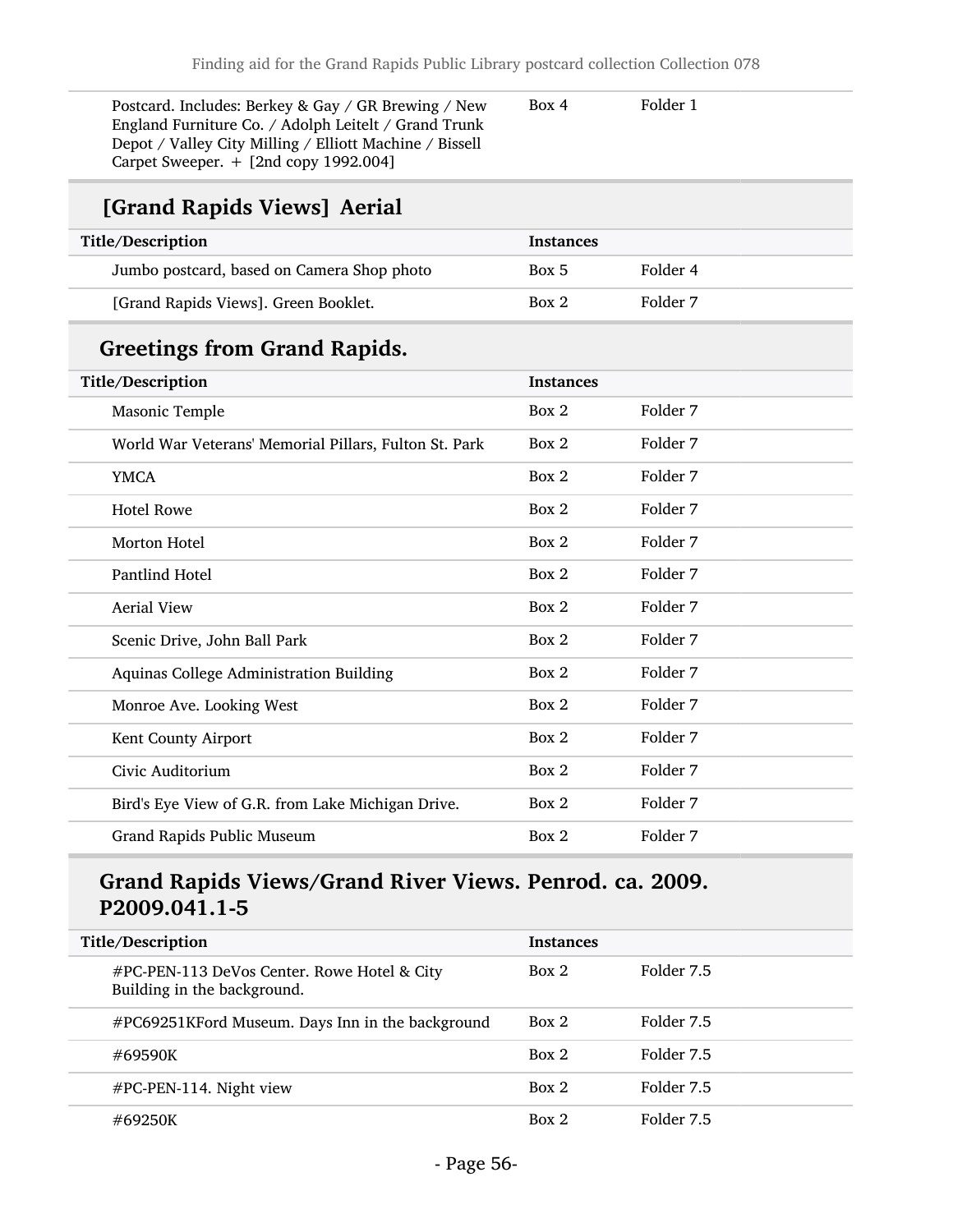| Penrod, #3120. Night view. [5783]. 1                                                                                   | Box 2            | Folder 7.5          |
|------------------------------------------------------------------------------------------------------------------------|------------------|---------------------|
| Penrod, #3144. From Gerald R. Ford Museum, with<br>Amway Grand Plaza Hotel and Eastbank Waterfront<br>Towers. [5783].1 | Box 2            | Folder 7.5          |
| Penrod /Hiawatha. Skyline with Grand River. 2011.041.                                                                  | Box 2            | Folder 7.5          |
| Grand Rapids Views. Booklet, 1938, Teich [1]                                                                           |                  |                     |
| Title/Description                                                                                                      | <b>Instances</b> |                     |
| Monroe Ave. looking toward Campau Square                                                                               | Box 2            | Folder <sub>8</sub> |
| Pearl St. Bridge                                                                                                       | Box 2            | Folder 8            |
| Pantlind Hotel                                                                                                         | Box 2            | Folder <sub>8</sub> |
| <b>Hotel Rowe</b>                                                                                                      | Box 2            | Folder <sub>8</sub> |
| Morton Hotel                                                                                                           | Box 2            | Folder <sub>8</sub> |
| National Bank, Pearl St., Monroe Ave.                                                                                  | Box 2            | Folder 8            |
| Civic Auditorium                                                                                                       | Box 2            | Folder <sub>8</sub> |
| Calvin College                                                                                                         | Box 2            | Folder <sub>8</sub> |
| WW Veteran's Memorial, Fulton St. Park                                                                                 | Box 2            | Folder 8            |
| <b>Butterworth Hospital</b>                                                                                            | Box 2            | Folder 8            |
| Michigan Soldiers' Home                                                                                                | Box 2            | Folder <sub>8</sub> |
| Grand Rapids Furniture Museum                                                                                          | Box 2            | Folder <sub>8</sub> |
| Grand Rapids Public Museum                                                                                             | Box 2            | Folder 8            |
| Cascade Hills Country Club                                                                                             | Box 2            | Folder 8            |
| Reeds Lake                                                                                                             | Box 2            | Folder <sub>8</sub> |
| Pleasure Steamer on Reeds Lake                                                                                         | Box 2            | Folder 8            |
| Fountain, Zoo/John Ball Park                                                                                           | Box 2            | Folder 8            |
| Duck Pond, John Ball Park                                                                                              | Box 2            | Folder 8            |
| Miniatures, Grand Rapids, Mich., devised and made                                                                      | Box 4            | Folder 52           |

Miniatures, Grand Rapids, Mich., devised and made by Tom Jones, publisher of Scenic Souvenirs, 1905. [2018.028]

### Includes

### Includes

Division Street; Grand Rapids Public Library; Canal Street; Kent County Court House; Michigan State Soldier's Home; Peninsular Club; Majestic Theatre; John Ball Park; Car Landing at Reed's Lake; Lakeside Club; Masonic Home; Union Depot; Morton House; Hotel Pantlind; New Bridge; Kent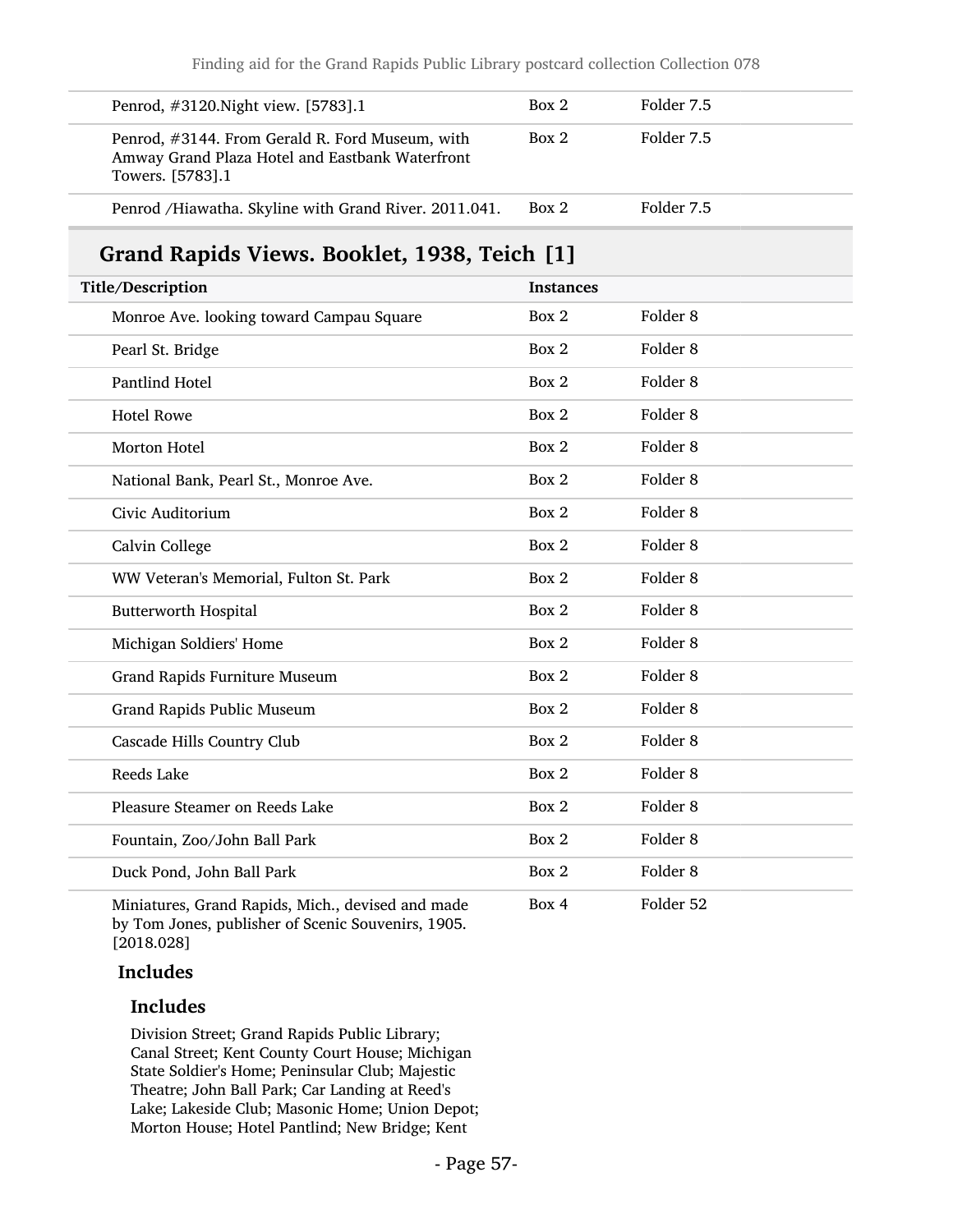Scientific Museum; Furniture Exhibition Building; Livingston Hotel; St. Andrew's Catholic Cathedral; City Hall

# Grand Rapids Women's Club

| Title/Description                                 | <b>Instances</b> |            |
|---------------------------------------------------|------------------|------------|
| Grand Rapids Women's Club, 1132 Cass. 2007.004.12 | Box 2            | Folder 8.5 |

# Grand Rapids Water Works

| Title/Description                                                          | Instances |          |
|----------------------------------------------------------------------------|-----------|----------|
| Grand Rapids Water Works. Pumping Station White<br>Printing Co. [2001.094] | Box 6     | Folder 1 |

### Grand River Views

| Title/Description                                                                                                                                                                                                                                                                               | <b>Instances</b> |          |
|-------------------------------------------------------------------------------------------------------------------------------------------------------------------------------------------------------------------------------------------------------------------------------------------------|------------------|----------|
| 1. Grand Rapids, Mich. "1659" Grand River. CT Co.<br>[Curt Teich], Chicago, Postal date 1908? P1999.040,<br>9/18/2001. Message. View to the East. Shows a "Boiler<br>Shop" sign and the towers of the Old City and Old<br>County building in the background, with factories along<br>the river. | Box 2            | Folder 9 |
| 2. Grand Rapids, Mich. River Front, East Side. Similar to<br>the view above, but different coloring and clearer view<br>of the government building towers. 1992.005. Postal<br>date 1934. Message to Miss Margie Good in Virginia<br>from Stanley.                                              | Box 2            | Folder 9 |
| 3. Grand River Below Grand Rapids, Michigan. "9409".<br>Bosselman. Postal date 1911. Message. P1999.040,<br>9/18/2001.                                                                                                                                                                          | Box 2            | Folder 9 |
| 4. Berkey & Gay Furniture Co., / Valley City Milling<br>Co. / Bissel [Bissell] Carpet Sweeper Co. "A7669"<br>Rotograph Co., P1999.040, 9/18/2001. "2-19-06"<br>written on the front, plus "Bertha von Cloedt".                                                                                  | Box 2            | Folder 9 |
| 5. Berkey & Gay / Bissel [Bissell] Carpet Sweeper Co.,<br>Grand Rapids, Mich. Walter K. Schmidt. N.d. b/w photo<br>postcard. P2005.012.                                                                                                                                                         | Box 2            | Folder 9 |
| 6. Grand River, showing Bridge Street Bridge, "Papa"<br>written in lower right corner. "No. 1116D" Owens Bros.,<br>Hillson Co., Boston. 1908 Postal date. Address, no<br>message. 1992.005.                                                                                                     | Box 2            | Folder 9 |
| 7. 141, The Dam, Canaan. 1992.005, 12/21/2001.<br>Postal Date. 1910. Message.                                                                                                                                                                                                                   | Box 2            | Folder 9 |
| 8. 201-The Dam, Grand Rapids, Mich. "4904" Heyboer.<br>Color. 1921 Postal date + Message.                                                                                                                                                                                                       | Box 2            | Folder 9 |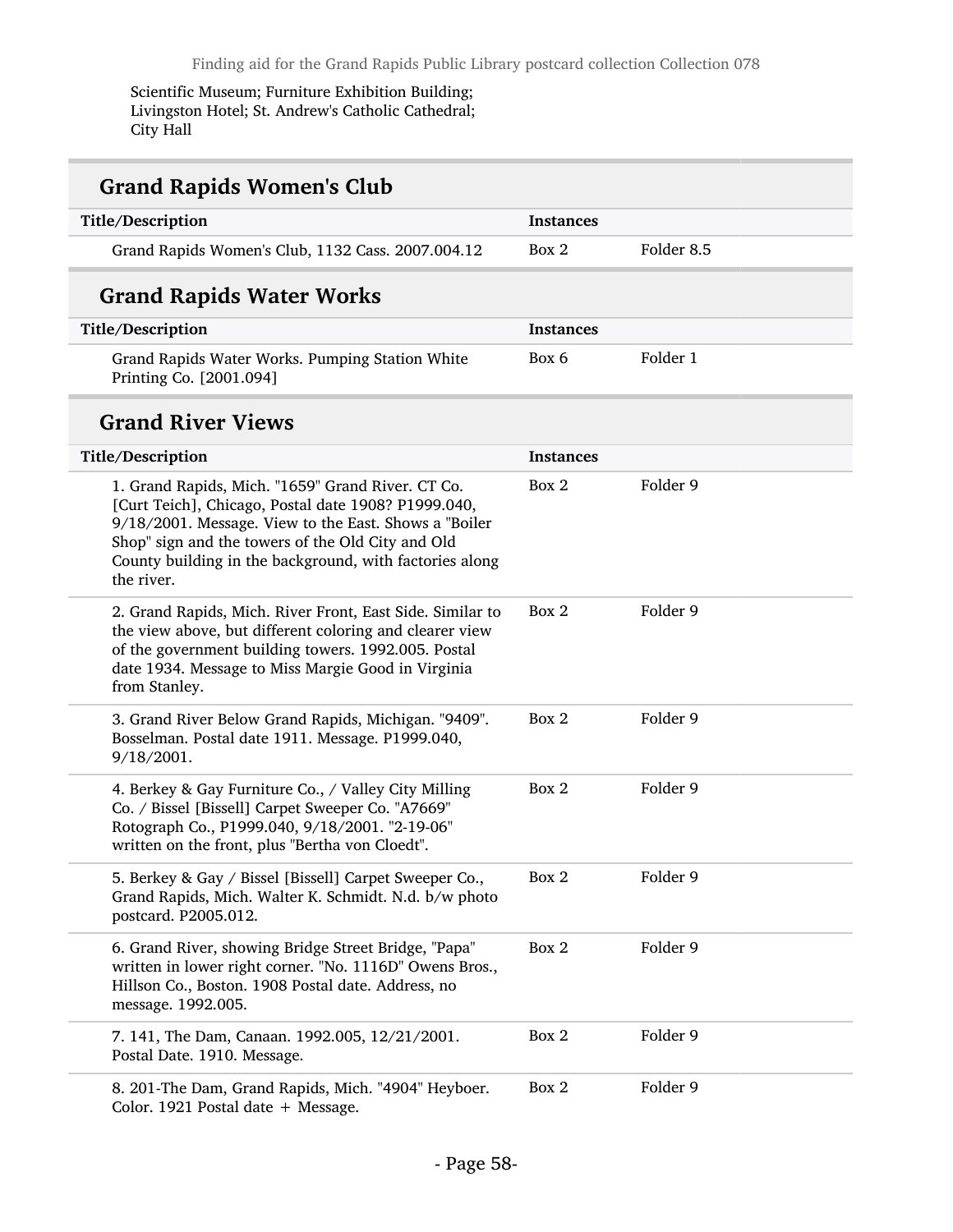| 9. River Front, Grand Rapids, Mich. "1375" View to S.E.<br>Bosselman. To Evelyn Brown from Mrs. Smith.                                                                                                                      | Box 2 | Folder 9 |
|-----------------------------------------------------------------------------------------------------------------------------------------------------------------------------------------------------------------------------|-------|----------|
| 10. River Front, Grand Rapids, Mich. "1375". View to<br>S.E. Bosselman. Dec. 1907 postal date + faint message.<br>Damage.                                                                                                   | Box 2 | Folder 9 |
| 11. Riverfront & Skyline, Gr. #14, Kropp [1992.005]                                                                                                                                                                         | Box 2 | Folder 9 |
| 12. Grand River and Falls from Bridge St. Bridge &<br>Grand Trunk R.R. Station, "14" Wayne Calendar "64098".<br>Postal date 1942. Message.                                                                                  | Box 2 | Folder 9 |
| 13. View of River Showing Factories at Night<br>[1992.005]                                                                                                                                                                  | Box 2 | Folder 9 |
| 14. Scene, Schmidt, 07 9533 [Sepia colored, 1992.005]                                                                                                                                                                       | Box 2 | Folder 9 |
| 15. Under the Bridges, Grand River, Grand Rapids,<br>Mich. Camera Shop. 1932 Date. Century Photo-View.                                                                                                                      | Box 2 | Folder 9 |
| 16. Fulton Street Bridge, Grand Rapids, Mich. Camera<br>Shop. 1932 Date.                                                                                                                                                    | Box 2 | Folder 9 |
| 17. The Grand River. Penrod #3106 [1992.005] Shows<br>view to NE with Welsh Auditorium, at the bridge.                                                                                                                      | Box 2 | Folder 9 |
| 18. Grand Rapids Skyline. Penrod "3144". Shows view to<br>the East, After 1969 with the new City Building in place,<br>etc.                                                                                                 | Box 2 | Folder 9 |
| 19. No. 154. View on Grand River, Grand Rapids, Mich.<br>Canaan. Postal Date 1911. Message.                                                                                                                                 | Box 2 | Folder 9 |
| 20. No. 154. View on Grand Rapids, Grand Rapids,<br>Mich. Canaan. Message dated Dec. 29, 1911.                                                                                                                              | Box 2 | Folder 9 |
| 21. Grand Rapids, Mich. Grand River. Hugh Leighton.<br>Postal date 1910. Shows rowers on river, 1992.005,<br>12/21/2001. Message.                                                                                           | Box 2 | Folder 9 |
| 22. #1602, The Beautiful Grand, Canaan. 1992.005,<br>12/21/2001.                                                                                                                                                            | Box 2 | Folder 9 |
| 23. Grand River above North Park, Grand Rapids,<br>Mich. "No. 1120D". Owens Bros., Hillson Co., Boston.<br>"81531" No message. B/w card showing a row boat in<br>the foreground.                                            | Box 2 | Folder 9 |
| 24. Grand River above North Park, Grand Rapids, Mich.<br>Will P. Canaan. 1910 postal date. Message to Mrs.<br>Edwin Purchase, Grandville, Mich. Color, but same view<br>as b/w above, showing a row boat in the foreground. | Box 2 | Folder 9 |
| 25. Grand River, Grand Rapids, Mich. Rotograph<br>"E6631". Message to Albert Russell in Ionia. 1907 Postal<br>date.                                                                                                         | Box 2 | Folder 9 |
| 26. Grand Rapids, Mich. A bit of Grand River. Color.                                                                                                                                                                        | Box 2 | Folder 9 |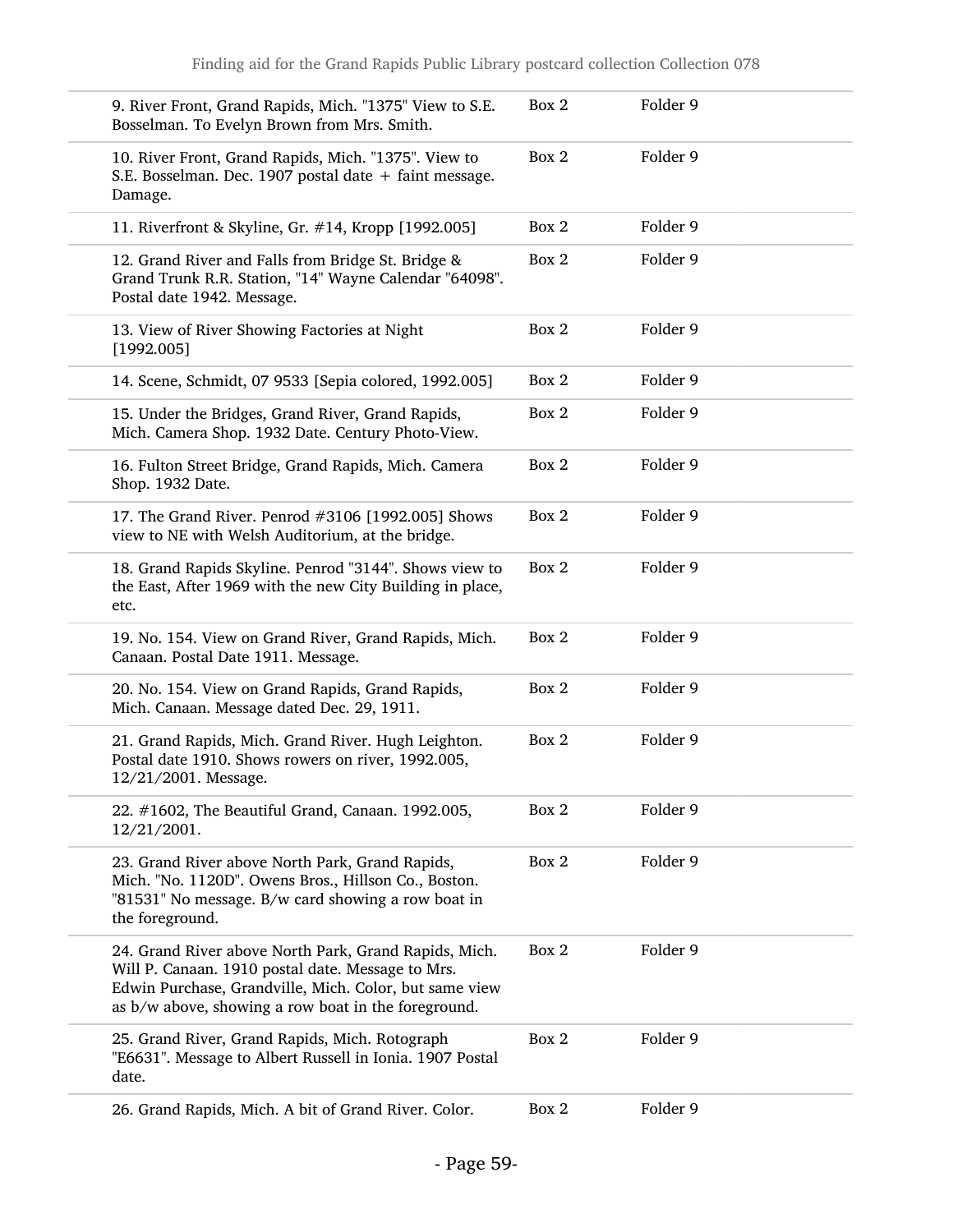| 27. Z-34. Grand River, Near North Park, Grand Rapids,<br>Mich. 1910 postal date. Message to Miss Grace Bradley,<br>Nashville, Mich. Color.                   | Box 2            | Folder 9  |
|--------------------------------------------------------------------------------------------------------------------------------------------------------------|------------------|-----------|
| 28. Grand River in Michigan, near M-21, Blue Water<br>Highway. "56-7" Aver Color Studios. Shows cows in the<br>foreground looking at the camera. No message. | Box 2            | Folder 9  |
| 29. 223. View on Grand River, Grand Rapids, Mich.<br>Canaan Co. R-26920. July 12, 1913 postal date.<br>Message. Same view of 21. above. 2006.044             | Box 2            | Folder 9  |
| 30. Perrin Print. Overlooking downtown Grand Rapids<br>(Amway Grand). 2011.041                                                                               | Box 2            | Folder 9  |
| "Heart of the City". 3122 Penrod [2002.103]                                                                                                                  | Box 2            | Folder 9  |
| Ice Jam and Flood [7/20/20001]                                                                                                                               | Box 2            | Folder 10 |
| Ice Jam and Flood [P1999.040]                                                                                                                                | Box 2            | Folder 10 |
| E.C. Kropp Co. #14 [2001.098]                                                                                                                                | Box 6            | Folder 3  |
| <b>Grand River Club</b>                                                                                                                                      |                  |           |
| Title/Description                                                                                                                                            | <b>Instances</b> |           |
| Postcard. Grand River Club. 2012.041                                                                                                                         | Box 4.5          | Folder 15 |
| <b>Related Materials:</b><br><b>Related Materials</b>                                                                                                        |                  |           |
| See also Post Folder cover for "1830" and "1910";<br>Ice Jam & Flood, 1907; Interurban Bridge; Grand<br>Rapids National Bank Series; GR Boat & Canoe<br>Club |                  |           |
| <b>Grand Traverse</b>                                                                                                                                        |                  |           |
| <b>Related Materials:</b><br><b>Related Materials</b>                                                                                                        |                  |           |
| See East Grand Traverse Bay                                                                                                                                  |                  |           |
| <b>Grand River Bridge</b>                                                                                                                                    |                  |           |
| Title/Description                                                                                                                                            | <b>Instances</b> |           |
| Saranac, Michigan [2017.081]                                                                                                                                 | Box 4            | Folder 51 |
|                                                                                                                                                              |                  |           |

# Grand Trunk Railroad Station

Processing Information: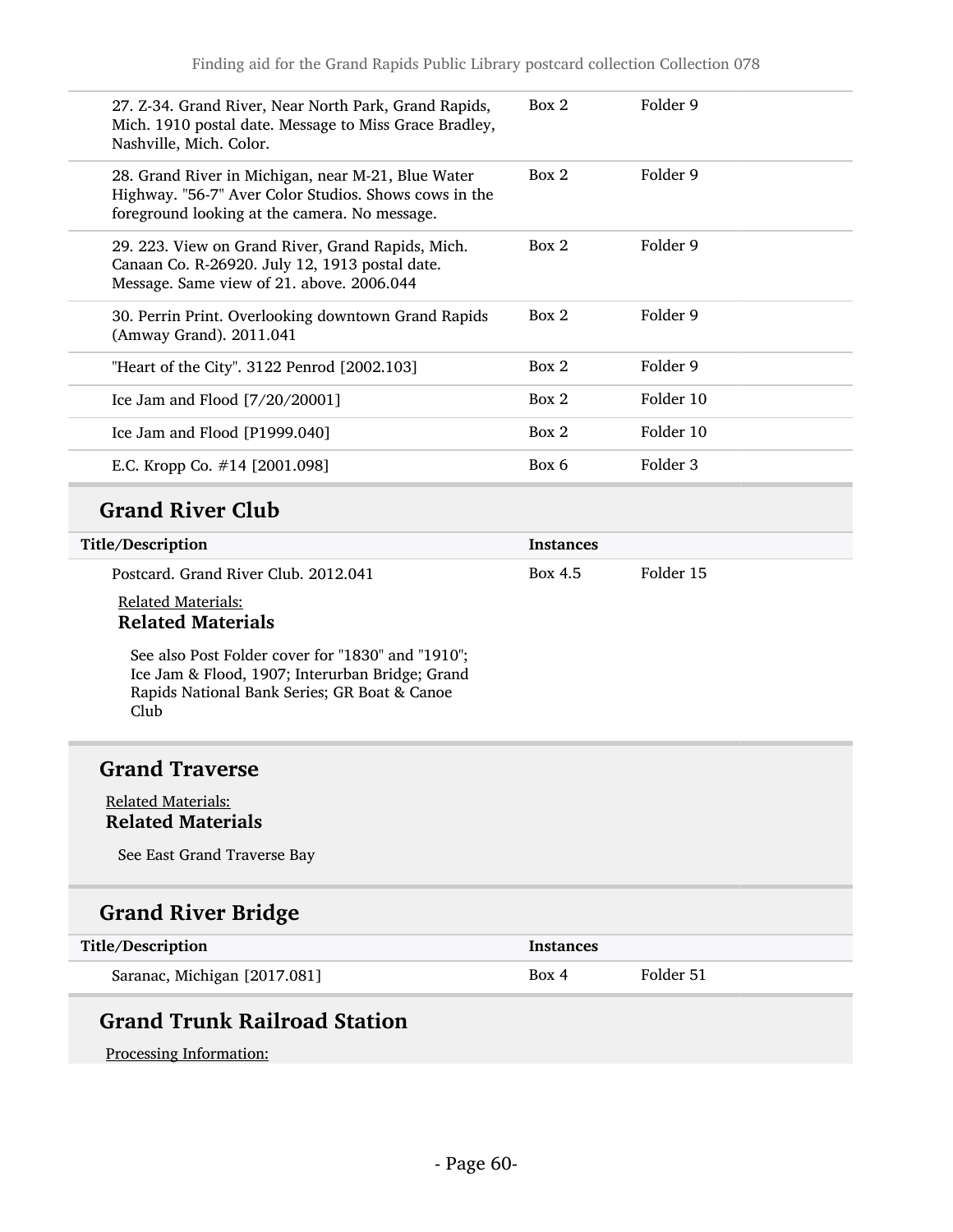### Processing Information

Original folder missing 2004 & new folder created. Original folder turns up, and restored, with item level inventory of all know available items. Items 7-9 added while original folder missing.

| Title/Description                                                                                                                                                                                                                                                                          | <b>Instances</b> |           |
|--------------------------------------------------------------------------------------------------------------------------------------------------------------------------------------------------------------------------------------------------------------------------------------------|------------------|-----------|
| 1. #9401. New Grand Trunk Depot, Grand Rapids,<br>Mich. Bosselman. [P2001.006]                                                                                                                                                                                                             | Box 2            | Folder 11 |
| 2. Grand Trunk Depot. [P2001.045]. Message. Photo<br>postcard.                                                                                                                                                                                                                             | Box 2            | Folder 11 |
| 3. #131 Grand Trunk Depot. [1992.005] Addressed.                                                                                                                                                                                                                                           | Box 2            | Folder 11 |
| 4. No. 107 Grand Trunk Station  bird eye looking<br>northwest to west side of river. Canaan.                                                                                                                                                                                               | Box 2            | Folder 11 |
| 5. Dup. Of above w different color shadings.x                                                                                                                                                                                                                                              | Box 2            | Folder 11 |
| 6. No. 109 Bridge Street Bridge, Grand Rapids. Canaan.<br>View from west side of river, with trolley on bridge,<br>view of buildings across Michigan south from the<br>station.                                                                                                            | Box 2            | Folder 11 |
| 7. New Cement Bridge & Grand Trunk Depot, Grand<br>Rapids, Michigan. Nov. 1909 message to Almira<br>Stienburger(?)                                                                                                                                                                         | Box 2            | Folder 11 |
| <b>General</b>                                                                                                                                                                                                                                                                             |                  |           |
| View to the East with the new bridge (Bridge /<br>Michigan St.) in the foreground. Berkey & Gay<br>factory with tower to left (north) of station. Train<br>on tracks on the river side of Berkey & Gay. "The<br>Giant" adversizing sign on building next to Valley<br>City Milling. Color. |                  |           |
| 8. Grand River and Falls from Bridge St. Bridge and<br>Grand Trunk R.R. Station, Grand Rapids, Michigan.<br>2001.075. "14" Wayne Calendar & Novelty Co., Ft.<br>Wayne.                                                                                                                     | Box 2            | Folder 11 |
| <b>General</b>                                                                                                                                                                                                                                                                             |                  |           |
| Shows the dam near the Michigan St. bridge.<br>Shows trains on track by the River at the Grand<br>Trunk Station. Berkey & Gay.                                                                                                                                                             |                  |           |
| Grand Trunk Depot, Grand Rapids, Mich. #1001 Will P.<br>Canaan Co., 1909                                                                                                                                                                                                                   | Box 2            | Folder 11 |

## Grand Valley State College [Grand Valley State University]

| Title/Description                                                                                          | <b>Instances</b> |           |
|------------------------------------------------------------------------------------------------------------|------------------|-----------|
| 1.-2. #3100 Penrod. [2001.019B] Bird's eye view of<br>people seated on the grass near the pool. (2 copies) | Box 2            | Folder 12 |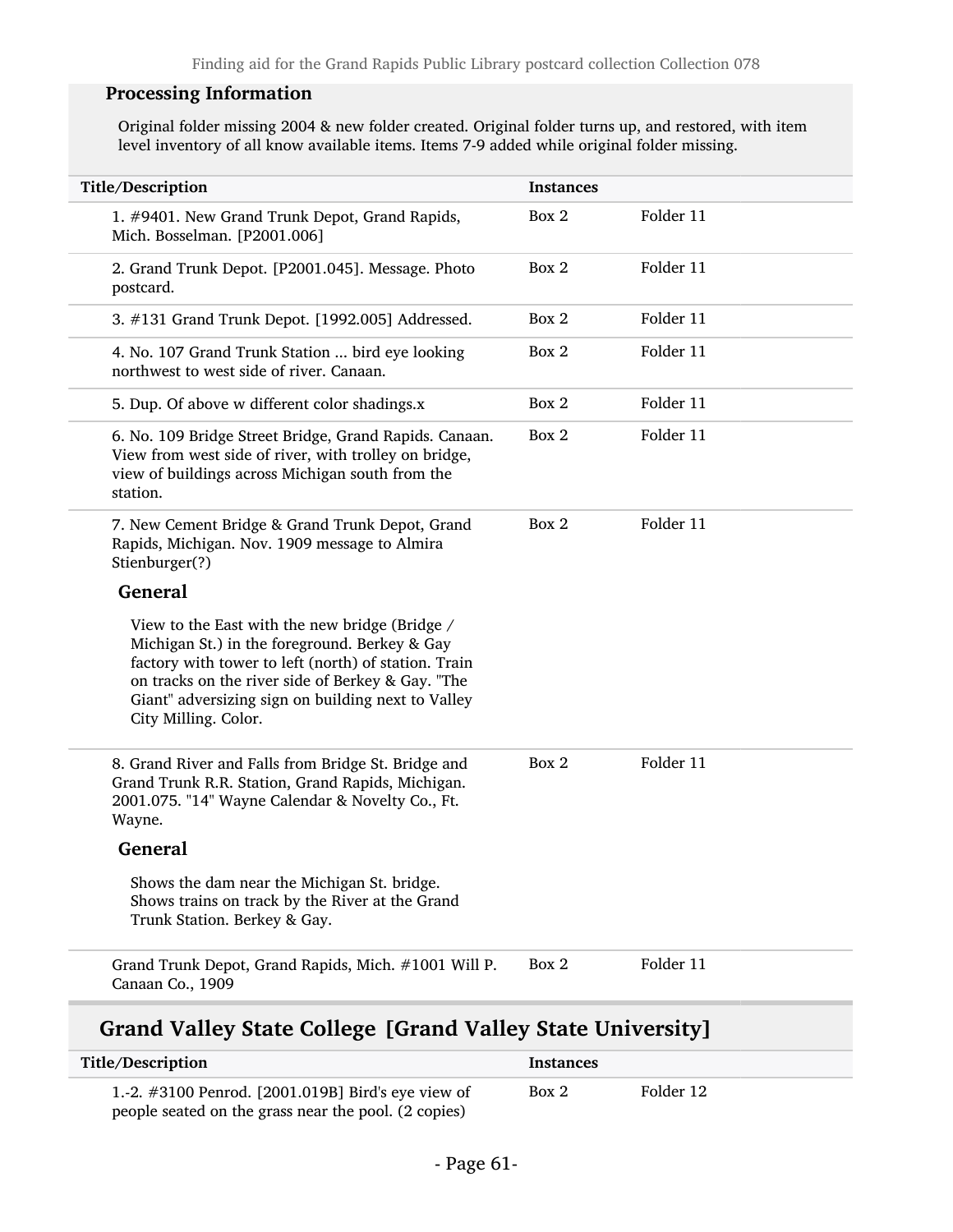| 3. Alexander Calder Fine Arts Center, Penrod #3102<br>[1992.005, 12/21/2001]                                                                                                                                                                      | Box 2 | Folder 12 |
|---------------------------------------------------------------------------------------------------------------------------------------------------------------------------------------------------------------------------------------------------|-------|-----------|
| 4.-5. Lake Huron Hall. #3113. Penrod. (2 copies)                                                                                                                                                                                                  | Box 2 | Folder 12 |
| 6.-7. Loutit Hall of Science. #3116. Penrod. Climatron<br>free-standing flexoglass dome in front. (2 copies)                                                                                                                                      | Box 2 | Folder 12 |
| 8. The Commons. #3115. Penrod. Includes the<br>cafeterias, bookstore, etc.                                                                                                                                                                        | Box 2 | Folder 12 |
| 9. "Little Mac" Bridge. "3114" Penrod. Walkway with<br>globe lighting.                                                                                                                                                                            | Box 2 | Folder 12 |
| 10. Campus Center. #3101" Penrod. Later than 8.<br>above? For bookstore, food services, etc.                                                                                                                                                      | Box 2 | Folder 12 |
| 11. Campus Center Sculpture. "3103" Penrod. Pendulum<br>in sand.                                                                                                                                                                                  | Box 2 | Folder 12 |
| 12. Seidman House Student Center. (Special Collections<br>+). "3141". Penrod.                                                                                                                                                                     | Box 2 | Folder 12 |
| 13. James H. Zumberg Library. View across pool. "3117"<br>Penrod.                                                                                                                                                                                 | Box 2 | Folder 12 |
| 14. Steelcase Library at Richard M. DeVos Center.<br>Interior. GVSU-19. PC 4641 A092. Photo by Alan Nyiri.<br>N.d., ca. 2005. P2005.028.1                                                                                                         | Box 2 | Folder 12 |
| 15. Richard M. DeVos Center. Beckering Family Carillon<br>Tower, Steelcase Library, Lacks International Plaza,<br>and Van Andel Global Trade Center. Exterior views.<br>GVSU-17. PC4641. A091. Photo by Alan Nyiri. N.d. ca.<br>2005. P2005.028.2 | Box 2 | Folder 12 |
| 16. Alumni House and Visitor Center, Allendale Campus.<br>GVSU-16. PC 4641 A090. Photo by Alan Nyiri. N.d. ca.<br>2005. P2005.028.3                                                                                                               | Box 2 | Folder 12 |
| 17. Grand Valley State University Marching Band by<br>sculptor Stuart B. Padnos, Metal1998. Photo by Wayne<br>Salvatti & produced by Photografx Worldwide. C. 2000.<br>P2005.028.4                                                                | Box 2 | Folder 12 |
| 18. Shakespeare Garden located outside Lake Superior<br>Hall. Photo by Wayne Salvatti, produced by Photografx<br>Worldwide. 2000. P2005.028.5                                                                                                     | Box 2 | Folder 12 |
| 19. Cook Carillon Tower. Photo by Wayne Salvatti,<br>produced by Photografx Worldwide. 2000. P2005.028.6                                                                                                                                          | Box 2 | Folder 12 |
| 20. James H. Zumberge Library. Photo by Wayne<br>Salvatti, produced by Photografx Worldwide. 2000.<br>P2005.028.7                                                                                                                                 | Box 2 | Folder 12 |
| 21. Fountain located on the Student Services Plaza.<br>Photo by Wayne Salvatti, produced by Photografx<br>Worldwide. 2000. P2005.028.8 Unidentified white<br>building and carillon tower behind at right.                                         | Box 2 | Folder 12 |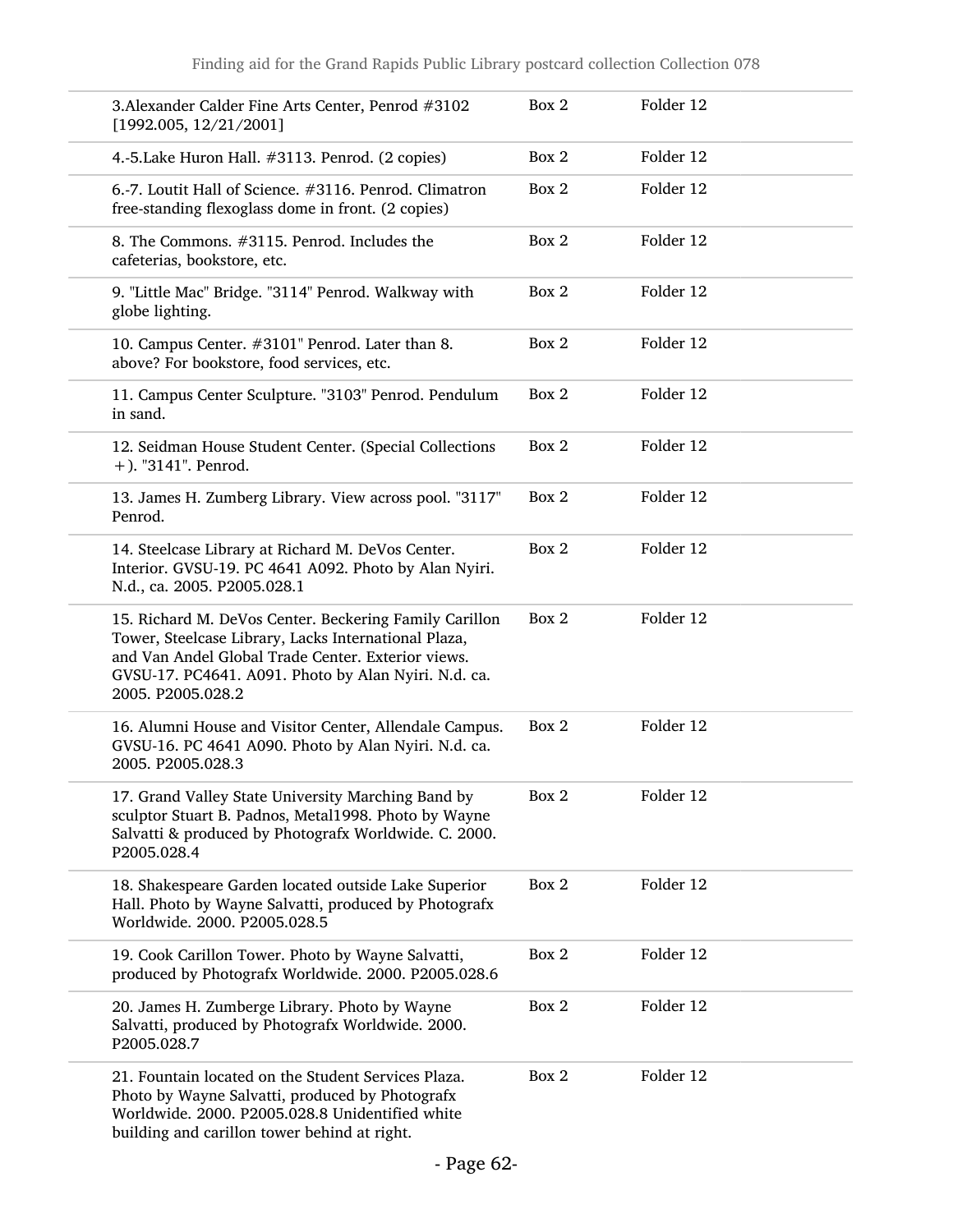| 22. L.V. Eberhard Center, Penrod/Hiawatha, #3117.<br>$[5783]$ .1 3/8/2011                                                              | Box 2 | Folder 12 |
|----------------------------------------------------------------------------------------------------------------------------------------|-------|-----------|
| 23. The River's Edge by James Clover. Eastbank<br>Waterfront Towers and blue bridge in background.<br>Penrod/Hiawatha, #3129. [5783].1 | Box 2 | Folder 12 |

# Grandville (Ave.) Christian School

| Title/Description                     | <b>Instances</b> |           |
|---------------------------------------|------------------|-----------|
| Postcard. Grandville Christian School | Box 2            | Folder 13 |

## Granny's Kitchen, 613 28th St., S.E. ca. 1970.

| Title/Description                                                                                                                                                                                               | <b>Instances</b> |             |
|-----------------------------------------------------------------------------------------------------------------------------------------------------------------------------------------------------------------|------------------|-------------|
| Granny's Kitchen. Postcard. 2002.001C.                                                                                                                                                                          | Box 2            | Folder 13.1 |
| Granny's Kitchen. Postcard. P2005.013. Interior color<br>view. Fred Wilson-Long Lake, Mi. "1444600". N.d.<br>Shows a sign trailing from a miniature airplane, hanging<br>from the ceiling "World Famous Salads" | Box 2            | Folder 13.1 |

## Greater Grand Rapids Industrial Exposition.

| Title/Description        | Instances |          |
|--------------------------|-----------|----------|
| Poster People [2001.094] | Box 6     | Folder 1 |

## Greater Michigan Fair

| Title/Description                         | <b>Instances</b> |           |
|-------------------------------------------|------------------|-----------|
| Greater Michigan Fair. Postcard. 2011.043 | Box 3.5          | Folder 90 |

## Green & White Cabins, U.S. 131

| Title/Description   | <b>Instances</b> |                 |
|---------------------|------------------|-----------------|
| Postcard. P2002.042 | Box 2            | Folder<br>13.15 |

## Green Ridge Country Club

### Related Materials: Related Materials

See Masonic Country Club

## Greenwood Cemetery

| Title/Description                                            | Instances |                 |
|--------------------------------------------------------------|-----------|-----------------|
| Greenwood Cemetery from mt. Calvary, A48 Oosse<br>[2001.112] | Box 2     | Folder<br>13.25 |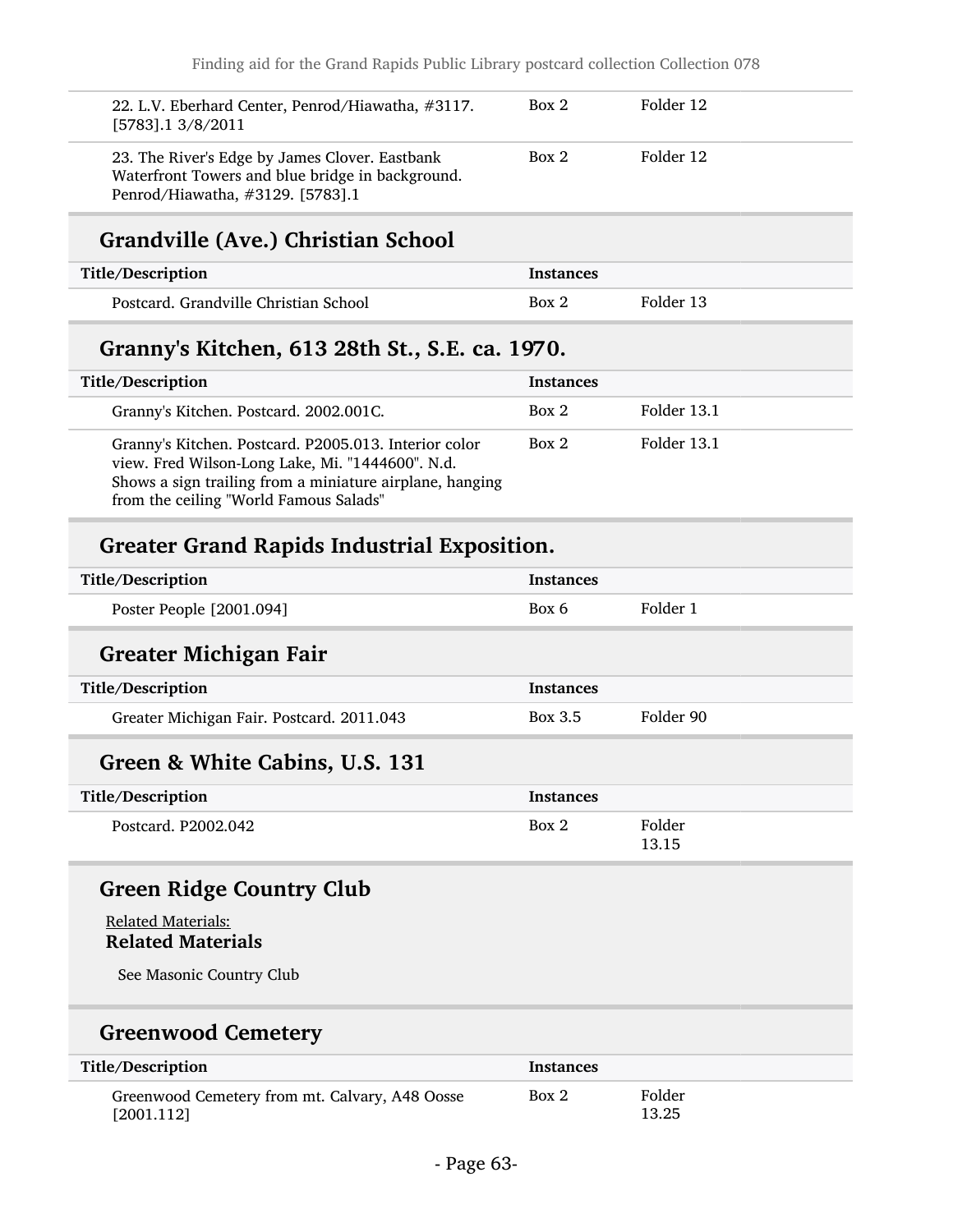# Greyhound Bus Station

### Related Materials: Related Materials

See Bus Stations

## Gunn Furniture Co.

| Title/Description                        | <b>Instances</b> |             |
|------------------------------------------|------------------|-------------|
| Gunn Furniture Co. Postcard. [P1999.040] | Box 2            | Folder 13.5 |
| <b>Gun Lake</b>                          |                  |             |
| Title/Description                        | <b>Instances</b> |             |
| Gun Lake (Mich.)                         | Box 2            | Folder 14   |

# Subseries H. "H" Subjects

## Haddon Hall

### Related Materials: Related Materials

See Jennings Co.

# Hall of Justice

| Title/Description |                                                                                              | <b>Instances</b> |           |
|-------------------|----------------------------------------------------------------------------------------------|------------------|-----------|
|                   | Dexter. Penrod. 3108. Flowers blooming in the<br>foreground. Larger format w serrated edges  | Box 2            | Folder 15 |
|                   | Dexter. Penrod. 28653-C. Nearer view of the building<br>with a Volkswagon parked lower left. | Box 2            | Folder 15 |
|                   | Joboul Publ. Co., Evanston, Il. GR1. c. 1 P2001.004 / c.<br>2 P <sub>2008</sub> 105.2        | Box 2            | Folder 15 |
|                   | Penrod. [5783].1                                                                             | Box 2            | Folder 15 |
|                   | <b>Hall Street</b>                                                                           |                  |           |

| Title/Description        | <b>Instances</b> |           |
|--------------------------|------------------|-----------|
| <b>Hall Street Views</b> | Box 2            | Folder 16 |
| Related Materials:       |                  |           |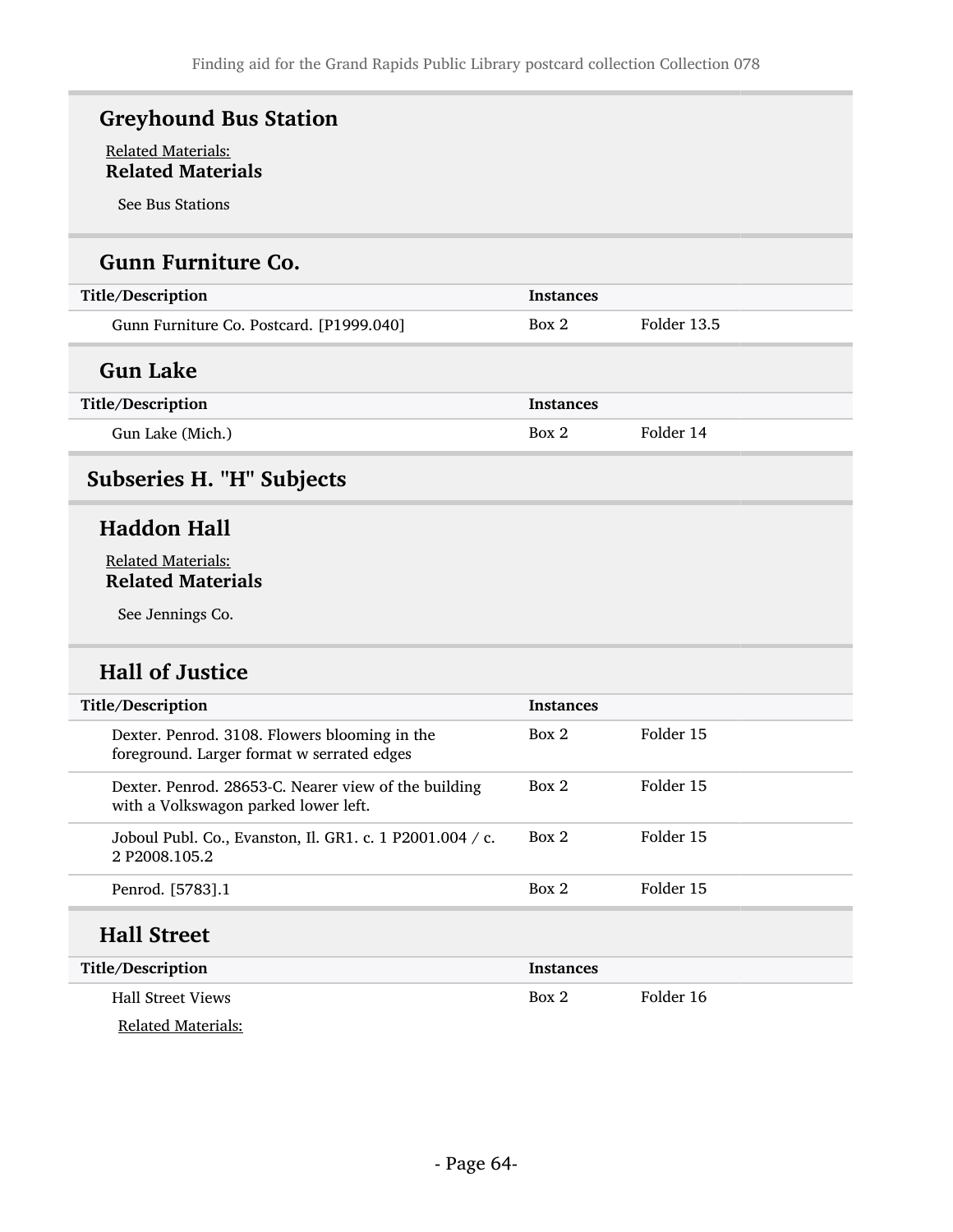See also Hall St. hill view in Grand Rapids views folder

| Harbor Springs, Mich.                                                 |                  |                     |
|-----------------------------------------------------------------------|------------------|---------------------|
| Title/Description                                                     | <b>Instances</b> |                     |
| Harbor Springs, Mich. Postcard.                                       | Box 3.5          | Folder 93           |
| Hardy Dam on Muskegon River                                           |                  |                     |
| Title/Description                                                     | <b>Instances</b> |                     |
| G124, Curteichcolor, "The Treasure House" P2002.044                   | Box 2            | Folder 16.5         |
| <b>Harrison Park School</b>                                           |                  |                     |
| Title/Description                                                     | Instances        |                     |
| Harrison Park School. Camera Shop. 329 Heyboer Co.,<br>[1992.005]     | Box 2            | Folder 17           |
| Hartford (Mich.)                                                      |                  |                     |
| Title/Description                                                     | <b>Instances</b> |                     |
| Hartford (Mich.). Postcard.                                           | Box 4.5          | Folder <sub>8</sub> |
| <b>Henry School</b>                                                   |                  |                     |
| Title/Description                                                     | <b>Instances</b> |                     |
| Henry School. Postcard.                                               | Box 2            | Folder 18           |
| <b>Herkimer Hotel, Division at Goodrich</b>                           |                  |                     |
| <b>Related Materials:</b><br><b>Related Materials</b>                 |                  |                     |
| See also Post Folder Coll. 227                                        |                  |                     |
| Title/Description                                                     | <b>Instances</b> |                     |
| 1. P2000.056                                                          | Box 2            | Folder 19           |
| 2. P2001.095, 8/9/2001                                                | Box 2            | Folder 19           |
| 3. P2007.085. Hotel Herkimer. Simplicity. Feb. 23, 1916<br>post mark. | Box 2            | Folder 19           |
| <b>Hermitage Hotel</b>                                                |                  |                     |
| Title/Description                                                     | <b>Instances</b> |                     |
| 1. Hermitage Building, Bosselman                                      | Box 2            | Folder 20           |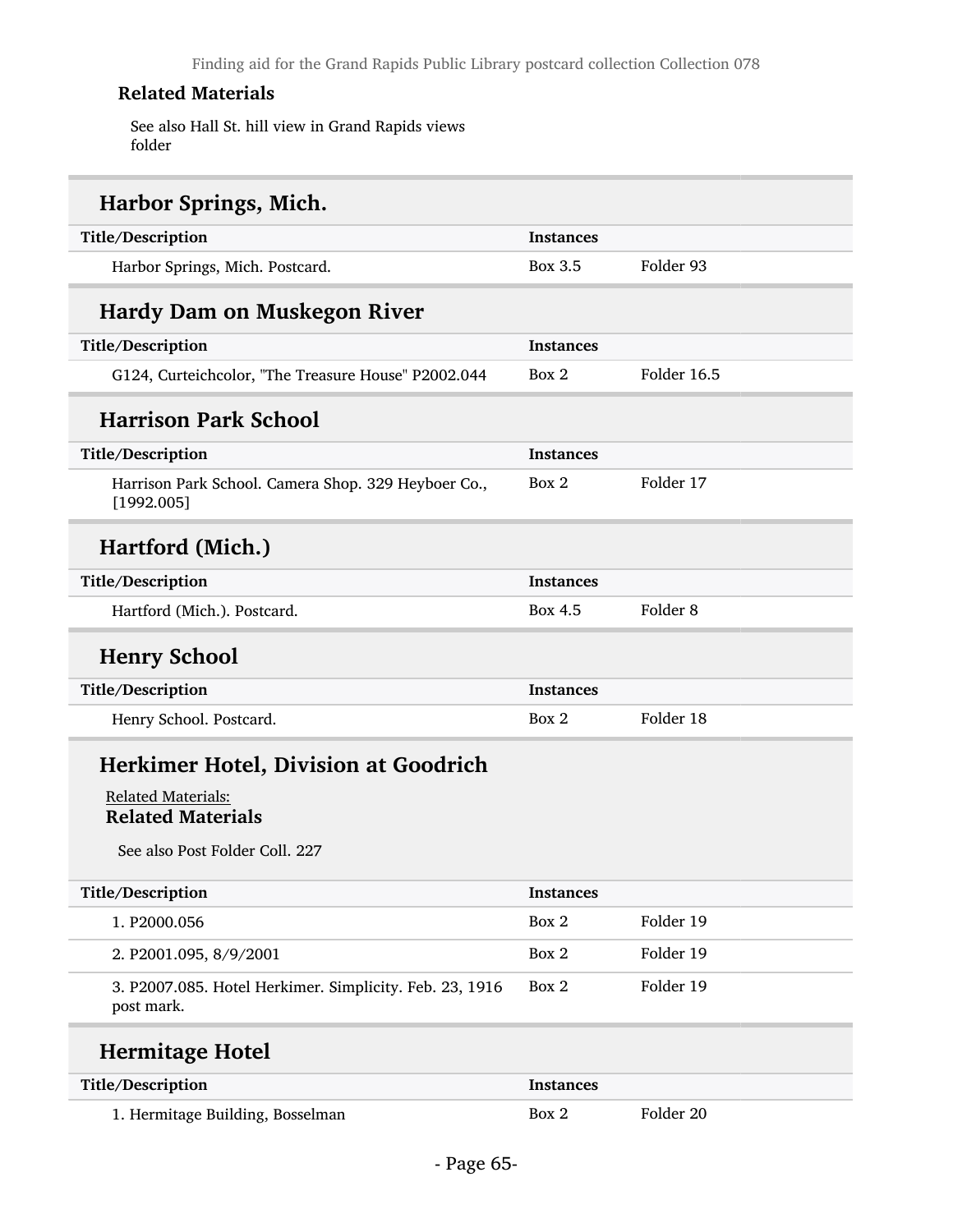| 2. Hermitage Hotel [1992.005]                                                                                           | Box 2 | Folder 20 |
|-------------------------------------------------------------------------------------------------------------------------|-------|-----------|
| 3. P2005.007. Hermitage Hotel Barber Shop, Monroe<br>Ave. & Michigan St. Photo postcard. 1913? Postal date,<br>message. | Box 2 | Folder 20 |

## Herpolsheimer Co., Old

### Related Materials: Related Materials

See also Monroe Center NW, Monroe Ave. S.E.

| Title/Description                                   | <b>Instances</b> |           |
|-----------------------------------------------------|------------------|-----------|
| 1. P1999.027                                        | Box 2            | Folder 21 |
| 2. P1999.040, 9/18/2001                             | Box 2            | Folder 21 |
| 3. b/w card w Mich. Engraving Co. sketch [1992.005] | Box 2            | Folder 21 |

## Herpolsheimer Co., Old, Interiors

### Related Materials: Related Materials

See also Coll. 054, "Stores" for "Infant's Department", for a photographic image that is either made from or used for a postcard which does not yet exist in this collection.

| Title/Description                                                               | <b>Instances</b> |                 |
|---------------------------------------------------------------------------------|------------------|-----------------|
| P1999.040] Dining Room                                                          | Box 2            | Folder 21.5     |
| [P2001.141] Millinery Room                                                      | Box 2            | Folder 21.5     |
| Herpolsheimer Co. advertising art P1999.040.                                    | Box 2            | Folder<br>21.75 |
| Herpolsheimer Co. Carpet Department Published by the<br>Simplicity Co. 2001.094 | Box 6            | Folder 1        |

# Herrick Piano Co. New Warerooms, 35 Ionia Ave.

| Title/Description                              | <b>Instances</b> |           |
|------------------------------------------------|------------------|-----------|
| Herrick Piano Co. New Warerooms, 35 Ionia Ave. | Box 2            | Folder 22 |

### Heyman's

### Related Materials: Related Materials

See Grand Rapids Views

## Heyns, W.

Related Materials: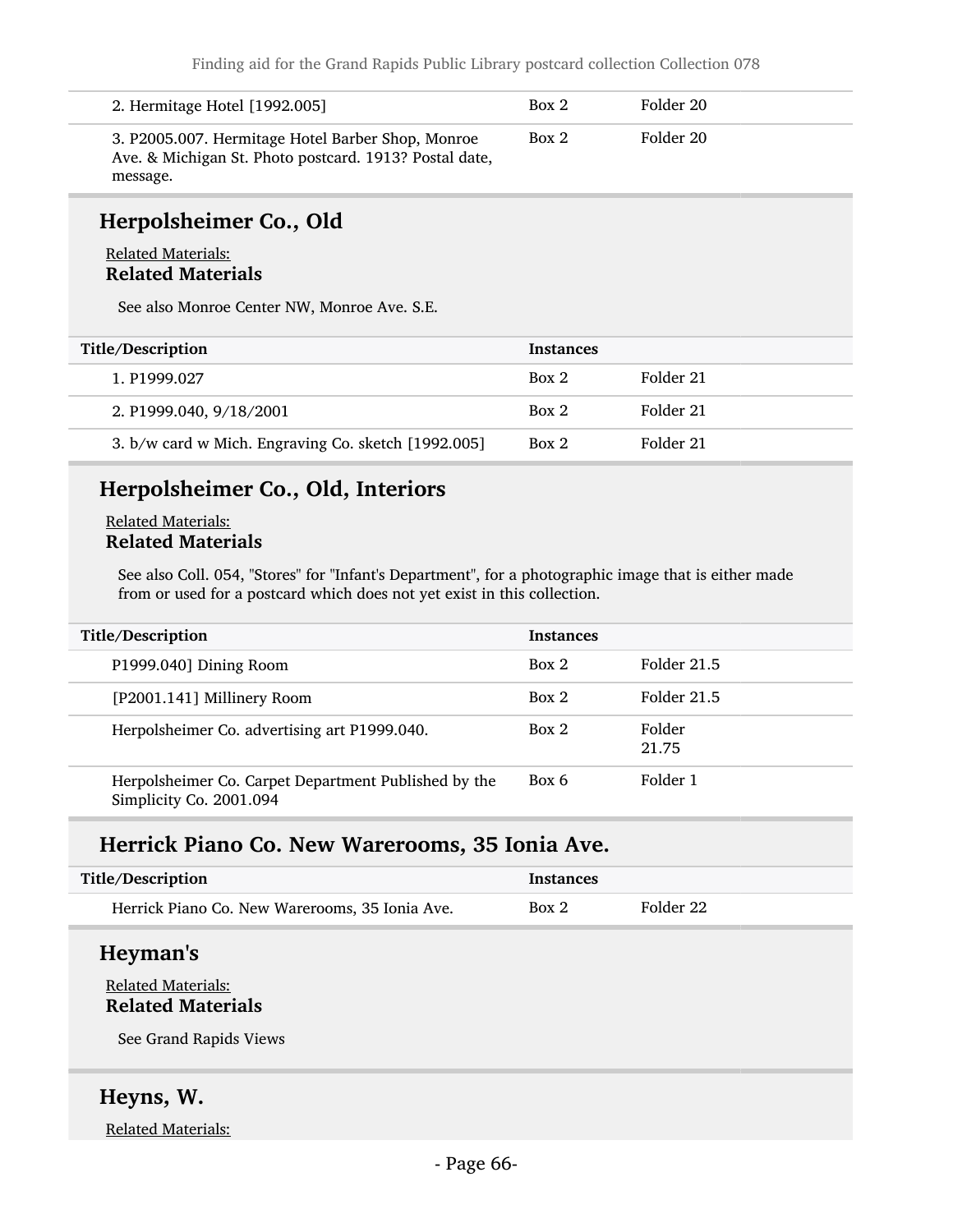See Theological School

| Heystek & Canfield Co. |  |
|------------------------|--|
|------------------------|--|

| Title/Description                                     | <b>Instances</b> |                      |
|-------------------------------------------------------|------------------|----------------------|
| Ad card, Simplicity Co. [2001.094]                    | Box 6            | Folder 1             |
| Heystek & Canfield Co.                                |                  |                      |
| <b>Related Materials:</b><br><b>Related Materials</b> |                  |                      |
| See Post Folder Coll. 227                             |                  |                      |
| <b>Highland Park</b>                                  |                  |                      |
| Title/Description                                     | <b>Instances</b> |                      |
| Highland Park [P1999.040]                             | Box 2            | Folder <sub>23</sub> |
| <b>Hillsdale</b>                                      |                  |                      |
| Title/Description                                     | <b>Instances</b> |                      |
| Hillsdale 2011.043                                    | Box 3.5          | Folder 95            |
| Holly's                                               |                  |                      |
| Title/Description                                     | <b>Instances</b> |                      |
| Holly's : sign of Good Food. Holiday Inn [2001.075B]  | Box 2            | Folder 23.5          |
|                                                       |                  |                      |

# Holland (Mich.)

# Holland (Mich.) Greetings from Holland, Mich. Booklet

| Title/Description    | <b>Instances</b> |           |
|----------------------|------------------|-----------|
| <b>Dutch Dancers</b> | Box 2            | Folder 24 |
| Macatawa             | Box 2            | Folder 24 |
| Centennial Park      | Box 2            | Folder 24 |
| Tulip Time           | Box 2            | Folder 24 |
| Warm Friend Tavern   | Box 2            | Folder 24 |
| Wooden Shoe Maker    | Box 2            | Folder 24 |
| Windmill Park        | Box 2            | Folder 24 |
| Netherlands Museum   | Box 2            | Folder 24 |
|                      |                  |           |

Nellis Tulip Farm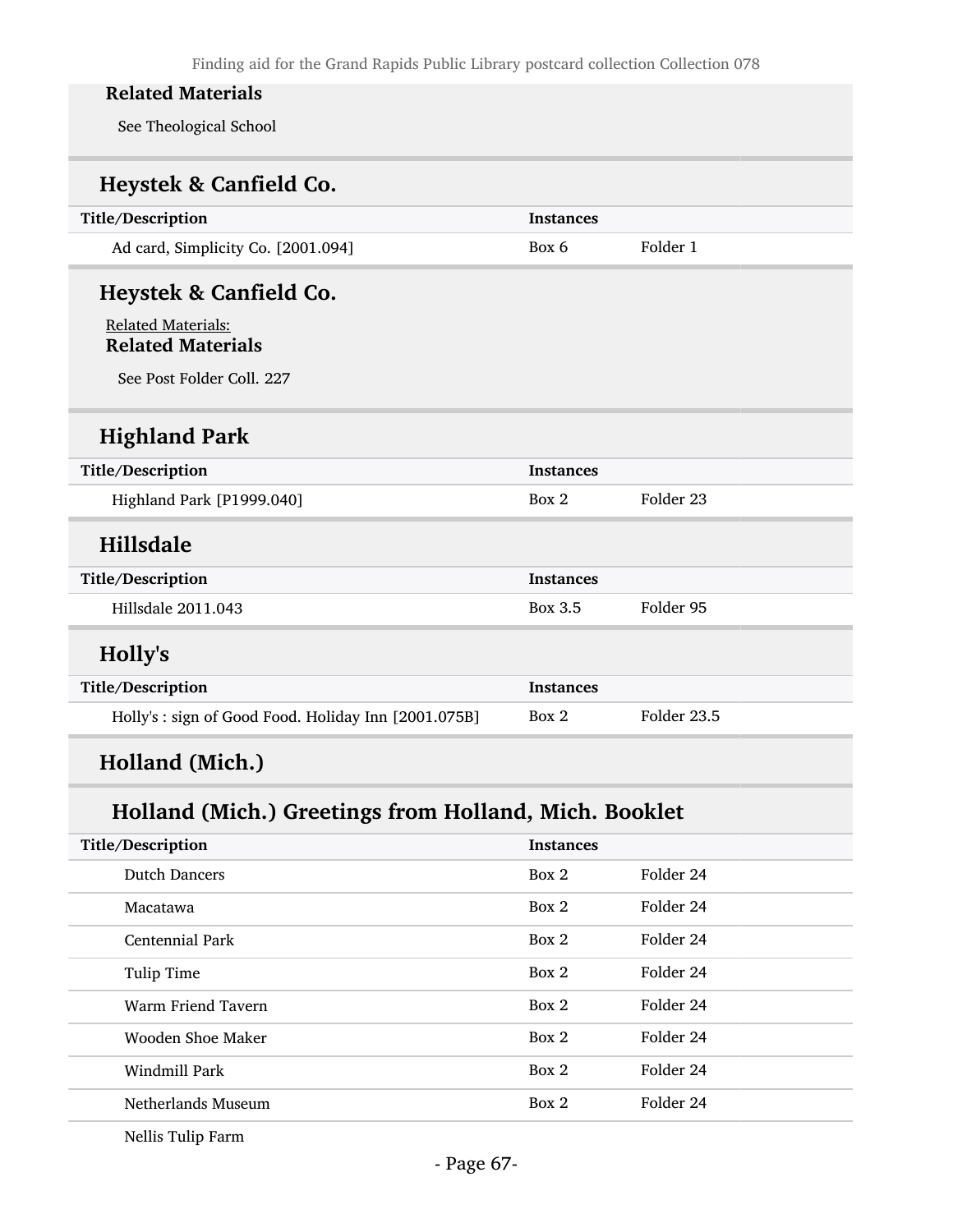Box 2 Folder 24

## Holland (Mi.) Souvenir of Holland, Macatawa Park, Jenison Park, Ottawa Beach and Waukazoo, Mich. Booklet

| <b>Instances</b> |           |
|------------------|-----------|
| Box 2            | Folder 25 |
| Box 2            | Folder 25 |
| Box 2            | Folder 25 |
| Box 2            | Folder 25 |
| Box 2            | Folder 25 |
| Box 2            | Folder 25 |
| Box 2            | Folder 25 |
| Box 2            | Folder 25 |
| Box 2            | Folder 25 |
| Box 2            | Folder 25 |
|                  |           |

## Holland (Mi.)

#### Related Materials: Related Materials

See also Macatawa

| Title/Description                                 | <b>Instances</b> |                      |
|---------------------------------------------------|------------------|----------------------|
| <b>Black River</b>                                | Box 2            | Folder 26            |
| City Hall                                         | Box 2            | Folder 26            |
| "De Zwann" (The Swan) Windmill                    | Box 2            | Folder 26            |
| <b>Fish Shanties on Pine Creek</b>                | Box 2            | Folder 26            |
| Hope Memorial Chapel                              | Box 2            | Folder 26            |
| Hotel Holland                                     | Box 2            | Folder 26            |
| Kollen Park on Lake Macatawa                      | Box 2            | Folder 26            |
| M.E. Church & Parsonage                           | Box 2            | Folder 26            |
| [Men Parading in Suits]                           | Box 2            | Folder 26            |
| Pillar Church / 9th St. Christian Reformed Church | Box 2            | Folder 26            |
| Post Office                                       | Box 2            | Folder 26            |
| Sand Dune on the Shore of Lake Michigan           | Box 2            | Folder 26            |
| <b>Street Scrubbing</b>                           | Box 2            | Folder <sub>26</sub> |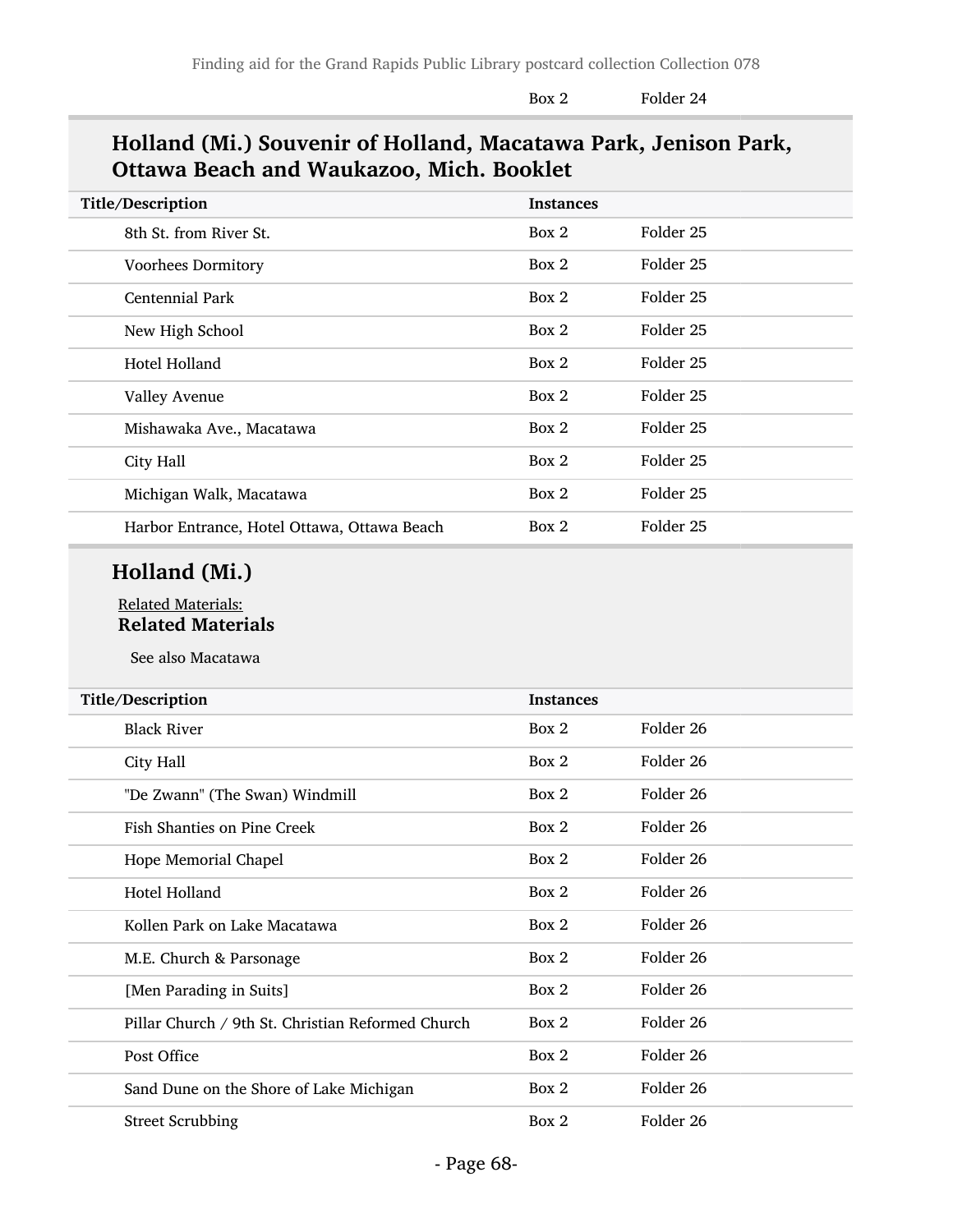Finding aid for the Grand Rapids Public Library postcard collection Collection 078

| Van Raalte Ave. School        | Box 2 | Folder 26 |
|-------------------------------|-------|-----------|
| Waukazoo Inn (Holland, Mich.) | Box 4 | Folder 24 |
| Woman's Literary Club         | Box 2 | Folder 26 |

## Holland Home, Grand Rapids, Mich.

| Title/Description                    | <b>Instances</b> |             |
|--------------------------------------|------------------|-------------|
| A6623. Rotograph Co., N.W. 2004.021D | Box 2            | Folder 26.1 |

## Home Coming

### Related Materials: Related Materials

See under Grand Rapids Homecoming

## Home for Children

Related Materials: Related Materials

See D.A. Blodgett Home for Children

# Horses – Transportation

Related Materials: Related Materials

See A. Sanford store

## Honor

| Title/Description | Instances |           |
|-------------------|-----------|-----------|
| Postcard, Honor.  | Box 3.5   | Folder 96 |

## Hotel Browning

| Title/Description                                                               | <b>Instances</b> |                 |
|---------------------------------------------------------------------------------|------------------|-----------------|
| Hotel Browning, Sheldon Ave. and Oakes St. (completed<br>Apr. 1917). [1992.005] | Box 2            | Folder<br>26.25 |

## (New) Hotel Mertens

| <b>Title/Description</b>                        | <b>Instances</b> |             |
|-------------------------------------------------|------------------|-------------|
| Nationwide Specialty Co.) [2001.075, 12/6/2001] | Box 2            | Folder 26.5 |
| "Mertens Hotel" #500, Canaan [1992.005]         | Box 2            | Folder 26.5 |
| Heyboer #299) [2001.075, 12/6/2001]             | Box 2            | Folder 26.7 |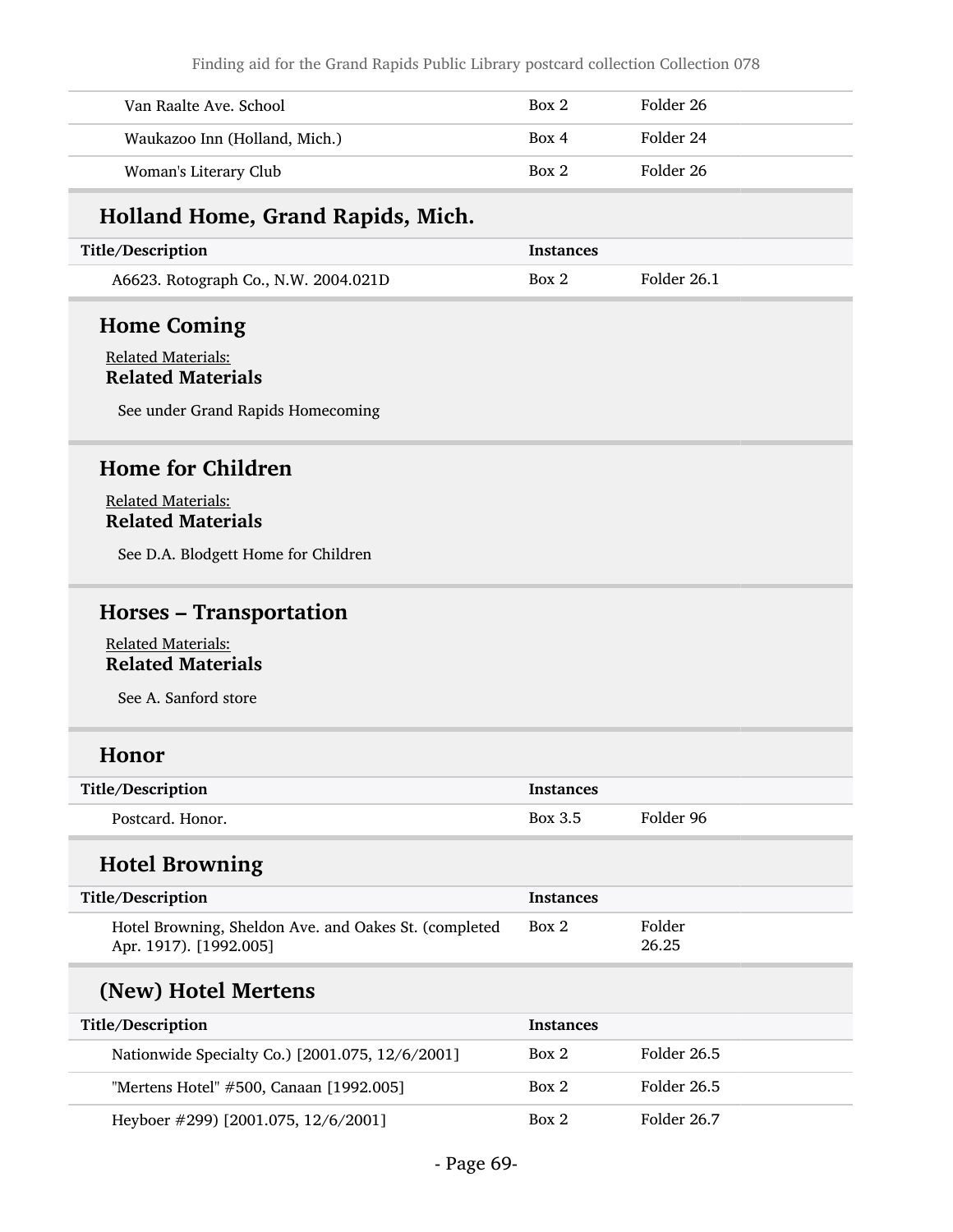## Hotel Ottawa

### Related Materials: Related Materials

See also Ottawa Beach

| Title/Description                                                                                                                                                                                                                                        | <b>Instances</b> |                      |
|----------------------------------------------------------------------------------------------------------------------------------------------------------------------------------------------------------------------------------------------------------|------------------|----------------------|
| Postcard. Hotel Ottawa                                                                                                                                                                                                                                   | Box 2            | Folder 27            |
| <b>Hotel Rowe</b>                                                                                                                                                                                                                                        |                  |                      |
| Title/Description                                                                                                                                                                                                                                        | <b>Instances</b> |                      |
| 1. #403 Heyboer, Message Apr. 1931, 1992.005                                                                                                                                                                                                             | Box 2            | Folder 28            |
| 2. #403 Heyboer. Message, but no postal mark.<br>2009.071                                                                                                                                                                                                | Box 2            | Folder <sub>28</sub> |
| 3. "Sunday in G.R." "Seven Blocks from Union Station"<br>Heyboer, 1968.00x                                                                                                                                                                               | Box 2            | Folder <sub>28</sub> |
| 4. Dexter 303-D-17. Has date stamp. Dec. 25, 1951. Has<br>a view which includes a portion of the Earl Hotel at 154<br>Michigan, across Monroe St. from the Rowe. View is<br>west on Michigan showing the tower of the Grand Trunk<br>Station. 2001.075B  | Box 2            | Folder <sub>28</sub> |
| 5. #320 Heyboer, Has same image as in item 3. above.<br>2000.102                                                                                                                                                                                         | Box 2            | Folder 28            |
| 6. #16 or #64100, Wayne Calendar & Novelty. Shows a<br>portion of the Grand Trunk Station, w/o the tower, on<br>Michigan left, and a portion of the building just beyond<br>the hotel on the left side of Monroe, moving North.<br>2001.075B, 12/6/2001] | Box 2            | Folder 28            |
| 7. Wayne Paper Box & Prtg. E-237. Black & White<br>version of the image in 6. above, with a closer crop,<br>showing less of the other buildings in the view.<br>[2002.034]                                                                               | Box 2            | Folder <sub>28</sub> |
| <b>Related Materials:</b><br><b>Related Materials</b>                                                                                                                                                                                                    |                  |                      |

See also Manger Hotel & Olds Manor

# Houseman & Jones Clothing Co.

| Title/Description                                                               | <b>Instances</b> |             |
|---------------------------------------------------------------------------------|------------------|-------------|
| Houseman & Jones Clothing Co.1. Hensen Printing, G.R.<br>[2001.075B, 12/6/2001] | Box 2            | Folder 28.5 |
| Related Materials:                                                              |                  |             |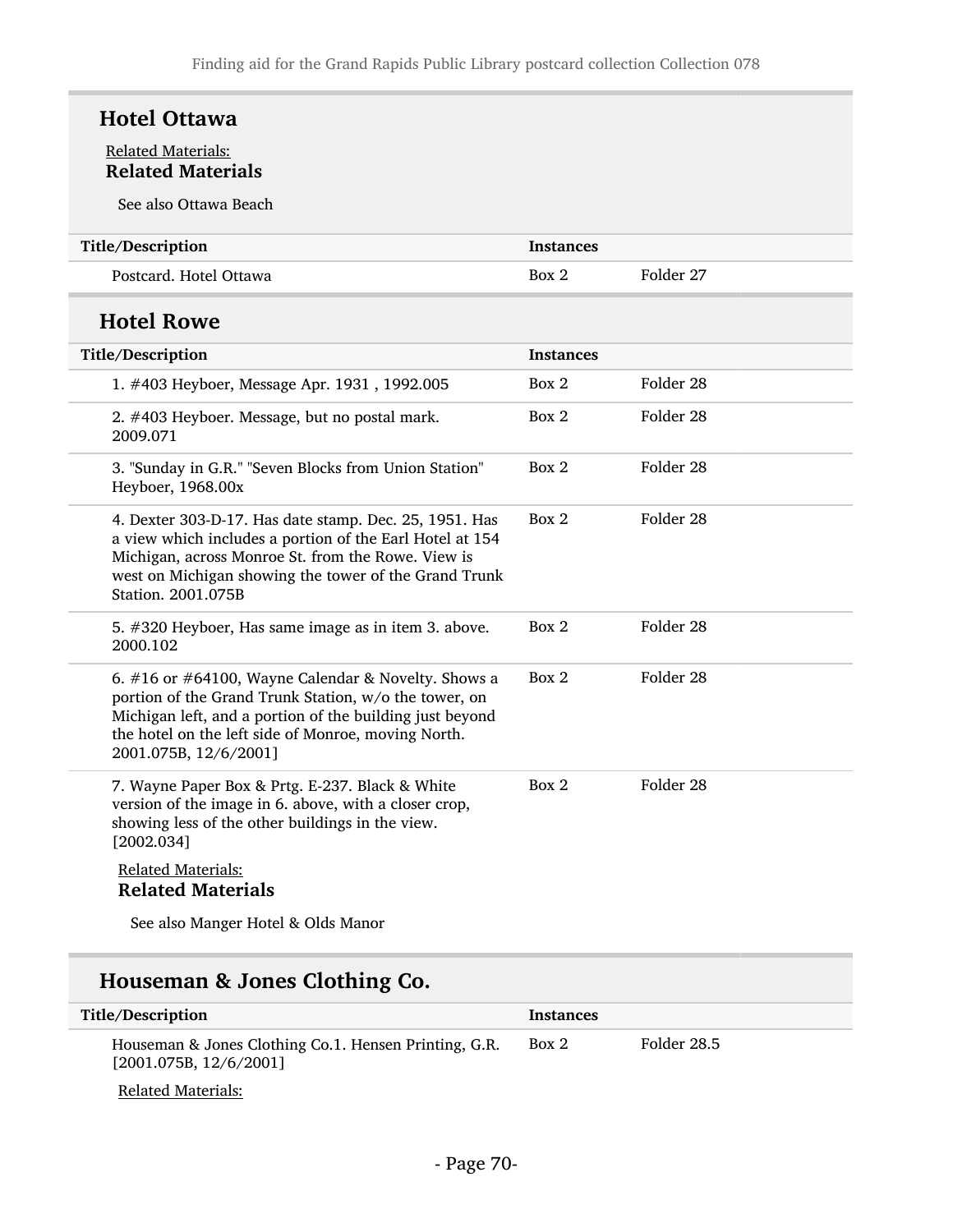See also Monroe Center NW views

## Houses, Unidentified, perhaps Grand Rapids

| Title/Description                                                                                                                | <b>Instances</b> |                 |
|----------------------------------------------------------------------------------------------------------------------------------|------------------|-----------------|
| 1. P2002.053                                                                                                                     | Box 2            | Folder<br>28.75 |
| 2. P2003.105 Possible Heritage Hill or surround. Has a<br>boy standing in the front yard, a rocker on the porch,<br>young trees. | Box 2            | Folder<br>28.75 |

## Howard Johnson's Motor Lodge

#### Related Materials: Related Materials

See Motels

## Subseries I. "I" Subjects

## Ice Jam & Flood

#### Related Materials: Related Materials

See Grand River Views. Ice Jam & Flood, 1907.

## Idlewild, Mi.

| Title/Description                                                                                                                                                                                         | <b>Instances</b> |             |
|-----------------------------------------------------------------------------------------------------------------------------------------------------------------------------------------------------------|------------------|-------------|
| Idlewild, Mi. Detroit-Chicago Boy Scouts, Camp Good<br>Shepherd, Idlewild, Mich. Aug. 12, 1938. Photo postcard<br>showing a large troop of mostly African American boys<br>in a wooden setting. P2008.009 | Box 2            | Folder 28.8 |

## Indian Mounds

#### Related Materials: Related Materials

See Norton Indian Mounds

## International Harvester Company

| Title/Description                                                | Instances |          |
|------------------------------------------------------------------|-----------|----------|
| International Harvester Company. Tow truck Ad card<br>[2001.094] | Box 6     | Folder 1 |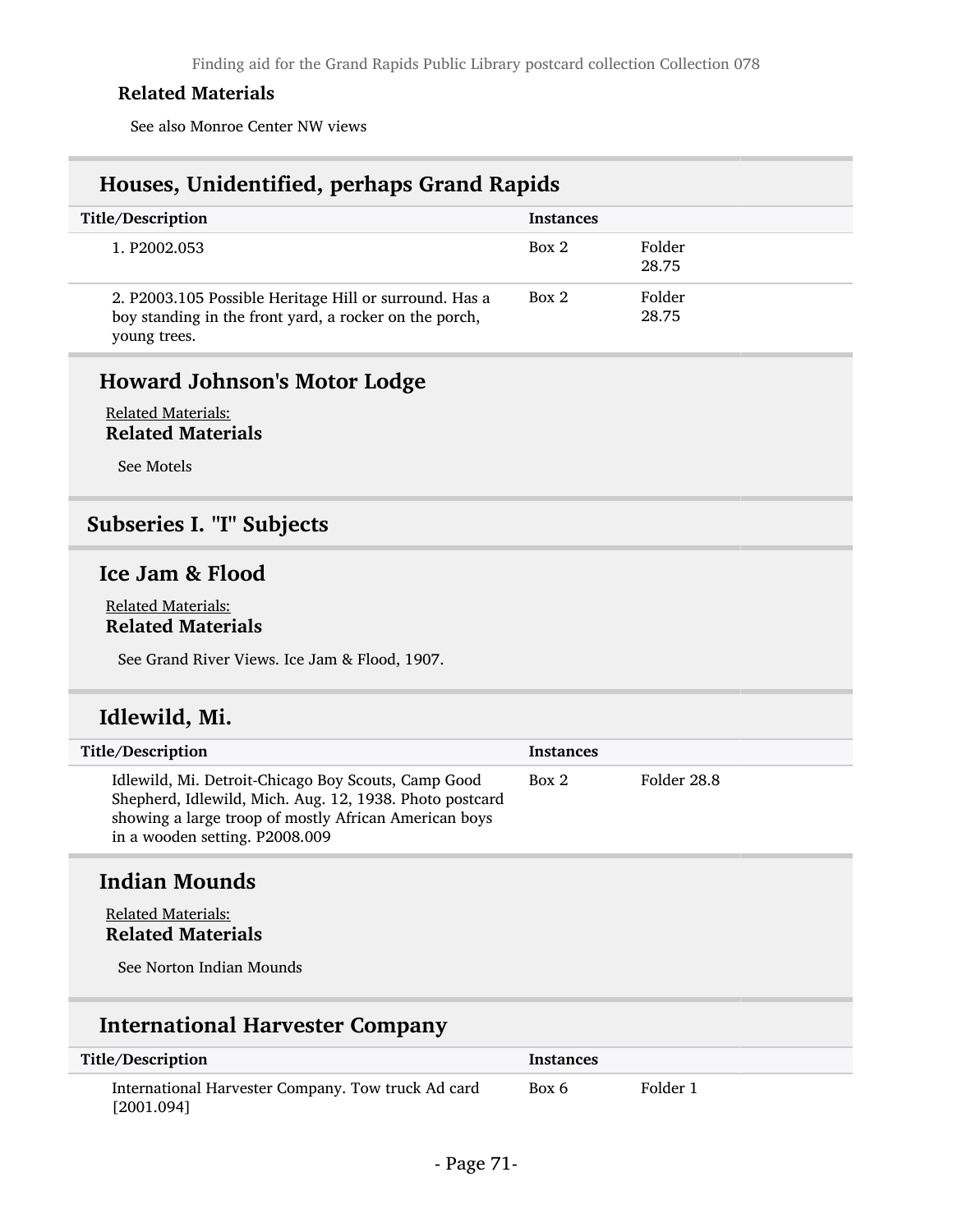| <b>Interurban Bridge</b>                                                 |                  |           |
|--------------------------------------------------------------------------|------------------|-----------|
| Title/Description                                                        | <b>Instances</b> |           |
| Postcard. Interurban Bridge                                              | Box 2            | Folder 29 |
| Ionia (Mich.)                                                            |                  |           |
| Title/Description                                                        | <b>Instances</b> |           |
| Catholic Academy [1998.036]                                              | Box 2            | Folder 30 |
| State Asylum Chapel                                                      | Box 2            | Folder 30 |
| Ionia Ave.                                                               |                  |           |
| <b>Related Materials:</b><br><b>Related Materials</b>                    |                  |           |
| See Herrick Piano Co.                                                    |                  |           |
| <b>Ionia County (Michigan)</b>                                           |                  |           |
| <b>Related Materials:</b>                                                |                  |           |
| <b>Related Materials</b>                                                 |                  |           |
| See White's Covered Bridge                                               |                  |           |
| <b>Ionia Street views</b>                                                |                  |           |
| Title/Description                                                        | <b>Instances</b> |           |
| Looking north from Monroe Street 2001.094. Winchell<br>Scott Co. #AA3102 | Box 6            | Folder 1  |

# Subseries J. "J" Subjects

## James H. Zumberge Library

Related Materials: Related Materials

See Grand Valley State College / Grand Valley State University

## James Bayne Co. (Grand Rapids, Mich.)

| Title/Description                               | Instances |          |
|-------------------------------------------------|-----------|----------|
| Postcard. James Bayne Co. (Grand Rapids, Mich.) | Box 4.5   | Folder 9 |

# Jenison Park

Related Materials: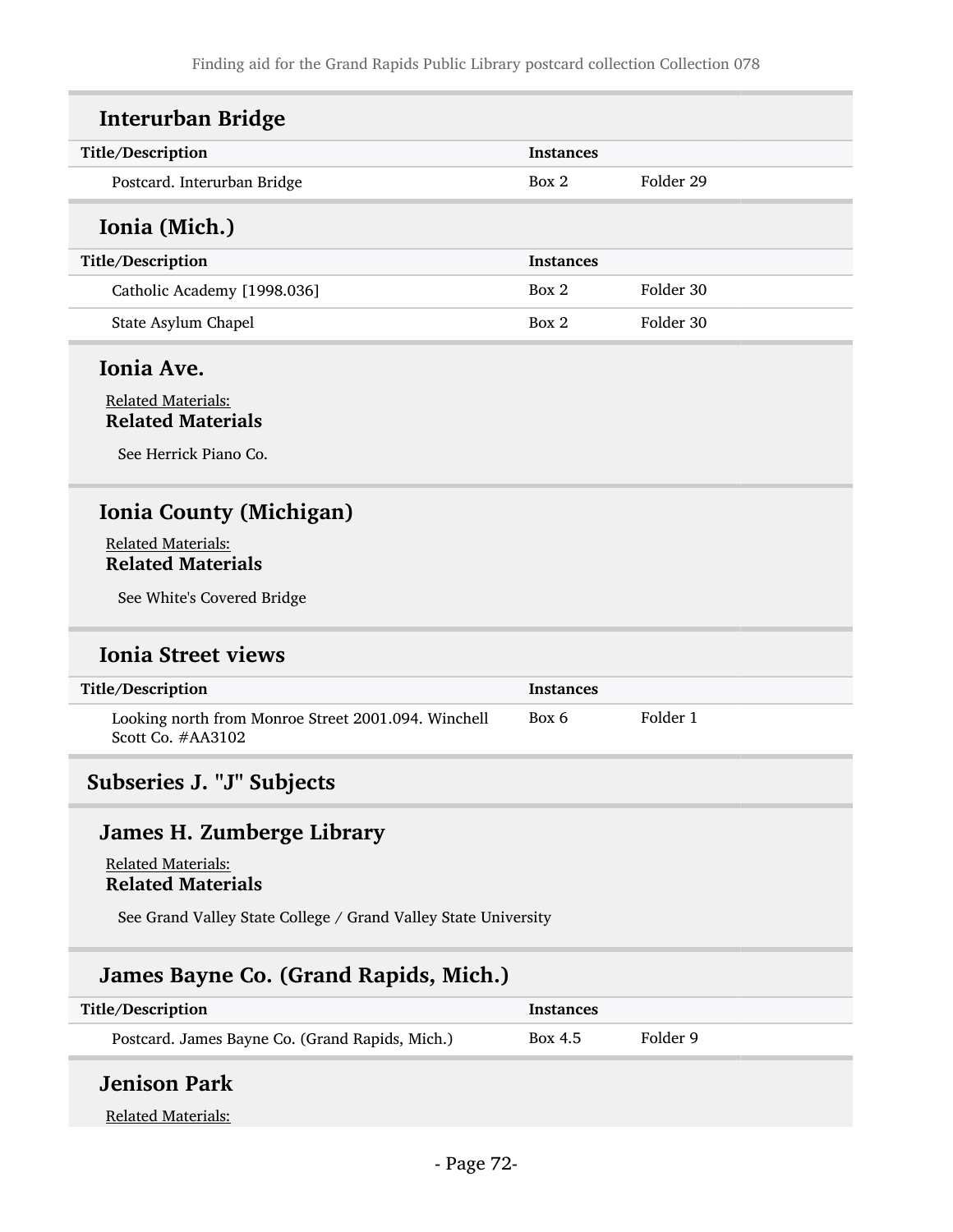See also Ottawa Beach panorama

| Title/Description<br><b>Instances</b>  |  |
|----------------------------------------|--|
| Folder 31<br>Olympia Pavilion<br>Box 2 |  |

# Jennings Co., Perfumers ad card

| Title/Description                                           | <b>Instances</b> |           |
|-------------------------------------------------------------|------------------|-----------|
| Jennings Co., Perfumers ad card. P2000.043 [Haddon<br>Hall] | Box 2            | Folder 32 |
| <b>Jesiek Boat Co.</b>                                      |                  |           |

# Title/Description Instances Docks, Wealthy Ave. [Jesick, sic,] [P1999.040] Box 2 Folder 32.5

### Jim Williams Motor Hotel

| Title/Description                                                          | Instances |           |
|----------------------------------------------------------------------------|-----------|-----------|
| Jim Williams Motor Hotel (3821 Division Ave. SW.)<br>P <sub>2001.008</sub> | Box 2     | Folder 33 |

### Joel Guild House 1833

#### Related Materials: Related Materials

See Grand Rapids Views

### John Ball Park

### John Ball Park. General Views.

| Title/Description                                                      | <b>Instances</b> |           |
|------------------------------------------------------------------------|------------------|-----------|
| John Ball Park from Pavilion West[2010.003]                            | Box 2            | Folder 34 |
| #309 Entrance drive, Heyboer                                           | Box 2            | Folder 34 |
| Drive                                                                  | Box 2            | Folder 34 |
| Driveway, P1999.040.                                                   | Box 2            | Folder 34 |
| Scenic Drive, #IC-H1618, Shaw, Curteich [1992.005]                     | Box 2            | Folder 34 |
| $\#125$ , Boulevard between John Ball and Lincoln<br>Parks. [1992.005] | Box 2            | Folder 34 |
| $#174$ , Drive (w 2 girls on steps), Canaan, P1999.040                 | Box 2            | Folder 34 |
| $\#146$ . View                                                         | Box 2            | Folder 34 |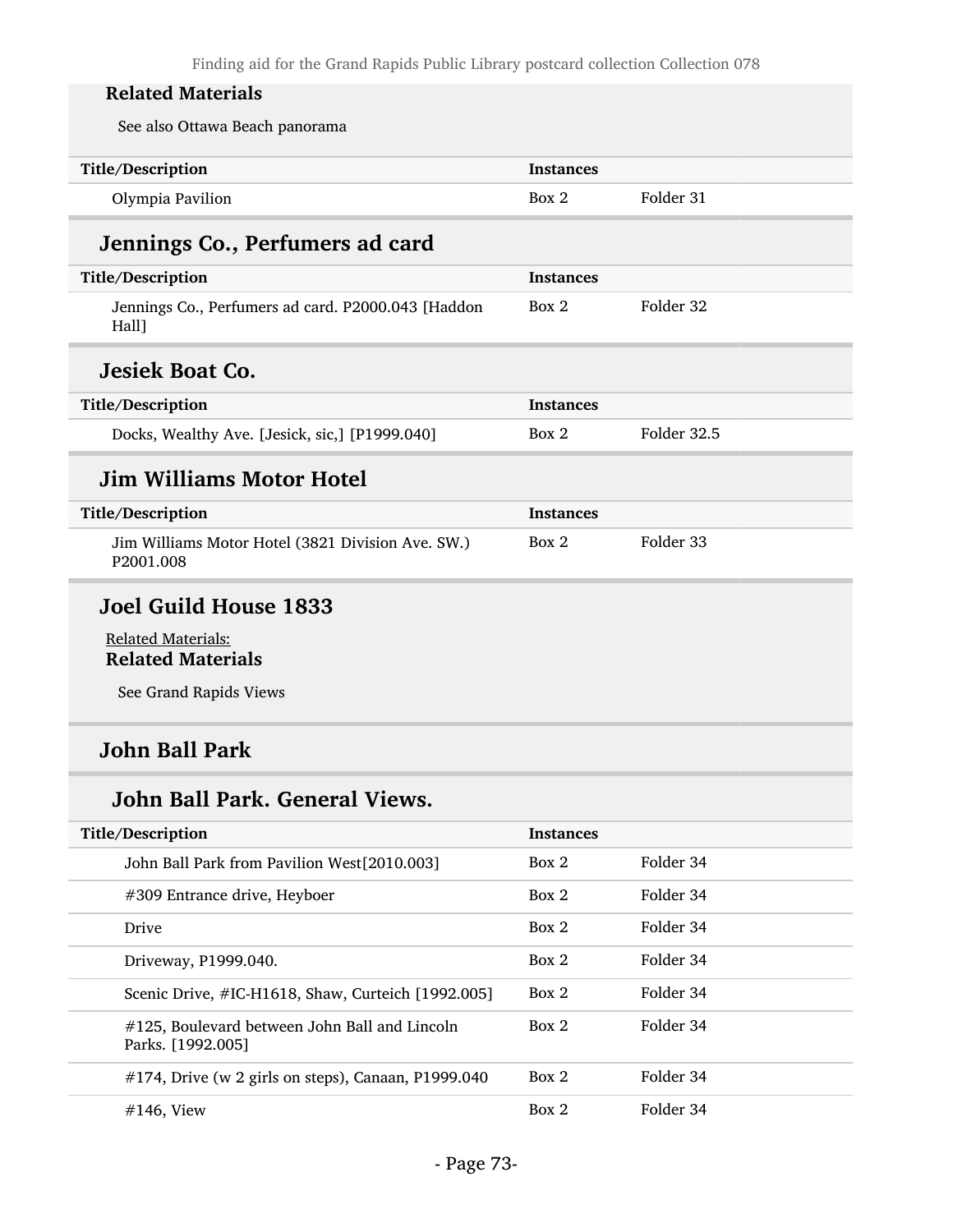| #147, View (Topiary mound w steps?)                                                                                                   | Box 2            | Folder 34       |
|---------------------------------------------------------------------------------------------------------------------------------------|------------------|-----------------|
| #159, Scene, Canaan, P1999.040.                                                                                                       | Box 2            | Folder 34       |
| #7541, View, Detroit Publ. Co.                                                                                                        | Box 2            | Folder 34       |
| #G6640, c. 1906 by Rotograph Co.                                                                                                      | Box 2            | Folder 34       |
| Greetings from Grand Rapids, Mich. Scenes from John<br><b>Ball Park</b>                                                               | Box 2            | Folder 34       |
| Scene, Winchell-Scott Co.                                                                                                             | Box 2            | Folder 34       |
| JBP, Knox, Gift of K.R. Young, 1968.00x                                                                                               | Box 2            | Folder 34       |
| Winter's Artistry, Camera Shop?, 1932                                                                                                 | Box 2            | Folder 34       |
| JBP, Boston Store. Raphael Tuck & Sons' Post Card<br>Series # 2085, Art Publishers to Their Majesties the<br>King and Queen. 1994.033 | Box 2            | Folder 34       |
| Main Drive, Hugh Leighton Co. [1992.005]                                                                                              | Box 2            | Folder 34       |
| Crowd at JBP                                                                                                                          | Box 2            | Folder 34       |
| [Crowd at JPB] Canaan, P1999.040                                                                                                      | Box 2            | Folder 34       |
| $\#126$ , JPB (2, 1 is 1990.014)                                                                                                      | Box 2            | Folder 34       |
| #9432, Bosselman & Co. [same view as $#126$ , w<br>better coloring. 1992.005]                                                         | Box 2            | Folder 34       |
| #1009, Canaan [Vista, 1992.005]                                                                                                       | Box 2            | Folder 34       |
| #1661, Views, Curt Teich & Co. [1992.005]                                                                                             | Box 2            | Folder 34       |
| #1132, Pearson-Ullberg Co., Minneapolis [1992.005]                                                                                    | Box 2            | Folder 34       |
| Hill side, Bosselman [1992.005]                                                                                                       | Box 2            | Folder 34       |
| Popular Scene, #29, Shaw [1992.005]                                                                                                   | Box 2            | Folder 34       |
| #9420, View from JPB, Bosselman [Vista to East?,<br>1992.005]                                                                         | Box 2            | Folder 34       |
| Z-29 [Vista to East?, 1992.005]                                                                                                       | Box 2            | Folder 34       |
| Addition (3 of same) 9418 Addition to John Ball Park.<br>6/14/2001                                                                    | Box 2            | Folder 34.1     |
| Children's Zoo. Water Wonderland GR-9 Pet Haven.<br>P2009.042                                                                         | Box 2            | Folder<br>34.15 |
| <b>Conservatory / Greenhouse</b>                                                                                                      |                  |                 |
| Title/Description                                                                                                                     | <b>Instances</b> |                 |
| P1999.040                                                                                                                             | Box 2            | Folder 34.2     |
| #105, Knox, [P1994.040]                                                                                                               | Box 2            | Folder 34.2     |
| Knox, 1990.014                                                                                                                        | Box 2            | Folder 34.2     |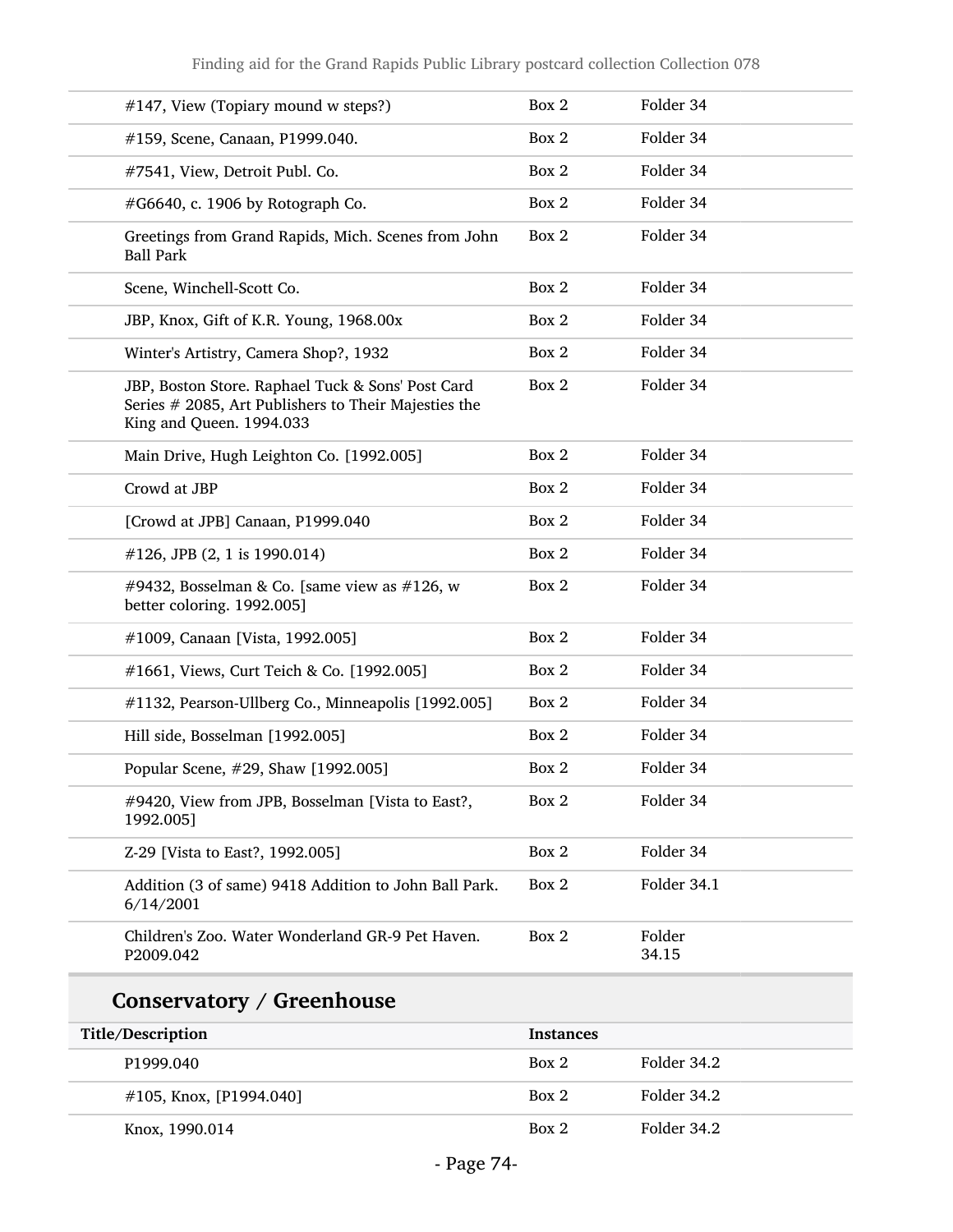Finding aid for the Grand Rapids Public Library postcard collection Collection 078

| Conservatory. K.R. Young gift, 1968.00x                                                   | Box 2            | Folder 34.2 |
|-------------------------------------------------------------------------------------------|------------------|-------------|
| #123, Greenhouse, Canaan [1992.005]                                                       | Box 2            | Folder 34.2 |
| #604, Lambooy, "Very few resorts where they resort<br>to anything as good as a John Ball" | Box 2            | Folder 34.2 |
| #1801, MacFarlane, Bird's eye                                                             | Box 2            | Folder 34.2 |
|                                                                                           |                  |             |
| Clock, Floral                                                                             |                  |             |
| Title/Description                                                                         | <b>Instances</b> |             |
| No. 1318G. Owens Bros. Sepia colored                                                      | Box 2            | Folder 34.3 |
| Bosselman & Co. Floral Clock, John Ball Park                                              | Box 2            | Folder 34.3 |

# Entrance & Spanish War Trophy cannon

| Title/Description                                                       | <b>Instances</b> |             |
|-------------------------------------------------------------------------|------------------|-------------|
| 309. Heyboer. Entrance                                                  | Box 2            | Folder 34.4 |
| 7540. Detroit Photographic Co. [Bird's eye view of<br>larger park area] | Box 2            | Folder 34.4 |
| No. 2036. Rochester News Comp.                                          | Box 2            | Folder 34.4 |
| G6637 Rotograph Co., c.1905. Color "Michigan", John<br>Ball Park        | Box 2            | Folder 34.4 |
| A6637 Rotograph Co., c.1905. b/w                                        | Box 2            | Folder 34.4 |
| Import Post Card Co., Indianapolis. Spanish War<br>Trophy               | Box 2            | Folder 34.4 |
| Tom Jones, "Glace"  Entrance to John Ball Park. b/w<br>P1999.040?       | Box 2            | Folder 34.4 |
| 121. John Ball Park Entrance "spanish War Trophy"                       | Box 2            | Folder 34.4 |

### Fountain

#### Related Materials: Related Materials

See also: A.A. & Lucille Johnson set

| Title/Description                          | <b>Instances</b> |             |
|--------------------------------------------|------------------|-------------|
| $\#105$ , Knox [P1999.040]                 | Box 2            | Folder 34.5 |
| $#109$ , Canaan                            | Box 2            | Folder 34.5 |
| #313, Heyboer, Fountain & Part view of Zoo | Box 2            | Folder 34.5 |
| Rustic Fountain, Knox $[1990.014 + other]$ | Box 2            | Folder 34.5 |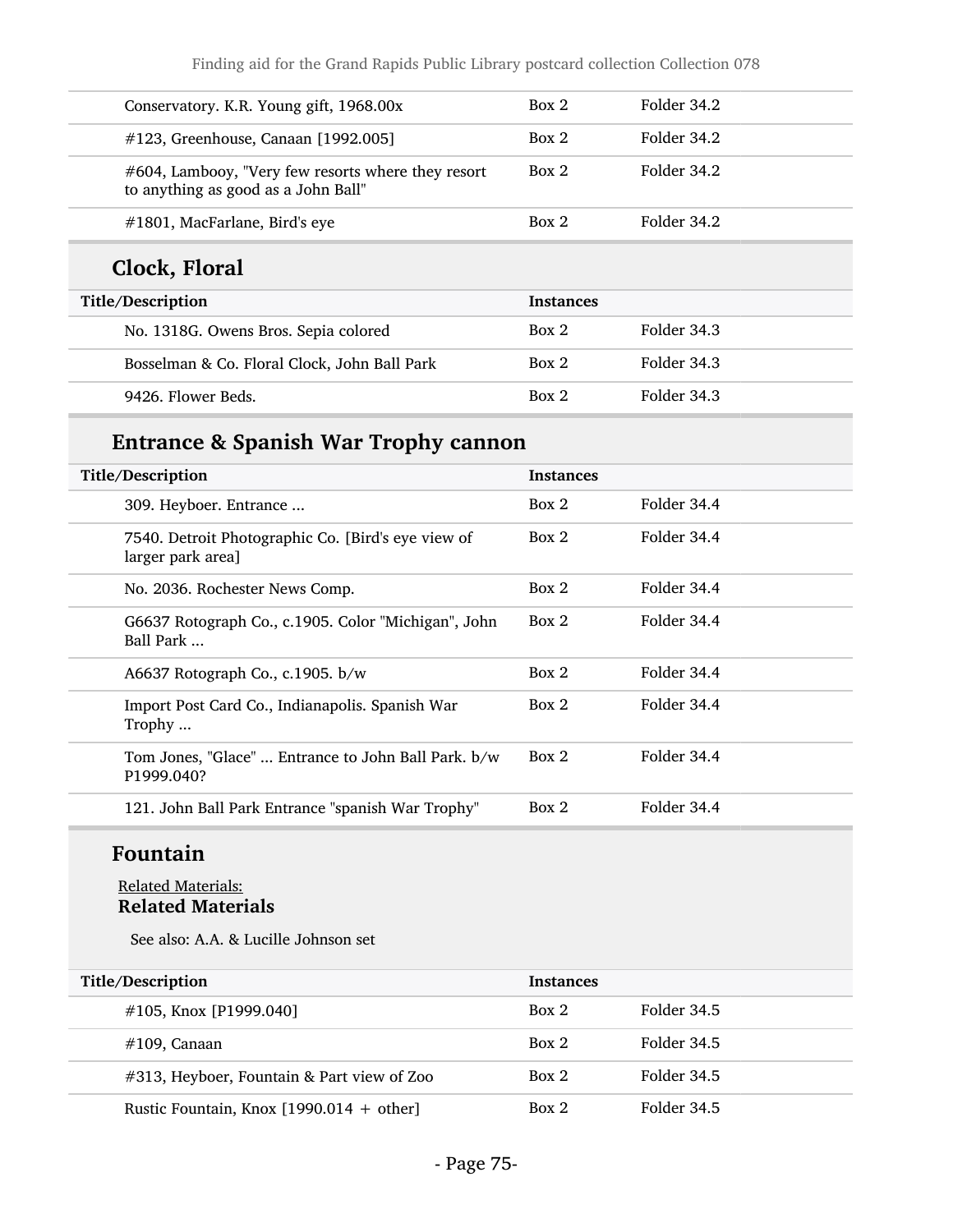Finding aid for the Grand Rapids Public Library postcard collection Collection 078

| 3A-H1417, Ornamental Fountain, Shaw                             | Box 2            | Folder 34.5 |
|-----------------------------------------------------------------|------------------|-------------|
| #5688, Hazeltine & Perkins Drug Co.                             | Box 2            | Folder 34.5 |
| <b>Glenwood Dr., The Forks</b>                                  |                  |             |
| Title/Description                                               | <b>Instances</b> |             |
| 124, The Forks, Glenwood Drive, Canaan. 2001.019.3              | Box 2            | Folder 34.6 |
| 243, On Glenwood Dr., Canaan. 2001.019.2                        | Box 2            | Folder 34.6 |
| 117. Beautiful Glenwood Dr. Canaan. 1998.073.2                  | Box 2            | Folder 34.6 |
| 267. Glenwood Drive. Canaan. To "Mr. Geo. Graves "              | Box 2            | Folder 34.6 |
| <b>The Grotto</b>                                               |                  |             |
| Title/Description                                               | <b>Instances</b> |             |
| Drinking Grotto, Canaan                                         | Box 2            | Folder 34.7 |
| #311, Heyboer, "One of the Many Drinking Grottos"               | Box 2            | Folder 34.7 |
| Grotto & Spring, Knox                                           | Box 2            | Folder 34.7 |
| Hazeltine & Perkins Drug Co., #5686.                            | Box 2            | Folder 34.7 |
| #1014, Knox, "A Grotto" [1992.005]                              | Box 2            | Folder 34.7 |
| #1016, Canaan, "A Grotto"                                       | Box 2            | Folder 34.7 |
| G6638, Rotograph Co., c. 1905,                                  | Box 2            | Folder 34.7 |
| Bird's eye, Knox, P1999.040 & 1992.005, w different<br>coloring | Box 2            | Folder 34.7 |
| Bluish coloring, w man standing inside right,<br>1992.005       | Box 2            | Folder 34.7 |
| "John Ball Park" on hillside                                    |                  |             |
| Title/Description                                               | <b>Instances</b> |             |
| #148 View In John Ball, Canaan, P19999.040                      | Box 2            | Folder 34.8 |
| Scene, John Ball Park, Brown edge, P19999.040                   | Box 2            | Folder 34.8 |
| #9421, Canaan                                                   | Box 2            | Folder 34.8 |
| #1021, Canaan, 1908                                             | Box 2            | Folder 34.8 |
| Lake / Pond                                                     |                  |             |
| Title/Description                                               | <b>Instances</b> |             |
| 6935, Lagoon, Acmegraph Co. [P1999.040]                         | Box 2            | Folder 34.9 |
| #149, Canaan                                                    | Box 2            | Folder 34.9 |
|                                                                 |                  |             |

#202, Artificial Lake, Canaan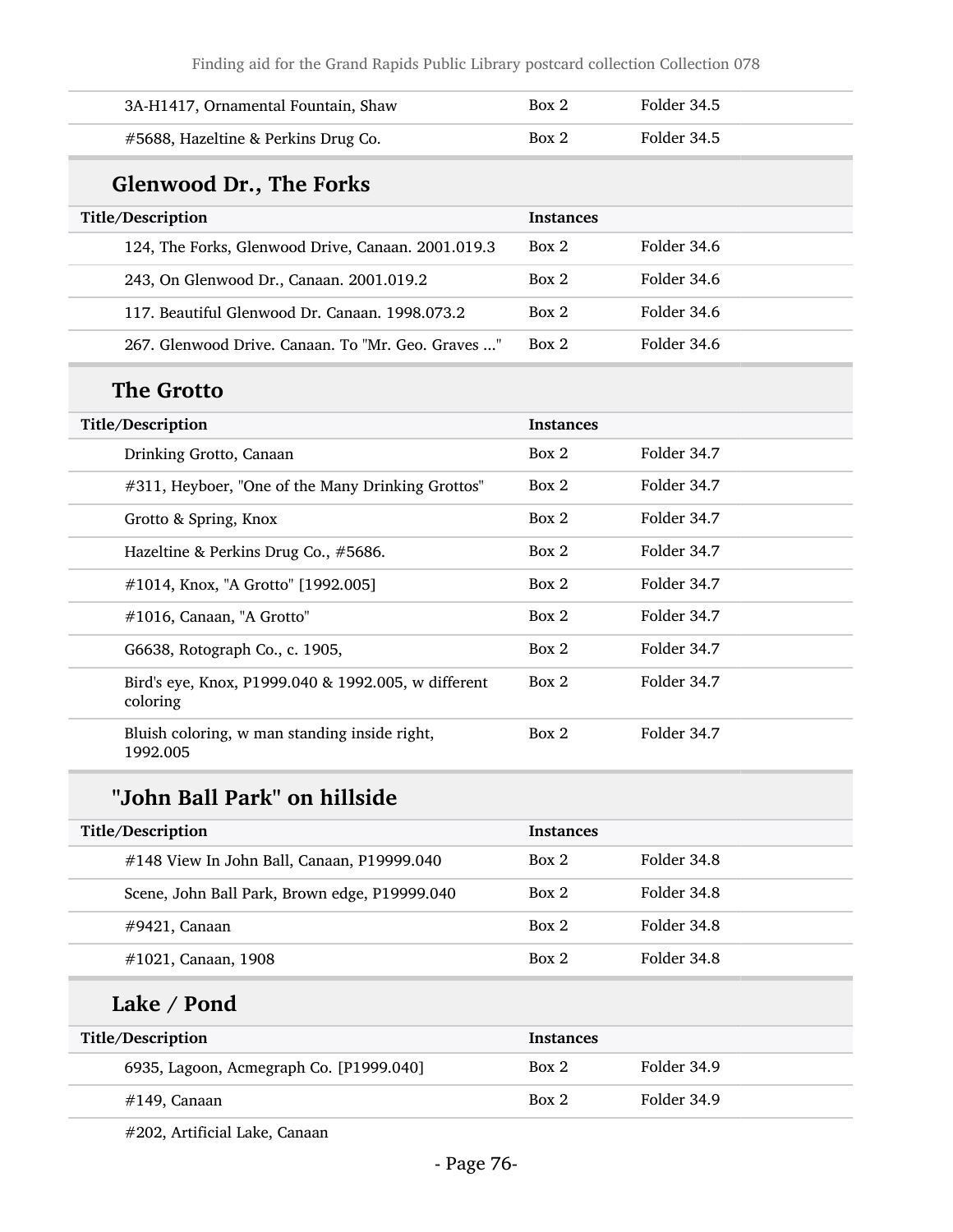|                                          | Box 2 | Folder 34.9 |
|------------------------------------------|-------|-------------|
| $\#166$ , Scene [1990.014]               | Box 2 | Folder 34.9 |
| [Pinkish tinge w island?, P1999.040]     | Box 2 | Folder 34.9 |
| Scene, Canaan, K.R. Young gift, 1968.00x | Box 2 | Folder 34.9 |
| Lake, Knox [seated figure w ducks]       | Box 2 | Folder 34.9 |
| Lake [b/w, seated figure w ducks]        | Box 2 | Folder 34.9 |
| Pond [seated figure w ducks, 1990.014]   | Box 2 | Folder 34.9 |
| Water Fowl Pond, Camera Shop?            | Box 2 | Folder 34.9 |
| 9431. Fish Pond, Bosselman [P1999.040]   | Box 2 | Folder 34.9 |
| 3A-H1413, Duck Pond, Shaw [1992.005]     | Box 2 | Folder 34.9 |

# Pavilion

| Title/Description                       | <b>Instances</b> |             |
|-----------------------------------------|------------------|-------------|
| $#183$ , Canaan                         | Box 2            | Folder 34.1 |
| $\#6940$ , Knox                         | Box 2            | Folder 34.1 |
| #6941, Boulevard, Knox                  | Box 2            | Folder 34.1 |
| P67253                                  | Box 2            | Folder 34.1 |
| #255, Canaan [1992.005]                 | Box 2            | Folder 34.1 |
| #255 different view, Heyboer [1992.005] | Box 2            | Folder 34.1 |
| #67286, [1992.005]                      | Box 2            | Folder 34.1 |

# Rustic Bridge

| Title/Description                                                                                                    | <b>Instances</b> |                 |
|----------------------------------------------------------------------------------------------------------------------|------------------|-----------------|
| Ponds & rustic Bridge, Hugh Leighton, K.R. Young.<br>Message. Jun, 1911. 1968.00x                                    | Box 2            | Folder<br>34.11 |
| #310, Weeping Willow & Rustic Bridge, Heyboer                                                                        | Box 2            | Folder<br>34.11 |
| $\#100$ . Heyboer 28002. Unused. Weeping Willow and<br>Rustic Bridge  Dupl. Of image above. 2009.071                 | Box 2            | Folder<br>34.11 |
| #1310G, Owens Bros., Hillson Co., Boston. [Sepia<br>colored view of bridge in zoo area?] Message, no<br>postal mark. | Box 2            | Folder<br>34.11 |
| Rustic Bridge, Camera Shop. 1932. b/w Photo<br>postcard.                                                             | Box 2            | Folder<br>34.11 |
|                                                                                                                      |                  |                 |

Import Post Card Co. [Winter scene, P1999.040]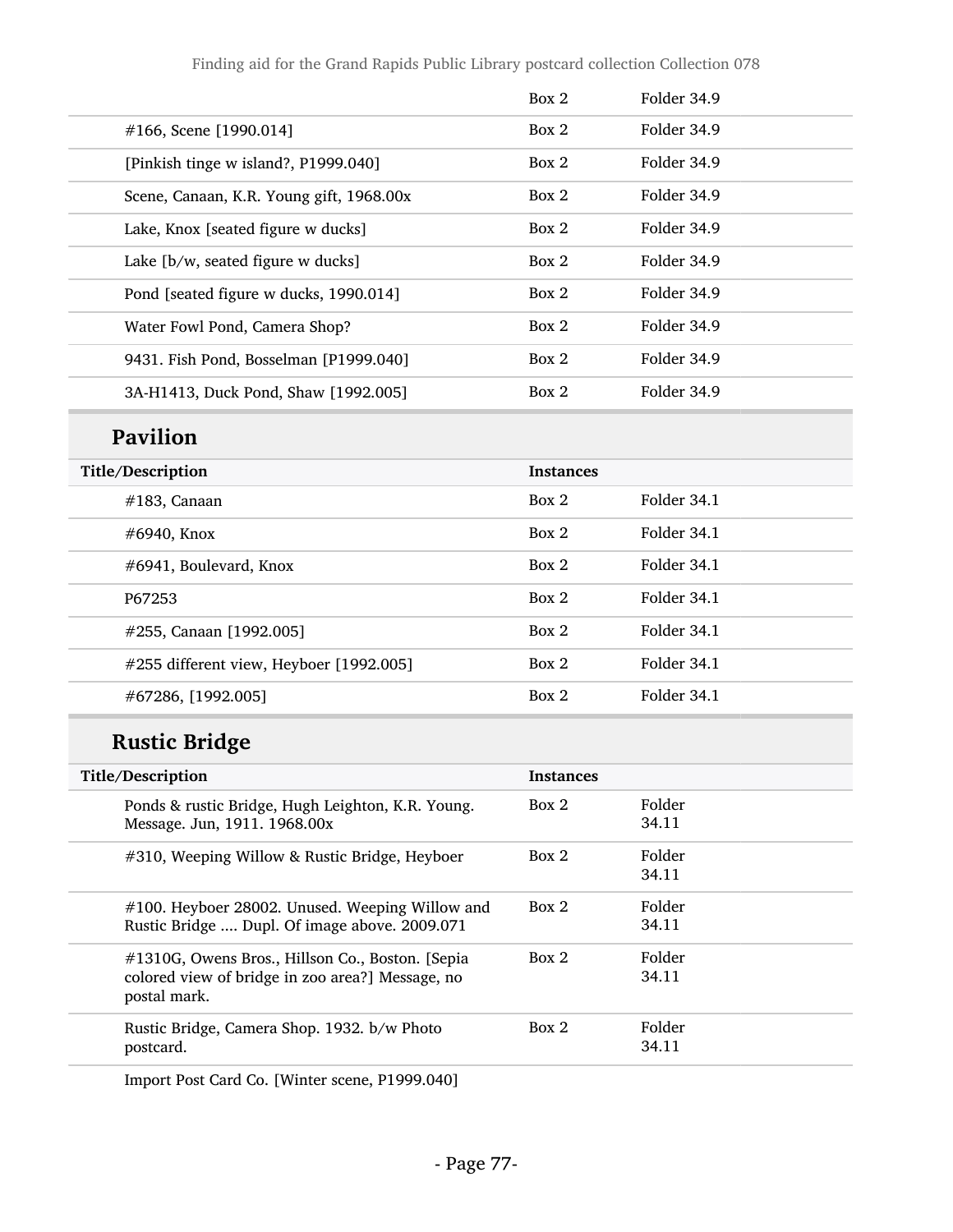|                                                                | Box 2 | Folder<br>34.11 |  |
|----------------------------------------------------------------|-------|-----------------|--|
| 07 4257 Schmidt, GR. b/w photo postcard. Unused.<br>[1992.005] | Box 2 | Folder<br>34.11 |  |

### John Ball Statue

| Title/Description              | <b>Instances</b> |                 |
|--------------------------------|------------------|-----------------|
| Mich. Card Co. [2001.019E]     | Box 2            | Folder<br>34.12 |
| Water Wonderland Card Co. GR-1 | Box 2            | Folder<br>34.12 |

### Zoo

#### Related Materials: Related Materials

See also JBP "Fountain" section for Zoo area images.

| Title/Description                                                                                                                                                                                                                         | <b>Instances</b> |                 |
|-------------------------------------------------------------------------------------------------------------------------------------------------------------------------------------------------------------------------------------------|------------------|-----------------|
| Water Wonderland Card Co. GR-13 (2, 1 is 2001.019D,<br>7/2/2001                                                                                                                                                                           | Box 2            | Folder<br>34.13 |
| #9427, Bosselman. Animal Cages                                                                                                                                                                                                            | Box 2            | Folder<br>34.13 |
| "Billy"                                                                                                                                                                                                                                   | Box 2            | Folder<br>34.13 |
| $\#6900$ , Bear Cage                                                                                                                                                                                                                      | Box 2            | Folder<br>34.13 |
| #1018, Canaan, Animal cages                                                                                                                                                                                                               | Box 2            | Folder<br>34.13 |
| Animal & Bird Cages, Canaan [1992.005]                                                                                                                                                                                                    | Box 2            | Folder<br>34.13 |
| Children's Zoo, Curteichcolor, Gemco, GR-6. [Train]                                                                                                                                                                                       | Box 2            | Folder<br>34.13 |
| Heyboer 28020. Unused. The Zoo, John Ball Park,<br>Grand Rapids, Mich. 312. Shows a group of people at<br>the cage left, near a small hut, and a single figure at<br>the cage right, with stones on the hillside lower right.<br>2009.071 | Box 2            | Folder<br>34.13 |

### Deer Park

| Title/Description                                                                                         | <b>Instances</b> |                 |  |
|-----------------------------------------------------------------------------------------------------------|------------------|-----------------|--|
| 215. Deer Park, John Ball Park. Canaan.<br>"R-25930" [9/22/2001, 1999.040] 1912 Message to<br>Emily Peck. | Box 2            | Folder<br>34.14 |  |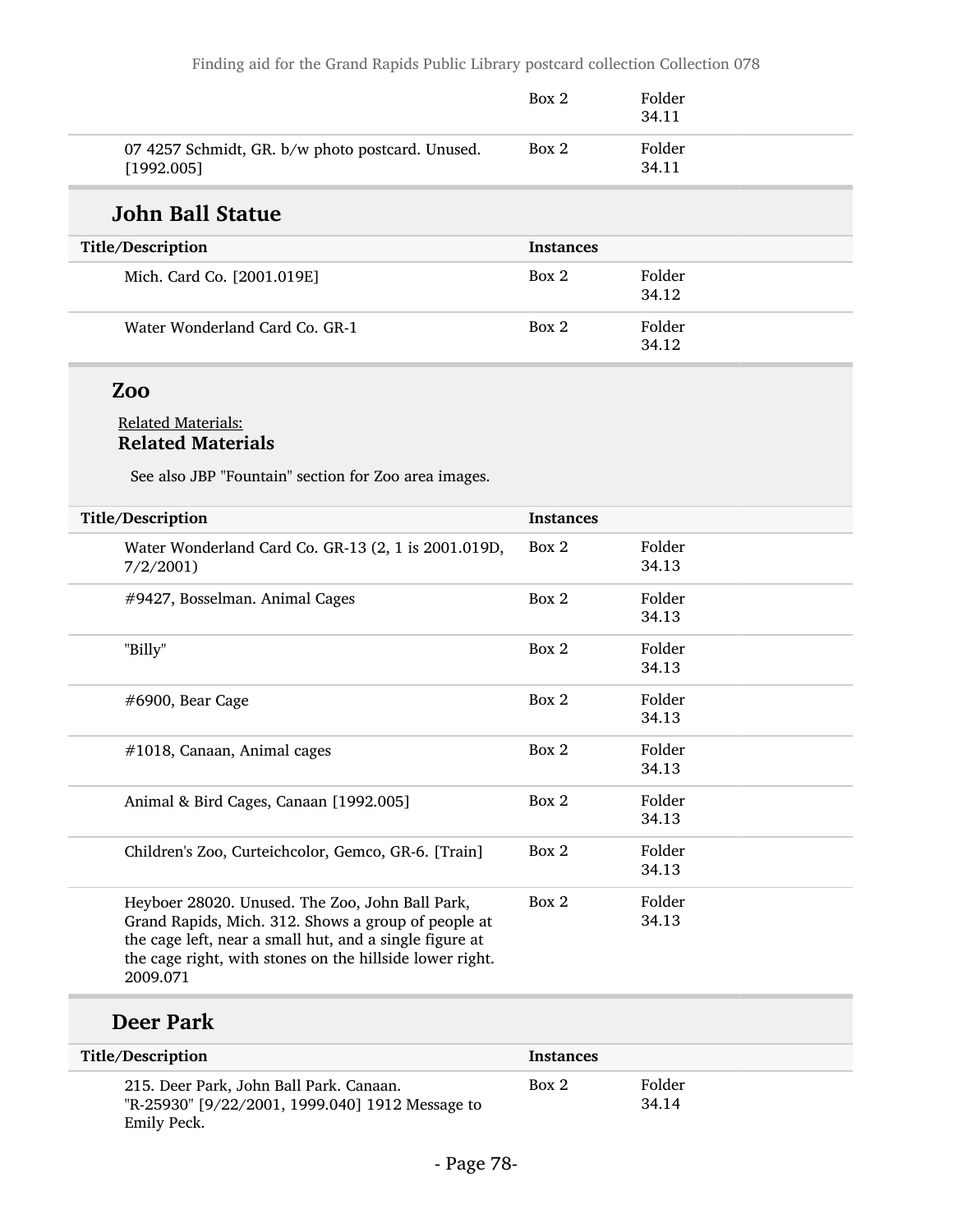| <b>Rustic Stairs</b>                                           |                  |                     |
|----------------------------------------------------------------|------------------|---------------------|
| Title/Description                                              | <b>Instances</b> |                     |
| Rustic Stairs216, Canaan. 2007.004.023                         | Box 2            | Folder<br>34.15     |
| John Ball Park. Panoramic Views. Oversized.                    |                  |                     |
| <b>Related Materials:</b><br><b>Related Materials</b>          |                  |                     |
| See also Lake Michigan Dr. Jumbo postcard See also Post Folder |                  |                     |
| Title/Description                                              | <b>Instances</b> |                     |
| Postcards. Panoramic Views                                     | Box 4            | Folder <sub>3</sub> |
| John Ball Park, View from Glenwood Road                        |                  |                     |
| Title/Description                                              | <b>Instances</b> |                     |
| Winchell Scott Co., #AA3111 [2001.098]                         | Box 6            | Folder 3            |
| A.A. & Lucille Johnson set [1998.008.1-5]                      |                  |                     |
| Title/Description                                              | <b>Instances</b> |                     |
| Antoine Campau Park                                            | Box 2            | Folder 35           |
| Canal St. looking S. from Bridge St.                           | Box 2            | Folder 35           |
| City Hall (1888)                                               | Box 2            | Folder 35           |
| Fountain St. Baptist church                                    | Box 2            | Folder 35           |
| John Ball Park "Fountain"                                      | Box 2            | Folder 35           |
| C.J. Johnson Cigar Co.                                         |                  |                     |
| Title/Description                                              | <b>Instances</b> |                     |
| Publ by Will P. Canaan Co. [2001.094]                          | Box 6            | Folder 1            |
| G.J. Johnson Cigar Co.                                         |                  |                     |
| <b>Related Materials:</b>                                      |                  |                     |
| <b>Related Materials</b>                                       |                  |                     |
| See also Post Folder                                           |                  |                     |
| Subseries K. "K" Subjects                                      |                  |                     |
| Kalamazoo (Mich.)                                              |                  |                     |

Title/Description Instances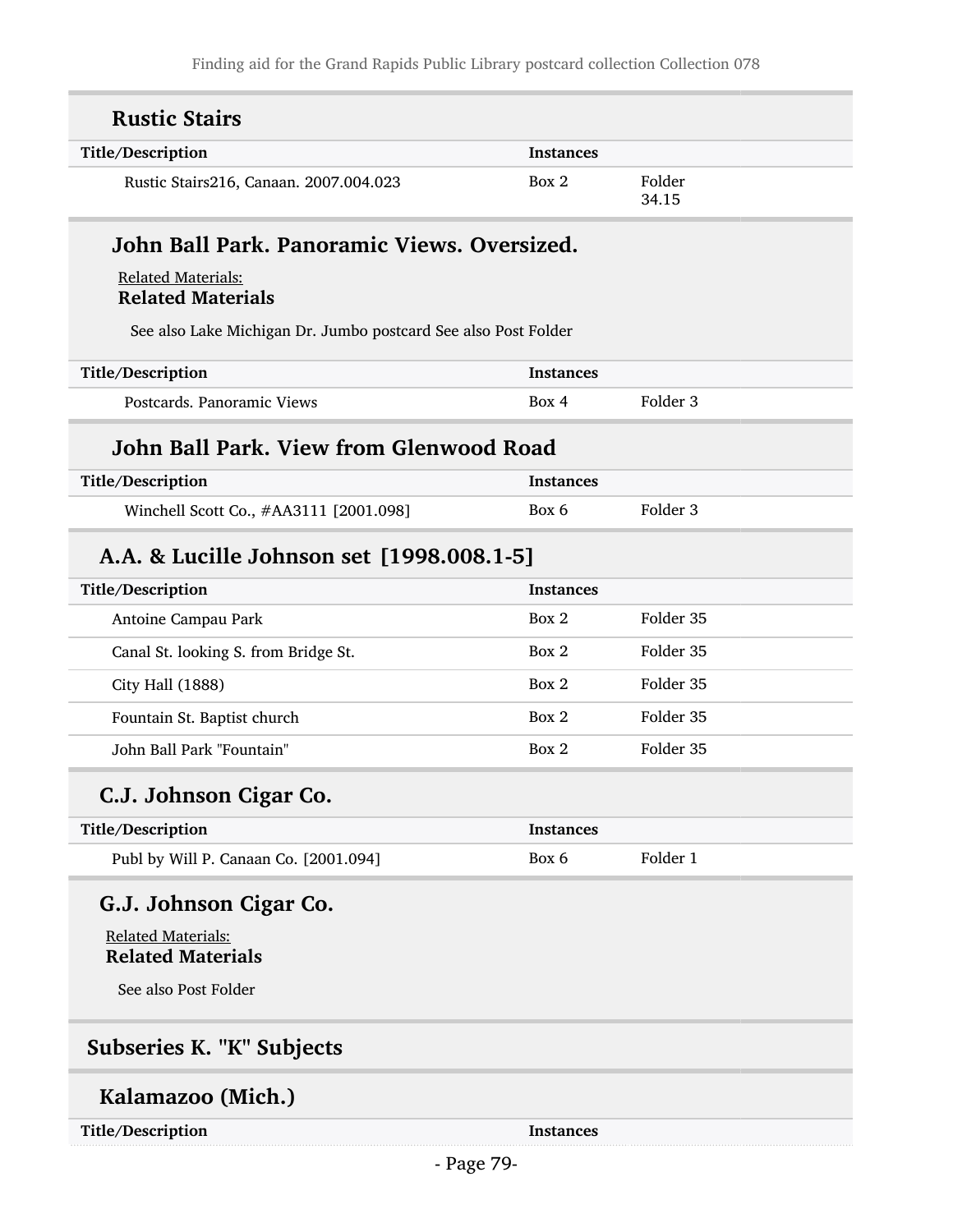| Postcard. Kalamazoo (Mich.)                                                                                                                                                                                      | Box 4.5          | Folder 10   |
|------------------------------------------------------------------------------------------------------------------------------------------------------------------------------------------------------------------|------------------|-------------|
| Kalkaska (Mich.)                                                                                                                                                                                                 |                  |             |
| Title/Description                                                                                                                                                                                                | <b>Instances</b> |             |
| Postcard Kalkaska (Mich.)                                                                                                                                                                                        | Box 4.5          | Folder 4    |
| Kendall School of Design P2002.047                                                                                                                                                                               |                  |             |
| Title/Description                                                                                                                                                                                                | <b>Instances</b> |             |
| Postcard. Kendall School of Design P2002.047                                                                                                                                                                     | Box 2            | Folder 35.5 |
| <b>Kent Country Club</b>                                                                                                                                                                                         |                  |             |
| <b>Related Materials:</b><br><b>Related Materials</b>                                                                                                                                                            |                  |             |
| See also Mr. Rover series                                                                                                                                                                                        |                  |             |
| Title/Description                                                                                                                                                                                                | <b>Instances</b> |             |
| #222 damaged at left edge                                                                                                                                                                                        | Box 2            | Folder 36   |
| #222. Better condition, with a little bending at the top<br>left [1999.030]                                                                                                                                      | Box 2            | Folder 36   |
| #222. Wear at the edges. Has Aug. 19, 1913 postal<br>mark & message.                                                                                                                                             | Box 2            | Folder 36   |
| $#203$ , Canaan                                                                                                                                                                                                  | Box 2            | Folder 36   |
| #9404, Kent County Golf ClubBosselman. [Has message,<br>1908 partial postal date visible.]                                                                                                                       | Box 2            | Folder 36   |
| 203. Golf Course, Kent Country Club. Canaan. [Has<br>message, Oct. 1912 postal date]                                                                                                                             | Box 2            | Folder 36   |
| Grand Rapids, Mich. The Gold Club, main entrance and<br>driveway. Leighton Co. Oct. 1910 postal mark with<br>message from Hattie VanderVeen. Shows the opposite<br>side of the building from the porch. 1992.005 | Box 2            | Folder 36   |

#### Related Materials: Related Materials

See also Gerald R. Ford International Airport

| Title/Description                                                  | <b>Instances</b> |           |
|--------------------------------------------------------------------|------------------|-----------|
| Kent County Airport, 1916-1963 P2001.083.                          | Box 2            | Folder 37 |
| Kent County Airport, 1916-1963 (1, Curteich) 2001.075.             | Box 2            | Folder 37 |
| Kent County Airport, 1916-1963 1B H59, Shaw,<br>Curteich 1992.005. | Box 2            | Folder 37 |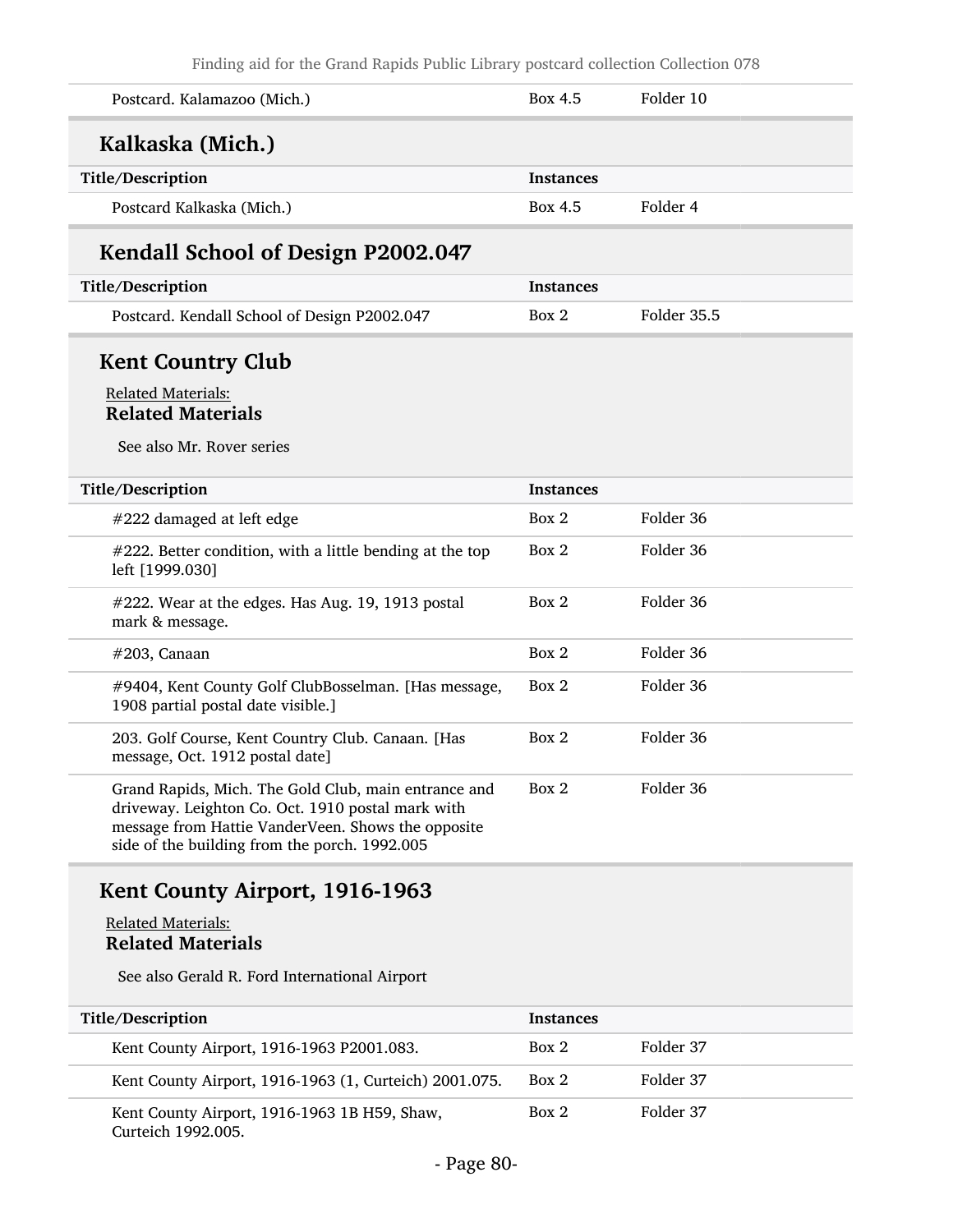| Kent County Airport, 1916-1963 P2005.018, 2017.044.                                                 | Box 2 | Folder 37 |
|-----------------------------------------------------------------------------------------------------|-------|-----------|
| Kent County International Airport, Grand Rapids,<br>Michigan, photo by David w. Sticklen [2022.040] | Box 2 | Folder 37 |

# Kent County / Kent County International Airport, 1963-2000.

#### Related Materials: Related Materials

See also Gerald R. Ford International Airport

| Title/Description                                                                                                                                                                                  | <b>Instances</b> |           |
|----------------------------------------------------------------------------------------------------------------------------------------------------------------------------------------------------|------------------|-----------|
| Kent County International Airport P2000.070.                                                                                                                                                       | Box 2            | Folder 38 |
| Kent County International Airport Penrod.                                                                                                                                                          | Box 2            | Folder 38 |
| Kent County International Airport Penrod #3123.                                                                                                                                                    | Box 2            | Folder 38 |
| Kent County International Airport Penrod #3149.<br>$[1992.005]$ .                                                                                                                                  | Box 2            | Folder 38 |
| Kent County International Airport Penrod/Hiawatha<br>#3150. [5783].1.                                                                                                                              | Box 2            | Folder 38 |
| Kent County Court House                                                                                                                                                                            | Box 2            | Folder 39 |
| <b>Related Materials:</b>                                                                                                                                                                          |                  |           |
| <b>Related Materials</b>                                                                                                                                                                           |                  |           |
| See also Sunday Herald, Grand Rapids National<br>Bank Series, Grand Rapids Views                                                                                                                   |                  |           |
| 1.#102, Court House, Grand Rapids, Mich. Heyboer. c.<br>$1 =$ unused.                                                                                                                              | Box 2            | Folder 39 |
| 2-3. #G6635, Rotograph. c.1905. People on street.<br>White horse pulling buggie at left. c. 1. "JCH" upper left<br>corner on front. c. 2 1906 postal date. Address to Mrs.<br>A.J. McDonnnell.     | Box 2            | Folder 39 |
| 4-5. #119, Kent County Court House  Canaan. View<br>shows J.P. DuPree Buffet center right. c. 1. 1912 postal<br>date. Message to A.d. Russell c. 2. 1913 postal date,<br>Message to Maggie Sharpe. | Box 2            | Folder 39 |
| 6. #803, Kropp. b/w view. Lower left corner torn.                                                                                                                                                  | Box 2            | Folder 39 |
| 7. Court House, Grand Rapids, Mich. Mar 9, 1955--<br>stamp on message side. Pinkish color to entire view,<br>but also discoloration due to foxing and moisture. Tear<br>center left.               | Box 2            | Folder 39 |
| 8-9. Jones, "Glace". b/w photographic view. No<br>transportation or people in image. c. 1909 postal date.<br>Message to Dr. W. J. Presley. c. 2. 1909 postal date.<br>Message to Raymond Presley.  | Box 2            | Folder 39 |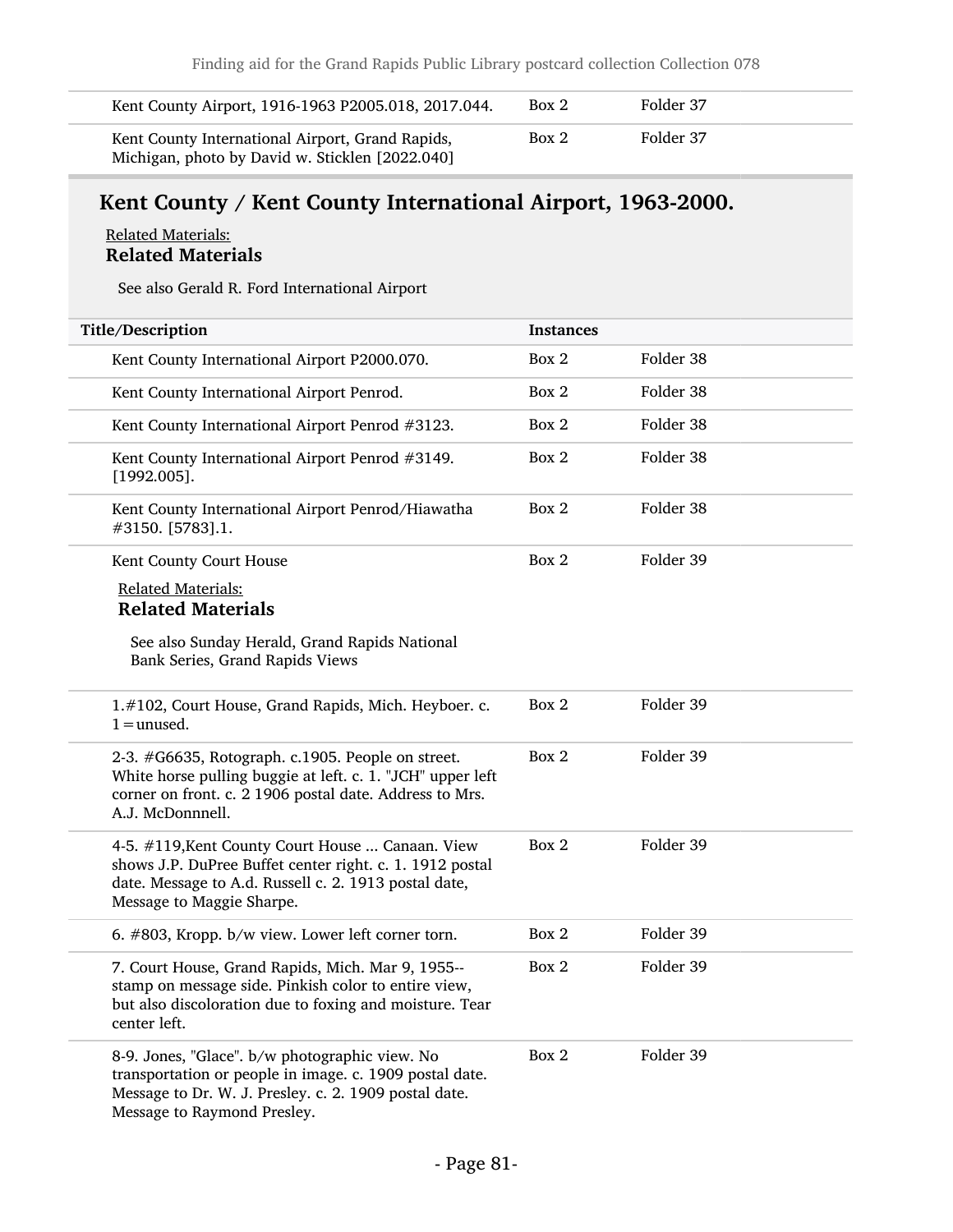| Folder 39<br>Box 2<br>10. Grand Rapids, Mich. Court House. US 688, von<br>Baardeleben, N.Y. Postal date. 1910. Message to Geo.<br>Borst. Return sticker for Frank C. Brown. Color. Lower<br>Right corner damaged<br>Folder 39<br>Box 2<br>11. Court House, Grand Rapids, Mich. #1807,<br>MacFarlane Publ., N.Y. P1999.040. Postal date Dec. 22,<br>1905 & Dec. 25, 1905 to Julius Friedrich from Gustav<br>Appelt. Message on front. Upper part of building stone is<br>red, lower portion beige.<br>Folder 39<br>12. #1367, Bosselman, N.Y. No message. "L.R." written<br>Box 2<br>on image near top. Color.<br>Folder 39<br>Box 2<br>13. Court House, Grand Rapids, Mich. upper left. Hole<br>at center to pof card. Gray Greenish tinge to sky and<br>general color. No message. "4" on message side.<br>Box 2<br>Folder 39<br>14-15. Court House, Grand Rapids, Mich.--top left.<br>Winchell-Scott, Grand Rapids. Tan or sepia colored<br>view. c. 1. 1998.073.3. 1910 postal date. Address to No.<br>6 Hose Co., So. Bend, In. c. 2. 2001.075B. Message to<br>Ckara Stein.<br>Folder 39<br>Box 2<br>16. #216, Heyboer. 2001.073B Postal date 1923.<br>Message to J.S. Mull.<br>Box 2<br>Folder 39<br>17. 866. Court House, Grand Rapids. Shows J.P. Dupress<br>Buffet. Has band of red color at center of building, with<br>top and bottom in gray. 1992.005. Postal date 1920?<br>Message to Victoria Bahna?<br>Folder 39<br>Box 2<br>18. Raphael Tuck & Sons. Post Card Series no. 2085.<br>"Grand Rapids, Mich." Court House. Boston Stores.<br>Shows a carriage at left and people on the street. A<br>U.S. flag flies from the flag pole. Address and postal<br>stamps on opp. Side. c. 1 Message at bottom, dated<br>Feb. 6, 1906. 1992.005 / c. 2 Same image as above.<br>Postal mark Mar 5, 1907. Addressed to "Miss Mae Voigt"<br>P2009.007 |  |  |
|-----------------------------------------------------------------------------------------------------------------------------------------------------------------------------------------------------------------------------------------------------------------------------------------------------------------------------------------------------------------------------------------------------------------------------------------------------------------------------------------------------------------------------------------------------------------------------------------------------------------------------------------------------------------------------------------------------------------------------------------------------------------------------------------------------------------------------------------------------------------------------------------------------------------------------------------------------------------------------------------------------------------------------------------------------------------------------------------------------------------------------------------------------------------------------------------------------------------------------------------------------------------------------------------------------------------------------------------------------------------------------------------------------------------------------------------------------------------------------------------------------------------------------------------------------------------------------------------------------------------------------------------------------------------------------------------------------------------------------------------------------------------------------------------------------------------------------------------------------------|--|--|
|                                                                                                                                                                                                                                                                                                                                                                                                                                                                                                                                                                                                                                                                                                                                                                                                                                                                                                                                                                                                                                                                                                                                                                                                                                                                                                                                                                                                                                                                                                                                                                                                                                                                                                                                                                                                                                                           |  |  |
|                                                                                                                                                                                                                                                                                                                                                                                                                                                                                                                                                                                                                                                                                                                                                                                                                                                                                                                                                                                                                                                                                                                                                                                                                                                                                                                                                                                                                                                                                                                                                                                                                                                                                                                                                                                                                                                           |  |  |
|                                                                                                                                                                                                                                                                                                                                                                                                                                                                                                                                                                                                                                                                                                                                                                                                                                                                                                                                                                                                                                                                                                                                                                                                                                                                                                                                                                                                                                                                                                                                                                                                                                                                                                                                                                                                                                                           |  |  |
|                                                                                                                                                                                                                                                                                                                                                                                                                                                                                                                                                                                                                                                                                                                                                                                                                                                                                                                                                                                                                                                                                                                                                                                                                                                                                                                                                                                                                                                                                                                                                                                                                                                                                                                                                                                                                                                           |  |  |
|                                                                                                                                                                                                                                                                                                                                                                                                                                                                                                                                                                                                                                                                                                                                                                                                                                                                                                                                                                                                                                                                                                                                                                                                                                                                                                                                                                                                                                                                                                                                                                                                                                                                                                                                                                                                                                                           |  |  |
|                                                                                                                                                                                                                                                                                                                                                                                                                                                                                                                                                                                                                                                                                                                                                                                                                                                                                                                                                                                                                                                                                                                                                                                                                                                                                                                                                                                                                                                                                                                                                                                                                                                                                                                                                                                                                                                           |  |  |
|                                                                                                                                                                                                                                                                                                                                                                                                                                                                                                                                                                                                                                                                                                                                                                                                                                                                                                                                                                                                                                                                                                                                                                                                                                                                                                                                                                                                                                                                                                                                                                                                                                                                                                                                                                                                                                                           |  |  |
|                                                                                                                                                                                                                                                                                                                                                                                                                                                                                                                                                                                                                                                                                                                                                                                                                                                                                                                                                                                                                                                                                                                                                                                                                                                                                                                                                                                                                                                                                                                                                                                                                                                                                                                                                                                                                                                           |  |  |

# Kent County Scientific Institute

Related Materials: Related Materials

See Grand Rapids Public Museum (Old)

### Kent State Bank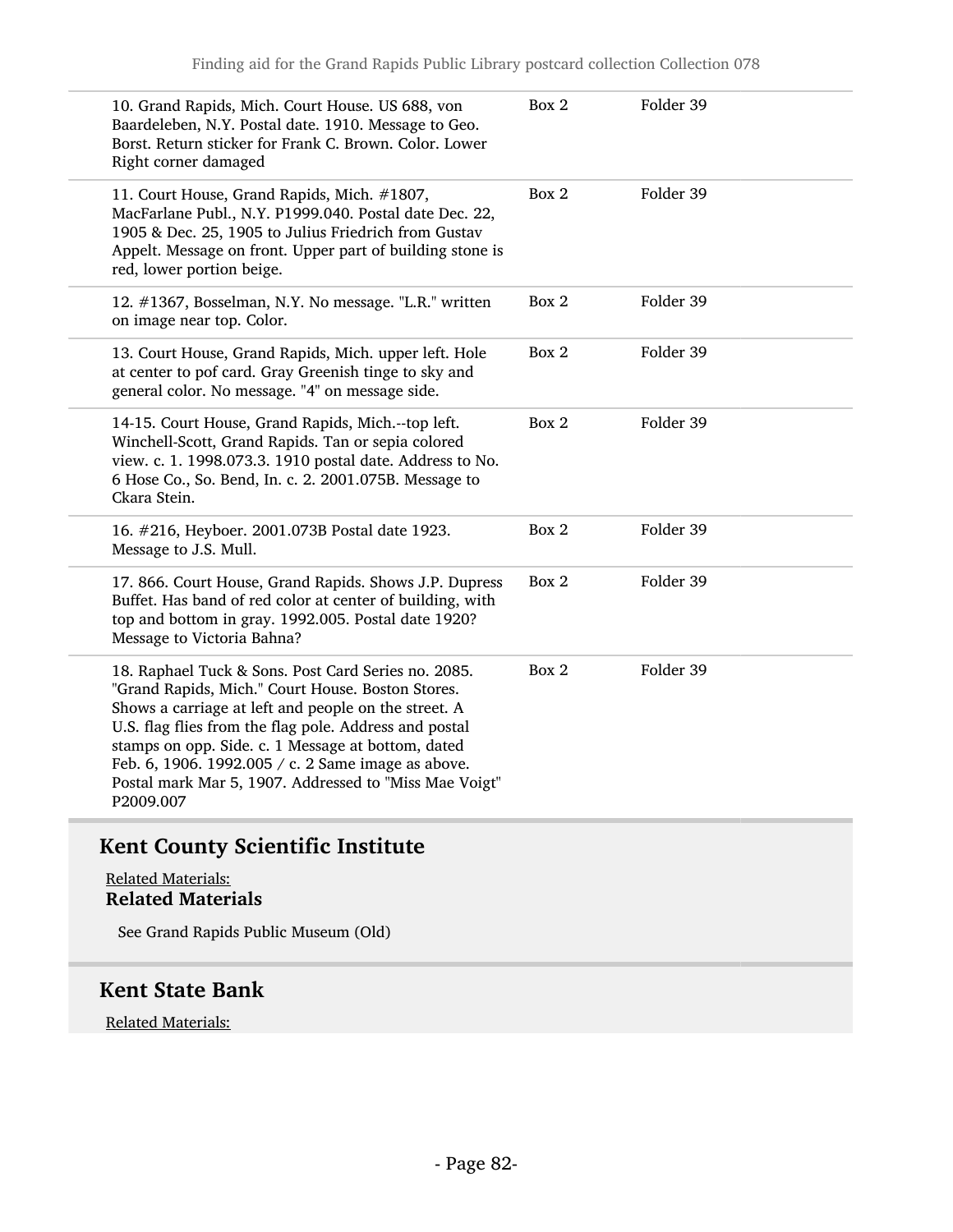See Post Folder, See Peninsular Club

### Ketchels Swimming Beach, Little Pine Island Lake

| Title/Description                                                         | Instances |             |
|---------------------------------------------------------------------------|-----------|-------------|
| Ketchels Swimming Beach, Little Pine Island Lake<br>P <sub>2002.003</sub> | Box 2     | Folder 39.5 |

### Klingman's Sample Furniture Company.

| Title/Description | <b>Instances</b> |          |
|-------------------|------------------|----------|
| Interior 2001.094 | Box 6            | Folder 1 |

### Knights of Columbus Club Hall

| Title/Description                                           | <b>Instances</b> |                 |
|-------------------------------------------------------------|------------------|-----------------|
| Knights of Columbus Club Hall#263. P2003.014,<br>10/20/2003 | Box 2            | Folder 39.6     |
| Knights Templar Parade, June 9, 1908                        | Box 2            | Folder<br>39.75 |

### Klingman Building

#### Related Materials: Related Materials

See Waters Furniture Exposition Building

### Kohler Aviation Co.

| Title/Description                                                                                                         | Instances |             |
|---------------------------------------------------------------------------------------------------------------------------|-----------|-------------|
| Kohler Aviation Co."Detroit to Grand Rapids,<br>Milwaukee. The Northwest" Card from an advertising<br>poster. 00.[2811].1 | Box 2     | Folder 39.8 |

#### Kresge's

#### Related Materials: Related Materials

See Monroe Center NW

### Kuppenheimer Cigar Co. usage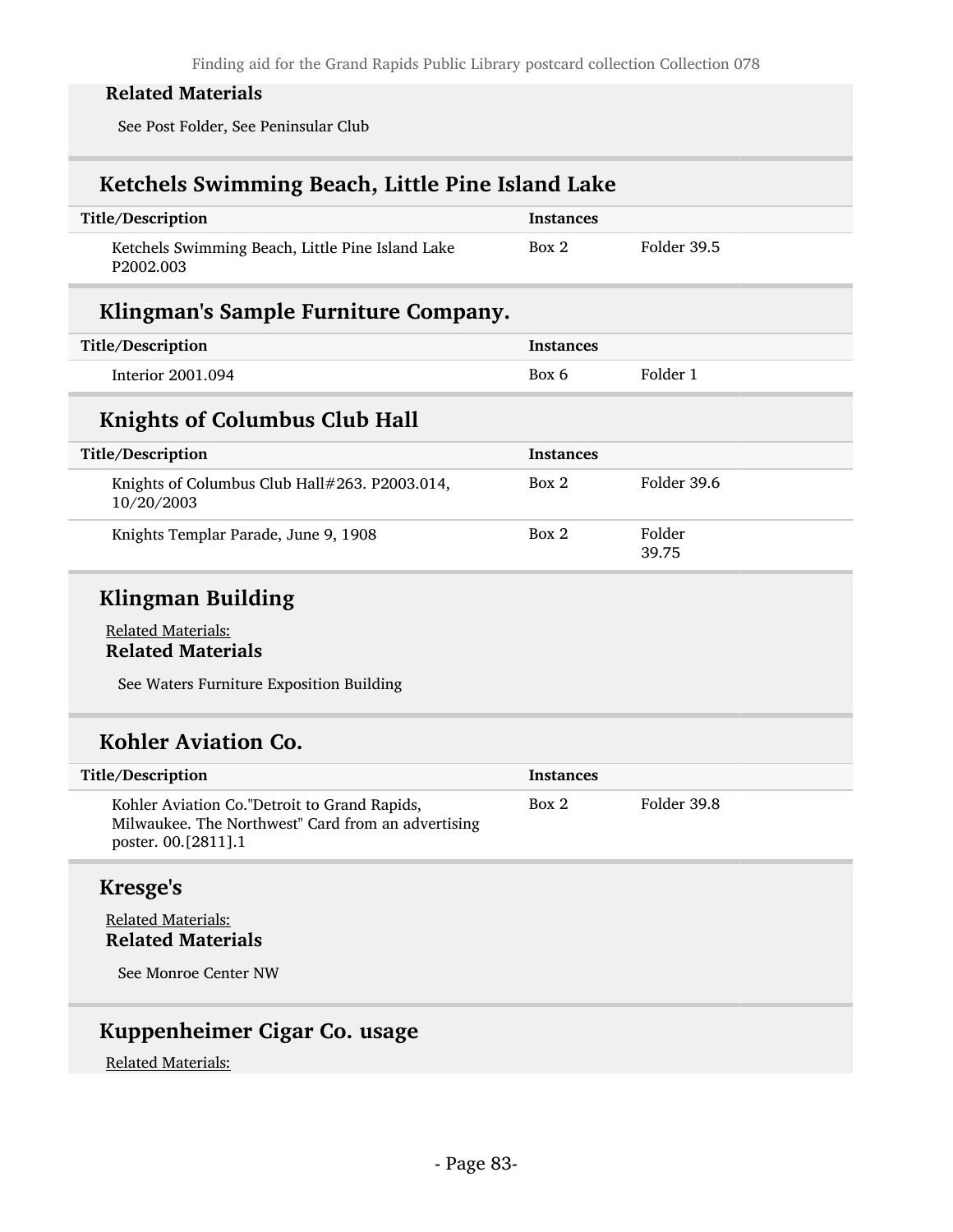See A.A. & Lucille Johnson Set

# Subseries L. "L" Subjects

### La Grand Vitesse

#### Related Materials: Related Materials

See also Grand Rapids Views aerial

| Title/Description                                                                                                                                                                                                                                                      | <b>Instances</b> |           |
|------------------------------------------------------------------------------------------------------------------------------------------------------------------------------------------------------------------------------------------------------------------------|------------------|-----------|
| 1. Penrod/Hiawatha. [5783].1                                                                                                                                                                                                                                           | Box 2            | Folder 40 |
| 2. Penrod #3126, Calder Sculpture                                                                                                                                                                                                                                      | Box 2            | Folder 40 |
| 3. Penrod #3127                                                                                                                                                                                                                                                        | Box 2            | Folder 40 |
| 4. Penrod $\#3105$                                                                                                                                                                                                                                                     | Box 2            | Folder 40 |
| 5. Penrod #55661-D                                                                                                                                                                                                                                                     | Box 2            | Folder 40 |
| 6. No description.                                                                                                                                                                                                                                                     | Box 2            | Folder 40 |
| 7. Penrod/Hiawatha, ca. 2005. Shows the sculpture with<br>Varnumbuilding behind to the NW. the thumbnail image<br>on the opposite side with the description is of the Grand<br>River toward the Amway Grand? 2005.032.2 added<br>4/12/2005 Perrin Print, n.d. 2011.041 | Box 2            | Folder 40 |

### La Grave Ave.

| Title/Description                                  | <b>Instances</b> |             |
|----------------------------------------------------|------------------|-------------|
| Christian Reformed Church Mich. Card Co., 2001.075 | Box 2            | Folder 40.5 |

# Labor Day

| Title/Description    | <b>Instances</b> |           |
|----------------------|------------------|-----------|
| Labor Day. 2001.037. | Box 2            | Folder 41 |
|                      |                  |           |

# Ladies Literary Club

| Title/Description      | <b>Instances</b> |           |
|------------------------|------------------|-----------|
| Canaan $#265$          | Box 2            | Folder 42 |
| Canaan #119 [1992.005] | Box 2            | Folder 42 |

### Lake Macatawa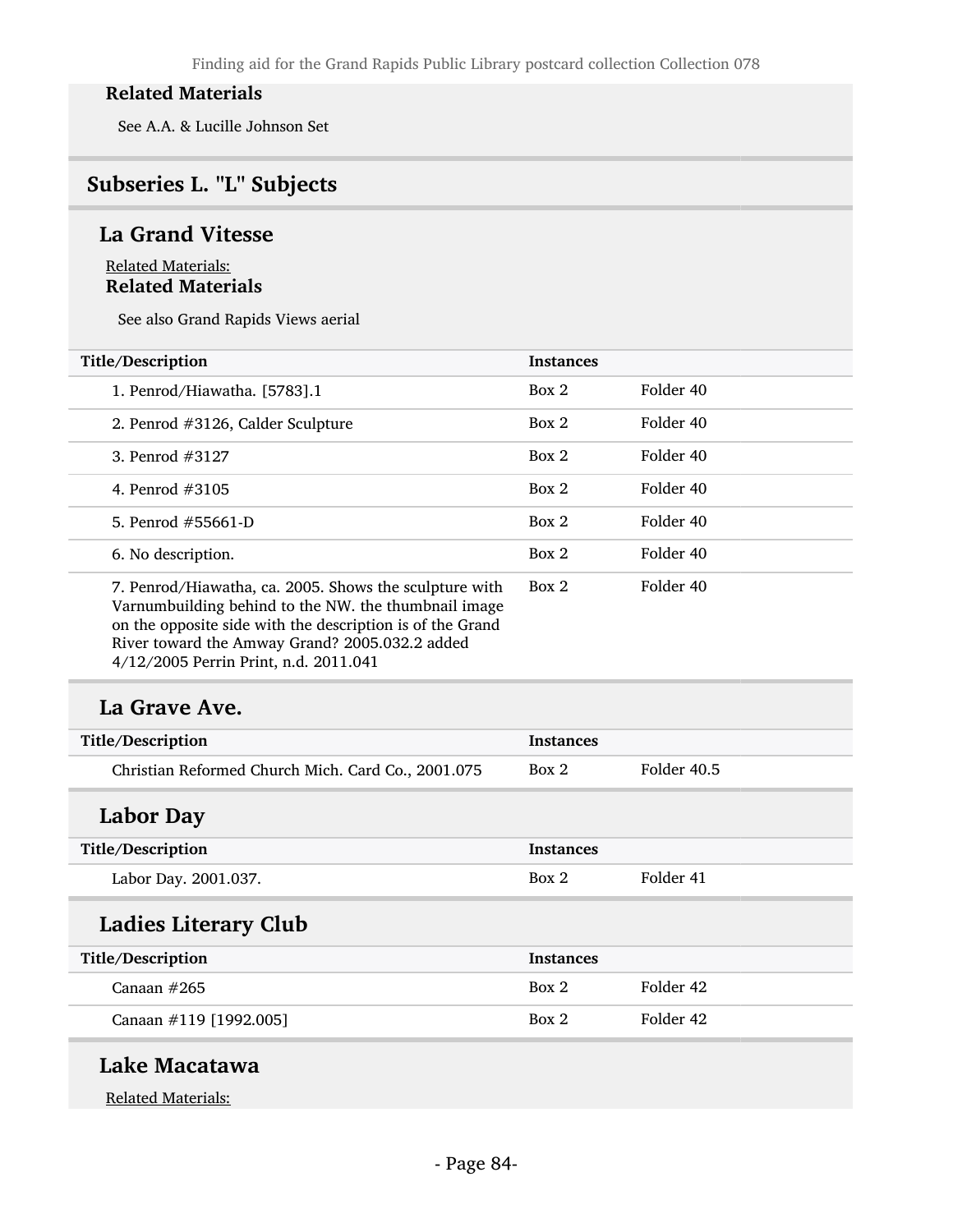See Holland, Mi.

# 247 Canaan. "Lafayette, Avenue, Grand Rapids, Mich.

| Title/Description                                                                            | Instances        |                 |
|----------------------------------------------------------------------------------------------|------------------|-----------------|
| 247 Canaan. "Lafayette, Avenue, Grand Rapids, Mich.<br>P1999.040                             | Box 2            | Folder 42.5     |
| 247 Canaan. "Lafayette, Avenue, Grand Rapids, Mich.<br>2007.039.2                            | Box 2            | Folder 42.5     |
| Lake Michigan Dr.                                                                            |                  |                 |
| Title/Description                                                                            | <b>Instances</b> |                 |
| Lake Michigan Dr.Bird's eye view of GR, from Lake<br>Michigan Dr., Shaw, Curteich [1992.005] | Box 2            | Folder<br>42.75 |
| Jumbo postcard                                                                               | Box 5            | Folder 5        |
| Lakeside Club                                                                                |                  |                 |
| Title/Description                                                                            | <b>Instances</b> |                 |
| Canaan, #1926 1992.005, 12/21/2001                                                           | Box 2            | Folder 43       |
| Tuck, The Boston Store                                                                       | Box 2            | Folder 43       |
| 6889, Water Front and Boat Landing                                                           | Box 2            | Folder 43       |
| Knox, Lakeside Club House                                                                    | Box 2            | Folder 43       |
| Import Post, Lake Side Club                                                                  | Box 2            | Folder 43       |
| Lakeside Club, Pinkish color                                                                 | Box 2            | Folder 43       |
| #164, Lakeside Club                                                                          | Box 2            | Folder 43       |
| #145, Reed's Lake                                                                            | Box 2            | Folder 43       |
| Lakeside Club. Laser                                                                         |                  |                 |
| <b>Related Materials:</b><br><b>Related Materials</b>                                        |                  |                 |
| See also Reed's Lake, Sunday Herald                                                          |                  |                 |
| Title/Description                                                                            | <b>Instances</b> |                 |
| Lakeside Club. Laser 2001.094                                                                | Box 6            | Folder 1        |
| Lazy Days in Michigan                                                                        |                  |                 |
| Title/Description                                                                            | <b>Instances</b> |                 |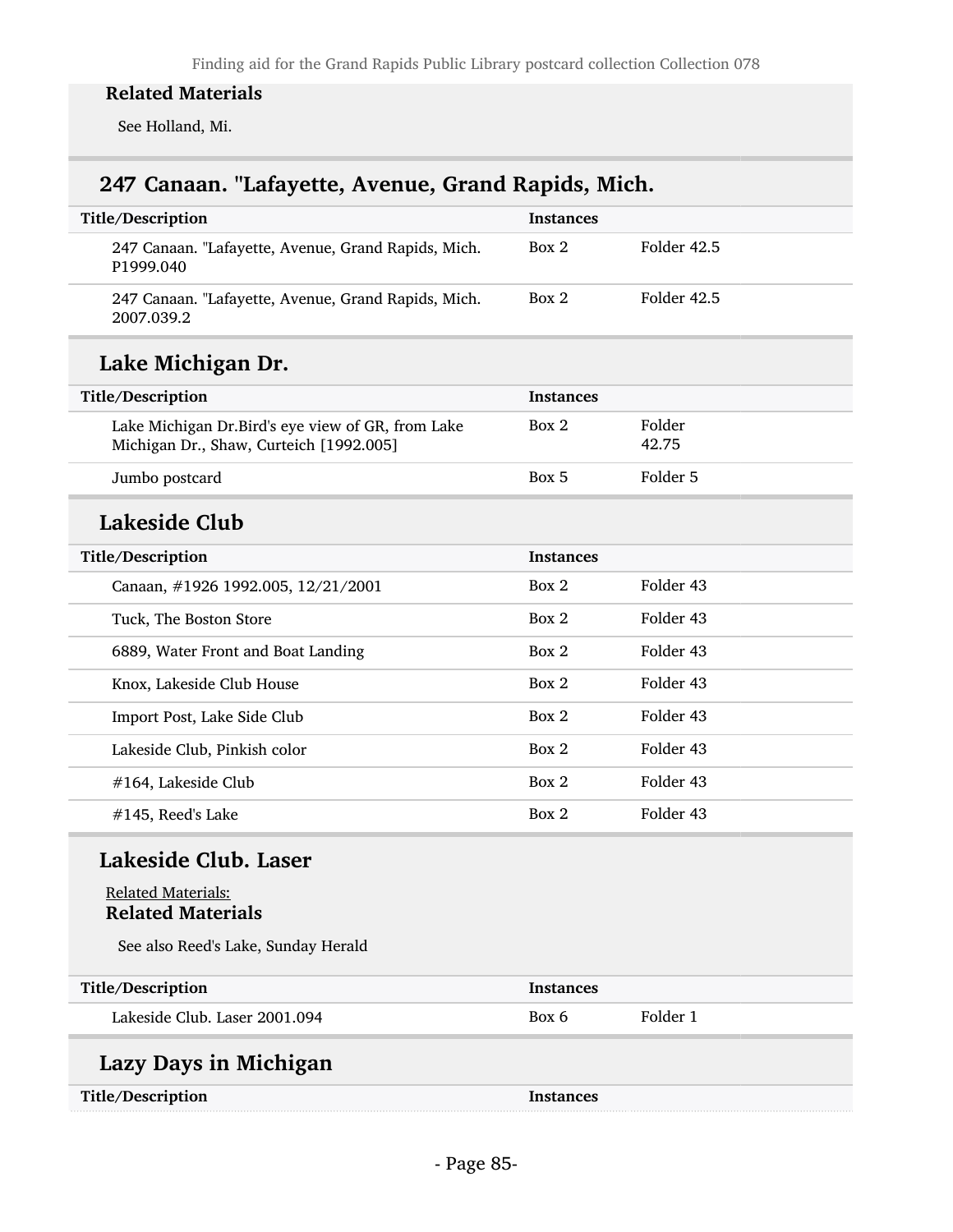| Lazy Days in Michigan "56-20" "S-2796-2". Has<br>"8/30/69" written in black marker. Shows a field with<br>pumpkins and corn stalk tepees. 2008.094 | Box 2            | Folder 43.5 |
|----------------------------------------------------------------------------------------------------------------------------------------------------|------------------|-------------|
| $Lazy - T - Motel$                                                                                                                                 |                  |             |
| Title/Description                                                                                                                                  | <b>Instances</b> |             |
| Lazy - T - Motel, 3370 Plainfield Ave. NE. P2001.064                                                                                               | Box 2            | Folder 44   |
| Lee High School                                                                                                                                    |                  |             |
| Title/Description                                                                                                                                  | <b>Instances</b> |             |
| Postcard. Lee High School                                                                                                                          | Box 2            | Folder 45   |
| Leland (Mich.)                                                                                                                                     |                  |             |
| Title/Description                                                                                                                                  | <b>Instances</b> |             |
| Postcard. Leland (Mich.)                                                                                                                           | Box 2            | Folder 46   |
| <b>Leonard Crockery Company. Showroom</b>                                                                                                          |                  |             |
| Title/Description                                                                                                                                  | <b>Instances</b> |             |
| Leonard Crockery Company. Showroom. Ad card                                                                                                        | Box 2            | Folder 47   |
| Leonard Crockery Company. Doll Display. Ad card                                                                                                    | Box 6            | Folder 1    |
| <b>Leonard Fountain Exposition Building</b>                                                                                                        |                  |             |
| Title/Description                                                                                                                                  | <b>Instances</b> |             |
| Postcard. Leonard Fountain Exposition Building                                                                                                     | Box 2            | Folder 48   |
| Leonard Refrigerator Factory                                                                                                                       | Box 2            | Folder 49   |
| <b>Leonard Street Bridges</b>                                                                                                                      |                  |             |
| Title/Description                                                                                                                                  | <b>Instances</b> |             |
| Covered. Oldest Bridge in G.R., built 1879                                                                                                         | Box 2            | Folder 50   |
| Cement, R-43293                                                                                                                                    | Box 2            | Folder 50   |
| #234, Heyboer [1992.005]                                                                                                                           | Box 2            | Folder 50   |
| <b>Leonard Street Bridge</b>                                                                                                                       |                  |             |
| Title/Description                                                                                                                                  | <b>Instances</b> |             |
| Leonard Street Bridge [2001.094]                                                                                                                   | Box 6            | Folder 1    |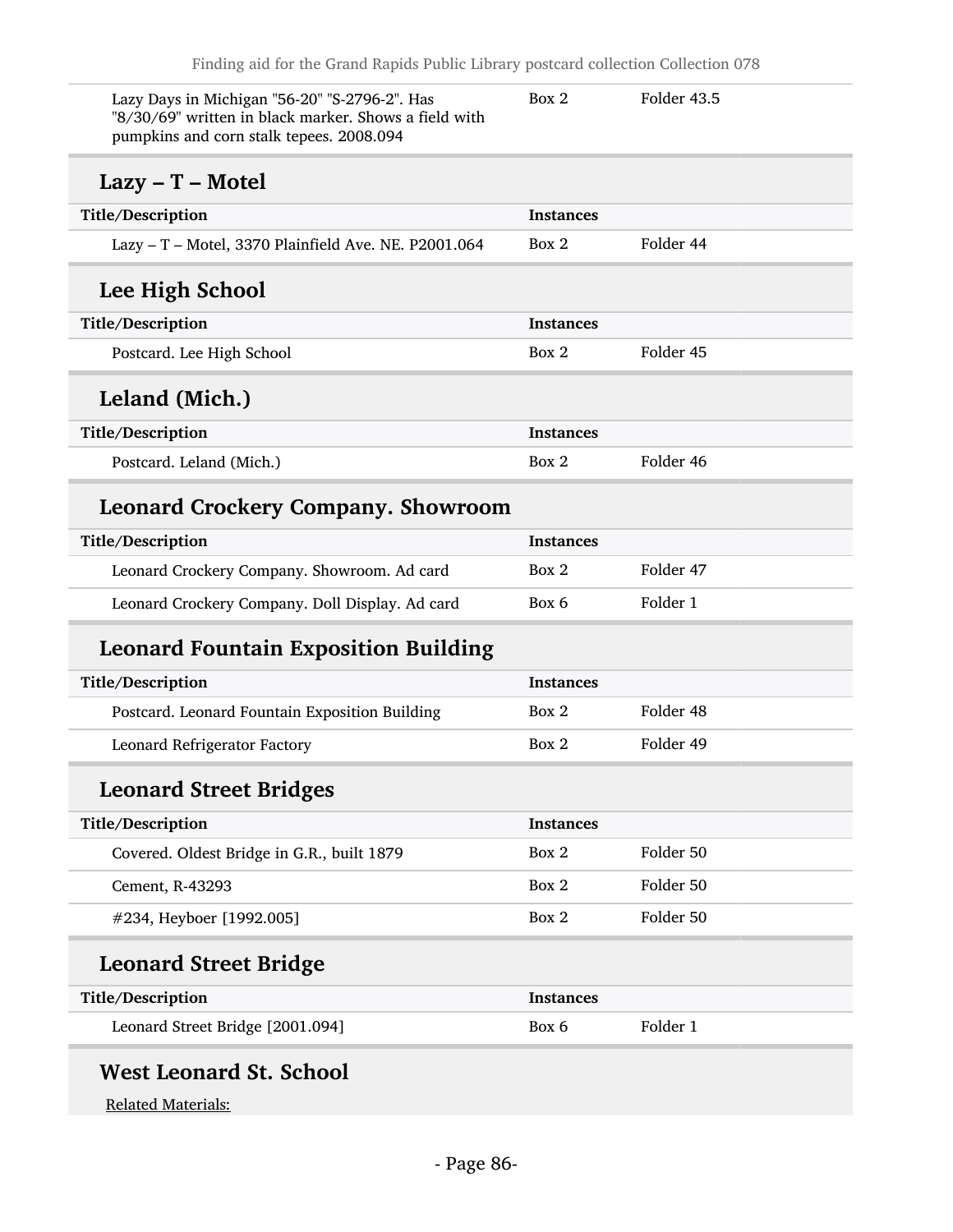See also "West Leonard" entries in the "W" section, for views of the entire street and West Leonard Business District.

| Title/Description                          | <b>Instances</b> |             |
|--------------------------------------------|------------------|-------------|
| West Leonard St. School Oosse A46 2001.112 | Box 2            | Folder 50.5 |

#### Leonard Street Views at Alpine

| Title/Description                                    | Instances |           |  |
|------------------------------------------------------|-----------|-----------|--|
| 1. North side of Leonard St, Black & White           | Box 2.5   | Folder 51 |  |
| 2. Oosse, West Leonard St., looking West from Alpine | Box 2.5   | Folder 51 |  |

#### Lily White Flour

#### Related Materials: Related Materials

See Valley City Milling Co., Grand Trunk Railroad Station, Post Folder

### Lincoln Park

| Title/Description            | <b>Instances</b> |           |
|------------------------------|------------------|-----------|
| $\#123$ , [P1999.040]        | Box 2.5          | Folder 52 |
| GR Parks 15, Black and White | Box 2.5          | Folder 52 |
| #6938, Lincoln Park          | Box 2.5          | Folder 52 |
| #124, [1992.005]             | Box 2.5          | Folder 52 |
| Fountain, [1999.040]         | Box 2.5          | Folder 52 |
| #6936, Pavilion, [1999.040]  | Box 2.5          | Folder 52 |
| Knox, Birch Walk             | Box 2.5          | Folder 52 |
| Knox, #6929, [1999.040]      | Box 2.5          | Folder 52 |
| Canaan, #224, [2001.099.2]   | Box 2.5          | Folder 52 |
| Z-33, [1992.005]             | Box 2.5          | Folder 52 |
|                              |                  |           |

### Little Sisters of the Poor Orphanage

| Title/Description                                      | Instances |           |
|--------------------------------------------------------|-----------|-----------|
| 1. No message                                          | Box 2.5   | Folder 53 |
| 2. Sept. 7, [19]08 to Mr. Eugene Eady, Otsego, Mich.   | Box 2.5   | Folder 53 |
| 3. 2008.008. to Mrs. Kobliska, Chicago. 1909 postmark. | Box 2.5   | Folder 53 |

### Livingston Hotel and Restaurant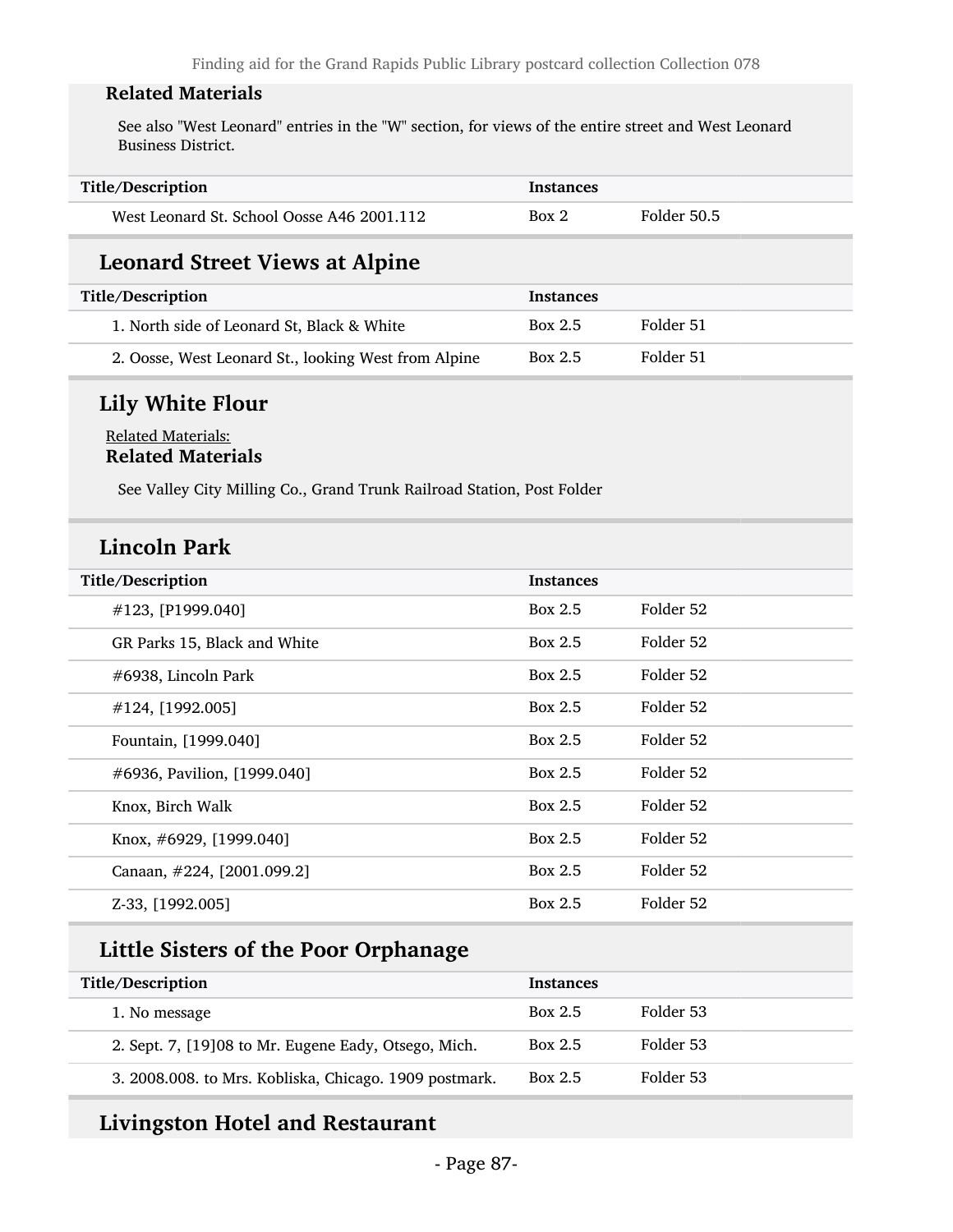| Title/Description                                                                                                                                                                | <b>Instances</b> |           |
|----------------------------------------------------------------------------------------------------------------------------------------------------------------------------------|------------------|-----------|
| Livingston Restaurant, Fulton St. & Division Ave.<br>"Livingston Cafe"-- front of car. Interior view, b/w, with<br>decorative board around image. Message in Dutch.<br>P2001.108 | Box 2.5          | Folder 54 |

# Livingston Hotel

#### Related Materials: Related Materials

See also Sunday Herald, Division St.

| Title/Description                                                                                                                                                | <b>Instances</b> |           |
|------------------------------------------------------------------------------------------------------------------------------------------------------------------|------------------|-----------|
| Bosselman, #9397, One copy has messed to Miss Clare<br>Coburn                                                                                                    | Box 2.5          | Folder 54 |
| #67299 Neg. 1708. Corner view, ca. 1910.                                                                                                                         | Box 2.5          | Folder 54 |
| #6912 Livingston Hotel [2010.003]                                                                                                                                | Box 2.5          | Folder 54 |
| #166                                                                                                                                                             | Box 2.5          | Folder 54 |
| Unused                                                                                                                                                           | Box 2.5          | Folder 54 |
| Postal date Aug 12, 1908. Has message to Mrs. Monroe.<br>00. [5517] .3                                                                                           | Box 2.5          | Folder 54 |
| Dec. 16, 1912 date stamped at top. Message to A.T.<br>Nelson. "W.E. Partlow, manager " front of card. b/w<br>image including the war memorial at left. P1992.005 | Box 2.5          | Folder 54 |

# Longfellow Statue

#### Related Materials: Related Materials

See Fulton St. Park, Grand Rapids Public Library

#### Lookout Park

#### Related Materials: Related Materials

Search also for Belknap Park & Grand Rapids Views

| Title/Description                  | <b>Instances</b> |             |
|------------------------------------|------------------|-------------|
| Lookout Park64099, Shaw [1992.005] | Box 2.5          | Folder 54.5 |
| Lowell (Mich.)                     |                  |             |
| Title/Description                  | <b>Instances</b> |             |
| Lowell (Mich.)                     | Box 2.5          | Folder 55   |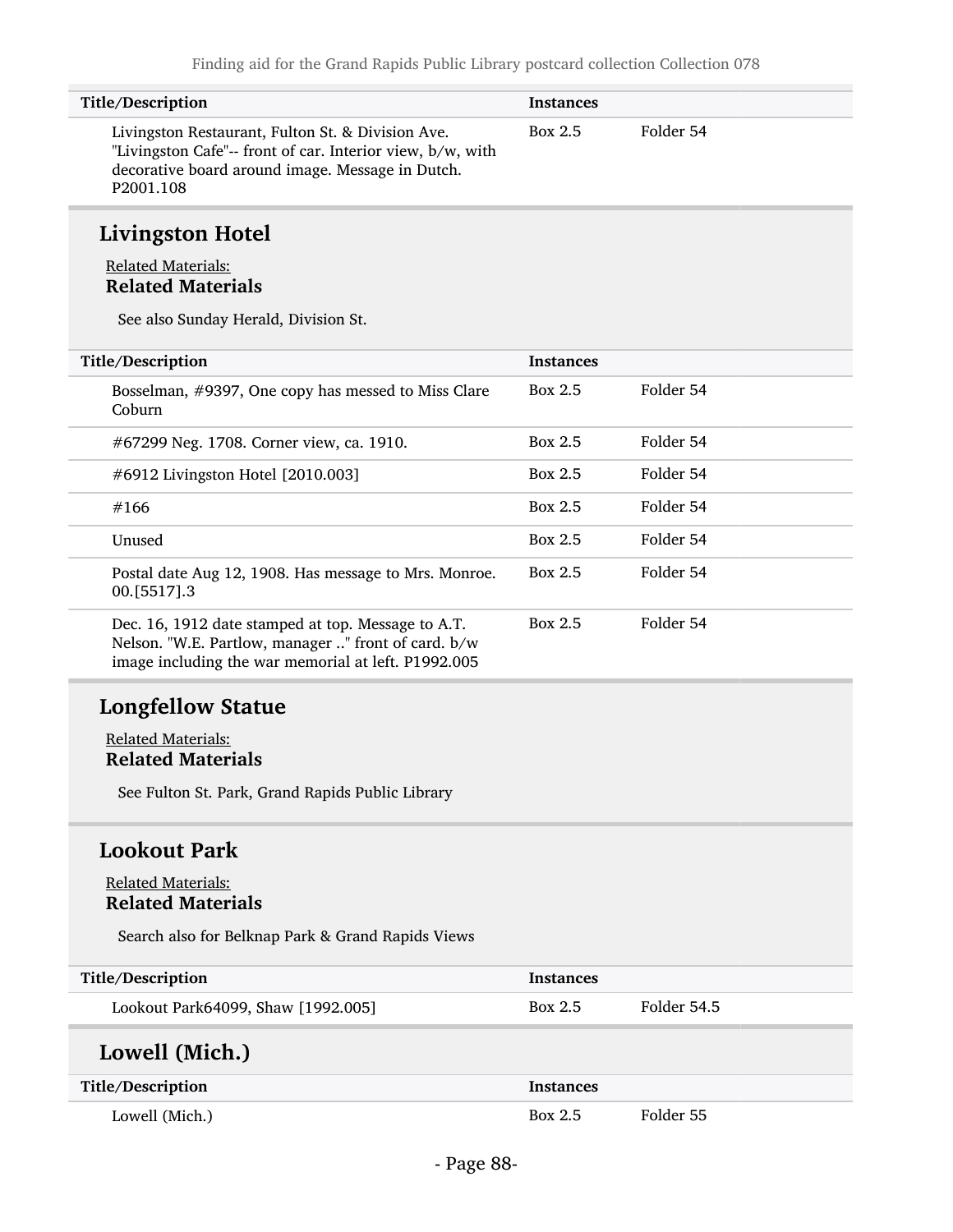| Postcard Lowell (Mich.)                                                                                                                                                                          | Box 2.5          | Folder 55   |
|--------------------------------------------------------------------------------------------------------------------------------------------------------------------------------------------------|------------------|-------------|
| A Residence Street, East Side, Lowell, Mich, 1925                                                                                                                                                | Box 2.5          | Folder 55   |
| Big Edison Dam, Lowell, Mich., 1911                                                                                                                                                              | Box 2.5          | Folder 55   |
| Lowell (Mich.). 2006.027 gift.                                                                                                                                                                   |                  |             |
| Title/Description                                                                                                                                                                                | <b>Instances</b> |             |
| 1. Grand River.                                                                                                                                                                                  | Box 2.5          | Folder 54.2 |
| 2. Covered Bridge                                                                                                                                                                                | Box 2.5          | Folder 54.2 |
| 3. Flat River Drive                                                                                                                                                                              | Box 2.5          | Folder 54.2 |
| 4. Fallasburg Park Pavillion                                                                                                                                                                     | Box 2.5          | Folder 54.2 |
| 5. City Hall [ca. 1940's?]                                                                                                                                                                       | Box 2.5          | Folder 54.2 |
| 6. Post Office                                                                                                                                                                                   | Box 2.5          | Folder 54.2 |
| 7. Grade School                                                                                                                                                                                  | Box 2.5          | Folder 54.2 |
| 8. High School                                                                                                                                                                                   | Box 2.5          | Folder 54.2 |
| 9. First Baptist Church                                                                                                                                                                          | Box 2.5          | Folder 54.2 |
| 10. Church of the Nazarene. "32456" Norton Lewis<br>Avery & Sons, Dexter Press, N.Y.                                                                                                             | Box 2.5          | Folder 54.2 |
| 11. St. Mary's Church. "48785" Norton Louis Avery &<br>Son, Dexter Press, N.Y.                                                                                                                   | Box 2.5          | Folder 54.2 |
| 12. Lowell Methodist Church.                                                                                                                                                                     | <b>Box 2.5</b>   | Folder 54.2 |
| 13. Unidentified Church                                                                                                                                                                          | Box 2.5          | Folder 54.2 |
| 14. Streetscape, with "Mobilgas" sign at left.                                                                                                                                                   | Box 2.5          | Folder 54.2 |
| 15. Streetscape showing businesses including Cooks,<br>Staals Lunch, and C. Thomas Stores.                                                                                                       | Box 2.5          | Folder 54.2 |
| 16. Streetscape showing businesses including Great<br>Atlantic & Pacific Tea Co., M.N. Henry Drugs, Price Rite<br>Hardware                                                                       | Box 2.5          | Folder 54.2 |
| 17. Color. Night view of Christiansen Rexall Drugs,<br>possibly located in the same building as the Price Rite<br>Hardware shown in the image above. Norton Louis<br>Avery. Avery Color Studios. | Box 2.5          | Folder 54.2 |

| Title/Description         | <b>Instances</b> |           |
|---------------------------|------------------|-----------|
| Canaan, #1064, [2002.017] | Box 2.5          | Folder 56 |
| #P67250                   | Box 2.5          | Folder 56 |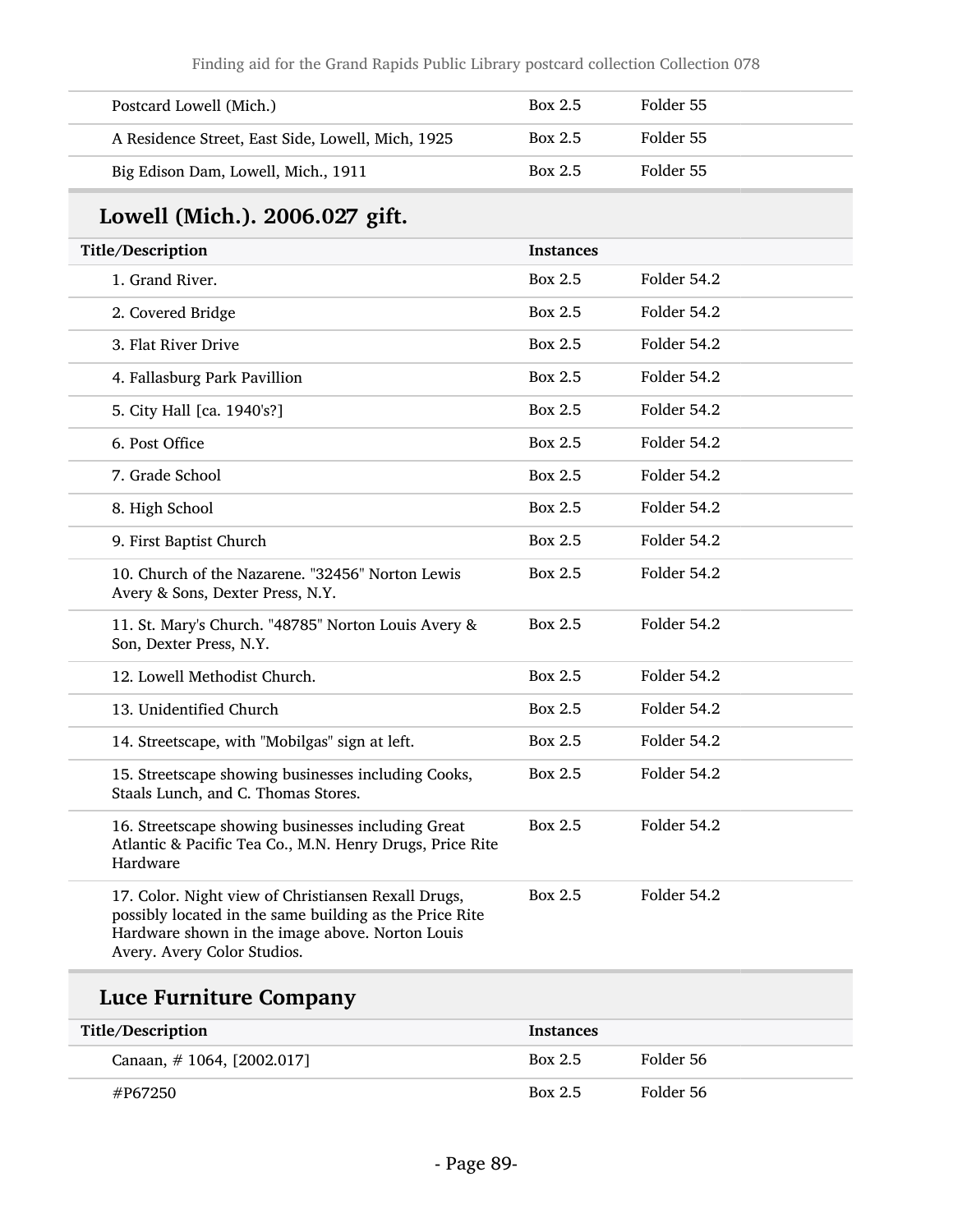# Luxalabra Boulevard Lighting

#### Related Materials: Related Materials

See Monroe Ave. SE from Campau Square

### Subseries M. "M" Subjects

### M.B. Wheeler

Related Materials: Related Materials

See Wheeler

### Macatawa (Mich.)

| Title/Description                                | <b>Instances</b> |           |
|--------------------------------------------------|------------------|-----------|
| Cook, Macatawa, Mich. #"79468"                   | Box 2.5          | Folder 57 |
| Bosselman, Association Building                  | Box 2.5          | Folder 57 |
| Fris, #C 2748, Auditorium                        | Box 2.5          | Folder 57 |
| Bosselman, Bathing at# 9461                      | Box 2.5          | Folder 57 |
| Bosselman, Bathing at# 9462                      | Box 2.5          | Folder 57 |
| Williams, Bathing Beach #4768"                   | Box 2.5          | Folder 57 |
| Bird's Eye View of Loop                          | Box 2.5          | Folder 57 |
| <b>Board Walk North</b>                          | <b>Box 2.5</b>   | Folder 57 |
| Bosselman, Boat Livery #9452                     | <b>Box 2.5</b>   | Folder 57 |
| Bosselman, Castle [1994.033]                     | <b>Box 2.5</b>   | Folder 57 |
| Canaan, #15, Fishing in Macatawa Bay             | Box 2.5          | Folder 57 |
| Coster, Fishing on Piers                         | Box 2.5          | Folder 57 |
| Coster, Grand Hotel                              | Box 2.5          | Folder 57 |
| Bosseman, Harkemas Creek                         | Box 2.5          | Folder 57 |
| #38 Hotel Macatawa                               | <b>Box 2.5</b>   | Folder 57 |
| Hotel Macatawa / Welshans & Soelter, proprieters | <b>Box 2.5</b>   | Folder 57 |
| Hammond, Interurban Station & Ferry Dock         | Box 2.5          | Folder 57 |
| Bosselman, Lake Front at                         | Box 2.5          | Folder 57 |
| Hammond, Lake Front Park                         | <b>Box 2.5</b>   | Folder 57 |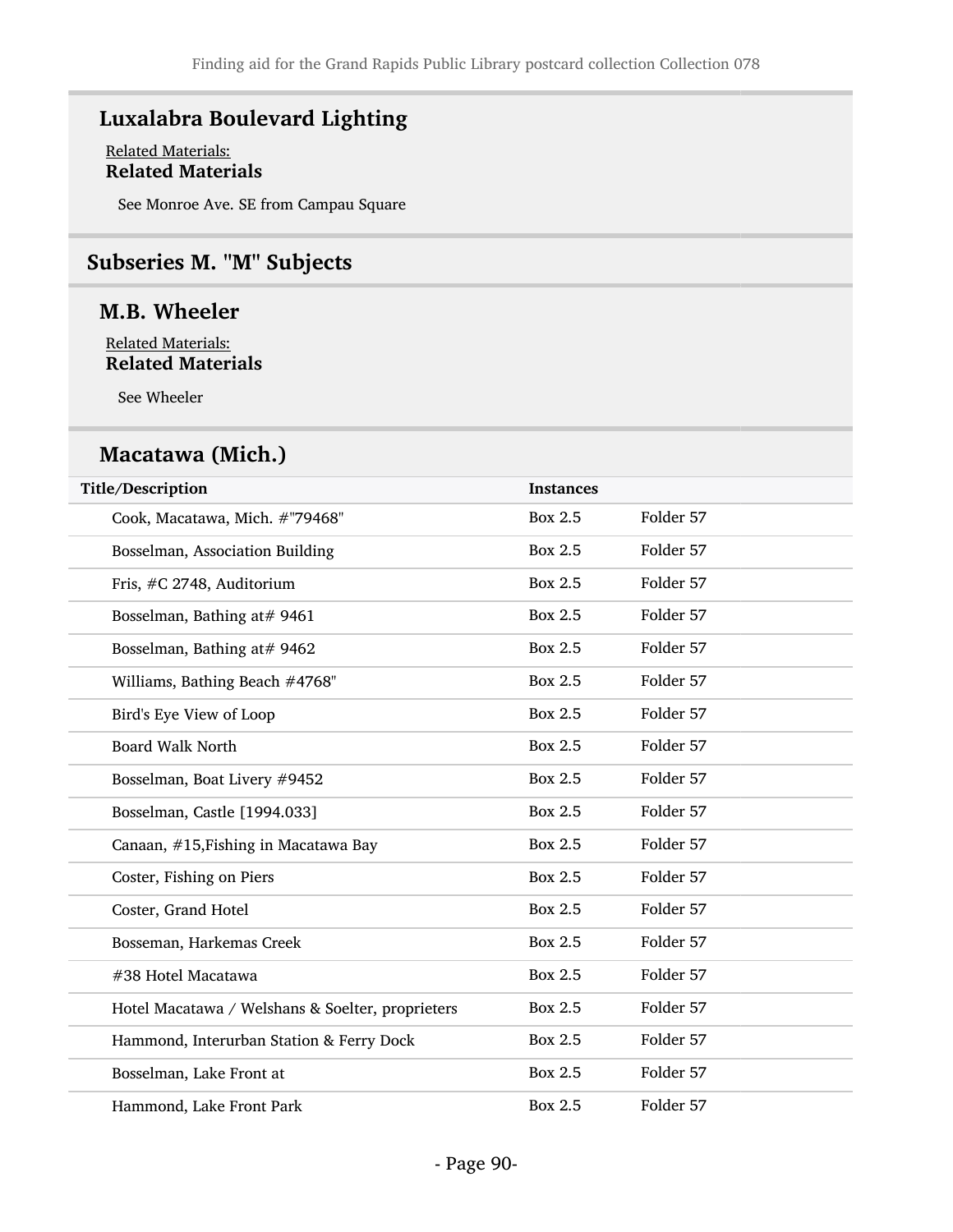| Coster, Light House and Fog Horn      | Box 2.5 | Folder 57 |  |
|---------------------------------------|---------|-----------|--|
| Fris, Logs on ?                       | Box 2.5 | Folder 57 |  |
| Lovers Lane $#0453$                   | Box 2.5 | Folder 57 |  |
| Lovers Lane $#5787$                   | Box 2.5 | Folder 57 |  |
| Macatawa Hotel #5783                  | Box 2.5 | Folder 57 |  |
| Coster, Macatawa Park by Night        | Box 2.5 | Folder 57 |  |
| Fris, Macatawa Shore on Lake Michigan | Box 2.5 | Folder 57 |  |
| Coster, On the Beach                  | Box 2.5 | Folder 57 |  |
| Bosselman, Preparing for a Race       | Box 2.5 | Folder 57 |  |
| Coster, S.S. Puritan entering Harbor  | Box 2.5 | Folder 57 |  |
| # 5793, Scene on Lake Michigan        | Box 2.5 | Folder 57 |  |
| Steamer Puritan at Resorts #5792      | Box 2.5 | Folder 57 |  |
| #24, Valley Avenue                    | Box 2.5 | Folder 57 |  |
| # 9448, Virginia Park                 | Box 2.5 | Folder 57 |  |
| Bosselman, Wakazoo & Maksauba Trails  | Box 2.5 | Folder 57 |  |
|                                       |         |           |  |

# Macatawa (Mich.) Inclined Railway

#### Related Materials: Related Materials

See also Ottawa Beach panorama, Post Folder, Holland, Mi.

| Title/Description      | <b>Instances</b> |           |
|------------------------|------------------|-----------|
| Coster, Theatre        | Box 2.5          | Folder 58 |
| $#126$ , Canaan        | Box 2.5          | Folder 58 |
| $#11$ , Coster         | Box 2.5          | Folder 58 |
| $#160$ , Canaan        | Box 2.5          | Folder 58 |
| Coster, Angel's Flight | Box 2.5          | Folder 58 |

# Macey Company

#### Related Materials: Related Materials

See also Post Folder

L

| Title/Description                    | <b>Instances</b> |             |
|--------------------------------------|------------------|-------------|
| Macey CompanyCanaan 1064 [2001.075B] | Box 2.5          | Folder 58.5 |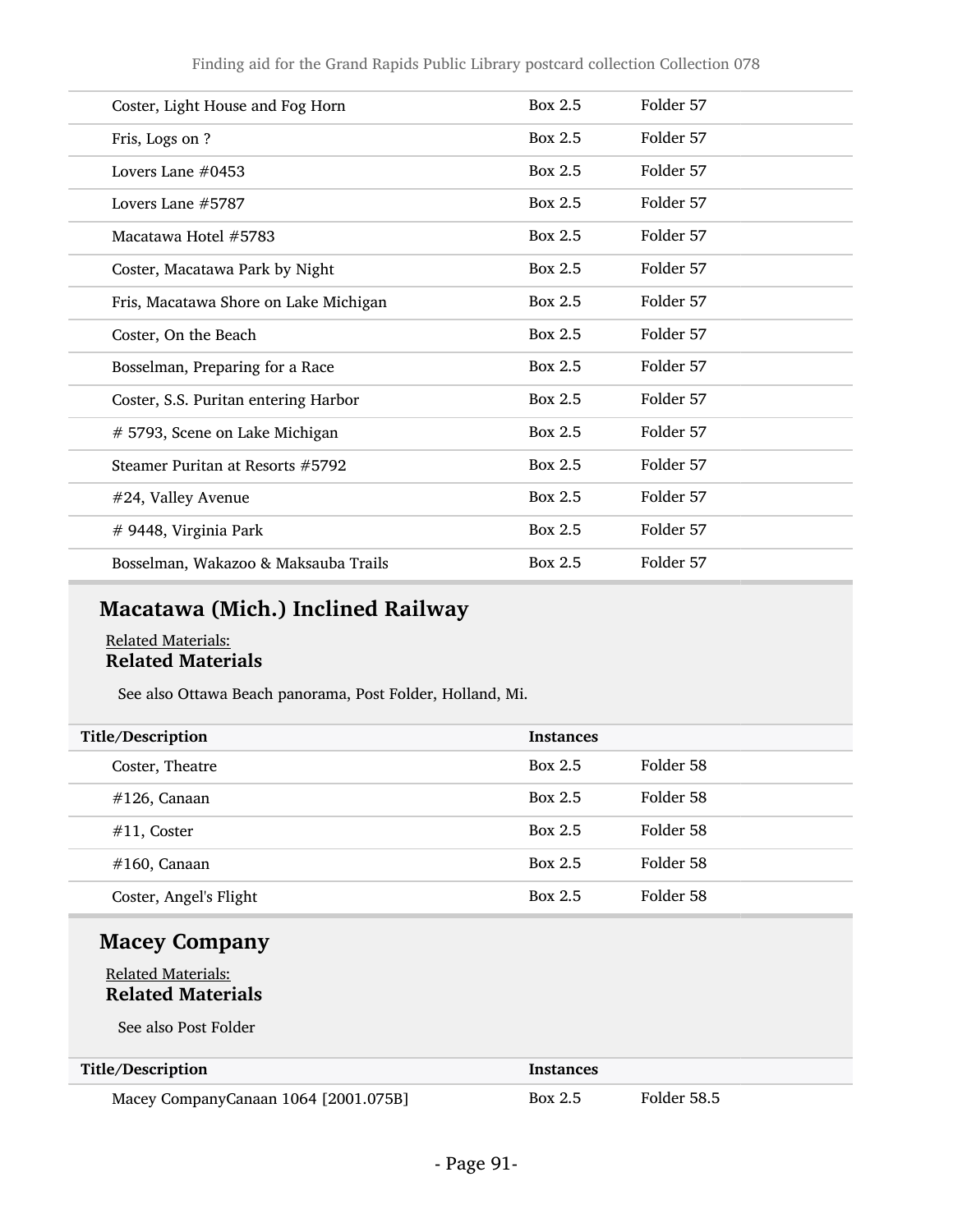| <b>Macey Company</b>                                                                                                                                                                                                                                                           |                  |                      |
|--------------------------------------------------------------------------------------------------------------------------------------------------------------------------------------------------------------------------------------------------------------------------------|------------------|----------------------|
| Title/Description                                                                                                                                                                                                                                                              | <b>Instances</b> |                      |
| Publ by Walter K. Schmidt Co., #07 24629 [2001.094]                                                                                                                                                                                                                            | Box 6            | Folder 1             |
| Simplicity Co. [2001.094]                                                                                                                                                                                                                                                      | Box 6            | Folder 1             |
| <b>Mackinaw City (Mich.)</b>                                                                                                                                                                                                                                                   |                  |                      |
| Title/Description                                                                                                                                                                                                                                                              | <b>Instances</b> |                      |
| Postcard. Mackinaw City (Mich.)                                                                                                                                                                                                                                                | Box 2.5          | Folder 59            |
| <b>Madison Square</b>                                                                                                                                                                                                                                                          |                  |                      |
| Title/Description                                                                                                                                                                                                                                                              | <b>Instances</b> |                      |
| Scott, P2000.039                                                                                                                                                                                                                                                               | Box 2.5          | Folder 60            |
| #149 [P1999.040]                                                                                                                                                                                                                                                               | <b>Box 2.5</b>   | Folder <sub>60</sub> |
| <b>Madison Square Bank</b>                                                                                                                                                                                                                                                     |                  |                      |
| Title/Description                                                                                                                                                                                                                                                              | <b>Instances</b> |                      |
| Madison Square BankPutney. 2001.094                                                                                                                                                                                                                                            | Box 6            | Folder 1             |
| <b>Manger Manor</b><br><b>Related Materials:</b><br><b>Related Materials</b><br>See also later name Olds Manor, and Hotel Rowe                                                                                                                                                 |                  |                      |
| Title/Description                                                                                                                                                                                                                                                              | <b>Instances</b> |                      |
| <b>Manger Manor</b>                                                                                                                                                                                                                                                            | Box 2.5          | Folder <sub>61</sub> |
| <b>Manistee (Mich.)</b><br><b>Related Materials:</b><br><b>Related Materials</b><br>See also Cooley Bridge                                                                                                                                                                     |                  |                      |
| Title/Description                                                                                                                                                                                                                                                              | <b>Instances</b> |                      |
| 1. No Description                                                                                                                                                                                                                                                              | <b>Box 2.5</b>   | Folder 62            |
| 2. No Description                                                                                                                                                                                                                                                              | Box 2.5          | Folder 62            |
| 3. The Luxury Moonlite Motel and Marina, U.S. 31<br>and Manistee Lake, Manistee, mich. 27003-B. Walter<br>Welsh photographers, Dexter. Double image with a view<br>toward the motel on the shore at top, and a view toward<br>the motel with the pier in the foreground below. | <b>Box 2.5</b>   | Folder 62            |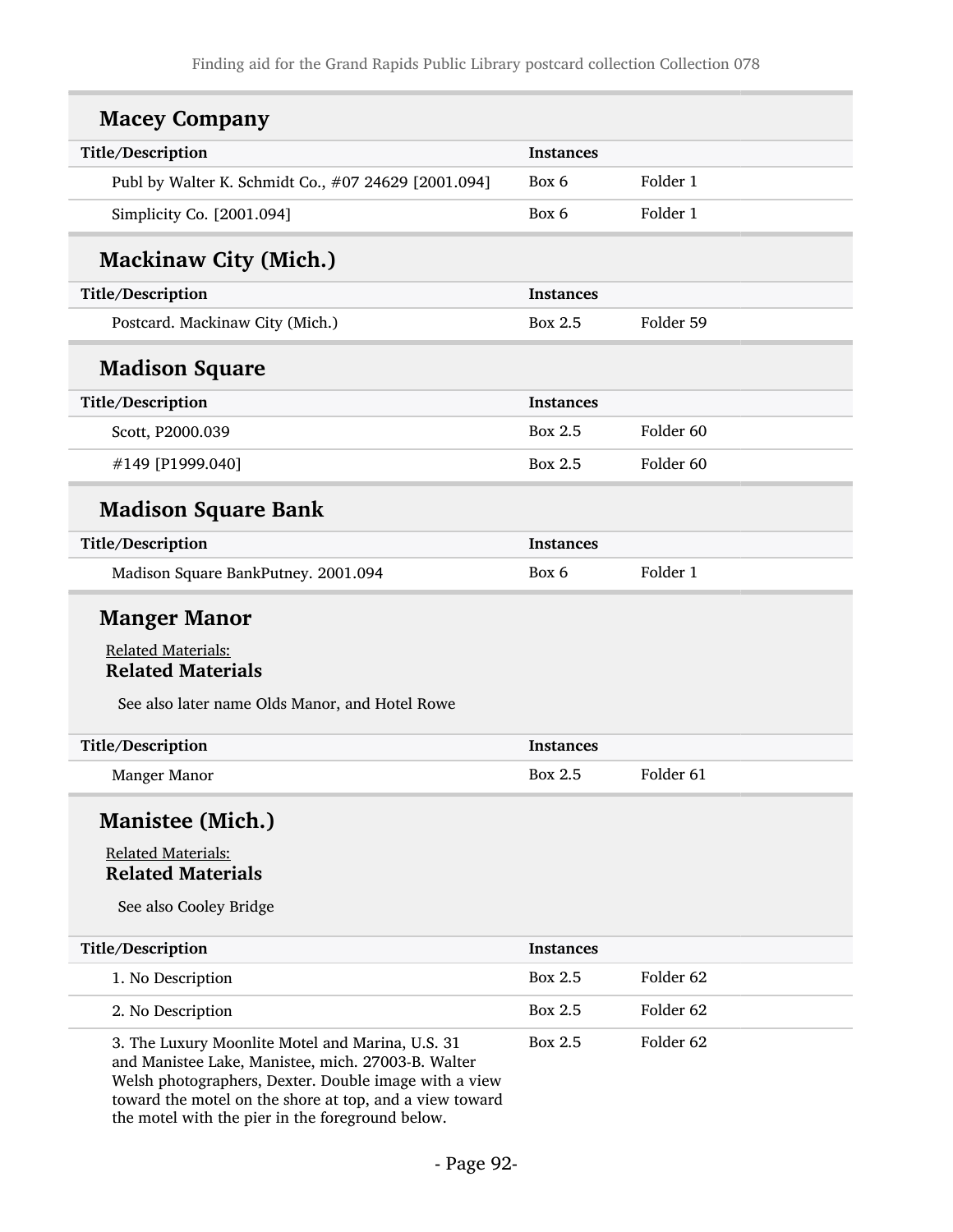| <b>Manufacturing Center of Grand Rapid, Mich.</b>                                                         |                  |          |
|-----------------------------------------------------------------------------------------------------------|------------------|----------|
| Title/Description                                                                                         | <b>Instances</b> |          |
| From Pearl St. Bridge. Panorama. P2000.088                                                                | Box 4            | Folder 4 |
| <b>Market St. views</b><br><b>Related Materials:</b><br><b>Related Materials</b><br>See Monroe Ave. Views |                  |          |
| <b>Marietta Stanley Co. (makers of Sempre Giovine)</b>                                                    |                  |          |

Related Materials

See also Post Folder

| Title/Description                                                                        | <b>Instances</b> |           |
|------------------------------------------------------------------------------------------|------------------|-----------|
| P2000.027 Ad card                                                                        | Box 2.5          | Folder 64 |
| P2005.008 H.B. Allen Drug Co. promotional use of<br>decorative card. Michigan Litho. Co. | Box 2.5          | Folder 64 |

# "Mary Had a Little Lamb, but in Grand Rapids We like goats"

| Title/Description                                                                                                  | <b>Instances</b> |             |
|--------------------------------------------------------------------------------------------------------------------|------------------|-------------|
| P2002.004. Includes an orange felt pendant with "Grand"<br>Rapids" printed on it, as part of the slogan. Ca. 1913. | Box 2.5          | Folder 64.5 |

### Marywood Academy

| Title/Description                            | Instances |          |
|----------------------------------------------|-----------|----------|
| Marywood Academy Shaw News Agency [2001.098] | Box 6     | Folder 3 |

#### Marywood

#### Related Materials: Related Materials

See also Sacred Heart College & Academy

# Masonic Country Club

| Title/Description    | <b>Instances</b> |           |
|----------------------|------------------|-----------|
| Masonic Country Club | Box 2.5          | Folder 65 |

### Masonic Home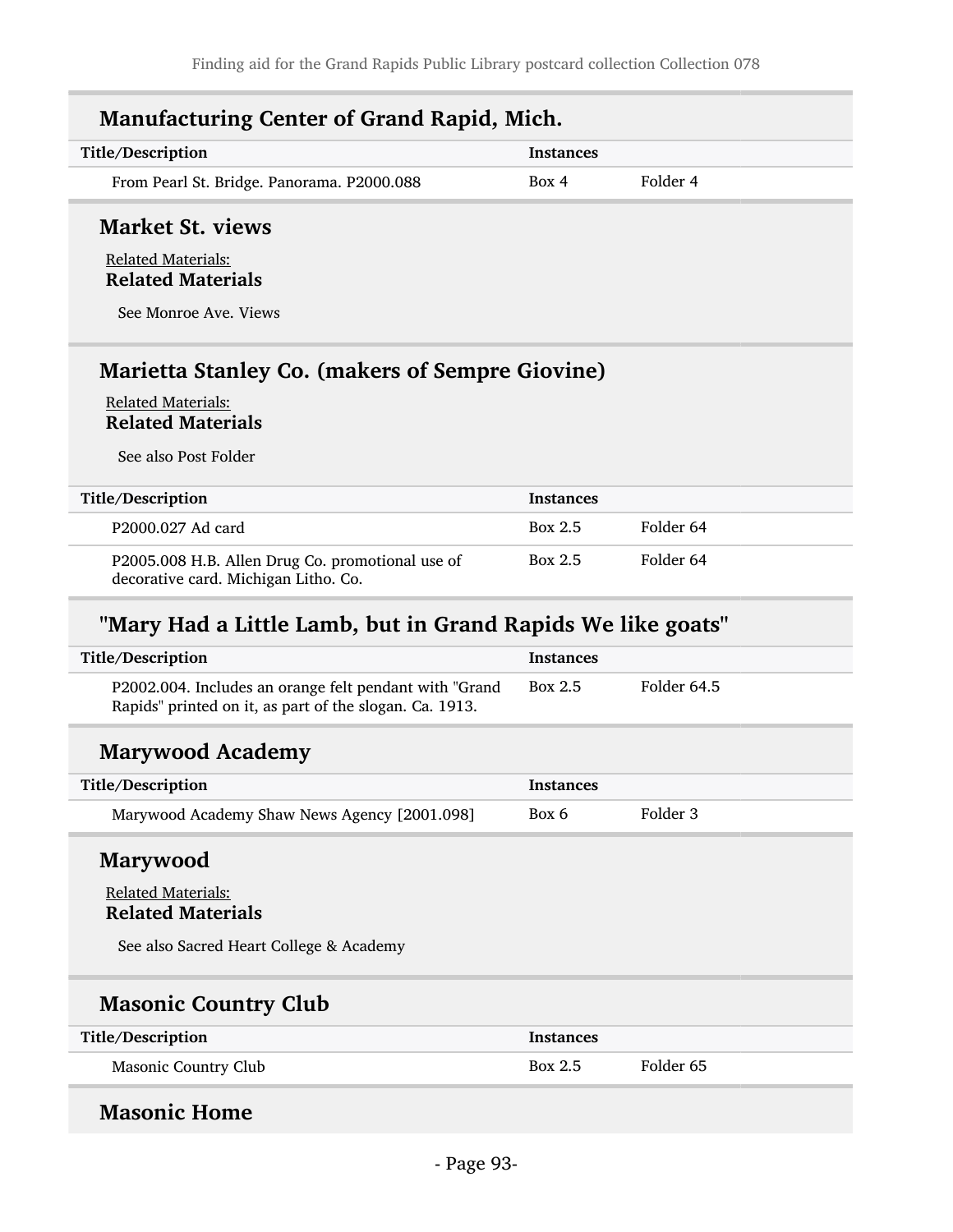#### Related Materials: Related Materials

See Michigan Masonic Home

#### Masonic Temple (old)

| Title/Description               | <b>Instances</b> |           |
|---------------------------------|------------------|-----------|
| Masonic Temple (old) [1994.033] | Box 2.5          | Folder 66 |

### Masonic Temple, Fulton St.

#### Related Materials: Related Materials

See also First Methodist Episcopal Church, Grand Rapids Views, "Grand Rapids" message cards, Saladin Temple

| Title/Description                     | <b>Instances</b> |           |
|---------------------------------------|------------------|-----------|
| 1 [2001.011, 7/3/2001]                | Box 2.5          | Folder 67 |
| 1915, Past Master's Assoc. [1992.005] | Box 2.5          | Folder 67 |
| Heyboer, $#260$                       | Box 2.5          | Folder 67 |
| #585                                  | Box 2.5          | Folder 67 |

#### Mayflower Congregational Church

| Title/Description                                          | Instances |           |
|------------------------------------------------------------|-----------|-----------|
| Mayflower Congregational Church, 2345 Robinson Rd,<br>S.E. | Box $2.5$ | Folder 68 |

#### McKay Tower

#### Related Materials: Related Materials

See Grand Rapids National City Bank, Grand Rapids National Bank, Grand Rapids National Bank Series

### McLaughlin Business University

Related Materials: Related Materials

See Post Folder

# Mendon (Mich.)

Title/Description Instances

Postcard. Mendon (Mich.)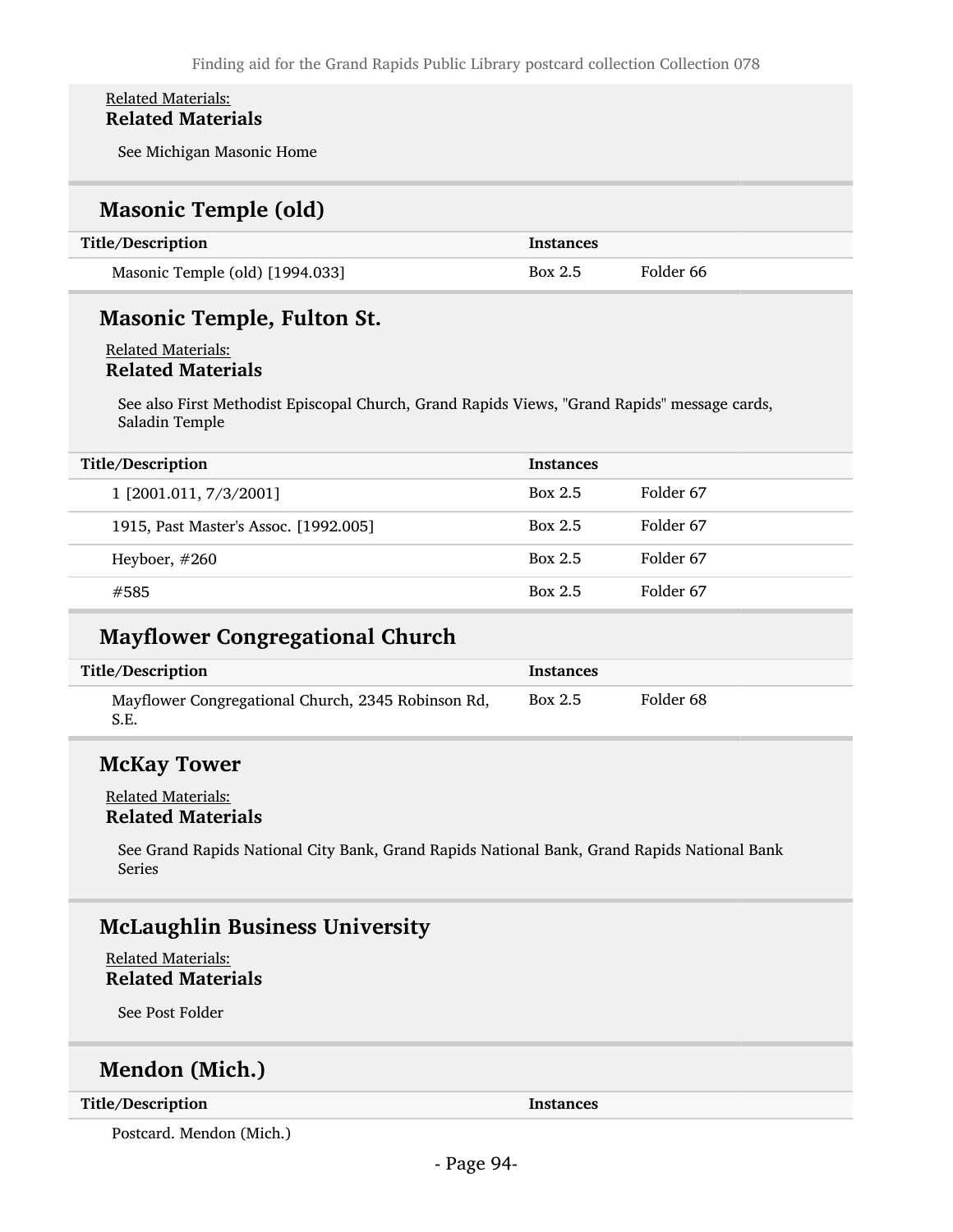|                                                                                                                                                                                                                                                                                                                                    | Box 4.5          | Folder <sub>6</sub> |
|------------------------------------------------------------------------------------------------------------------------------------------------------------------------------------------------------------------------------------------------------------------------------------------------------------------------------------|------------------|---------------------|
| Menter & Rosenbloom Co.                                                                                                                                                                                                                                                                                                            |                  |                     |
| Title/Description                                                                                                                                                                                                                                                                                                                  | <b>Instances</b> |                     |
| Menter & Rosenbloom Co. [Easter Ad/Greeting card]<br>P1999.040.                                                                                                                                                                                                                                                                    | Box 2.5          | Folder 68.5         |
| <b>Mertens Hotel</b>                                                                                                                                                                                                                                                                                                               |                  |                     |
| <b>Related Materials:</b><br><b>Related Materials</b>                                                                                                                                                                                                                                                                              |                  |                     |
| See Hotel Mertens                                                                                                                                                                                                                                                                                                                  |                  |                     |
| <b>Metcalf's Funeral Directors</b>                                                                                                                                                                                                                                                                                                 |                  |                     |
| Title/Description                                                                                                                                                                                                                                                                                                                  | Instances        |                     |
| Metcalf's Funeral Directors, Metcalf Chapel (1, Dexter).<br>2001.075B.                                                                                                                                                                                                                                                             | Box 2.5          | Folder 68.7         |
| <b>Methodist-Episcopal Church</b>                                                                                                                                                                                                                                                                                                  |                  |                     |
| Title/Description                                                                                                                                                                                                                                                                                                                  | <b>Instances</b> |                     |
| Methodist-Episcopal Church (4, all same view)                                                                                                                                                                                                                                                                                      | Box 2.5          | Folder 69           |
| <b>Metropolitan Hospital</b>                                                                                                                                                                                                                                                                                                       |                  |                     |
| <b>Related Materials:</b><br><b>Related Materials</b>                                                                                                                                                                                                                                                                              |                  |                     |
| See Grand Rapids Osteopathic Hospital                                                                                                                                                                                                                                                                                              |                  |                     |
| <b>Michigan Avenue Views</b>                                                                                                                                                                                                                                                                                                       |                  |                     |
| <b>Related Materials:</b><br><b>Related Materials</b>                                                                                                                                                                                                                                                                              |                  |                     |
| See under Hotel Rowe, including the Earle Hotel, with a view West on Michigan Ave. including the<br>Grand Trunk Station.                                                                                                                                                                                                           |                  |                     |
| Title/Description                                                                                                                                                                                                                                                                                                                  | <b>Instances</b> |                     |
| 1. 200. Michigan Avenue. Canaan. 1916 postal date.<br>Message to Probsifield. P2001.061 7/5/2001. View to<br>the West, toward the west side and Bridge St. Bridge,<br>this view includes the hardly distinguishable Grand<br>Trunk Station and Berkey & Gay furniture factory along<br>the Grand River to the north of the bridge. | Box 2.5          | Folder 70           |
| 2. 200. Michigan AvenueCanaan. 1912 postal date.<br>Message to Cornelia DeGraff. P2005.021                                                                                                                                                                                                                                         | Box 2.5          | Folder 70           |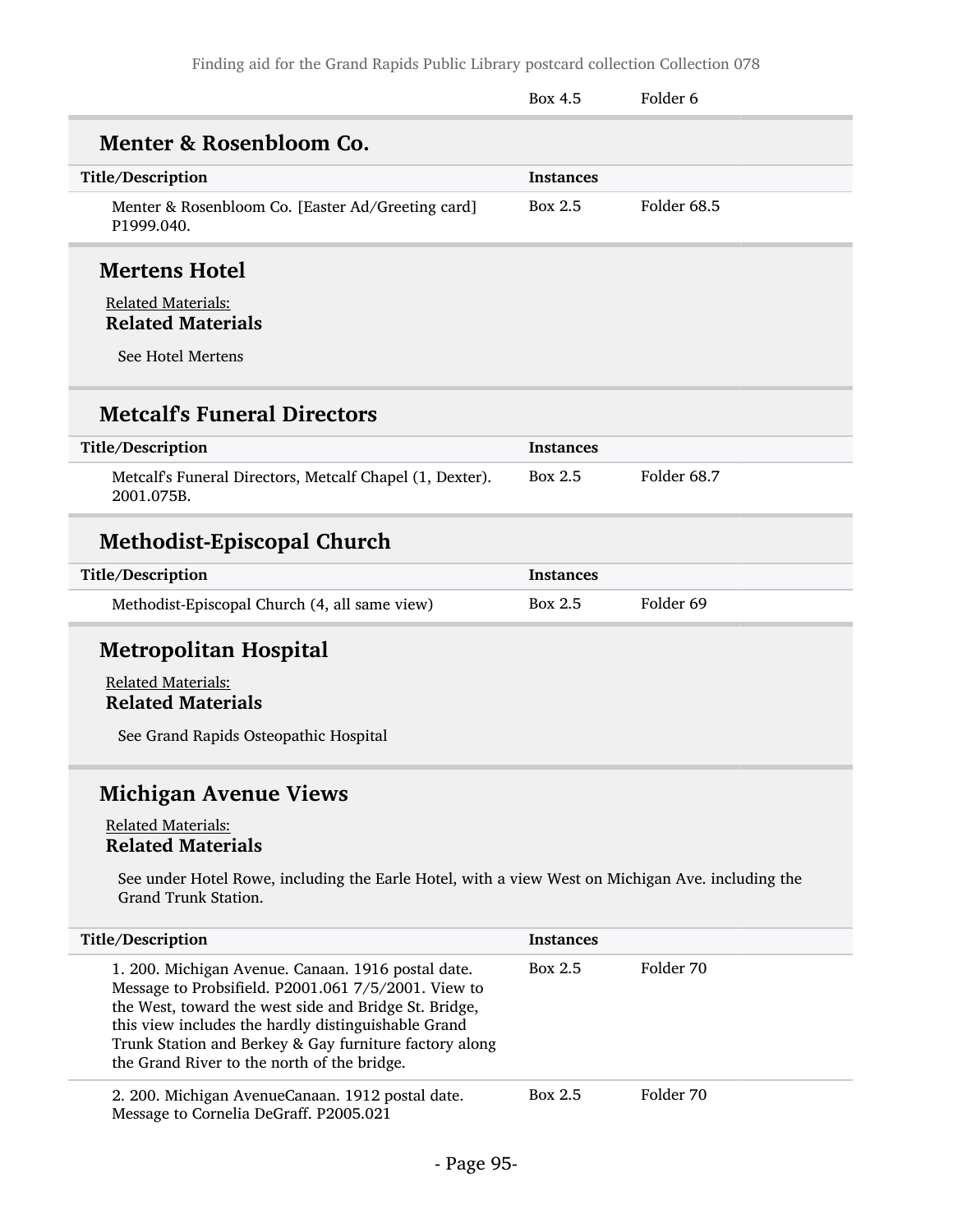| 3. No. 106, Michigan AvenueCanaan. 1992.001,<br>$12/21/2001$ . Similar to the image below, this image is<br>more distinct, and shows more carriages in the street.                                                                                                                               | Box 2.5 | Folder 70 |
|--------------------------------------------------------------------------------------------------------------------------------------------------------------------------------------------------------------------------------------------------------------------------------------------------|---------|-----------|
| 4. Michigan Ave., Grand Rapids, Mich.                                                                                                                                                                                                                                                            | Box 2.5 | Folder 70 |
| General                                                                                                                                                                                                                                                                                          |         |           |
| This image appears to use the same base image<br>as the item in 3. above, but has different figures<br>and objects in the street. Also, the colors are not as<br>bright as 3. This card has two figures in the center<br>of the intersection, for example, which the item<br>above has only one. |         |           |

# Michigan Bell Telephone Company

| Title/Description                                                    | <b>Instances</b> |           |
|----------------------------------------------------------------------|------------------|-----------|
| 1 item w 4 images: Grand / Main / South / Dutton) Ad<br>card         | Box $2.5$        | Folder 71 |
| $\#496$ , Shaw, Mich. Telephone Building [on Division]<br>[1992.005] | Box $2.5$        | Folder 71 |
| Michigan Chair Co. Factory                                           |                  |           |
| Title/Description                                                    | Instances        |           |

| Title/Description                                                | Instances |             |  |
|------------------------------------------------------------------|-----------|-------------|--|
| $\#1057$ , Canaan [1992.005, 12/19/2001, very poor<br>condition] | Box 2.5   | Folder 71.5 |  |

# Michigan Hardware Co.

| Title/Description                                                | Instances |           |
|------------------------------------------------------------------|-----------|-----------|
| Michigan Hardware Co. (Oakes & Ellsworth)<br>[P2000.012] Ad card | Box 2.5   | Folder 72 |

# Michigan Library and Historical Center

| Title/Description                                                                                                                                                         | <b>Instances</b> |            |
|---------------------------------------------------------------------------------------------------------------------------------------------------------------------------|------------------|------------|
| Michigan Library and Historical Center, including the<br>Library of Michigan, Michigan Historical Museum, and<br>the State Archives of Michigan. Lansing, Mi. 00.[2320].1 | Box 4            | Folder 4.5 |

# Michigan Masonic Home, Reeds Lake

| Title/Description                     | <b>Instances</b> |           |
|---------------------------------------|------------------|-----------|
| Postcard [1994.033]                   | <b>Box 2.5</b>   | Folder 73 |
| Postcard [same image]                 | Box 2.5          | Folder 73 |
| #A6618, Rotograph, c. 1905 [1992.005] | Box 2.5          | Folder 73 |
| Photo of ruins                        | Box 2.5          | Folder 73 |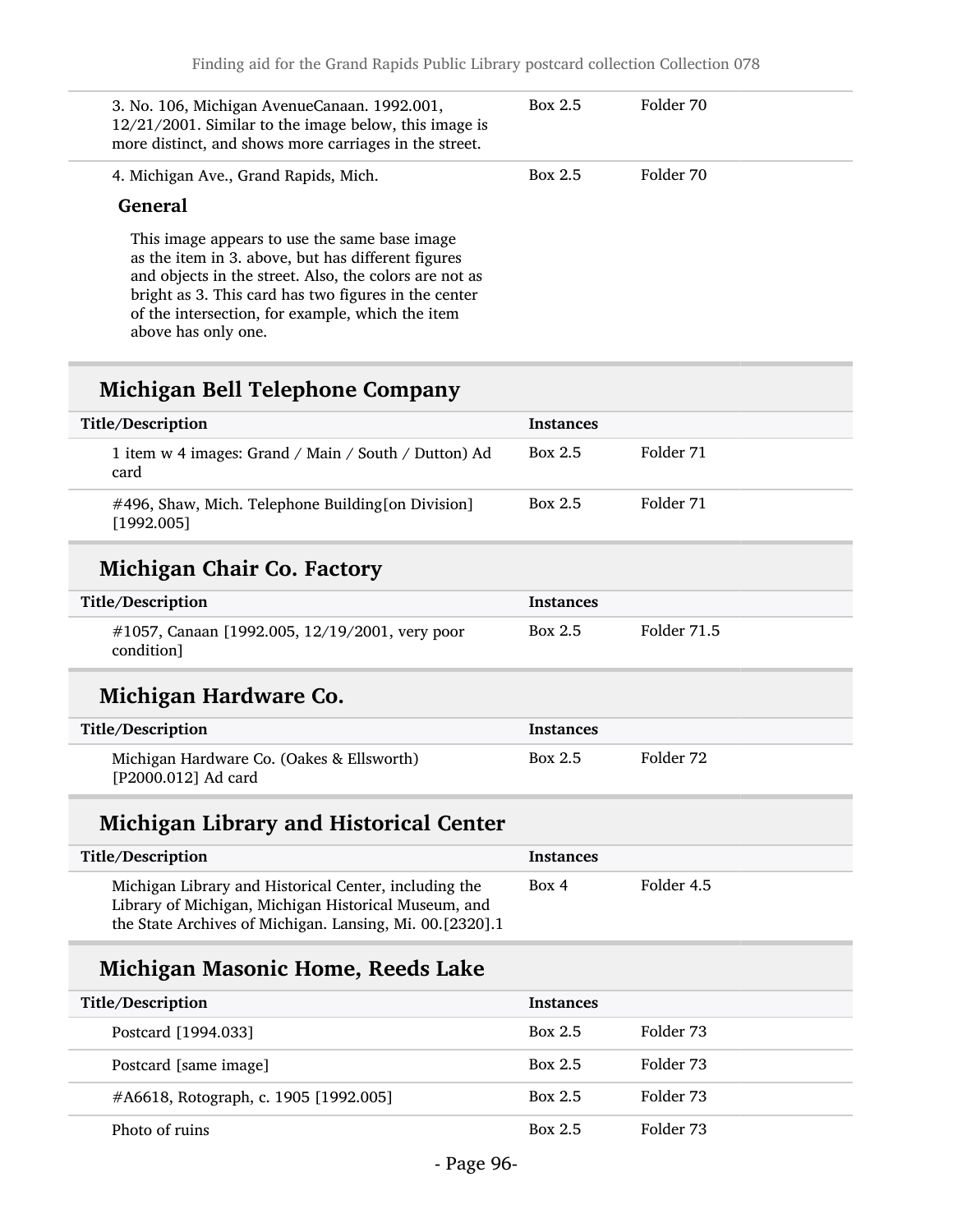| (Michigan) Masonic Home ruins [2001.094]                                     | Box 6   | Folder 1  |
|------------------------------------------------------------------------------|---------|-----------|
| Masonic Home, Grand Rapids, White Printing Co. no. 55<br>$[2019.062]$ , 1908 | Box 2.5 | Folder 73 |

#### Michigan State Bass Ponds

Related Materials: Related Materials

See Fish Hatcheries

# Michigan Soldiers Home

### Broad views, including bird's eye or those showing more than one building. Michigan Soldiers Home [first set].

| Title/Description                                                                                                                                                                                                      | <b>Instances</b> |          |
|------------------------------------------------------------------------------------------------------------------------------------------------------------------------------------------------------------------------|------------------|----------|
| 1. Soldiers' Home, Grand Rapids. View with two men<br>seated under a tree, next to the dirt road leading to the<br>main building, with another building at left.                                                       | Box 3            | Folder 1 |
| 2. 100 Knox. No messages. C. 1 poor condition. C. 2.<br>crease at left upper corner. View from left of main<br>building and second building on the right.                                                              | Box 3            | Folder 1 |
| 3. Dup. Of 2 above.                                                                                                                                                                                                    | Box 3            | Folder 1 |
| 4. No. 151. Canaan. Postal date 1911. Message to<br>Mrs. S.J. Kidder. Tape damage. "1911" hand written<br>on image. View with center drive to fountain, and<br>buildings on either side of main building. Small trees. | Box 3            | Folder 1 |
| 5. No. 800, Kropp, Milwaukee, Wis. "Soldiers Home"<br>b/w. View same as 2.-3. above.                                                                                                                                   | Box 3            | Folder 1 |
| 6. No. 1005. Canaan. "Soldiers' Home" Date stamped<br>1909. Message to Mrs. B.B. Blair. Distant view<br>showing two structures to the right of the main<br>building and one on the left.                               | Box 3            | Folder 1 |
| 7. No. 1372. Bosselman. P1999.040. View has two<br>buildings to right of main building, buildings to left of<br>main building include the smoke stack with smoke.                                                      | Box 3            | Folder 1 |
| 8. No. G6634. Main Building, Mich. Soldiers Home.<br>C. 1905, Rotograph Co. Note: "Billy's Home, JCH."-<br>on front, lower right. View shows the fountain and a<br>cannon in the yard. Primarily the main house.       | Box 3            | Folder 1 |
| 9. #7539, Detroit Publ. Co. Same view as in 1. above.                                                                                                                                                                  | Box 3            | Folder 1 |
| 10. #8285. Kite photo of Michigan Soldiers' Home.<br>c. 1911 by N.E. Brown, Grand Haven, Mich. Postal<br>date 1916. Message to Mrs. John King. Shows a bird's<br>eye view of the main building, one building at right, | Box 3            | Folder 1 |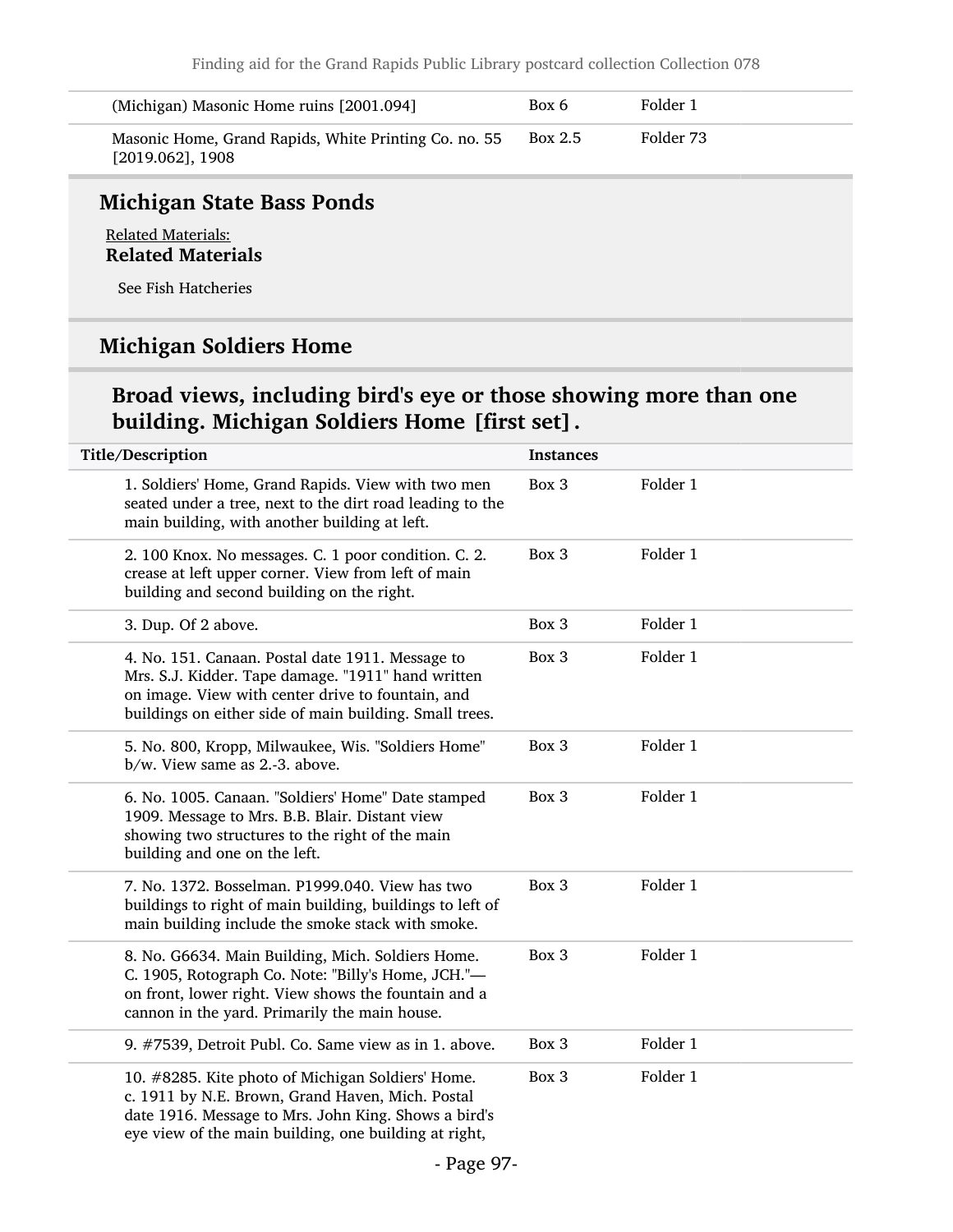building(s) at left, buildings behind, and portions of the park.

11–12. #9406. Bosselman. C. 1. Postal date 1910. Message to Geo. Borst. C. 2 Postal date 1913. Message to Miss Nera(?) Nelson. View from the left of main building and structures to the left of the building, including the smoke stack. Box 3 Folder 1

### Main Hospital building only, front facade. Michigan Soldiers Home [second set]

| Title/Description                                                                                                                                                                                                                           | <b>Instances</b> |            |
|---------------------------------------------------------------------------------------------------------------------------------------------------------------------------------------------------------------------------------------------|------------------|------------|
| 1. Mich. Soldiers' Home. "Michigan Veteran's<br>Facility"-hand written on message side. Small hole<br>at top center of card. View shows people standing in<br>front of main building, a cannon on the walk.                                 | $Box\ 3$         | Folder 1.2 |
| 2. 2. 225. Heyboer. Michigan State Soldiers Home.<br>Addressed to Dale Dicken.                                                                                                                                                              | $Box\ 3$         | Folder 1.2 |
| 3. 225. R-25919. Stamped on message side: Kalamazoo<br>Public Library, Art Room.                                                                                                                                                            | Box 3            | Folder 1.2 |
| 4. 225. R-25919. Heyboer. C.T. American Art. No<br>message. 1998.069.2                                                                                                                                                                      | $Box$ 3          | Folder 1.2 |
| 5. U.S. 687. F. van Bardeleben. Same view as 1. above,<br>but much clearer. Fountain center right.                                                                                                                                          | $Box\ 3$         | Folder 1.2 |
| 6-8. 67246. General view of Soldiers' Home. (3 copies)<br>View from right, cannon in yard. C. 1 Message to Mrs.<br>Will Walker c.2 Postal date 1916(?), Message to Delia<br>Colvin. C. 3. Postal date 1914. Message to Mrs. A.E.<br>Brooke. | $Box$ 3          | Folder 1.2 |
| 9. Michigan Soldier's Home, Grand Rapids, Mich.<br>[2009.076]                                                                                                                                                                               | $Box$ 3          | Folder 1.2 |

### Main Hospital building alternative views, views of other buildings. Michigan Soldiers Home [third set].

#### General

Items 1-4 are Camera Shop set. Dec. 9, 1932 stamp. All are b/w

| Title/Description                                             | <b>Instances</b> |            |
|---------------------------------------------------------------|------------------|------------|
| 1. "68" Pavilion, Soldiers Home.                              | $Box\ 3$         | Folder 1.4 |
| 2. "61" A Bit of Soldiers' home from Park.                    | $Box\ 3$         | Folder 1.4 |
| 3. "60" A Beauty Spot, Soldier's home. Century Photo-<br>view | Box 3            | Folder 1.4 |
| 4. "66" Ladies' Annex.                                        | Box 3            | Folder 1.4 |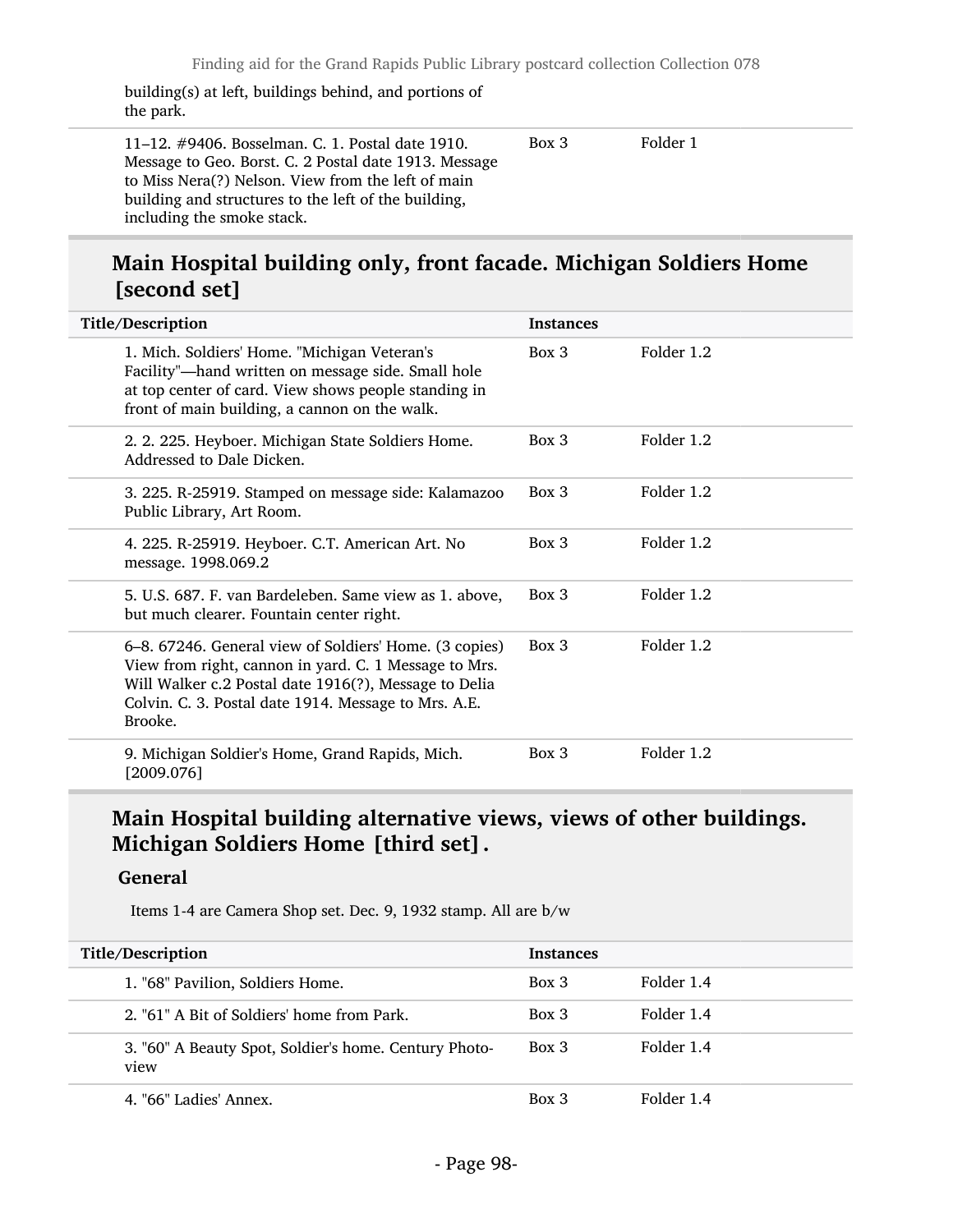| 5. Dormitory, Soldiers' Home. Postal date 1912.<br>Message to Mrs. A.e. Brooke.                                                                                                            | Box 3 | Folder 1.4 |
|--------------------------------------------------------------------------------------------------------------------------------------------------------------------------------------------|-------|------------|
| 6. 8A-H2355 Shaw News Agency. Curteich. "Soldiers<br>Home" lettered at the eave of the roof. View of main<br>building mostly hidden by treas. Auto at left. Cannon<br>near front entrance. | Box 3 | Folder 1.4 |
| 7. No. 160 Hospital, Michigan Soldier's Home. [Rear<br>view?] Bird bath center right. Canaan. Message to<br>Eddie. P1999.040                                                               | Box 3 | Folder 1.4 |
| 8. 176. Soldier's Home. Canaan. View with railroad<br>tracks, green house at center left. Rear view. Message<br>to Mrs. A.E. Brooke.                                                       | Box 3 | Folder 1.4 |
| 9. 229, Michigan Soldiers Home Grounds. Canaan.<br>Same view ask above with different number and title.<br>C.1. Discoloration on message side.                                             | Box 3 | Folder 1.4 |
| 10. c. 2 of above. has black of scrapbook page from<br>previous attachment.                                                                                                                | Box 3 | Folder 1.4 |
| 11. A6608. Rotograph. Hospital, Mich. Soldiers Home.<br>Italiante tower near right. Cannon in yard. B/w image.                                                                             | Box 3 | Folder 1.4 |
| 12. A6609. Rotograph. Womens Bldg, Mich. Soldiers<br>Home. Double side porch. B/w                                                                                                          | Box 3 | Folder 1.4 |
| 13. 15054 Hugh C. Leighton, Portland, Me. Mfg.<br>Postal date 1922. Message to Mrs. Carne Laplany(?)<br>2001.108.                                                                          | Box 3 | Folder 1.4 |
| 14. 67275. Home for Soldiers' widows, Soldiers Home.<br>view from double porch end with canon in yard.<br>Color.                                                                           | Box 3 | Folder 1.4 |

## The Grounds, including the fountain, cemetery, transportation, deer, etc. Michigan Soldiers Home [fourth set].

| Title/Description                                                                                              | <b>Instances</b> |            |
|----------------------------------------------------------------------------------------------------------------|------------------|------------|
| 1. "63" The Fountain, Soldiers Home. Camera Shop set.<br>Dec. 9, 1932 stamp.                                   | $Box\ 3$         | Folder 1.6 |
| 2. "64", In the Park, Soldiers' Home. Camera Shop set.<br>Dec. 9, 1932 stamp.                                  | $Box$ 3          | Folder 1.6 |
| 3. "62", Cemetery. Camera Shop set. Dec. 9, 1932<br>stamp.                                                     | $Box$ 3          | Folder 1.6 |
| 4. "65", In the Park. Camera Shop set. Dec. 9, 1932<br>stamp.                                                  | $Box$ 3          | Folder 1.6 |
| 5. "67", Main Drive. Camera Shop set. Dec. 9, 1932<br>stamp.                                                   | $Box$ 3          | Folder 1.6 |
| 6. Soldiers Home Park, Walter K, Schmidt, Publ. Postal<br>date 1907. Message to Mabel Miller. P1999.040. Sepia | $Box$ 3          | Folder 1.6 |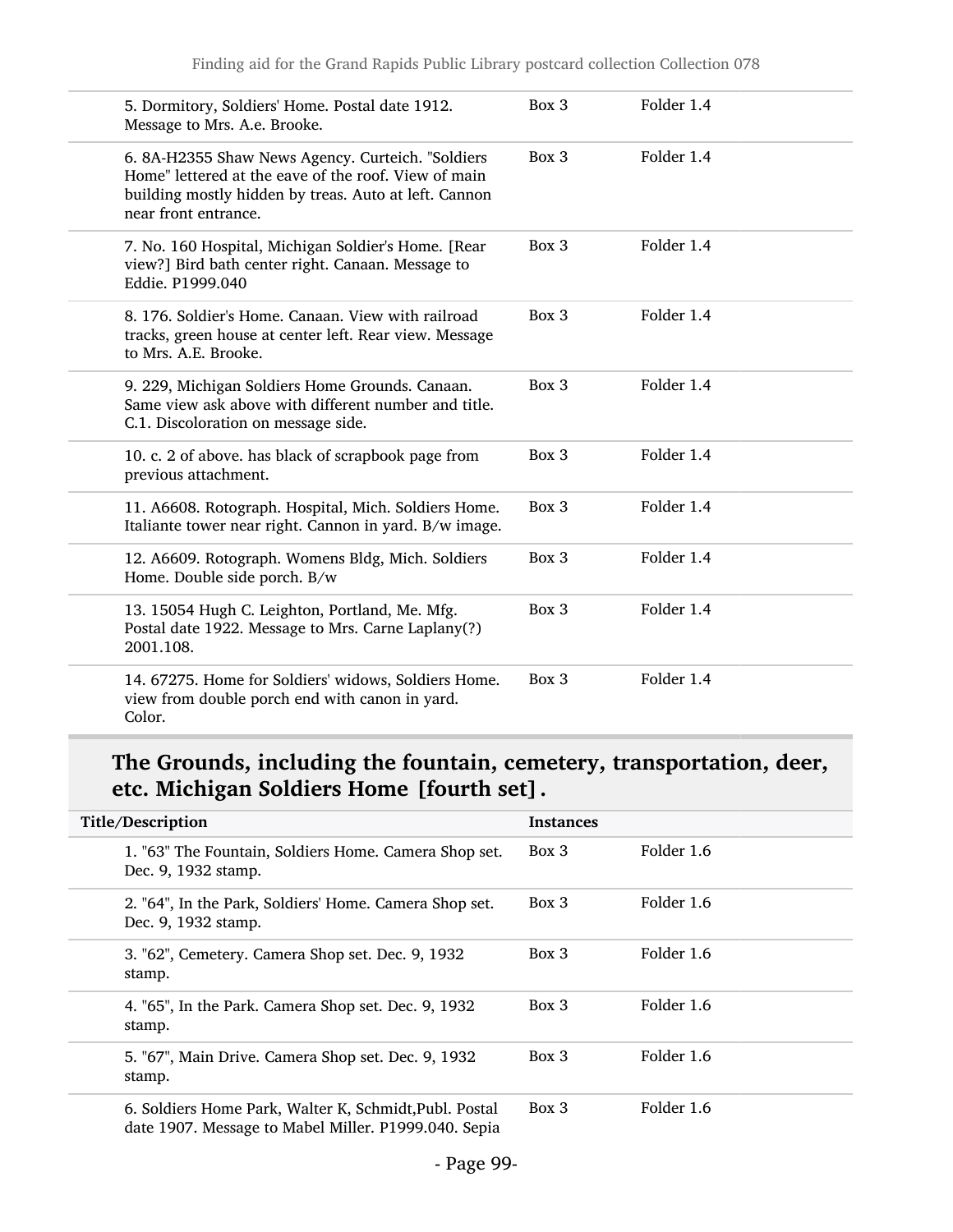color. Trolley on tracks approaching viewer with park on either side.

| 7. Michigan Soldier's Home Grounds, Grand Rapids,<br>Michigan. Grand Rapids Home Coming and 60th<br>Anniversary Celebration, Aug. 22-27, 1910. c. 1910,<br>Benjamin S. Hanchett. Cargill Co.                                                                                                                               | Box 3 | Folder 1.6 |
|----------------------------------------------------------------------------------------------------------------------------------------------------------------------------------------------------------------------------------------------------------------------------------------------------------------------------|-------|------------|
| 8. 148. Soldiers Home Grounds. Shows only the<br>fountain framed by the tower of the main building,<br>and trees.                                                                                                                                                                                                          | Box 3 | Folder 1.6 |
| 9. No. 155. Canaan. Michigan Soldiers' Home Grounds.<br>Shows a walk to the fountain with bushes on either<br>side. A Man is walking toward the viewed, and<br>another figure is seated on a bench. c. 1 no message.                                                                                                       | Box 3 | Folder 1.6 |
| 10. C. 2. of above. 1910 postal date. Message to Emma<br>Veenstra.                                                                                                                                                                                                                                                         | Box 3 | Folder 1.6 |
| 11. 179. Through the Soldiers' Home Grounds. Trolley<br>on tracks at curve, within the park. Utility pole at left.<br>C. 1. 1915 postal date. Message to Mrs. A.D. Russell.                                                                                                                                                | Box 3 | Folder 1.6 |
| 12. C. 2. of above. Tape.                                                                                                                                                                                                                                                                                                  | Box 3 | Folder 1.6 |
| 13. 228. Canaan. View in Michigan Soldiers Home<br>Grounds. Mostly trees, but fountain in background and<br>cannon in foreground. 1914 postal date. Message to<br>Mrs. M.A. Young.                                                                                                                                         | Box 3 | Folder 1.6 |
| 14. 14. G 6632. c. 1905. Rotograph Co. Deer, Mich.<br>Soldiers Home. "Bill Dear, JCH".                                                                                                                                                                                                                                     | Box 3 | Folder 1.6 |
| 15. E 6636 Rotograph. Fountain, Mich. Soldiers Home.<br>Postal date 1908. Message to S.F. McKinley. Fountain<br>site shown in detain, with surrounding fencing and<br>walk. Walk to fountain with park bench at left.                                                                                                      | Box 3 | Folder 1.6 |
| 16. 6942. Acmegraph Co., Chicago. Flower beds,<br>Soldiers' Home. Shows trolley #261 "Wealthy &<br>Taylor" on track. C. 1 Message to? Sophie Zehnn?                                                                                                                                                                        | Box 3 | Folder 1.6 |
| 17. c. 2 of above. 1914 postal date. Message to Neva<br>Nielsen.                                                                                                                                                                                                                                                           | Box 3 | Folder 1.6 |
| 18. 9405. Canaan. Fountain, Michigan Soldiers Home<br>Grounds. View up walk to fountain with tower of main<br>building behind, trees. 1912 postal date. Message to<br>Mrs. Geo. Armstrong.                                                                                                                                 | Box 3 | Folder 1.6 |
| 19. A88157. Grand Rapids, Mich. Soldiers' Home,<br>general view across the pond. Hugh C. Leighton Co.<br>card. 1910 postal mark & message. Image shows the<br>pond in the foreground with buildings on the other<br>side, including the physical plant left, with a smoke<br>stack. 2006.002b<br><b>Related Materials:</b> | Box 3 | Folder 1.6 |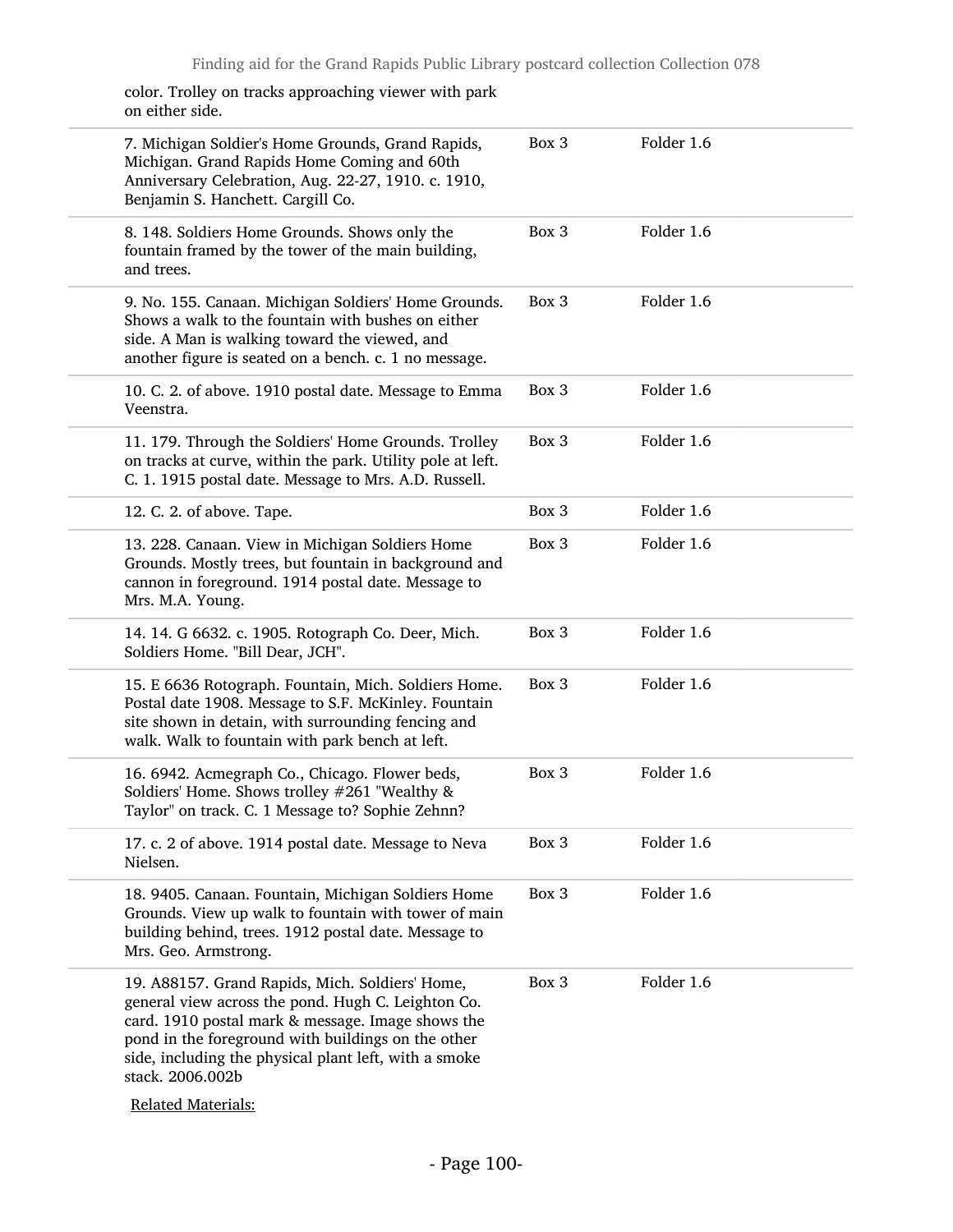See also West Park

# Michigan Soldiers Home. Bear Cage Title/Description Instances Michigan Soldiers Home. Bear Cage [2001.094]. Box 6 Folder 1 Michigan Trust Building Title/Description Instances Michigan Trust Building, 40 Pearl St. NW / Solom Beaman, architect, 1891. [P2001.087] / [P1999.040] Box 3 Folder 2

#### Michigan Trust

#### Related Materials: Related Materials

See also Pearl St. views

### Michigan Veterans Facility

#### Scope and Contents

Set of 7 black & white photo cards from E.C. Kropp, Milwaukee. N.d. Unused.

| Title/Description                                    | <b>Instances</b> |          |  |
|------------------------------------------------------|------------------|----------|--|
| Fountain, 19162N.                                    | Box 3            | Folder 3 |  |
| Hospital. 19163 (mold?)                              | $Box\ 3$         | Folder 3 |  |
| J. Gordon Rankin Building. 16817N                    | $Box$ 3          | Folder 3 |  |
| Main Drive, 25598N                                   | $Box$ 3          | Folder 3 |  |
| R.V. Gay Memorial Building, Exterior. 16956          | $Box$ 3          | Folder 3 |  |
| R.V. Gay Memorial Building, Interior. Library. 16977 | Box 3            | Folder 3 |  |
| Winter Scene, 25561N                                 | $Box\ 3$         | Folder 3 |  |
|                                                      |                  |          |  |

### Michigan Veterans Facility

| Title/Description                                                                                                             | <b>Instances</b> |          |
|-------------------------------------------------------------------------------------------------------------------------------|------------------|----------|
| 1. Main Building. Ektachrome by Jack Taylor. Dexter.<br>"56999". Pub. By. Fuson's Camera Shop, Grand Rapids,<br>Mich 2001.075 | $Box\ 3$         | Folder 4 |
| 2. Library Interior.                                                                                                          | Box 3            | Folder 4 |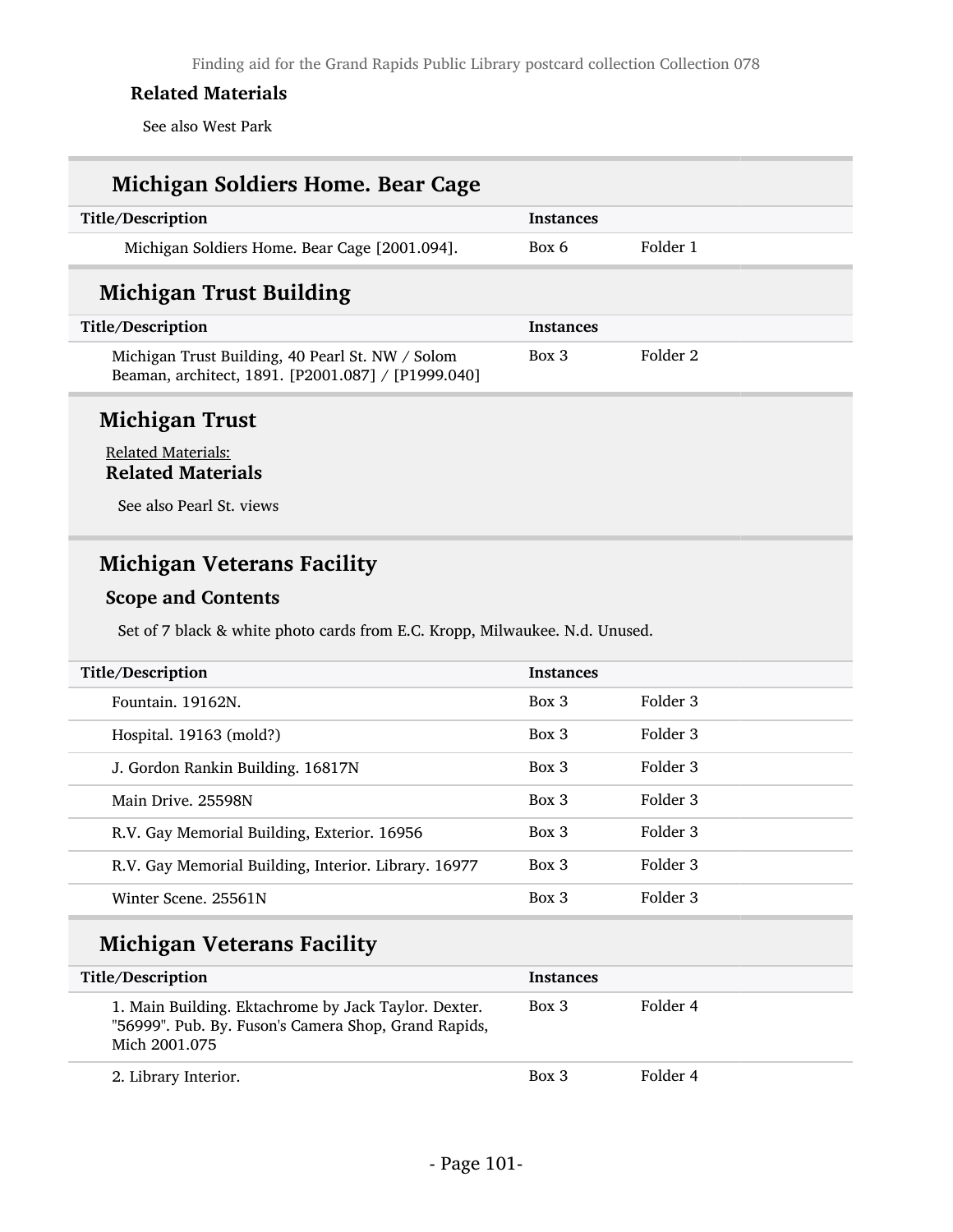| 3. Main Building. Ektachrome by Jack Taylor. Dexter.<br>"56999". Pub. By. Fuson's Camera Shop, Grand Rapids,<br>Mich. 2005.016e                                                                            | Box 3            | Folder 4            |
|------------------------------------------------------------------------------------------------------------------------------------------------------------------------------------------------------------|------------------|---------------------|
| 4. World War I, Artillery Piece. Ektachrome by Charles<br>E. Fuson. Dexter. "36243-B"2005.016e                                                                                                             | Box 3            | Folder 4            |
| <b>Related Materials:</b><br><b>Related Materials</b>                                                                                                                                                      |                  |                     |
| See also earlier name: Michigan Soldiers Home                                                                                                                                                              |                  |                     |
| <b>Migrant Workers (1)</b>                                                                                                                                                                                 |                  |                     |
| Title/Description                                                                                                                                                                                          | <b>Instances</b> |                     |
| Harvesting Michigan Cucumbers. Avery Color. 57-115;<br>S7145. Image shows a truck in a field full of workers,<br>crates and baskets at the side, and more workers visible<br>in the background. 2005.032K. | Box 3            | Folder 4.5          |
| <b>MN Tower Ball</b>                                                                                                                                                                                       |                  |                     |
|                                                                                                                                                                                                            |                  |                     |
| <b>Related Materials:</b>                                                                                                                                                                                  |                  |                     |
| <b>Related Materials</b>                                                                                                                                                                                   |                  |                     |
| See Monroe Center NW                                                                                                                                                                                       |                  |                     |
| Monroe Ave. / Monroe St.                                                                                                                                                                                   |                  |                     |
|                                                                                                                                                                                                            |                  |                     |
| <b>Related Materials:</b><br><b>Related Materials</b>                                                                                                                                                      |                  |                     |
| See also earlier street name, in part: Canal                                                                                                                                                               |                  |                     |
| See also Campau Square                                                                                                                                                                                     |                  |                     |
| <b>Monroe Ave. Filtration Plant</b>                                                                                                                                                                        |                  |                     |
| Title/Description                                                                                                                                                                                          | <b>Instances</b> |                     |
| Monroe Ave. Filtration Plant [2000.046.3]                                                                                                                                                                  | Box 3            | Folder 5            |
| <b>Monroe Center Amphitheater</b>                                                                                                                                                                          |                  |                     |
| Title/Description                                                                                                                                                                                          | <b>Instances</b> |                     |
| Monroe Center Amphitheater                                                                                                                                                                                 | Box 3            | Folder <sub>6</sub> |
| <b>Monroe Center &amp; Monroe NW to Pantlind</b>                                                                                                                                                           |                  |                     |
| Title/Description                                                                                                                                                                                          | Instances        |                     |
|                                                                                                                                                                                                            |                  |                     |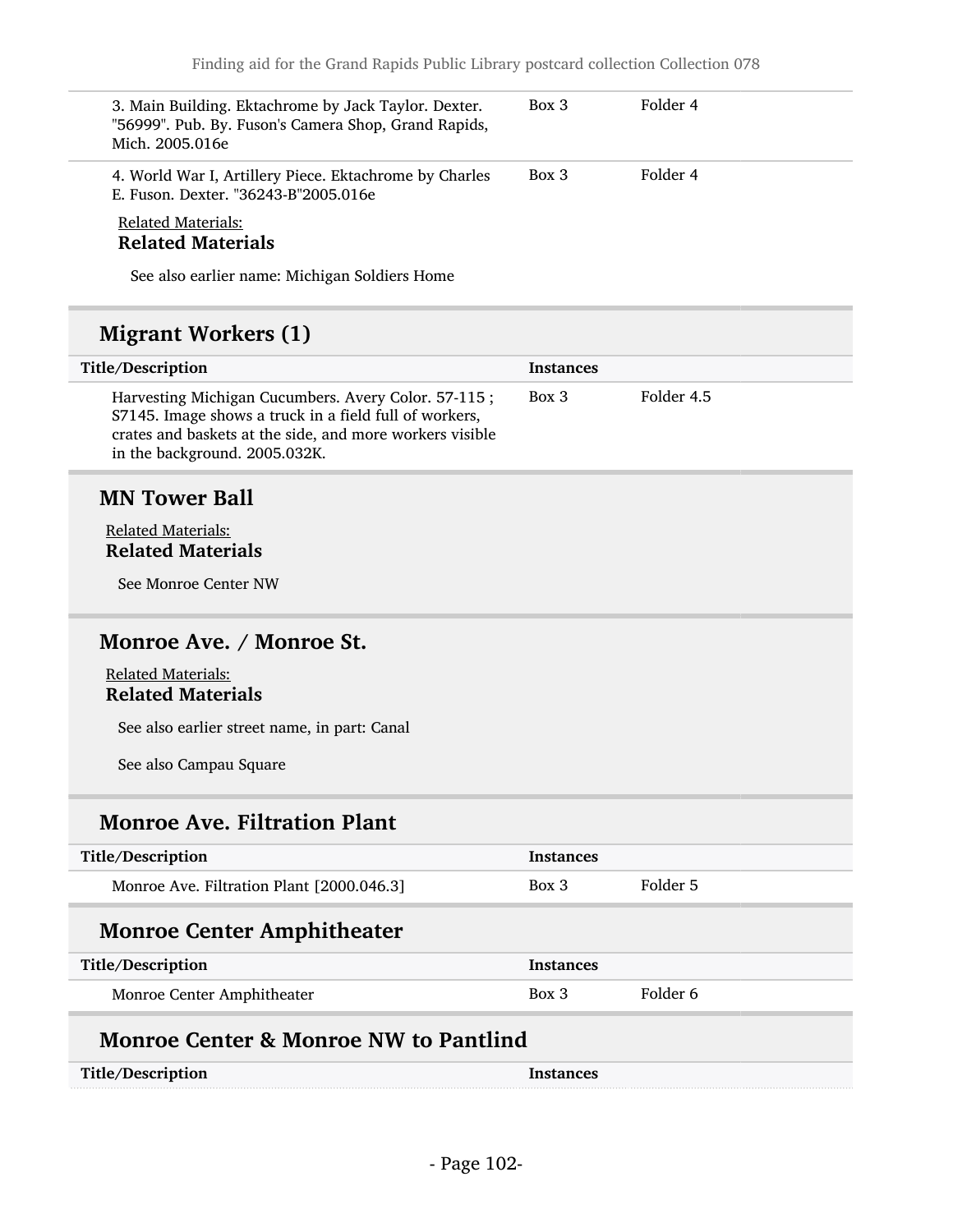| 1. Monroe Ave. looking west, Grand Rapids, Mich. Made<br>by W.W. Hixson & Co., Rockford, Ill. [Beacon Shoes<br>center right]                                                                                                                                               | Box 3 | Folder 7 |
|----------------------------------------------------------------------------------------------------------------------------------------------------------------------------------------------------------------------------------------------------------------------------|-------|----------|
| 2. #6914 Monroe Street, Grand Rapids, Mich.<br>[2010.003]                                                                                                                                                                                                                  | Box 3 | Folder 7 |
| 3. Grand Rapids, Michigan / Verso: Monroe Avenue.<br>GR-12. Water Wonderland Card Co., G.R. [Shows<br>Wurzburgs at left, with view to the Pantlind; a<br>Christmas tree decoration is above Wurzburg's marquee]                                                            | Box 3 | Folder 7 |
| 4. Grand Rapids, Michigan / Verso: Monroe Avenue.<br>GR-13. Water Wonderland Card Co., "57188-B" [View<br>toward Pantlind, monument & Herpolsheimers in the<br>foreground. Large United, Give United Way" hanging in<br>Herpolsheimers interior lobby". FIX                | Box 3 | Folder 7 |
| 5. Grand Rapids, Michigan / Verso: Monroe Avenue.<br>GR-25. Water Wonderland Card Co., G.R. "57187-<br>B" [View toward Pantlind. Michigan National Bank sign<br>just visible left, but building not visible.                                                               | Box 3 | Folder 7 |
| 6. Grand Rapids, Michigan / Verso: Monroe Avenue.<br>GR-17. Water Wonderland Card Co. [View from near<br>Kresges toward Pantlind, with Woolworths in the old<br>clock building at lower left.                                                                              | Box 3 | Folder 7 |
| 7. Grand Rapids, Michigan. Monroe Ave., N.W. 27249-C<br>Penrod, Dexter Press. [Shows view to the Pantlind with<br>Fox's and Wurzburgs on the left. Fox's also across the<br>street near Richmond's. Steketee's at right.                                                   | Box 3 | Folder 7 |
| 8. 181. Monroe St., [This card has extensive use of<br>"white out" of the message that was on the back". Jan.<br>16, 1912 postage mark. "4778" Muir's in background at<br>right. Streetcar, horse & carriage and auto in same view.                                        | Box 3 | Folder 7 |
| 9. Monroe Street, Grand Rapids, Mich. Peoples Savings<br>Bank in left Foreground. Henson Printing Co. [00.<br>[963].1, formerly 54-19-36, 7/2/2001] B/w Image<br>includes a banner over the street for "Races at Comstock<br>Park". Ladies in long dresses; horse & buggy. | Box 3 | Folder 7 |
| 10. Grand Rapids most imposing block and its busiest<br>corner, Monroe and Market Streets. Home of Houseman<br>& Jones Clothing Co. Henson Printing Co. [P2001.090]                                                                                                        | Box 3 | Folder 7 |
| 11. #136 Monroe St., Grand Rapids, Mich. [P. Steketee<br>& Sons Dry Goods at right at #83, plus Muirs right &<br>West's left [2001.075, 12/6/2001]                                                                                                                         | Box 3 | Folder 7 |
| 12. Monroe AveWater Wonderland GR-12, but different<br>from the same number above. [Shows view to the<br>Pantlind from Monroe Center, with Herpolsheimers at<br>left at the Division & Monroe Street. Pecks Drugs at<br>right; Highway route signs overhead. [P2001.129]   | Box 3 | Folder 7 |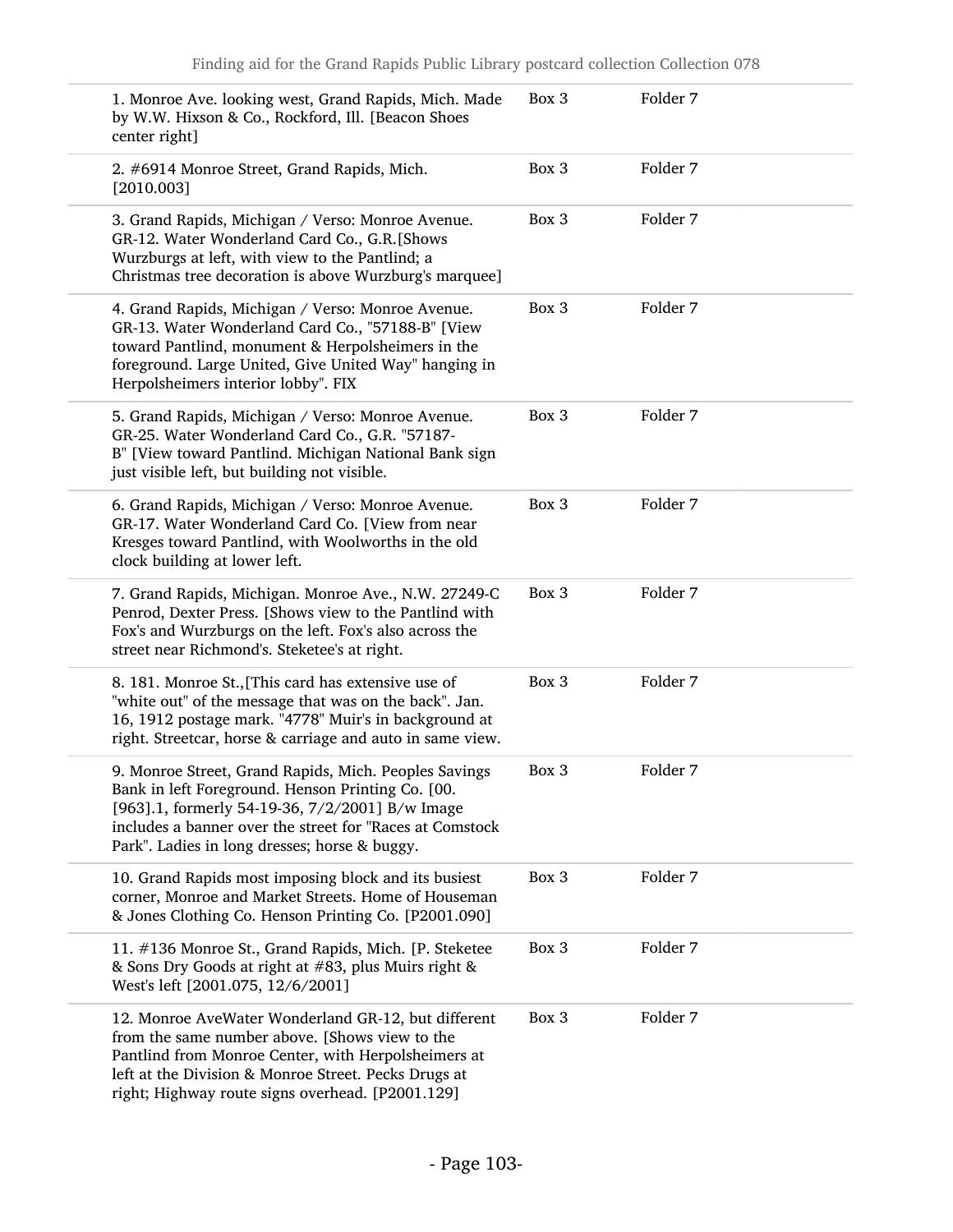|         | 13. 209. Upper Monroe AvenueHeyboer.<br>"50563" ["Palin, Dentist" in window center left. Pecks at<br>right. Streetcar. Cluster globe lights.                                                                                                                                                                                                                                           | Box 3 | Folder 7            |
|---------|----------------------------------------------------------------------------------------------------------------------------------------------------------------------------------------------------------------------------------------------------------------------------------------------------------------------------------------------------------------------------------------|-------|---------------------|
| on top. | 14. 306 Upper Monroe AvenueHeyboer. [Autos on the<br>Street, the Pantlind seems minimize in size, with no sign                                                                                                                                                                                                                                                                         | Box 3 | Folder 7            |
| street] | 15. 249, Lower Monroe Ave. [also called Campau<br>Square]Heyboer. "Dale Dicken, March 1, 1920verso<br>[Shows view toward the Pantlind, mostly autos on the                                                                                                                                                                                                                             | Box 3 | Folder <sub>7</sub> |
|         | 16. Grand Rapids at Night / John Penrod photo.<br>Dexter Press. 27245-C. [At Monroe Center, with<br>Herpolsheimers shows a large flag hanging in their<br>interior lobby. Old Kent & other neon lights] Larger<br>format card with scalloped edges.                                                                                                                                    | Box 3 | Folder 7            |
|         | 17. Grand Rapids at Night [duplication image of above,<br>but without the card number and the scalloped edges of<br>the other card].                                                                                                                                                                                                                                                   | Box 3 | Folder 7            |
| copies) | 18. Grand Rapids, Michigan. Penrod. "27247-C" [View<br>at Monroe Center, Herpolsheimers with flag behind<br>the monument. MN sign on top of bank building with<br>weather ball?? Old Kent. Muirs, Wurzburgs left. (2                                                                                                                                                                   | Box 3 | Folder 7            |
|         | 19. copy 2 of above.                                                                                                                                                                                                                                                                                                                                                                   | Box 3 | Folder 7            |
|         | 20. Monroe Ave., looking west from Division Ave.,"<br>Shaw News [Bird's eye view at Monroe Center, with the<br>monument partially visible, Herpolsheimers with the<br>flag, and view to the Pantlind. Pecks.                                                                                                                                                                           | Box 3 | Folder 7            |
|         | 21. Grand Rapids, Mich. Monroe St. F. van Bardeleben.<br>U.S. 686 [View near what is later called Monroe Center.<br>Monument not visible at left. Tracks in street, but no<br>autos, just horse & buggy.                                                                                                                                                                               | Box 3 | Folder 7            |
|         | 22. Civil War Memorial, Monument Park, at the corner<br>of Monroe and Division, GR-9 Genco. [Shows the<br>monument in the foreground with Herpolsheimers<br>behind. View to Pecks across the street.                                                                                                                                                                                   | Box 3 | Folder 7            |
|         | 23. "Monroe and So. Division Sts., Grand Rapids, Mi."<br>9398. P2003.014                                                                                                                                                                                                                                                                                                               | Box 3 | Folder 7            |
|         | 24. 2004.021B Perrin VC-107 3/12/2004. Made from a<br>photo in GRPL Photo Coll. 54-19-36.29                                                                                                                                                                                                                                                                                            | Box 3 | Folder 7            |
|         | 25. The Pantlind, facing Campau Square. Water<br>Wonderland Post cards GR-8. 2001.019E. View from<br>the end of Monroe NW toward the Pantlind, with<br>Woolworths on the left. A bus is at the corner near<br>Woolworths. Pearl Street intersects Monroe, with ad<br>signs on the building on NE corner. "Gas is best" "Loans,<br>household finances", etc. ca. late 1950's per autos. | Box 3 | Folder 7            |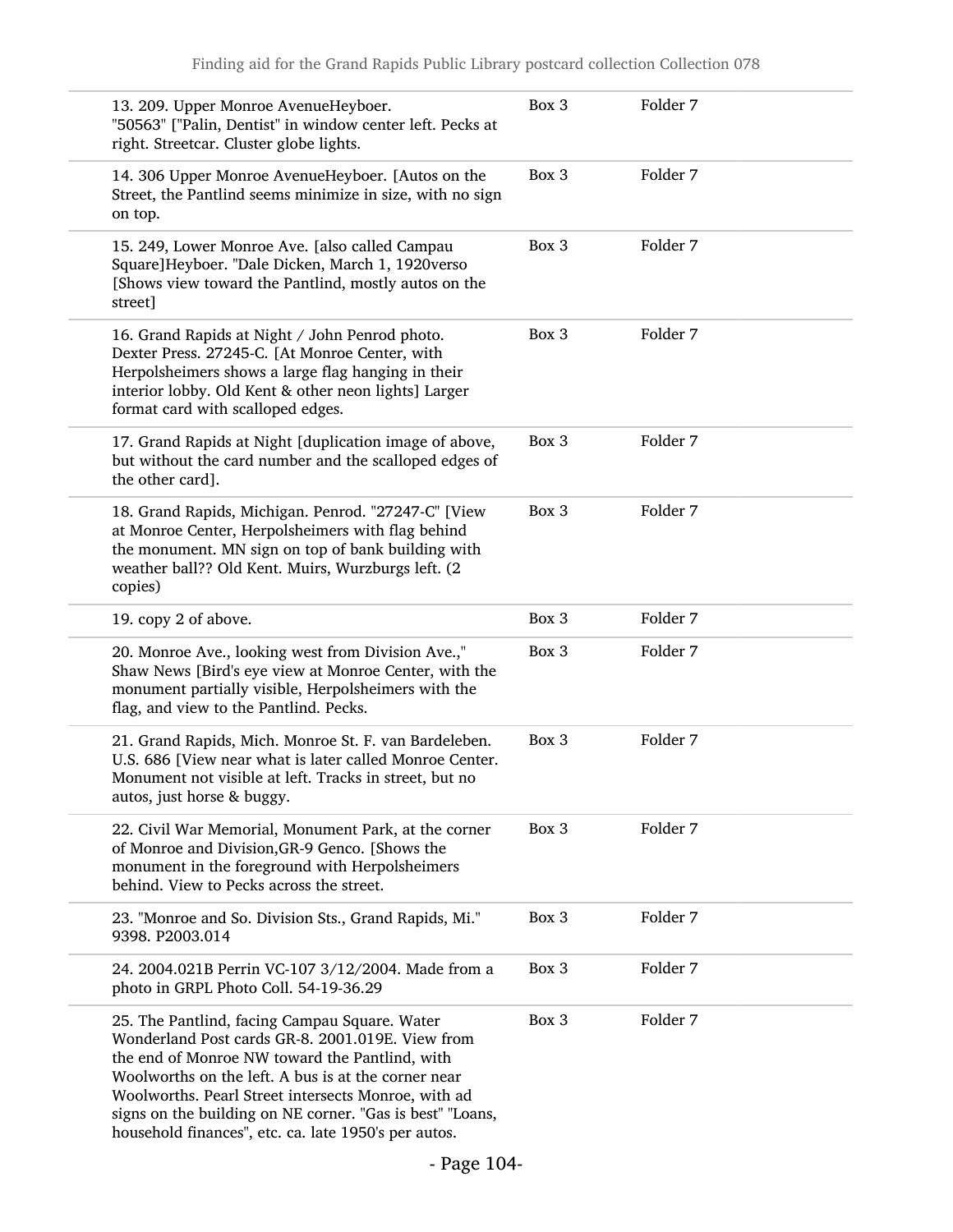| 26. Lower Monroe St., Grand Rapids, Mich. Canaan.<br>Early view with horse drawn wagons, early automobiles<br>at left, and trolley or streetcars in the street. Pedestrians.<br>View NW on Monroe to Hotel Pantlind. The Wonderly<br>Building is on the right. Postal Telegraph Cable sign<br>center right on building. Flag flying from clock tower at<br>end of street left. | Box 3            | Folder 7            |  |
|--------------------------------------------------------------------------------------------------------------------------------------------------------------------------------------------------------------------------------------------------------------------------------------------------------------------------------------------------------------------------------|------------------|---------------------|--|
| 27. [Monroe Center view] Penrod/Hiawatha. "57309-D".<br>3125. View NW to the Pantlind. Near view of Soldiers<br>monument cutting off the top. View of the weather ball<br>with "MN" at left. "Old Kent" sign atop on building at<br>right. "Sawyer" on business at right. Division is the cross<br>street. 1992.005                                                            | Box 3            | Folder 7            |  |
| 28. Monroe Street, Grand Rapids, mich. "Ray"--top right.<br>Rotography E6642. P1999.040. Images at the far end<br>of the block are vague, but there appears to be the<br>Wonderly Building Tower. Pecks center right. This is<br>Monroe Ave. N.W. Not Monroe N.(old Canal). Formerly<br>housed with Monroe N. images in 78-3-8. 5/5/2006                                       | Box 3            | Folder 7            |  |
| <b>Related Materials:</b><br><b>Related Materials</b>                                                                                                                                                                                                                                                                                                                          |                  |                     |  |
| See also Grand Rapids Views aerial                                                                                                                                                                                                                                                                                                                                             |                  |                     |  |
|                                                                                                                                                                                                                                                                                                                                                                                |                  |                     |  |
| <b>Monroe St. NW</b>                                                                                                                                                                                                                                                                                                                                                           |                  |                     |  |
| <b>Related Materials:</b><br><b>Related Materials</b>                                                                                                                                                                                                                                                                                                                          |                  |                     |  |
| See also Grand Rapids Views and Pearl St. views                                                                                                                                                                                                                                                                                                                                |                  |                     |  |
| <b>Monroe Center</b>                                                                                                                                                                                                                                                                                                                                                           |                  |                     |  |
| Title/Description                                                                                                                                                                                                                                                                                                                                                              | <b>Instances</b> |                     |  |
| Jumbo postcard                                                                                                                                                                                                                                                                                                                                                                 | Box 5            | Folder <sub>6</sub> |  |
| <b>Monroe Mall</b>                                                                                                                                                                                                                                                                                                                                                             |                  |                     |  |
| <b>Related Materials:</b>                                                                                                                                                                                                                                                                                                                                                      |                  |                     |  |
| <b>Related Materials</b>                                                                                                                                                                                                                                                                                                                                                       |                  |                     |  |
| See Monroe Center                                                                                                                                                                                                                                                                                                                                                              |                  |                     |  |
| Monroe Ave. North (North Monroe) from Campau Square(4)                                                                                                                                                                                                                                                                                                                         |                  |                     |  |

#### General

One item previously housed in this folder has been re-identified as Monroe Ave. NW, and moved to that folder.

Title/Description Instances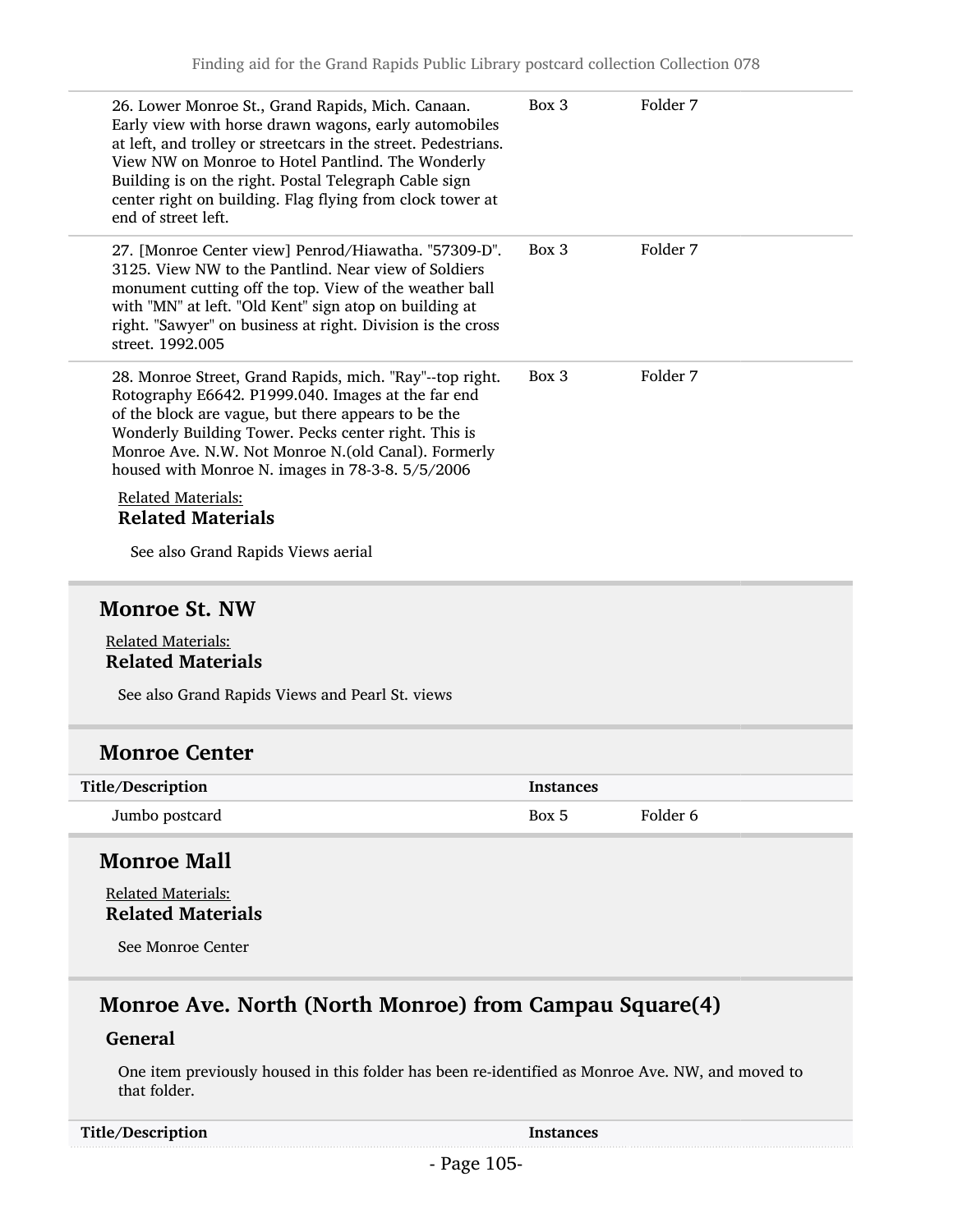| 1. P1999.040.1003. Lower Monroe Street. View<br>toward Pantlind and Campau Square from Monroe<br>Ave Wonderly Building partial view. Transportation<br>transition, with horse drawn and motorized vehicles.<br>Apr. 5, 1910 postal date. Canaan. | Box 3   | Folder 8 |
|--------------------------------------------------------------------------------------------------------------------------------------------------------------------------------------------------------------------------------------------------|---------|----------|
| 2. 1998.69 7/20/2001. 307. Heyboer Co. Pantlind on<br>left. Chop Suey on right with Pearl St. in foreground.<br>Vehicles including streetcar on Monroe.                                                                                          | $Box$ 3 | Folder 8 |
| 3. 2004.021B. Perrin VC-102V. Made from a photo in<br>GRPL Photo Coll. 54-6-4.32.                                                                                                                                                                | $Box$ 3 | Folder 8 |
| 4. North Monroe Ave. at Night  P-67240. Cluster globe<br>street lights. "Peoples" sign on building center right.<br>2006.044                                                                                                                     | Box 3   | Folder 8 |

# Monroe Ave. SE from Campau (13)

| Title/Description                                                                                                                                                                                                                          | <b>Instances</b> |          |
|--------------------------------------------------------------------------------------------------------------------------------------------------------------------------------------------------------------------------------------------|------------------|----------|
| 1. P2000.084, Avery 58-197, ca. 1950's, McKay Tower,<br>Woolworths with clock.                                                                                                                                                             | Box 3            | Folder 9 |
| 2. 1994.033, Z21, Monroe St. from Campau Square.<br>Wonderly Building, Herpolsheimers down the block<br>right. Early streetlight at right near telephone pole. June<br>13, 1911 postal stamp.                                              | Box 3            | Folder 9 |
| 3. Dup. Of 2. above                                                                                                                                                                                                                        | Box 3            | Folder 9 |
| 4. 2000.102. No. 1806 MacFarlane. Monroe Street,<br>Grand Rapids, Mich. Wonderly Building. Bannner hung<br>above street.                                                                                                                   | Box 3            | Folder 9 |
| 5. P1999.040. No. 143, Monroe Street  Has printed<br>note for National Biscuit co., 2nd Annual Reception<br>on message side. N.d. Canaan. Has near view of old<br>streetlight with Wonderly Building partial visible across<br>the street. | Box 3            | Folder 9 |
| 6. Heyboer #308 Upper Monroe Ave., looking North<br>from Campau Square  2001.075. Shows the Grand<br>Rapids National Bank before the tower was added. Aug.<br>3, 1924 postal date.                                                         | Box 3            | Folder 9 |
| 7. Dup. Of above.                                                                                                                                                                                                                          | Box 3            | Folder 9 |
| 8. Wayne Paper Box E-233 2001.075. Monroe Avenue<br>Looking East  National Bank (McKay Tower) at left<br>with Houseman just beyond.                                                                                                        | Box 3            | Folder 9 |
| 9. Wayne Paper Box E-233. Image as above. 2002.034.<br>Message. July 28, 1937 postal date.                                                                                                                                                 | Box 3            | Folder 9 |
| 10. P2002.028. Luxalabra Boulevard Lighting. Night<br>view with City Trust & Savings Bank to the left of the<br>Wonder Building. Cluster Globe lighting. Verso has                                                                         | Box 3            | Folder 9 |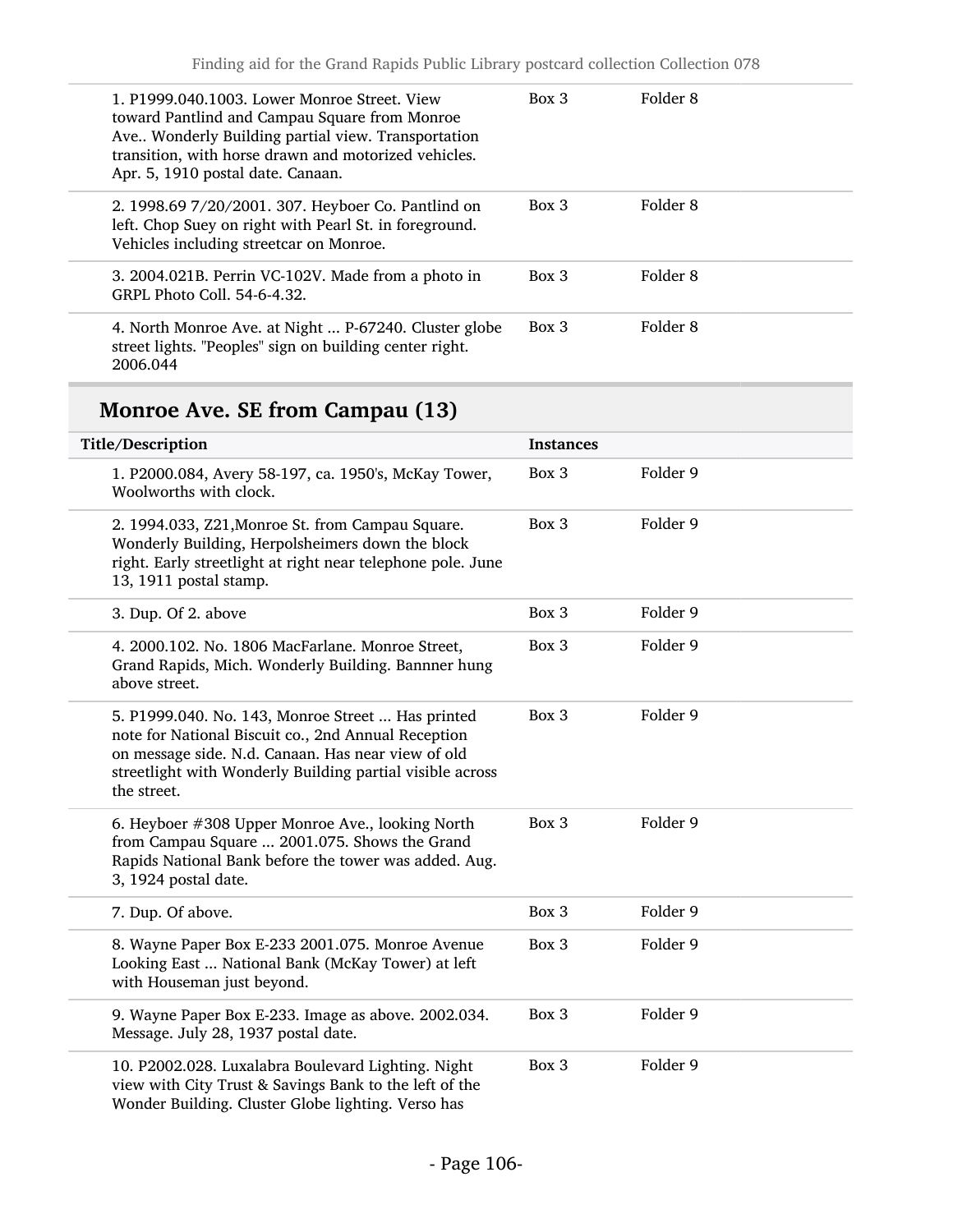| illustration of Herpolsheimer Co. building, "Western<br>Michigan's Greatest Department Store"                                                                 |          |          |
|---------------------------------------------------------------------------------------------------------------------------------------------------------------|----------|----------|
| 11. Campau Square 1907. Hazeltine & Perkins Drug Co.<br>5694. Wonderly Building left, Herpolsheimer down the<br>block right.                                  | $Box\ 3$ | Folder 9 |
| 12. 1015 Monroe Street, Grand Rapids, Mich. Shows<br>bank building before the tower left. Hand written dates<br>on message side March 1,1920, March 28, 1920. | $Box\ 3$ | Folder 9 |
| 13. Monroe ST. Looking S.E., Grand Rapids, Mich. 1369.<br>Bosselman & Co. 2006.044                                                                            | Box 3    | Folder 9 |
| 14. Monroe St., Grand Rapids, Mich. 2010.027. No. 143.<br><b>Related Materials:</b><br><b>Related Materials</b>                                               | $Box\ 3$ | Folder 9 |

See also Campau Square Views

#### Monroe Street views. Monroe and Pearl

| Title/Description                      | <b>Instances</b> |          |
|----------------------------------------|------------------|----------|
| 1905, Rotograph Co., A 7667 [2001.098] | Box 6            | Folder 3 |

# Monument Square & Park

| Title/Description                                                                                                                                                                                                                                                                                                                                             | <b>Instances</b> |           |
|---------------------------------------------------------------------------------------------------------------------------------------------------------------------------------------------------------------------------------------------------------------------------------------------------------------------------------------------------------------|------------------|-----------|
| 1. Soldiers Monument, Grand Rapids, Mich. #5972<br>Rochester News Co. Postal date 1912? Addressed to Mrs.<br>Arthur E. Brooke. View includes buildings on Monroe in<br>background.                                                                                                                                                                            | Box 3            | Folder 10 |
| 2. Monument Park, Grand rapids, Mich. Knox. View<br>includes numerous small flags adorning the monument<br>and plantings in pots?                                                                                                                                                                                                                             | $Box\ 3$         | Folder 10 |
| 3. Soldiers Monument, Grand Rapids, Mich. Knopp,<br>Milwaukee. b/w. Telephone pole and businesses in<br>background. People seated on benches at left.                                                                                                                                                                                                         | $Box$ 3          | Folder 10 |
| 4. Monument Park, Grand Rapids, Mich. 9436--front,<br>lower left. Canaan. View from Monroe, with Division<br>going South at right. Fulton Street crossing at the<br>corner, with Grand Rapids Herald building at center left.<br>Sign on building has "Daily Herald". Trolley or streetcar<br>tracks in the street. [2000.102]                                | Box 3            | Folder 10 |
| 5. 138, Monument Park, Monroe St., So., Divisions St.,<br>Grand Rapids, Mich. View shows many people crossing<br>at the intersection of these two streets. The Grand<br>Rapids Herald building is seen on Fulton St., at the end<br>of Monroe left. A red wagon is turning out of Monroe<br>south on Division. The monument is hidden by trees.<br>P1999.040] | $Box$ 3          | Folder 10 |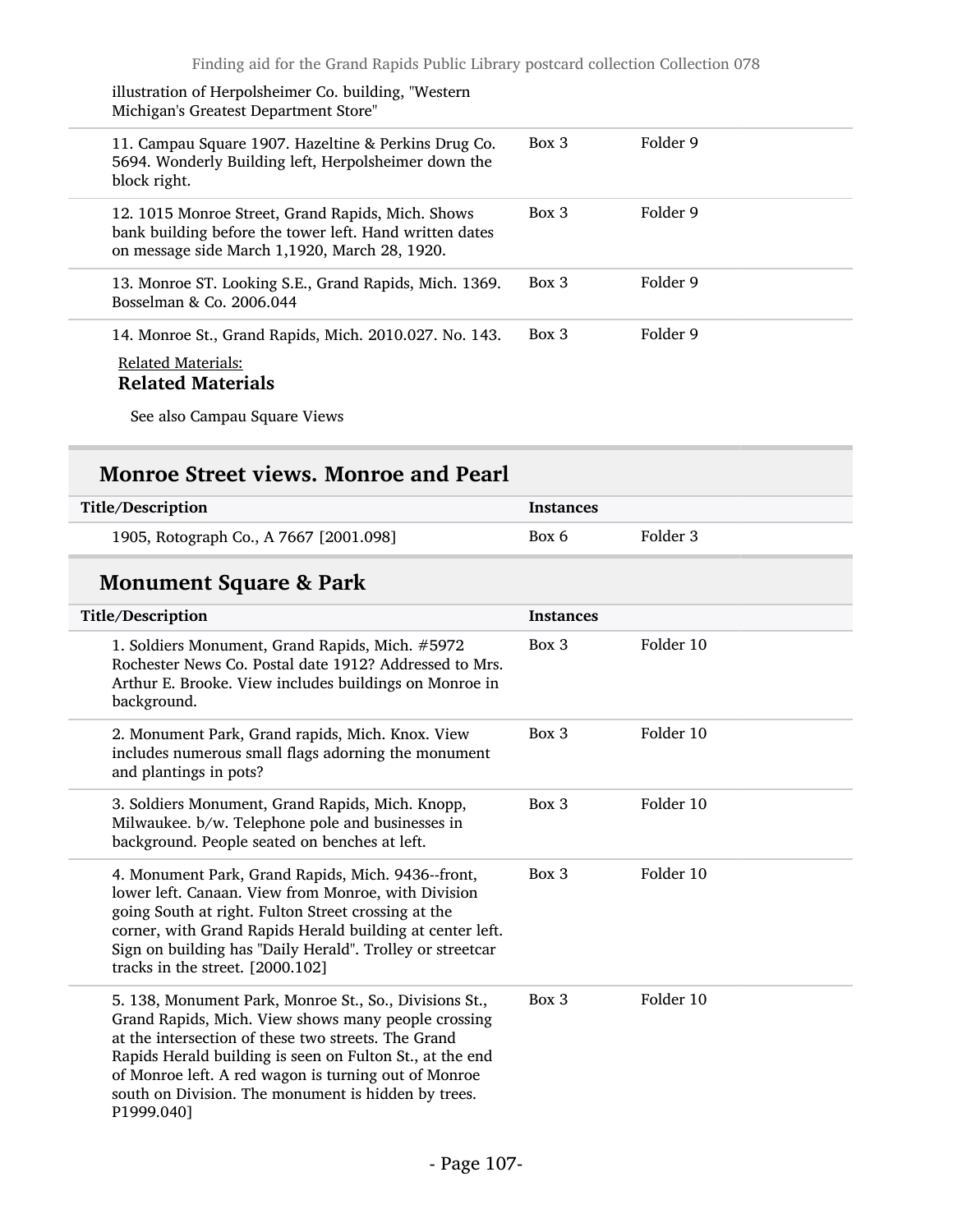| 6. Soldiers Monument, Grand Rapids, Mich. Rotograph<br>E6627. View shows the monument at center, with<br>businesses on Monroe at right and on Division at left.<br>Early view. 2001.075. | $Box\ 3$ | Folder 10 |  |
|------------------------------------------------------------------------------------------------------------------------------------------------------------------------------------------|----------|-----------|--|
| 7. Monument Park, Grand Rapids, Mich. Knox. Similar<br>to 2. above, but with fewer flags visible; perhaps a<br>clearer view of businesses behind.                                        | $Box\ 3$ | Folder 10 |  |
| <b>Related Materials:</b><br><b>Related Materials</b><br>See also Monroe Center Views.                                                                                                   |          |           |  |
| Moose Lodge                                                                                                                                                                              |          |           |  |

#### Related Materials: Related Materials

See Division St.

### Morton Hotel & Morton House [Holabird & Roche, 1922] (4, 2 different buildings)

| Title/Description                                                                                                                                                                                        | <b>Instances</b> |           |
|----------------------------------------------------------------------------------------------------------------------------------------------------------------------------------------------------------|------------------|-----------|
| 1. Morton House, earlier building. Bosselman, N.Y.<br>Divided card with note to Florence" Utility poles<br>included in image.                                                                            | $Box\ 3$         | Folder 11 |
| 2. Dup. Of above. Bosselman, N.Y. Undivided with June<br>10, 1908 postal mark, to Detroit  00.[5517].2                                                                                                   | Box 3            | Folder 11 |
| 3. Earlier building, corner view, with red & white<br>striped awing down. P67270                                                                                                                         | $Box\ 3$         | Folder 11 |
| 4. Morton Hotel, Curt Teich card of later taller building,<br>sign on top with U.S. Flat. Corner view. 8-24-1968<br>donation.                                                                            | $Box$ 3          | Folder 11 |
| 5. 7A-H3923 Shaw News, Curteich, Chicago. View from<br>across street at corner, with old double lamp street<br>lamp, and three color corner traffic light                                                | Box 3            | Folder 11 |
| <b>Related Materials:</b><br><b>Related Materials</b>                                                                                                                                                    |                  |           |
| See also White & White's; Hotel Morton / New<br>Morton Hotel; Heyboer stamp series; considered<br>part of Pantlind Hotel properties at one point; Mr.<br>Rover Series; Grand Rapids National Bank Series |                  |           |

#### Motels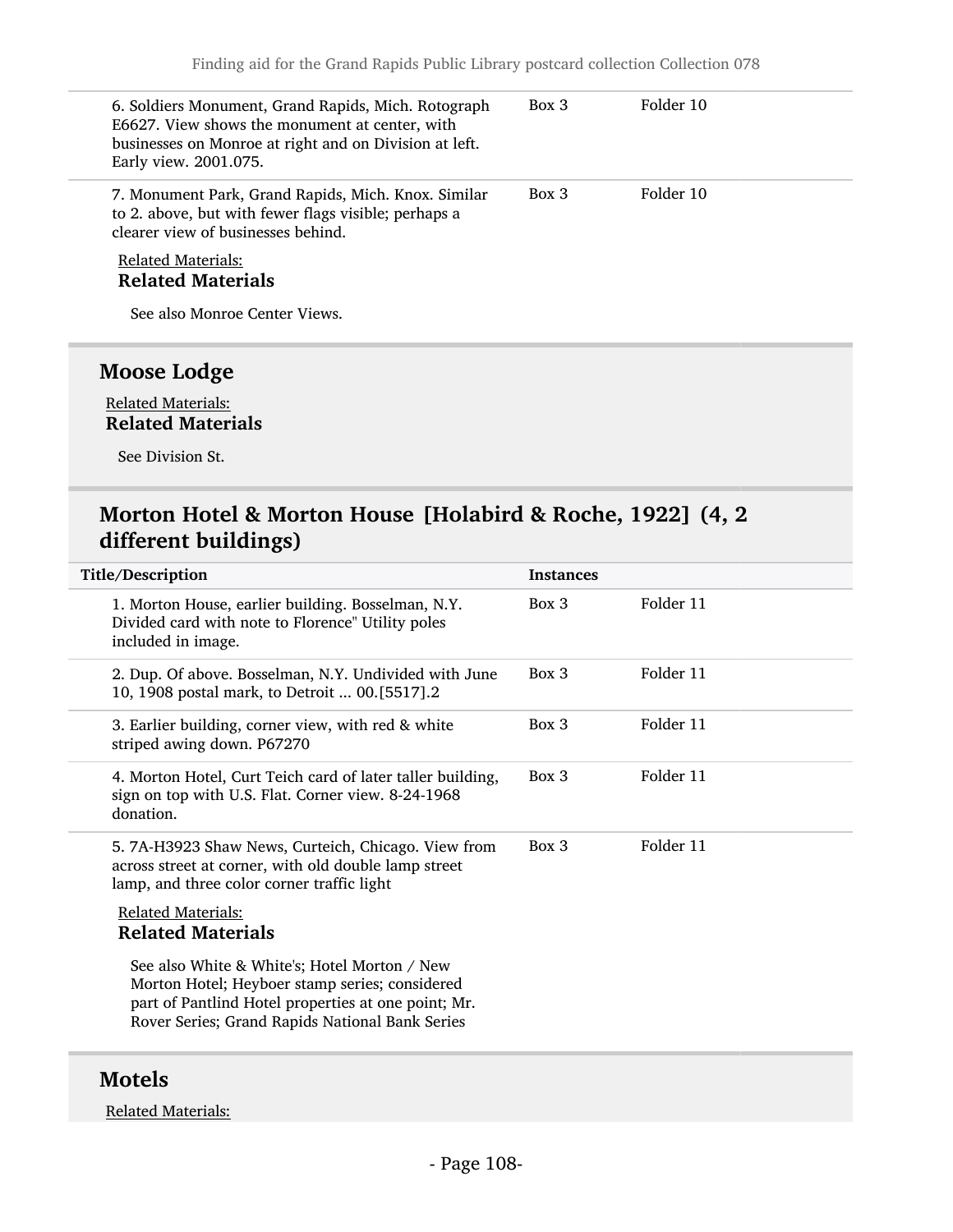See also some under names of the individual motel.

| Title/Description                                                                                                                                       | <b>Instances</b> |             |
|---------------------------------------------------------------------------------------------------------------------------------------------------------|------------------|-------------|
| Avon Park Motel, 3955 28th St., S.E. Bernie Photo<br>#92331-C. P2004.018                                                                                | Box 3            | Folder 11.3 |
| Beltline Motel, Inc. 171 28th St., S.E. Dexter "94294-B"<br>Publ by Leon Foster. P2005.006                                                              | Box 3            | Folder 11.3 |
| Cascade Motor Inn. #31466" Bernie, Photographers.<br>(P2004.014)                                                                                        | Box 3            | Folder 11.3 |
| Cascade Motor Inn, by Dexter Press [2021.118]                                                                                                           | $Box$ 3          | Folder 11.3 |
| Howard Johnson's Motor Lodge, 28th St. at<br>Interstate-96. (1) c.1971. Publ. By Freeman Studios,<br>Berrien Springs, Mich. P2001.101                   | Box 3            | Folder 11.3 |
| Oak Crest Motel [Oakcrest Modern Cabins] 2 1/2 miles<br>North of Rockford, Michigan. MWM Color-Litho12,403F<br>P2003.014                                | Box 3            | Folder 11.3 |
| Mount Calvary Cemetery [P1999.040]                                                                                                                      | Box 3            | Folder 11.5 |
| <b>Mr. Rover Series</b>                                                                                                                                 |                  |             |
| Title/Description                                                                                                                                       | <b>Instances</b> |             |
| <b>Morton House</b>                                                                                                                                     | Box 3            | Folder 12   |
| Kent Country Club                                                                                                                                       | Box 3            | Folder 12   |
| Ramona Pavilion, Reed's Lake                                                                                                                            | Box 3            | Folder 12   |
| North Park Pavilion                                                                                                                                     | Box 3            | Folder 12   |
| <b>Grand Trunk Depot</b>                                                                                                                                | Box 3            | Folder 12   |
| <b>Union Depot</b>                                                                                                                                      | Box 3            | Folder 12   |
| <b>Grand Rapids Police Headquarters</b>                                                                                                                 | Box 3            | Folder 12   |
| Canal Street, looking North                                                                                                                             | Box 3            | Folder 12   |
| <b>Mt. Mercy Academy</b>                                                                                                                                |                  |             |
| Title/Description                                                                                                                                       | <b>Instances</b> |             |
| Side View. b&w. Albertype Co., Brooklyn, N.Y. Postal<br>mark for Jan. 3, 1942. Addressed to Miss Maud Russell.<br>P2000.041 July 2, 2001                | Box 3            | Folder 13   |
| "318" Heyboer Co. Exterior view with buildings partially<br>hidden by trees. Postal mark for Sept. 12, 1925.<br>Addressed to Isabelle Stoner. P2009.006 | Box 3            | Folder 13   |
|                                                                                                                                                         |                  |             |

# Murray Building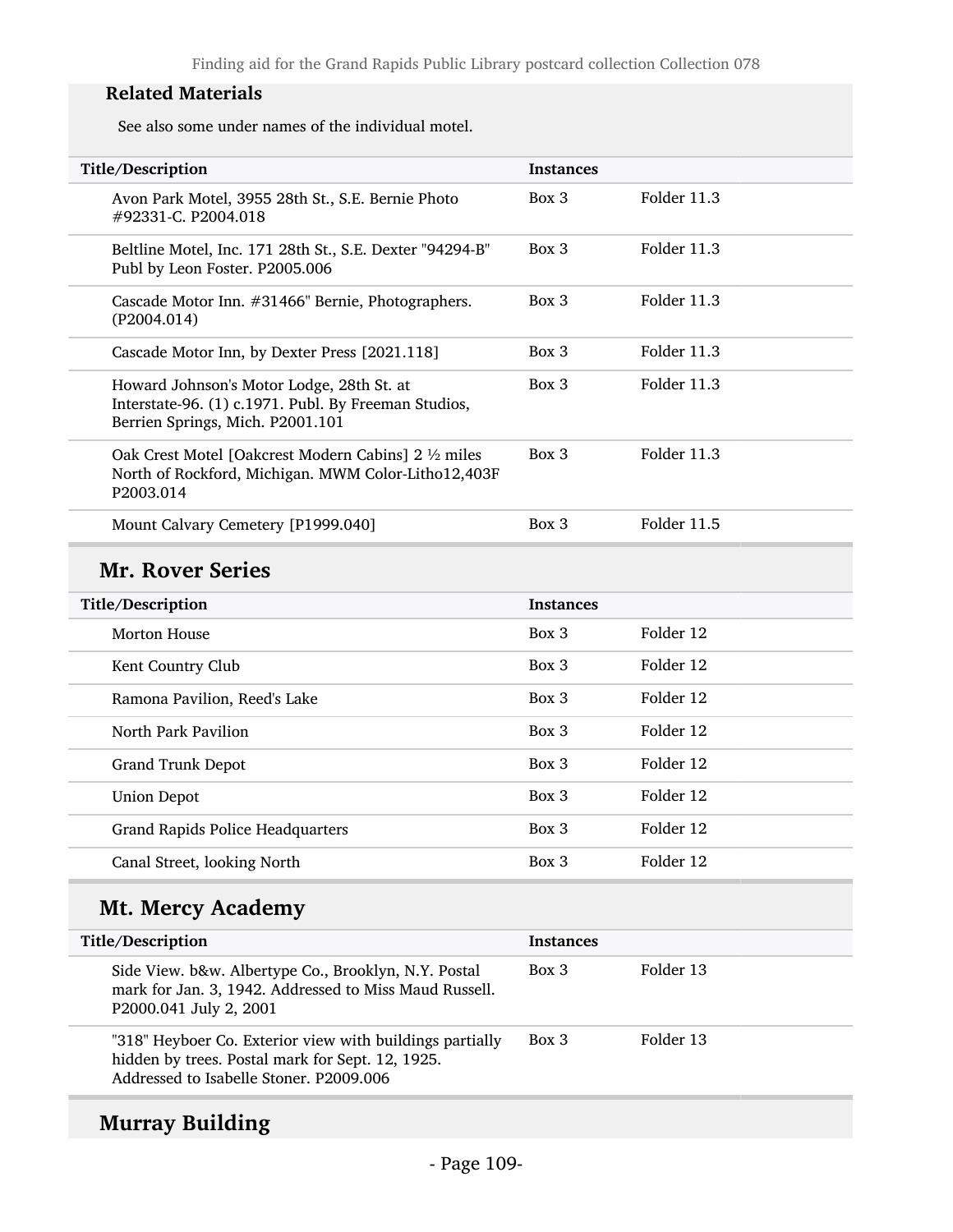| Title/Description | <b>Instances</b> |           |
|-------------------|------------------|-----------|
| Murray Building   | Box 3            | Folder 14 |

# Muskegon Lassies with Harry Heilmann, 1947

#### Related Materials: Related Materials

See American All Girls Professional Baseball League

# Muskegon (Mich.)

| Title/Description                                                     | <b>Instances</b> |             |
|-----------------------------------------------------------------------|------------------|-------------|
| Theatre Pavilion, Lake Michigan Park [2022.030], 1909                 | Box 3            | Folder 15   |
| Pomona Pavilion [2011.043]                                            | Box 3            | Folder 15   |
| Boats Stuck off Muskegon Harbor, Beckquists, Inc.<br>#221, 1936-03-05 | Box 3            | Folder 15   |
| Club House, Country Club [2011.43]                                    | Box 3            | Folder 15   |
| Hackley Manual Training School, 2 copies [2011.43]                    | Box 3            | Folder 15   |
| High School [2011.43]                                                 | Box 3            | Folder 15   |
| Hackley Library [2011.43]                                             | Box 3            | Folder 15   |
| Bathing Beach, Lake Michigan Park [2011.43]                           | Box 3            | Folder 15   |
| Light House Piers [2011.43]                                           | Box 3            | Folder 15   |
| Lake Michigan Park                                                    | Box 3            | Folder 15   |
| Hackley Gymnasium [2011.43]                                           | Box 3            | Folder 15   |
| Mona Lake                                                             | Box 3            | Folder 15   |
| Occidental Hotel Fire, 1936-03-04                                     | Box 3            | Folder 15.5 |
| Western Ave, looking West [2011.43]                                   | Box 3            | Folder 15.5 |
| Scene on Lake Street [2011.43]                                        | Box 3            | Folder 15.5 |
| A Day at the Country Club [2011.43]                                   | Box 3            | Folder 15.5 |

# Subseries N. "N" Subjects

# Native American

Related Materials: Related Materials

See also Indian

# Nelis Tulip Farm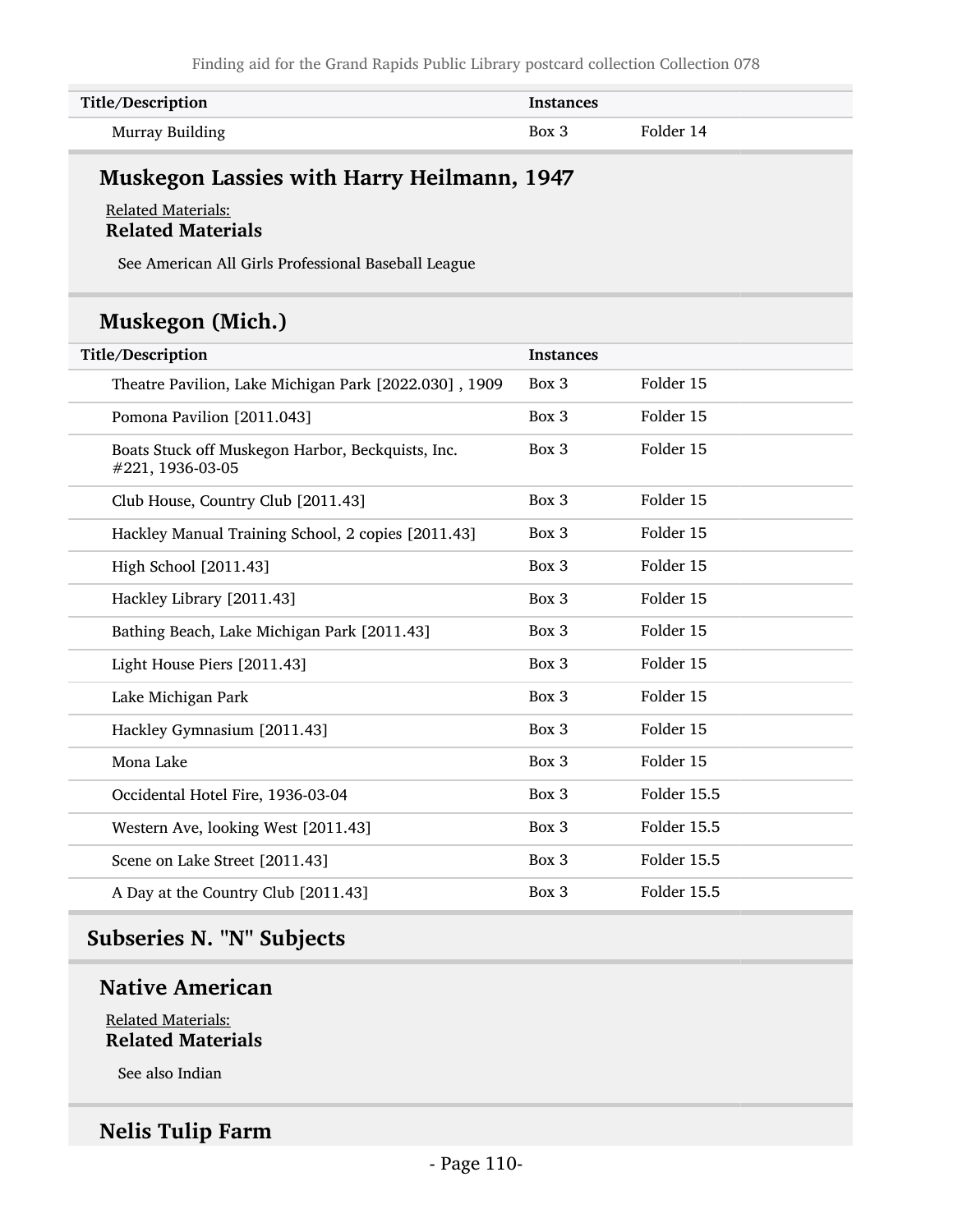| Title/Description                                                                              | <b>Instances</b> |            |  |
|------------------------------------------------------------------------------------------------|------------------|------------|--|
| Nelis Tulip Farm                                                                               | Box 3            | Folder 16  |  |
| Related Materials:<br><b>Related Materials</b>                                                 |                  |            |  |
| See also Holland, Mi.                                                                          |                  |            |  |
| <b>Nelson Matter Furniture Company</b>                                                         |                  |            |  |
| Title/Description                                                                              | Instances        |            |  |
| Nelson Matter Furniture Company (2, same image)                                                | $Box$ 3          | Folder 17  |  |
| New Richmond (Mich.)                                                                           |                  |            |  |
| Title/Description                                                                              | Instances        |            |  |
| New Richmond (Mich.)                                                                           | Box 3.5          | Folder 100 |  |
| Newaygo (Mich.)                                                                                |                  |            |  |
| Title/Description                                                                              | <b>Instances</b> |            |  |
| Newaygo (Mich.)                                                                                | Box 3.5          | Folder 99  |  |
| <b>Newton's Guest Home</b>                                                                     |                  |            |  |
| Title/Description                                                                              | <b>Instances</b> |            |  |
| Newton's Guest Home, 635 Fulton St. E., P2001.009                                              | Box 3            | Folder 18  |  |
| <b>Nighttime views</b>                                                                         |                  |            |  |
| <b>Related Materials:</b><br><b>Related Materials</b>                                          |                  |            |  |
| See Monroe Ave. SE from Campau Square                                                          |                  |            |  |
| <b>North Park</b>                                                                              |                  |            |  |
| Title/Description                                                                              | <b>Instances</b> |            |  |
| 1. G.R. Boat & Canoe Club at North Park #1669 Postal<br>date 1908, Message to Robert H. Young. | Box 3            | Folder 19  |  |
| 2. North Park Pavilion "Glace" c. 1. Postal date 1913.<br>Message to Margaret Mask?            | Box 3            | Folder 19  |  |
| 3. Same as above. c. 2 unused.                                                                 | Box 3            | Folder 19  |  |
| 4. 4. North Park Pavilion "Glace" 1994.033. Addressed<br>to Mrs. Emory Bishop.                 | Box 3            | Folder 19  |  |
| 5. North Park. c. 1 is gray toned. Postal date 1908, Celia                                     | Box 3            | Folder 19  |  |

Nichelson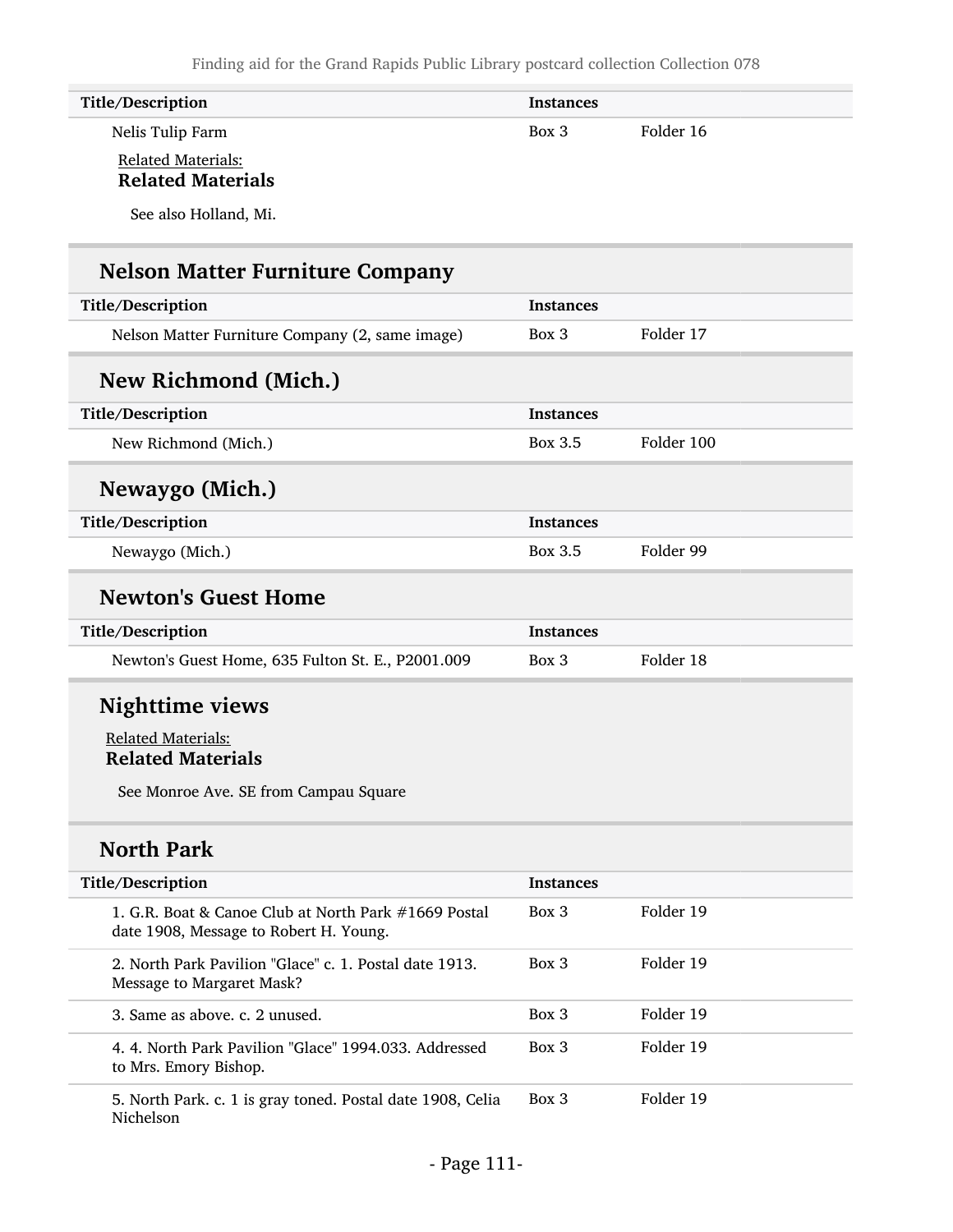| 6. Same as above. c. 2 colorized.                                                                                                                      | Box 3 | Folder 19 |
|--------------------------------------------------------------------------------------------------------------------------------------------------------|-------|-----------|
| 7. #137. Postal date 1908. Message to Mary Kronewitter<br>Irving. [P1999.040]                                                                          | Box 3 | Folder 19 |
| 8. #1808, MacFarlane, publ. Toronto. 1905 postal date.<br>Address to Cecelia Friedrich. [P1999.040]                                                    | Box 3 | Folder 19 |
| 9. #2032, Raphael Tuck. "The Boston Store" 1906 postal<br>date. Address to Carl E. Welcome. [P1999.040]                                                | Box 3 | Folder 19 |
| 10. North Park Pavilion #219, 1968.00?. Dec. 4, 1912<br>postal date. Address to Mrs. M.A. Young.                                                       | Box 3 | Folder 19 |
| 11. North Park Pavilion #219. Dec. 12, 1912 postal<br>date. To. Mr. I.J. Bear. [1994.033]                                                              | Box 3 | Folder 19 |
| 12. postal date 1910, Message to Francis Brown.                                                                                                        | Box 3 | Folder 19 |
| 13. Postal date 1909, Message to Wright A. Smith.                                                                                                      | Box 3 | Folder 19 |
| 14. Postal date 1912, Message to A. D. Russell.                                                                                                        | Box 3 | Folder 19 |
| 15. North Park Pavilion, Knox. #6905. Message from<br>Vertie.                                                                                          | Box 3 | Folder 19 |
| 16. Water Front at North Park #6906. Postal date 1912.<br>Message to Hattie Dale. [P1999.040]                                                          | Box 3 | Folder 19 |
| 17. North Park Pavilion #67305--lower right. Addressed<br>to Mrs. Lillie S. Nizer.                                                                     | Box 3 | Folder 19 |
| 18. North Park Pavilion & G.R. Boat & Canoe Club<br>#9412 Postal date May 19, 1910. Message to Donal M.<br>Mackie. [P1999.040]                         | Box 3 | Folder 19 |
| 19. North Park Pavilion & GR Boat & Canoe Club.<br>#9412. Bosselman. [P2001.137]                                                                       | Box 3 | Folder 19 |
| 20. North Park Pavilion. Knox. Message to Florence<br>Lentz?                                                                                           | Box 3 | Folder 19 |
| 21. North Park Pavilion & Waterfront at Night,"67306"<br>1913 postal date. Message to John A. Thomas.<br>2004.008E                                     | Box 3 | Folder 19 |
| 22. North Park, Grand Rapids, Mich. No. 526. White<br>Printing Co. b/w. Shows image of people at dock near<br>row boats, ca. 1900 or earlier? 1992.005 | Box 3 | Folder 19 |
| 23. North Park Pavilion at Night, GR Mich. [2022.030]                                                                                                  | Box 3 | Folder 19 |
|                                                                                                                                                        |       |           |

# North Park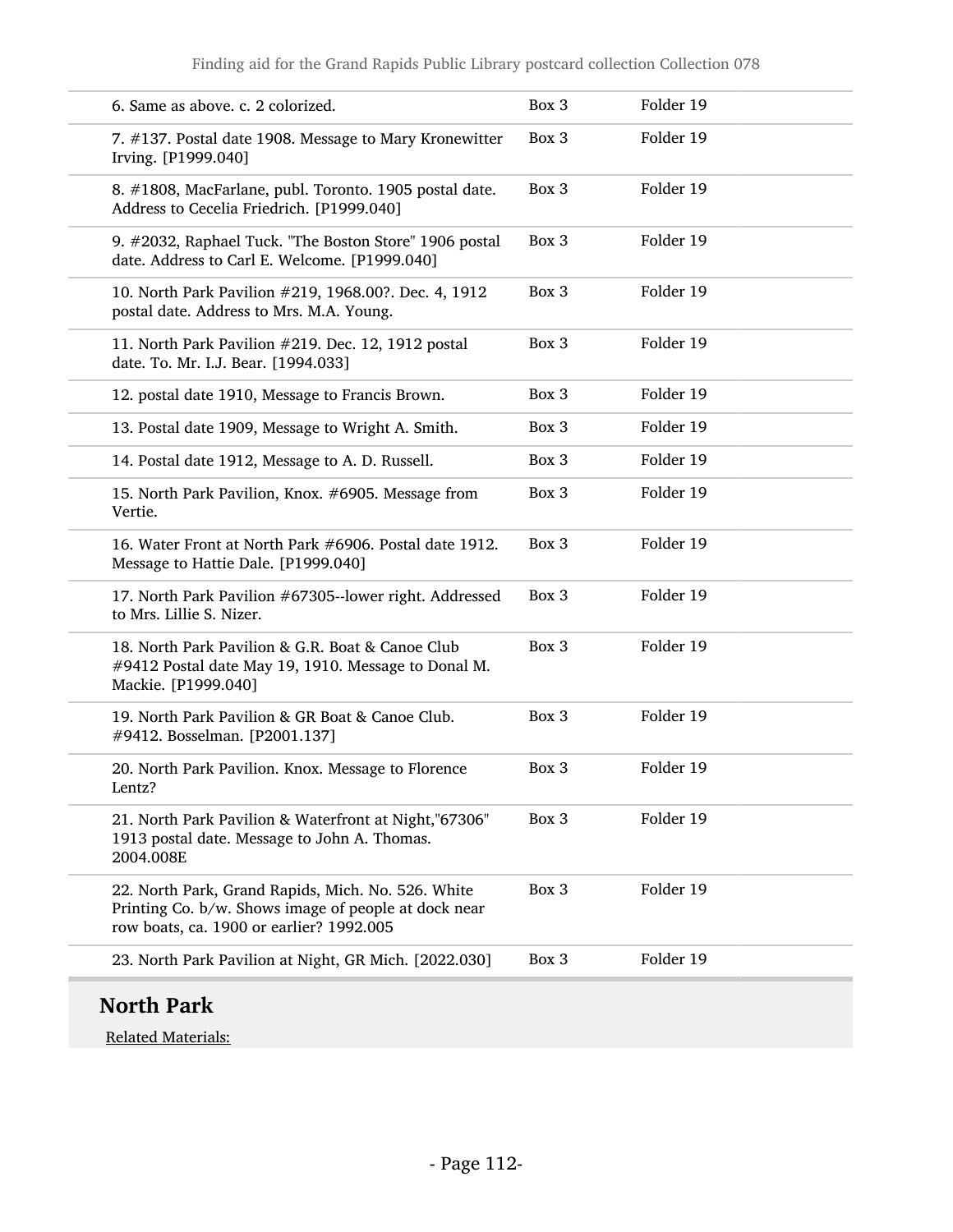See also Mr. Rover series

# North Park Bridge

| Title/Description             | <b>Instances</b> |           |
|-------------------------------|------------------|-----------|
| North Park Bridge. [1999.040] | $Box$ 3          | Folder 20 |
| <b>North Park School</b>      |                  |           |

### Title/Description Instances

North Park School Box 3 Folder 21

Chas. E. Norton Co.

### Related Materials: Related Materials

See Post Folder

# Norton Indian Mounds

| Title/Description                                                                                                                                                                                  | <b>Instances</b> |             |
|----------------------------------------------------------------------------------------------------------------------------------------------------------------------------------------------------|------------------|-------------|
| Indian Mounds, Grand Rapids, Michigan. D-205.<br>Hazeltine & Perkins Drug Co. Message to J.A. Viger of<br>Taylor and Lown, England, from G.? H.? Drummond?<br>Postal Date Nov. 20, 1937. P2003.012 | $Box\ 3$         | Folder 21.5 |

# Subseries O. "O" Subjects

#### Oak Crest Motel

Related Materials: Related Materials

See Motels

# Oakdale School

| Title/Description | <b>Instances</b> |           |
|-------------------|------------------|-----------|
| Oakdale School    | Box 3            | Folder 22 |

# Oakwood Manor Apartments

| Title/Description                                                | Instances |             |
|------------------------------------------------------------------|-----------|-------------|
| Oakwood Manor Apartments, Cherry St. #325, Heyboer<br>[1992.005] | Box 3     | Folder 22.5 |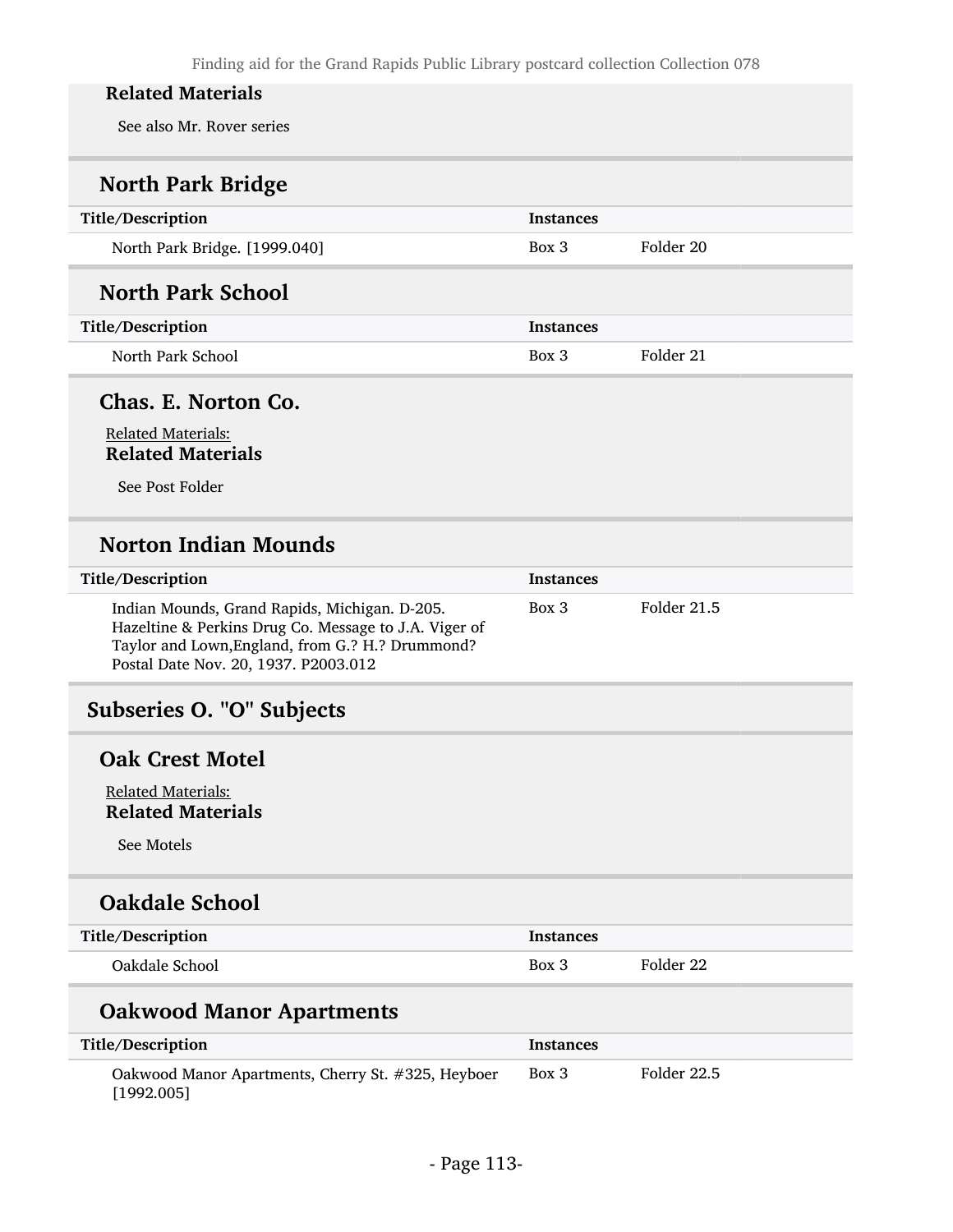| <b>O'Keefe Sanitarium</b>                                               |                  |             |
|-------------------------------------------------------------------------|------------------|-------------|
| Title/Description                                                       | <b>Instances</b> |             |
| O'Keefe Sanitarium (535 Greenwood Ave., S.E., EGR).<br>P1999.026        | Box 3            | Folder 23   |
| <b>Old Barracks</b>                                                     |                  |             |
| <b>Related Materials:</b><br><b>Related Materials</b>                   |                  |             |
| See Ft. Wayne, Mi.                                                      |                  |             |
| <b>Old Kent Bank and Trust Company</b>                                  |                  |             |
| Title/Description                                                       | <b>Instances</b> |             |
| Old Kent Bank and Trust Company at 1 Vandenberg<br>Center               | Box 3            | Folder 24   |
| <b>Old Leonard St. Bridge</b>                                           |                  |             |
| Title/Description                                                       | <b>Instances</b> |             |
| Old Leonard St. Bridge [Oldest Bridge in GR, 1879].<br>2001.112, Oosse. | Box 3            | Folder 24.5 |
| <b>Olds Manor</b>                                                       |                  |             |
| <b>Related Materials:</b><br><b>Related Materials</b>                   |                  |             |
| See Hotel Rowe & Manger Hotel                                           |                  |             |
| Onekema (Mich.)                                                         |                  |             |
| Title/Description                                                       | <b>Instances</b> |             |
| Onekema (Mich.)                                                         | Box 3            | Folder 25   |
| <b>Orchard Hills Views</b>                                              |                  |             |
| Title/Description                                                       | <b>Instances</b> |             |
| Orchard Hills Views (4 of same image, all w notes)                      | Box 3            | Folder 26   |
| <b>Oriel Cabinet Company</b>                                            |                  |             |
| Title/Description                                                       | <b>Instances</b> |             |
| #129                                                                    | Box 3            | Folder 27   |
| "largest factory of high-grade furniture in the world"                  | Box 3            | Folder 27   |
|                                                                         |                  |             |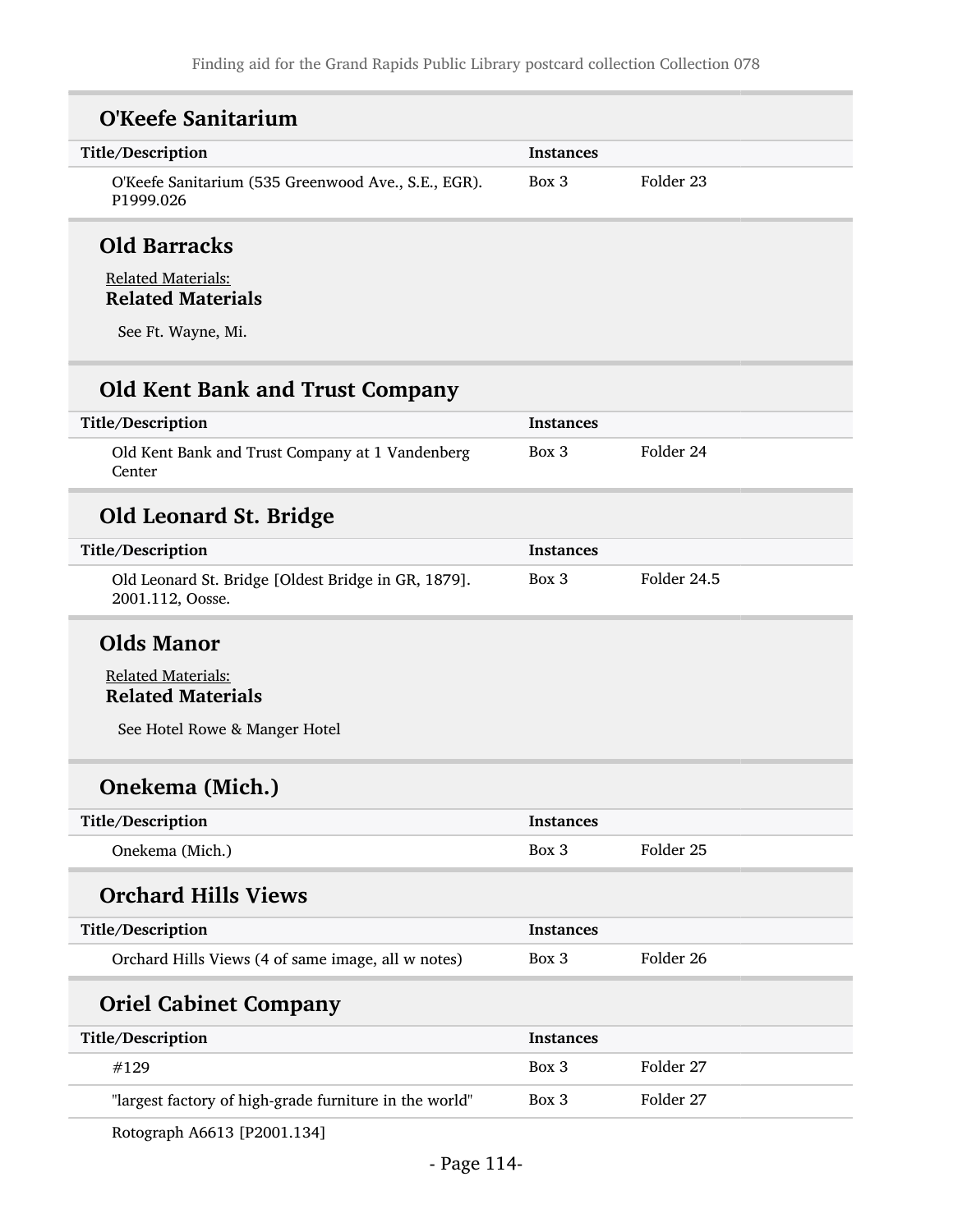Finding aid for the Grand Rapids Public Library postcard collection Collection 078

|                                                                                                                                                                         | Box 3             | Folder 27     |
|-------------------------------------------------------------------------------------------------------------------------------------------------------------------------|-------------------|---------------|
| <b>Ottawa Beach (Mich.)</b>                                                                                                                                             |                   |               |
| Title/Description                                                                                                                                                       | <b>Instances</b>  |               |
| Ottawa Beach, Mich                                                                                                                                                      | Box 3             | Folder 28     |
| Ottawa Beach (Mich.) Oversized. Publ. By A.S. Fowle,<br>Lookout Pavilion, Macatawa. 3-fold panorama. 00.<br>$[2822]$ .1<br><b>Note</b>                                  | Collection<br>224 | <b>Box 12</b> |
| Shows Lookout Pavilion on Include RR., Ottawa Beach<br>Hotel, SS. City of Grand Rapids sailing into Macatawa<br>Bay, Jenison Park, Interurban Loop at Macatawa Park.    |                   |               |
| Physical Location: This item is housed with oversized<br>graphics, in Coll. 224. May also be in Drawer FF.IX.D.                                                         |                   |               |
| <b>General</b>                                                                                                                                                          |                   |               |
| Shows Lookout Pavilion on Include RR., Ottawa<br>Beach Hotel, SS. City of Grand Rapids sailing into<br>Macatawa Bay, Jenison Park, Interurban Loop at<br>Macatawa Park. |                   |               |
| Ottawa Hills High School                                                                                                                                                |                   |               |
| Title/Description                                                                                                                                                       | <b>Instances</b>  |               |
| Ottawa Hills High School, three postcards, two views                                                                                                                    | Box 3             | Folder 29     |
| <b>Ottawa Hills Residential District</b>                                                                                                                                |                   |               |
| Title/Description                                                                                                                                                       | <b>Instances</b>  |               |
| Ottawa Hills Residential District. P2001.062.                                                                                                                           | Box 3             | Folder 30     |

Title/Description Instances Ottawa Street Views (3, same views) Box 3 Folder 31

# Otte Brothers

| Title/Description                           | <b>Instances</b> |             |
|---------------------------------------------|------------------|-------------|
| Otte Brothers, American Laundry [P2001.126] | Box 3            | Folder 31.5 |

# Related Materials:

# Related Materials

See also Coll. Post Folder

# Our Theater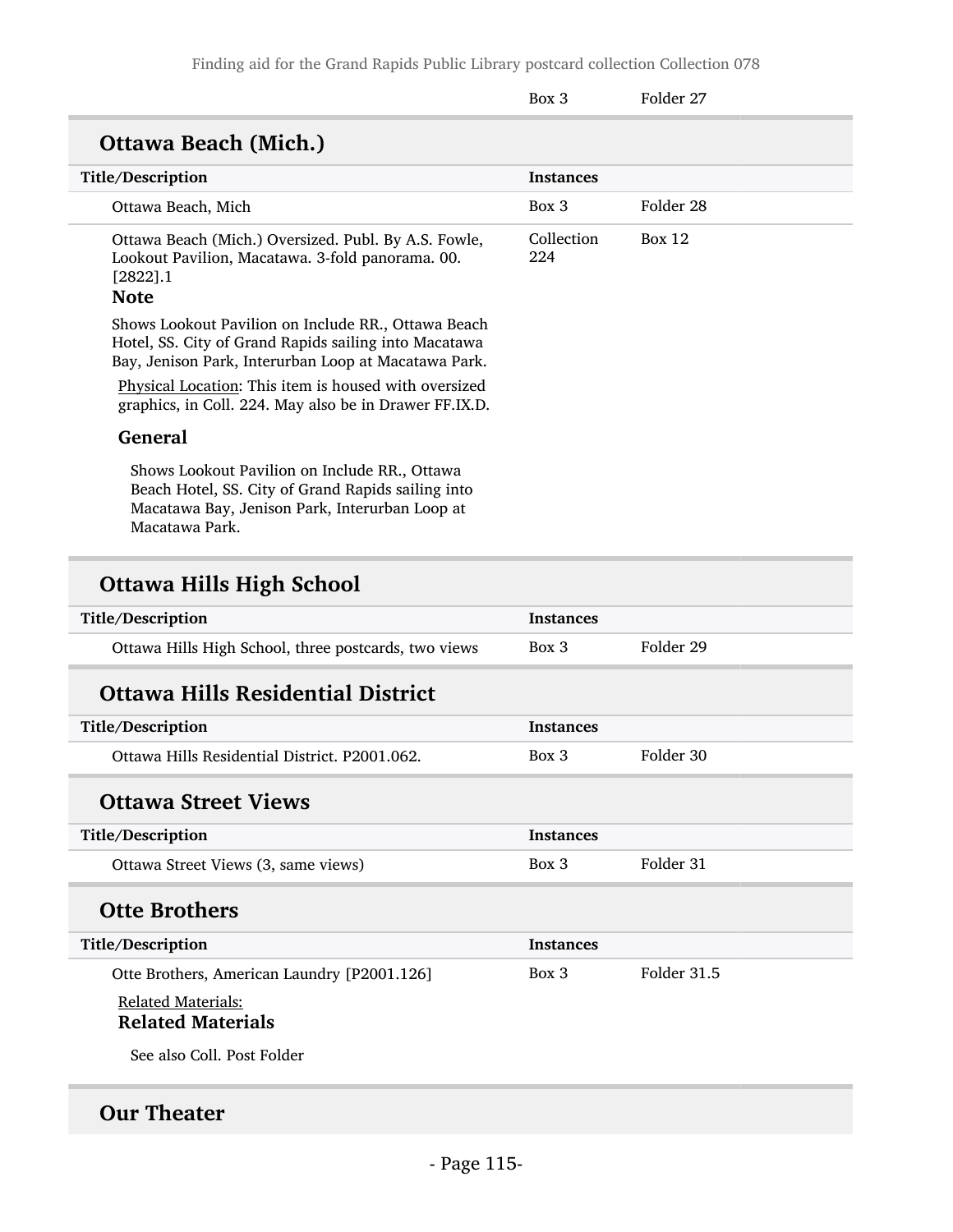#### Related Materials: Related Materials

See Leonard St. views

# Subseries P. "P" Subjects

### P. Steketees & Sons

Related Materials: Related Materials

See Steketees

# Palmer School

| Title/Description | Instances |           |
|-------------------|-----------|-----------|
| Palmer School     | Box 3     | Folder 32 |

# Pantlind Hotel / Hotel Pantlind

# Pantlind Hotel / Hotel Pantlind

| Title/Description                                                                                                                                                                                                                                                                                                                                                                                                                                                                                                                                                                                                      | <b>Instances</b> |           |
|------------------------------------------------------------------------------------------------------------------------------------------------------------------------------------------------------------------------------------------------------------------------------------------------------------------------------------------------------------------------------------------------------------------------------------------------------------------------------------------------------------------------------------------------------------------------------------------------------------------------|------------------|-----------|
| 1. B/w real image with utility poles. Old National Bank<br>in lower portion of building, corner view, with people<br>and horse drawing wagon. 00.[5517].1.                                                                                                                                                                                                                                                                                                                                                                                                                                                             | Box 3            | Folder 33 |
| <b>General</b>                                                                                                                                                                                                                                                                                                                                                                                                                                                                                                                                                                                                         |                  |           |
| Card has undivided back addressed to Miss Lucille<br>Harkins(?) Oct. 8, 1906                                                                                                                                                                                                                                                                                                                                                                                                                                                                                                                                           |                  |           |
| 2. Pantlind Hotel, Grand Rapids, Mich. (color version of<br>above image) [2010.003]                                                                                                                                                                                                                                                                                                                                                                                                                                                                                                                                    | Box 3            | Folder 33 |
| 3. 139. View similar, not same, as above. Postal mark<br>Sept. 25, 1912. Message to Mrs. P. Beije.                                                                                                                                                                                                                                                                                                                                                                                                                                                                                                                     | Box 3            | Folder 33 |
| 4. 139. dupl unused.                                                                                                                                                                                                                                                                                                                                                                                                                                                                                                                                                                                                   | Box 3            | Folder 33 |
| 5. 8A-H2608 Shaw News Agency. Curteich, Chicago.<br>Unused. Later corner view seems more stylized than<br>real. May be a bird's eye McKay, but does not seem<br>possible to get the bank clock tower building in the<br>same view as what appears to be the Civic Auditorium<br>on the other side of the Pantlind. The illustrators seem<br>to have pushed the building with the clock tower behind<br>the Pantlind, and the layout and view of the streets,<br>which might closest come from across the street on<br>Pearl & N. Monroe, are distorted. Possibly the Civic<br>Auditorium behind the Pantlind at right. | Box 3            | Folder 33 |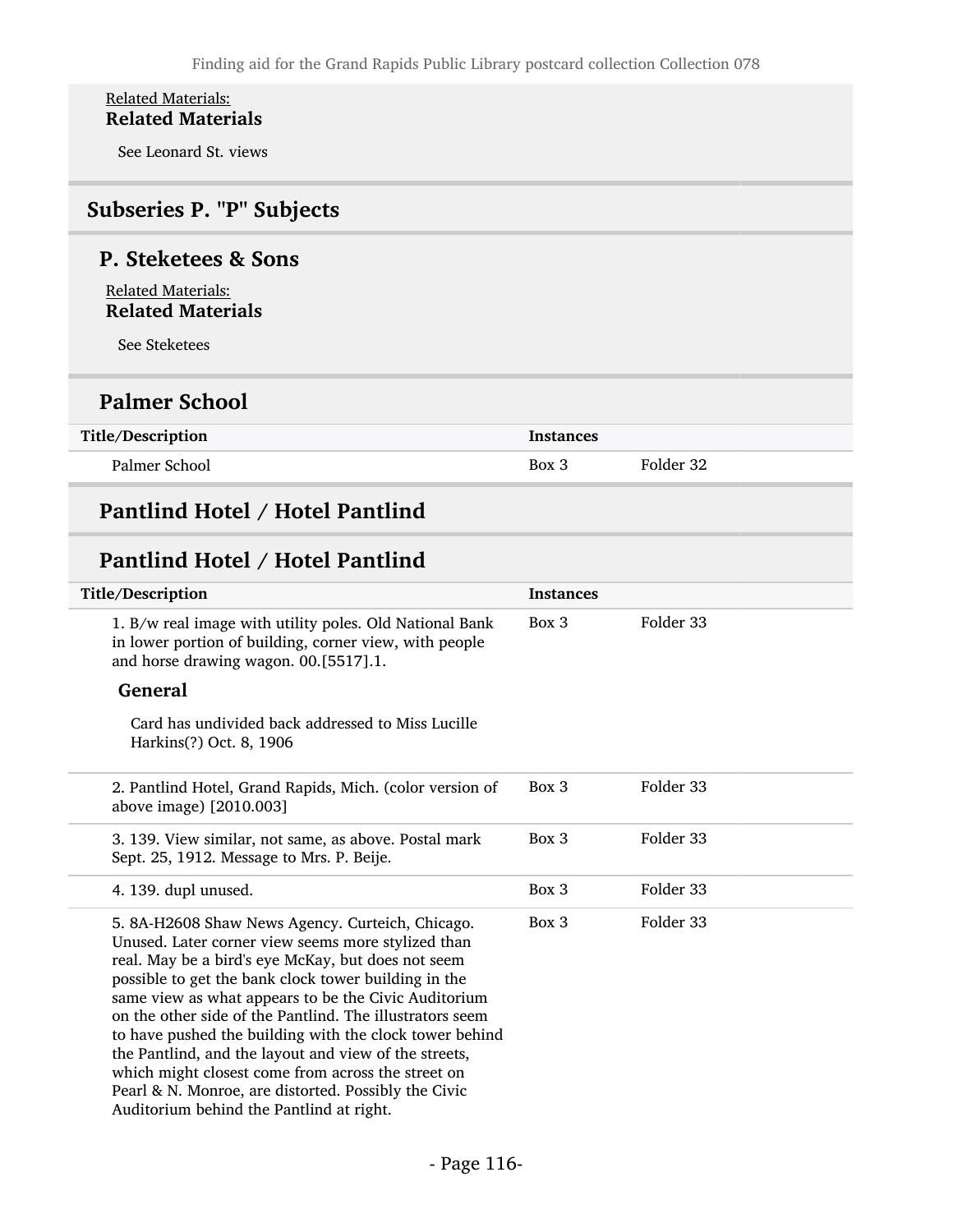| 6. 8A-H2608 Dup. Postal date 1946. Message to Mr. &<br>Mrs. J.C. King.                                                                                                                                                                                                                                  | Box 3 | Folder 33 |
|---------------------------------------------------------------------------------------------------------------------------------------------------------------------------------------------------------------------------------------------------------------------------------------------------------|-------|-----------|
| 7. 320 Heyboer. Pantlind at Campau Square. Similar<br>to above, but with more realistic representation of<br>buildings on left and right of the Pantlind. Sept. 30,<br>1936 Postal date. Message to Miss M.B. Jones. 2001.075<br>12/6/2001                                                              | Box 3 | Folder 33 |
| 8. 320 Heyboer. Dup.of image above, but without the<br>"320" number. June 26, 1936 postal date. Message to<br>Mrs. & Mrs. F. Fisher.                                                                                                                                                                    | Box 3 | Folder 33 |
| 9. 118380. "Entire City Block of Hospitality" Curt Teich.<br>Truer perspective and view of buildings, with Old<br>National Bank in Pantlind on ? State Bank in clock<br>tower building across Pearl St. autos and cluster globe<br>lighting. June 4, 1920(?) postal date. Addressed to<br>Virginia Ost? | Box 3 | Folder 33 |
| 10. 5A-H1480. Art-Colortone. "Entire City Block of<br>Hospitality. Has decorative board, ca. 1930's Art Deco<br>figures/door men(?) on either side. Untrue perspective<br>as in 4. above.                                                                                                               | Box 3 | Folder 33 |
| 11. New Pantlind Hotel, 1915, with buildings on either<br>side whited over. Busy square with people, street cars<br>and early autos. Nov. 21, 1914? postal date. Message to<br>Miss Elsie Miller. P2001.145                                                                                             | Box 3 | Folder 33 |
| 12. D-102. Image is similar to 4 & 9 above, but appears<br>to be a real photo. Decorative border to left and right of<br>image. Wayne Paper Box & Printing Copr., Fort Wayne.<br>P2001.085 Unused                                                                                                       | Box 3 | Folder 33 |
| 13. Dupl. Of above. Hazeltine & Perkins Drug Co.<br>Unused.                                                                                                                                                                                                                                             | Box 3 | Folder 33 |
| 14. Penrod Studio. 27246-C. Color photo view, with<br>Woolworth side visible left, and street signs on corner<br>for Pearl and Monroe. ca. 1970's. Unused.                                                                                                                                              | Box 3 | Folder 33 |
| 15. Grand Rapids, Mich. Your Convention City. Water<br>Wonderland Card Company, GR. GR-26. View similar<br>to above, with red Woolworth sign more visible and<br>showing a small clock. ca. 1960's.                                                                                                     | Box 3 | Folder 33 |
| 16. Water Wonderland Card company. GR-8. Two<br>cards with the same image. One has "Grand Rapids,<br>Michigan" on the front in white letters, while the other<br>does not. "Gas is Best" sign on building at corner of Pearl<br>& Monroe. Bus in lower left corner.                                     | Box 3 | Folder 33 |
| 17. Dupl. Of above.                                                                                                                                                                                                                                                                                     | Box 3 | Folder 33 |
| 18. Penrod Studio 27246-C. 3121. Same image as in<br>13. above, but better quality reproduction. ca. 1970's.<br>Begonia's in foreground.                                                                                                                                                                | Box 3 | Folder 33 |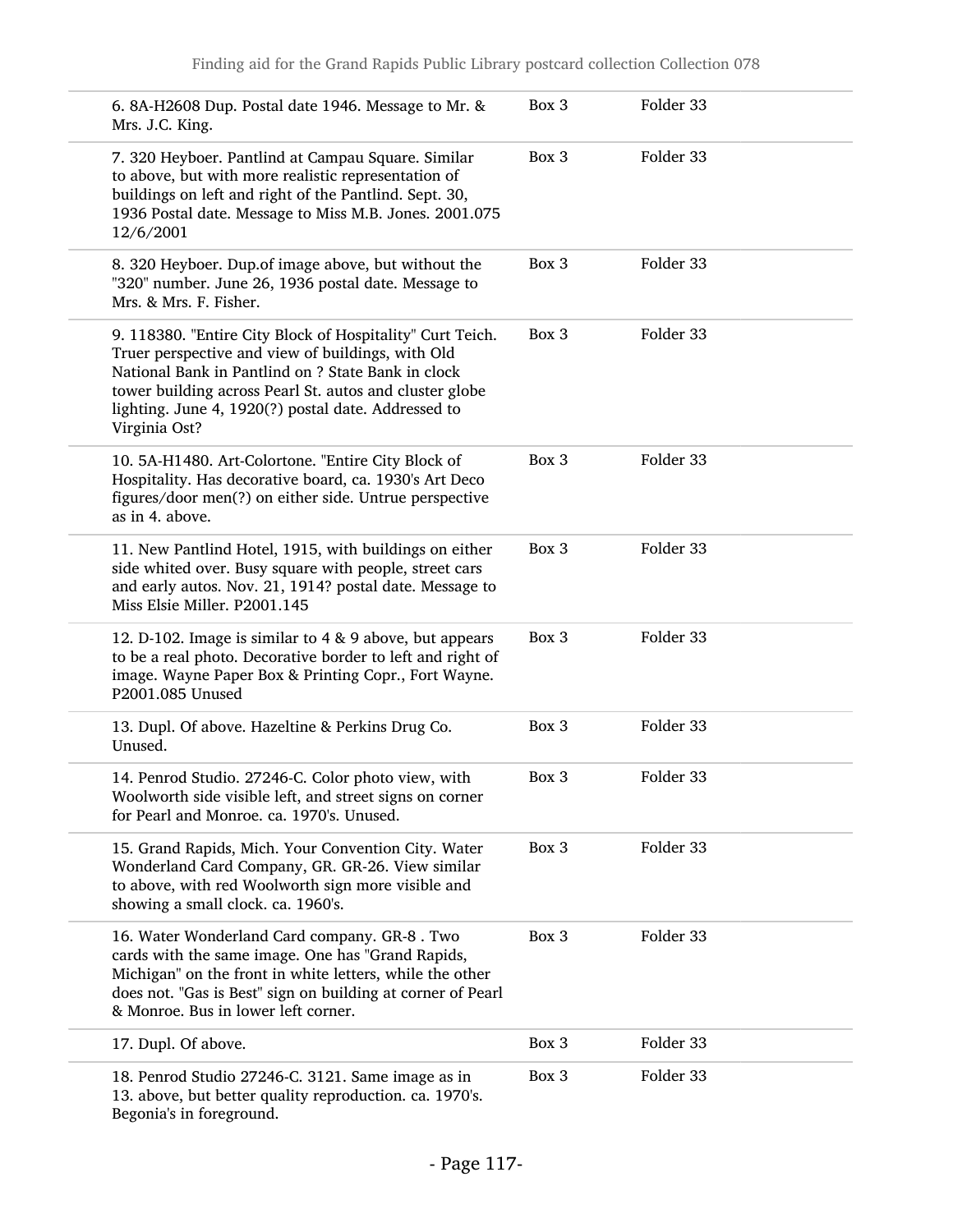#### Related Materials: Related Materials

See set following for those listed under "Hotel Pantlind"

| Jumbo postcard, based on Robinson Studio photo | Box 5 | Folder 7 |
|------------------------------------------------|-------|----------|
|------------------------------------------------|-------|----------|

# As "Hotel Pantlind" [First Set]

| Title/Description                                                                                                                                                                                                                                                                    | <b>Instances</b> |             |
|--------------------------------------------------------------------------------------------------------------------------------------------------------------------------------------------------------------------------------------------------------------------------------------|------------------|-------------|
| 1. Canaan No. 156. Light colored building with white<br>awnings. P1999.040 9/27/2001                                                                                                                                                                                                 | Box 3            | Folder 33.1 |
| 2. Three images 1) the Morton House (restaurant<br>interior) 2) Edward Abeles (actor, "Brewster's Millions"<br>3) Hotel Ottawa (restaurant interior) 1998.093 Recd.<br>Date Nov. 20, 1929. 1998.093.17                                                                               | Box 3            | Folder 33.1 |
| 3. Three images: 1) Morton House, American Plan<br>2) Hotel Pantlind, European Plan 3) Hotel Ottawa,<br>American Plan / J. Boyd Pantlind. Verso has undivided<br>back. Has later date stamp: Kalamazoo Public Library,<br>Apr. 4, 1966 (no longer valid) Black on white.             | Box 3            | Folder 33.1 |
| 4. Two images: 1) Hotel Morton, American Plan 2)<br>Interior, French Cafe, Hotel Pantlind. Note that this<br>restaurant image is the same one used for the Morton<br>House restaurant in 2 above.                                                                                    | Box 3            | Folder 33.1 |
| 5. 67300. Corner view showing part of the street and<br>buildings behind the Pantlind west on Pearl. Building<br>at right on corner of Pearl and Canal (later N. Monroe),<br>n.d.                                                                                                    | Box 3            | Folder 33.1 |
| 6. Canaan No. 156. Bird's eye view. Same image as in 1<br>above, but this time with color. Mess ageo A.D. Russell.<br>Postal date 1912.                                                                                                                                              | Box 3            | Folder 33.1 |
| 7. Heyboer 258. Vertical (long side) orientation to<br>image on card. Addressed to Dale Dicken.                                                                                                                                                                                      | Box 3            | Folder 33.1 |
| 8. Michigan Litho. Vertical orientation. Message to Miss<br>Agnes Koster. P2001.075                                                                                                                                                                                                  | Box 3            | Folder 33.1 |
| 9. 27. Wayne Calendar and Novelty Co., Fort Wayne, In.<br>Poem? About the "Old Tower Clock" E. Klys. View shows<br>the Central Bank with the clock tower to the left of the<br>Pantlind, and other area businesses in Campau Square,<br>ca. 1940's/1950's.                           | Box 3            | Folder 33.1 |
| 10. Heyboer 258 with boarder around image. Old<br>National Bank / Kent State Bank both shown at first<br>level of Pantlind, with clock tower building left flying<br>American flag, and corner building at Pearl & N. Monroe<br>lower right. Message to Mr. & Mrs. Wiley. 2000.046.1 | Box 3            | Folder 33.1 |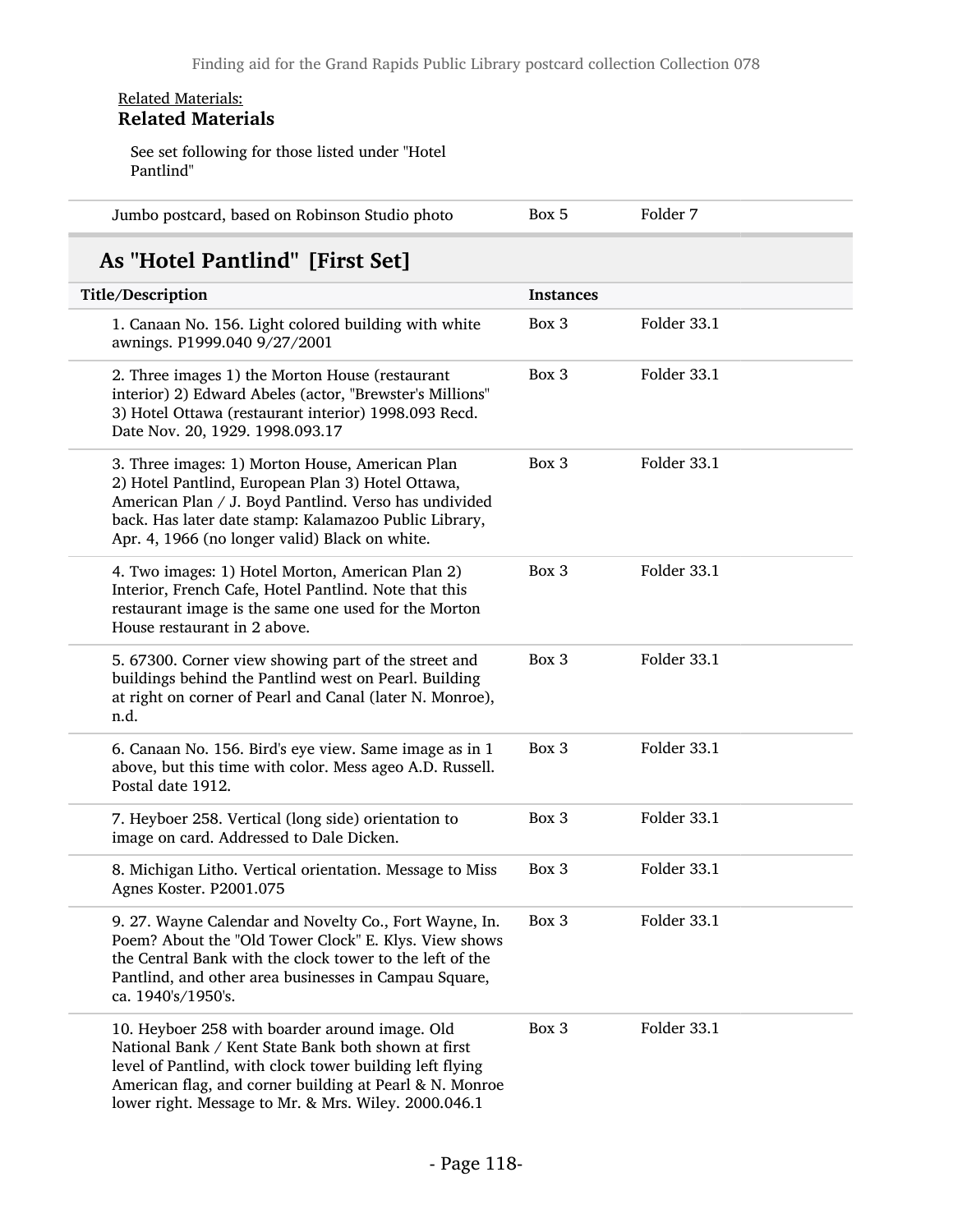11-14. 258 Canaan or unidentified, without the board, but the same image as in 10. above. Dec. 11, 1916 date. Message to Miss Helen Lewis. Feb. 12, 1915? date. Message to Mat Lewis June 23, 1915 date. Message to George Graves July ? Date, Message partly missing, to M.C. Lewis.

Box 3 Folder 33.1

# As "Hotel Pantlind" [Second Set]

| Title/Description                                                                                                                                                                                                                                                                    | <b>Instances</b> |             |
|--------------------------------------------------------------------------------------------------------------------------------------------------------------------------------------------------------------------------------------------------------------------------------------|------------------|-------------|
| 1. Canaan No. 156. Light colored building with white<br>awnings. P1999.040                                                                                                                                                                                                           | Box 3            | Folder 33.1 |
| 2. Three images 1) the Morton House (restaurant<br>interior) 2) Edward Abeles (actor, "Brewster's Millions"<br>3) Hotel Ottawa (restaurant interior) 1998.093 Recd.<br>Date Nov. 20, 1929. 1998.093.17                                                                               | Box 3            | Folder 33.1 |
| 3. Three images: 1) Morton House, American Plan<br>2) Hotel Pantlind, European Plan 3) Hotel Ottawa,<br>American Plan / J. Boyd Pantlind. Verso has undivided<br>back. Has later date stamp: Kalamazoo Public Library,<br>Apr. 4, 1966 (no longer valid) Black on white.             | Box 3            | Folder 33.1 |
| 4. Two images: 1) Hotel Morton, American Plan 2)<br>Interior, French Cafe, Hotel Pantlind. Note that this<br>restaurant image is the same one used for the Morton<br>House restaurant in 2 above.                                                                                    | Box 3            | Folder 33.1 |
| 5. 67300. Corner view showing part of the street and<br>buildings behind the Pantlind west on Pearl. Building<br>at right on corner of Pearl and Canal (later N. Monroe),<br>n.d.                                                                                                    | Box 3            | Folder 33.1 |
| 6. Canaan No. 156. Bird's eye view. Same image as in 1<br>above, but this time with color. Mess ageo A.D. Russell.<br>Postal date 1912.                                                                                                                                              | Box 3            | Folder 33.1 |
| 7. Heyboer 258. Vertical (long side) orientation to<br>image on card. Addressed to Dale Dicken.                                                                                                                                                                                      | Box 3            | Folder 33.1 |
| 8. Michigan Litho. Vertical orientation. Message to Miss<br>Agnes Koster. P2001.075                                                                                                                                                                                                  | Box 3            | Folder 33.1 |
| 9. 27. Wayne Calendar and Novelty Co., Fort Wayne, In.<br>Poem? About the "Old Tower Clock" E. Klys. View shows<br>the Central Bank with the clock tower to the left of the<br>Pantlind, and other area businesses in Campau Square,<br>ca. 1940's/1950's.                           | Box 3            | Folder 33.1 |
| 10. Heyboer 258 with boarder around image. Old<br>National Bank / Kent State Bank both shown at first<br>level of Pantlind, with clock tower building left flying<br>American flag, and corner building at Pearl & N. Monroe<br>lower right. Message to Mr. & Mrs. Wiley. 2000.046.1 | Box 3            | Folder 33.1 |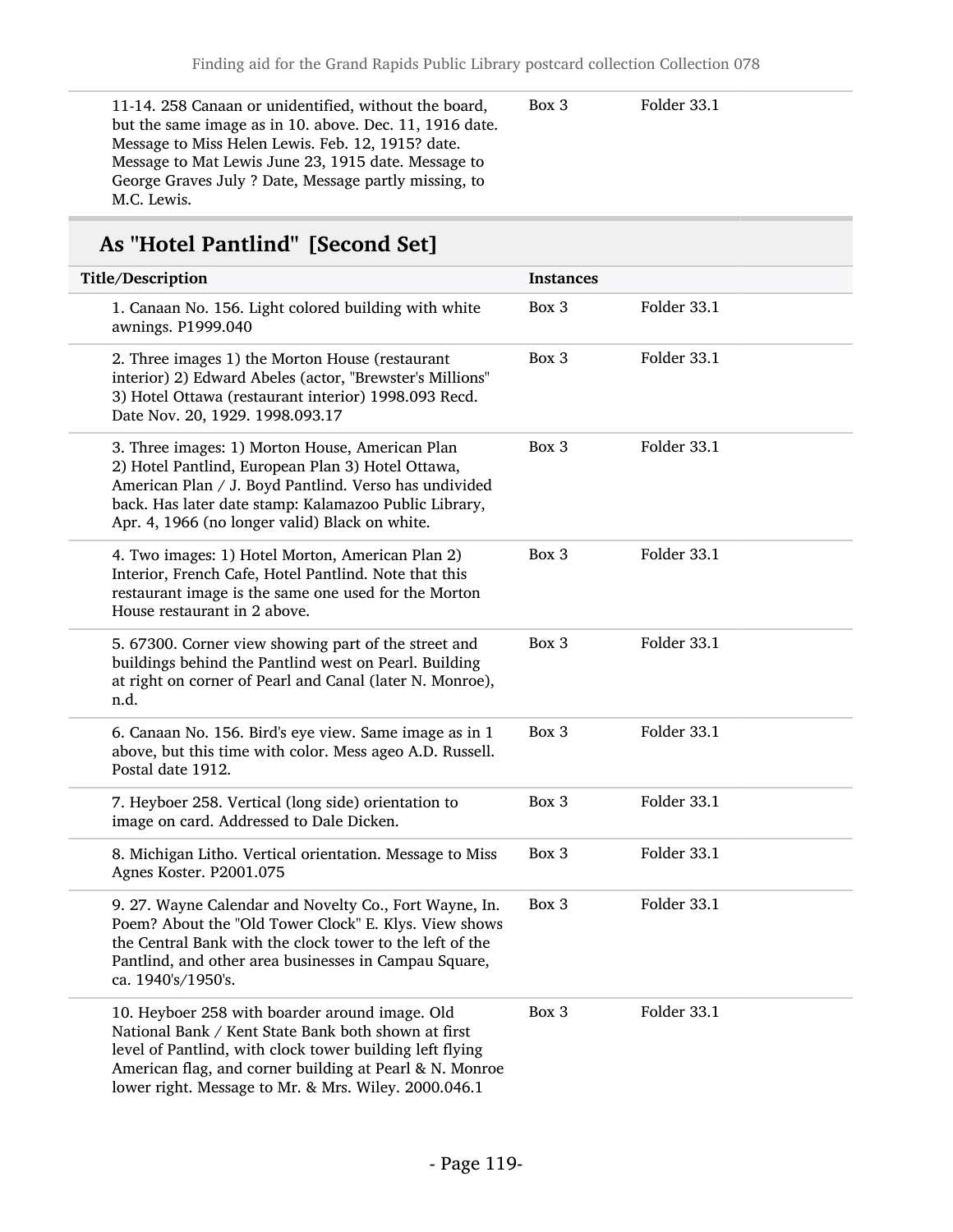| 11-14. 258 Canaan or unidentified, without the board,<br>but the same image as in 10. above. Dec. 11, 1916 date.<br>Message to Miss Helen Lewis. Feb. 12, 1915? date.<br>Message to Mat Lewis June 23, 1915 date. Message to<br>George Graves July ? Date, Message partly missing, to<br>M.C. Lewis. | Box 3 | Folder 33.1 |
|------------------------------------------------------------------------------------------------------------------------------------------------------------------------------------------------------------------------------------------------------------------------------------------------------|-------|-------------|
| Pantlind Hotel 2001.098 S.H. Knox & Co.<br><b>Related Materials:</b><br><b>Related Materials</b>                                                                                                                                                                                                     | Box 6 | Folder 1    |
| See also later nameAmway Grand Plaza Hotel                                                                                                                                                                                                                                                           |       |             |

# Parades

#### Related Materials: Related Materials

See Knights Templar Parade and Home Coming Week Parade and Sixth Ward Improvement Association

# Park Congregational Church

| Title/Description                                                                           | <b>Instances</b> |           |
|---------------------------------------------------------------------------------------------|------------------|-----------|
| Originally labeled St. Mary's                                                               | Box 3            | Folder 34 |
| Mich. Card Co. [2001.075]                                                                   | Box 3            | Folder 34 |
| #269                                                                                        | Box 3            | Folder 34 |
| First (Park) Congregational, Fuson's                                                        | $Box$ 3          | Folder 34 |
| Paw Paw, (Mich.).                                                                           |                  |           |
| Title/Description                                                                           | <b>Instances</b> |           |
| Paw Paw, (Mich.).                                                                           | Box 4.5          | Folder 1  |
| <b>Pearl Street Bridge</b>                                                                  |                  |           |
| Title/Description                                                                           | <b>Instances</b> |           |
| Shaw News Co.                                                                               | $Box$ 3          | Folder 35 |
| Wayne Calendar & Novelty #18 [2001.075]                                                     | Box 3            | Folder 35 |
| Pearl Street Bridge Shaw News Co. [2001.098] Shows<br>section of Grand River and West Shore | Box 6            | Folder 1  |
| <b>Pearl Street Views</b>                                                                   |                  |           |
| Title/Description                                                                           | <b>Instances</b> |           |
| Pearl Street Views [2001.020 & P1999.040]                                                   | $Box\ 3$         | Folder 36 |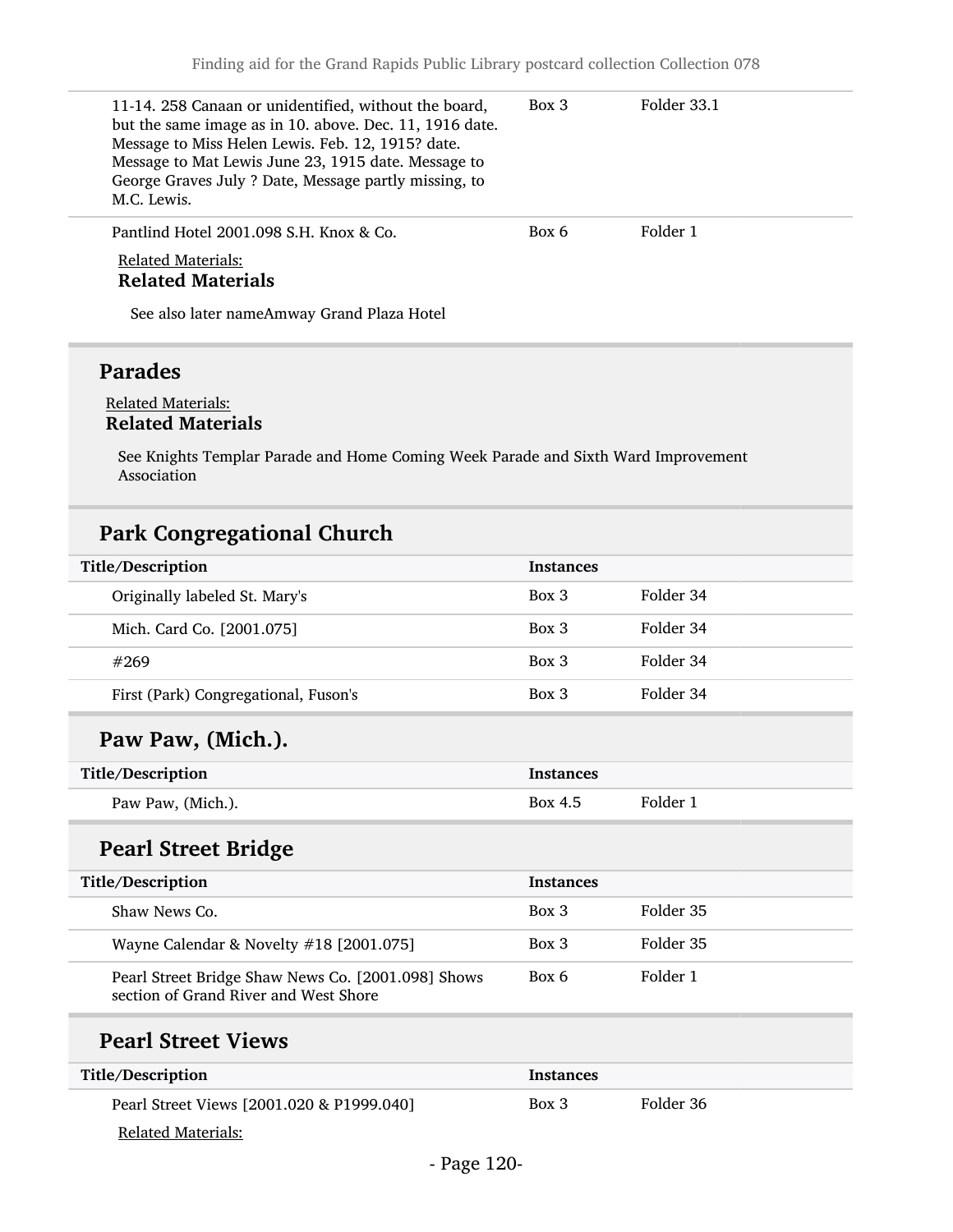See also Bauman's Café

# Peck's Drug Store

#### Related Materials: Related Materials

See Monroe Center NW

### Peninsular Club

| Title/Description                                              | <b>Instances</b> |             |
|----------------------------------------------------------------|------------------|-------------|
| #203, Canaan [1992.005]                                        | Box 3            | Folder 36.5 |
| Hensen Printing co. [2001.094] (also shows Kent State<br>Bank) | Box 6            | Folder 1    |

# Pentwater (Mich.)

| Title/Description | <b>Instances</b> |           |
|-------------------|------------------|-----------|
| Pentwater (Mich.) | $Box\ 3$         | Folder 37 |
|                   |                  |           |

# People

| Title/Description                                                                                          | <b>Instances</b> |             |
|------------------------------------------------------------------------------------------------------------|------------------|-------------|
| People. Campau, Louis & Sophie                                                                             | $Box\ 3$         | Folder 38   |
| Campau, Sophie De Marsac Campau (1808-1869) Image<br>of portrait by Chas. H. Moore, 1852. DAR. 00.[3977].1 | $Box\ 3$         | Folder 38   |
| People. Eberhard, Clarence & Pearl. P2001.078                                                              | Box 3            | Folder 39   |
| People. Ford, Gerald R.                                                                                    | $Box\ 3$         | Folder 40   |
| People. Gas men. P2001.025                                                                                 | $Box\ 3$         | Folder 41   |
| People. Hamper, Genevieve - as "Rosalind" Powers<br>Theatre ad                                             | Box 3            | Folder 42   |
| People. Peck, Fred                                                                                         | Box 3            | Folder 43   |
| People. Rademacher, Mr.                                                                                    | $Box\ 3$         | Folder 44   |
| People. Ring, Blanche                                                                                      | Box 3            | Folder 45   |
| People. York, J.W                                                                                          | $Box\ 3$         | Folder 45.5 |
| York, F.W.; York, C.E.; J.W. York & Sons / House of<br>York. P2001.091                                     | Box 3            | Folder 45.5 |

# People. Bell, A.W.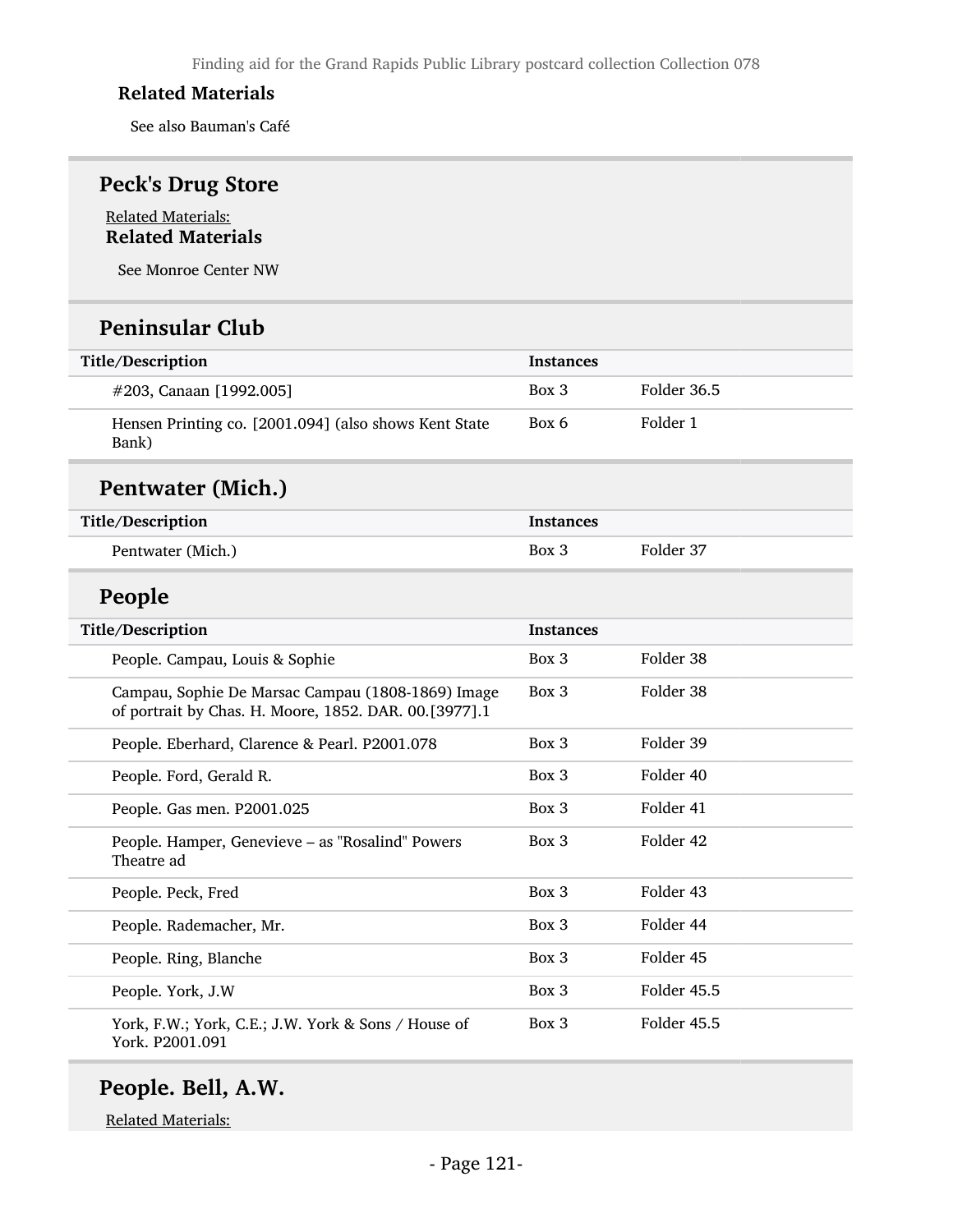See Note at Grace Church Choir.

### People. Gardiner, Harry H.

Related Materials: Related Materials

See Grand Rapids Savings Bank

### People. Greater Grand Rapids Industrial Exposition Poster People.

#### Related Materials: Related Materials

See Greater Grand Rapids Industrial Exposition

### People. Heilmann, Harry.

Related Materials: Related Materials

See All American Girls Professional Baseball League

### People. Morley, B.E., sale rep.(?)See Corl Knott Co.

### People. Trotter, Mel

Related Materials: Related Materials

See City Rescue Mission

### People. Unidentified groups

Related Materials: Related Materials

See Ramona Park.

### People's Savings Bank

Related Materials: Related Materials

See Monroe Center / Monroe St. NW to Pantlind Views

### Pere Marquette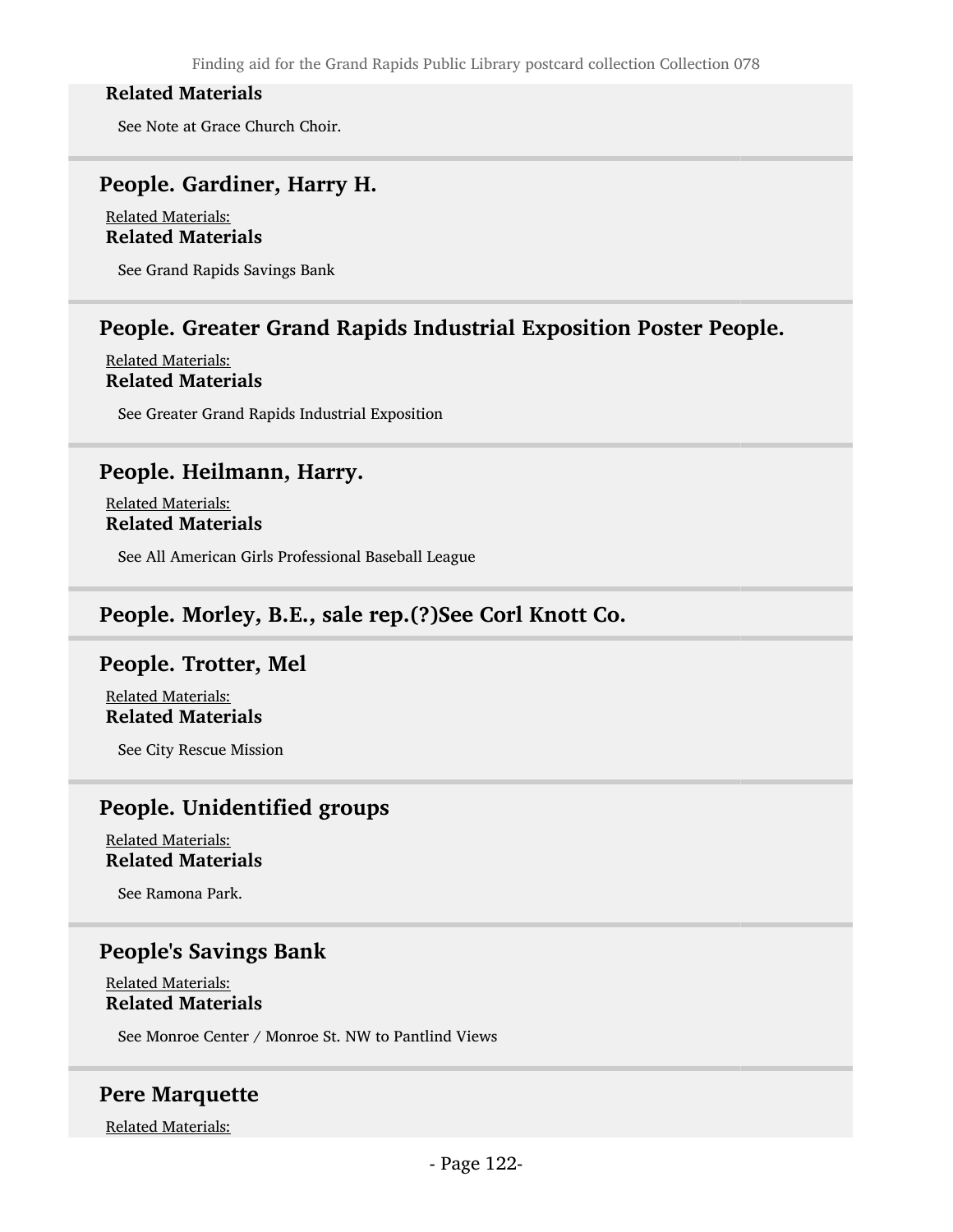See Freeport, Mich.

| Pere Marquette Railway 1948                                                                                                                                                                            |                  |           |
|--------------------------------------------------------------------------------------------------------------------------------------------------------------------------------------------------------|------------------|-----------|
| Title/Description                                                                                                                                                                                      | <b>Instances</b> |           |
| 2010.013                                                                                                                                                                                               | Box 5            |           |
| Petoskey (Mich.)                                                                                                                                                                                       |                  |           |
| Title/Description                                                                                                                                                                                      | <b>Instances</b> |           |
| Petoskey (Mich.)                                                                                                                                                                                       | $Box\ 3$         | Folder 46 |
| <b>Phoenix Furniture Company</b>                                                                                                                                                                       |                  |           |
| Title/Description                                                                                                                                                                                      | <b>Instances</b> |           |
| 1. 132, P1999.040. Shows lumber pile in foreground,<br>but not the tracks. Shows awnings on windows of<br>lower section center right with a figure standing in the<br>doorway.                         | $Box$ 3          | Folder 47 |
| 2. Canaan. Aug. 14, 1908 postal date. Similar view to<br>above, but shows tracks in foreground new piled of<br>lumber.                                                                                 | Box 3            | Folder 47 |
| 3. Phoenix Funiture Co. Building, Grand Rapids, Mich.<br>P67248. Shows factory from opposite end than above,<br>with overhead walkway over street center left. Sept. 18,<br>1912 postal date. 2006.044 | $Box$ 3          | Folder 47 |

# Pilgrims Manor (2000 Leonard St., N.E.)

| <b>Title/Description</b>                             | <b>Instances</b> |           |
|------------------------------------------------------|------------------|-----------|
| Interior [2001.019.5]                                | $Box$ 3          | Folder 48 |
| Exterior entrance w."Listening Narcissus" [2002.001] | $Box\ 3$         | Folder 48 |
| Exterior bird's eye [P2002.013.1]                    | $Box\ 3$         | Folder 48 |

# Pine Rest Christian Hospital

| Title/Description                         | Instances |           |
|-------------------------------------------|-----------|-----------|
| Pine Rest Christian Hospital [2001.019.4] | Box 3     | Folder 49 |

# Pine River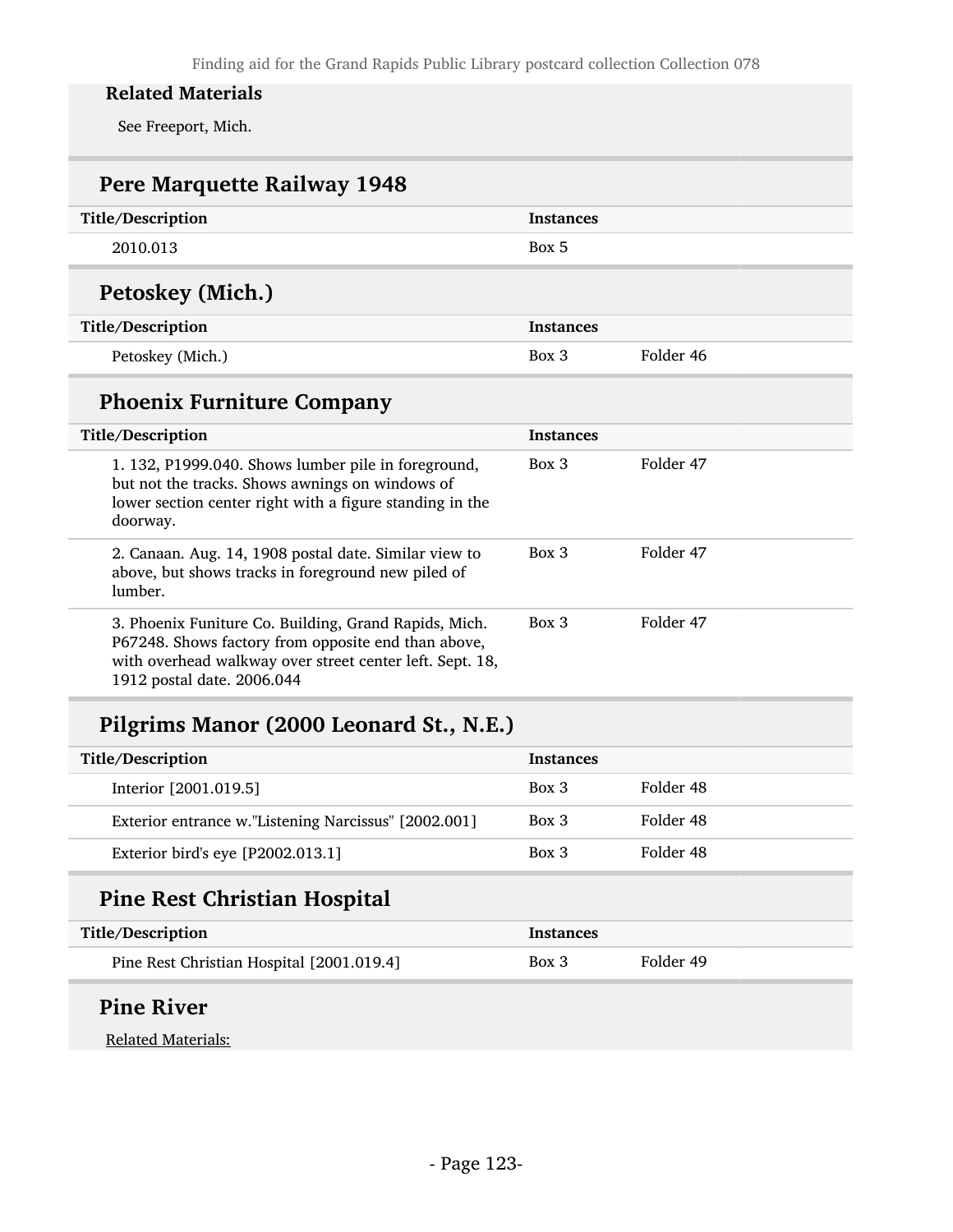See Cooley Bridge

# Plainfield Avenue Views

| Title/Description                                                                                                            | Instances        |             |
|------------------------------------------------------------------------------------------------------------------------------|------------------|-------------|
| Plainfield Avenue Views                                                                                                      | Box 3            | Folder 50   |
| Plainfield Ave. M.E. Church, Rev. Chas. Nease, Pastor<br>(cameo photo of reverend) / A.M. Viergeuer, [artist]<br>[P1999.040] | Box 3            | Folder 50.5 |
| <b>Plainfield Country Club.</b>                                                                                              |                  |             |
| Title/Description                                                                                                            | Instances        |             |
| Interior [7/12/2001, found with Blythfield Club]                                                                             | Box 3            | Folder 51   |
| Exterior [P1999.040]                                                                                                         | Box 3            | Folder 51   |
| <b>Plainfield Country Club. Porch</b>                                                                                        |                  |             |
| Title/Description                                                                                                            | <b>Instances</b> |             |
| Publ by Michigan Litho. Co. [2001.094]                                                                                       | Box 6            | Folder 1    |
| Plainwell (Mich.)                                                                                                            |                  |             |
| Title/Description                                                                                                            | <b>Instances</b> |             |
| Red Brick Tavern                                                                                                             | Box 3            | Folder 52   |
| Pleasant Valley from Hall St. Hill                                                                                           | Box 3            | Folder 52   |
| <b>Related Materials:</b><br><b>Related Materials</b>                                                                        |                  |             |
| See Grand Rapids Views                                                                                                       |                  |             |
| <b>Plaster Creek</b>                                                                                                         |                  |             |
| Title/Description                                                                                                            | <b>Instances</b> |             |
| P2001.094.                                                                                                                   | Box 3            | Folder 52.5 |
| <b>Point Paulo</b>                                                                                                           |                  |             |
| <b>Related Materials:</b><br><b>Related Materials</b>                                                                        |                  |             |
| See Reed's Lake                                                                                                              |                  |             |
|                                                                                                                              |                  |             |

# Police Headquarters, Old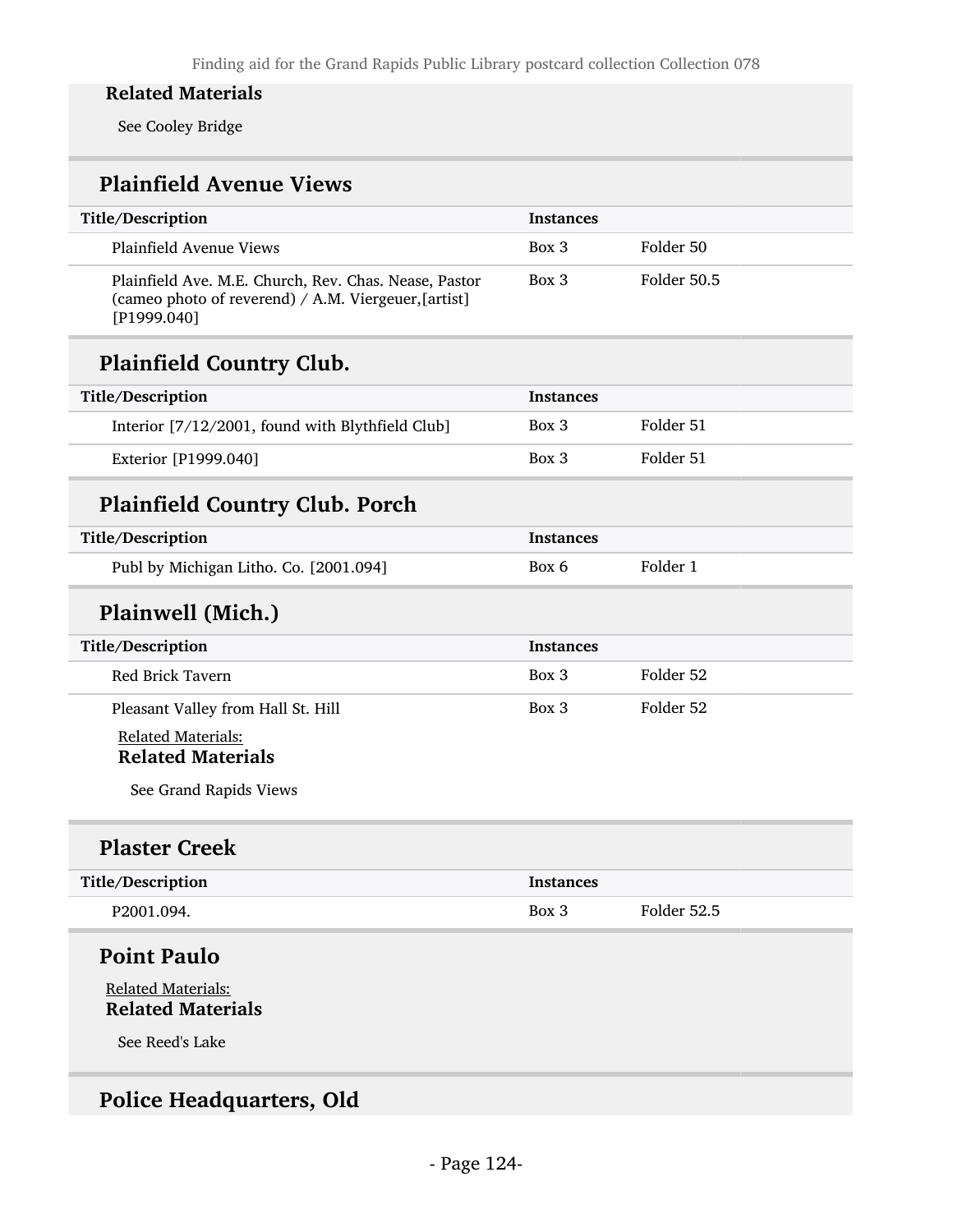| Title/Description                               | <b>Instances</b> |           |
|-------------------------------------------------|------------------|-----------|
| [P1999.040]                                     | Box 3            | Folder 53 |
| Rotography E6630, dup. Color variant [2001.075] | $Box\ 3$         | Folder 53 |
| Police Headquarters, to 2002See Hall of Justice | $Box$ 3          | Folder 53 |

# Police Station

| <b>Title/Description</b>                                                          | <b>Instances</b> |
|-----------------------------------------------------------------------------------|------------------|
| Patrol Team outside new (1892) Police Station                                     | Box 4            |
| [Facsimile stereo card/postcard; image from GRPL<br>Hooper Collection] 2001.014.1 | Box 4            |

# Post Folder

| Title/Description                                                                                                                                                                                                                                                            | <b>Instances</b> |          |
|------------------------------------------------------------------------------------------------------------------------------------------------------------------------------------------------------------------------------------------------------------------------------|------------------|----------|
| Post Folder / compliments of Heystek & Canfield Co.<br>Publ. By Simplicity Co.; Engraved & printed by James<br>Bayne Co. Fragile. Use postcard images instead, where<br>available] 00.[xxxx].1. Postcard images printed on<br>paper, accordian folded into a booklet/packet. | Box 4            | Folder 5 |
| Includes the following images                                                                                                                                                                                                                                                |                  |          |
| Includes the following images                                                                                                                                                                                                                                                |                  |          |
| Grand River in 1830 - Cover                                                                                                                                                                                                                                                  |                  |          |
| Grand River in 1910 – Cover                                                                                                                                                                                                                                                  |                  |          |
| Grand Rapids Federal Building - Cover                                                                                                                                                                                                                                        |                  |          |
| Bathing Beach at Macatawa Park                                                                                                                                                                                                                                               |                  |          |
| Grand Rapids, Chicago Short Line Steamer at<br>Macatawa Pier                                                                                                                                                                                                                 |                  |          |
| Herkimer Hotel                                                                                                                                                                                                                                                               |                  |          |
| Otte Brother, American Laundry                                                                                                                                                                                                                                               |                  |          |
| Citizens Telephone Co. Long Distance Operator's<br>Room (2 images)                                                                                                                                                                                                           |                  |          |
| Kent State Bank, Ottawa St. & Canal at Lyon (2<br>images)                                                                                                                                                                                                                    |                  |          |
| Heyster & Canfield, 3 images: 56-58 Ionia / 75-77<br>Monroe / 57-59 Commerce)                                                                                                                                                                                                |                  |          |
| Preferred Life Insurance Co. of America                                                                                                                                                                                                                                      |                  |          |
| Chas. E. Norton Co. - Interior                                                                                                                                                                                                                                               |                  |          |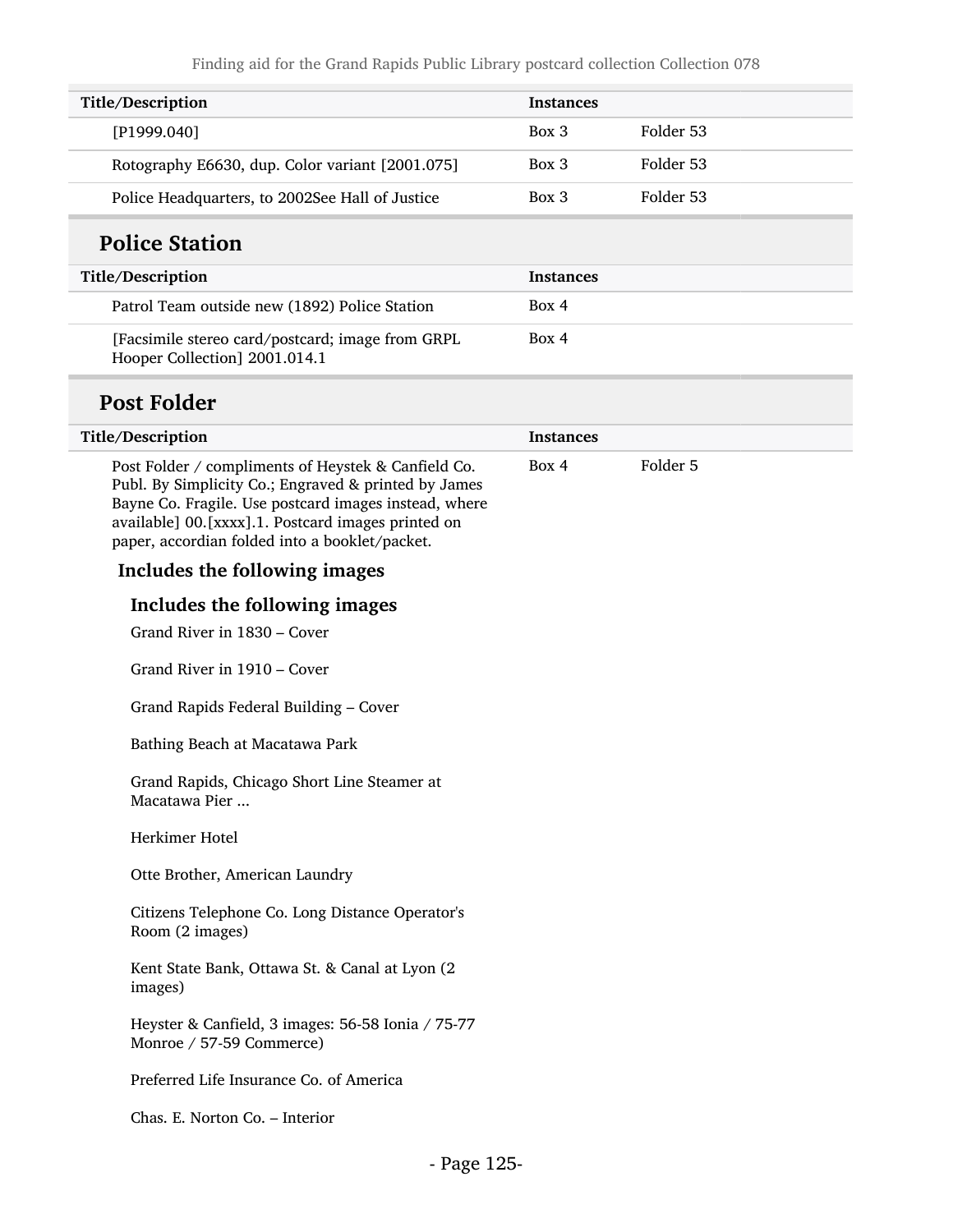# Henry Smith's Florist Store – Interior Gannon-Paine Co. – Interior Marietta Stanley Co., 35-41 4th St. Lily White Flour G.J. Johnson Cigar Co. Ramona Pavilion & Roof Garden, Reeds Lake Simplicity Co. Grand Rapids Electrotype Co. James Bayne Co. Macey Co. Macey Co. – Room Interior (ad) McLaughlin Business University John Ball Park / Zoo

Locator map for each company listed

# Post Office

Related Materials: Related Materials

See U.S. Post Office

# Postcard History Series

| Title/Description                                          | <b>Instances</b> |             |
|------------------------------------------------------------|------------------|-------------|
| Grand Rapids in Vintage Postcards, 1890-1940,<br>P2005.035 | Box 3            | Folder 53.5 |
| Prairieville, Mich.                                        |                  |             |
| Title/Description                                          | <b>Instances</b> |             |
| Prairieville, Mich. 011.043                                | Box 3.5          | Folder 94   |
| <b>East Building</b>                                       |                  |             |
| Title/Description                                          | <b>Instances</b> |             |
| 1. Exterior. Avery. 67-449 S-73337 2001.019E,<br>8/22/2001 | $Box\ 3$         | Folder 53   |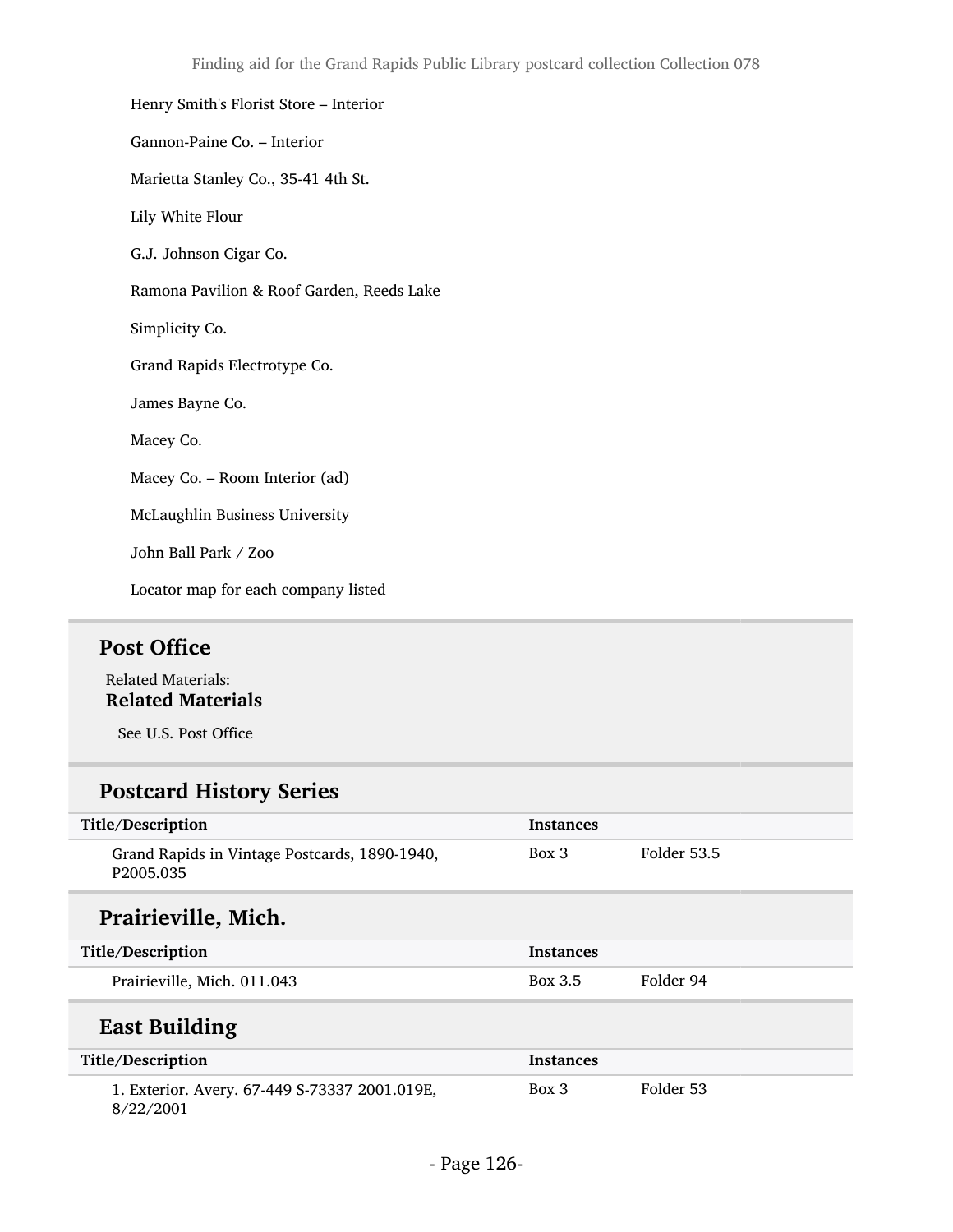2. Interior. Avery. 67-445 S-73333 Roger B. Chaffee Planetarium. 2001.019E

Box 3 Folder 53

# East Building. Interior Display Rooms.

| Title/Description                                     | <b>Instances</b>      |
|-------------------------------------------------------|-----------------------|
| 3. Alden Room. Avery 67-451. S-73339. 2001.019E       | Folder 53<br>Box 3    |
| 4. Centennial Suite. Avery 67-453. S-73341. 2001.019E | Folder 53<br>Box 3    |
| 5. Costume Hall. Avery. 67-452. S-73340. 2001.019E    | Folder 53<br>$Box\ 3$ |
| 6. Music Hall. Avery. 67-455. S-73343. 2001.019E      | Folder 53<br>Box 3    |

# Display Rooms.

| Title/Description                                                                                                                                                                                                                                                     | <b>Instances</b> |           |
|-----------------------------------------------------------------------------------------------------------------------------------------------------------------------------------------------------------------------------------------------------------------------|------------------|-----------|
| 7. General Store. Gaslight Village. Avery. 67-442<br>S-73330 2001.019E                                                                                                                                                                                                | $Box$ 3          | Folder 53 |
| 8. Gaslight Village. Streetscape with horse pulling<br>trolley, Charles Lindberg, Gunsmith. Avery 67-441.<br>S73329. Message to Albert Goozema. Stamped Aug. 10,<br>1974.                                                                                             | $Box$ 3          | Folder 53 |
| 9. Grand Rapids, 1890's. Streetscape with a bicycle and<br>sports shop in partial view at left and 80/82 Monroe?<br>Voigt Herpolsheimer & Co. storefront. Photo by Gary<br>Quesada. Copyright by Korab Hedrich Blessing. 61512.<br>00.[5708].1 Modern undivided back. | $Box$ 3          | Folder 53 |

# Pumping Station, Hydraulic Water Co.

| Title/Description                                | Instances |           |
|--------------------------------------------------|-----------|-----------|
| Pumping Station, Hydraulic Water Co. (2 of #236) | Box 3     | Folder 55 |

# Pumping Station / Pump Station & Electric Plant

| Title/Description                                                                    | <b>Instances</b> |           |
|--------------------------------------------------------------------------------------|------------------|-----------|
| 3 Postcards, 2 are the same image)                                                   | $Box\ 3$         | Folder 56 |
| <b>Related Materials:</b><br><b>Related Materials</b><br>See also Grand Rapids Views |                  |           |
| <b>Pythian Temple</b>                                                                |                  |           |
| Title/Description                                                                    | <b>Instances</b> |           |
| Pythian Temple (1 item)                                                              | $Box\ 3$         | Folder 57 |

### Ramona Park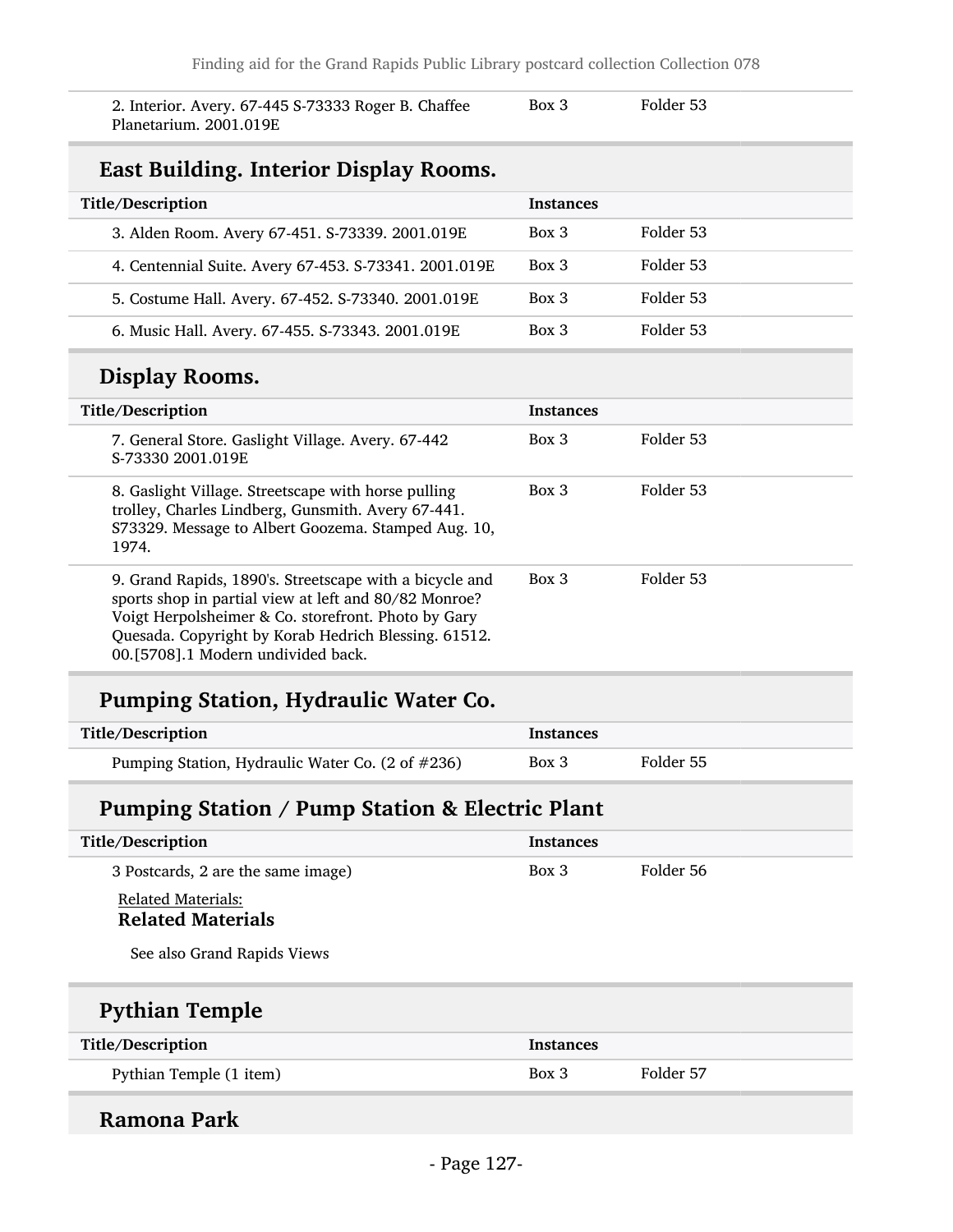| Title/Description                                                                                                                                                                                                                                                                                                   | <b>Instances</b> |           |
|---------------------------------------------------------------------------------------------------------------------------------------------------------------------------------------------------------------------------------------------------------------------------------------------------------------------|------------------|-----------|
| 1. #323, Heyboer. Reed's Lake at Ramona Park. View<br>shows an amusement ride, a boat on the lake, and autos<br>in the parking lot in foreground. "30194N". Dup. In<br>Reeds Lake folder, 5/5/2006                                                                                                                  | Box 3            | Folder 58 |
| 2. #207, Canaan, Ramona Pavilion by night, Message<br>from Vertie.                                                                                                                                                                                                                                                  | Box 3            | Folder 58 |
| 3. #109 Knox. View shows many people on paths, a<br>circular garden in the center, and a small orange roofed<br>building. c. 1 P2001.128, 1907 postal date, note to Mrs.<br>David Doan.                                                                                                                             | Box 3            | Folder 58 |
| 4. Dupl. Of above. c. 2.1990.014, with note to Mrs. W.J.<br>Presley.                                                                                                                                                                                                                                                | Box 3            | Folder 58 |
| A 3rd copy, without note or accession no. removed to<br>backlog, 1/7/2003                                                                                                                                                                                                                                           | Box 3            | Folder 58 |
| 5. #110, Knox. Orange roofed pavilion shows with No.<br>110 trolley waiting in front. Old street light. "Graham<br>& ?" sign center right.                                                                                                                                                                          | Box 3            | Folder 58 |
| 6. #217, Canaan. View from dock toward pavilion. c. 1<br>has pencil notes.                                                                                                                                                                                                                                          | Box 3            | Folder 58 |
| 7. Dupl. Of above. c. 2 has postal date 1916, message to<br>Delia Colvin.                                                                                                                                                                                                                                           | Box 3            | Folder 58 |
| 8. #254, Dancing Pavilion, Heyboer. View shows white<br>building with hemisphere shape, 6 columns topped<br>with light fixtures, a line of windows at the second level<br>with planters below, round light fixtures attop short<br>pillars framing the 3 entrance ways. 1918? postal date,<br>message to D. Colvin. | Box 3            | Folder 58 |
| 9. #23, Reeds Lake, Ramona Park, Grand RApids,<br>Michigan. "23" Shaw News Co. Colorful view toward the<br>river, with 2 green benches in the foreground a boat the<br>the pier. "Fishing boats, canoes"-- on red roof of hut by<br>watter. People, sail boats on lake, auto behid a tree in<br>the foreground.     | Box 3            | Folder 58 |
| 10. 67291. Ramona Park Pavilino, Grand Rapids, Mich.<br>View with benches in the yard. 1992.005                                                                                                                                                                                                                     | Box 3            | Folder 58 |
| [4 young men pictured in a Ramona boat set]. Shootrite<br>Fotografers 2001.094                                                                                                                                                                                                                                      | Box 6            | Folder 1  |
| <b>Related Materials:</b><br><b>Related Materials</b>                                                                                                                                                                                                                                                               |                  |           |
| See also Ramona Theartre, Reeds Lake                                                                                                                                                                                                                                                                                |                  |           |
| Ramona Theatre, Reeds Lake. Panorama. P2000.082                                                                                                                                                                                                                                                                     | Box 4            | Folder 6  |

# Subseries O. "R" Subjects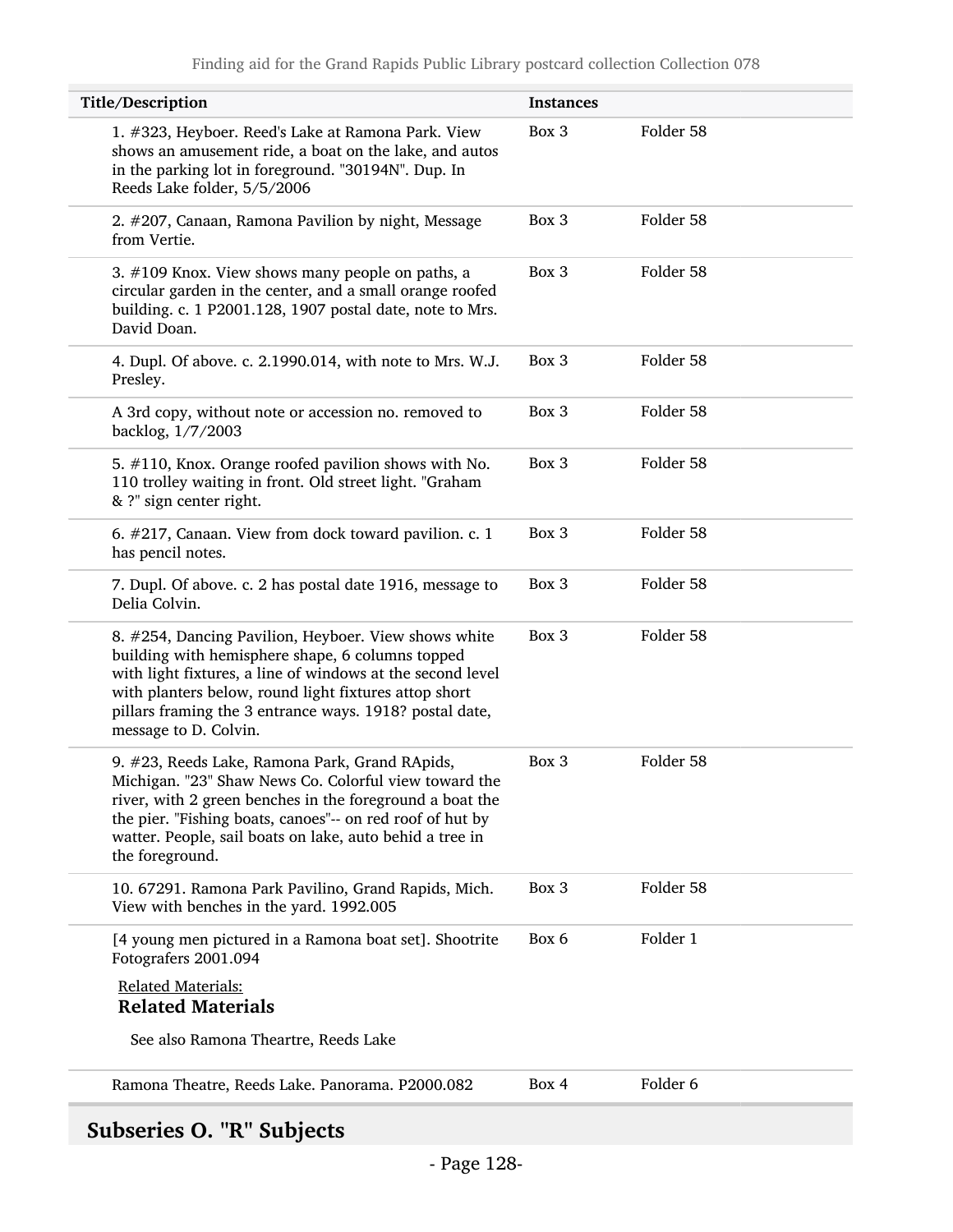### Ramona Theatre, Reeds Lake

| Title/Description                                              | <b>Instances</b> |           |
|----------------------------------------------------------------|------------------|-----------|
| P1999.040 [left border caption]                                | Box 3            | Folder 59 |
| #102, White Printing Co., P1999.040                            | Box 3            | Folder 59 |
| #217, Canaan, 2001.075                                         | $Box\ 3$         | Folder 59 |
| dup. $\#217$ , Canaan, blank                                   | $Box\ 3$         | Folder 59 |
| "Ramona", Reeds Lake [2001.094] Rochester News.<br>Comp. #2037 | Box 6            | Folder 1  |

### Ransom St. views

#### Related Materials: Related Materials

See Grand Rapids Public Library, St. Cecilia's, and other area buildings

### Rason & Dow's, furriers. Salesroom

| Title/Description | <b>Instances</b> |          |
|-------------------|------------------|----------|
| Ad card, 2001.094 | Rox 6            | Folder 1 |

### Red Brick Tavern

Related Materials: Related Materials

SeePlainwell(Mich.)

### Red Cross

Related Materials: Related Materials

See American Red Cross

### Reeds Lake

#### Related Materials: Related Materials

See "Ramona," Ramona Park, Michigan Masonic Home, C.W. Chauncey, Lakeside Club, Mr. Rover Series, and Grand Rapids Views. Vanden Berge Cigar packet

| Title/Description        | <b>Instances</b> |           |
|--------------------------|------------------|-----------|
| 1. 3A-H1420 $[1990.014]$ | Box 3            | Folder 60 |
| 2. dup of above          | Box 3            | Folder 60 |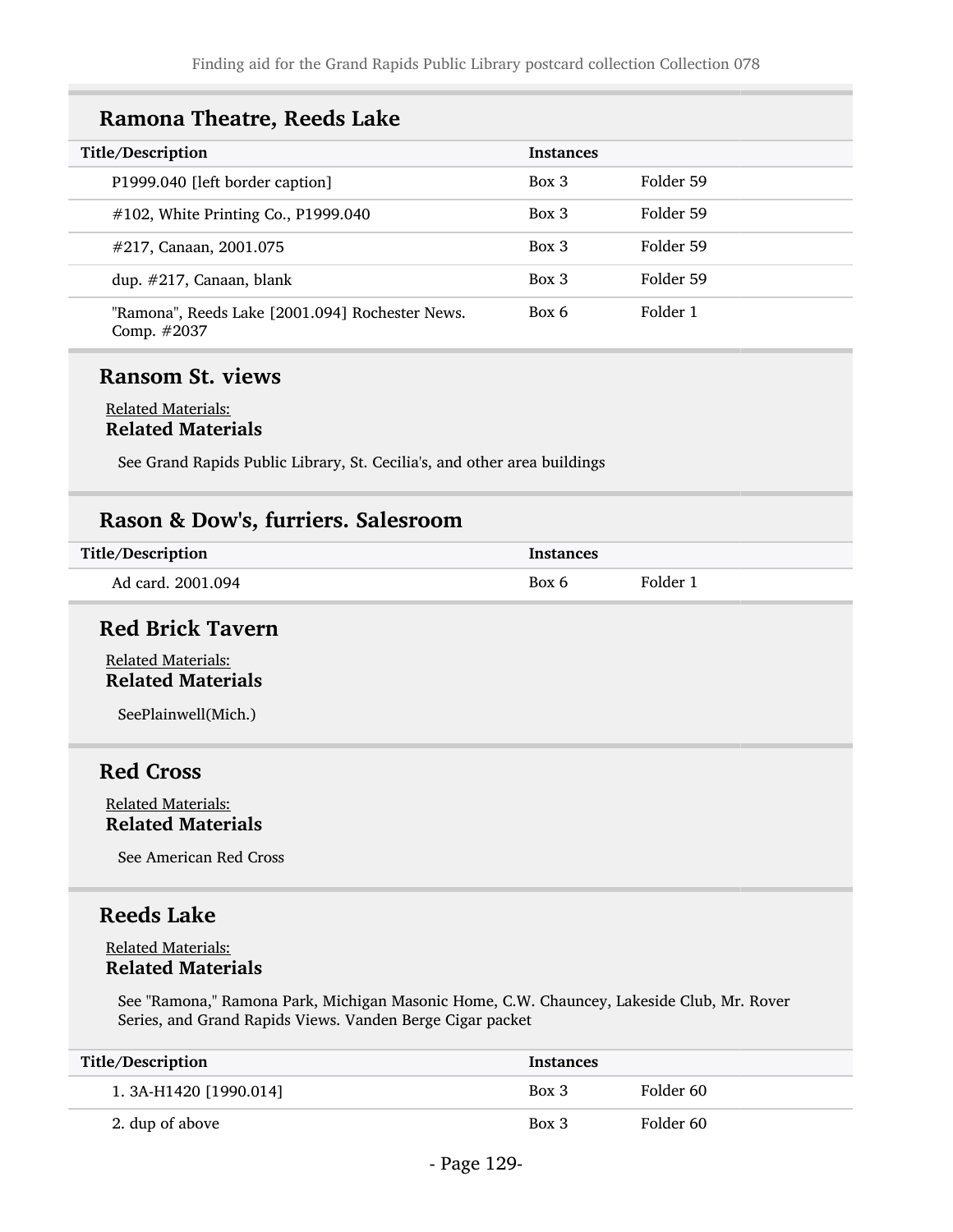| 3. dup of above                                                                                      | Box 3 | Folder <sub>60</sub> |
|------------------------------------------------------------------------------------------------------|-------|----------------------|
| 4. "6991" P2001.031                                                                                  | Box 3 | Folder <sub>60</sub> |
| 5. Balloon Race [P1999.040]                                                                          | Box 3 | Folder <sub>60</sub> |
| 6. Bathing Beach, Reeds Lake, Grand Rapids, Mich.<br>(color variant of same image below), [2010.003] | Box 3 | Folder <sub>60</sub> |
| 7. Bathing Beach, Knox                                                                               | Box 3 | Folder <sub>60</sub> |
| 8. Dup. Of above                                                                                     | Box 3 | Folder <sub>60</sub> |
| 9. Dup. Of above. (missing)                                                                          | Box 3 | Folder <sub>60</sub> |
| 10. Dup. Of above. (missing)                                                                         | Box 3 | Folder <sub>60</sub> |
| 11. Bathing Beach, #113 Canaan, [P1999.040]                                                          | Box 3 | Folder <sub>60</sub> |
| 12. Boat Landing, Tom Jones/Canaan [1994.033]                                                        | Box 3 | Folder <sub>60</sub> |
| 13. Dup. Of above. [1992.005, same image but sepia<br>coloring]                                      | Box 3 | Folder <sub>60</sub> |
| 14. [Boat Landing]                                                                                   | Box 3 | Folder <sub>60</sub> |
| 15. Channel between Reed's and Fisk Lake #125                                                        | Box 3 | Folder <sub>60</sub> |
| 16. Dup of above.                                                                                    | Box 3 | Folder <sub>60</sub> |
| 17. Channel between Reed's and Fisk Lake #152                                                        | Box 3 | Folder <sub>60</sub> |
| 18. Channel Fist and Reed Lake #211 Canaan                                                           | Box 3 | Folder <sub>60</sub> |
| 19. Canal between Fisk and Reeds Lake, Grand Rapds,<br>Mich. P1999.040. Jan. 18, 1909 postal date.   | Box 3 | Folder 60            |
| 20. Drive & Pavilion [1990.014]                                                                      | Box 3 | Folder <sub>60</sub> |
| 21. Dancing Pavillion, Reed's Lake, Grand Rapids, Mich.<br>P-67237 [2010.003]                        | Box 3 | Folder <sub>60</sub> |
| 22. Japanese Night #162                                                                              | Box 3 | Folder 60            |
| 23. Dup. Of above.                                                                                   | Box 3 | Folder 60            |
| 24. Miniature Railway #220                                                                           | Box 3 | Folder 60            |
| 25. Dup. Of above.                                                                                   | Box 3 | Folder 60            |
| 26. One of the Beautiful Residence                                                                   | Box 3 | Folder 60            |
| 27. Pavilion & Dock #1050 [1990.014]                                                                 | Box 3 | Folder 60            |
| 28. Phoenix Club                                                                                     | Box 3 | Folder 60            |
| 29. Playgrounds #241                                                                                 | Box 3 | Folder 60            |
| 30. Dup. Of above.                                                                                   | Box 3 | Folder 60            |
| 31. Reeds Lake Blvd. #301                                                                            | Box 3 | Folder 60            |
| 32. Scene along Reeds Lake #26 '                                                                     | Box 3 | Folder 60            |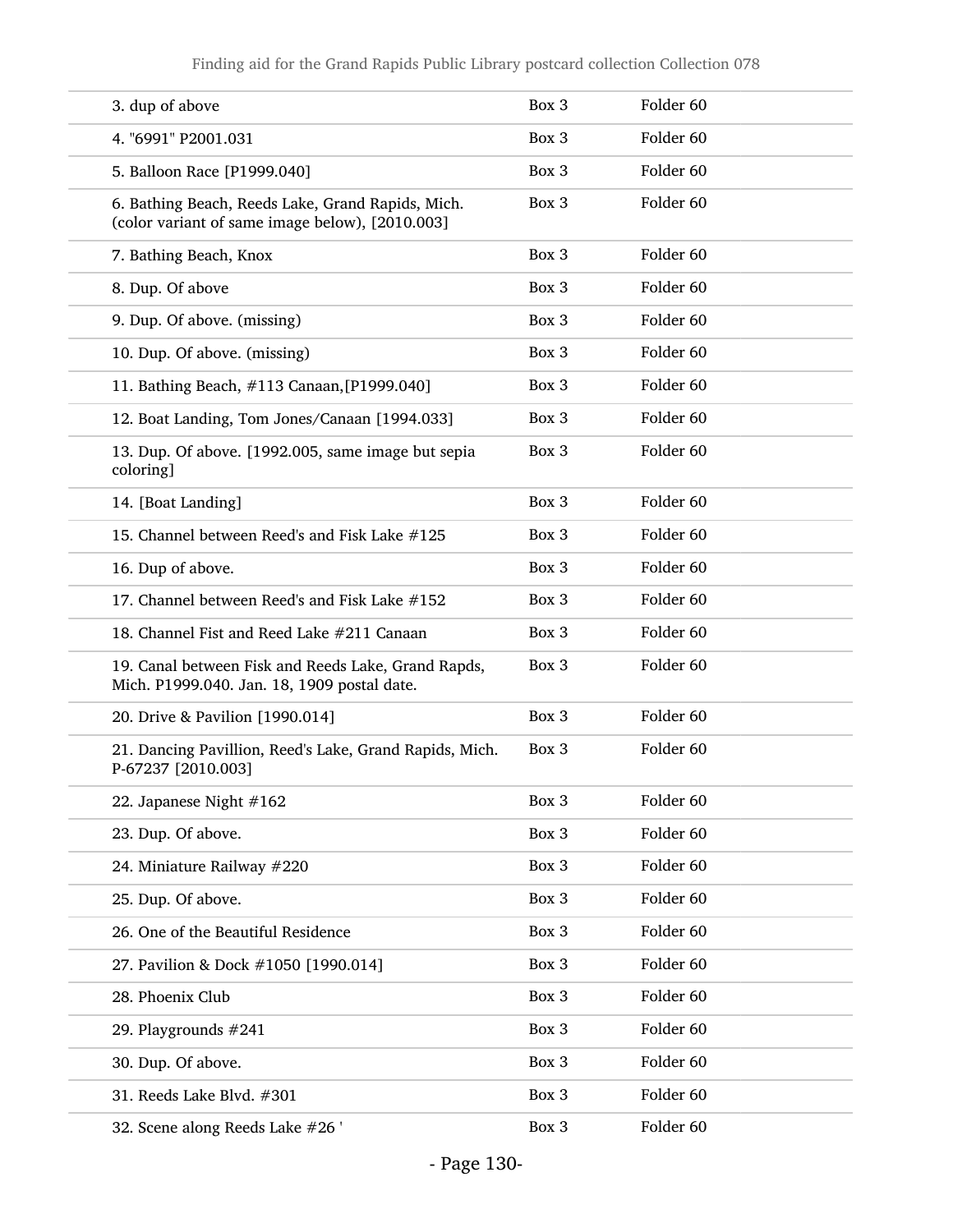Finding aid for the Grand Rapids Public Library postcard collection Collection 078

| 33. Dup. Of above.                                                   | Box 3    | Folder 60            |
|----------------------------------------------------------------------|----------|----------------------|
| 34. Water Front $\#153$                                              | Box 3    | Folder 60            |
| 35. Dup. Of above. [1992.005]                                        | $Box\ 3$ | Folder 60            |
| 36. Yacht Club member Sailing (Dexter)                               | $Box\ 3$ | Folder 60            |
| 37. Major Watson & Hazel A, [P1999.040]                              | $Box\ 3$ | Folder 60            |
| 38. Hazel A [P1999.040]                                              | $Box\ 3$ | Folder 60            |
| 39. Reeds Lake, #9417, Besselman [1992.005]                          | $Box\ 3$ | Folder <sub>60</sub> |
| 40. 108. Knox. Reeds Lake & [steamer] P1999.040                      | $Box\ 3$ | Folder 60            |
| 41. Reeds Lake, Grand Rapids, Mich. Steamer on lake<br>showing flag. | Box 3    | Folder 60            |

#### General

People standing on steps in foreground facing the lake, with horse left. "Boat Livery" on one out building by lake. Know.

| 42. Reeds Lake Pavilion, #1802, MacFarlane [1992.050]                                                              | $Box\ 3$ | Folder 60            |
|--------------------------------------------------------------------------------------------------------------------|----------|----------------------|
| 43. Reeds Lake, Hugh Leighton, #8866, [1992.005]                                                                   | Box 3    | Folder 60            |
| 44. Kite Photo, c. 1912 [P1999.040]                                                                                | Box 3    | Folder 60            |
| 45. Water Front & Boat Landing, #6899, [1992.005]                                                                  | $Box\ 3$ | Folder <sub>60</sub> |
| 46. Scene at Reeds Lake, #1129, [1992.005]                                                                         | Box 3    | Folder 60            |
| 47. 323. Reed's Lake at Ramona Park, Grand Rapids,<br>with amusement ride, autos, and steamer on lake.<br>2006.044 | Box 3    | Folder 60            |
| 48. No.113 Bathing Beach, Grand Rapids, Mich.<br>2017.044                                                          | Box 3    | Folder <sub>60</sub> |
| Jumbo Postcard, based on Robinson Studio Photo                                                                     | Box 5    | Folder 8             |
| Reed's Lake merry-go-round [2001.094] Point Paulo at<br>Reed's Lake, Publ by Fred Paulo                            | Box 6    | Folder 1             |

# Reformed Bible Institute, 1869 Robinson Rd., S.E.

| Title/Description                                                                   | <b>Instances</b> |             |
|-------------------------------------------------------------------------------------|------------------|-------------|
| 1. Water Wonderland Cards WW-5 2001.075                                             | $Box\ 3$         | Folder 60.5 |
| 2. Educational Wing & Chapel. Artvue, 2001.075B                                     | $Box\ 3$         | Folder 60.5 |
| 3. Duplicate of 2 above, but with less blue in the $b/w$<br>reproduction. P2009.020 | $Box\ 3$         | Folder 60.5 |

# Regent Theatre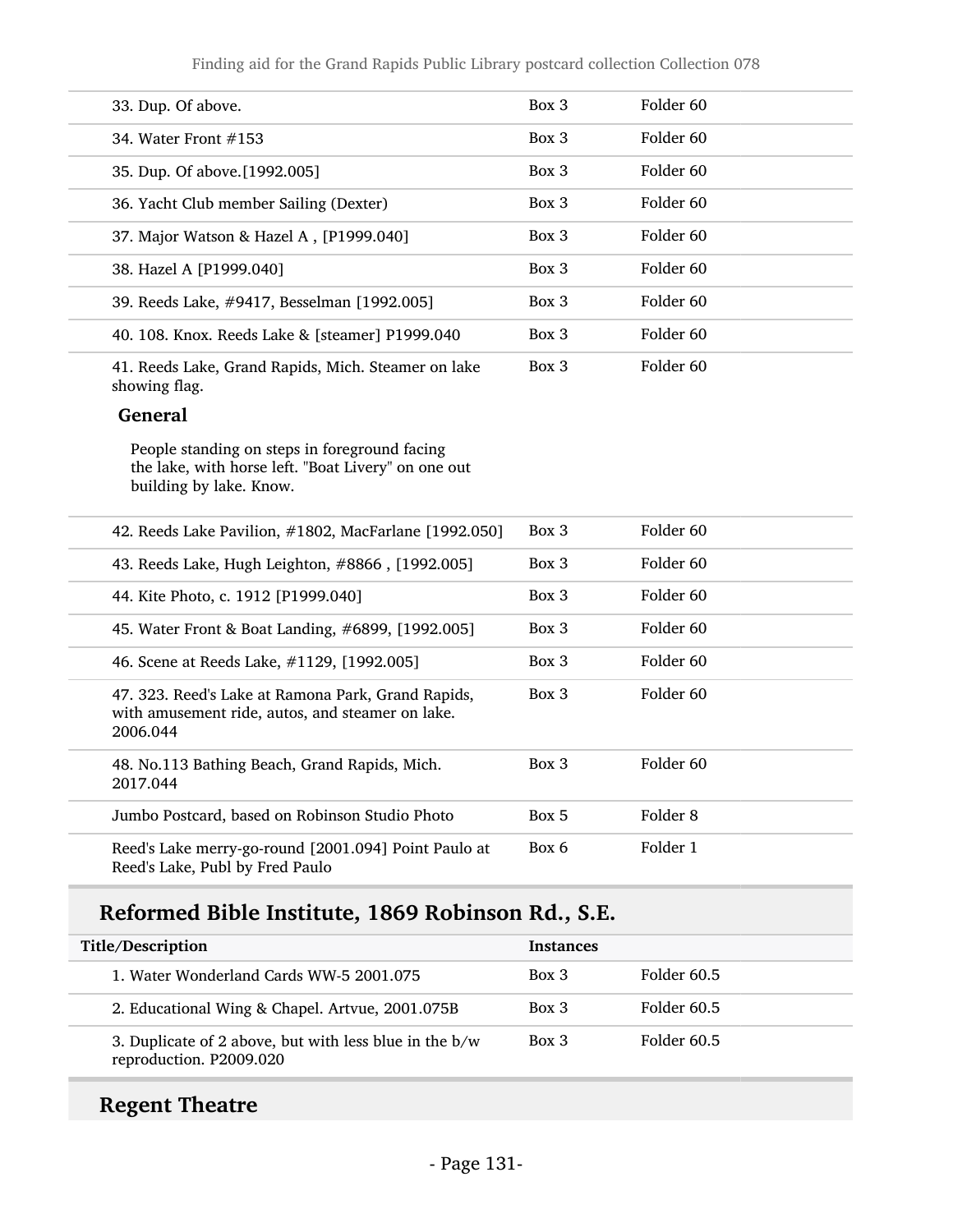| Title/Description                                                                                             | <b>Instances</b> |                      |
|---------------------------------------------------------------------------------------------------------------|------------------|----------------------|
| Postcard.                                                                                                     | $Box$ 3          | Folder 61            |
| Reid-Blickley Auto Co., Michigan & Bond Ave.                                                                  |                  |                      |
| Title/Description                                                                                             | <b>Instances</b> |                      |
| Existing to Dale Dicken, March, 1920. P2002.009, ca.<br>1915, with note to Mrs. Albert Diekema                | $Box$ 3          | Folder <sub>62</sub> |
| Reynolds Metals Co., 1701 Porter S.W.                                                                         |                  |                      |
| Title/Description                                                                                             | Instances        |                      |
| Postcard. P2001.016                                                                                           | Box 3            | Folder <sub>63</sub> |
| <b>River City Steamboat Co.</b>                                                                               |                  |                      |
| <b>Related Materials:</b><br><b>Related Materials</b>                                                         |                  |                      |
| See Steamboats                                                                                                |                  |                      |
| <b>Richmond Park</b>                                                                                          |                  |                      |
| Title/Description                                                                                             | <b>Instances</b> |                      |
| Swimming Pool, #25, Shaw [1992.005]                                                                           | Box 3            | Folder<br>63.25      |
| <b>Roadside Park</b>                                                                                          |                  |                      |
| Title/Description                                                                                             | <b>Instances</b> |                      |
| Postcard.                                                                                                     | Box 3            | Folder 63.4          |
| <b>Robinson Road</b>                                                                                          |                  |                      |
| Title/Description                                                                                             | <b>Instances</b> |                      |
| [#109, Canaan, 2001.075]                                                                                      | Box 3            | Folder 63.5          |
| Rockford, Michigan                                                                                            |                  |                      |
| Title/Description                                                                                             | <b>Instances</b> |                      |
| M20. Main St. looking North. Hotel Maine left. Rockford<br>Busy Little Grocery right. ca. 1910-1920? 2006.044 | Box 3            | Folder 63.6          |

# Rogers Plaza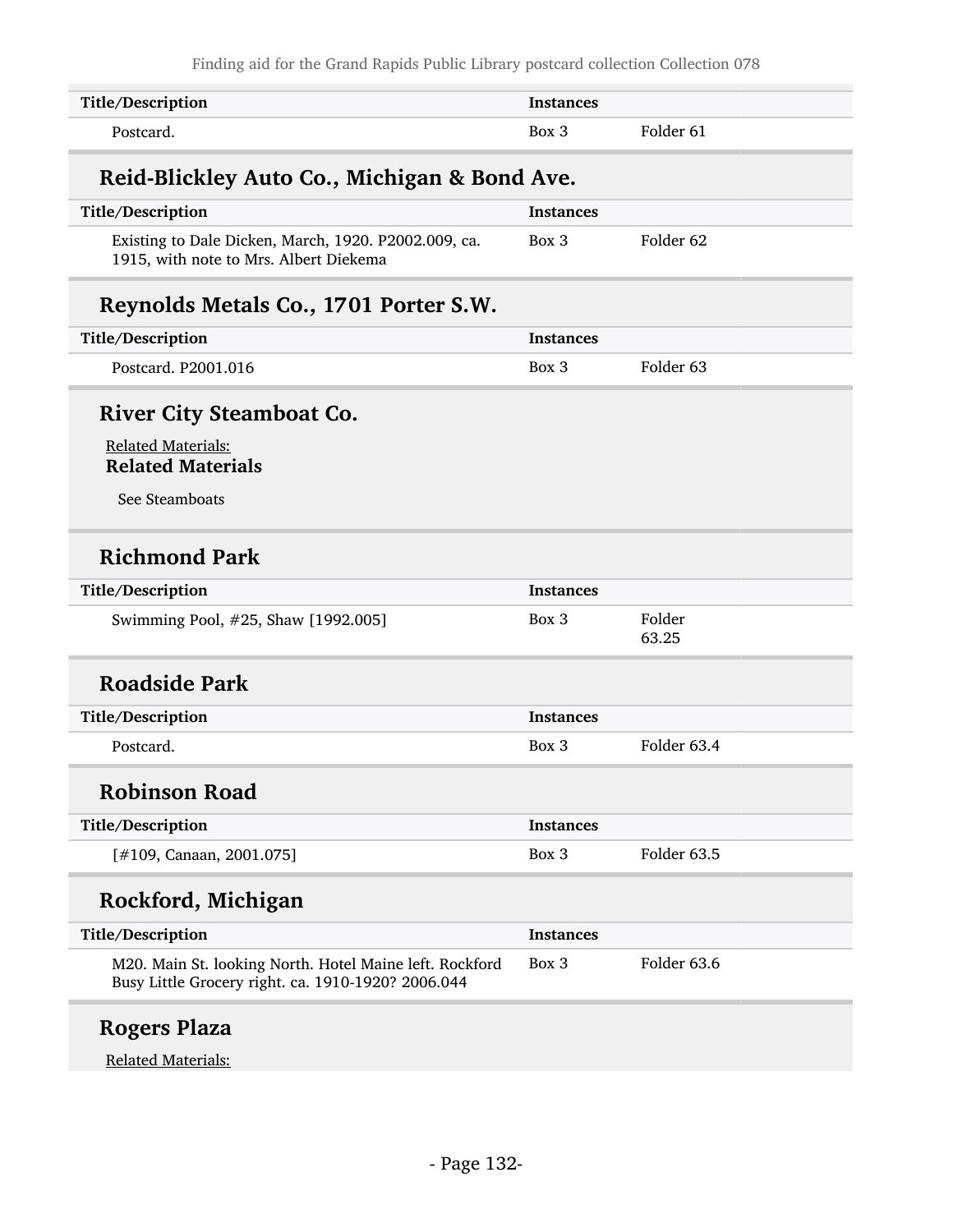See also Schensul's Cafeteria

| Title/Description                                                                                                                             | <b>Instances</b> |                 |
|-----------------------------------------------------------------------------------------------------------------------------------------------|------------------|-----------------|
| Rogers Plaza - Wyoming, Michigan. Shows: S.S. Kresge<br>Co. Water Wonderland Car Co., Includes a locater map.<br>c.1 P2004. / c.2 P2008.032.1 | Box 3            | Folder<br>63.75 |
| Rogers Plaza - Wyoming, Michigan. Shows parking<br>lot with Wards center right. Includes locater map on<br>message side. P2008.032.2          | Box 3            | Folder<br>63.75 |
| Rosendall Bros.                                                                                                                               |                  |                 |

#### Related Materials: Related Materials

See Grand Rapids Views

# Rosie's Diner, Rockford, Mi.

| Title/Description      | <b>Instances</b> |
|------------------------|------------------|
| Postcard. [2009.080.2] | Box 5            |

### Ruins

Related Materials: Related Materials

See Michigan Masonic Home

# Ryerson Park

#### Related Materials: Related Materials

See also: Fulton St. Park or Veterans Memorial Park

| Title/Description | <b>Instances</b> |           |
|-------------------|------------------|-----------|
| Postcard.         | Box 3            | Folder 64 |

# Subseries P. "S" Subjects

# Sacred Heart College & Academy (Marywood)

| Title/Description        | <b>Instances</b> |             |
|--------------------------|------------------|-------------|
| #401, Heyboer [1992.005] | Box 3            | Folder 64.5 |

# Saladin Temple.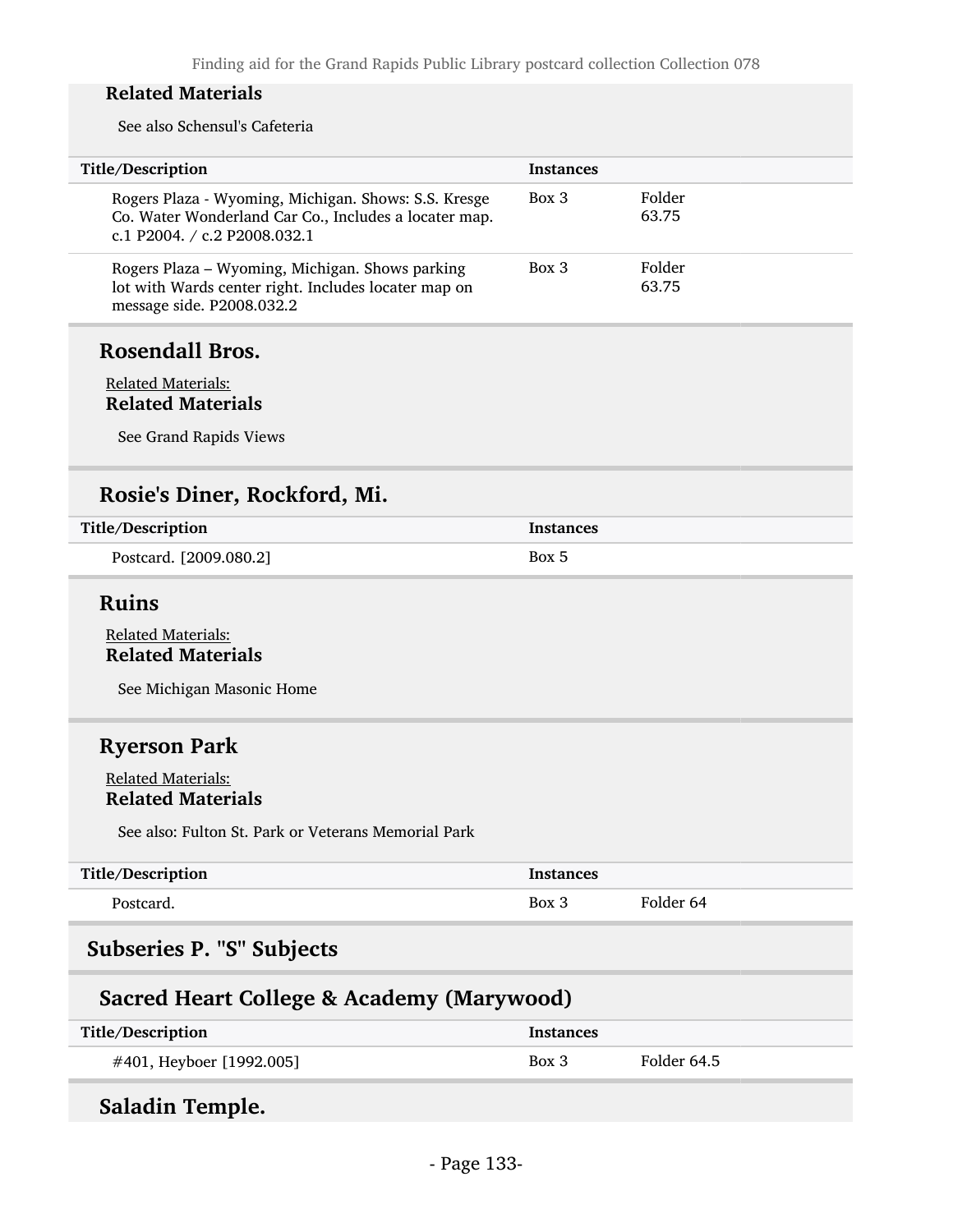| Title/Description                                                                                                                                                                         | <b>Instances</b> |                      |
|-------------------------------------------------------------------------------------------------------------------------------------------------------------------------------------------|------------------|----------------------|
| Saladin Temple, G.R. Pilgrimage to St. Paul, Imperial<br>Council Meeting, 1908. Panorama                                                                                                  | Box 4            | Folder 7             |
| A. Sanford Store                                                                                                                                                                          |                  |                      |
| Title/Description                                                                                                                                                                         | <b>Instances</b> |                      |
| Postcard.                                                                                                                                                                                 | Box 6            | Folder 1             |
| Saugatuck (Mich.)                                                                                                                                                                         |                  |                      |
| Title/Description                                                                                                                                                                         | <b>Instances</b> |                      |
| Postcard                                                                                                                                                                                  | Box 3            | Folder <sub>65</sub> |
| <b>Schensul's Cafeteria</b>                                                                                                                                                               |                  |                      |
| Title/Description                                                                                                                                                                         | <b>Instances</b> |                      |
| Exterior, Rogers Plaza P2001.120 Card has three<br>images: Kalamazoo, S. Mall facility. Grand Rapids,<br>Rogers Plaza, interior, Grand Rapids, Intersection I-96 &<br>U.S. 131. exterior. | $Box$ 3          | Folder <sub>66</sub> |
| Schmidt's Show Bar, 41 S. Division.                                                                                                                                                       |                  |                      |
|                                                                                                                                                                                           |                  |                      |

#### Title/Description and the Instances Three views, including exterior, dining room and bar room. P2004.017 Box 3 Folder 66.5

# Schnitzelbank Restaurant

#### Related Materials: Related Materials

See also Coll. 216 for another copy of this postcard images (different number)& other items about this restaurant.

| Title/Description                | <b>Instances</b> |           |
|----------------------------------|------------------|-----------|
| Exterior, ca. 1955.              | Box 3            | Folder 67 |
| Interior No. 53561-B. P2001.067? | Box 3            | Folder 67 |
|                                  |                  |           |
| <b>Schools</b>                   |                  |           |
| Title/Description                | <b>Instances</b> |           |

# Sempre Giovine (Always Young)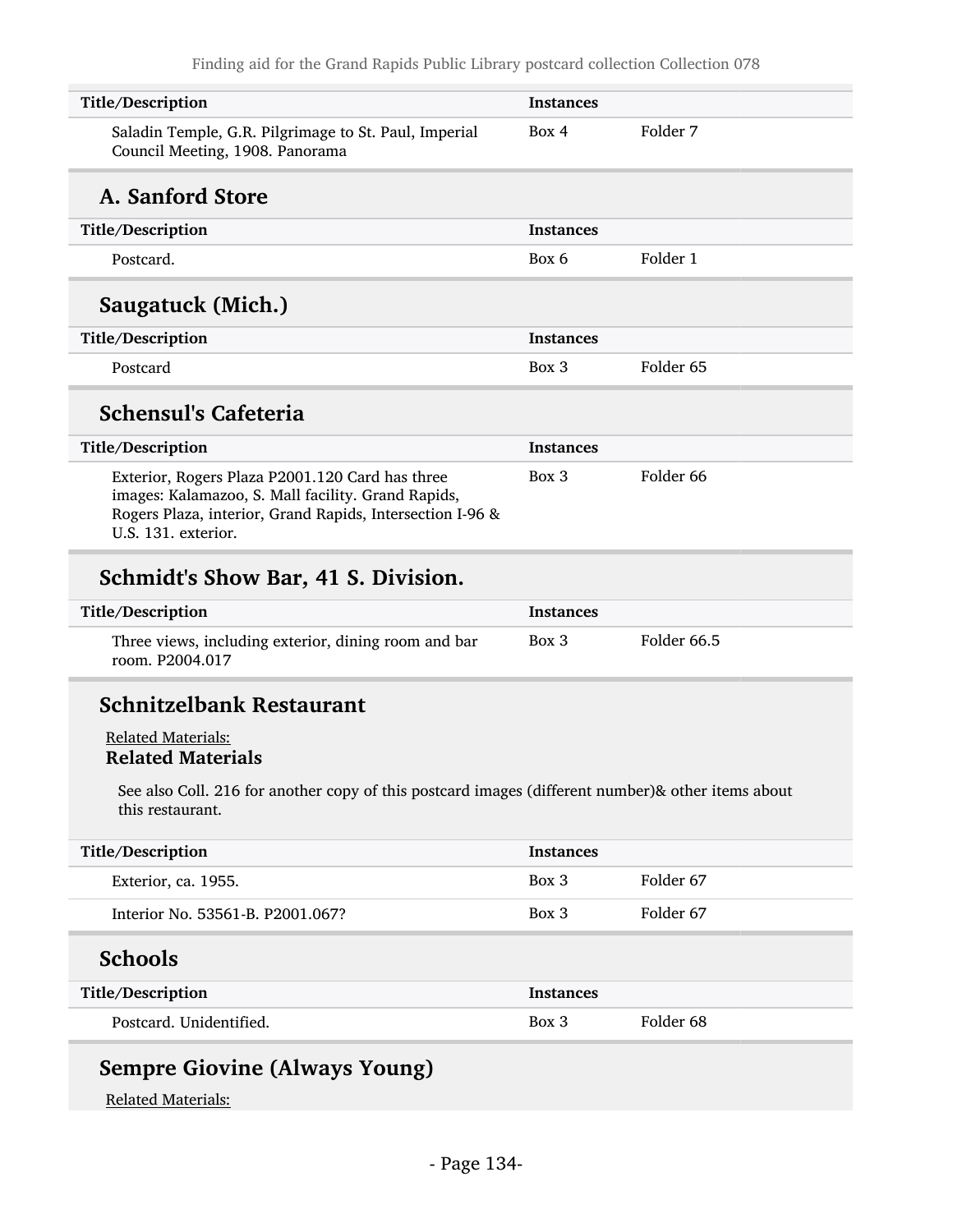See Marietta Stanley Co.

| Title/Description                                                                                                           | <b>Instances</b> |                 |
|-----------------------------------------------------------------------------------------------------------------------------|------------------|-----------------|
| Second Congregational Church (United Church of<br>Christ), 525 Cheshire Drive, N.E. 41324, Standard<br>Packaging [1992.005] | Box 3            | Folder<br>68.25 |

# Second St., Methodist Episcopal Church

| Title/Description                                                              | <b>Instances</b> |             |
|--------------------------------------------------------------------------------|------------------|-------------|
| Postcard [Kropp, 2001.075]                                                     | $Box\ 3$         | Folder 68.5 |
| <b>Sheldon School</b>                                                          |                  |             |
| Title/Description                                                              | <b>Instances</b> |             |
| Postcard                                                                       | $Box$ 3          | Folder 69   |
| <b>Sheldon Tuxedo Rentals</b>                                                  |                  |             |
| Title/Description                                                              | <b>Instances</b> |             |
| Interior with man and two boys. Bernie Photographs,<br>G.r. 41949. P2008.105.3 | $Box$ 3          | Folder 69.3 |

# Sigsbee Street School

| Title/Description                                                                                                                                                               | <b>Instances</b> |           |
|---------------------------------------------------------------------------------------------------------------------------------------------------------------------------------|------------------|-----------|
| "205. Canaan. R-26916. Message to Mrs. G.A. Holt.<br>P67259. Apr. 16, 1919 postal mark. Message to Mr. Ray<br>Lock. Image has five kids standing at the corner, lower<br>right. | Box 3.5          | Folder 70 |

# Simplicity Co.

Related Materials: Related Materials

See Post Folder

# [Sixth Street] Dam

#### Related Materials: Related Materials

See also Grand River Views

| Title/Description                                   | <b>Instances</b> |           |
|-----------------------------------------------------|------------------|-----------|
| Camera Shop image, Dec. 9, 1932. B/w photo postcard | Box 3.5          | Folder 71 |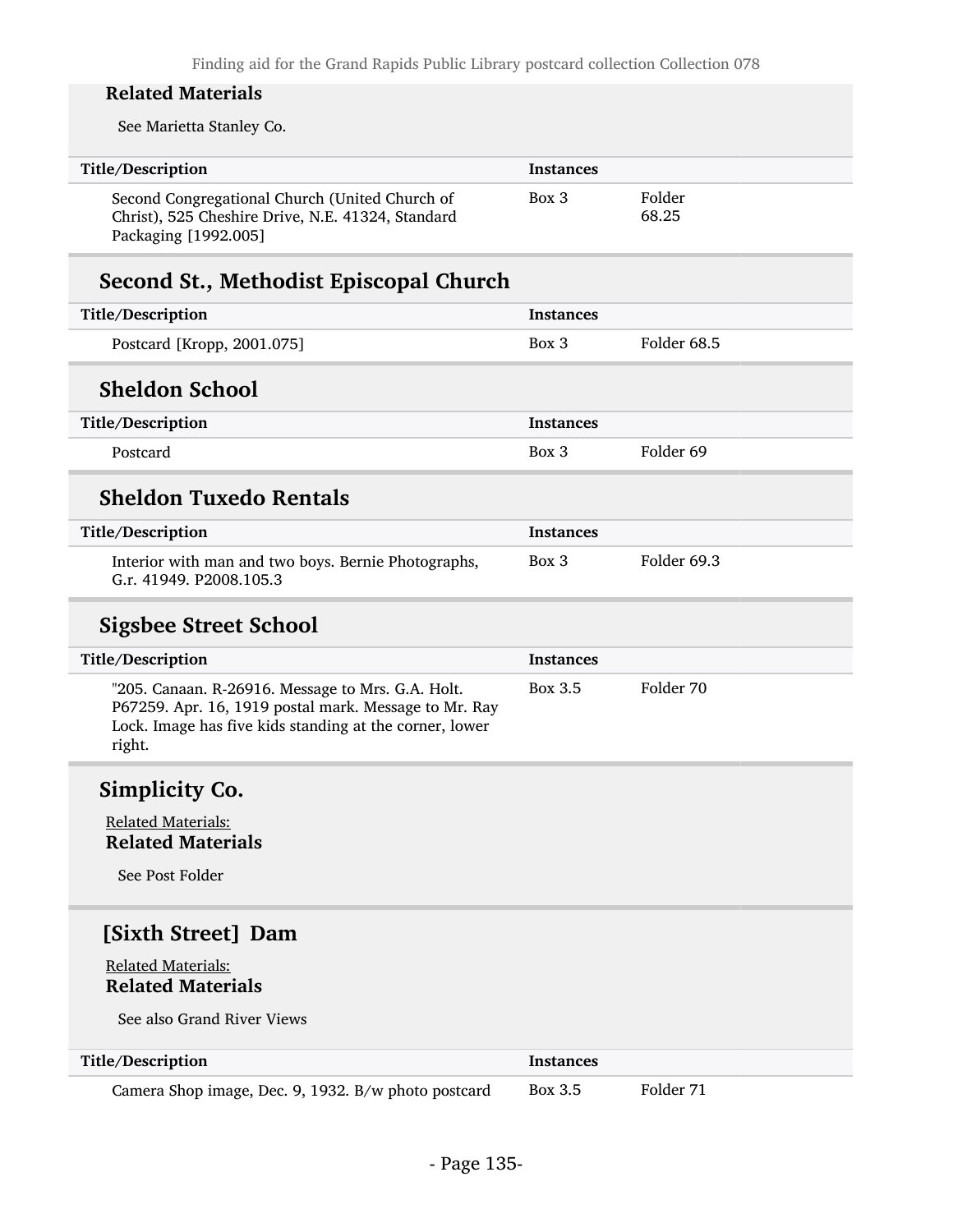| Canaan No. 141. Colorized. Message to Mrs. J.J. Bear.<br>View to the NE with factories opposite, and bridge.<br>1994.033 | Box 3.5 | Folder 71 |
|--------------------------------------------------------------------------------------------------------------------------|---------|-----------|
| Heyboer 201. 4904-N. View to the SW up the river<br>with factories on the West Side (or reversed card?)<br>P1999.040     | Box 3.5 | Folder 71 |

# Sixth Ward First Annual Field Day

| Title/Description                                            | Instances |             |
|--------------------------------------------------------------|-----------|-------------|
| A50. Greased Pole Contest. Photo by Peter Oosse.<br>2001.112 | Box 3.5   | Folder 71.5 |

### Sixth Ward Improvement Association. Float

| Title/Description            | <b>Instances</b> |          |
|------------------------------|------------------|----------|
| Publ by Peter Oosse 2001.094 | Box 6            | Folder 1 |

# Sleeping Bear Dunes, Glen Lake

| Title/Description | <b>Instances</b> |           |
|-------------------|------------------|-----------|
| Postcard          | Box 3.5          | Folder 72 |

# Sligh Furniture

| Title/Description                                                                                                                                        | <b>Instances</b> |           |
|----------------------------------------------------------------------------------------------------------------------------------------------------------|------------------|-----------|
| 213, Heyboer. C.T. American ARt. Shows factory<br>complete with stacks of boards in the foreground. Color.                                               | Box 3.5          | Folder 73 |
| 1059, Canaan. 1908? postal date. Message to Eva Allen.<br>Three views of the factory complex or door detail, with<br>red the predominent color. 1992.005 | Box 3.5          | Folder 73 |

# Clark A. Smith, Grocer, 307 Grandville Ave., ca. 1916.

| Title/Description                                                                                         | Instances |           |
|-----------------------------------------------------------------------------------------------------------|-----------|-----------|
| Interior view with two men standing in the aisle. Stools<br>and lunch counter on right. Unused. P2001.018 | Box 3.5   | Folder 74 |

# Henry Smith's Florist Store

Related Materials: Related Materials

See Post Folder

### Sodus (Mich.)

Title/Description Instances

Sodus (Mich.)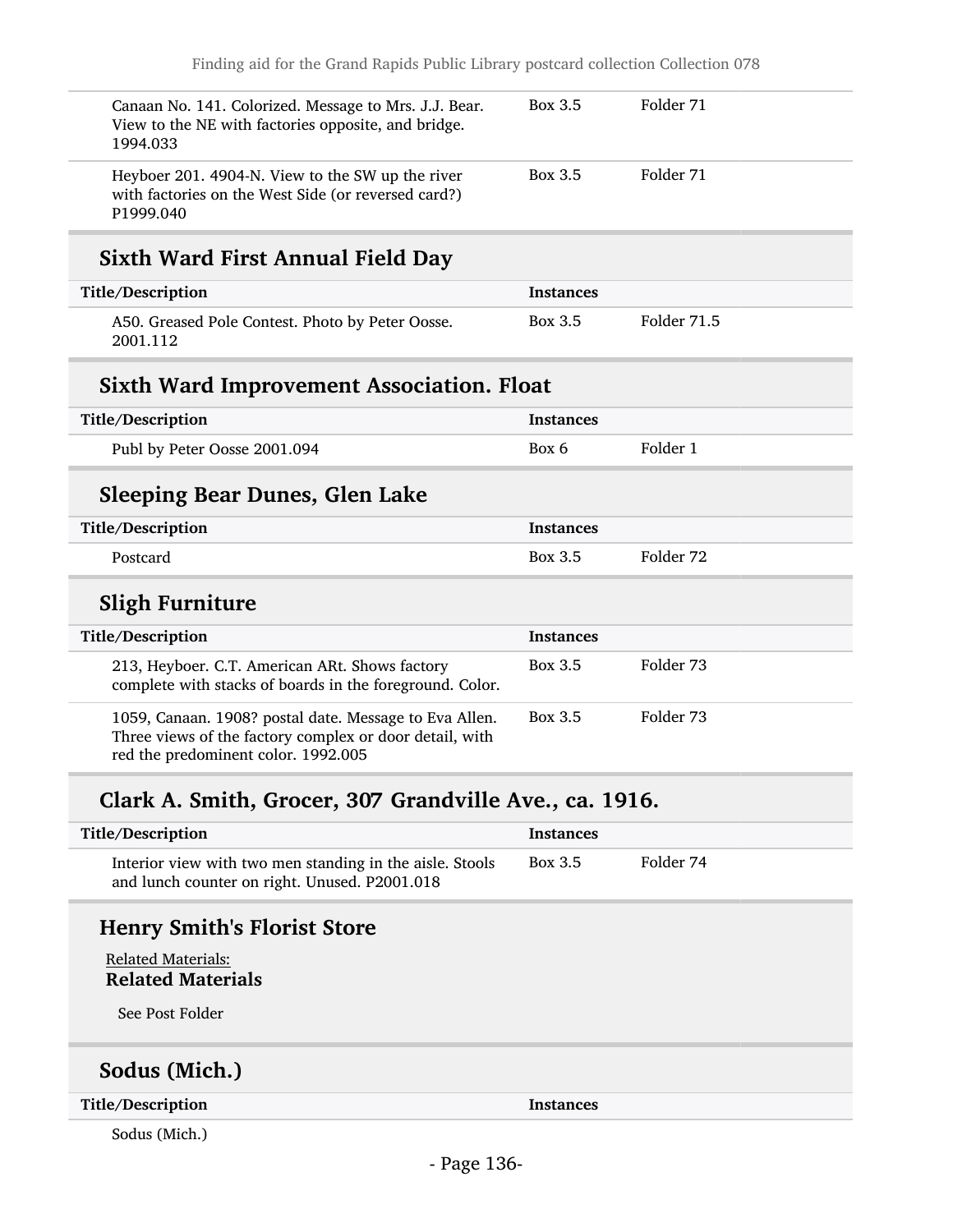|                                                                                                               | Box 4.5          | Folder 5    |
|---------------------------------------------------------------------------------------------------------------|------------------|-------------|
| <b>Soft Water Lake</b>                                                                                        |                  |             |
| Title/Description                                                                                             | <b>Instances</b> |             |
| GR-2 Water Wonderland Card Co. People swimming.<br>P2001.098, 8/16/2001                                       | Box 3.5          | Folder 74.5 |
| <b>Soldiers' Home</b><br><b>Related Materials:</b><br><b>Related Materials</b><br>See Michigan Soldiers' Home |                  |             |
| <b>Soldiers Monument</b><br><b>Related Materials:</b><br><b>Related Materials</b><br>See Monument Square      |                  |             |

### South High School

| Title/Description                                                              | <b>Instances</b> |           |
|--------------------------------------------------------------------------------|------------------|-----------|
| Camera Shop photo postcard, Dec. 9, 1932. Corner view<br>with autos on street. | Box 3.5          | Folder 75 |
| South End High School. "581" Colorized. 2 copies.                              | Box 3.5          | Folder 75 |
| April 1916 postal date. Message to Mrs. C. Karsten.<br>2001.075                | Box 3.5          | Folder 75 |
| Dupl of above. Unused.                                                         | Box 3.5          | Folder 75 |
| $\mathcal{C}_{\mathbf{O}}$ uth Hayan (Mich)                                    |                  |           |

# South Haven (Mich.)

| Title/Description   | <b>Instances</b> |          |
|---------------------|------------------|----------|
| South Haven (Mich.) | Box 4.5          | Folder 7 |

# Spanish American War Memorial, Lookout Park, Grand Rapids, Mi.

| Title/Description                        | Instances |             |
|------------------------------------------|-----------|-------------|
| 111. Heyboer Co., G.R. Unused. 2009.071. | Box 3.5   | Folder 75.3 |
| $m' = 1' + 1 / m' + 1$                   |           |             |

#### Biographical / Historical

This sculpture is actually called the "Hiker" by Theodore Alice Ruggles Kitson, 1927. It was removed from the Lookout Park location and currently sits in Foster Park as Cherry and State Sts. The sculptor made similar versions of the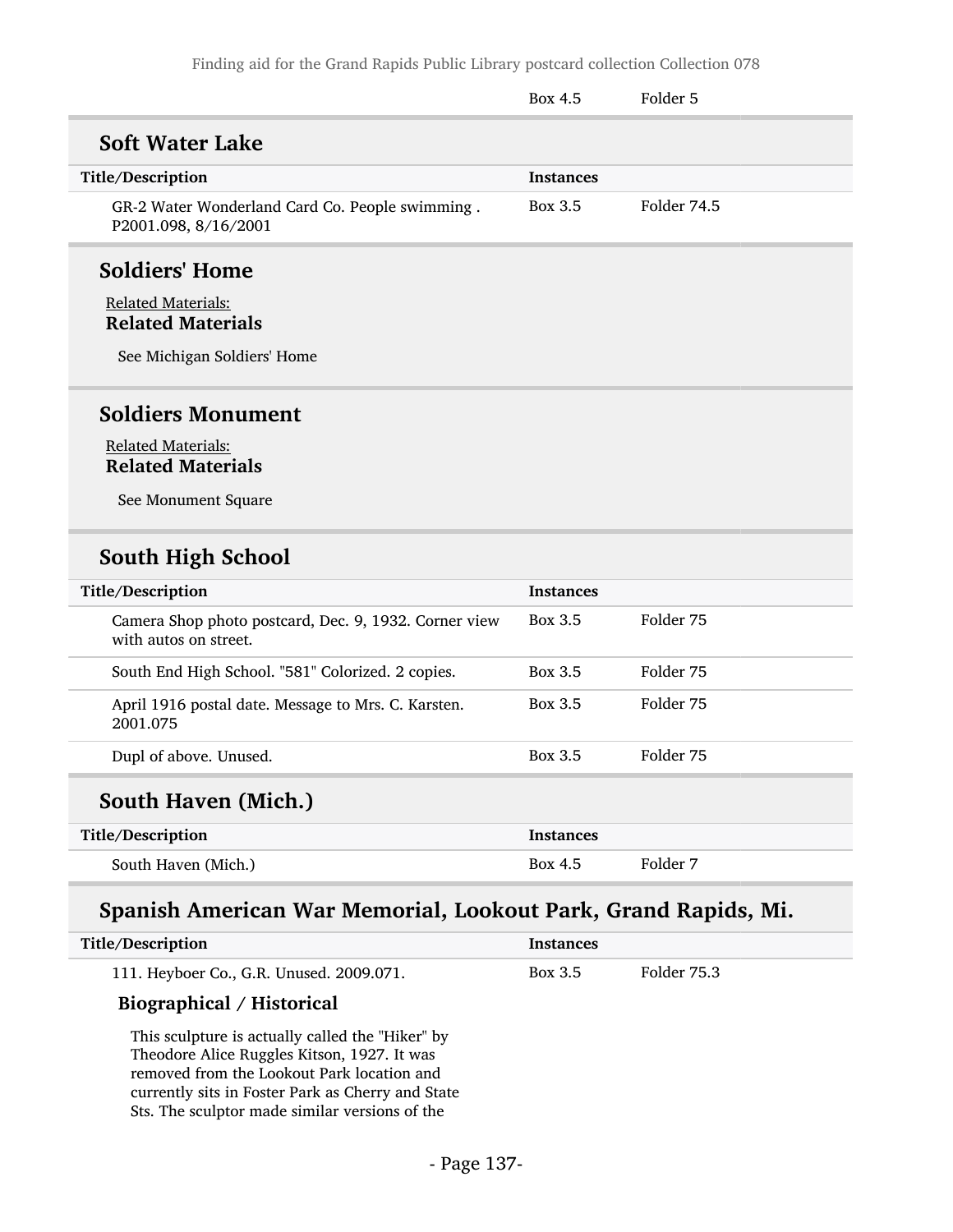same sculpture, for other locations throughout the country.

# Spiral fire escape

#### Related Materials: Related Materials

See Waters Furniture Exposition Building

### Square Centre

Related Materials: Related Materials

See Grand Rapids Views

# Spring Lake (Mich.)

| Title/Description   | Instances |           |
|---------------------|-----------|-----------|
| Spring Lake (Mich.) | Box 3.5   | Folder 98 |

### Southern Cabins DeLuxe

| Title/Description                                                                                   | <b>Instances</b> |             |
|-----------------------------------------------------------------------------------------------------|------------------|-------------|
| Southern Cabins DeLuxe, 4157 Division Ave., S., Grand<br>Rapids, Mi. Mr. & Mrs. A.S. Beals, Owners. | Box 3.5          | Folder 75.5 |

#### General

Three visible images, including exterior of the buildings top, dining room lower left, and bedroom, lower right. c. 1. P2007.090 \ c. 2. P2008.016

### St. Adalberts Church / Basilica

| Title/Description                                                                                                                                                            | <b>Instances</b> |           |
|------------------------------------------------------------------------------------------------------------------------------------------------------------------------------|------------------|-----------|
| Canaan, P2000.057                                                                                                                                                            | Box 3.5          | Folder 76 |
| "In Celebration, 100 years (1881-1981)" P2004.030<br>4/15/2004                                                                                                               | Box 3.5          | Folder 76 |
| Basilica of St. Adalbert's, 654 Davis Ave., N.W.<br>GR."elevated to a minor basilica by Pope John Paul<br>II, Feb. 16, 1980." G.R. : Lasting Impressions, n.d.<br>"43037233" | Box 3.5          | Folder 76 |
| St. Adalberts School, et al. P2001.013                                                                                                                                       | Box 3.5          | Folder 77 |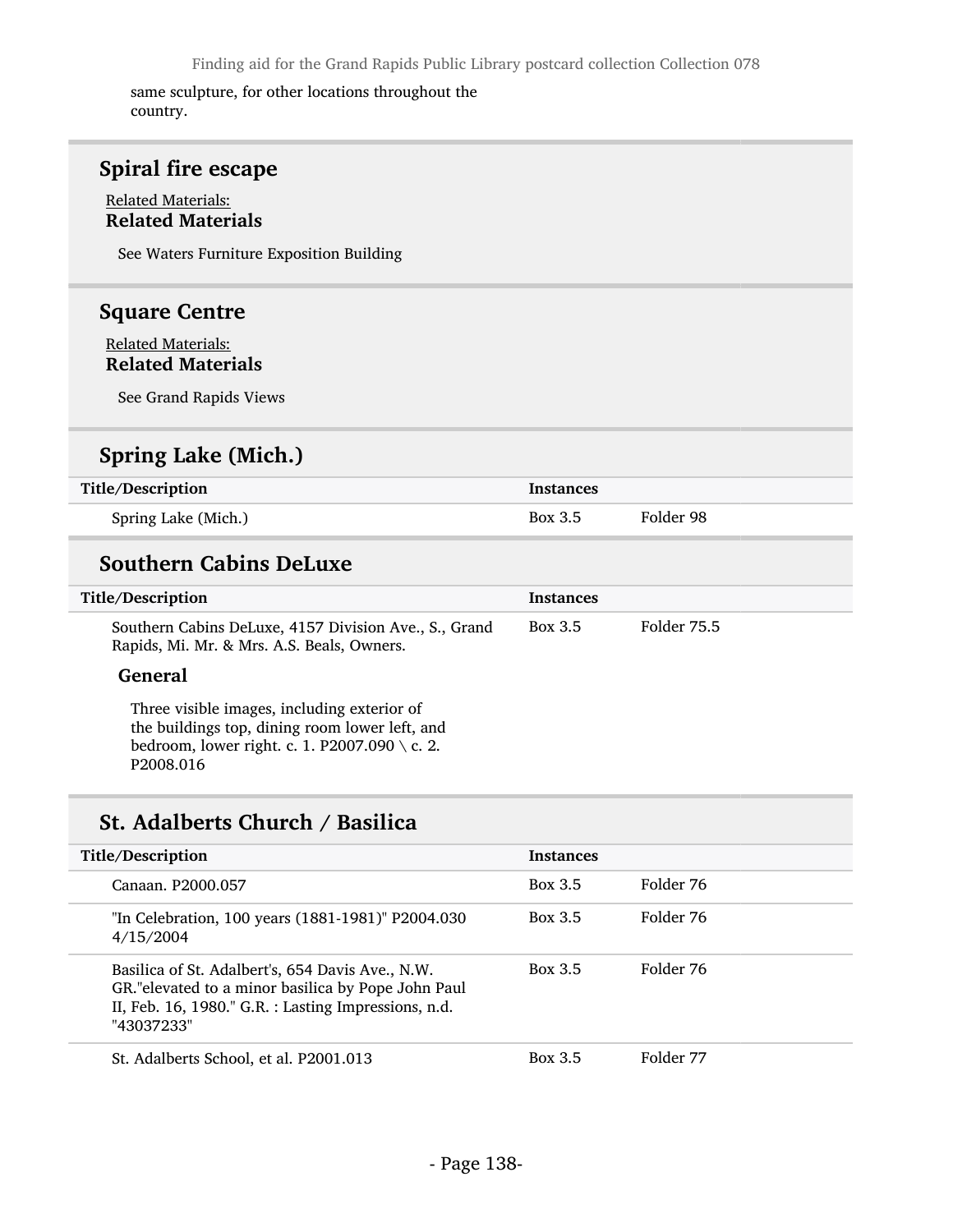#### General

Unused. 4 images on the card: St. Adalbert's School; St. Adalbert's Convent; St. Isador's School and Church; St. Mary's Parsonage.

#### St. Adalberts Convent

Related Materials: Related Materials

See St. Adalberts School above.

# St. Alphonsus Church, 224 Carrier St. N.E.

| Title/Description   | <b>Instances</b> |             |
|---------------------|------------------|-------------|
| Interior. P2001.103 | Box 3.5          | Folder 77.5 |

### St. Andrews Cathedral Church (5)

| Title/Description                                                                                                                                                       | <b>Instances</b> |           |
|-------------------------------------------------------------------------------------------------------------------------------------------------------------------------|------------------|-----------|
| 1. Knox. Corner view with main view of long side.<br>Colorized. Unmailed card to Florence.                                                                              | Box 3.5          | Folder 78 |
| 2. 140. View from front through trees. Message to Mrs.<br>Dr. W.J. Purley. 1990.014.                                                                                    | Box 3.5          | Folder 78 |
| 3. $\#102$ , Canaan. Worm's eye view of lane with light<br>colored church on the left another large building in the<br>background. Message to Mrs. John Storeb 2001.075 | Box 3.5          | Folder 78 |
| 4. #102, Canaan, Dup. Of above. Message to Miss<br>Jennie Keizen P2001.014(?) P2001.014 2001.075                                                                        | Box 3.5          | Folder 78 |
| 5. The High Altar. Interior view. Avery Color. 66-403.<br>S-70281 2005.032K                                                                                             | Box 3.5          | Folder 78 |

### St. Andrews School

| Title/Description               | <b>Instances</b> |           |
|---------------------------------|------------------|-----------|
| St. Andrews School (3, 1 image) | Box 3.5          | Folder 79 |

# St. Cecelia [sic, Cecilia] Building

| Title/Description                                                              | <b>Instances</b> |             |
|--------------------------------------------------------------------------------|------------------|-------------|
| 1. No. 115. Canaan [P1999.040]                                                 | Box 3.5          | Folder 79.5 |
| 2. $\#206$ . Canaan [2001.075]                                                 | Box 3.5          | Folder 79.5 |
| 3. #206. Canaan dup. $\{P2003.014, 1/8/2003, \text{in better}\}$<br>condition] | Box 3.5          | Folder 79.5 |
| 4. No Description                                                              | Box 3.5          | Folder 79.5 |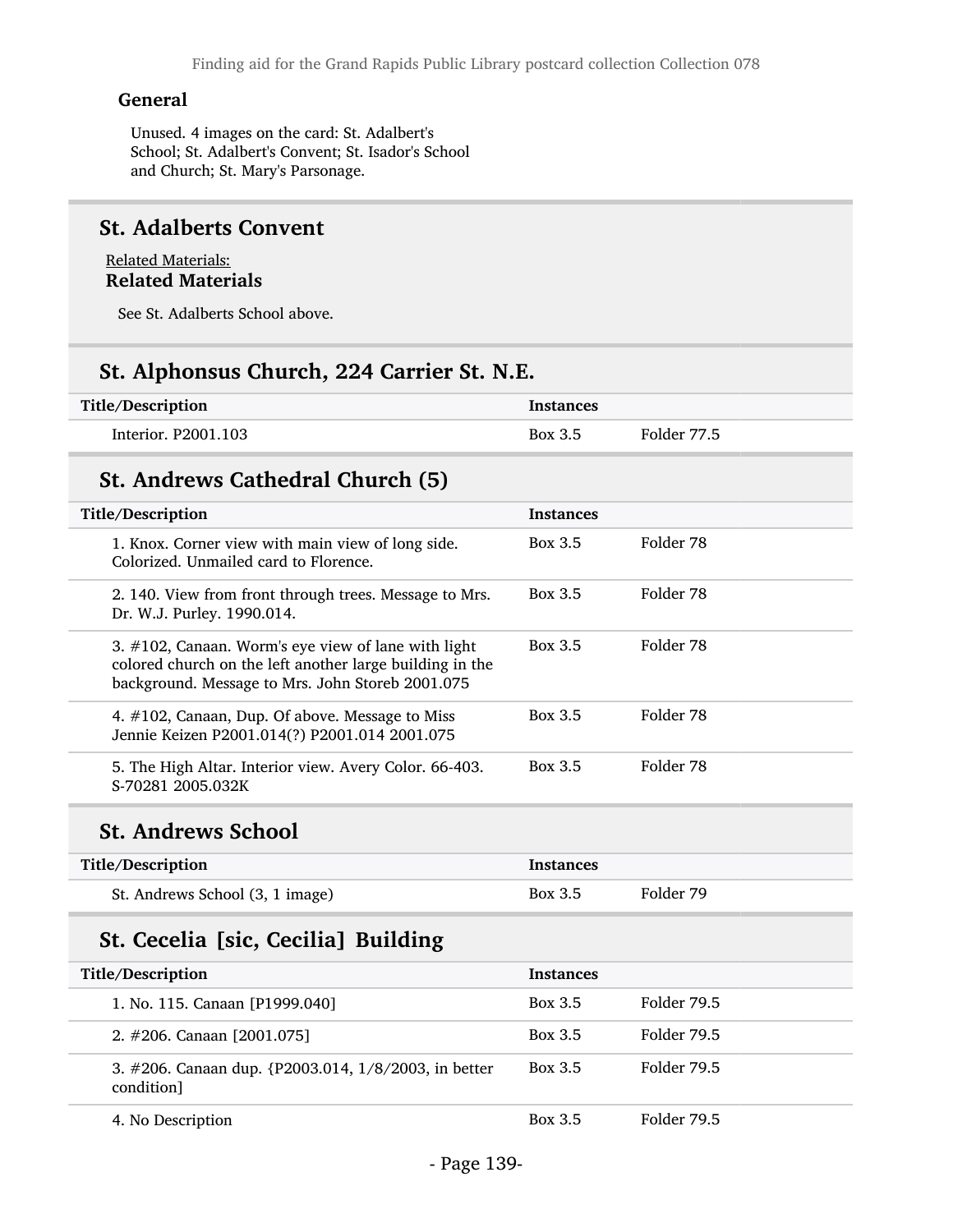| <b>St. James Church</b>    |                  |           |
|----------------------------|------------------|-----------|
| Title/Description          | <b>Instances</b> |           |
| Interior view, [5728].1    | <b>Box 3.5</b>   | Folder 80 |
| <b>St. Johns Orphanage</b> |                  |           |
| Title/Description          | <b>Instances</b> |           |
| 8 Postcards P1999.040      | Box 3.5          | Folder 81 |
|                            |                  |           |

# St. Isador's School and Church

Related Materials: Related Materials

See St. Adalberts School

# St. Mark's Episcopal Church / Cathedral Church of St. Mark.

| Title/Description                                                                            | <b>Instances</b> |           |
|----------------------------------------------------------------------------------------------|------------------|-----------|
| 1. Penrod, Cathedral Church of St. Marks. 27251-C. a.<br>Larger format, encapsulated. "3136" | Box 3.5          | Folder 82 |
| 2. Dup. Regular format, cropped at right compared to<br>above.                               | Box 3.5          | Folder 82 |
| 3. Gemco $#GR-3$ . Existing                                                                  | Box 3.5          | Folder 82 |
| 4. Duplicate. P2004.030                                                                      | Box 3.5          | Folder 82 |
| 5. 1907 Use date. #52, White Printing Co. P2001.093,<br>8/6/2001                             | Box 3.5          | Folder 82 |
| 6. A 6628, Rotograph, 2001.075                                                               | Box 3.5          | Folder 82 |
| $7. \#246, 2001.075$                                                                         | Box 3.5          | Folder 82 |
| 8. Cathedral Church of St. Mark. Dexter. Penrod. 27251-<br>C. P2008.105.1                    | Box 3.5          | Folder 82 |

# St. Mary's Church (2. dup. Images, but diff. Suppliers)

| Title/Description              | <b>Instances</b> |           |
|--------------------------------|------------------|-----------|
| 1. 9403, Canaan                | Box 3.5          | Folder 83 |
| 2. 9403, Bosselman & Co., N.Y. | Box 3.5          | Folder 83 |

# St. Mary's Hospital

| Title/Description | <b>Instances</b> |           |
|-------------------|------------------|-----------|
| 1. P67261         | Box 3.5          | Folder 84 |
| 2. 2001.019D.     | Box 3.5          | Folder 84 |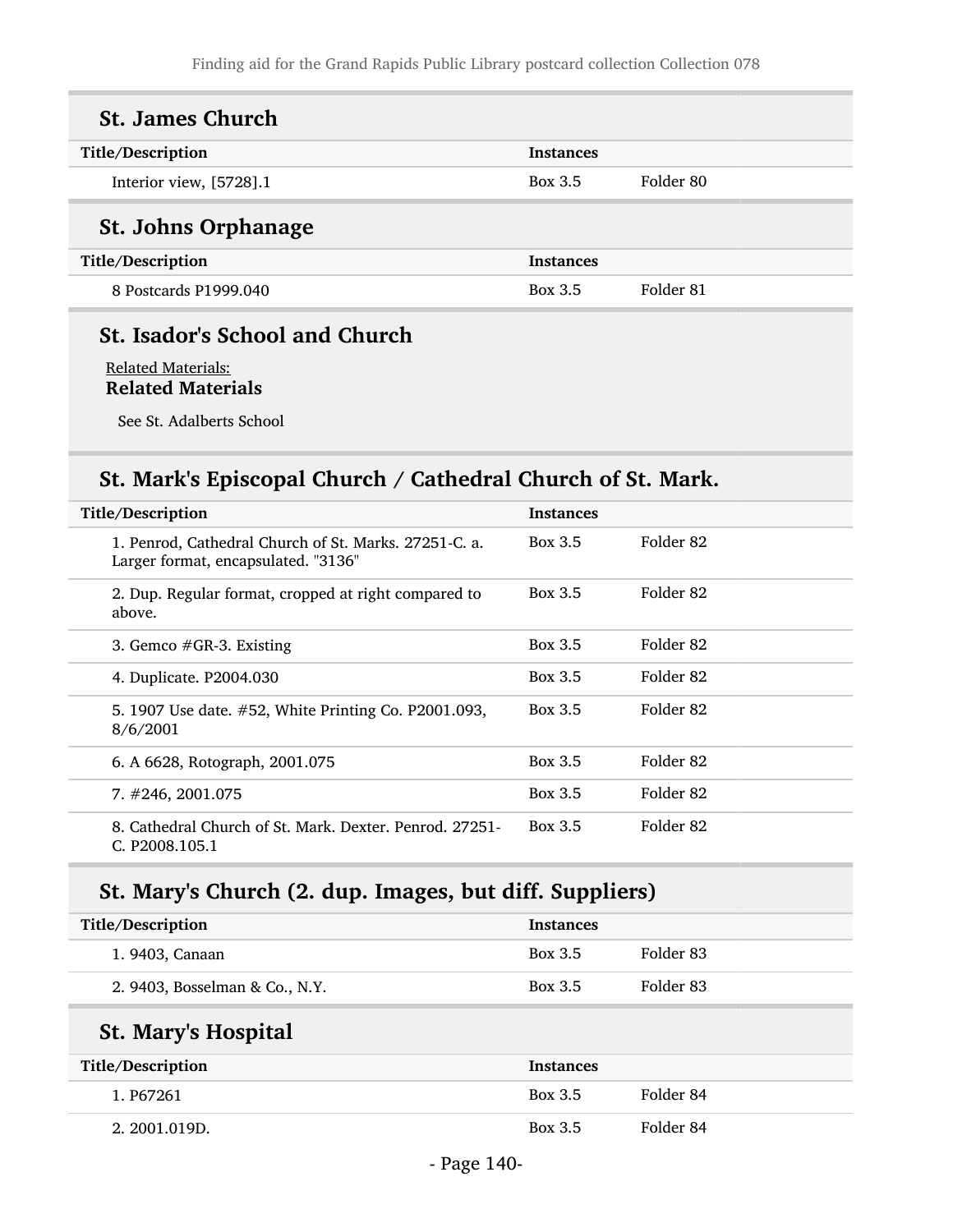| 3. #233, Canaan 2001.075                                                                          | Box 3.5          | Folder 84   |
|---------------------------------------------------------------------------------------------------|------------------|-------------|
| <b>St. Mary's Parsonage</b>                                                                       |                  |             |
| <b>Related Materials:</b><br><b>Related Materials</b>                                             |                  |             |
| See St. Adalberts School                                                                          |                  |             |
| <b>Stadt Hardware</b>                                                                             |                  |             |
| <b>Related Materials:</b><br><b>Related Materials</b>                                             |                  |             |
| See Leonard St. Views                                                                             |                  |             |
| Stanton, Mich.                                                                                    |                  |             |
| Title/Description                                                                                 | <b>Instances</b> |             |
| Stanton, Mich. [2021.032]                                                                         | Box 3.5          | Folder 101  |
| <b>State and Cherry Streets view</b>                                                              |                  |             |
| Title/Description                                                                                 | <b>Instances</b> |             |
| State and Cherry Streets view                                                                     | <b>Box 3.5</b>   | Folder 85   |
| <b>State and Washington Streets view</b>                                                          |                  |             |
| Title/Description                                                                                 | <b>Instances</b> |             |
| P1999.040.                                                                                        | <b>Box 3.5</b>   | Folder 85.5 |
| Steamboats / Steamers / Ships, including "Grand" "City of Grand<br>Rapids" and landing, "Holland" |                  |             |
|                                                                                                   |                  |             |

| Title/Description                                                                                                                           | Instances |           |
|---------------------------------------------------------------------------------------------------------------------------------------------|-----------|-----------|
| #147. Steamboat Landing, Grand Rapids, Mich. "Grand"<br>at dock with buildings in background, one labeled "C.D.<br>Crittenden Co." Message. | Box 3.5   | Folder 86 |
| #147 [2006.044] As above. Message. Poor condition.                                                                                          | Box 3.5   | Folder 86 |
| Steamer Grand on Grand River, Grand Rapids, Mich.<br>Glace, b/w. Neg. 2463.                                                                 | Box 3.5   | Folder 86 |
| "Grand" as above. Tom Jones for Will Canaan. Postal<br>date 1907. Message.                                                                  | Box 3.5   | Folder 86 |
| Later "City of GR", built 1967/1967. Curtis Riverboat<br>Enterprises. Harwood's Printing & Advertising.                                     | Box 3.5   | Folder 86 |
| Steamer "City of GR". "G & M Line" on boat. H.R. Brink,<br>Holland, Mi. 1998.039                                                            | Box 3.5   | Folder 86 |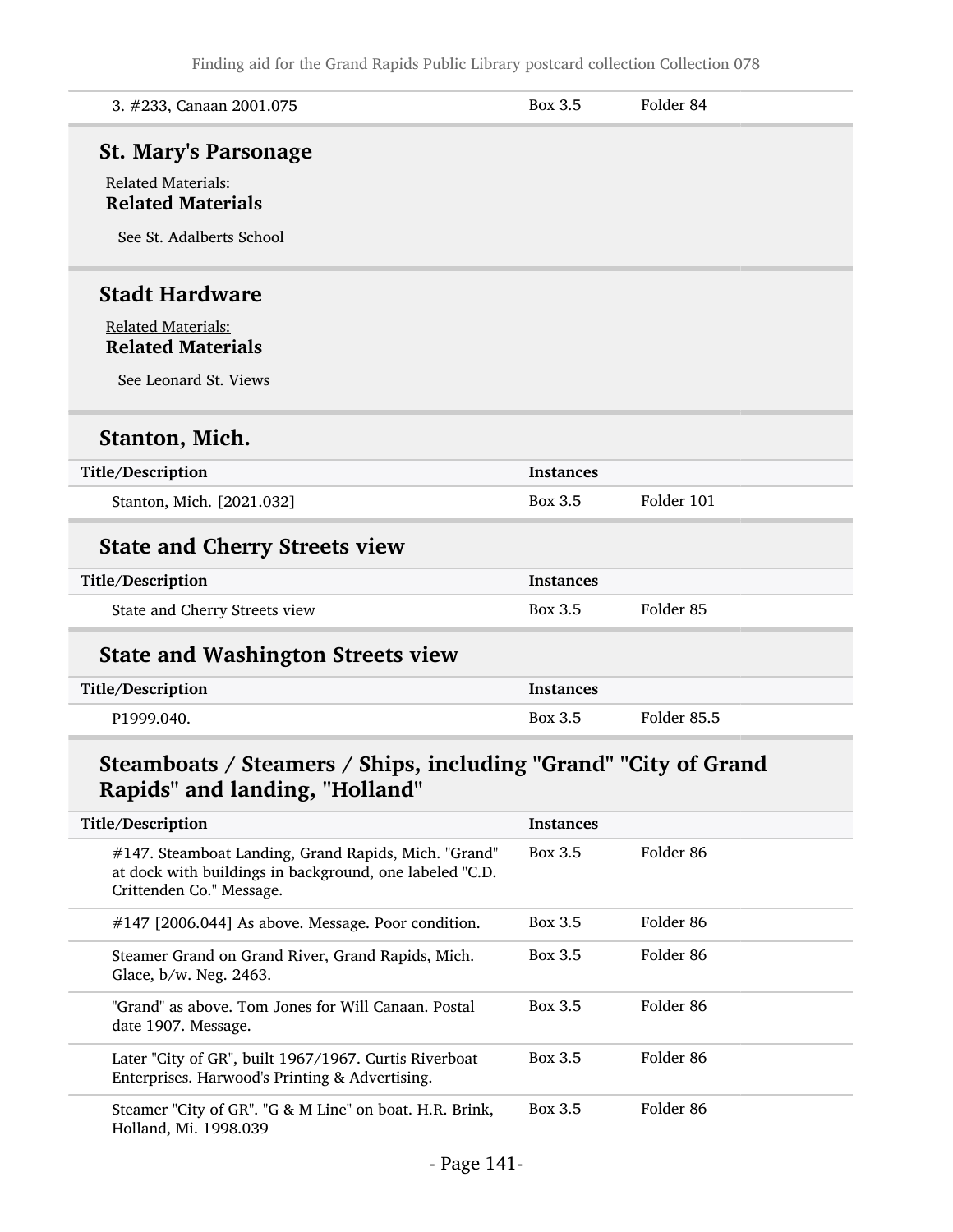| View of steamer (perhaps later reproduction) Grand<br>Lady Riverboat Cruises, River City Steamboat Co.,<br>Jenison, Mi. Color Photo postcard, with fall leaves.<br>"Blow off a little steam in Grand Rapids" slogan on front<br>of card. 1999.135, 7/2/2001 | Box 3.5 | Folder 86 |
|-------------------------------------------------------------------------------------------------------------------------------------------------------------------------------------------------------------------------------------------------------------|---------|-----------|
| #9455 Steamer "Holland" From Grand Rapids to<br>Chicago Daylight Trip  Holland Interurban Cars<br>Connect. Bosselman & Co. P1999.040, 9/18/2001                                                                                                             | Box 3.5 | Folder 86 |
| #17 Steamer "City of GR", G. & M. Line, Macatawa, Mi.<br>P1999.040, 9/29/2001                                                                                                                                                                               | Box 3.5 | Folder 86 |
| Dupl. Image of above, but from Coster Photo Supply<br>Co., Holland, Mich. "R-32912". Message, No "17" on this<br>version. P2008.085                                                                                                                         | Box 3.5 | Folder 86 |
| S.S. "City of GR", Great Lakes Crusing Liner. 6B-H534"<br>Curteich P2001.136, 6/20/2002                                                                                                                                                                     | Box 3.5 | Folder 86 |
| S.S. City of Grand Rapids, Chicago to Benton Harbor and<br>St. Joseph, Mich. C & B Line. P2004.012                                                                                                                                                          | Box 3.5 | Folder 86 |

# Steamboats/"Grand" at Grand Haven, Mich.

| Title/Description                  | <b>Instances</b> |          |
|------------------------------------|------------------|----------|
| Publ in Milwaukee, #4418. 2001.094 | Box 6            | Folder 1 |

### Steamers

#### Related Materials: Related Materials

See also Macatawa. See also Ottawa Beach panorama

### Steketees

| Title/Description         | <b>Instances</b> |           |
|---------------------------|------------------|-----------|
| Interior P2001.001        | Box 3.5          | Folder 87 |
| Exterior P2001.087        | Box 3.5          | Folder 87 |
| <b>Exterior P2003.014</b> | Box 3.5          | Folder 87 |
|                           |                  |           |

# Stickley Brothers Furniture Co.

| Title/Description | <b>Instances</b> |                 |
|-------------------|------------------|-----------------|
| P1999.040         | Box 3.5          | Folder<br>87.25 |

# Stocking St. School & School for Crippled Children

| Title/Description | Instances |
|-------------------|-----------|
| P2001.096         |           |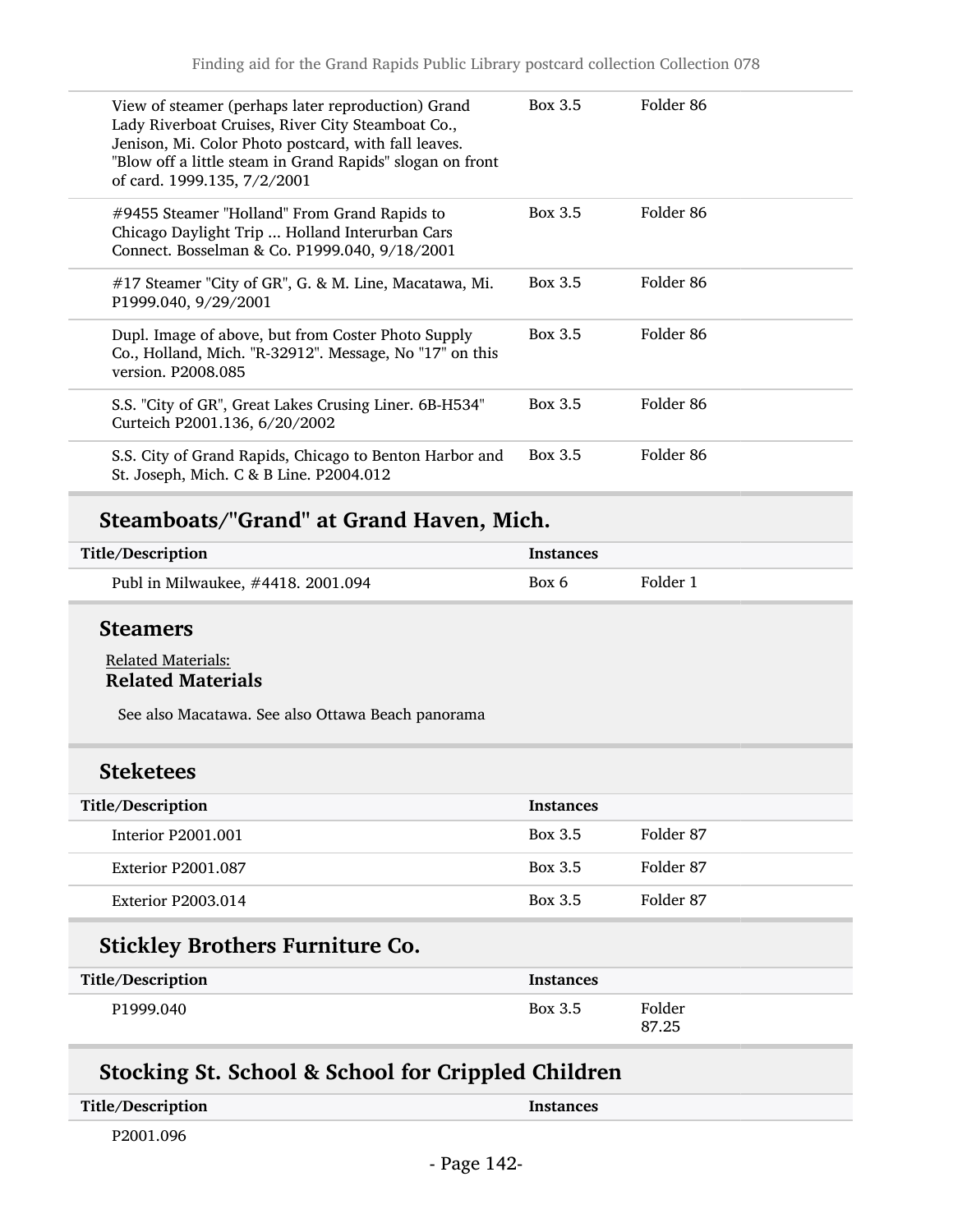|                                              | Box 3.5          | Folder 87.5          |
|----------------------------------------------|------------------|----------------------|
| <b>Stratford Arms</b>                        |                  |                      |
| Title/Description                            | <b>Instances</b> |                      |
| P1999.040                                    | Box 3.5          | Folder<br>87.75      |
| <b>Sturgis (Mich.)</b>                       |                  |                      |
| Title/Description                            | <b>Instances</b> |                      |
| Aulsbrook & Jones Furniture Co. [1986.072?]  | Box 3.5          | Folder 88            |
| Dam. [1986.072?]                             | Box 3.5          | Folder <sub>88</sub> |
| Kirsch Mfg. Co. [1986.072?]                  | Box 3.5          | Folder 88            |
| National Carbon Coated Paper Co. [1986.072?] | Box 3.5          | Folder 88            |
| Sturgis High School. [1986.072?]             | Box 3.5          | Folder <sub>88</sub> |
| Sturgis Hospital. [1986.072?]                | Box 3.5          | Folder <sub>88</sub> |
| Wilhelm Furniture Co. [1986.072?]            | <b>Box 3.5</b>   | Folder <sub>88</sub> |
| <b>Sunday "Herald"</b>                       |                  |                      |
| Title/Description                            | <b>Instances</b> |                      |
| Sunday "Herald" (1 item, multiple images)    | Box 3.5          | Folder 89            |
| <b>Sutton's Bay (Mich.)</b>                  |                  |                      |
| Title/Description                            | <b>Instances</b> |                      |
| Sutton's Bay (Mich.)                         | Box 4.5          | Folder 11            |
| Sylvan Beach (Mich.)                         |                  |                      |
| Title/Description                            | <b>Instances</b> |                      |
| Sylvan Beach (Mich.)                         | <b>Box 4.5</b>   | Folder <sub>2</sub>  |
| Subseries Q. "T" Subjects                    |                  |                      |
| <b>Tannery (Comstock Park)</b>               |                  |                      |
| Title/Description                            | <b>Instances</b> |                      |
| Tannery (Comstock Park)                      | Box 4            | Folder <sub>2</sub>  |
| <b>Temperance</b>                            |                  |                      |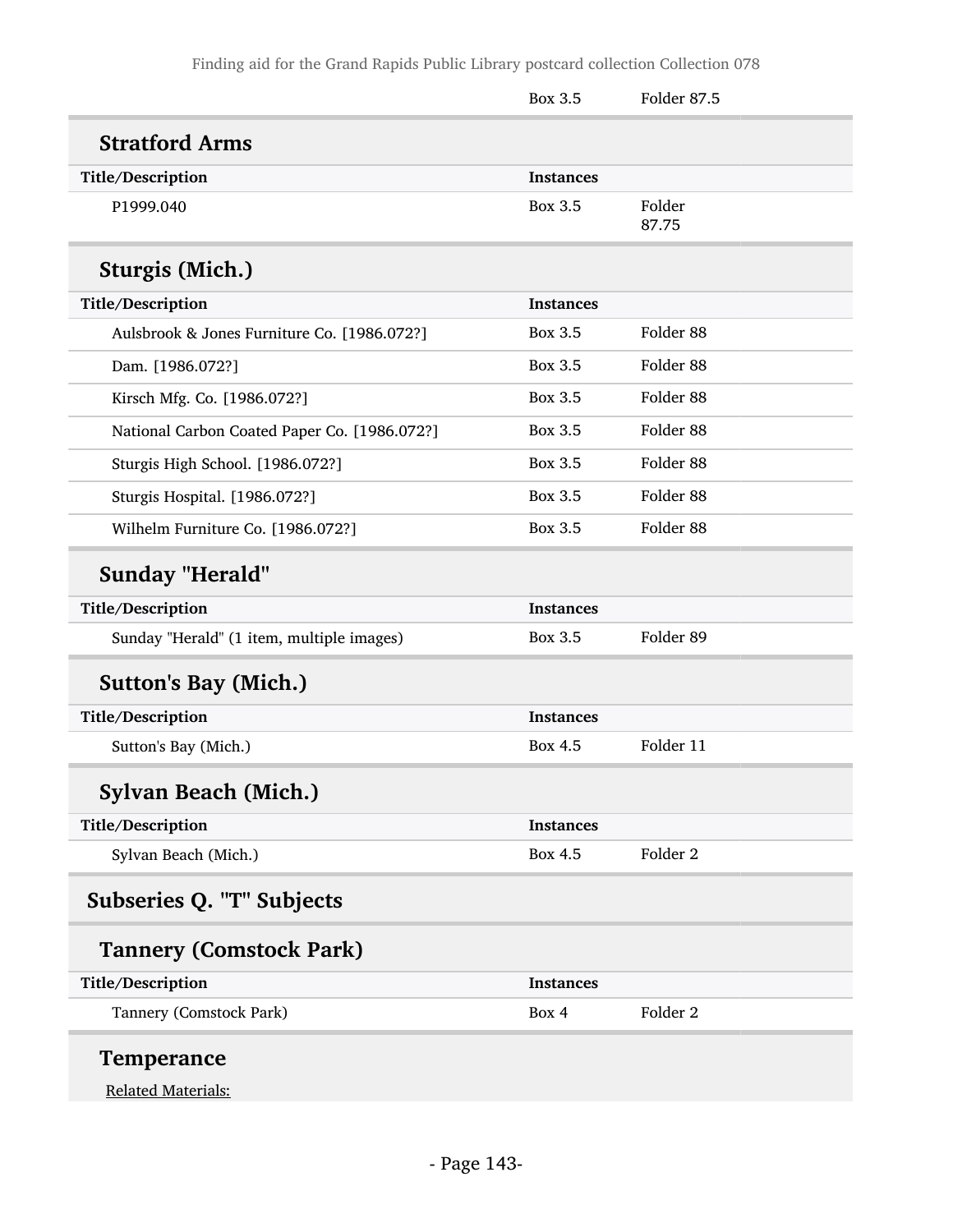See Coll. 283.

### Ten Hoor, F.M.

#### Related Materials: Related Materials

See Theological School

# Theological School.

| Title/Description                    | Instances |          |
|--------------------------------------|-----------|----------|
| Theological School. 1910. P2000.036. | Box 4     | Folder 3 |

### Trinity Evangelical Lutheran Church

Related Materials: Related Materials

See Crescent Park

### Tuberculosis Hospital

| Title/Description                              | <b>Instances</b> |          |
|------------------------------------------------|------------------|----------|
| Tuberculosis Hospital. [P1999.040].            | Box 4            | Folder 4 |
| Related Materials:<br><b>Related Materials</b> |                  |          |

For more information see GR Press, Sept. 7, 1907, p. 13, and see also "City Hospital"

# Tulip Time (Holland, Mich.)

| Title/Description           | <b>Instances</b> |          |
|-----------------------------|------------------|----------|
| Tulip Time (Holland, Mich.) | Box 4            | Folder 5 |
| <b>Turner Street School</b> |                  |          |
| Title/Description           | <b>Instances</b> |          |
| Turner Street School        | Box 4            | Folder 6 |
| Tustin (Mich.)              |                  |          |
| Title/Description           | <b>Instances</b> |          |
| Tustin (Mich.)              | Box 4            | Folder 7 |

# Subseries R. "U" Subjects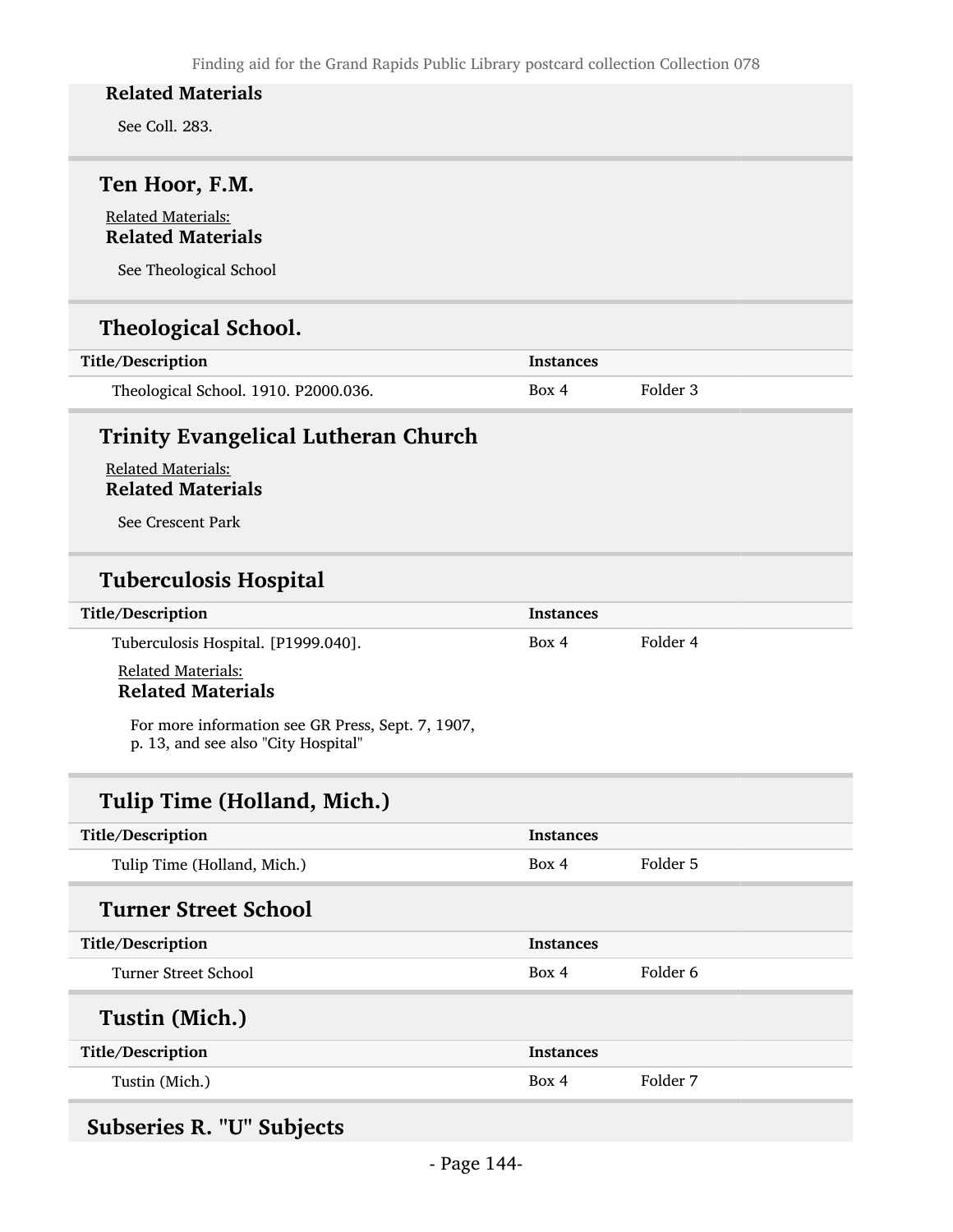# UBA Hospital

#### Related Materials: Related Materials

See also under later nameBlodgett Hospital

| Title/Description                                                                                                                                                                  | <b>Instances</b> |                     |
|------------------------------------------------------------------------------------------------------------------------------------------------------------------------------------|------------------|---------------------|
| 1. U.B.A. Hospital, Grand rapids, Mich. W. Millard<br>Palmer Co., GR. Nov. 26, 1906 postal date. To. Wm. H.<br>Joslin. Pinkish tinge to card.                                      | Box 4            | Folder <sub>8</sub> |
| 2. Dupl. Of above. Feb. 12, 1909 postal date. To: Johnie<br>Van der Vliet.                                                                                                         | Box 4            | Folder 8            |
| 3. U.B.A. Hospital, Grand Rapids. Tom Jones "Glace"'<br>Cincinnati, Ohio. B/w photo postcard. Figure on the<br>porch at top of steps. Out buildings seen behind on<br>either side. | Box 4            | Folder <sub>8</sub> |
| 4. Dupl.                                                                                                                                                                           | Box 4            | Folder 8            |
| 5. Dupl.                                                                                                                                                                           | Box 4            | Folder <sub>8</sub> |
| 6. No. 103 U.B.A. Hospital. Canaan. To: Mrs. Frances<br>Ferrand Brown. Perspective view with the driveway on<br>the left side. Yellowish tinge to building.                        | Box 4            | Folder <sub>8</sub> |
| 7. U.B.A. Hospital. Perspective view with driveway on<br>left side. Figure on front porch. Appears to be the same<br>view as in 1-2, but with different coloring.                  | Box 4            | Folder <sub>8</sub> |
| 8. "A6624" U.B.A. Hospital. Rotograph. B/w card, view<br>from opposite end of building from the other cards. Man<br>with rake in yard at center right.                             | Box 4            | Folder <sub>8</sub> |
| 9. 262. U.B.A. Hospital. "2427" Canaan. Postal date Nov.<br>2, 1917. To: Mrs. Mary Dulany. Shows several nurses<br>seated on the front porch. Gray color to building.              | Box 4            | Folder <sub>8</sub> |
| 10. U.B.A. Hospital [Blodgett?] Different building from<br>above, brick with Italian logia, etc.                                                                                   | Box 4            | Folder <sub>8</sub> |
| 11. Dupl.                                                                                                                                                                          | Box 4            | Folder <sub>8</sub> |
| <b>UBA Nurses' Home.</b>                                                                                                                                                           |                  |                     |
| Title/Description                                                                                                                                                                  | <b>Instances</b> |                     |
| UBA Nurses' Home, P1999.040.                                                                                                                                                       | Box 4            | Folder 9            |

# Union Benevolent Association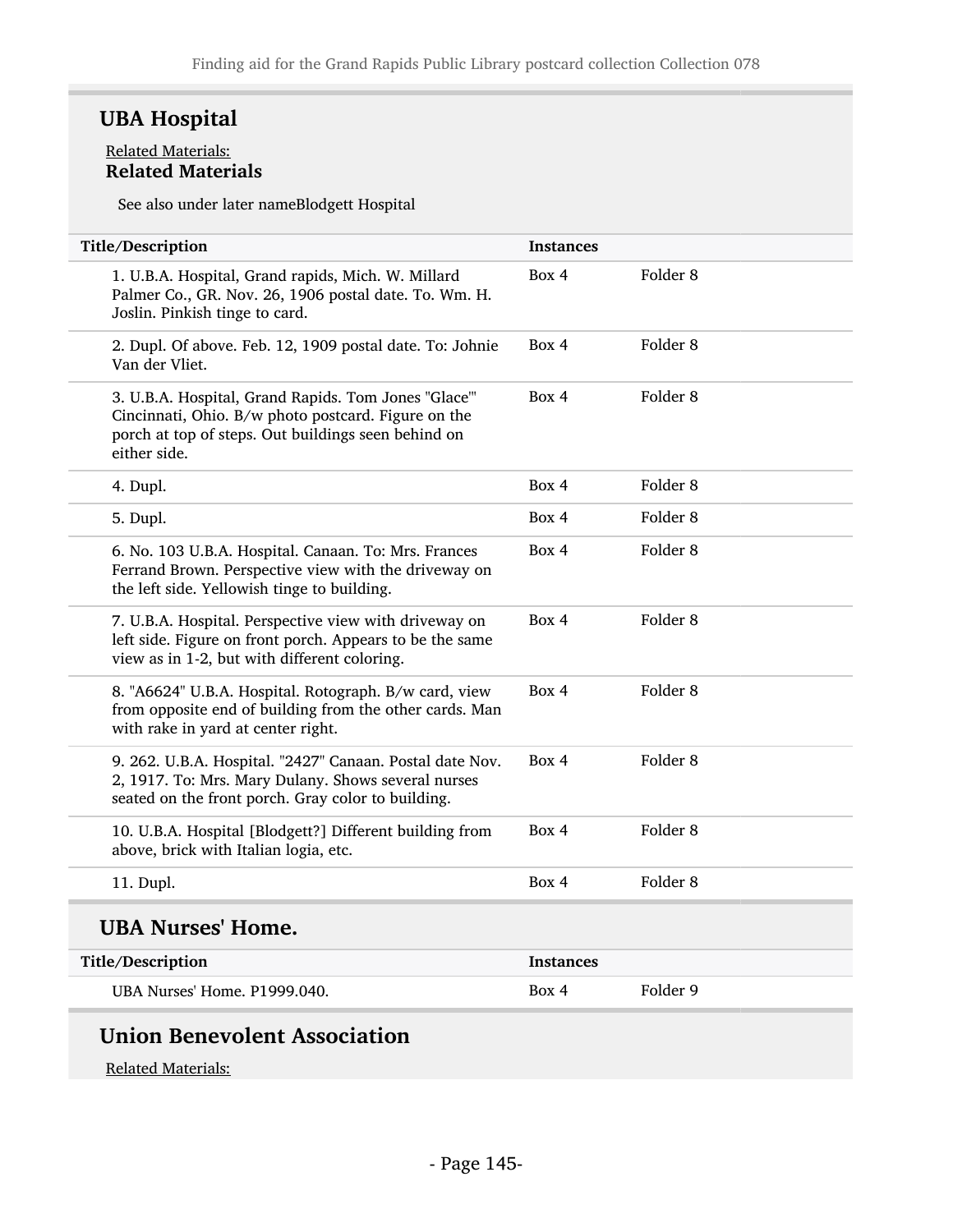See UBA

| <b>Union Bank</b>                                                                                                    |                  |           |  |  |
|----------------------------------------------------------------------------------------------------------------------|------------------|-----------|--|--|
| Title/Description                                                                                                    | <b>Instances</b> |           |  |  |
| Union Bank                                                                                                           | Box 4.5          | Folder 13 |  |  |
| <b>Union High School</b>                                                                                             |                  |           |  |  |
| Title/Description                                                                                                    | <b>Instances</b> |           |  |  |
| Union High School                                                                                                    | Box 4            | Folder 10 |  |  |
| Union Depot / Union Station (Old) CHECK totals                                                                       |                  |           |  |  |
| Title/Description                                                                                                    | <b>Instances</b> |           |  |  |
| 1. Union Depot at Night, Grand Rapids, Mich. 67297.<br>July 3, 1913(?) postal date. Neg. 1709.                       | Box 4            | Folder 11 |  |  |
| 2. Union Depot, Grand Rapids, Mich. Reel photo image<br>shows within a draw wooden frame. Postal date Sept.<br>1908. | Box 4            | Folder 11 |  |  |
| 3. Union Station, Grand Rapids, Mich. E.C. Kropp. Neg.<br>1710. Photo postcard                                       | Box 4            | Folder 11 |  |  |

| 4. 1006. Union Depot, Grand Rapids, Mich. Canaan.<br>Color rendering from the front. Sept. 24, 1908 postal<br>date, 1990.014.       | Box 4 | Folder 11 |
|-------------------------------------------------------------------------------------------------------------------------------------|-------|-----------|
| 5. Union Depot, Grand Rapids, Mich. S.H. Knox.                                                                                      | Box 4 | Folder 11 |
| 6. 1653 Union Depot. Curt Teich. Same images as Knox<br>card above.                                                                 | Box 4 | Folder 11 |
| 7. Grand Rapids, Mich. Union Dept. Hazeltine &<br>Perkind. 5683. Same image as two cards in 5. & 6.<br>above.                       | Box 4 | Folder 11 |
| 8. 115. Union Depot  S.H. Knox. P1999.040. Same<br>image as three items above but more vivid color than<br>other Knox version in 5. | Box 4 | Folder 11 |
| 9. 158. Union Station. Canaan. Same orientation of<br>image but different image than four above.                                    | Box 4 | Folder 11 |
| 10. 863. Union Deport.  Same image as 9. above, with<br>more fuzziness to image.                                                    | Box 4 | Folder 11 |
| 11. 158. Union Station. Canaan. Dup. Of 9 above, with<br>more brown tones to coloring. Sept. 7, 1911(?) postal<br>date. 2006.044.   | Box 4 | Folder 11 |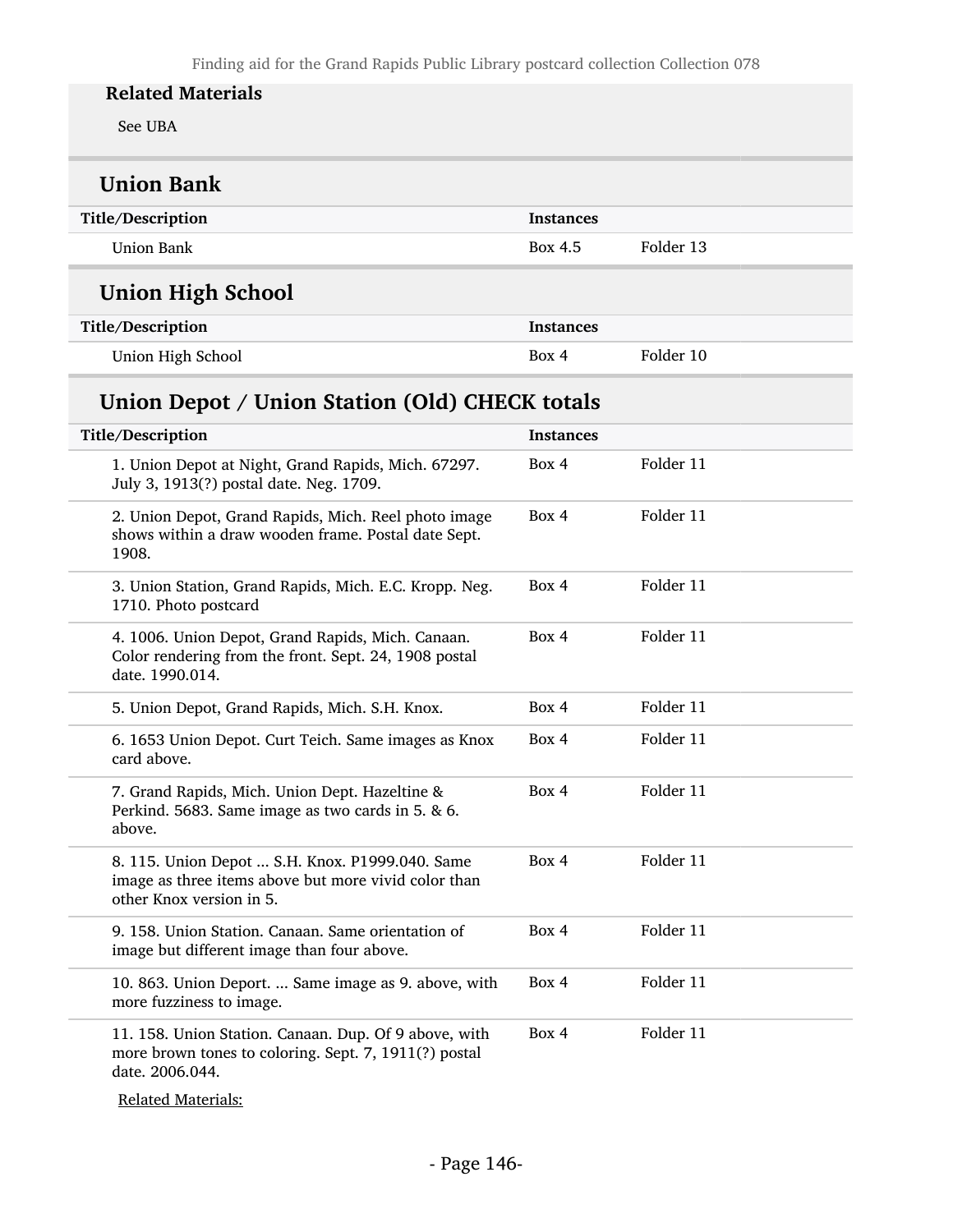See also: Grand Rapids Views

| Union Depot/ Mr. Rover series, Reed-Tandler Co. G-26 | Box 6 | Folder 3 |
|------------------------------------------------------|-------|----------|
| [2001.094]                                           |       |          |

# Union Station. Train Sheds

| Title/Description                                                                                                                                                                                                                                                                                                                                                                                                                                                                                       | <b>Instances</b> |           |
|---------------------------------------------------------------------------------------------------------------------------------------------------------------------------------------------------------------------------------------------------------------------------------------------------------------------------------------------------------------------------------------------------------------------------------------------------------------------------------------------------------|------------------|-----------|
| 1. Union Train Shed. Walter K. Schmidt # 07 6329. May<br>8 1908 post mark to Maud E. Roberts, South Bend, In.<br>2009.018. Sepia colored photo postcard, showing the<br>Grand Rapids & Indiana Railway building at left, and a<br>train along side of the right side of the shed. Gate and<br>signal in foreground. Telephone poles                                                                                                                                                                     | Box 4            | Folder 12 |
| 2. Union Depot Train Shed, Grand Rapids, Mich. S.H.<br>Knox & Co. undivided back. Two Postal marks, Grand<br>Rapids with a Jan. 30, 1907 date and Stettler, Alberta,<br>Canada with a Feb. 11, 1907 date. To Miss Florence Lutz<br>in Alberta. Has not written around the edge of the front<br>of the card. Colorized image.                                                                                                                                                                            | Box 4            | Folder 12 |
| 3. Union Station, Traind Sheet, Grand Rapids, Mich.<br>Tom Jones "Glace" Cincinnati, O. Divided back, with<br>postmark of June 3?, 1908. To Mrs. Arvie Wolven,<br>Rockford, Mi. with Message. b/w photo postcard.<br>Provides more visual information on the buildings<br>center left & right in the image.                                                                                                                                                                                             | Box 4            | Folder 12 |
| 4. 116. Union Station, Train Shed, Grand Rapids, Mich.<br>Postmark Setp. 21, 1908. To Mrs. Wm. Presley, GR.,<br>with message. Colorized with a clear image than in 2.<br>above. 1990.014                                                                                                                                                                                                                                                                                                                | Box 4            | Folder 12 |
| 5. Dup. Image of 4. above, but with S.H. Knox & Co. ID.<br>Divided back. To Evelyn Brown, no address or postmark.<br>Color variant.                                                                                                                                                                                                                                                                                                                                                                     | Box 4            | Folder 12 |
| 6. Dup. Of 5, but without the message, etc. P1999.040                                                                                                                                                                                                                                                                                                                                                                                                                                                   | Box 4            | Folder 12 |
| 7. 1017. Union Depot Train Shed, Grand Rapids, Mich.<br>Will P. Canaan Co. Has a gold border around the edge<br>of the card. View into the shed with a train left inside<br>and other cars right, instead the shed. A tower is in the<br>foreground at right, with a locomotive behind it near<br>the shed and several cars near the right edge of the card.<br>A corner of the GR&I building is seen center left. Color.<br>Aug. 19, 1909 postmark. To Mrs. Wm. Kronwitter,<br>Irving, Mich. P1999.040 | Box 4            | Folder 12 |
| 8. Dup. Of 7. above, except this one without the gold<br>border and with S.H. Knox & Co. Postmark Aug. 26,<br>1910. To Bessie Buiterndorp?, Muskegon, Mi. Foxing.<br>2001.108                                                                                                                                                                                                                                                                                                                           | Box 4            | Folder 12 |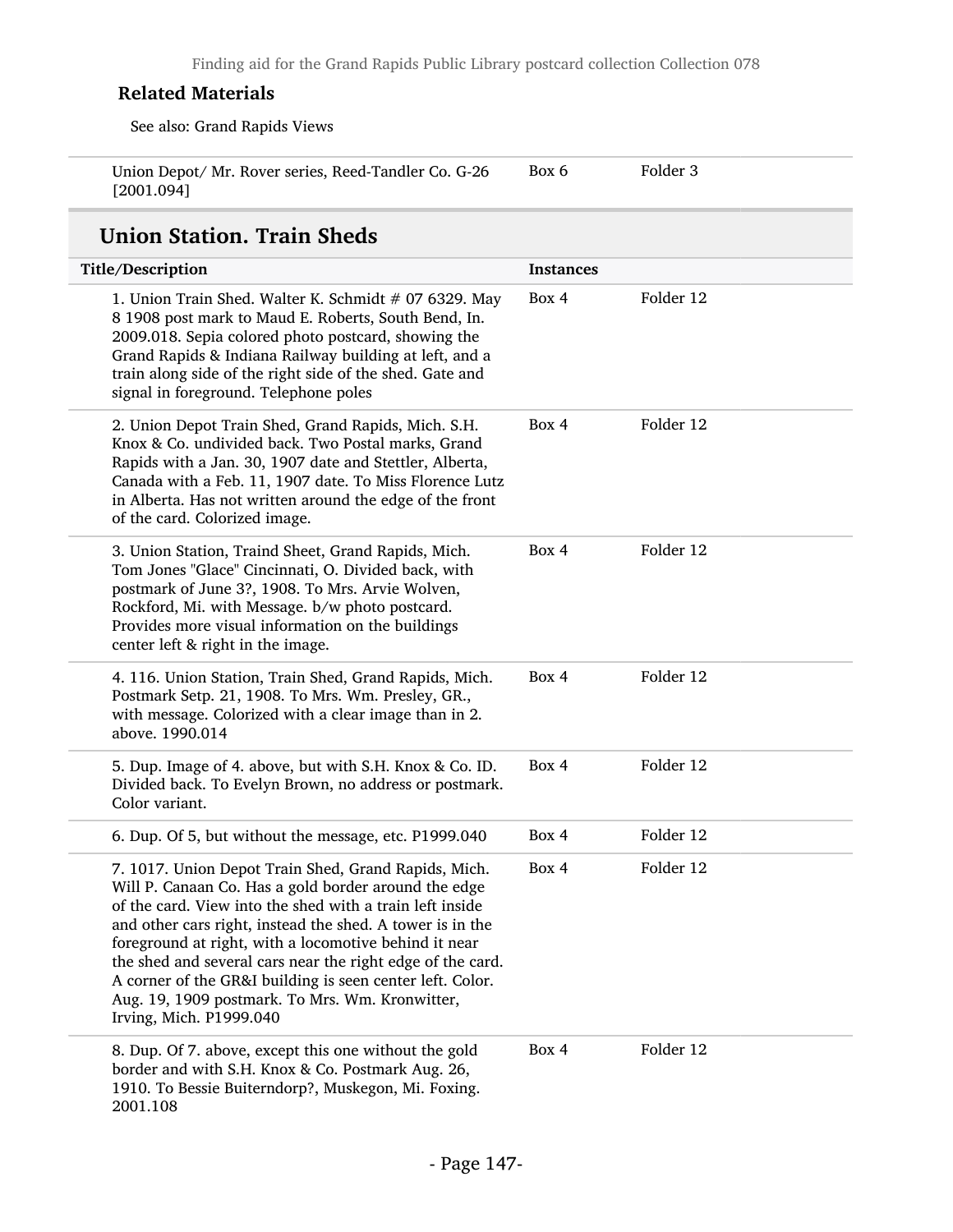| 9. Z-36. Train Shed, Union Depot, Grand Rapids, Mich.<br>Colorized photo postcard, source unknown. View<br>from the street, with a later station building center<br>right. Shows several trains and cars in front or in the<br>shed, near the street edge. Postmark Sept. 12, 1910(?).<br>Message to F. M. Hutchinson, Durand, Mich. 2001.075B                                                                                                 | Box 4     | Folder 12 |
|------------------------------------------------------------------------------------------------------------------------------------------------------------------------------------------------------------------------------------------------------------------------------------------------------------------------------------------------------------------------------------------------------------------------------------------------|-----------|-----------|
| 10. Union Station, Grand Rapids, Mich. Bert Ricker,<br>Ionia St. (maker) Postmark Aug. 1, 1913. Mess to Emma<br>Veenstra, Allegan Co. b/w photo postcard. Bird's eye<br>view toward the station, with two men (conductors?)<br>standing on the first track from the station, and a<br>locomotive with steam on the next set of tracks, coming<br>out of the shed. Buildings behind the station visible in<br>the background and center right.  | Box 4     | Folder 12 |
| 11. 6911. Train Sheds, Union Dept, Grand Rapids, Mich.<br>Acmegraph Co., Chicago. Colorized. Aug. 26, 1915<br>postmark. Message to Margaret Fisher, Grand Haven,<br>Mich. Bird's eye view toward the station with other<br>building in the background and the train shed on the<br>left $\frac{1}{2}$ of the image. A locomotive with steam heading<br>out of the shed toward two men standing at the street.<br>Other cards left of the shed. | Box 4     | Folder 12 |
| 12. 230. Train shed at Union Station, Grand Rapids,<br>Mich. Heyboer Stationery Co., G.R. Postmark<br>unreadable. Message to Jay Mowlen(?), G.R. Colorized.<br>Bird's eye view of locomotive 388 with steam up coming<br>out of the shed. Several other cars in or near the left of<br>the shed. View to the buildings left of the shed, with the<br>GR& I building no longer standing. P1999.040                                              | Box 4     | Folder 12 |
| <b>Union Station</b>                                                                                                                                                                                                                                                                                                                                                                                                                           |           |           |
| <b>Related Materials:</b>                                                                                                                                                                                                                                                                                                                                                                                                                      |           |           |
| <b>Related Materials</b>                                                                                                                                                                                                                                                                                                                                                                                                                       |           |           |
| See Also American Red Cross                                                                                                                                                                                                                                                                                                                                                                                                                    |           |           |
| <b>United Church of Christ</b>                                                                                                                                                                                                                                                                                                                                                                                                                 |           |           |
| <b>Related Materials:</b>                                                                                                                                                                                                                                                                                                                                                                                                                      |           |           |
| <b>Related Materials</b>                                                                                                                                                                                                                                                                                                                                                                                                                       |           |           |
| See Second Congregational Church                                                                                                                                                                                                                                                                                                                                                                                                               |           |           |
| <b>U.S. Post Office</b>                                                                                                                                                                                                                                                                                                                                                                                                                        |           |           |
| Title/Description                                                                                                                                                                                                                                                                                                                                                                                                                              | Instances |           |
| U.S. Post Office, 1879-1909. [P1999.040]                                                                                                                                                                                                                                                                                                                                                                                                       | Box 4     | Folder 13 |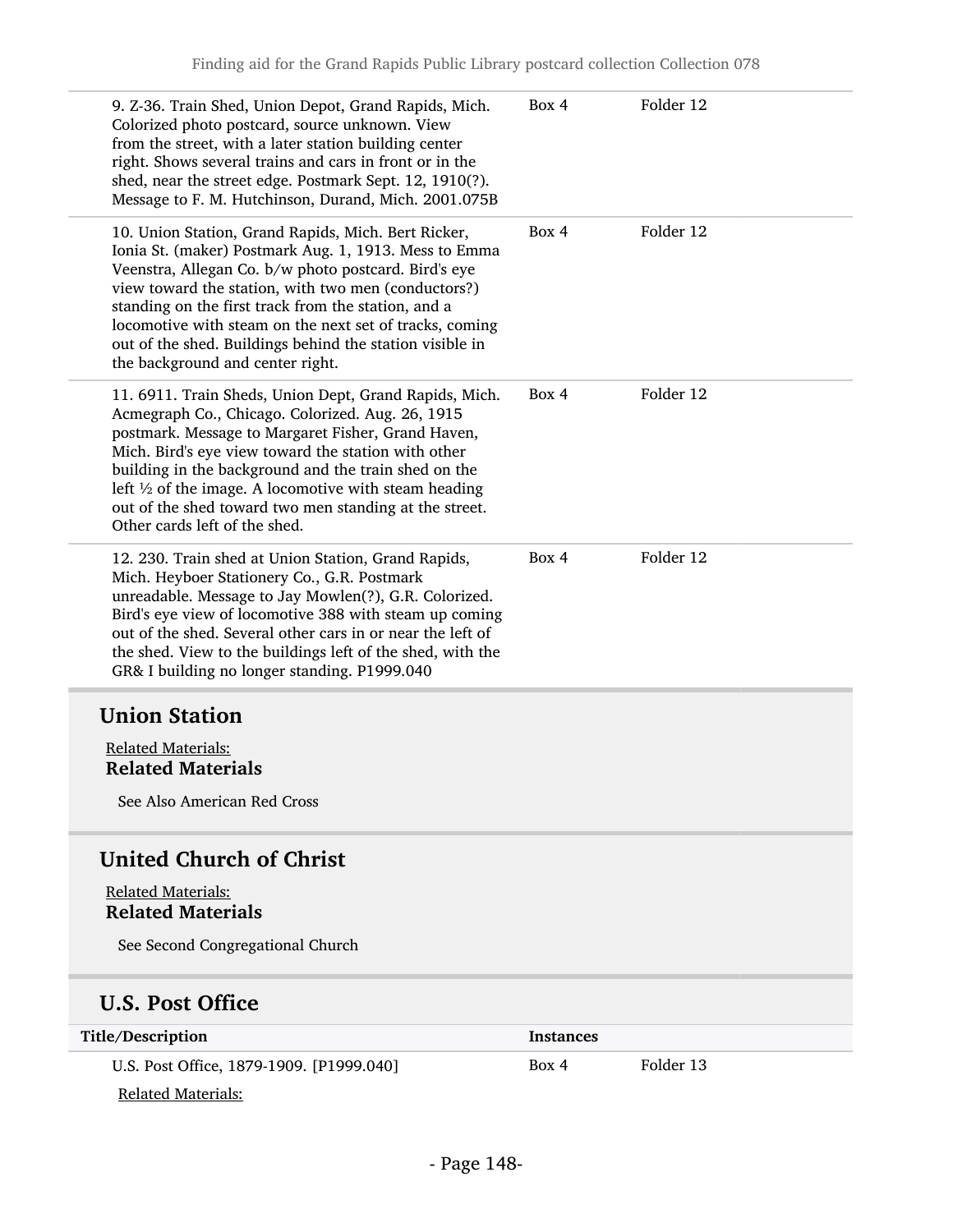See also Grand Rapids Views

| U.S. Post Office, temporary 1908 [2001.094] Louis V. | Box 6 | Folder 1 |
|------------------------------------------------------|-------|----------|
| Middleton #8466                                      |       |          |

### U.S. Post Office, Pearl St., 1909-1960 [P1999.040]

| Title/Description                              | <b>Instances</b> |           |
|------------------------------------------------|------------------|-----------|
| #102, Federal Building, Canaan. Pinkish color  | Box 4            | Folder 14 |
| #102, Federal Building, Canaan. W/o pink tinge | Box 4            | Folder 14 |

### U.S. Post Office, new

| Title/Description |                                                                                 | <b>Instances</b> |           |
|-------------------|---------------------------------------------------------------------------------|------------------|-----------|
|                   | #67304 PSC Co., Post Office                                                     | Box 4            | Folder 14 |
|                   | 6932. S.H. Knox, Post Office                                                    | Box 4            | Folder 14 |
|                   | No. 1007, Canaan. New Federal Building, From<br>Architect's drawing [P2003.014] | Box 4            | Folder 14 |
|                   | <b>Related Materials:</b><br>$D - 1 - 1 - 1$ $M - 1 - 1 - 1$                    |                  |           |

## Related Materials

See also Post Folder cover

## U.S. Post Office, Michigan St. near Monroe

| Title/Description                                                                   | <b>Instances</b> |           |
|-------------------------------------------------------------------------------------|------------------|-----------|
| U.S. Post Office, Michigan St. near Monroe, 1960 (3,<br>same view on Michigan Ave.) | Box 4            | Folder 15 |
|                                                                                     |                  |           |

# Subseries S. "V" Subjects

### Valley City Milling Co.

| Title/Description                                     | Instances |           |
|-------------------------------------------------------|-----------|-----------|
| Valley City Milling Co. P2001.105 & P2001.068         | Box 4     | Folder 16 |
| <b>Related Materials:</b><br><b>Related Materials</b> |           |           |
| See also Post Folder "Lily White Flour"               |           |           |

### Van Andel Arena.

| Title/Description                          | <b>Instances</b> |           |
|--------------------------------------------|------------------|-----------|
| Van Andel Arena. Penrod/Hiawatha. [5783].1 | Box 4            | Folder 49 |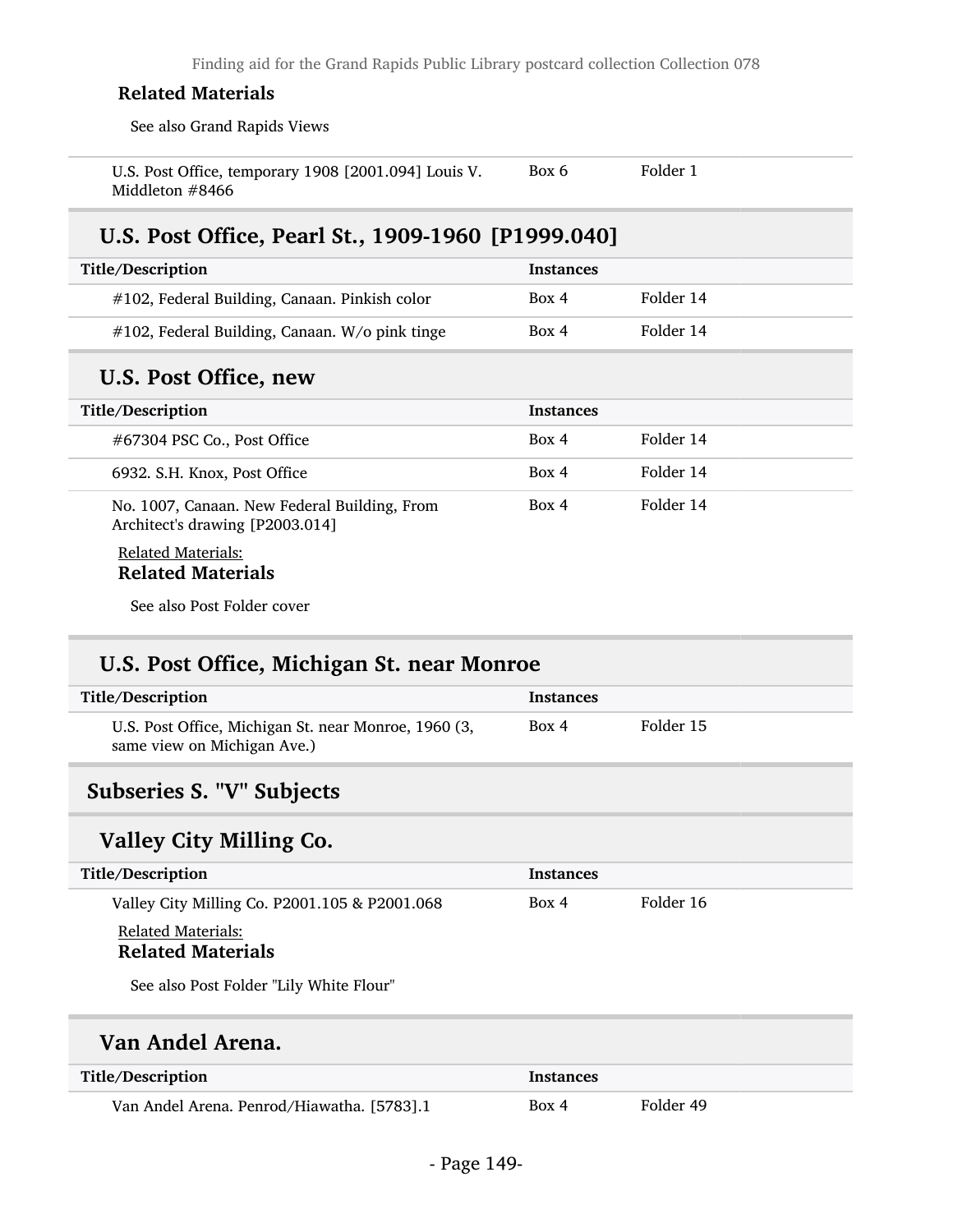| Van Andel Museum Center Building.                                                                                                                                                                                                                        |                  |             |
|----------------------------------------------------------------------------------------------------------------------------------------------------------------------------------------------------------------------------------------------------------|------------------|-------------|
| Title/Description                                                                                                                                                                                                                                        | <b>Instances</b> |             |
| 1. Grand Rapids Van Andel Museum Center. View along<br>the west shore of the Grand River from the Pearl Street<br>bridge, with the Carousel building center left, and<br>the main museum building at right. "13101" Penrod/<br>Hiawatha. N.d., ca. 2005. | $Box$ 3          | Folder 54.2 |
| 2. Exterior View. 2005.032.1                                                                                                                                                                                                                             | Box 3            | Folder 54.2 |
| <b>Related Materials:</b><br><b>Related Materials</b>                                                                                                                                                                                                    |                  |             |
| see also Public Museum.                                                                                                                                                                                                                                  |                  |             |
| <b>Van Bragt Tulip Farms</b>                                                                                                                                                                                                                             |                  |             |
| Title/Description                                                                                                                                                                                                                                        | <b>Instances</b> |             |
| Van Bragt Tulip Farms                                                                                                                                                                                                                                    | Box 4            | Folder 17   |
| <b>Vandenberg Center Views</b>                                                                                                                                                                                                                           |                  |             |
| Title/Description                                                                                                                                                                                                                                        | <b>Instances</b> |             |
| GR-4 Joboul Publ. P2002.044                                                                                                                                                                                                                              | Box 4            | Folder 18   |
| Penrod #3124                                                                                                                                                                                                                                             | Box 4            | Folder 18   |
| Penrod #42244-C                                                                                                                                                                                                                                          | Box 4            | Folder 18   |
| Penrod #27250-C                                                                                                                                                                                                                                          | Box 4            | Folder 18   |
| <b>Related Materials:</b><br><b>Related Materials</b>                                                                                                                                                                                                    |                  |             |
| See also Old Kent Bank                                                                                                                                                                                                                                   |                  |             |
| <b>Vanderpool Funeral Chapel</b>                                                                                                                                                                                                                         |                  |             |
| Title/Description                                                                                                                                                                                                                                        | <b>Instances</b> |             |
| Vanderpool Funeral Chapel of Godwin Heights<br>[2001.094]                                                                                                                                                                                                | Box 6            | Folder 1    |
| <b>Velheers Tulip Farms</b>                                                                                                                                                                                                                              |                  |             |
| Title/Description                                                                                                                                                                                                                                        | <b>Instances</b> |             |
| <b>Velheers Tulip Farms</b>                                                                                                                                                                                                                              | Box 4            | Folder 19   |
| <b>Veterans Memorial Park &amp; Monument</b>                                                                                                                                                                                                             |                  |             |
| Title/Description                                                                                                                                                                                                                                        | <b>Instances</b> |             |

Veterans Memorial Park & Monument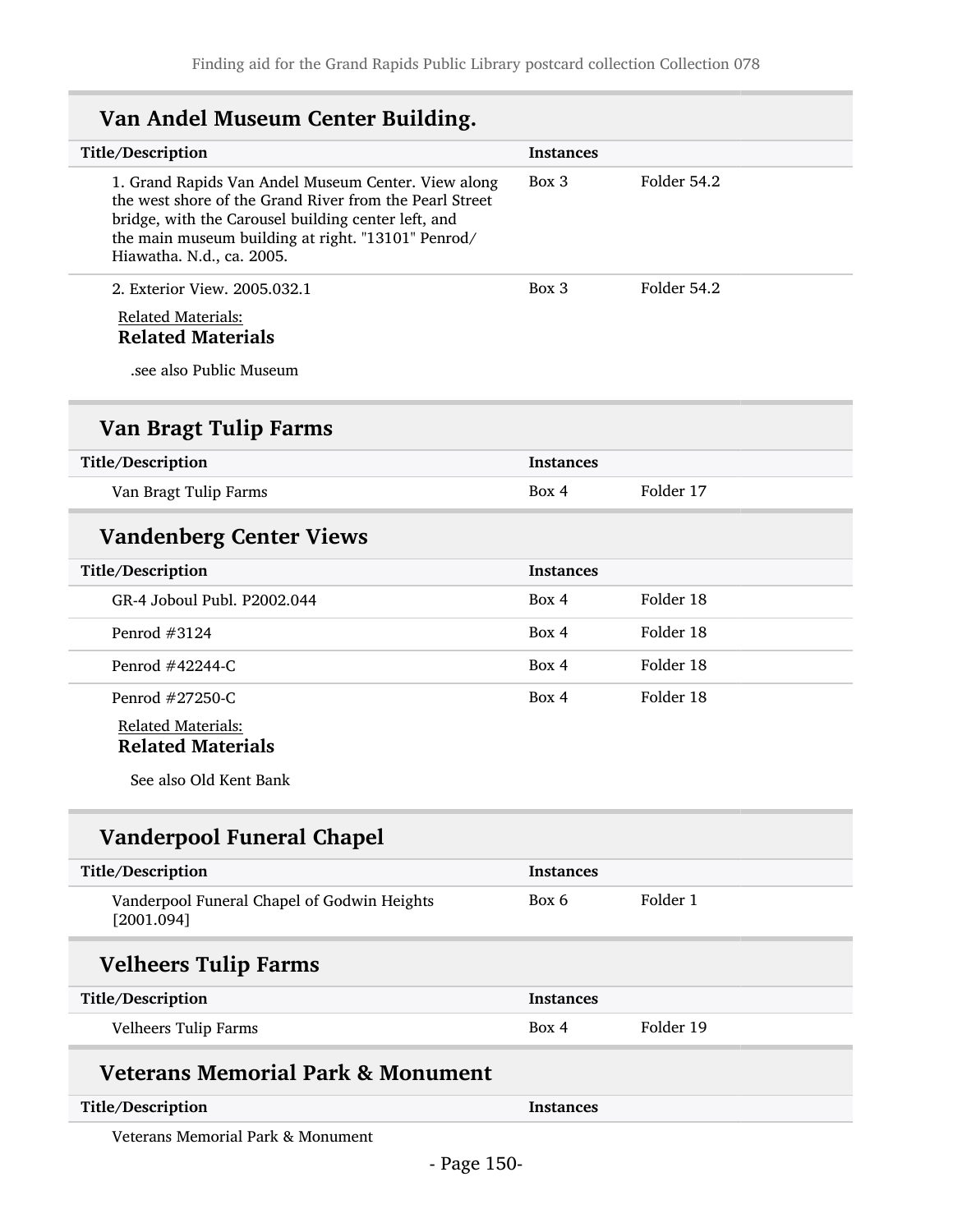| <b>Related Materials:</b> | Box 4 | Folder 20 |
|---------------------------|-------|-----------|
| <b>Related Materials</b>  |       |           |

See also earlier name: Fulton St. Park

# Vinkemulder Company

| Title/Description                                                                                                          | <b>Instances</b> |                      |
|----------------------------------------------------------------------------------------------------------------------------|------------------|----------------------|
| Vinkemulder Company. Advertising card. E. Nash, 696;<br>[2001.094]                                                         | Box 6            | Folder 1             |
| Voigt Milling Co.                                                                                                          |                  |                      |
| Title/Description                                                                                                          | <b>Instances</b> |                      |
| Voigt Milling Co., Manufacturers of Crescent Floor. Star<br>Roller Mills. Simplicity advertising card [1992.005]           | Box 4            | Folder 21            |
| <b>Subseries T. "W" Subjects</b>                                                                                           |                  |                      |
| Title/Description                                                                                                          | <b>Instances</b> |                      |
| Dudley Waters House. Garden                                                                                                | Box 4            | Folder 23            |
| <b>Wealthy Street Baptist Church</b>                                                                                       | Box 4            | Folder <sub>25</sub> |
| <b>Wealthy Street Bridge</b>                                                                                               |                  |                      |
| Title/Description                                                                                                          | <b>Instances</b> |                      |
| "New Wealthy Avenue Bridge, Grand Rapids, Mich."<br>P67274 With message to Miss Delia Colvin. Has creases<br>in the image. | Box 4            | Folder 26            |
| P1999.040 Has message to H.A. Nowlen. Better<br>condition.                                                                 | Box 4            | Folder 26            |
| Wealthy Street Floral Co., Freyling & Mendels                                                                              | Box 6            | Folder 1             |
| Michigan Lithographing Co., A-100326 [2001.094]                                                                            | Box 6            | Folder 1             |
| Webb Academy                                                                                                               | Box 4            | Folder 27            |

# Welsh Civic Auditorium

Related Materials: Related Materials

See Civic Auditorium

# West Bridge St.

Title/Description Instances

West Bridge St. [P1999.040]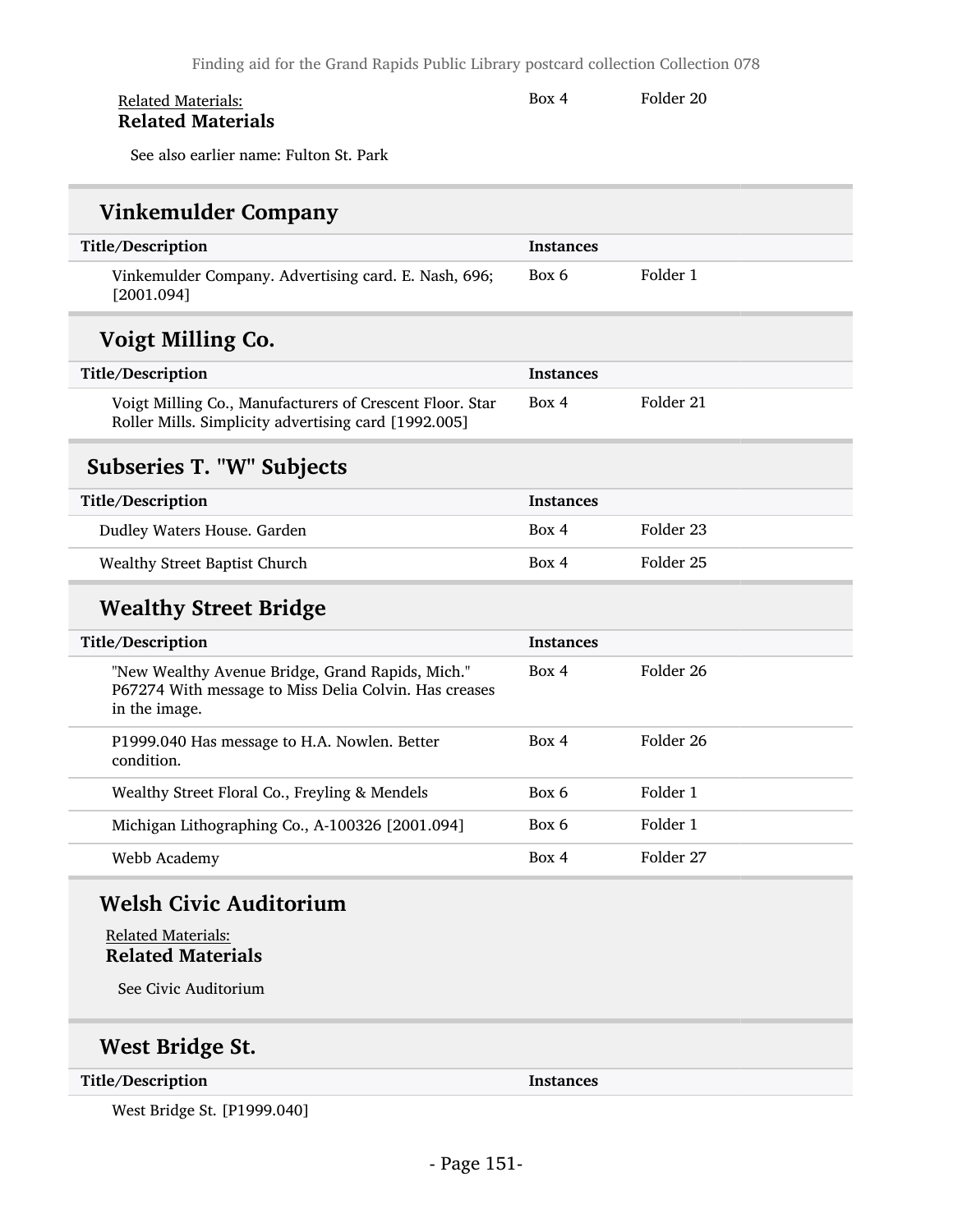Finding aid for the Grand Rapids Public Library postcard collection Collection 078

|                                                                                                                                                                                                                                                               | Box 4            | Folder 28   |
|---------------------------------------------------------------------------------------------------------------------------------------------------------------------------------------------------------------------------------------------------------------|------------------|-------------|
| <b>West Leonard Street</b>                                                                                                                                                                                                                                    |                  |             |
| Title/Description                                                                                                                                                                                                                                             | <b>Instances</b> |             |
| West Leonard Street, looking east from Turner Street,<br>Grand Rapids, Mich. No. 21311. Photographed &<br>published by Peter Oosse. Shows dirt street to covered<br>bridge at end of street. Tracks in street, horse and<br>buggy, electric poles. 2006.108.1 | Box 4            | Folder 28.5 |
| West Leonard Street, looking west from Alpine<br>Avenue, Grand Rapids, Mich. No. 18368. (2 copies)<br>Photographed and published by Peter Oosse. Image<br>has streetcar on track, Address 287, Post & ? . Horse &<br>carriage 2006.108.2-3                    | Box 4            | Folder 28.5 |
| West Leonard Street, looking west from Hamilton<br>Street, Grand Rapids, Mich. No. 21310. Photographed &<br>published by Peter Oosse. 2006.108.4                                                                                                              | Box 4            | Folder 28.5 |
| West Leonard Street, by night, Grand Rapids, Mich.<br>A49. (2 copies) Shows Schrouder & Stonehouse at<br>right. Arches of lights over the street into the horizon.<br>2006.108.5-6                                                                            | Box 4            | Folder 28.5 |
| <b>West Leonard Street Bridge.</b>                                                                                                                                                                                                                            |                  |             |
| Title/Description                                                                                                                                                                                                                                             | <b>Instances</b> |             |
| Heyboer #234 [2001.098]                                                                                                                                                                                                                                       | Box 6            | Folder 3    |
| <b>West Michigan State Fair</b>                                                                                                                                                                                                                               |                  |             |
| Title/Description                                                                                                                                                                                                                                             | <b>Instances</b> |             |
| P2000.074                                                                                                                                                                                                                                                     | Box 4            | Folder 29   |
| Canaan [2001.075]                                                                                                                                                                                                                                             | Box 4            | Folder 29   |
| [P1999.040] OVERSIZED. Ad card for Will P. Canaan<br>Co., Will P. Canaan or Mr. W.H. Zylstra.                                                                                                                                                                 | Box 4            | Folder 8    |
| West Michigan State Fair airship flights [2001.094]                                                                                                                                                                                                           | Box 6            | Folder 1    |

# West Michigan State Fair

Related Materials: Related Materials

See also Coll. 54 for 2001.094 print from photo postcard.

# West Side Library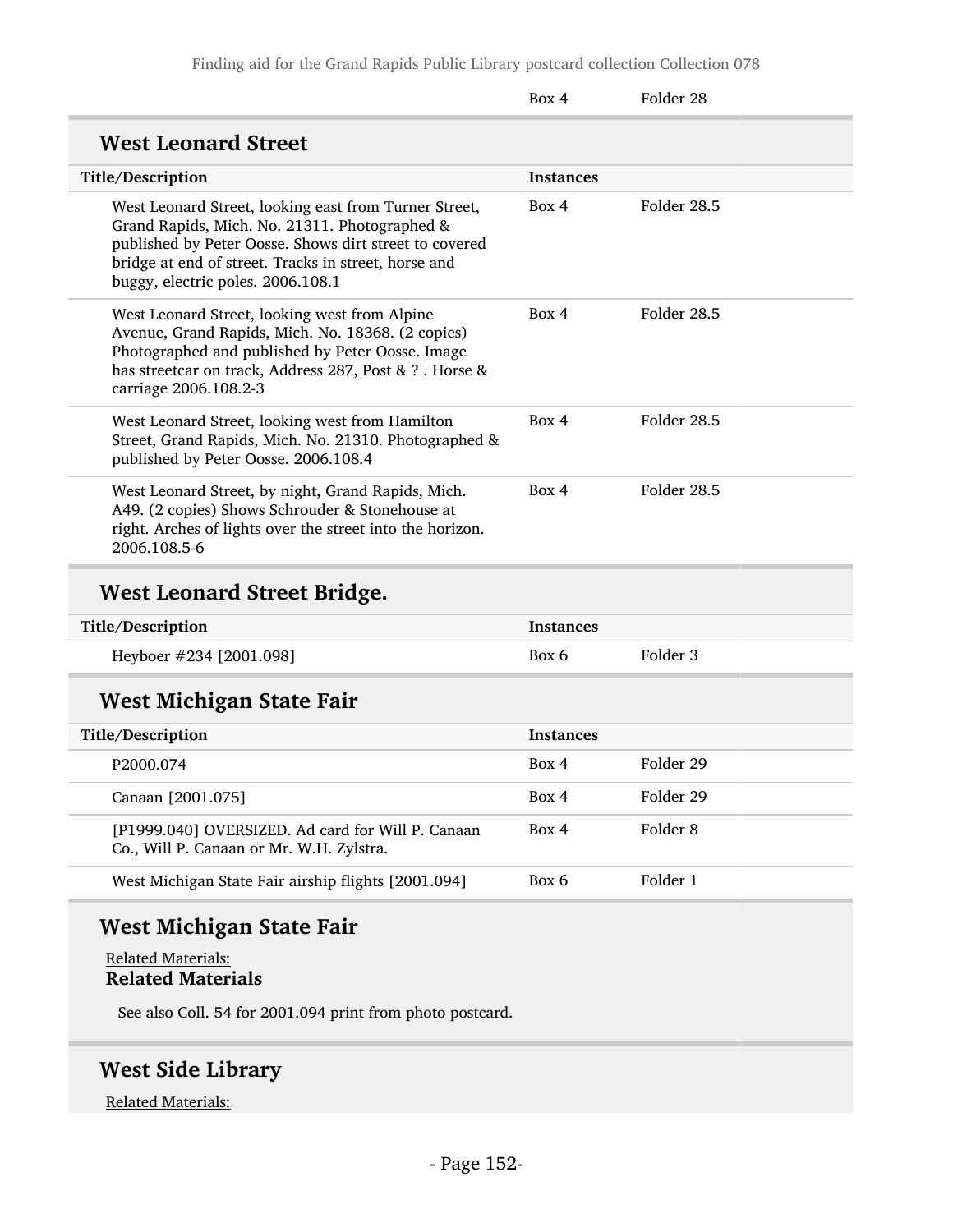SeePeople, Rademacher, Miss

| <b>West Park [Michigan Soldier's Home]</b>           |                  |           |
|------------------------------------------------------|------------------|-----------|
| Title/Description                                    | <b>Instances</b> |           |
| Pavilion #67292 [1992.005]                           | Box 4            | Folder 30 |
| <b>Westminster Presbyterian Church</b>               |                  |           |
| Title/Description                                    | <b>Instances</b> |           |
| Westminster Presbyterian Church, [Knox, 2001.075]    | Box 4            | Folder 31 |
| <b>West's Drug Store</b>                             |                  |           |
| Title/Description                                    | <b>Instances</b> |           |
| Monroe Ave, photo postcard, prior to 1914 [2022.030] | Box 4            | Folder 52 |
| M.B. Wheeler Electric Co.                            |                  |           |
| Title/Description                                    | <b>Instances</b> |           |
| M.B. Wheeler Electric Co. Interior. [P1999.040]      | Box 4            | Folder 32 |
| Laser copy of above [2001.094] Reed-Tandler Co.      | Box 6            | Folder 1  |
|                                                      |                  |           |

# White & White Pharmacy, Interior. [2001.019E]

| Title/Description                                                                                                                                                      | <b>Instances</b> |
|------------------------------------------------------------------------------------------------------------------------------------------------------------------------|------------------|
| White & White, Interior.                                                                                                                                               | Box 4            |
| "Do You Drink White & White's Ice Cream Soda?                                                                                                                          | Box 4            |
| Monroe St. view, N.W., with Morton House next to<br>White & White's. Also, Steketee's, Streetcar #233,<br>Wealthy/Scribner, Sweet's at far end of block.<br>2001.014.2 | Box 4            |
| Facsimile Stereocard used as postcard.                                                                                                                                 | Box 4            |
| White Pigeon, Mich.                                                                                                                                                    |                  |
| Title/Description                                                                                                                                                      | <b>Instances</b> |

| Postcards Printed by White Printing Co. | Box 4 | Folder 34 |  |
|-----------------------------------------|-------|-----------|--|
| Related Materials:                      |       |           |  |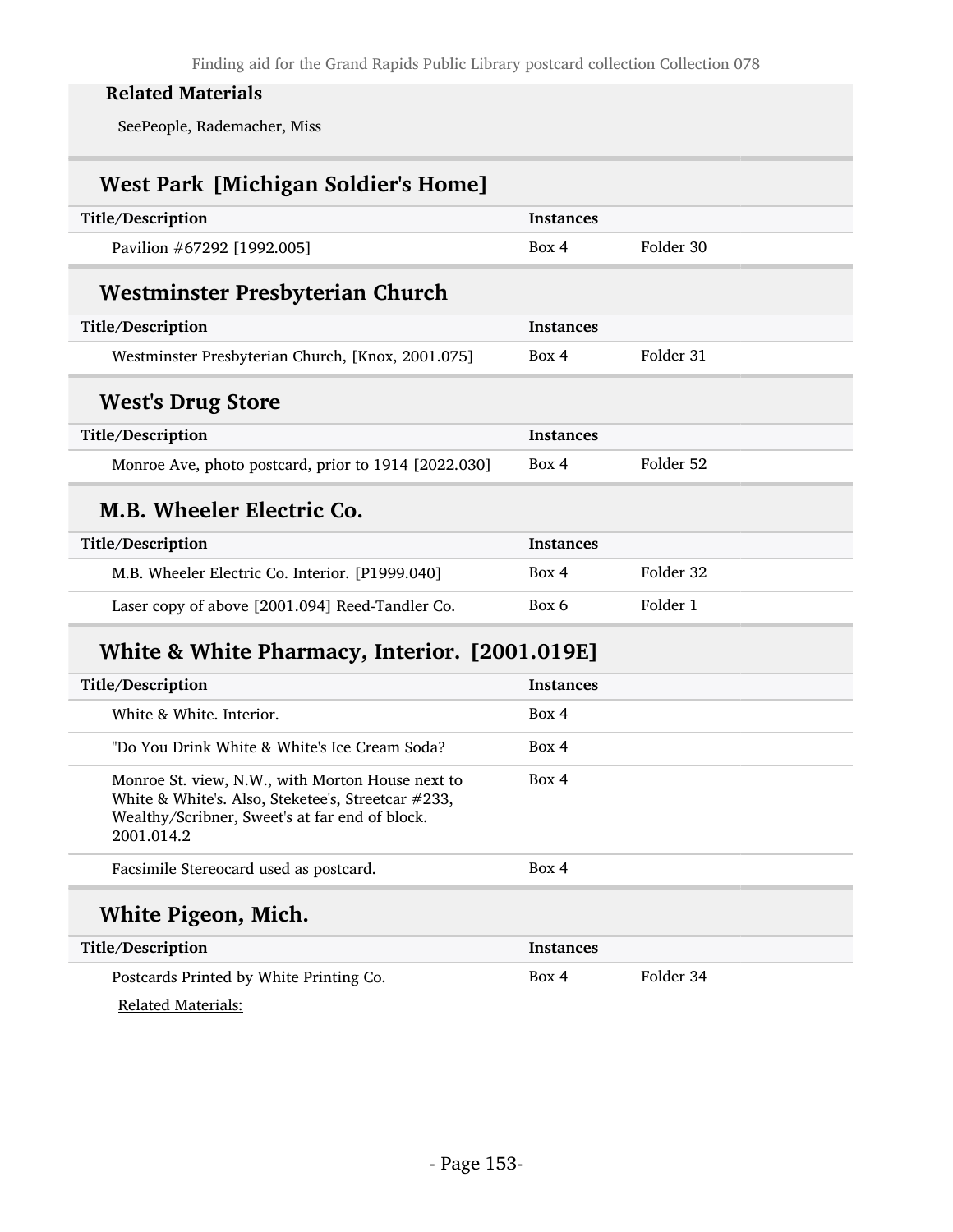See Grand Rapids Views; Crescent Ave;Ramoma Theatre, Reed's Lake; St. Mark's Episcopal Church; and others unidentified.

69085-B. Water Wonderland Card Company. Color Jumbo card. P2006.013.22 Box 5 Folder 9

## White's Covered Bridge

| Title/Description |                                                                                                                       | <b>Instances</b> |           |
|-------------------|-----------------------------------------------------------------------------------------------------------------------|------------------|-----------|
|                   | Dexter, 3141. Photo by John Penrod. Shows the long<br>side of the bridge cover the Flat River                         | Box 4            | Folder 35 |
|                   | Dexter, 3118 "59895-C" Photo by John Penrod. Shows<br>the approach to the bridge with the historical marker<br>sign.  | Box 4            | Folder 35 |
|                   | Avery. 57-111 S-7168-4. Shows the approach to the<br>brick with three children standing on the left side.<br>2008.094 | Box 4            | Folder 35 |
|                   | Whites Covered Bridge, Ionia County, Giant Postcard<br>[2008.094]                                                     | Box 5            | Folder 14 |

## Whitehall (Mich.)

| Title/Description | Instances |           |
|-------------------|-----------|-----------|
| Colby St.         | Box 4     | Folder 36 |

## Widdicomb Furniture Co.

| Title/Description                                   | <b>Instances</b> |           |
|-----------------------------------------------------|------------------|-----------|
| Widdicomb Furniture Co. [P2000.090]                 | Box 4            | Folder 37 |
| Widdicomb Furn. Co. [2001.094] Import Post Card Co. | Box 6            | Folder 1  |

### Will P. Canaan

Related Materials: Related Materials

See Canaan

### Woolworth's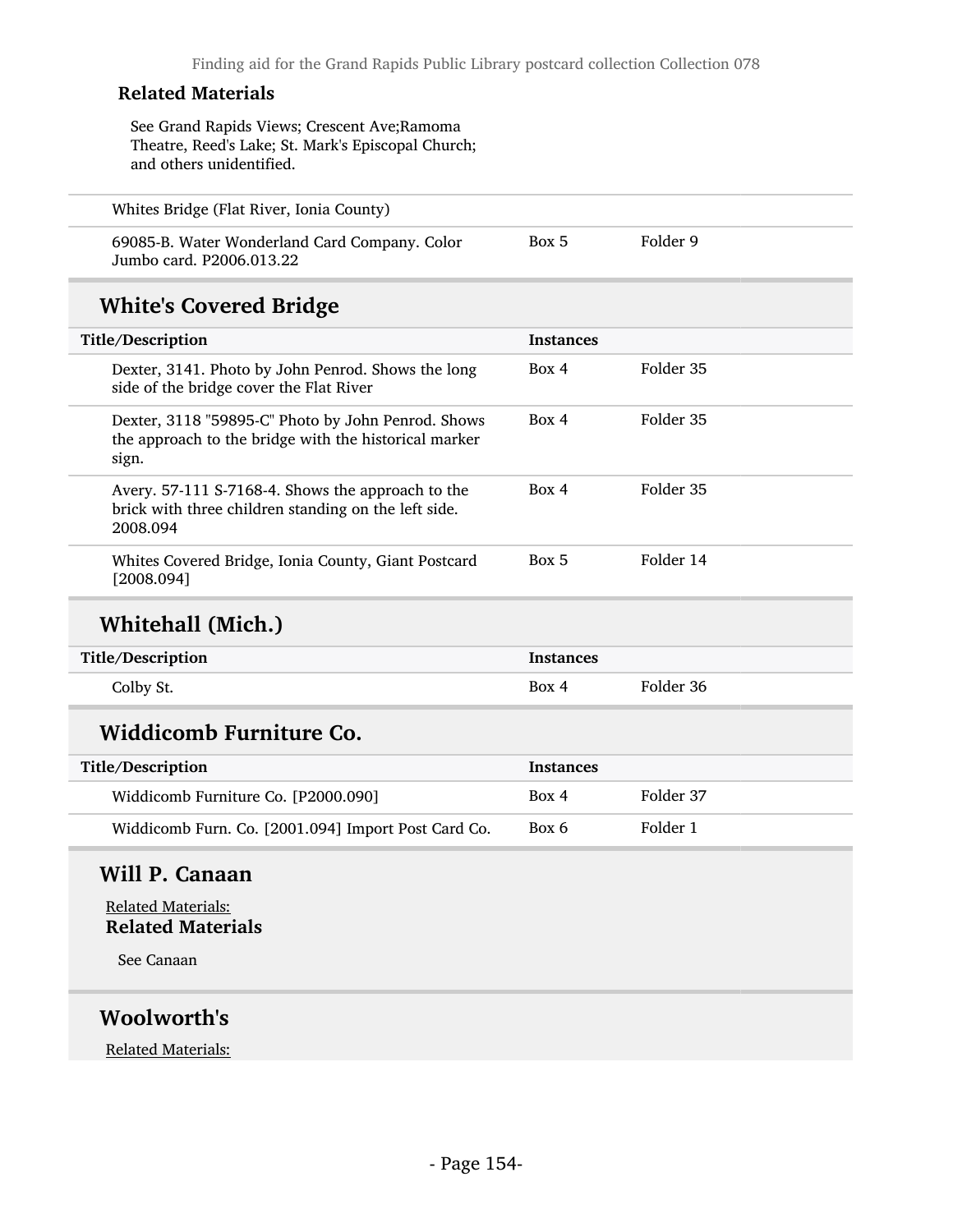See Monroe St. views, S.E.

# Win Schulers

| Title/Description                                                                                                                                               | <b>Instances</b> |             |
|-----------------------------------------------------------------------------------------------------------------------------------------------------------------|------------------|-------------|
| Win Schulers [P2003.014]                                                                                                                                        | Box 4            | Folder 37.5 |
| Winegar's                                                                                                                                                       |                  |             |
| <b>Related Materials:</b>                                                                                                                                       |                  |             |
| <b>Related Materials</b>                                                                                                                                        |                  |             |
| See Division St.                                                                                                                                                |                  |             |
| <b>Women's Suffrage</b>                                                                                                                                         |                  |             |
| Grand Rapids, Mich. Equal Franchise Club. Parade<br>with "Votes for Women" float. Will Canaan. Includes<br>Idlehours, West's Drug Store, Peoples.               | Box 4            | Folder 38   |
| Women's Suffrage Cargill Co. Set currently includes<br>Cargill nos. 104, 106, 109, 112, 113(added 3/14/2005)<br>114, 116, 117, 120). P2001.063?                 | Box 4            | Folder 39   |
| "Because Woman owns real estateevery womanis a tax<br>payerCargill Co. No. 113. Endorsed & approved by the<br>National American Woman Suffrage Assoc. P2005.016 | Box 4            | Folder 39   |

# Wonderly Building

Related Materials: Related Materials

See Monroe St. Views, S.E.

# Wood Radio & TV Station

| Title/Description                                           | <b>Instances</b> |           |
|-------------------------------------------------------------|------------------|-----------|
| Wood Radio & TV Station [College St.] P2000.076 SC-<br>H422 | Box 4            | Folder 40 |
| <b>Woodland Mall</b>                                        |                  |           |
| Title/Description                                           | <b>Instances</b> |           |
| Interior. P2000.066                                         | Box 4            | Folder 41 |
| Woolworth's                                                 |                  |           |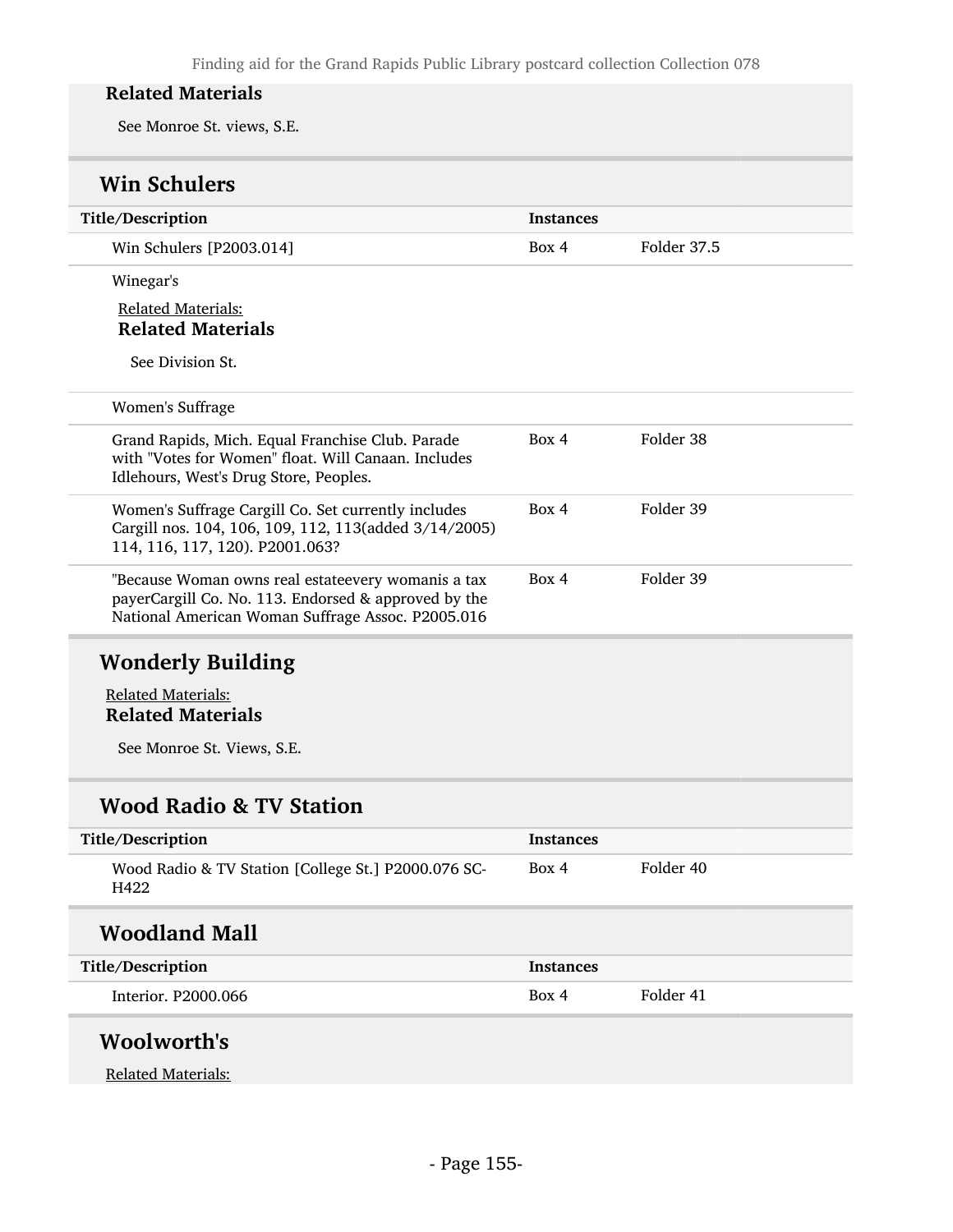See Monroe St. SE

### Wurzburg's

#### Related Materials: Related Materials

See Grand Rapids Views

### Subseries U. "Y-Z" Subjects

### YMCA, old

#### Related Materials: Related Materials

See also Pearl St. views

| Title/Description                                                          | <b>Instances</b> |           |
|----------------------------------------------------------------------------|------------------|-----------|
| 1370 Bosselman                                                             | Box 4            | Folder 42 |
| #2032, Raphael Tuck "Boston Store" TO: "G.A.<br>McGregor" AA3109 P2001.069 | Box 4            | Folder 42 |

### YMCA, Library St., 1914

| <b>Title/Description</b>                              | <b>Instances</b> |           |
|-------------------------------------------------------|------------------|-----------|
| YMCA, Library St. 2001.019D                           | Box 4            | Folder 43 |
| YMCA, Library St. [2000.046]                          | Box 4            | Folder 43 |
| <b>Related Materials:</b><br><b>Related Materials</b> |                  |           |

See also Grand Rapids Views

## YMCA Camp Manitou Lin, Grand Rapids, on Barlow Lake [Y. M. C. A.] (Set of 4, P2002.022.1-4)

| Title/Description                                                                   | <b>Instances</b> |             |
|-------------------------------------------------------------------------------------|------------------|-------------|
| Flag Ceremony at Camp Manitou Lin, Grand Rapids,<br>Y.M.C.A. Camp on Barlow Lake.   | Box 4            | Folder 43.5 |
| Grand Rapids Y.M.C.A. Camp "Manitou Lin" on Barlow<br>Lake, Middleville, Mich.      | Box 4            | Folder 43.5 |
| Part of the Fleet on Barlow Lake, Camp Manitou Lin,<br>Grand Rapids, Y.M.C.A.       | Box 4            | Folder 43.5 |
| The Water's Fine at Camp Manitou Lin, Grand Rapids,<br>M.N.C.A. Camp on Barlow Lake | Box 4            | Folder 43.5 |